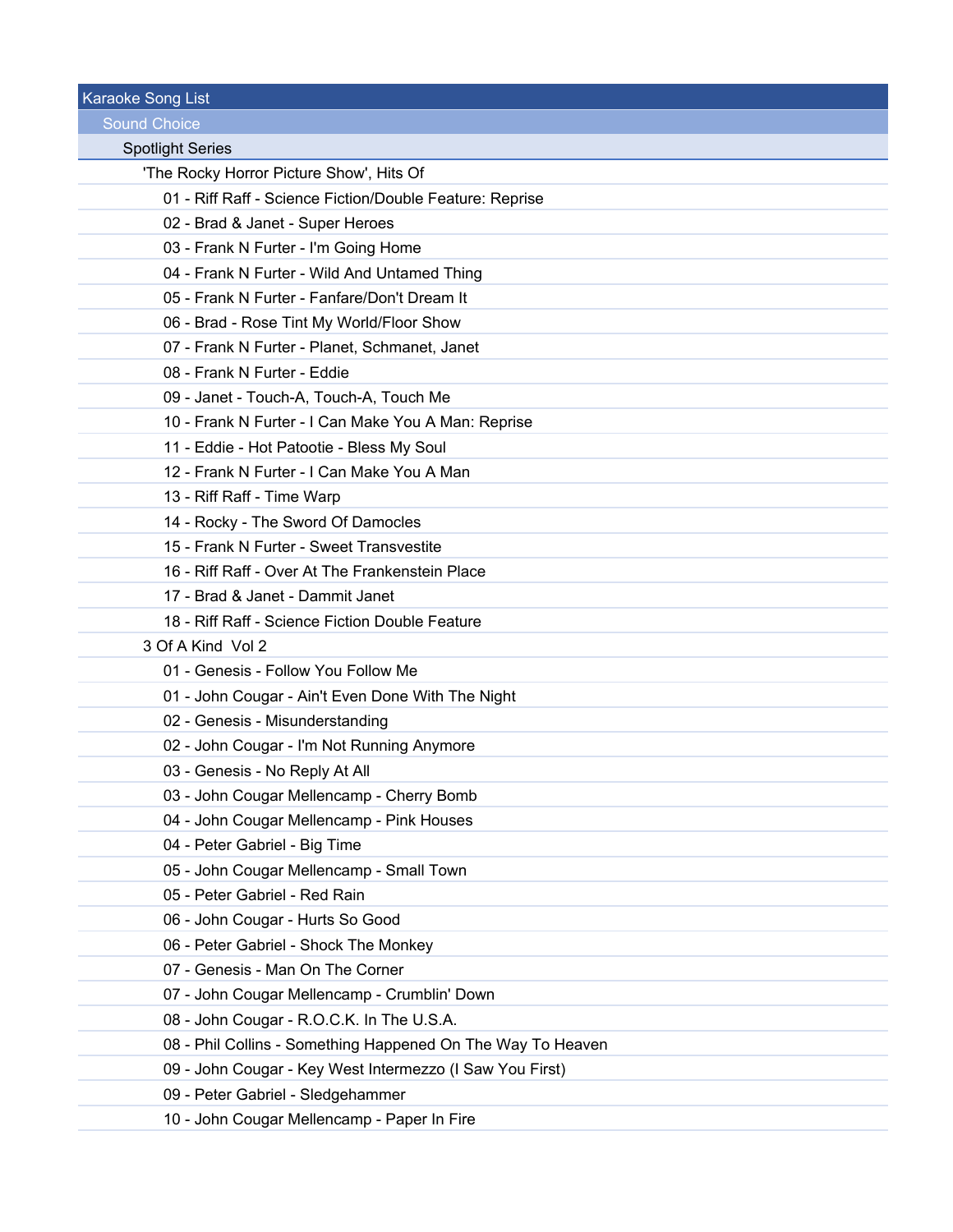|                   | 10 - Phil Collins - I Missed Again                                  |
|-------------------|---------------------------------------------------------------------|
|                   | 11 - Genesis - I Can't Dance                                        |
|                   | 11 - John Mellencamp & Me'shell Ndege'ocello - Wild Night           |
|                   | 12 - John Cougar - Jack & Diane                                     |
|                   | 12 - Phil Collins - Sussudio                                        |
|                   | 13 - John Cougar - Get A Leg Up                                     |
|                   | 13 - Peter Gabriel - In Your Eyes                                   |
|                   | 14 - John Cougar Mellencamp - Authority Song                        |
|                   | 14 - Phil Collins - In The Air Tonight                              |
|                   | 15 - John Cougar Mellencamp - Rain On The Scarecrow                 |
|                   | 15 - Phil Collins - Against All Odds (Take A Look At Me Now)        |
| 3 Of A Kind Vol 5 |                                                                     |
|                   | 01 - Emmylou Harris - (You Never Can Tell) C'est La Vie             |
|                   | 02 - David Allan Coe - She Used To Love Me A Lot                    |
|                   | 03 - Charley Pride - A Shoulder To Cry On                           |
|                   | 04 - John Anderson - Goin' Down Hill                                |
|                   | 05 - George Jones - Her Name Is                                     |
|                   | 06 - Tanya Tucker - Love's The Answer                               |
|                   | 07 - Rosanne Cash - Blue Moon With Heartache                        |
|                   | 08 - Johnny Rodriguez - Pass Me By (If You're Only Passing Through) |
|                   | 09 - Steve Wariner - All Roads Lead To You                          |
|                   | 10 - Waylon Jennings - You Can Have Her                             |
|                   | 11 - Steve Wariner - I Got Dreams                                   |
|                   | 12 - Ed Bruce - Diane                                               |
|                   | 13 - The Statler Brothers - Who Am I To Say                         |
|                   | 14 - Tanya Tucker - Here's Some Love                                |
|                   | 15 - Anne Murray - Now And Forever (You And Me)                     |
| 3 Of A Kind Vol 8 |                                                                     |
|                   | 01 - Todd Rundgren - We Gotta Get You A Woman                       |
|                   | 02 - Todd Rundgren - I Saw The Light                                |
|                   | 03 - Eric Carmen - All By Myself                                    |
|                   | 04 - Eric Carmen - Hungry Eyes                                      |
|                   | 05 - Raspberries - Go All The Way                                   |
|                   | 06 - Eric Carmen - Make Me Lose Control                             |
|                   | 07 - Eric Carmen - Never Gonna Fall In Love Again                   |
|                   | 08 - Todd Rungren - Bang The Drum All Day                           |
|                   | 09 - Badfinger - Come And Get It                                    |
|                   | 10 - Todd Rundgren - Hello It's Me                                  |
|                   | 11 - Badfinger - Baby Blue                                          |
|                   | 12 - Badfinger - Without You                                        |
|                   | 13 - Badfinger - Day After Day                                      |
|                   | 14 - Badfinger - No Matter What                                     |
|                   |                                                                     |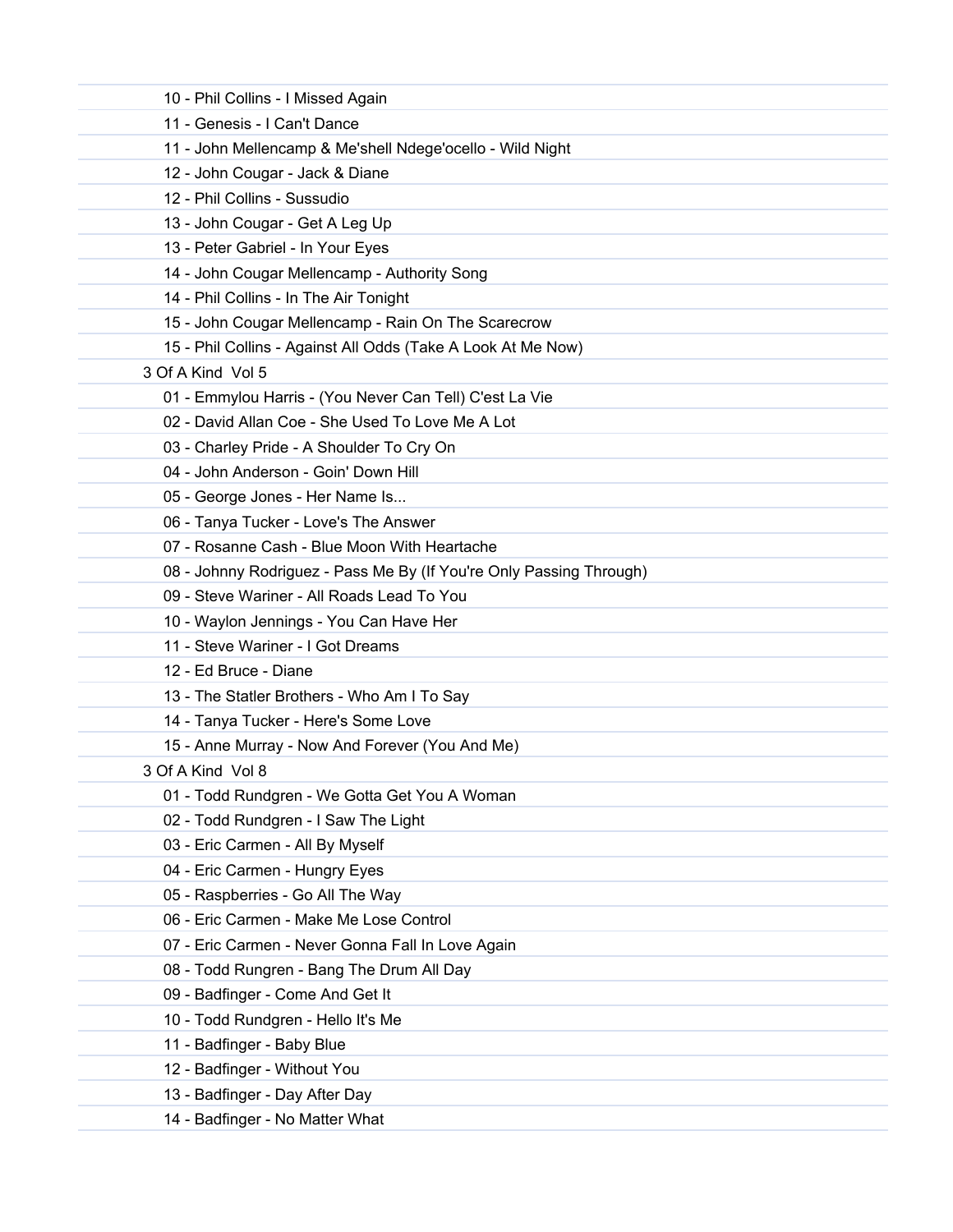| 15 - Utopia - Love Is The Answer                           |
|------------------------------------------------------------|
| 3 Of A Kind Vol 9                                          |
| 01 - Whitesnake - Fool For Your Loving                     |
| 02 - Def Leppard - Let's Get Rocked                        |
| 03 - Def Leppard - Hysteria                                |
| 04 - Def Leppard - Animal                                  |
| 05 - Def Leppard - Rocket                                  |
| 06 - Jon Bon Jovi - Blaze Of Glory                         |
| 07 - Def Leppard - Pour Some Sugar On Me                   |
| 08 - Bon Jovi - I'll Be There For You                      |
| 09 - Bon Jovi - Never Say Goodbye                          |
| 10 - Whitesnake - Here I Go Again                          |
| 11 - Whitesnake - Is This Love                             |
| 12 - Whitesnake - Slide It In                              |
| 13 - Bon Jovi - Livin' On A Prayer                         |
| 14 - Bon Jovi - Born To Be My Baby                         |
| 15 - Whitesnake - Give Me All Your Love                    |
| 3 Of A Kind Vol. 1                                         |
| 01 - Janis Joplin - Try(Just A Little Bit Harder)          |
| 02 - Melissa Etheridge - An Unusual Kiss                   |
| 03 - Ike & Tina Turner - Proud Mary                        |
| 04 - Tina Turner - Best, The                               |
| 05 - Janis Joplin - Summertime                             |
| 06 - Janis Joplin - Piece Of My Heart                      |
| 07 - Melissa Etheridge - Come To My Window                 |
| 08 - Tina Turner - What's Love Got To Do With It           |
| 09 - Tina Turner - Better Be Good To Me                    |
| 10 - Melissa Etheridge - Angels Would Fall                 |
| 11 - Melissa Etheridge - I'm The Only One                  |
| 12 - Janis Joplin - Down On Me                             |
| 13 - Janis Joplin - Me And Bobby Mcgee                     |
| 14 - Melissa Etheridge - Chrome Plated Heart               |
| 15 - Tina Turner - When The Heartache Is Over              |
| 50'S & 60'S Vol 10                                         |
| 01 - Jay And The Techniques - Apples, Peaches, Pumpkin Pie |
| 02 - The Paris Sisters - I Love How You Love Me            |
| 03 - The Duprees - You Belong To Me                        |
| 04 - Wayne Fontana & The Mindbenders - Game Of Love        |
| 05 - Gene Pitney - Town Without Pity                       |
| 06 - Bobby Freeman - Do You Want To Dance                  |
| 07 - Herman's Hermits - I'm Into Something Good            |
| 08 - The Penquins - Earth Angel (Will You Be Mine)         |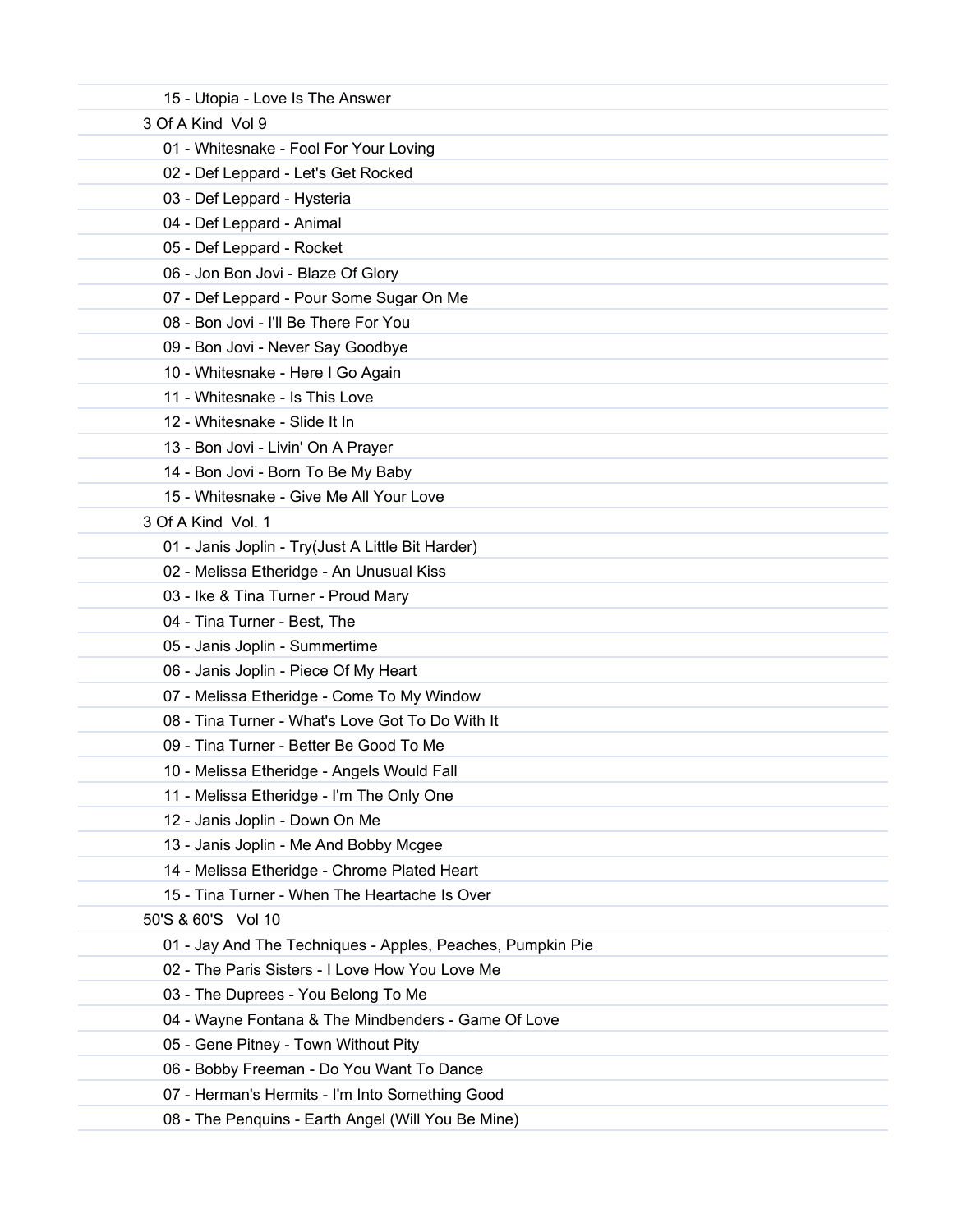| 09 - Procol Harum - Whiter Shade Of Pale, A                        |
|--------------------------------------------------------------------|
| 10 - The Everly Brothers - Walk Right Back                         |
| 11 - The Yardbirds - For Your Love                                 |
| 12 - The Association - Cherish                                     |
| 13 - Barbara Lewis - Baby, I'm Yours                               |
| 14 - Little Anthony And The Imperials - Tears On My Pillow         |
| 15 - The Animals - We Gotta Get Out Of This Place                  |
| 50'S & 60'S VOL. 9                                                 |
| 01 - Little Eva - Keep Your Hands Off My Baby                      |
| 02 - Dusty Springfield - I Only Want To Be With You                |
| 03 - The Fontaine Sisters - Hearts Of Stone                        |
| 04 - The Angels - Till                                             |
| 05 - Lesley Gore - You Don't Own Me                                |
| 06 - Brenda Lee - I Want To Be Wanted                              |
| 07 - Sue Thompson - Sad Movies (Make Me Cry)                       |
| 08 - Eileen Barton - If I Knew You Were Comin' I'd've Baked A Cake |
| 09 - Sarah Vaughan - Make Yourself Comfortable                     |
| 10 - Joni James - Why Don't You Believe Me                         |
| 11 - Chubby Checker - Let's Twist Again                            |
| 12 - Chuck Berry - Roll Over Beethoven                             |
| 13 - Lesley Gore - That's The Way Boys Are                         |
| 14 - Gene Mcdaniels - Hundred Pounds Of Clay, A                    |
| 15 - Connie Francis - My Heart Has A Mind Of Its Own               |
| 50's & 60's Vol 20                                                 |
| 01 - The Lovin' Spoonful - You Didn't Have To Be So Nice           |
| 02 - The Jelly Beans - I Wanna Love Him So Bad                     |
| 03 - The Outsiders - Time Won't Let Me                             |
| 04 - Nancy Sinatra - Sugar Town                                    |
| 05 - The Bee Gees - Words                                          |
| 06 - Turtles, The - She's My Girl                                  |
| 07 - The Reflections - (Just Like) Romeo & Juliet                  |
| 08 - Petula Clark - I Couldn't Live Without Your Love              |
| 09 - The Browns - The Old Lamplighter                              |
| 10 - The Intruders - Cowboys To Girls                              |
| 11 - The Yardbirds - Shapes Of Things                              |
| 12 - The Esquires - Get On Up                                      |
| 13 - The Band - Life Is A Carnival                                 |
| 14 - Gary Lewis And The Playboys - Save Your Heart For Me          |
| 15 - Ricky Nelson - Never Be Anyone Else But You                   |
| 50's & 60's Vol 1                                                  |
| 01 - Righteous Brothers - You're My Soul And Inspiration           |
| 02 - Bill Haley & The Comets - Shake, Rattle And Roll              |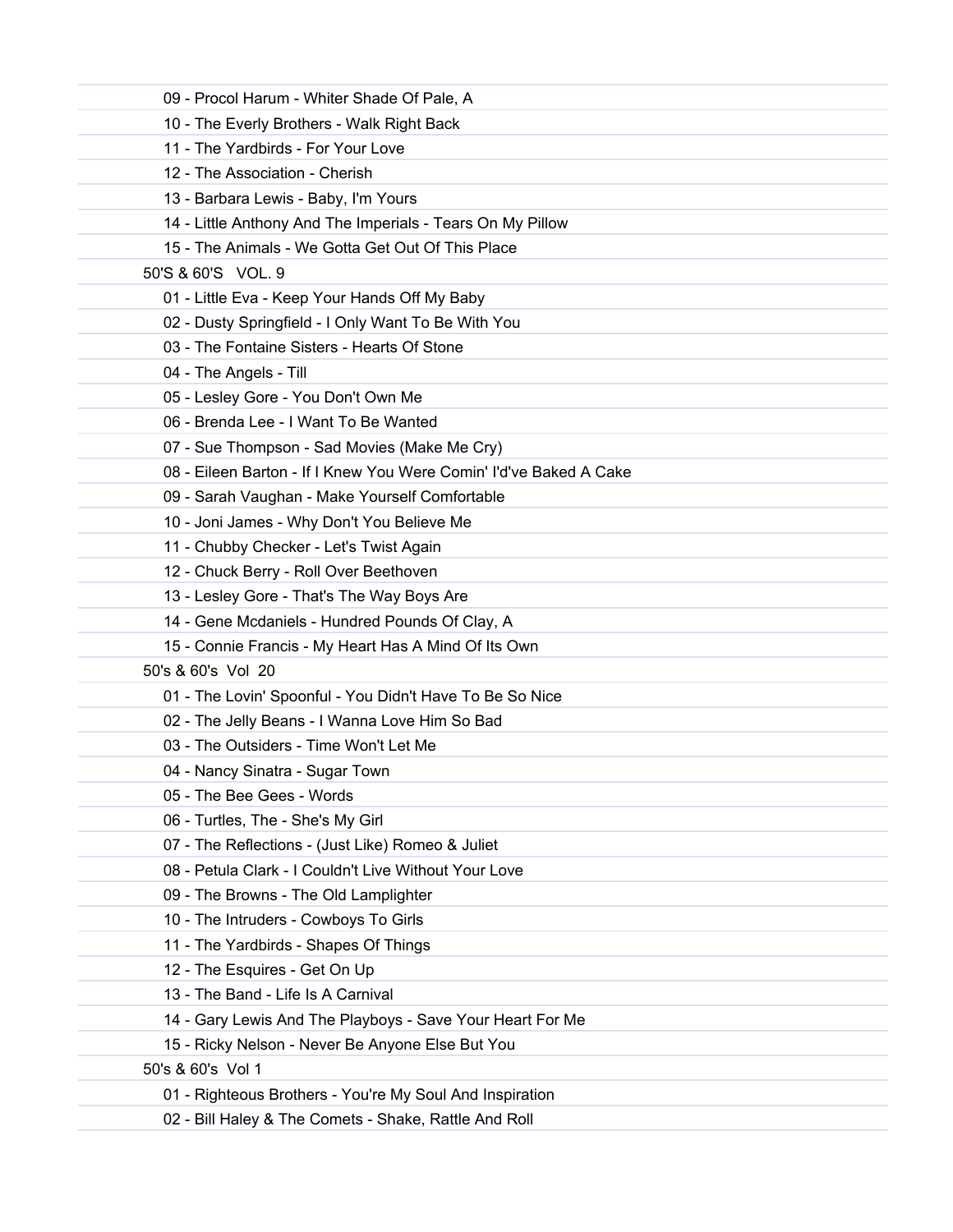| 03 - Big Bopper - Chantilly Lace                                         |
|--------------------------------------------------------------------------|
| 04 - Chuck Berry - Maybelline                                            |
| 05 - Frankie Ford - Sea Cruise                                           |
| 06 - Ricky Nelson - Poor Little Fool                                     |
| 07 - Ray Charles - Hit The Road Jack                                     |
| 08 - Ray Peterson - Tell Laura I Love Her                                |
| 09 - Johnny Rivers - Rockin' Pneumonia & Boogie Woogie                   |
| 10 - Beatles - Twist And Shout                                           |
| 11 - Gene Chandler - Duke Of Earl                                        |
| 12 - J. Frank Wilson - Last Kiss                                         |
| 13 - Del Shannon - Runaway                                               |
| 14 - Kingsmen - Louie Louie                                              |
| 15 - Mel Carter - Hold Me, Thrill Me, Kiss Me                            |
| 50's & 60's Vol 15                                                       |
| 01 - Bobby Darin - Queen Of The Hop                                      |
| 02 - Vogues - You're The One                                             |
| 03 - Ricky Nelson - It's Up To You                                       |
| 04 - Keith - 98.6                                                        |
| 05 - Garnet Mimms & The Enchanters - Cry Baby                            |
| 06 - Mary Ford & Les Paul - Vaya Con Dios                                |
| 07 - Steve Lawrence - Pretty Blue Eyes                                   |
| 08 - Billy Williams - I'm Gonna Sit Right Down And Write Myself A Letter |
| 09 - Larry Williams - Short Fat Fannie                                   |
| 10 - Clyde Mcphatter - Lover Please                                      |
| 11 - Clarence Carter - Slip Away                                         |
| 12 - Ronnie Hawkins - Mary Lou                                           |
| 13 - Rosie & The Originals - Angel Baby                                  |
| 14 - Paul Anka - It's Time To Cry                                        |
| 15 - Frankie Avalon - Just Ask Your Heart                                |
| 50's & 60's Vol 19                                                       |
| 01 - Spiral Starecase - More Today Than Yesterday                        |
| 02 - The Monkees - Pleasant Valley Sunday                                |
| 03 - Nilsson - Everybody's Talkin'                                       |
| 04 - Buddy Holly - True Love Ways                                        |
| 05 - Cream - Badge                                                       |
| 06 - Johnny Ace - Pledging My Love                                       |
| 07 - The Lemon Pipers - Green Tambourine                                 |
| 08 - The Hollies - He Ain't Heavy, He's My Brother                       |
| 09 - The Gentrys - Keep On Dancing                                       |
| 10 - Dusty Springfield - Stay Awhile                                     |
| 11 - Phil Phillips With The Twilights - Sea Of Love                      |
| 12 - Ritchie Valens - La Bamba                                           |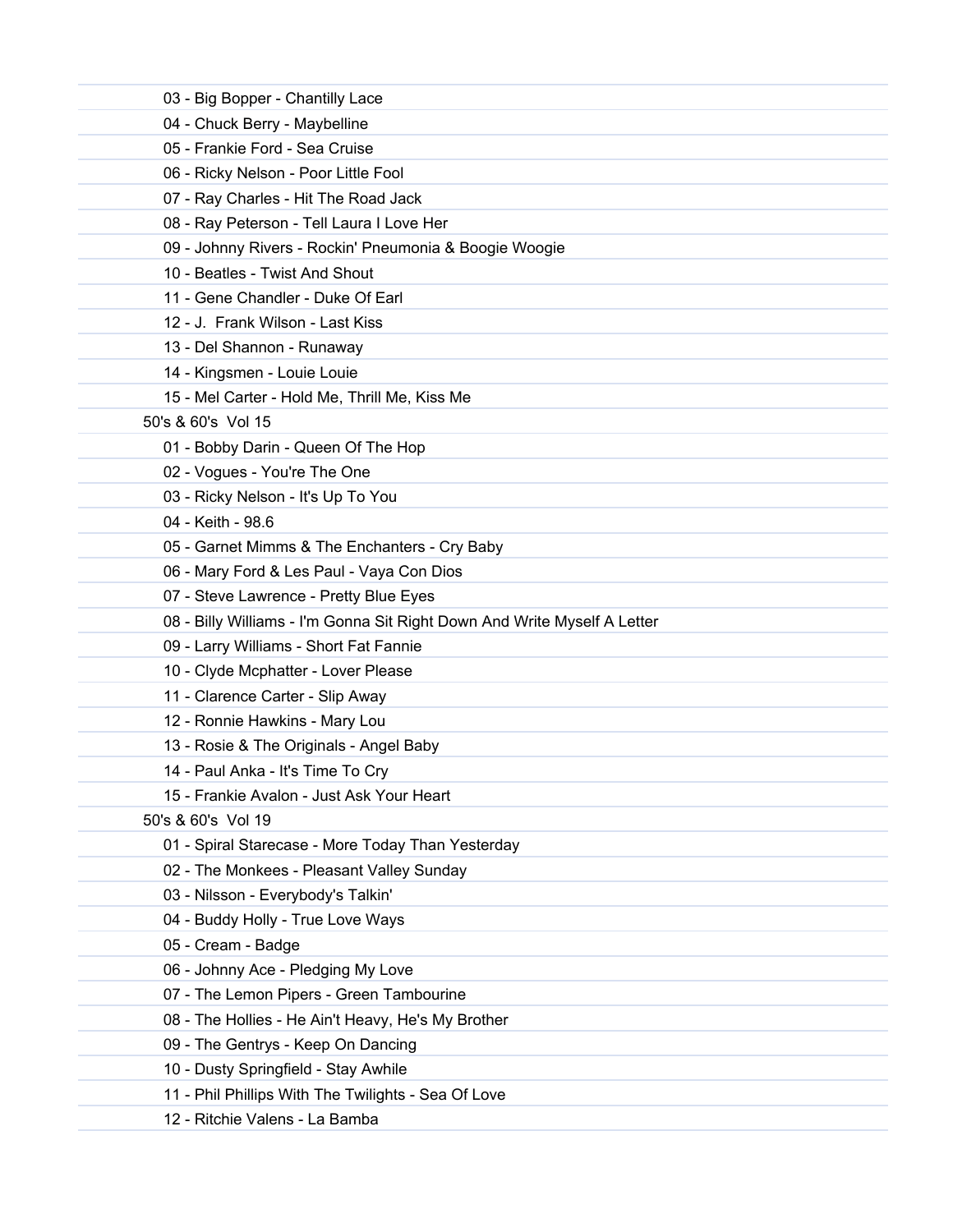| 13 - Bobby Darin - Clementine                      |
|----------------------------------------------------|
| 14 - Dave Clark Five - Bits And Pieces             |
| 15 - The Searchers - When You Walk In The Room     |
| 50's & 60's Vol 22                                 |
| 01 - Supertramp - Goodbye Stranger                 |
| 02 - Reo Speedwagon - One Lonely Night             |
| 03 - Heart - Heartless                             |
| 04 - Jefferson Starship - Jane                     |
| 05 - Fleetwood Mac - Everywhere                    |
| 06 - Styx - Don't Let It End                       |
| 07 - Supertramp - The Logical Song                 |
| 08 - Yes - I've Seen All Good People               |
| 09 - Journey - Feeling That Way                    |
| 10 - Journey - Anytime                             |
| 11 - Heart - Alone                                 |
| 12 - Pat Benatar - We Belong                       |
| 13 - Yes - Roundabout                              |
| 14 - Electric Light Orchestra - Telephone Line     |
| 15 - Jefferson Starship - Miracles (Radio Version) |
| 50's & 60's Vol 24                                 |
| 01 - The Bee Gees - New York Mining Disaster       |
| 02 - The Cascades - Rhythm Of The Rain             |
| 03 - Harry Belafonte - Jump In The Line            |
| 04 - Gene Vincent & His Blue Caps - Lotta Lovin'   |
| 05 - The Impressions - I'm So Proud                |
| 06 - The Rivieras - California Sun                 |
| 07 - Eddie Cochran - Summertime Blues              |
| 08 - Dorsey Burnette - (There Was A) Tall Oak Tree |
| 09 - Herman's Hermits - Just A Little Bit Better   |
| 10 - Tommy Edwards - Please Mr. Sun                |
| 11 - Bob Kuban & Inmen - The Cheater               |
| 12 - Tommy James & The Shondells - Mirage          |
| 13 - Ricky Nelson - Be-Bop Baby                    |
| 14 - Johnny Rivers - Mountain Of Love              |
| 15 - Jerry Lee Lewis - High School Confidential    |
| 50's & 60's Vol 5                                  |
| 01 - Shirley And Lee - Let The Good Times Roll     |
| 02 - DC Smith - Little Green Apples                |
| 03 - Micky & Sylvia - Love Is Strange              |
| 04 - Larry Williams - Bony Moronie                 |
| 05 - Jay & Americans - Cara Mia                    |
| 06 - Ray Charles - Here We Go Again                |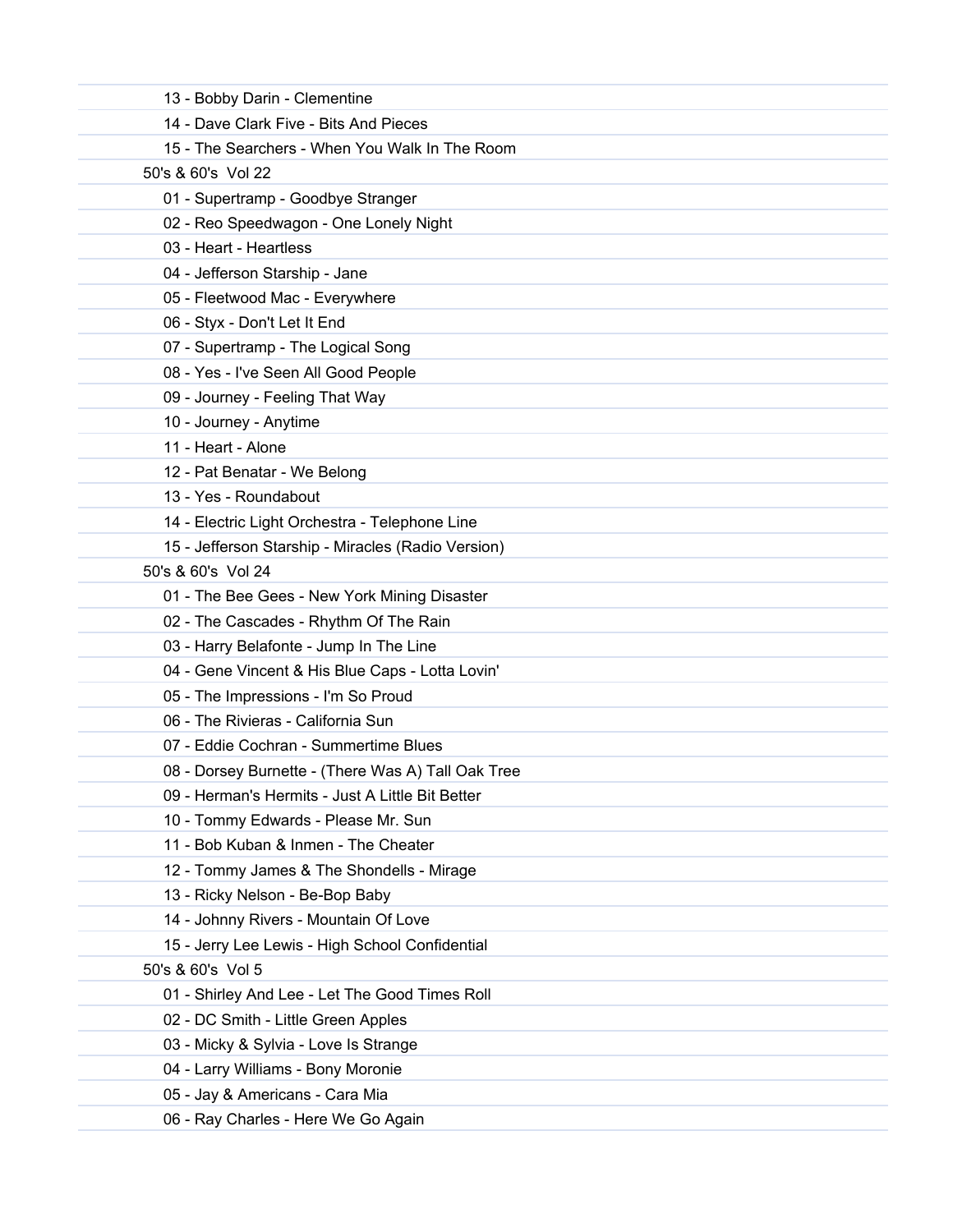| 07 - Chests - The Angels Listened In<br>08 - Freddie Cannon - Way Down Yonder In New Orleans |
|----------------------------------------------------------------------------------------------|
| 09 - Dionne Warwick - Anyone Who Had A Heart                                                 |
| 10 - Jan & Dean - Dead Man's Curve                                                           |
| 11 - Tommy Roe - Everybody                                                                   |
| 12 - Clarence Frogman Henry - But I Do                                                       |
| 13 - Bobby Vee - Run To Him                                                                  |
| 14 - Little Anthony & Imperials - Goin' To My Head                                           |
| 15 - Every Mother's Son - Come On Down To My Boat                                            |
| 50'S & 60's Male Country                                                                     |
| 01 - Jim Reeves - Billy Bayou                                                                |
| 02 - Johnny Cash - Get Rhythm                                                                |
| 03 - Ferlin Husky - Gone                                                                     |
| 04 - Webb Pierce - I Ain't Never                                                             |
|                                                                                              |
| 05 - Webb Pierce - Love, Love, Love                                                          |
| 06 - Ray Price - My Shoes Keep Walking Back To Me                                            |
| 07 - Conway Twitty - Next In Line                                                            |
| 08 - Tennessee Ernie Ford - Shot Gun Boogie                                                  |
| 09 - Sonny James - Since I Met You Baby                                                      |
| 10 - Henson Cargill - Skip A Rope                                                            |
| 11 - Marty Robbins - Story Of My Life, The                                                   |
| 12 - Buck Owens - Waitin' In You Welfare Line                                                |
| 13 - Ernest Tubb - Waltz Across Texas                                                        |
| 14 - Stonewall Jackson - Waterloo                                                            |
| 15 - Hank Williams - Why Don't You Love Me                                                   |
| 50's & 60's Soul                                                                             |
| 01 - Marvin Gaye - Heard It Through The Grapevine                                            |
| 02 - Four Tops - It's The Same Old Song                                                      |
| 03 - Platters - The Great Pretender                                                          |
| 04 - Four Tops - Walkaway Renee                                                              |
| 05 - Ben E. King - Stand By Me                                                               |
| 06 - Dominoes - 60 Minute Man                                                                |
| 07 - Wilson Pickett - In The Midnight Hour                                                   |
| 08 - Marvin Gaye - Too Busy Thinking About My Baby                                           |
| 09 - Otis Redding - Sittin' On The Dock Of The Bay                                           |
| 10 - Four Tops - I Can't Help Myself                                                         |
| 11 - Jackie Wilson - Lonely Tears                                                            |
| 12 - Platters - Twilight Time                                                                |
| 13 - Temptations - My Girl                                                                   |
| 14 - Drifters - Under The Boardwalk                                                          |
| 15 - Smokey & Miracles Robinson - The Track Of My Tears                                      |
| 50's & 60's Vol 12                                                                           |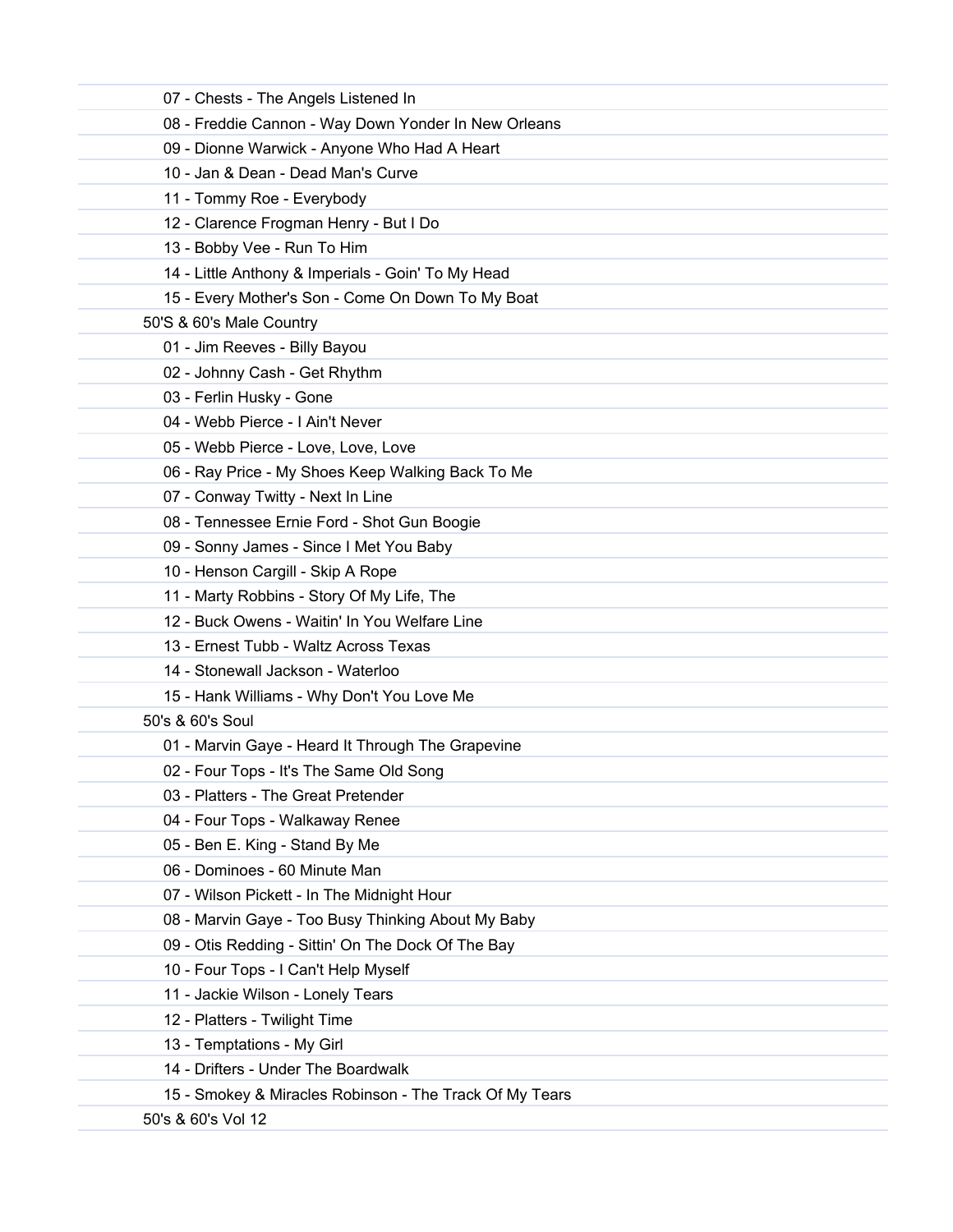| 01 - Frankie Valli - Can't Take My Eyes Off Of You     |
|--------------------------------------------------------|
| 02 - Bob Dylan - Just Like A Woman                     |
| 03 - Bobby Darin - Beyond The Sea                      |
| 04 - Tommy James & The Shondells - Mony Mony           |
| 05 - Guess Who - These Eyes                            |
| 06 - Association - Never My Love                       |
| 07 - Dusty Springfield - Wishin' And Hopin'            |
| 08 - Scott Mckenzie - San Francisco                    |
| 09 - We Five - You Were On My Mind                     |
| 10 - Beach Boys - I Get Around                         |
| 11 - Young Rascals - Good Lovin'                       |
| 12 - Three Dog Night - One                             |
| 13 - Pat Boone - April Love                            |
| 14 - Fats Domino - Walking To New Orleans              |
| 15 - Hollies - Long Cool Woman (In A Black Dress)      |
| 50's & 60's Vol 17                                     |
| 01 - Barry Mcguire - Eve Of Destruction                |
| 02 - Buddy Holly - Everyday                            |
| 03 - Soul Survivors - Expressway To Your Heart         |
| 04 - Gerry & The Pacemakers - Ferry Cross The Mersey   |
| 05 - Tommy James & The Shondells - Hanky Panky         |
| 06 - Neil Sedaka - Happy Birthday, Sweet Sixteen       |
| 07 - Bob Dylan - Like A Rolling Stone                  |
| 08 - James Brown - Papa's Got A Brand New Bag (Part 1) |
| 09 - Guy Mitchell - Singing The Blues                  |
| 10 - Blood, Sweat & Tears - Spinning Wheel             |
| 11 - Neil Diamond - Sweet Caroline                     |
| 12 - The Kingston Trio - Tom Dooley                    |
| 13 - Roy Head - Treat Her Right                        |
| 14 - The Guess Who - Undun                             |
| 15 - The Tams - What Kind Of Fool (Do You Think I Am)  |
| 50's & 60's Vol 18                                     |
| 01 - Wilson Pickett - Land Of 1000 Dances              |
| 02 - The Who - I Can't Explain                         |
| 03 - Etta James - At Last                              |
| 04 - The Beatles - I Will                              |
| 05 - The Dixie Cups - People Say                       |
| 06 - The Grass Roots - Heaven Knows                    |
| 07 - Jack Scott - Burning Bridges                      |
| 08 - Beverly Bremers - Don't Say You Don't Remember    |
| 09 - The Hollies - On A Carousel                       |
| 10 - Bobby Rydell - Forget Him                         |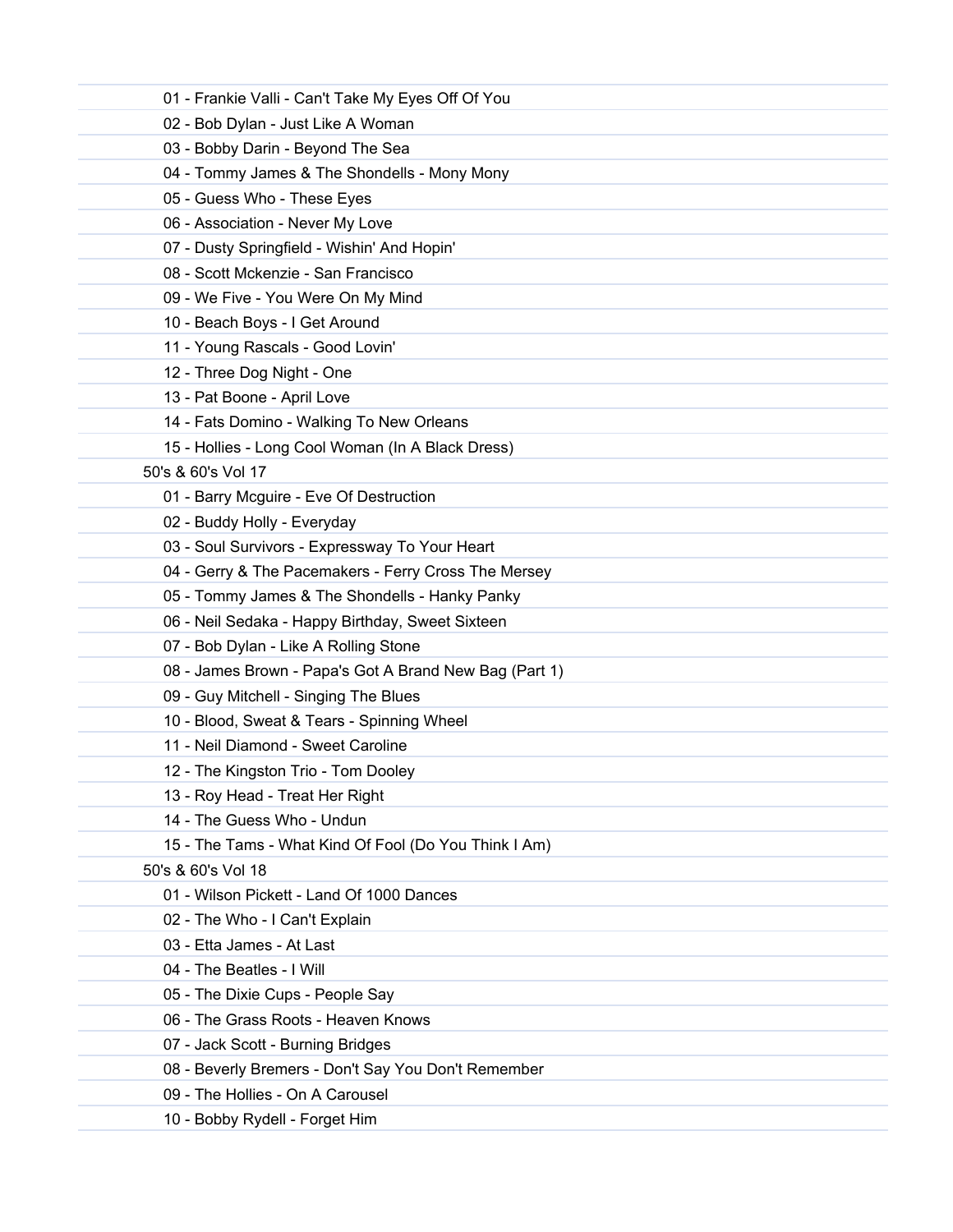| 11 - The Guess Who - No Time                                   |
|----------------------------------------------------------------|
| 12 - The Animals - Sky Pilot                                   |
| 13 - Peter, Paul & Mary - Lemon Tree                           |
| 14 - Bobby Sherman - Little Woman                              |
| 15 - Harry Belafonte - Jamaica Farewell                        |
| 50'S & 60's Vol 7                                              |
| 01 - The Association - Along Comes Mary                        |
| 02 - Doris Day - Everybody Loves A Lover                       |
| 03 - Lesley Gore - Judy's Turn To Cry                          |
| 04 - Diana & Supremes Ross - Love Child                        |
| 05 - Buddy Holly - Maybe Baby                                  |
| 06 - Dionne Warwick - Message To Michael                       |
| 07 - Petula Clark - My Love                                    |
| 08 - Jimmie Rodgers - Oh Oh I'm Falling In Love Again          |
| 09 - Kay Starr - Rock And Roll Waltz, The                      |
| 10 - Herman's Hermits - Silhouettes                            |
| 11 - The Four Lads - Standing On The Corner                    |
| 12 - Tommy Roe - Sweet Pea                                     |
| 13 - Debbie Reynolds - Tammy                                   |
| 14 - Bobby Darin - Things                                      |
| 15 - Jimmy Clanton - Venus In Blue Jeans                       |
| 50'S & 60's Vol 8                                              |
| 01 - The Shirelles - Baby It's You                             |
| 02 - The Foundations - Build Me Up, Buttercup                  |
| 03 - The Hollies - Bus Stop                                    |
| 04 - Ritchie Valens - Come On, Let's Go                        |
| 05 - Tommy Roe - Dizzy                                         |
| 06 - The Turtles - Happy Together                              |
| 07 - The Chiffons - He's So Fine                               |
| 08 - Curtis Lee - Pretty Little Angel Eyes                     |
| 09 - The Edsels - Rama Lama Ding Dong                          |
| 10 - The Shangri Las - Remember Walking In The Sand            |
| 11 - The Chords - Sh Boom                                      |
| 12 - Dusty Springfield - Son Of A Preacher Man                 |
| 13 - Bobby Vee - Take Good Care of My Baby                     |
| 14 - Dean Martin - Volare                                      |
| 15 - Frankie Lymon & The Teenagers - Why Do Fools Fall In Love |
| 50's & 60's Vol.12                                             |
| 01 - The Association - Never My Love                           |
| 02 - The Beach Boys - I Get Around                             |
| 03 - Pat Boone - April Love                                    |
| 04 - Bobby Darin - Beyond The Sea                              |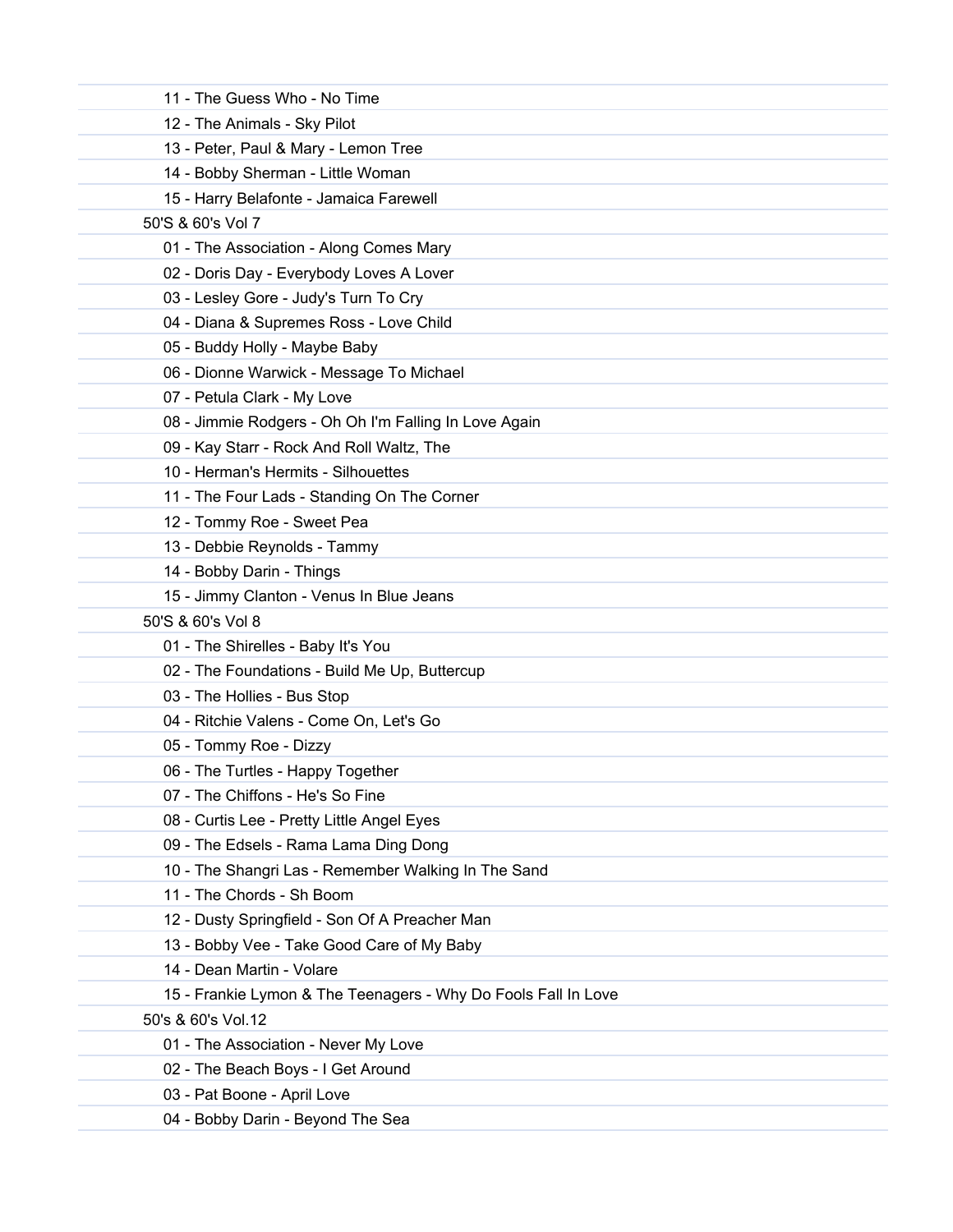| 05 - Fats Domino - Walking To New Orleans                                       |
|---------------------------------------------------------------------------------|
| 06 - Bob Dylan - Just Like A Woman                                              |
| 07 - The Guess Who - These Eyes                                                 |
| 08 - The Hollies - Long Cool Woman (In A Black Dress)                           |
| 09 - Tommy And The Shondells James - Mony Mony                                  |
| 10 - Scott McKensie - San Francisco (Be Sure To Wear Some Flowers In Your Hair) |
| 11 - Dusty Springfield - Wishin And Hopin                                       |
| 12 - Three Dog Night - One                                                      |
| 13 - Frankie Valli - Can"t Take My Eyes Off You                                 |
| 14 - We Five - You Were On My Mind                                              |
| 15 - The Young Rascals - Good Lovin                                             |
| 50's & 60's Vol.25                                                              |
| 01 - Ben E. King - Spanish Harlem                                               |
| 02 - Ike & Tina Turner - River Deep Mountain High                               |
| 03 - The Beach Boys - I Can Hear Music                                          |
| 04 - The Chiffons - Sweet Talkin' Guy                                           |
| 05 - The Crystals - Then He Kissed Me                                           |
| 06 - The Crystals - Da Doo Ron Ron                                              |
| 07 - The Dixie Cups - Chapel Of Love                                            |
| 08 - The Drifters - Save The Last Dance For Me                                  |
| 09 - The Marvelettes - Don't Mess With Bill                                     |
| 10 - The Ronettes - Walking In The Rain                                         |
| 11 - The Ronettes - Be My Baby                                                  |
| 12 - The Ronettes - Baby, I Love You                                            |
| 13 - The Shirelles - Mama Said                                                  |
| 14 - The Shirelles - Soldier Boy                                                |
| 15 - The Temptations - Beauty Is Only Skin Deep                                 |
| 60's & 70's Vol 4                                                               |
| 01 - Blues Magoos - (We Ain't Got) Nothin' Yet                                  |
| 02 - The Seeds - Pushin' Too Hard                                               |
| 03 - The Cyrkle - Turn-Down Day                                                 |
| 04 - The Knickerbockers - Lies                                                  |
| 05 - Cream - Strange Brew                                                       |
| 06 - Spirit - I Got A Line On You                                               |
| 07 - The Marmalade - Reflections Of My Life                                     |
| 08 - The Electric Prunes - I Had Too Much To Dream (Last Night)                 |
| 09 - The Lovin' Spoonful - Do You Believe In Magic                              |
| 10 - Blue Swede - Hooked On A Feeling                                           |
| 11 - Dave Clark Five - Do You Love Me                                           |
| 12 - The Crazy World Of Arthur Brown - Fire                                     |
| 13 - Sweet - Fox On The Run                                                     |
| 14 - Lighthouse - One Fine Morning                                              |
|                                                                                 |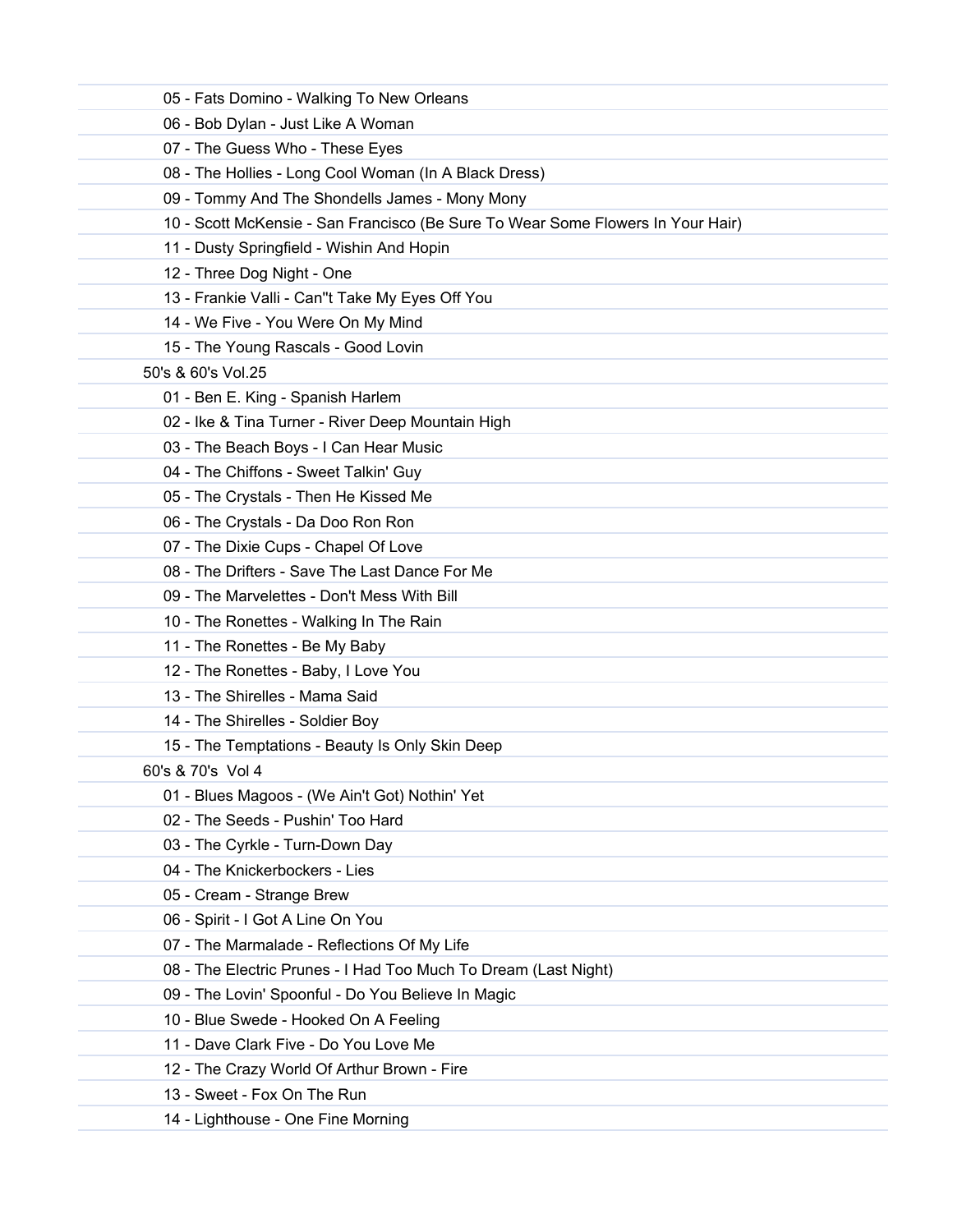| 15 - Janis Ian - Society's Child (Baby I've Been Thinking)   |
|--------------------------------------------------------------|
| 60's & 70's Vol 1                                            |
| 01 - The Sanford/Townsend Band - Smoke From A Distant Fire   |
| 02 - Dr. Hook - Better Love Next Time                        |
| 03 - Don Mclean - And I Love You So                          |
| 04 - Al Stewart - Time Passages                              |
| 05 - Harry Chapin - Sequel                                   |
| 06 - The Beatles - I Am The Walrus                           |
| 07 - Stephen Bishop - Save It For A Rainy Day                |
| 08 - Johnny Rivers - Swayin' To The Music (Slow Dancing)     |
| 09 - Bruce Springsteen - Rosalita (Come Out Tonight)         |
| 10 - Santana - Everybody's Everything                        |
| 11 - Harry Chapin - W*O*L*D*                                 |
| 12 - Paul Mccartney - Jet                                    |
| 13 - Billy Joel - Captain Jack                               |
| 14 - B.J. Thomas - Mighty Clouds Of Joy                      |
| 15 - Harry Chapin - 30,000 Pounds Of Bananas                 |
| 60's & 70's Vol 2                                            |
| 01 - King Harvest - Dancing In The Moonlight                 |
| 02 - Elvis Presley - Promised Land                           |
| 03 - Neil Diamond - I Am I Said                              |
| 04 - Janis Joplin - Cry Baby                                 |
| 05 - Van Morrison - Wild Night                               |
| 06 - Roy Orbison - Dream Baby                                |
| 07 - The Rascals - People Got To Be Free                     |
| 08 - Paul Anka & Odia Coates - (You're) Having My Baby       |
| 09 - Brewer & Shipley - One Toke Over The Line               |
| 10 - Van Morrison - And It Stoned Me                         |
| 11 - Van Morrison - Warm Love                                |
| 12 - Paul Revere And The Raiders - Kicks                     |
| 13 - Roy Orbison - Blue Angel                                |
| 14 - Paper Lace - The Night Chicago Died                     |
| 15 - Tommy James And The Shondells - Crystal Blue Persuasion |
| 60's & 70's Vol 6 (Adult)                                    |
| 01 - Monkees - Mary, Mary                                    |
| 02 - StrAWBerry Alarm Clock - Incense And Peppermints        |
| 03 - Buddy Miles - Them Changes                              |
| 04 - Jimi Hendrix - Are You Experienced?                     |
| 05 - Ray Charles - I Got A Woman                             |
| 06 - Ringo Starr - Oh My My                                  |
| 07 - Kinks - Well Respected Man, A                           |
| 08 - Paul McCartney - Junior's Farm                          |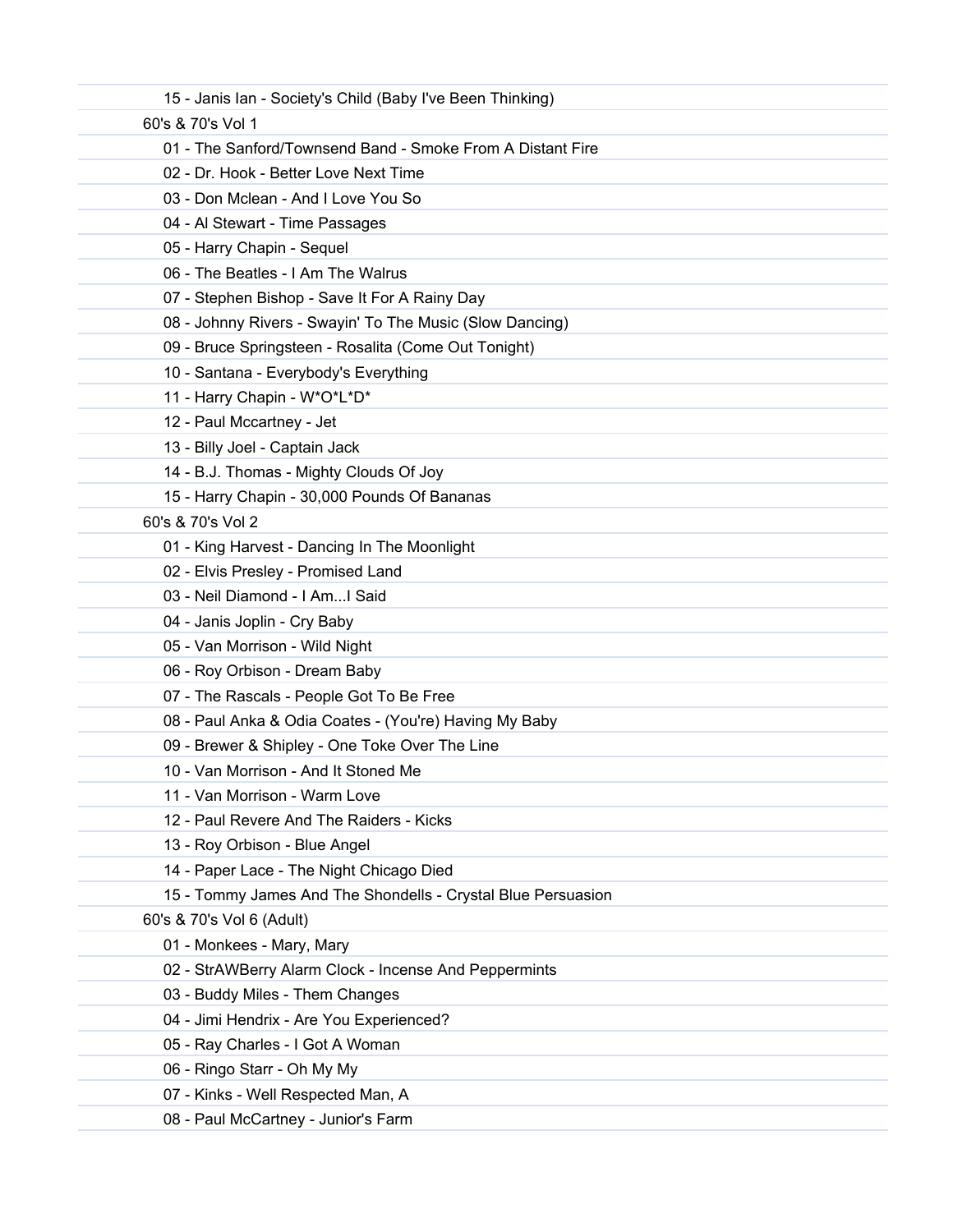| 09 - Crosby / Stills / Nash / Young - Carry On                     |
|--------------------------------------------------------------------|
| 10 - Crosby / Stills / Nash / Young - Carry On (No Vocals Version) |
| 11 - Curtis Mayfield - Freddie's Dead                              |
| 12 - Bob Dylan - Subterranean Homesick Blues                       |
| 13 - Kinks - Celluloid Heroes                                      |
| 14 - Dr. Hook (adult) - Freakin' At The Freaker's Ball             |
| 15 - Delaney & Bonnie - Never Ending Song Of Love                  |
| 16 - Dramatics - Whatcha See Is Whatcha Get                        |
| 60's & 70's Vol 7                                                  |
| 01 - Who - Summertime Blues (Live Version)                         |
| 02 - Thunderclap Newman - Something In The Air                     |
| 03 - Rolling Stones - Stupid Girl                                  |
| 04 - Johnny Rivers - Memphis                                       |
| 05 - Who - Substitute                                              |
| 06 - Beatles - Dizzy Miss Lizzy                                    |
| 07 - TemPTAtions - I Wish It Would Rain                            |
| 08 - Four Tops - Shake Me, Wake Me (When It's Over)                |
| 09 - Jay Hawkins - I Put A Spell On You Screamin'                  |
| 10 - Rolling Stones - As Tears Go By                               |
| 11 - Mysterians - 96 Tears                                         |
| 12 - Kinks - Lola                                                  |
| 13 - Kinks - Sunny Afternoon                                       |
| 14 - Love - My Little Red Book                                     |
| 15 - Geils, J., Band - Looking For A Love                          |
| 60s and 70s Vol 5                                                  |
| 01 - Ten Years After - I, Äôd Love To Change The World             |
| 02 - Smokey Robinson And Miracles - I Second That Emotion          |
| 03 - Beach Boys - Don, Äôt Worry Baby                              |
| 04 - Jethro Tull - Aqualung                                        |
| 05 - Poco - Kind Woman                                             |
| 06 - Three Dog Night - Out In The Country                          |
| 07 - Beatles - Please Mister Postman                               |
| 08 - Humble Pie - I Don, Äôt Need No Doctor                        |
| 09 - Beatles - You Really Got A Hold On Me                         |
| 10 - Four Tops - Reach Out I, Äôll Be There                        |
| 11 - Creedence Clearwater Revival - Someday Never Comes            |
| 12 - Beach Boys - In My Room                                       |
| 13 - Beatles - Money (That, Äôs What I Want)                       |
| 14 - Donovan - Wear Your Love Like Heaven                          |
| 15 - Jethro Tull - Thick As A Brick                                |
| 70'S & 80'S Vol 29                                                 |
| 01 - The Power Stations - Get It On (Bang A Gong)                  |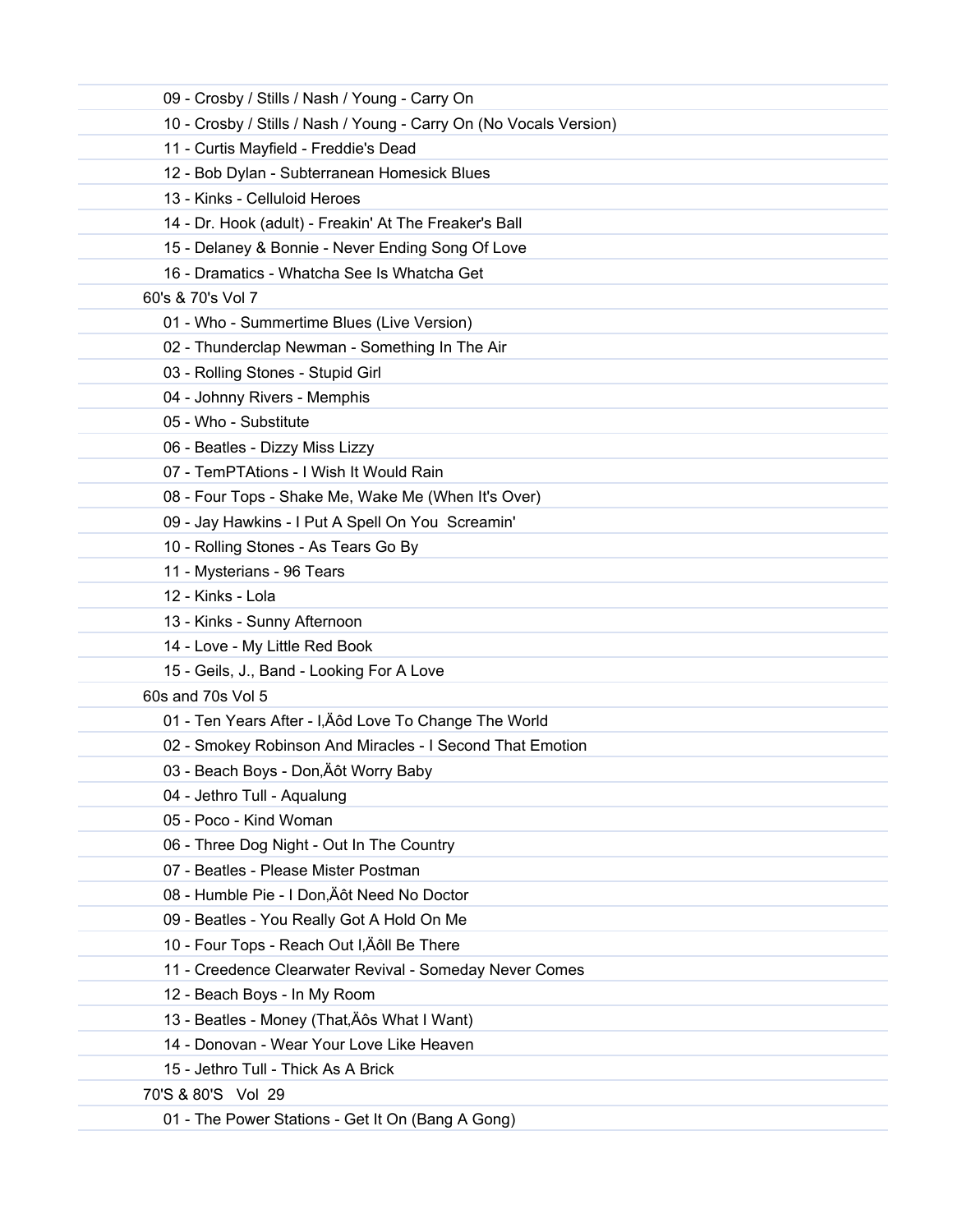| 02 - Emotions - Best Of My Love                             |
|-------------------------------------------------------------|
| 03 - Rufus & Chaka Khan - Sweet Thing                       |
| 04 - Go's - Vacation - Go                                   |
| 05 - Evelyn Champagne" King" - Shame                        |
| 06 - The Pretenders - Brass In Pocket                       |
| 07 - Linda Ronstadt - Tracks Of My Tears                    |
| 08 - Albert Hammond - It Never Rains In Southern California |
| 09 - Stevie Wonder - If You Really Love Me                  |
| 10 - Tony Orlando & Dawn - Knock Three Times                |
| 11 - Billy Joel - My Life                                   |
| 12 - Frankie Goes To Hollywood - Relax                      |
| 13 - Robert Palmer - Addicted To Love                       |
| 14 - Gene Chandler - Groovy Situation                       |
| 15 - Culture Club - Do You Really Want To Hurt Me           |
| 70's & 80's Vol 1                                           |
| 01 - Jimmy Buffet - Cheeseburger In Paradise                |
| 01 - Wings - Listen To What The Man Said                    |
| 02 - Dr. Hook - Cover Of The Rollin Stone                   |
| 02 - Grand Funk Railroad - Some Kind Of Wonderful           |
| 03 - Eric Clapton - Cocaine                                 |
| 03 - J. Geils Band - Musta Got Lost                         |
| 04 - America - I Need You                                   |
| 04 - Police - Roxanne                                       |
| 05 - Crosby Stills & Nash - Ohio                            |
| 05 - Rocky Horror Picture Show - Time Warp                  |
| 06 - David Lee Roth - Just A Gigolo                         |
| 06 - Def Leppard - Love Bites                               |
| 07 - Bad Company - Feel Like Makin Love                     |
| 07 - Journey - Don't Stop Believin'                         |
| 08 - Daddy Dew - Chick-A-Boom                               |
| 08 - Paul Simon - 50 Ways To Leave Your Lover               |
| 09 - Emerson Lake & Palmer - From The Beginning             |
| 09 - Lynard Skynyrd - Gimme Three Steps                     |
| 10 - Fleetwood Mac - Hold Me                                |
| 10 - Golden Earring - Radar Love                            |
| 11 - Heart - Magic Man                                      |
| 11 - War - Low Rider                                        |
| 12 - J. D. Hall & Oates - Private Eyes                      |
| 12 - Kim Carnes - Bette Davis Eyes                          |
| 13 - Dire Straits - Money For Nothing                       |
| 13 - Little River Band - Lonesome Loser                     |
| 14 - Dr. John - Right Place Wrong Time                      |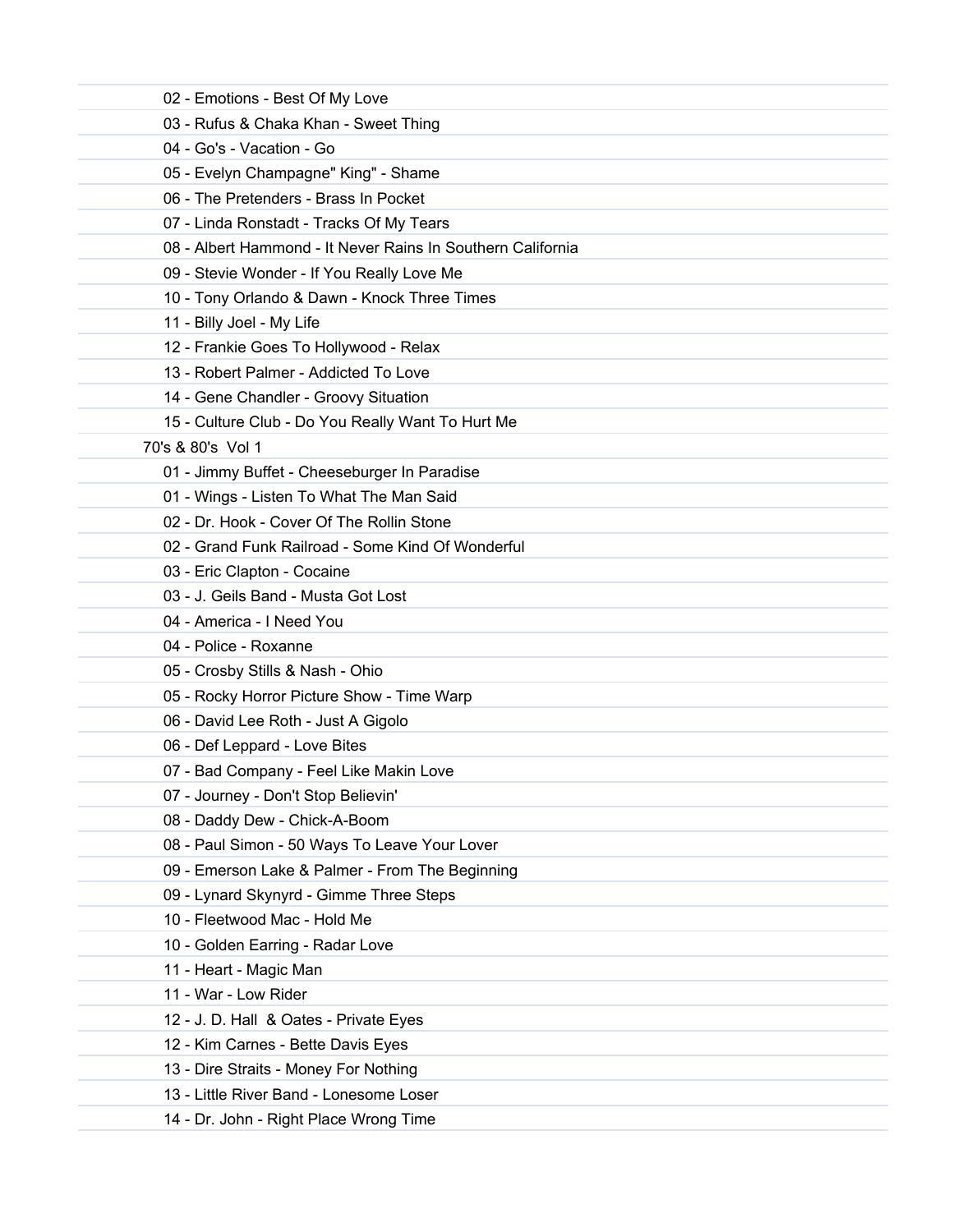| 14 - Pat Benetar - Hit Me With Your Best Shots     |
|----------------------------------------------------|
| 15 - Stealers Wheel - Stuck In The Middle With You |
| 15 - Steve Miller Band - Take The Money And Run    |
| 70's & 80's Vol 10                                 |
| 01 - Sade - The Sweetest Taboo                     |
| 02 - Terry Jacks - Seasons In The Sun              |
| 03 - Seals & Croft - Summer Breeze                 |
| 04 - Three Dog Night - Liar                        |
| 05 - Uriah Heep - Easy Lovin'                      |
| 06 - Right Said Fred - I'm Too Sexy                |
| 07 - Wang Chung - Dance Hall Days                  |
| 08 - James Taylor - Carolina On My Mind            |
| 09 - Rod Stewart - Reason To Believe               |
| 10 - Gregory Abbott - Shake You Down               |
| 11 - Leo Sayer - When I Need You                   |
| 12 - Stevie Nicks - Stand Back                     |
| 13 - Jim Croce - Lover's Cross                     |
| 14 - Ambrosia - Biggest Part Of Me                 |
| 15 - Arlo Guthrie - City Of New Orleans            |
| 70's & 80's Vol 13                                 |
| 01 - Katrina & Waves - Walking On Sunsine          |
| 02 - Andy Kim - Rock Me Gently                     |
| 03 - James Gang - Walk Away                        |
| 04 - Foghat - Slow Ride                            |
| 05 - Marshall Tucker Band - Can't You See          |
| 06 - REO Speedwagon - Take It On The Run           |
| 07 - Pam Benatar - Love Is A Battlefield           |
| 08 - Pat Travers - Boom Boom                       |
| 09 - Paul Simon - Loves Me Like A Rock             |
| 10 - Ratt - Round And Round                        |
| 11 - Laura Branigan - Solitare                     |
| 12 - Carole King - Jazzman                         |
| 13 - Kinks - Come Dancing                          |
| 14 - Richie Havens - Here Comes The Sun            |
| 15 - Michael Murphey - Carolina In The Pines       |
| 70's & 80's Vol 14                                 |
| 01 - Journey - Any Way You Want It                 |
| 02 - Little River Band - Take It Easy On Me        |
| 03 - Fleetwood Mac - Over My Head                  |
| 04 - Steve Miller Band - Jungle Love               |
| 05 - Til Tuesday - Voices Carry                    |
| 06 - Climax Blues Band - Couldn't Get It Right     |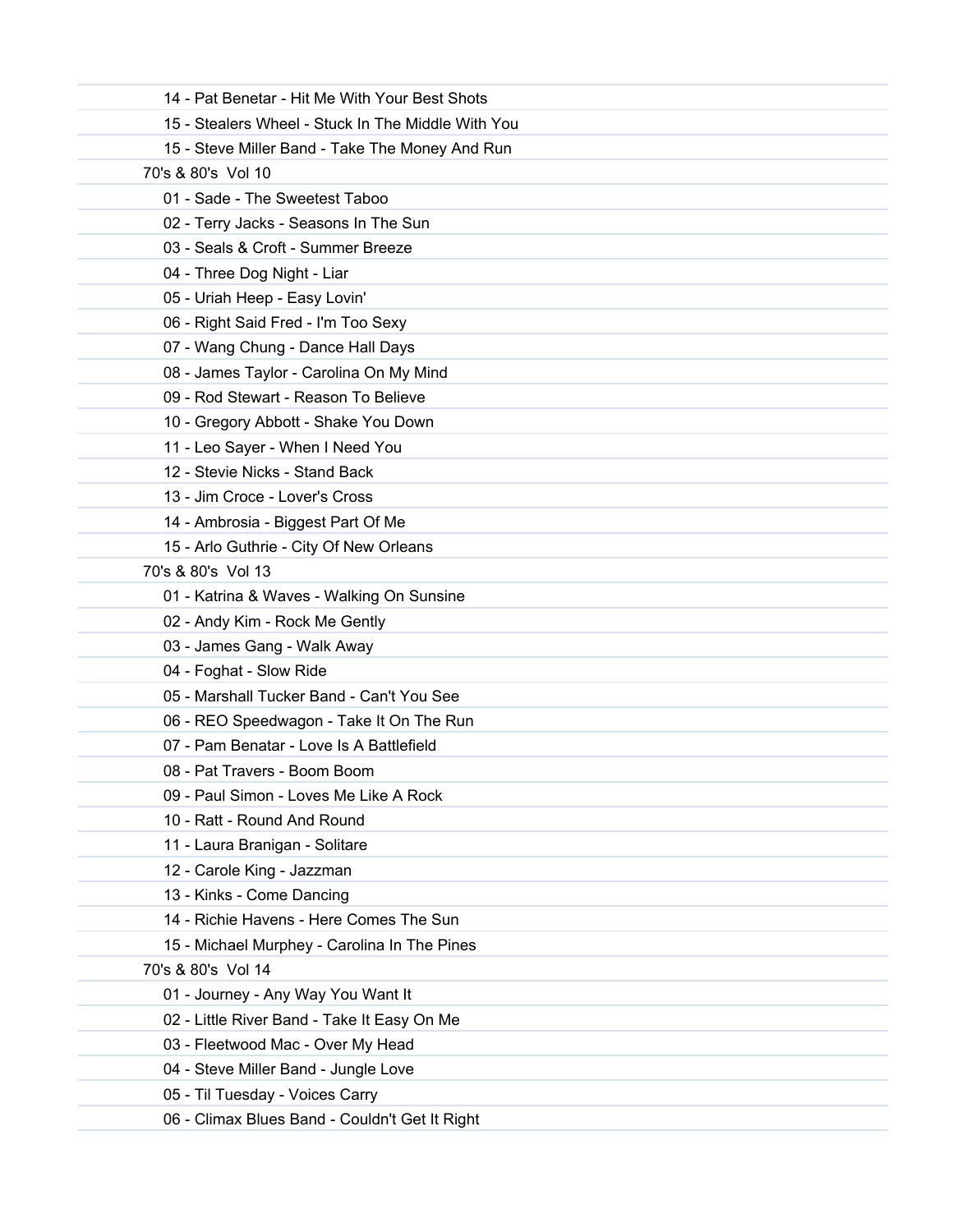| 07 - Aretha Franklin - Freeway Of Love                           |
|------------------------------------------------------------------|
| 08 - Chicago - Does Anybody Really Know What Time It Is          |
| 09 - Billy Idol - Eyes Without A Face                            |
| 10 - Crowded House - Don't Dream It's Over                       |
| 11 - Carl Douglas - Kung Fu Fighting                             |
| 12 - Boston - Long Time                                          |
| 13 - Cheap Trick - The Flame                                     |
| 14 - Debarge - Rhythm Of The Night                               |
| 15 - Journey - Separate Ways (Worlds Apart)                      |
| 70's & 80's Vol 16                                               |
| 01 - Air Supply - Even The Nights Are Better                     |
| 02 - Anita Baker - No One In The World                           |
| 03 - Huey & News Lewis - Hip To Be Square                        |
| 04 - James Taylor - Never Die Young                              |
| 05 - Billy Joel - She's Got A Way                                |
| 06 - Bangles - Hazy Shades Of Winter                             |
| 07 - Bette Midler - Do You Want To Dance                         |
| 08 - Linda Ronstadt - Silver Threads And Golden Needles          |
| 09 - Cher - Just Like Jesse James                                |
| 10 - Journey - Wheel In The Sky                                  |
| 11 - Luther Vandross - Stop To Love                              |
| 12 - Chicago - Beginnings                                        |
| 13 - Neil Diamond - Song Sung Blue                               |
| 14 - Dan Hartman - I Can Dream About You                         |
| 15 - Carole King - Will You Love Me Tomorrow                     |
| 70's & 80's Vol 2                                                |
| 01 - Randy Vanwarmer - Just When I Needed You Most               |
| 02 - Todd Rundgren - Bang The Drum All Day                       |
| 03 - Bonnie Tyler - It's A Heartache                             |
| 04 - Jim Croce - Operator                                        |
| 05 - Peter Gabriel - Sledgehammer                                |
| 06 - David Soul - Don't Give Up On Us                            |
| 07 - Motley Crue - Smokin' In The Boys Room                      |
| 08 - Carly Simon - That's The Way I've Always Heard It Should Be |
| 09 - James Taylor - Sweet Baby James                             |
| 10 - Ray, Goodman & Brown - Special Lady                         |
| 11 - Squeeze - Tempted                                           |
| 12 - Maxine Nightengale - Lead Me On                             |
| 13 - AWS - Work To Do                                            |
| 14 - Delbert McClinton - Givin'l It Up For Your Love             |
| 15 - George Thorogood - One Bourbon, One Scotch, One Beer        |
| 70's & 80's Vol 21                                               |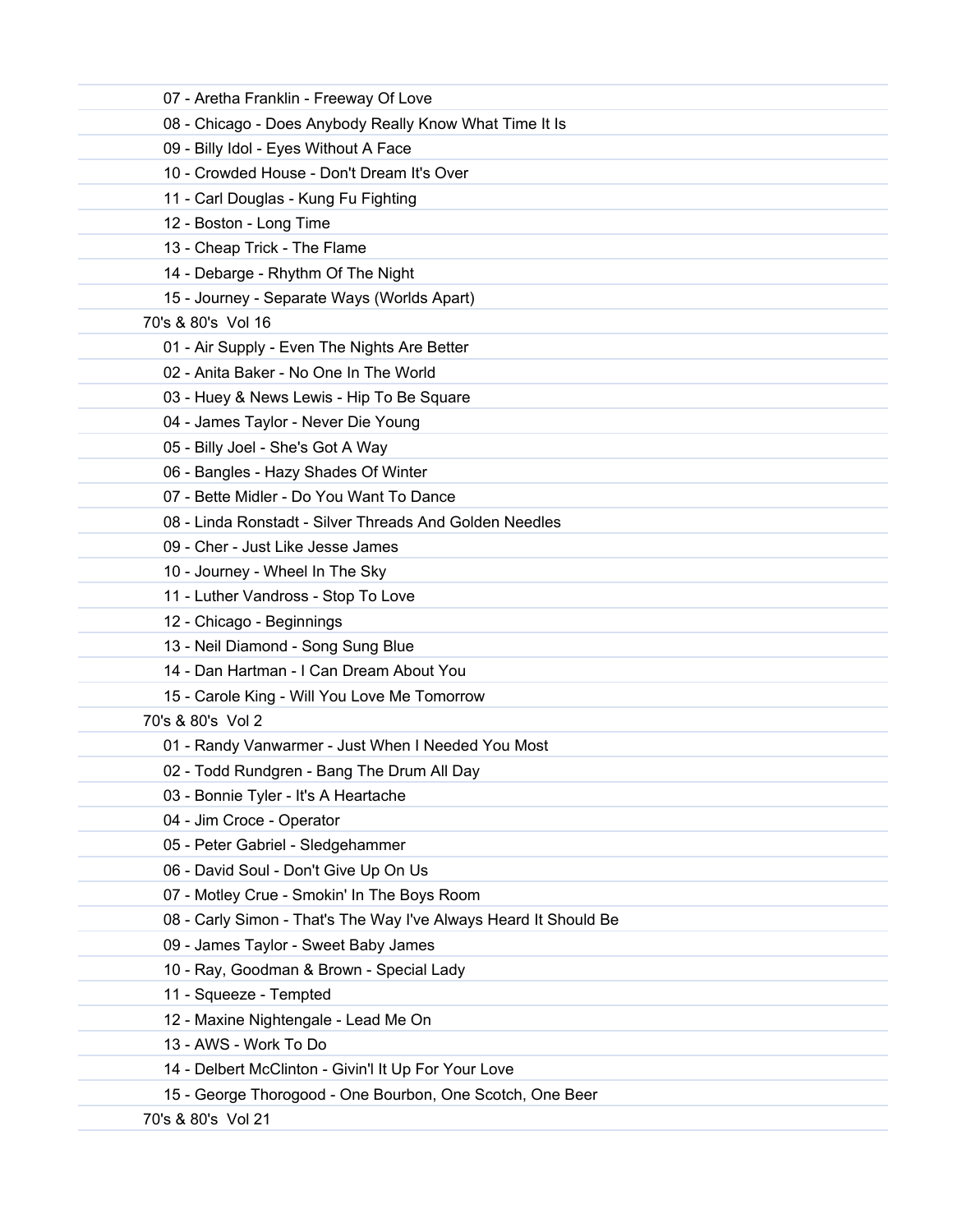| 01 - Ocean - Put Your Hand In The Hand                       |
|--------------------------------------------------------------|
| 02 - Mike & Mechanics - All I Need Is A Miracle              |
| 03 - Heart - Nothin' At All                                  |
| 04 - Styx - Lady                                             |
| 05 - Madonna - Angel                                         |
| 06 - Wham! - Careless Whisper                                |
| 07 - George Harrison - All Those Years Ago                   |
| 08 - Rod Stewart - Tonight I'm Yours                         |
| 09 - H. & News Lewis - Jacob's Ladder                        |
| 10 - Phil Collins - One More Night                           |
| 11 - Bob Seger - Shakedown                                   |
| 12 - Fleetwood Mac - Gypsy                                   |
| 13 - Carroll King - One Fine Day                             |
| 14 - Crosby Stills & Nash - Just A Song Before I Go          |
| 15 - Rick Springfield - Don't Talk To Strangers              |
| 70's & 80's Vol 23                                           |
| 01 - Moody Blues - I'm Just A Singer In A Rock And Roll Band |
| 02 - Chicago - Baby What A Big Surprise                      |
| 03 - Jackosn, Freddie - You Are My Lady                      |
| 04 - Easton, Sheena - Strut                                  |
| 05 - Heart - Barracuda                                       |
| 06 - Walsh, Joe - All Night Long                             |
| 07 - Tull, Jethro - Bungle In The Jungle                     |
| 08 - Electric Light Orchestra - Can't Get It Out Of My Head  |
| 09 - Supertramp - Take The Long Way Home                     |
| 10 - Styx - Come Sail Away                                   |
| 11 - Police - King Of Pain                                   |
| 12 - Joel, Billy - Big Shot                                  |
| 13 - Three Dog Night - Black & White                         |
| 14 - Bananarama - Cruel Summer                               |
| 15 - Robert Palmer - Bad Case Of Lovin' You (Doctor, Doctor) |
| 70's & 80's Vol 34                                           |
| 01 - Duran Duran - Hungry Like The Wolf                      |
| 02 - Knack, The - Good Girl's Don't                          |
| 03 - Peter Gabriel - In Your Eyes                            |
| 04 - Billy Swan - I Can Help                                 |
| 05 - Oxo - Whirly Girl                                       |
| 06 - Tubes, The - She's A Beauty                             |
| 07 - Joe Cocker - Feeling Alright                            |
| 08 - Prince - I Wanna Be Your Lover                          |
| 09 - Sheriff - When I'm With You                             |
| 10 - T'pau - Heart And Soul                                  |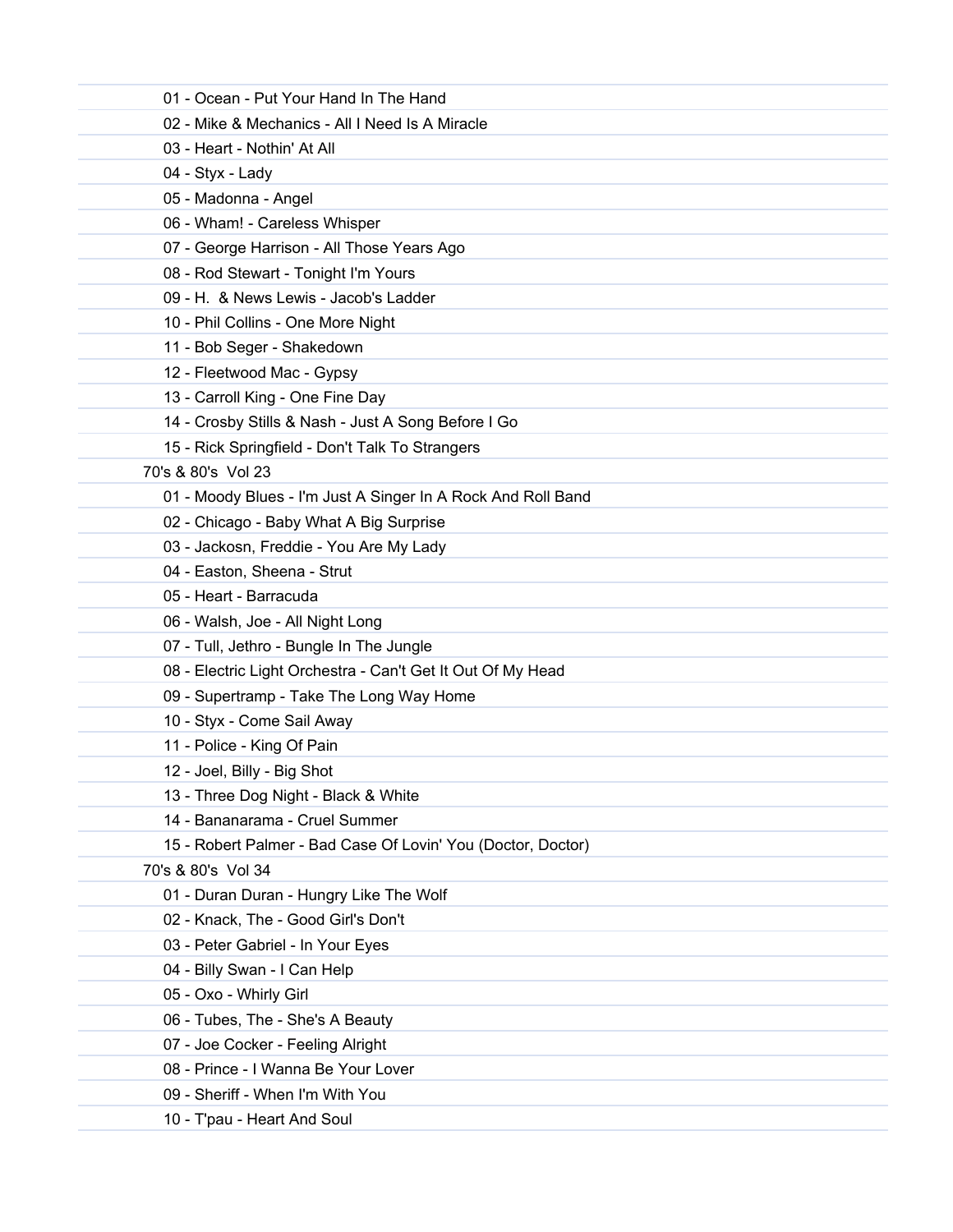| 11 - Bob Seger - Katmandu                          |
|----------------------------------------------------|
| 12 - Outfield, The - Your Love                     |
| 13 - Benny Mardones - Into The Night               |
| 14 - Men Without Hats - Safety Dance, The          |
| 15 - Billy Squier - Lonely Is The Night            |
| 70's & 80's Vol 38                                 |
| 01 - Talking Heads - Burning Down The House        |
| 02 - John Lennon - Watching The Wheels             |
| 03 - General Public - Tenderness                   |
| 04 - TheGrateful Dead - Ripple                     |
| 05 - Santana - Winning                             |
| 06 - Gerry Rafferty - Baker Street                 |
| 07 - Janis Ian - From Me To You                    |
| 08 - Steve Winwood - Back In The High Life Again   |
| 09 - Barbra Streisand - Kiss Me In The Rain        |
| 10 - Supertramp - Give A Little Bit                |
| 11 - Randy Newman - I Love L.A.                    |
| 12 - Five Man Electrical Band - Signs              |
| 13 - Fleetwood Mac - Chain, The                    |
| 14 - Joni Mitchell - Big Yellow Taxi               |
| 15 - Lee Michaels - Do You Know What I Mean        |
| 70's & 80's Vol 40                                 |
| 01 - Simple Minds - Don't You Forget About Me      |
| 02 - Elvis Costello - Everyday I Write The Book    |
| 03 - Plimsouls - A Million Miles Away              |
| 04 - Time - Jungle Love                            |
| 05 - Tom Petty & The Heartbreakers - Refugee       |
| 06 - Joni Mitchell - Free Man In Paris             |
| 07 - Barry Manilow - Weekend In New England        |
| 08 - John Lennon - Instant Karma (We All Shine On) |
| 09 - Dan Hill - Sometimes When We Touch            |
| 10 - Breathe - Hands To Heaven                     |
| 11 - Fixx - Stand Or Fall                          |
| 12 - Cameo - Word Up                               |
| 13 - Basia - New Day For You                       |
| 14 - U2 - Sunday Bloody Sunday                     |
| 15 - Go West - King Of Wishful Thinking            |
| 70's & 80's Vol 41                                 |
| 01 - Reo Speedwagon - Time For Me To Fly           |
| 02 - Nilsson - Without You                         |
| 03 - Daryl Hall & John Oates - Sara Smile          |
| 04 - Tears For Fears - Shout                       |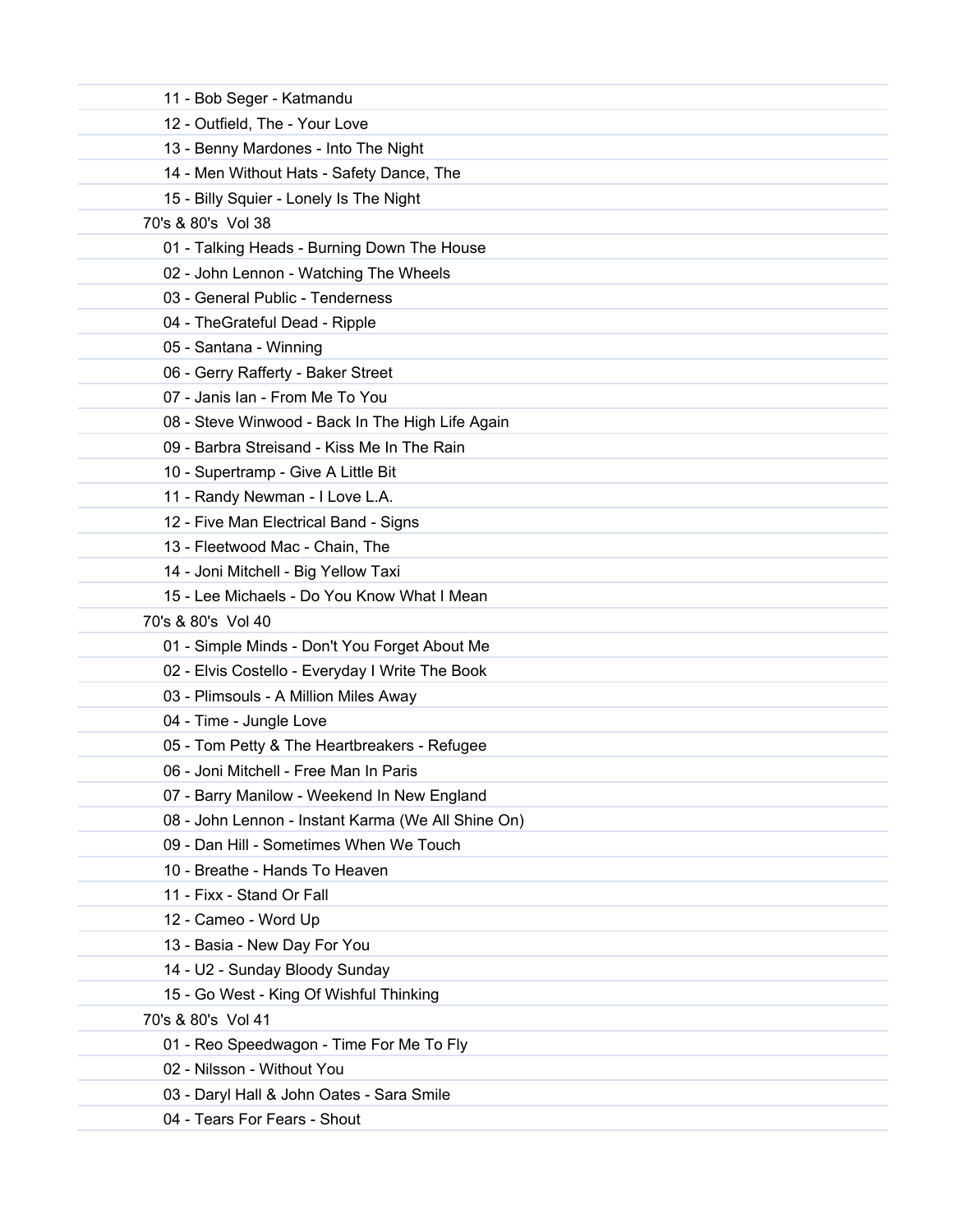| 05 - Foreigner - Urgent                                                           |
|-----------------------------------------------------------------------------------|
| 06 - Johnny Kemp - Just Got Paid                                                  |
| 07 - Supertramp - Bloody Well Right                                               |
| 08 - Sheena Easton - Morning Train (Nine To Five)                                 |
| 09 - Sly & The Family Stone - Everyday People                                     |
| 10 - Fine Young Cannibals - Good Thing                                            |
| 11 - Burton Cummings - Stand Tall                                                 |
| 12 - The Time - The Bird                                                          |
| 13 - The J. Geils Band - Love Stinks                                              |
| 14 - Bobby Bloom - Montego Bay                                                    |
| 15 - The Firm - Satisfaction Guaranteed                                           |
| 70's & 80's Vol 44                                                                |
| 01 - Kenny Loggins - I'm Alright - Caddyshack                                     |
| 02 - Madonna - Borderline                                                         |
| 03 - Heart - All I Wanna Do Is Make Love To You                                   |
| 04 - Janis Joplin - Piece Of My Heart                                             |
| 05 - Indigo Girls - Closer To Fine                                                |
| 06 - Robert Palmer - Simply Irresistible                                          |
| 07 - Toto - Africa                                                                |
| 08 - George Benson - Give Me The Night                                            |
| 09 - Raiders - Indian Reservation (The Lament Of The Cherokee Reservation Indian) |
| 10 - Technotronic - Pump Up The Jam                                               |
|                                                                                   |
| 11 - The Cars - Drive                                                             |
| 12 - Eddie Money - Shakin'                                                        |
| 13 - Paul McCartney - Silly Love Songs                                            |
| 14 - Christopher Cross - Ride Like The Wind                                       |
| 15 - Blue Oyster Cult - Don't Fear The Reaper                                     |
| 70's & 80's Vol 48                                                                |
| 01 - Rod Stewart - The First Cut Is The Deepest                                   |
| 02 - Jefferson Starship - Find Your Way Back                                      |
| 03 - George Clinton - Atomic Dog                                                  |
| 04 - Van Halen - I'll Wait                                                        |
| 05 - Henry Gross - Shannon                                                        |
| 06 - Bruce Hornsby And The Range - Mandolin Rain                                  |
| 07 - Ambrosia - You're The Only Woman                                             |
| 08 - Reunion - Life Is A Rock (But The Radio Rolled Me)                           |
| 09 - Richard Marx - Don't Mean Nothing                                            |
| 10 - Steve Perry - Foolish Heart                                                  |
| 11 - The Doobie Brothers - The Doctor                                             |
| 12 - David Bowie - Heroes                                                         |
| 13 - Phil Collins - I Missed Again                                                |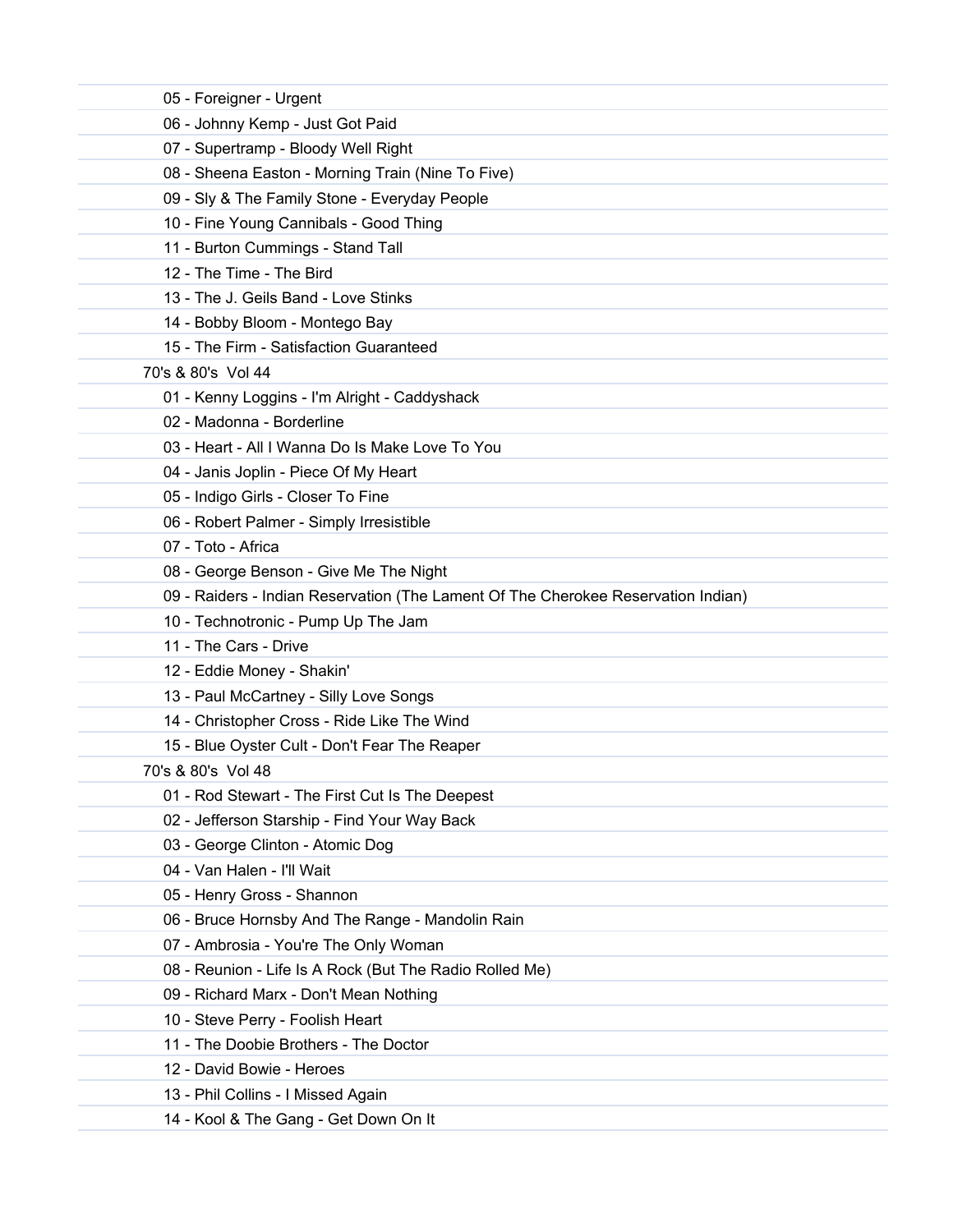| 15 - Eric Clapton - I've Got A Rock N' Roll Heart                       |
|-------------------------------------------------------------------------|
| 70's & 80's Vol 50                                                      |
| 01 - Joe Cocker - You Can Leave Your Hat On                             |
| 02 - Whitesnake - Fool For Your Loving                                  |
| 03 - Inxs - New Sensation                                               |
| 04 - Earth, Wind & Fire - Fantasy                                       |
| 05 - David Bowie - Rebel Rebel                                          |
| 06 - Debbie Gibson - Lost In Your Eyes                                  |
| 07 - Bob Seger & The Silver Bullet Band - Hollywood Nights              |
| 08 - Glenn Medeiros - Nothing's Gonna Change My Love For You            |
| 09 - Irene Cara - Out Here On My Own                                    |
| 10 - Chaka Khan - Through The Fire                                      |
| 11 - Billy Joel - Uptown Girl                                           |
| 12 - Dr. Hook - Sexy Eyes                                               |
| 13 - Patrick Swayze - She's Like The Wind                               |
| 14 - Wendy Moten - Come In Out Of The Rain                              |
| 15 - Starship - Nothing's Gonna Stop Us Now                             |
| 70's & 80's Vol 52                                                      |
| 01 - Genesis - Follow You Follow Me                                     |
| 02 - Leo Sayer - More Than I Can Say                                    |
| 03 - Bobby Sherman - Easy Come, Easy Go                                 |
| 04 - Moving Pictures - What About Me                                    |
| 05 - J.D. Souther - You're Only Lonely                                  |
| 06 - Gerry Rafferty - Get It Right Next Time                            |
| 07 - Cliff Richard - We Don't Talk Anymore                              |
| 08 - Gordon Lightfoot - The Circle Is Small (I Can See It In Your Eyes) |
| 09 - Lobo - Don't Tell Me Goodnight                                     |
| 10 - B.J. Thomas - Rock And Roll Lullaby                                |
| 11 - The Bee Gees - Too Much Heaven                                     |
| 12 - Tony Orlando & Dawn - Candida                                      |
| 13 - Lou Reed - Sweet Jane                                              |
| 14 - The Allman Brothers Band - Please Call Home                        |
| 15 - Head East - Never Been Any Reason                                  |
| 70's & 80's Vol 57                                                      |
| 01 - Third Eye Blind - Deep Inside Of You                               |
| 01 - U2 - Where The Streets Have No Name                                |
| 02 - Bon Jovi - You Give Love A Bad Name                                |
| 02 - Third Eye Blind - Semi-Charmed Life                                |
| 03 - Goo Goo Dolls - Name                                               |
| 03 - The Cars - Good Times Roll                                         |
| 04 - Goo Goo Dolls - Iris - City Of Angels""                            |
| 04 - James Taylor - Country Road                                        |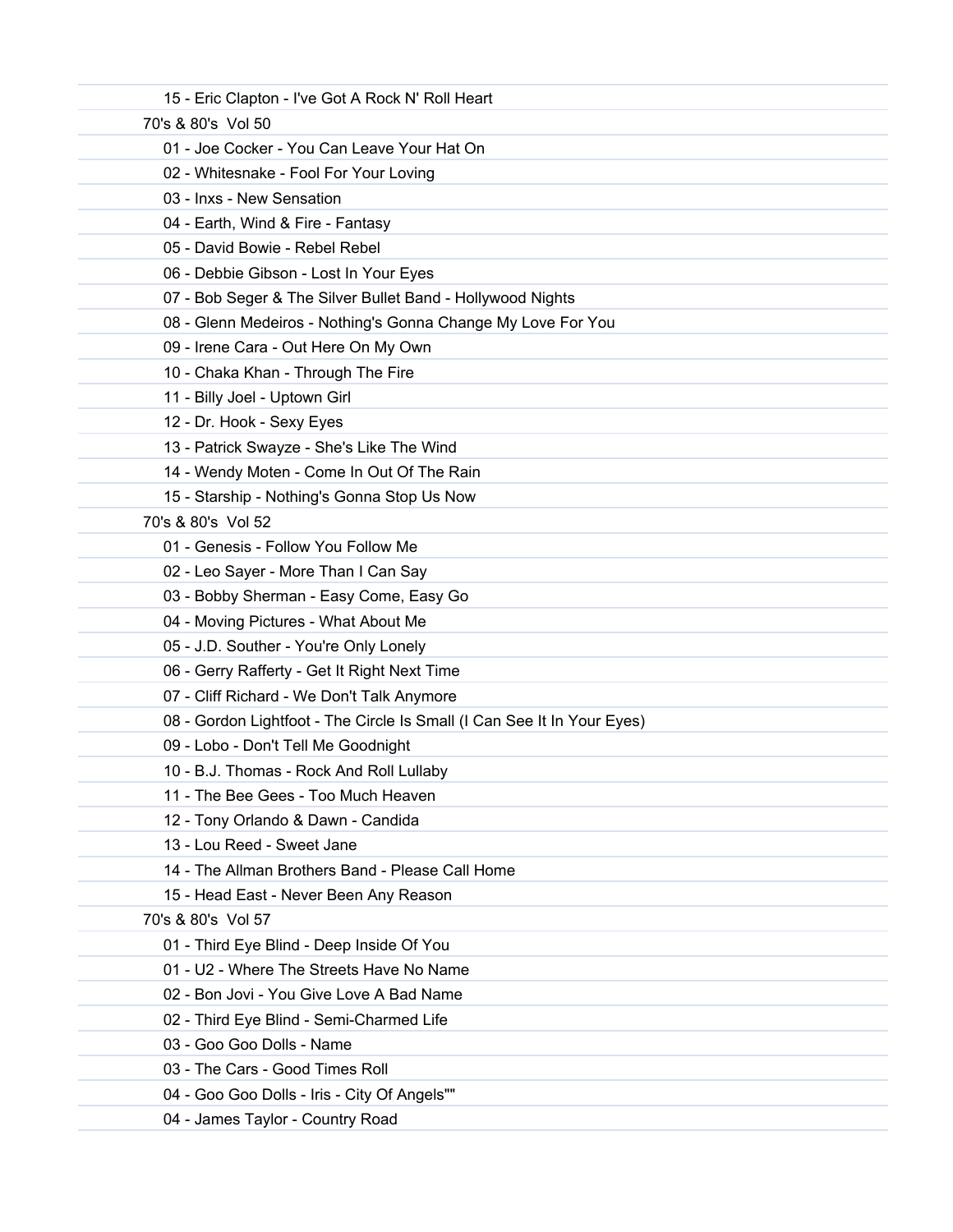| 05 - Boz Scaggs - Lowdown                                    |
|--------------------------------------------------------------|
| 05 - Collective Soul - Gel                                   |
| 06 - Collective Soul - Shine                                 |
| 06 - Roxy Music - Love Is The Drug                           |
| 07 - Goo Goo Dolls - Long Way Down                           |
| 07 - James Brown - Living In America                         |
| 08 - Collective Soul - Where The River Flows                 |
| 08 - Stephen Bishop - It Might Be You (Theme From Tootsie")" |
| 09 - Neil Diamond - Forever In Blue Jeans                    |
| 09 - Third Eye Blind - Never Let You Go                      |
| 10 - Patti Smith Group - Because The Night                   |
| 10 - Third Eye Blind - Jumper                                |
| 11 - Collective Soul - Listen                                |
| 11 - Huey Lewis And The News - Stuck With You                |
| 12 - Goo Goo Dolls - Slide                                   |
| 12 - Samantha Sang - Emotion                                 |
| 13 - Collective Soul - Heavy                                 |
| 13 - Talking Heads - And She Was                             |
| 14 - Diana Ross - I'm Coming Out                             |
| 14 - Goo Goo Dolls - Broadway                                |
| 15 - Kiss - Rock And Roll All Nite                           |
| 15 - Third Eye Blind - How's It Going To Be                  |
| 16 - Third Eye Blind - Anything                              |
| 70's & 80's Vol 62                                           |
| 01 - Fuel - Hemorrhage (In My Hands)                         |
| 02 - Papa Roach - Last Resort                                |
| 03 - Staind - Mudshovel                                      |
| 04 - Tool - Aenima                                           |
| 05 - A Perfect Circle - Judith                               |
| 06 - Rage Against The Machine - Guerrilla Radio              |
| 07 - Powerman 5000 - When Worlds Collide                     |
| 08 - Deftones - Change (In The House Of Flies)               |
| 09 - (Hed) Planet Earth - Bartender                          |
| 10 - System Of A Down - Sugar                                |
| 11 - Sevendust - Black                                       |
| 12 - Rage Against The Machine - Testify                      |
| 13 - Papa Roach - Broken Home                                |
| 14 - Deftones - Back To School                               |
| 15 - Disturbed - Stupify (Radio Version)                     |
| 70's & 80's Vol 65                                           |
| 01 - Billy Squier - In The Dark                              |
| 02 - Boston - We're Ready                                    |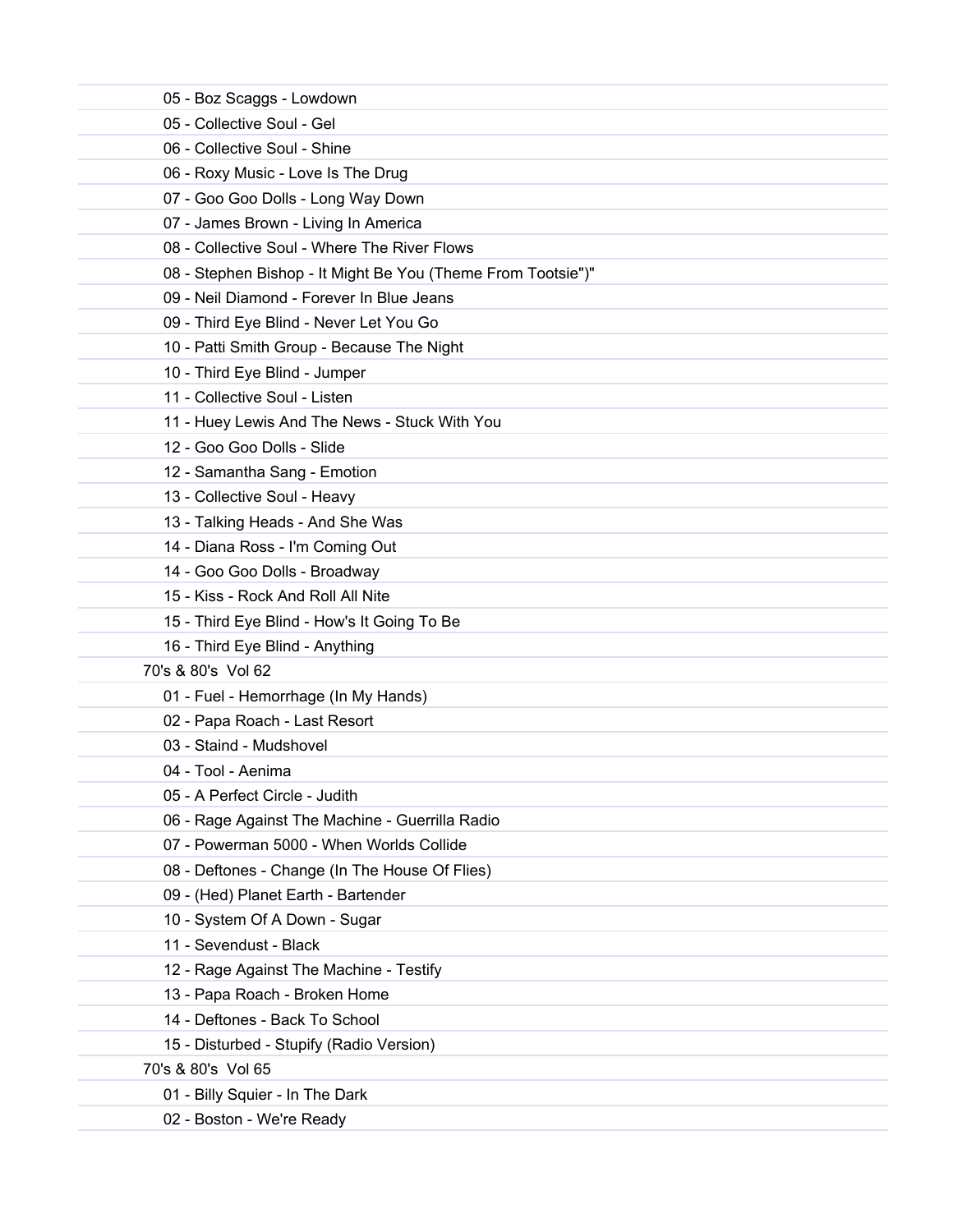| 03 - The Who - Eminence Front                                     |
|-------------------------------------------------------------------|
| 04 - Survivor - High On You                                       |
| 05 - Saga - On The Loose                                          |
| 06 - Guns N' Roses - Patience                                     |
| 07 - Ozzy Osbourne - Diary Of A Madman                            |
| 08 - David Lee Roth - Just Like Paradise                          |
| 09 - Foreigner - Double Vision                                    |
| 10 - U2 - Desire                                                  |
| 11 - Alice Cooper - Under My Wheels                               |
| 12 - U2 - Pride (In The Name Of Love)                             |
| 13 - Huey Lewis And The News - Walking On A Thin Line             |
| 14 - Europe - The Final Countdown                                 |
| 15 - Bruce Springsteen - Glory Days                               |
| 70'S & 80's Vol 67                                                |
| 01 - Queen - Who Wants To Live Forever                            |
| 02 - The Moody Blues - Your Wildest Dreams                        |
| 03 - Queen - Body Language                                        |
| 04 - Sting - Russians                                             |
| 05 - Dennis Deyoung - Desert Moon                                 |
| 06 - Daryl Hall & John Oates - You Make My Dreams                 |
| 07 - Styx - Fooling Yourself (Angry Young Man)                    |
| 08 - Sweet - Love Is Like Oxygen                                  |
| 09 - Bruce Springsteen - My Hometown                              |
| 10 - Styx - Snowblind                                             |
| 11 - Marty Balin - Hearts                                         |
| 12 - Bruce Springsteen - Bobby Jean                               |
| 13 - Cheap Trick - Dream Police                                   |
| 14 - Walter Egan - Magnet & Steel                                 |
| 15 - Blue Oyster Cult - Burnin' For You                           |
| 70's & 80's Vol 68                                                |
| 01 - Elton John - Mona Lisas & Mad Hatters                        |
| 02 - Paul Simon - Late In The Evening                             |
| 03 - Paul Simon - You Can Call Me Al                              |
| 04 - Bob Seger & The Silver Bullet Band - Fire Lake               |
| 05 - Iggy Pop - Lust For Life                                     |
| 06 - Billy Joel - A Matter Of Trust                               |
| 07 - Joe Walsh - Ordinary Average Guy                             |
| 08 - Billy Joel - Miami 2017 (Seen The Lights Go Out On Broadway) |
| 09 - Pink Floyd - Brain Damage/Eclipse                            |
| 10 - The Police - Message In A Bottle                             |
| 11 - U2 - I Will Follow                                           |
| 12 - Bob Seger & The Silver Bullet Band - Like A Rock             |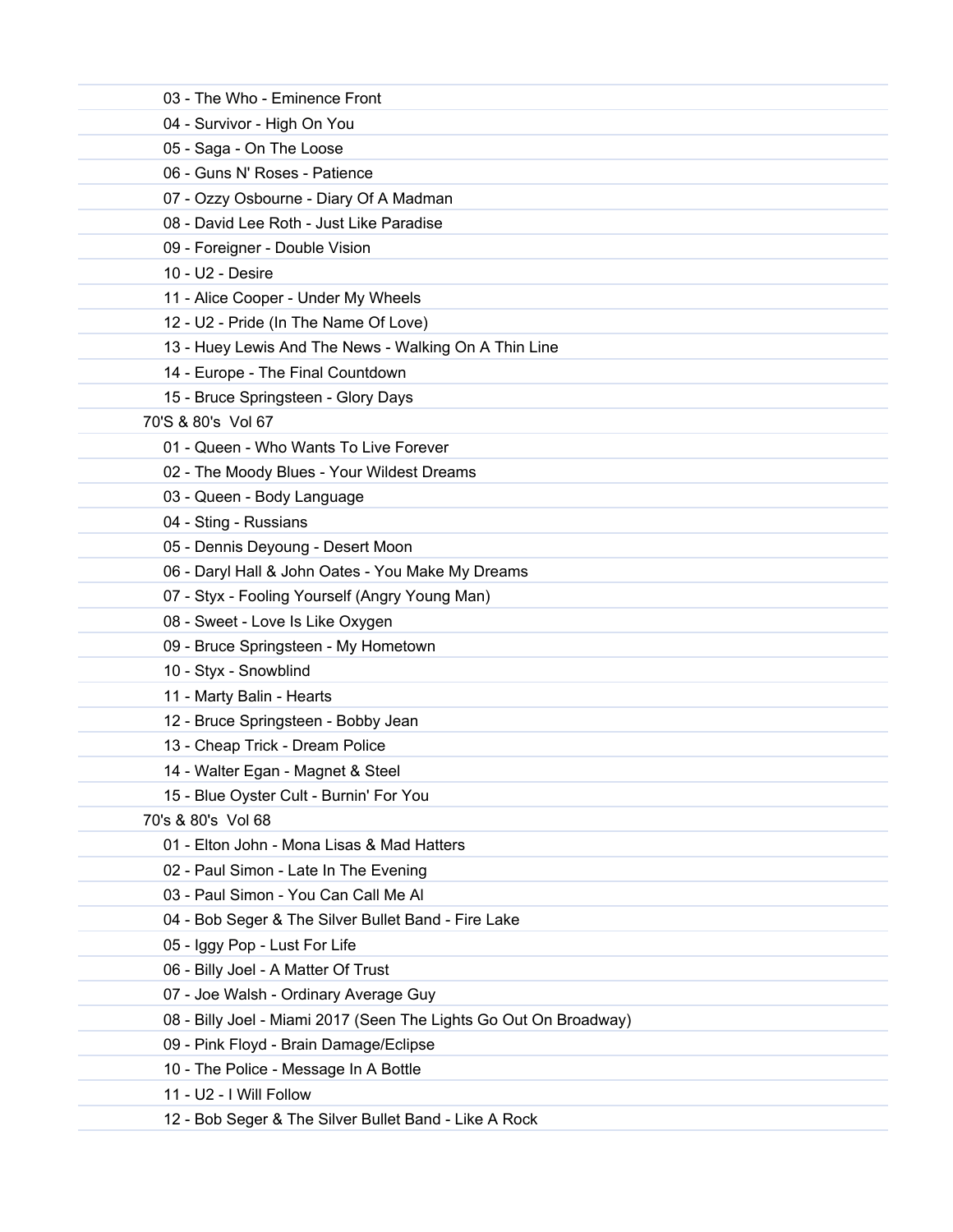| 13 - George Thorogood & The Destroyers - Get A Haircut              |  |
|---------------------------------------------------------------------|--|
| 14 - Pink Floyd - Wish You Were Here                                |  |
| 15 - U2 - I Still Haven't Found (What I'm Looking For)              |  |
| 70's & 80's Vol 69                                                  |  |
| 01 - John Denver - Sunshine On My Shoulders                         |  |
| 02 - Barry Manilow - Can't Smile Without You                        |  |
| 03 - Barry Manilow - Could It Be Magic                              |  |
| 04 - John Denver - Calypso                                          |  |
| 05 - George Harrison - Got My Mind Set On You                       |  |
| 06 - Paul Simon - Mother And Child Reunion                          |  |
| 07 - Michael McDonald - Sweet Freedom (Radio Version)               |  |
| 08 - England Dan & John Ford Coley - Nights Are Forever Without You |  |
| 09 - James Ingram & Michael McDonald - Yah Moh B There              |  |
| 10 - Cat Stevens - Oh Very Young                                    |  |
| 11 - The Moody Blues - Question                                     |  |
| 12 - Donald Fagen - I.G.Y.                                          |  |
| 13 - Paul McCartney - My Love                                       |  |
| 14 - Dan Fogelberg - Leader Of The Band                             |  |
| 15 - Leo Sayer - Long Tall Glasses (I Can Dance)                    |  |
| 70's & 80's Vol 7                                                   |  |
| 01 - James Taylor - Don't Let Me Be Lonely Tonight                  |  |
| 02 - Shannon - Let The Music Play                                   |  |
| 03 - Johnny Hates Jazz - Shattered Dreams                           |  |
| 04 - Pointer Sisters - Fire                                         |  |
| 05 - Stray Cats - She's Sexy & 17                                   |  |
| 06 - Crosby Stills & Nash - Suite: Judy Blue Eyes                   |  |
| 07 - Chris Rea - Fool If You Think It's Over                        |  |
| 08 - Pink Floyd - Another Brick In The Wall                         |  |
| 09 - Firefall - Just Remember I Love You                            |  |
| 10 - Bob Seger - Mainstreet                                         |  |
| 11 - Ace - How Long                                                 |  |
| 12 - Fleetwood Mac - Rhiannon                                       |  |
| 13 - Bruce Springsteen - Born To Run                                |  |
| 14 - Manfred Mann - Blinded By The Light                            |  |
| 15 - Seals & Croft - We May Never Pass This Way Again               |  |
| 70's & 80's Vol 70                                                  |  |
| 01 - Billy Joel - You're Only Human (Second Wind)                   |  |
| 02 - Tom Petty And The Heartbreakers - Even The Losers              |  |
| 03 - Oingo Boingo - Little Girls                                    |  |
| 04 - Duran Duran - Reflex, The                                      |  |
| 05 - John Waite - Missing You                                       |  |
| 06 - The Smithereens - Blood & Roses                                |  |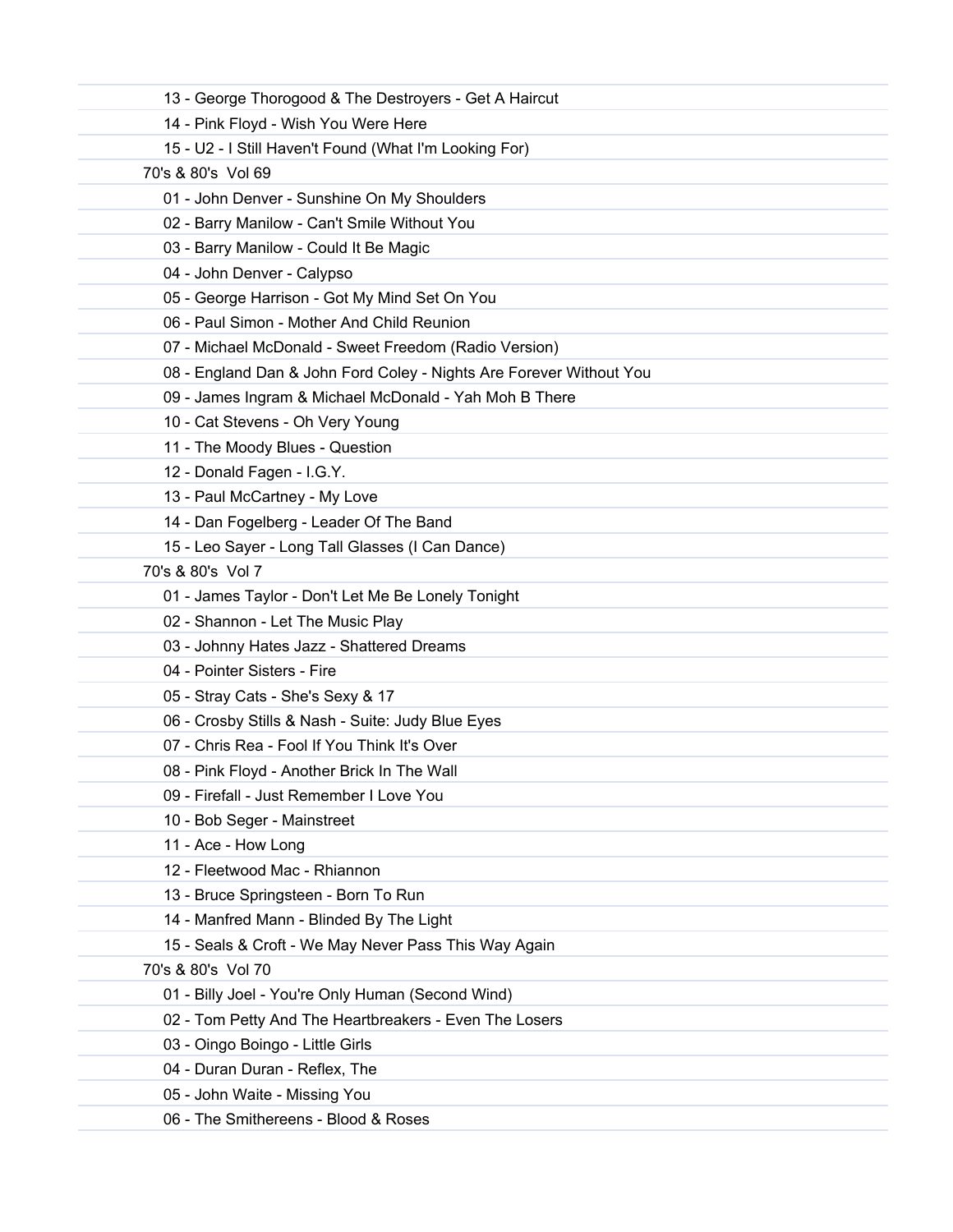| 07 - Phil Collins - I Wish It Would Rain Down                             |
|---------------------------------------------------------------------------|
| 08 - Bonnie Raitt & John Prine - Angel From Montgomery (Live Version)     |
| 09 - Melanie & The Edwin Hawkins Singers - Lay Down (Candles In The Rain) |
| 10 - Bruce Springsteen - Cadillac Ranch                                   |
| 11 - Carly Simon & James Taylor - Mockingbird                             |
| 12 - Alannah Myles - Black Velvet                                         |
| 13 - Bonnie Raitt - Love Has No Pride                                     |
| 14 - Eagles - Love Will Keep Us Alive                                     |
| 15 - Melanie - What Have They Done To My Song, Ma?                        |
| 70's & 80's Vol 71                                                        |
| 01 - Doucette - Mama Let Him Play                                         |
| 02 - Paul McCartney & Wings - Let Me Roll It                              |
| 03 - David Bowie - Space Oddity                                           |
| 04 - The Cars - Magic                                                     |
| 05 - Billy Joel - The Stranger                                            |
| 06 - Eric Burdon And War - Spill The Wine                                 |
| 07 - Blondie - Rip Her To Shreds                                          |
| 08 - Elton John - Love Lies Bleeding (Radio Version)                      |
| 09 - Steve Miller Band - Living In The U.S.A.                             |
| 10 - Jethro Tull - Cross-Eyed Mary                                        |
| 11 - Dan Hartman - Instant Replay                                         |
| 12 - The Doobie Brothers - China Grove                                    |
| 13 - Led Zeppelin - Fool In The Rain                                      |
| 14 - Pink Floyd - Learning To Fly                                         |
| 15 - Peter Gabriel - Solsbury Hill (Live Version)                         |
| 70's & 80's Vol 8                                                         |
| 01 - Blues Image - Ride Captain Ride                                      |
| 02 - Seals & Croft - Diamond Girl                                         |
| 03 - Nazareth - Love Hurts                                                |
| 04 - Shocking Blue - Venus                                                |
| 05 - Cyndi Lauper - She Bop                                               |
| 06 - B. & Silver Bullet Band Seger - Shame On The Moon                    |
| 07 - Pointer Sisters - Jump For My Love                                   |
| 08 - Jim Croce - I'll Have To Say I Love You In A Song                    |
| 09 - Crosby Stills & Nash - Teach Your Children                           |
| 10 - Atlanta Rhythm Section - So In To You                                |
| 11 - Skylark - Wildflower                                                 |
| 12 - Steve Miller Band - Rock 'N Me                                       |
| 13 - Journey - Open Arms                                                  |
| 14 - Fleetwood Mac - Go Your Own Way                                      |
| 15 - Bruce Springsteen - Dancing In The Dark                              |
| 70's & 80's Volume 04                                                     |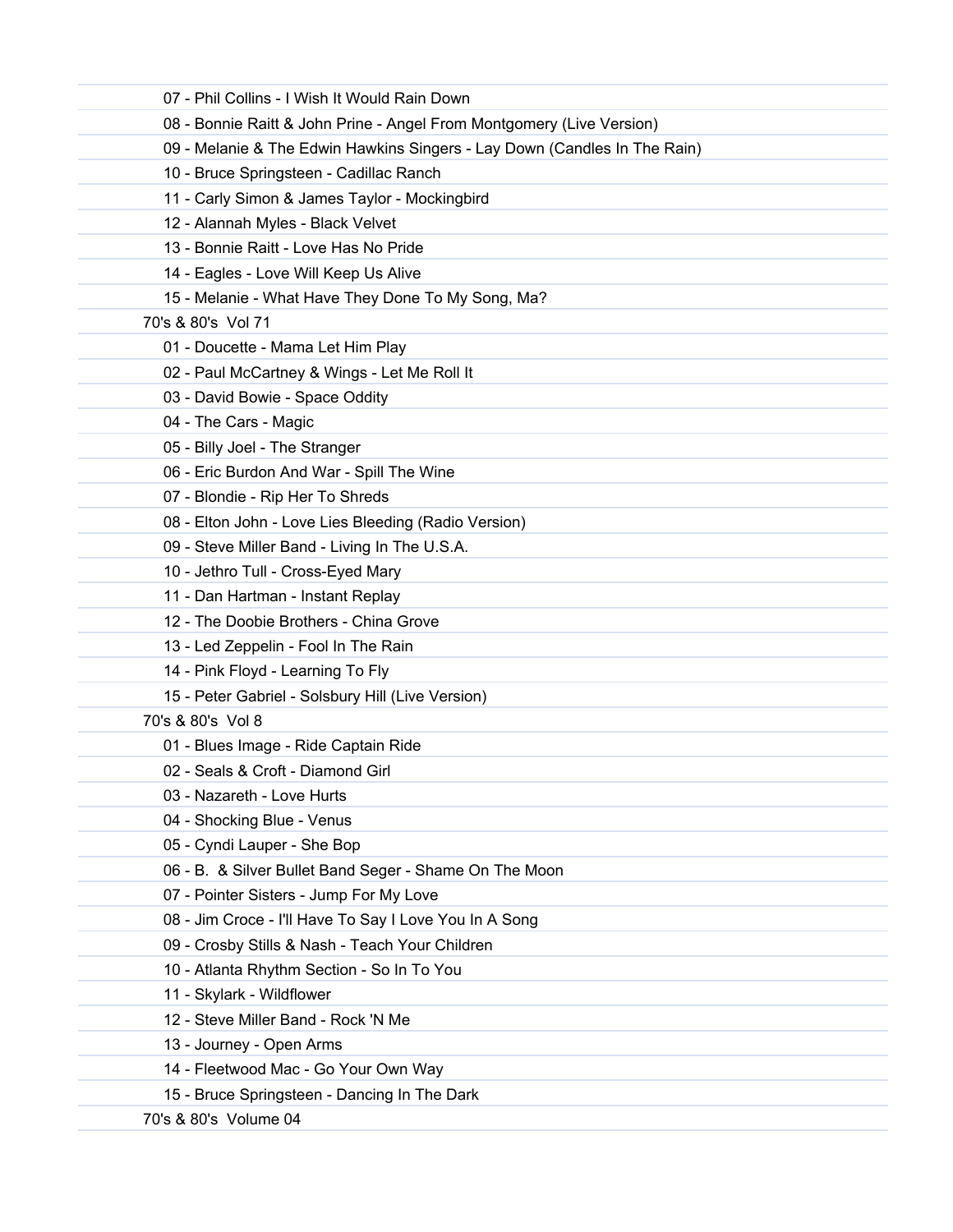| 01 - Cat Stevens - Morning Has Broken            |
|--------------------------------------------------|
| 02 - Phoebe Snow - Poetry Man                    |
| 03 - Stills & Nash Crosby - Our House            |
| 04 - Jonathan Edwards - Sunshine                 |
| 05 - Edward Bear - Last Song                     |
| 06 - Little River Band - Reminiscing             |
| 07 - Sugar Loaf - Green Eyed Lady                |
| 08 - Stephen Stills - Love The One You're With   |
| 09 - Al Stewart - Year Of The Cat                |
| 10 - Leon Russell - Lady Blue                    |
| 11 - Joni Mitchell - Help Me                     |
| 12 - Michael Murphy - Wildfire                   |
| 13 - Loudon III Wainwright - Dead Skunk          |
| 14 - Bob Seger - Night Moves                     |
| 15 - Gordon Lightfoot - Carefree Highway         |
| 70's & 80's Volume 05                            |
| 01 - Jim Croce - You Don't Mess Around With Jim  |
| 02 - Dexy's Midnight Runners - Come On Eileen    |
| 03 - Tommy Tutone - 867-5309 Jenny               |
| 04 - Terrence Darby - Wishing Well               |
| 05 - Steve Miller Band - Abracadabra             |
| 06 - Bob Seger - Turn The Page                   |
| 07 - John Mellencamp - ROCK In The USA           |
| 08 - Timbuk's - Future's So Bright               |
| 09 - Gap Band - You Dropped The Bomb On Me       |
| 10 - Bad Company - Can't Get Enough              |
| 11 - Eddy Grant - Electric Avenue                |
| 12 - Jump N Saddle Band - Curly Shuffle          |
| 13 - John Cafferty - On The Dark Side            |
| 14 - Was Not Was - Walk The Dinosaur             |
| 15 - Thomas Dolby - Blinded Me With Science      |
| 70's & 80's Volume 06                            |
| 01 - Eurythmics - Here Comes The Rain Again      |
| 02 - Starbuck - Moonlight Feels Right            |
| 03 - Eric Carmen - All By Myself                 |
| 04 - Eric Frampton - I'm In You                  |
| 05 - Bee Gees - Tragedy                          |
| 06 - Jets - Crush On You                         |
| 07 - Sweet - Ballroom Blitz                      |
| 08 - Billy Preston - Will It Go Round In Circles |
| 09 - Argent - Hold Your Head Up                  |
| 10 - Three Dog Night - Easy To Be Hard           |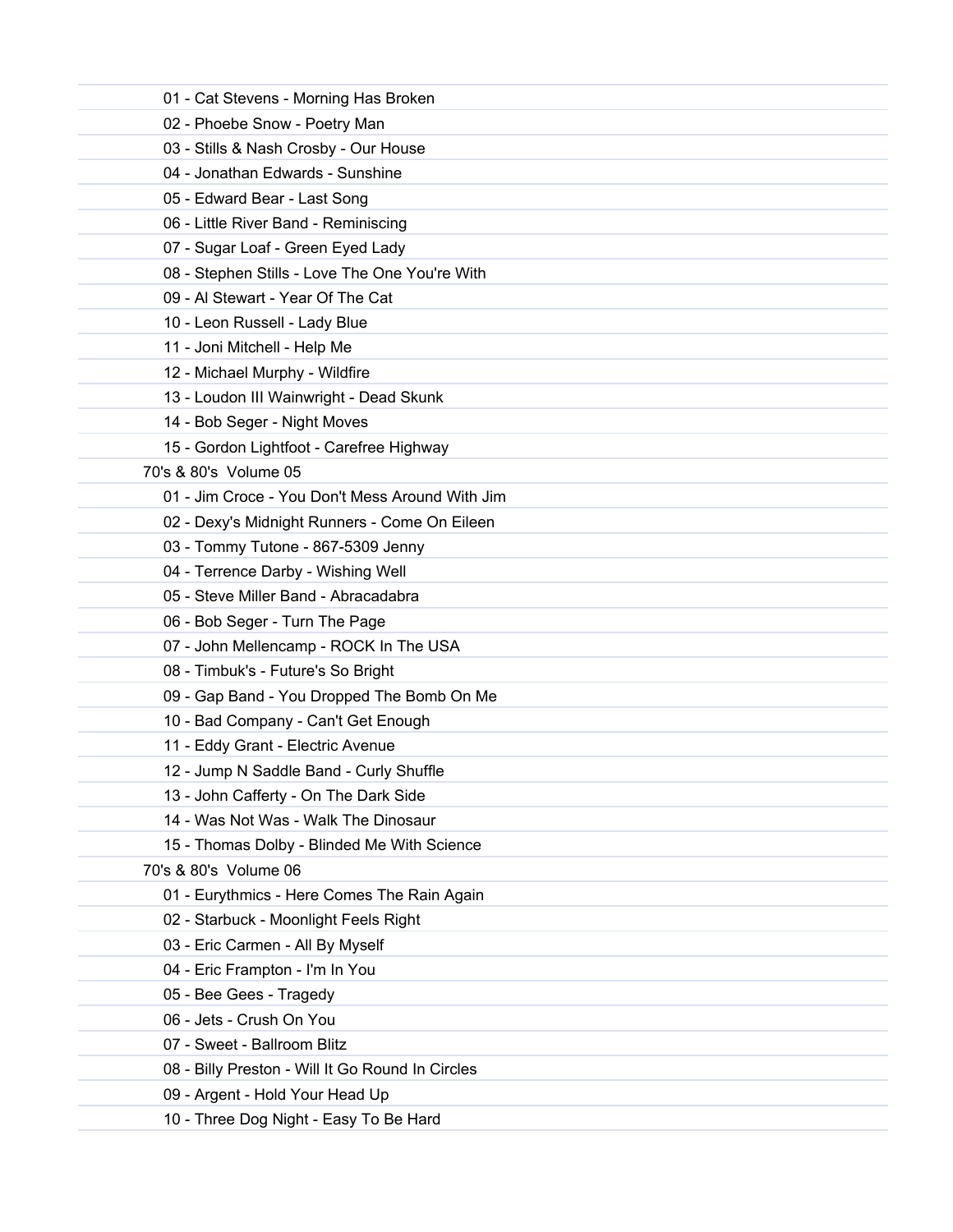| 11 - Joe Tex - I Gotcha                                           |
|-------------------------------------------------------------------|
| 12 - Free - All Right Now                                         |
| 13 - Gary Wright - Dream Weaver                                   |
| 14 - Marshall Crenshaw - Someday Someway                          |
| 15 - Cheap Trick - I Want You To Want Me                          |
| 70's & 80's Country Vol 19                                        |
| 01 - Charley Pride - She's Just An Old Love Turned Memory         |
| 02 - Highway 101 - Do You Love Me Just Say Yes                    |
| 03 - Mel Tillis - I Believe In You                                |
| 04 - The Statler Brothers - My Only Love                          |
| 05 - Donna Fargo - It Do Feel Good                                |
| 06 - Connie Smith - Then And Only Then                            |
| 07 - Willie Nelson - Bloody Mary Morning                          |
| 08 - Johnny Duncan - She Can Put Her Shoes Under My Bed (Anytime) |
| 09 - The Desert Rose Band - He's Back And I'm Blue                |
| 10 - Joe Stampley - All These Things                              |
| 11 - Rosanne Cash - Never Be You                                  |
| 12 - Sawyer Brown - Used To Blue                                  |
| 13 - Ronnie Mcdowell - In A New York Minute                       |
| 14 - Billy Crash" Craddock" - I Cheated On A Good Woman's Love    |
| 15 - Asleep At The Wheel - The Letter That Johnny Walker Read     |
| 70's & 80's Country Vol 22                                        |
| 01 - Ricky Skaggs - You May See Me Walkin'                        |
| 02 - David Allan Coe - Longhaired Redneck                         |
| 03 - Nitty Gritty Dirt Band - Dance Little Jean                   |
| 04 - Jerry Reed - The Bird                                        |
| 05 - Willie Nelson - Me And Paul                                  |
| 06 - Johnny Lee - Sounds Like Love                                |
|                                                                   |
| 07 - Charly Mcclain - Sentimental Ol' You                         |
| 08 - Reba Mcentire - I Don't Think Love Ought To Be That Way      |
| 09 - Conway Twitty - Rest Your Love On Me                         |
| 10 - Bob Luman - When You Say Love                                |
| 11 - Don Williams - Then It's Love                                |
| 12 - Foster & Lloyd - Sure Thing                                  |
| 13 - Conway Twitty - Goodbye Time                                 |
| 14 - Ray Price - She's Got To Be A Saint                          |
| 15 - Mickey Gilley - Here Comes The Hurt Again                    |
| 70's & 80's Country Vol 27                                        |
| 01 - Coven - One Tin Soldier, The Legend Of Billy Jack            |
| 02 - Petula Clark - A Sign Of The Times                           |
| 03 - Petula Clark - This Is My Song                               |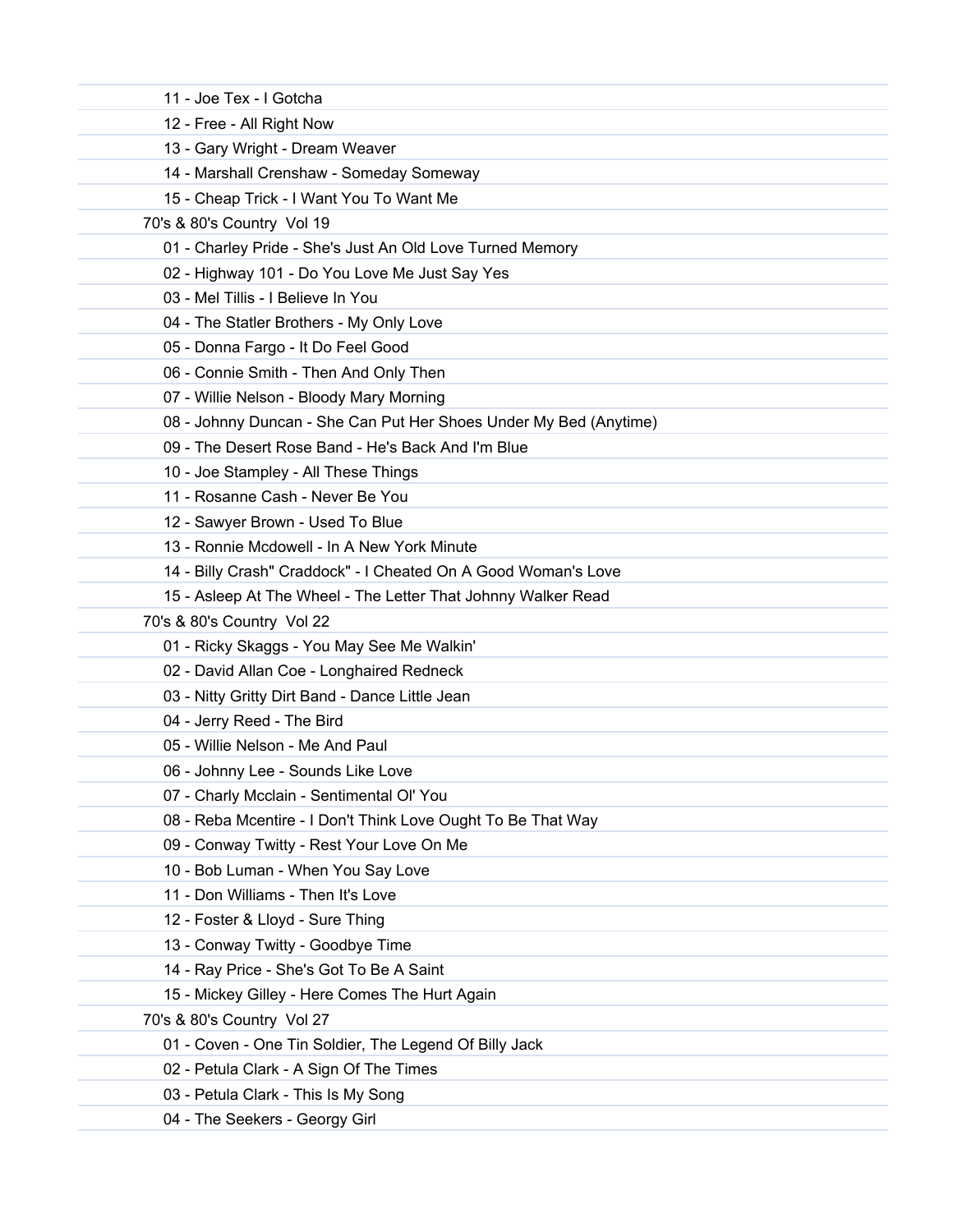| 05 - The Beach Boys - God Only Knows                                     |  |
|--------------------------------------------------------------------------|--|
| 06 - Harry Belafonte - Mama Look-A Boo Boo                               |  |
| 07 - Barbara Lynn - You'll Lose A Good Thing                             |  |
| 08 - Dionne Warwick - You'll Never Get To Heaven (If You Break My Heart) |  |
| 09 - Jackie Deshannon - Put A Little Love In Your Heart                  |  |
| 10 - Johnny Mathis - It's Not For Me To Say                              |  |
| 11 - Elvis Presley - Surrender                                           |  |
| 12 - Jan & Dean - Surf City                                              |  |
| 13 - Lou Christie - Lightnin' Strikes                                    |  |
| 14 - The Fortunes - You've Got Your Troubles                             |  |
| 15 - Gerry And The Pacemakers - Don't Let The Sun Catch You Crying       |  |
| 70's & 80's Country Vol 8                                                |  |
| 01 - Sweethearts Of The Rodeo - Midnight Girl/Sunset Town                |  |
| 02 - Charlie Daniels Band - Drinkin' My Baby Goodbye                     |  |
| 03 - Kenny Rogers - Tomb Of Unknown Love                                 |  |
| 04 - Charly Mcclain - Radio Heart                                        |  |
| 05 - Lacy J. Dalton - Takin' It Easy                                     |  |
| 06 - Mickey Gilley - That's All That Matters                             |  |
| 07 - Barbara Mandrell - Only A Lonely Heart Knows                        |  |
| 08 - B.J. Thomas - New Looks From An Old Lover                           |  |
| 09 - Bill Anderson - Corner Of My Life, The                              |  |
| 10 - John Conlee - Miss Emily's Picture                                  |  |
| 11 - Ronnie Milsap - Pure Love                                           |  |
| 12 - Restless Heart - Wheels                                             |  |
| 13 - Nitty Gritty Dirt Band, The - Fishin' In The Dark                   |  |
| 14 - David Houston - Woman Always Knows, A                               |  |
| 15 - Rodney Crowell - I Couldn't Leave You If I Tried                    |  |
| 70's & 80's Pop Vol 37                                                   |  |
| 01 - Cornelius Brothers & Sister Rose - Too Late To Turn Back Now        |  |
| 02 - Elton John - Goodbye Yellow Brick Road                              |  |
| 03 - The Escape Club - Wild, Wild West                                   |  |
| 04 - Billy Joel - Pressure                                               |  |
| 05 - Hot Chocolate - You Sexy Thing                                      |  |
| 06 - Stampeders - Sweet City Woman                                       |  |
| 07 - Corey Hart - Sunglasses At Night                                    |  |
| 08 - Joan Baez - Night They Drove Old Dixie Down                         |  |
| 09 - Deniece Williams - It's Gonna Take A Miracle                        |  |
| 10 - Depeche Mode - People Are People                                    |  |
| 11 - Men At Work - Down Under                                            |  |
| 12 - Poco - Crazy Love                                                   |  |
| 13 - Pet Shop Boys - West End Girls                                      |  |
| 14 - Cutting Crew - (I Just) Died In Your Arms                           |  |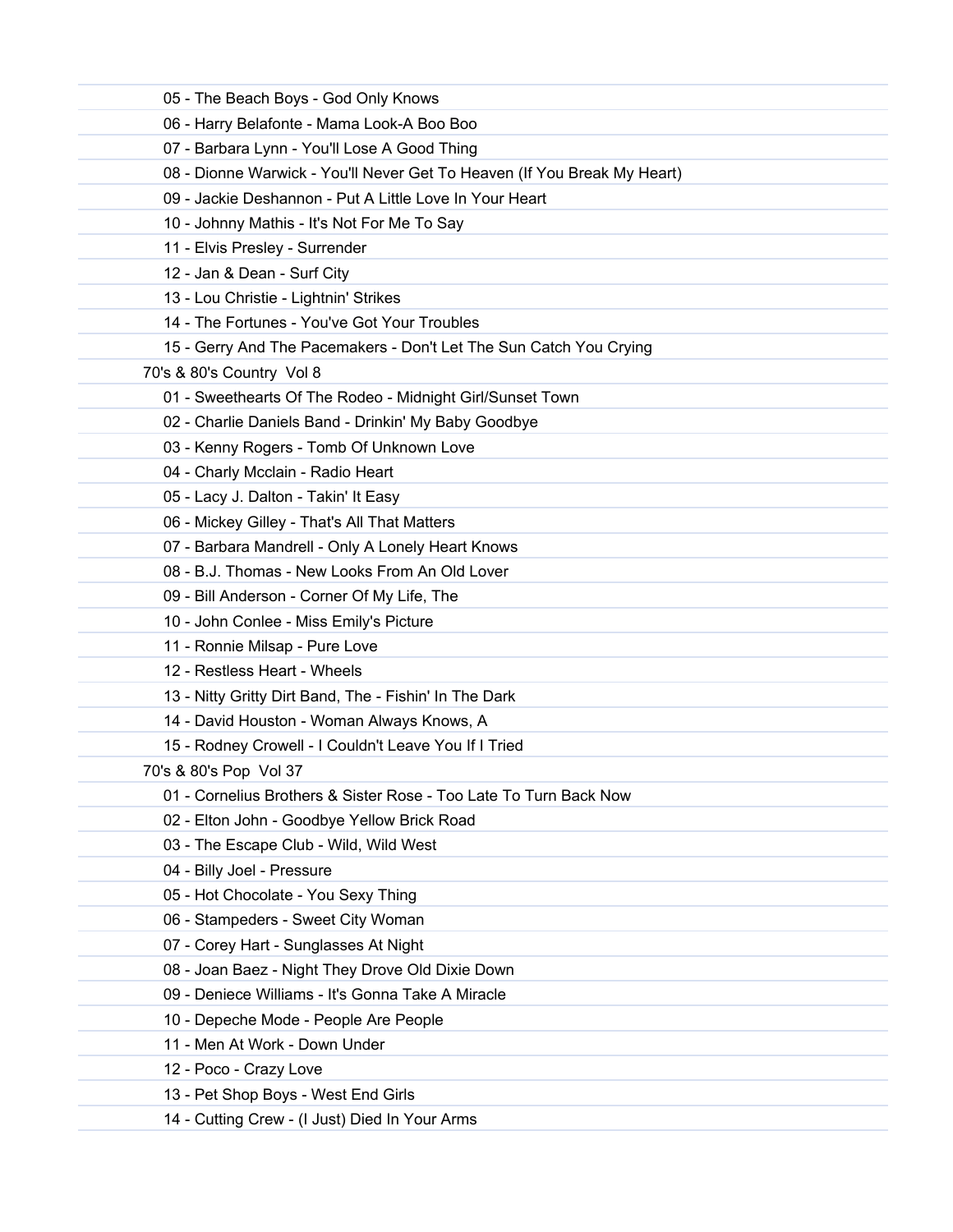| 15 - Tyrone Davis - Turn Back The Hands Of Time                   |
|-------------------------------------------------------------------|
| 70's & 80's Vol 46                                                |
| 01 - Rick Derringer - Rock And Roll, Hoochie Koo                  |
| 02 - Bryan Adams - Straight From The Heart                        |
| 03 - Billy Joel - An Innocent Man                                 |
| 04 - Bill Withers - Lonely Day                                    |
| 05 - David Bowie - Let's Dance                                    |
| 06 - Earth, Wind & Fire - Shining Star                            |
| 07 - Huey Lewis And The News - The Power Of Love                  |
| 08 - Dead Or Alive - You Spin Me Round (Like A Record)            |
| 09 - Cars - Just What I Needed                                    |
| 10 - Kenny Loggins - Danger Zone                                  |
| 11 - Bryan Adams - Heaven                                         |
| 12 - Paul Davis - I Go Crazy                                      |
| 13 - John Cougar Mellencamp - Paper In Fire                       |
| 14 - Alan Parsons Project - Eye In The Sky                        |
| 15 - Billy Joel - Movin' Out (Anthony's Song)                     |
| 70's & 80's Vol.15                                                |
| 01 - America - I Need You                                         |
| 02 - Crosby, Stills, Nash And Young - Ohio                        |
| 03 - Dewdrop - Chick-A-Boom Daddy                                 |
| 04 - Def Leppard - Love Bites                                     |
| 05 - Dr. John - Right Place Wrong Time                            |
| 06 - Emerson, Lake And Palmer - From The Beginning                |
| 07 - Fleetwood Mac - I Told Me                                    |
| 08 - Grand Funk Railroad - Some Kind Of Wonderful                 |
| 09 - Hall And Oates - Private Eyes                                |
| 10 - J. Geils Band, The - Musta Got Lost                          |
| 11 - Journey - Don"t Stop Believin                                |
| 12 - Little River Band, The - Lonesome Loser                      |
| 13 - Steve Miller Band, The - Take The Money And Run              |
| 14 - War - Low Rider                                              |
| 15 - Wings - Listen To What The Man Said                          |
| 70's & 80's Vol.3                                                 |
| 01 - The Bee Gees - Lonely Days                                   |
| 02 - Marvin Gaye - Got To Give It Up                              |
| 03 - J. And W. Houston Jackson - If You Say My Eyes Are Beautiful |
| 04 - Muzik M - Pop                                                |
| 05 - The Main Ingredient - Everybody Plays The Fool               |
| 06 - Mary McGregor - Torn Between Two Lovers                      |
| 07 - Meatloaf - Two Out Of Three Ain"t Bad                        |
| 08 - John Cougar Mellencamp - Jack And Diane                      |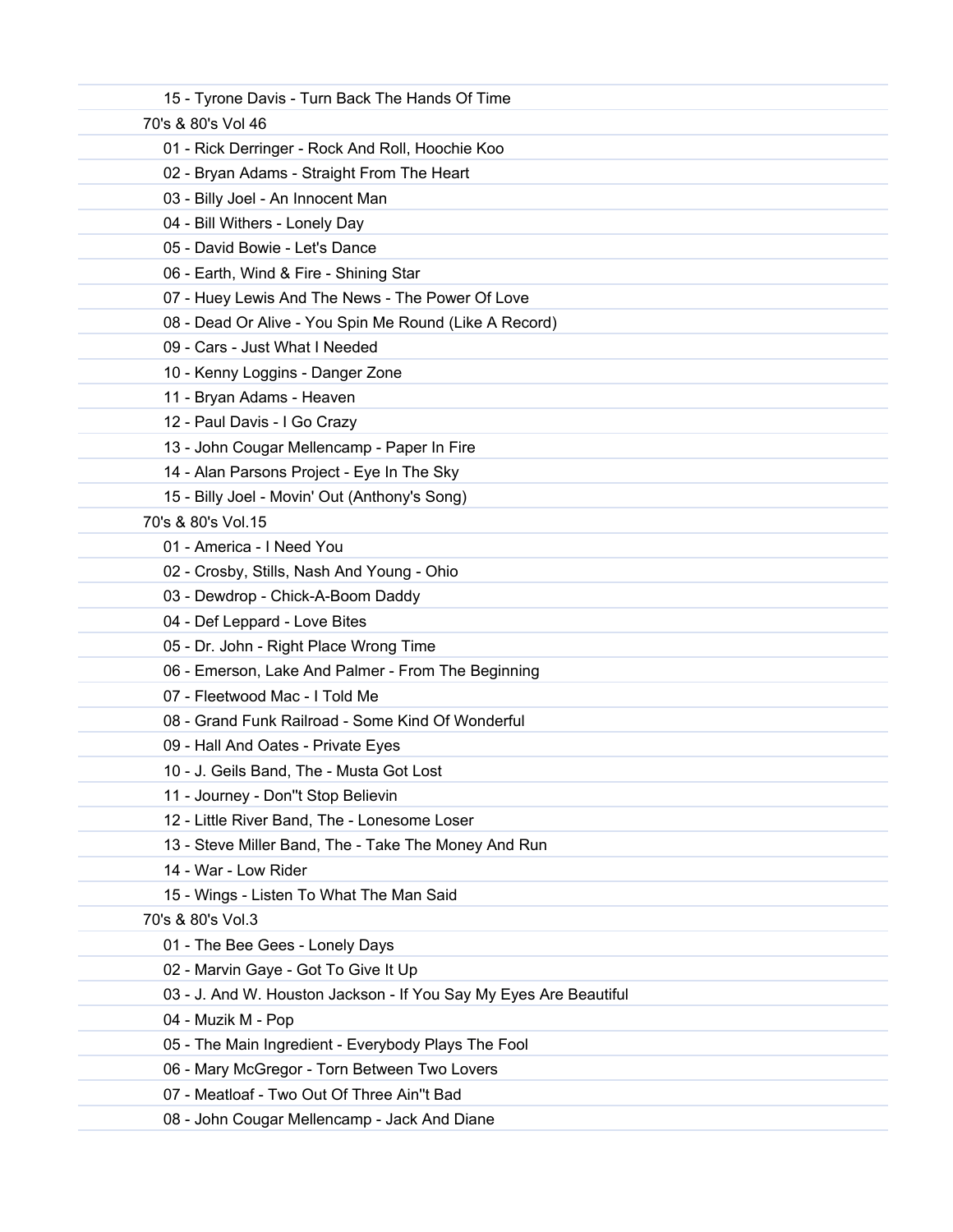| 09 - Kenny Nolan - I Like Dreamin                                  |
|--------------------------------------------------------------------|
| 10 - Billy Ocean - Color Of Love                                   |
| 11 - Orleans - Still The One                                       |
| 12 - Minnie Ripperton - Lovin You                                  |
| 13 - Linda Ronstadt - Heat Wave                                    |
| 14 - Ray Stevens - Everything Is Beautiful                         |
| 15 - Rod Stewart - Downtown Train                                  |
| 70's and 80's Vol 24                                               |
| 01 - Olivia Newton John - Have You Never Been Mellow               |
| 02 - Diana Ross - Touch Me In The Morning                          |
| 03 - Grand Funk Railroad - We'Re An American Band                  |
| 04 - Cyndi Lauper - Time After Time                                |
| 05 - Melanie - Brand New Key                                       |
| 06 - REO Speedwagon - Keep On Loving You                           |
| 07 - E. & Dee John - Don't Go Breaking My Heart                    |
| 08 - Barry White - Can't Get Enough Of Your Love, Babe             |
| 09 - Brenda Carlisle - Heaven Is A Place On Earth                  |
| 10 - BTO - You Ain't Seen Nothing Yet                              |
| 11 - Nick Gilder - Hot Child In The City                           |
| 12 - David Essex - Rock On                                         |
| 13 - S. & Henley Nicks - Leather And Lace                          |
| 14 - Foreigner - Waiting For A Girl Like You                       |
| 15 - Rupert Holmes - Excape (The Pina Colada Song)                 |
| 70's Male Country Hits Vol 1                                       |
| 01 - Gary Stewart - She's Actin' Single (I'm Drinkin' Doubles)     |
| 02 - Ronnie Milsap - I'm A Stand By My Woman Man                   |
| 03 - Johnny Cash - Man In Black                                    |
| 04 - Jerry Reed - Amos Moses                                       |
| 05 - Conway Twitty - Fifteen Years Ago                             |
| 06 - Mickey Gilley - I Overlooked An Orchid                        |
| 07 - Charlie Rich - Every Time You Touch Me (I Get High)           |
| 08 - Don Williams - Turn Out The Light And Love Me Tonight         |
| 09 - Merle Haggard - If We'Re Not Back In Love By Monday           |
| 10 - Roy Clark - Thank God And Greyhound                           |
| 11 - T. G. Sheppard - Last Cheater's Waltz                         |
| 12 - Marty Robbins - El Paso City                                  |
| 13 - Statler Brothers - Do You Remember These                      |
| 14 - Willie Nelson - If You've Got The Money I've Got The Time     |
| 15 - Charlie Pride - Hope You'Re Feelin' Me (Like I'm Feelin' You) |
| 70, Äôs & 80, Äôs Vol 32                                           |
| 01 - Three Dog Night - Mama Told Me (Not To Come)                  |
| 02 - Tommy James & The Shondells - Draggin' The Line               |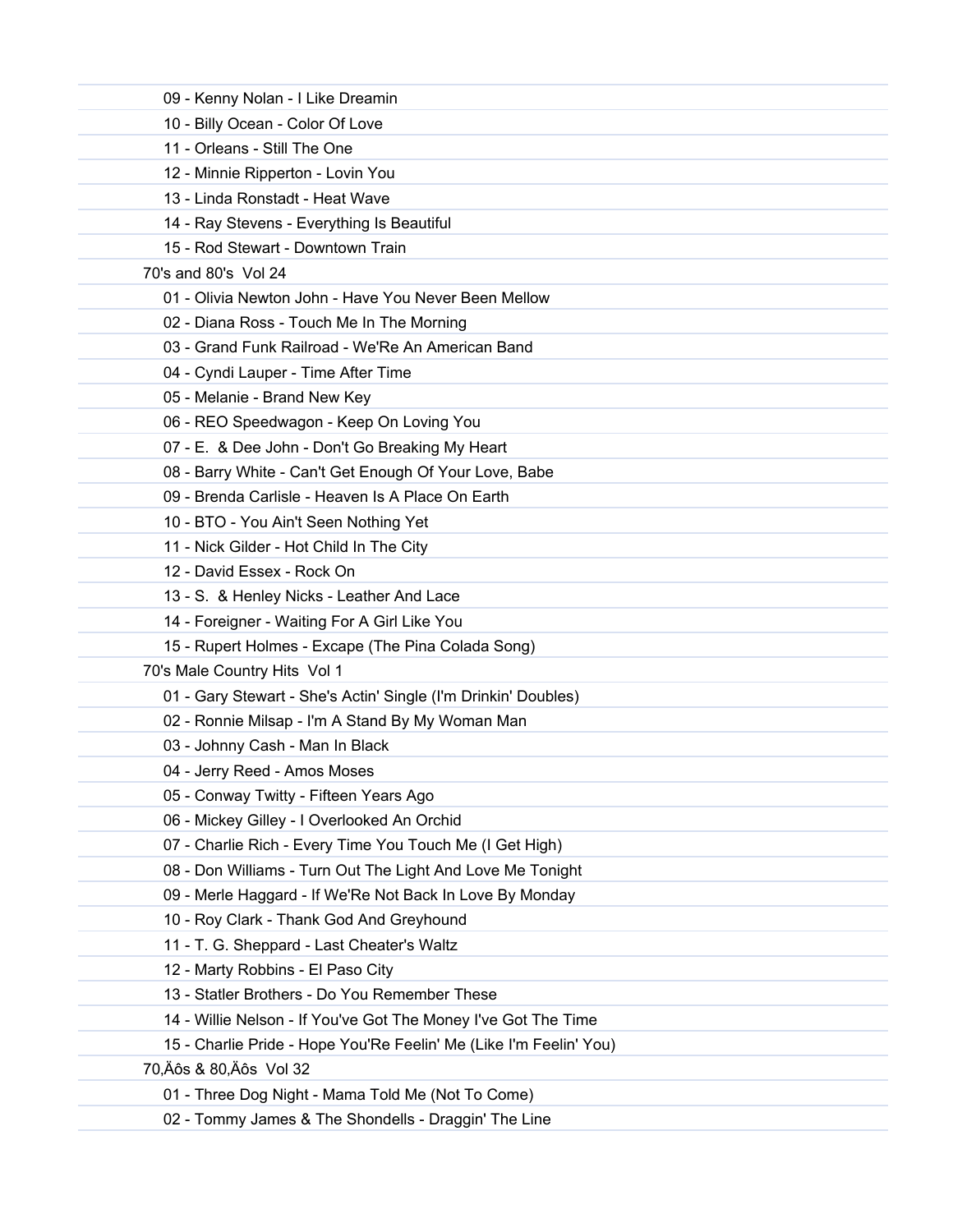| 03 - 10,000 Maniacs - Trouble Me                              |
|---------------------------------------------------------------|
| 04 - Bobby Brown - Roni                                       |
| 05 - George Michael - Faith                                   |
| 06 - John Cougar Mellencamp - Cherry Bomb                     |
| 07 - Paul Mccartney - Maybe I'm Amazed                        |
| 08 - Naked Eyes - Always Something There To Remind Me         |
| 09 - Taylor Dayne - I'll Always Love You                      |
| 10 - Badfinger - Day After Day                                |
| 11 - Harry Chapin - Taxi                                      |
| 12 - Edgar Winter Group, The - Free Ride                      |
| 13 - Eurythmics - Missionary Man                              |
| 14 - Reo Speedwagon - Can't Fight This Feeling                |
| 15 - Leo Sayer - You Make Me Feel Like Dancing                |
| 70, Äôs & 80, Äôs Vol 74 [PA]                                 |
| 01 - The Doobie Brothers - Rockin, Äô Down The Highway        |
| 02 - Elton John - Burn Down The Mission                       |
| 03 - Red Rider - Lunatic Fringe                               |
| 04 - David Bowie - Jean Genie                                 |
| 05 - Elvis Costello & The Attractions [PA] - Oliver, Äôs Army |
| 06 - Steely Dan - Babylon Sisters                             |
| 07 - The Doobie Brothers - South City Midnight Lady           |
| 08 - Andrew Gold - Thank You For Being A Friend               |
| 09 - Ramones - Beat On The Brat                               |
| 10 - Bad Company - Ready For Love                             |
| 11 - George Thorogood & The Destroyers - I Drink Alone        |
| 12 - ZZ Top - Velcro Fly                                      |
| 13 - Iggy Pop - Real Wild Child                               |
| 14 - Devo - Working In The Coal Mine                          |
| 15 - Ramones - The KKKTook My Baby Away                       |
| 70's & 80's Vol.17                                            |
| 01 - Lionel Richie - Dancing On The Ceiling                   |
| 02 - Luther Vandross - A House Is Not A Home                  |
| 03 - John Fogerty - Centerfield                               |
| 04 - Journey - Lights                                         |
| 05 - Kenny Loggins - This Is It                               |
| 06 - Paul McCartney & Wings - Band On The Run                 |
| 07 - Billy Joel - We Didn"t Start The Fire                    |
| 08 - Air Supply - Making Love out Of Nothing At All           |
| 09 - Neil Diamond - One Hand, One Heart                       |
| 10 - Michael Jackson - Man In The Mirror                      |
| 11 - Paula Abdul - Cold Hearted                               |
| 12 - Sha Na Na - Born To Hand Jive                            |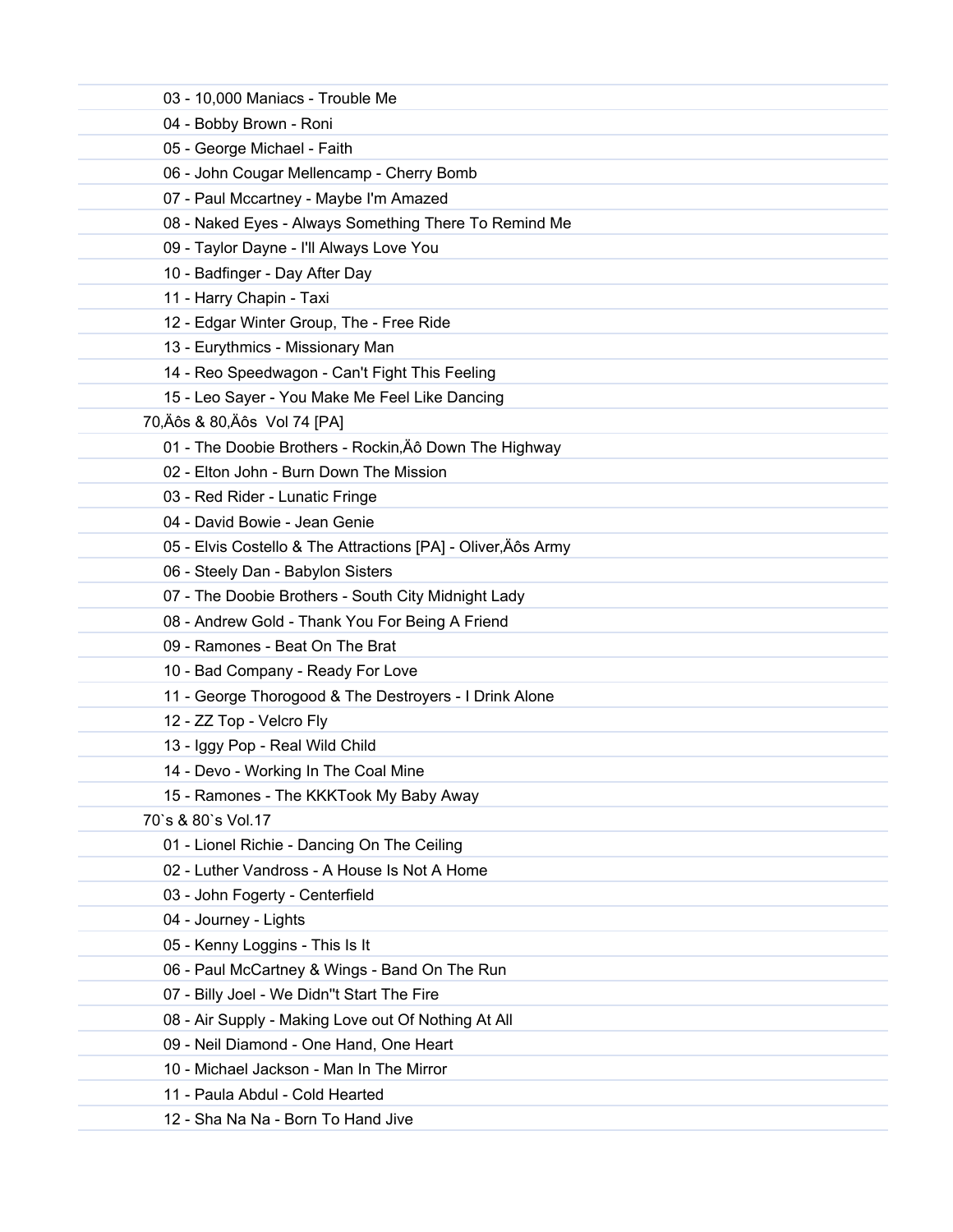| 13 - Melissa Manchester - Come In From The Rain        |  |
|--------------------------------------------------------|--|
| 14 - Michael Bolton - You Wouldn"t Know Love           |  |
| 70s & 80s Vol 72                                       |  |
| 01 - Tubes - Talk To You Later                         |  |
| 02 - New Riders Of Purple Sage - Panama Red            |  |
| 03 - Cheap Trick - She's Tight                         |  |
| 04 - B52s - Roam                                       |  |
| 05 - Jefferson Airplane - Volunteers                   |  |
| 06 - Cat Stevens - Longer Boats                        |  |
| 07 - Rick Springfield - Love Somebody                  |  |
| 08 - Cure - Pictures Of You                            |  |
| 09 - Doobie Brothers - Minute By Minute                |  |
| 10 - Cars - Moving In Stereo                           |  |
| 11 - James Taylor - Handy Man                          |  |
| 12 - Abba - Fernando                                   |  |
| 13 - Elton John - Honky Cat                            |  |
| 14 - Cars - Dangerous Type                             |  |
| 15 - Mott Hoople - All The Young Dudes                 |  |
| 16 - Bob Marley - Redemption Song                      |  |
| 70s & 80s Vol 75                                       |  |
| 01 - Barry Manilow - Looks Like We Made It             |  |
| 02 - Joe Walsh - Rocky Mountain Way                    |  |
| 03 - Police - So Lonely                                |  |
| 04 - Barry Manilow - Ships                             |  |
| 05 - Doobie Brothers - Without You                     |  |
| 06 - Who - Long Live Rock                              |  |
| 07 - Pretenders - Stop Your Sobbing                    |  |
| 08 - Danny O'Keefe - Good Time Charlie's Got The Blues |  |
| 09 - Doobie Brothers - Take Me In Your Arms            |  |
| 10 - Steely Dan - Midnight Cruiser                     |  |
| 11 - Sly & Family Stone - Family Affair                |  |
| 12 - Rolling Stones - Bitch                            |  |
| 13 - Huey Lewis And News - Bad Is Bad                  |  |
| 14 - Rolling Stones - Dead Flowers                     |  |
| 15 - Kinks - (Wish I Could Fly Like) Superman          |  |
| 80's & 90's Vol 2                                      |  |
| 01 - The Clash - Magnificent Seven,                    |  |
| 02 - Jeff Buckley - Last Goodbye                       |  |
| 03 - Rush - Subdivisions                               |  |
| 04 - Seal - Crazy                                      |  |
| 05 - Joan Jett - Dirty Deeds                           |  |
| 06 - Pixies - Here Comes Your Man                      |  |
|                                                        |  |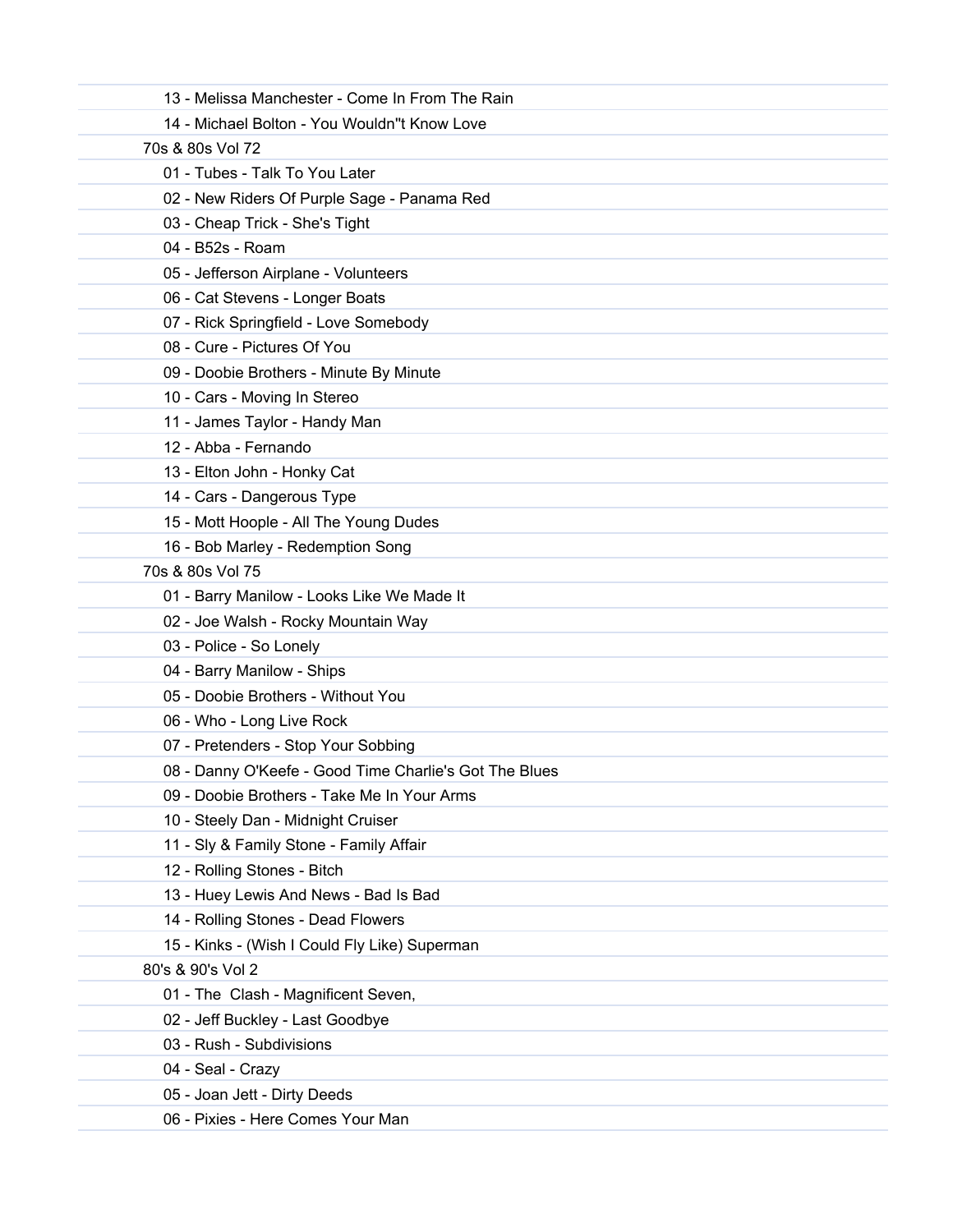| 07 - Dead Or Alive - Brand New Lover (Radio Version)              |
|-------------------------------------------------------------------|
| 08 - Julian Lennon - Valotte                                      |
| 09 - Dramarama - Anything, Anything (I'll Give You)               |
| 10 - Iggy Pop / Kate Pierson - Candy                              |
| 11 - Cake - I Will Survive                                        |
| 12 - Loverboy - Kid Is Hot Tonite, The                            |
| 13 - Billy Squier - My Kinda Lover                                |
| 14 - Hooters - All You Zombies                                    |
| 15 - Cars - Since You're Gone                                     |
| 80's Male Country Hits Vol 2                                      |
| 01 - Willie Nelson - Angel Flying Too Close To The Ground         |
| 02 - Mac Davis - Texas In My Rear View Mirror                     |
| 03 - George Strait - The Cowboy Rides Away                        |
| 04 - Johnny Lee - One In A Million                                |
| 05 - Keith Whitley - I'm Over You                                 |
| 06 - Charlie Daniels Band - Long Haired Country Boy               |
| 07 - Ricky Skaggs - Don't Cheat In Our Hometown                   |
| 08 - Don Williams - If Hollywood Don't Need You                   |
| 09 - Conway Twitty - Between Blue Eyes And Jeans                  |
| 10 - Lee Greenwood - Mornin' Ride                                 |
| 11 - Vince Gill - Cinderella                                      |
| 12 - Alabama - Why Lady Why                                       |
| 13 - George Strait - Baby's Gotten Good At Goodbye                |
| 14 - Dan Seals - Everything That Glitters Is Not Gold             |
| 15 - V. Gordin - I Can Tell By The Way You Dance                  |
| 80's Male Country Hits Vol 3                                      |
| 01 - Charley Pride - Never Been So Loved (In All My Life)         |
| 02 - George Strait - You're Something Special To Me               |
| 03 - George Strait - You Look So Good In Love                     |
| 04 - Eddy Raven - I Got Mexico                                    |
| 05 - Nitty Gritty Dirt Band - Modern Day Romance                  |
| 06 - T. G. Sheppard - Do You Wanna Go To Heaven                   |
| 07 - Ricky Skaggs - I Wouldn'T Change You If I Could              |
| 08 - George Jones - The One I Loved Back Then (The Corvette Song) |
| 09 - Keith Whitley - I Wonder Do You Think Of Me                  |
| 10 - Willie Nelson - Forgiving You Was Easy                       |
| 11 - Steve Wariner - What I Didn'T Do                             |
| 12 - Billy Joel Royal - Tell Like It Is                           |
| 13 - Conway Twitty - I'D Love To Lay You Down                     |
| 14 - Ricky Van Shelton - Life Turned Her That Way                 |
| 15 - Merle Haggard - Let'S Chase Each Other Around The Room       |
| 80s and 90s Vol 1                                                 |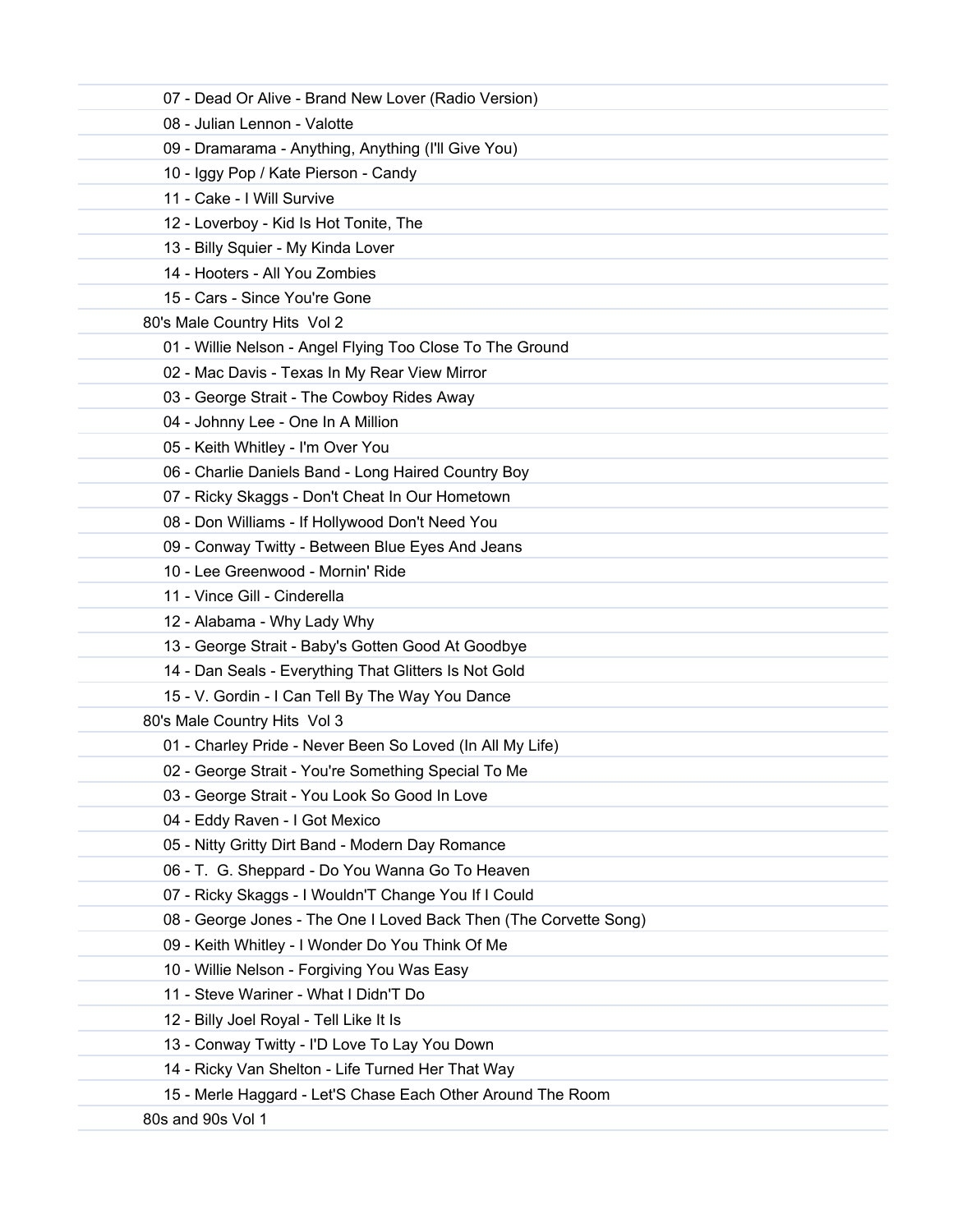| 01 - Depeche Mode - Enjoy The Silence                 |
|-------------------------------------------------------|
| 02 - Concrete Blonde - God Is A Bullet                |
| 03 - R E M - Fall On Me                               |
| 04 - Madonna - Holiday                                |
| 05 - Bush - Glycerine                                 |
| 06 - When In Rome - Promise, The                      |
| 07 - Beastie Boys - Intergalactic                     |
| 08 - Falco - Rock Me Amadeus                          |
| 09 - Toyes - Smoke Two Joints                         |
| 10 - Lionel Richie - All Night Long                   |
| 11 - Matthew Sweet - Girlfriend                       |
| 12 - Michael Sembello - Maniac                        |
| 13 - Yaz - Situation                                  |
| 14 - Cure - Love Song                                 |
| 15 - Steve Winwood - While You See A Chance           |
| 16 - Falco - Rock Me Amadeus                          |
| Alabama, Hits Of Vol 1                                |
| 01 - Alabama - Can't Keep A Good Man Down             |
| 02 - Alabama - (You've Got) The Touch                 |
| 03 - Alabama - Feels So Right                         |
| 04 - Alabama - Down Home                              |
| 05 - Alabama - High Cotton                            |
| 06 - Alabama - Mountain Music                         |
| 07 - Alabama - Jukebox In My Mind                     |
| 08 - Alabama - When It All Goes South (Radio Version) |
| 09 - Alabama - Roll On (Eighteen Wheeler)             |
| 10 - Alabama - Love In The First Degree               |
| 11 - Alabama - Song Of The South                      |
| 12 - Alabama - Why Lady Why                           |
| 13 - Alabama - Southern Star                          |
| 14 - Alabama - When We Make Love                      |
| 15 - Alabama - Forty Hour Week (For A Livin')         |
| Alabama, Hits Of Vol 2                                |
| 01 - Alabama - There's No Way                         |
| 02 - Alabama - In Pictures                            |
| 03 - Alabama - How Do You Fall In Love                |
| 04 - Alabama - Cheap Seats                            |
| 05 - Alabama - She Ain't Your Ordinary Girl           |
| 06 - Alabama - Maker Said Take Her                    |
| 07 - Alabama - T.L.C.A.S.A.P.                         |
| 08 - Alabama - Dancin', Shaggin' On Boulevard         |
| 09 - Alabama - Sad Lookin' Moon                       |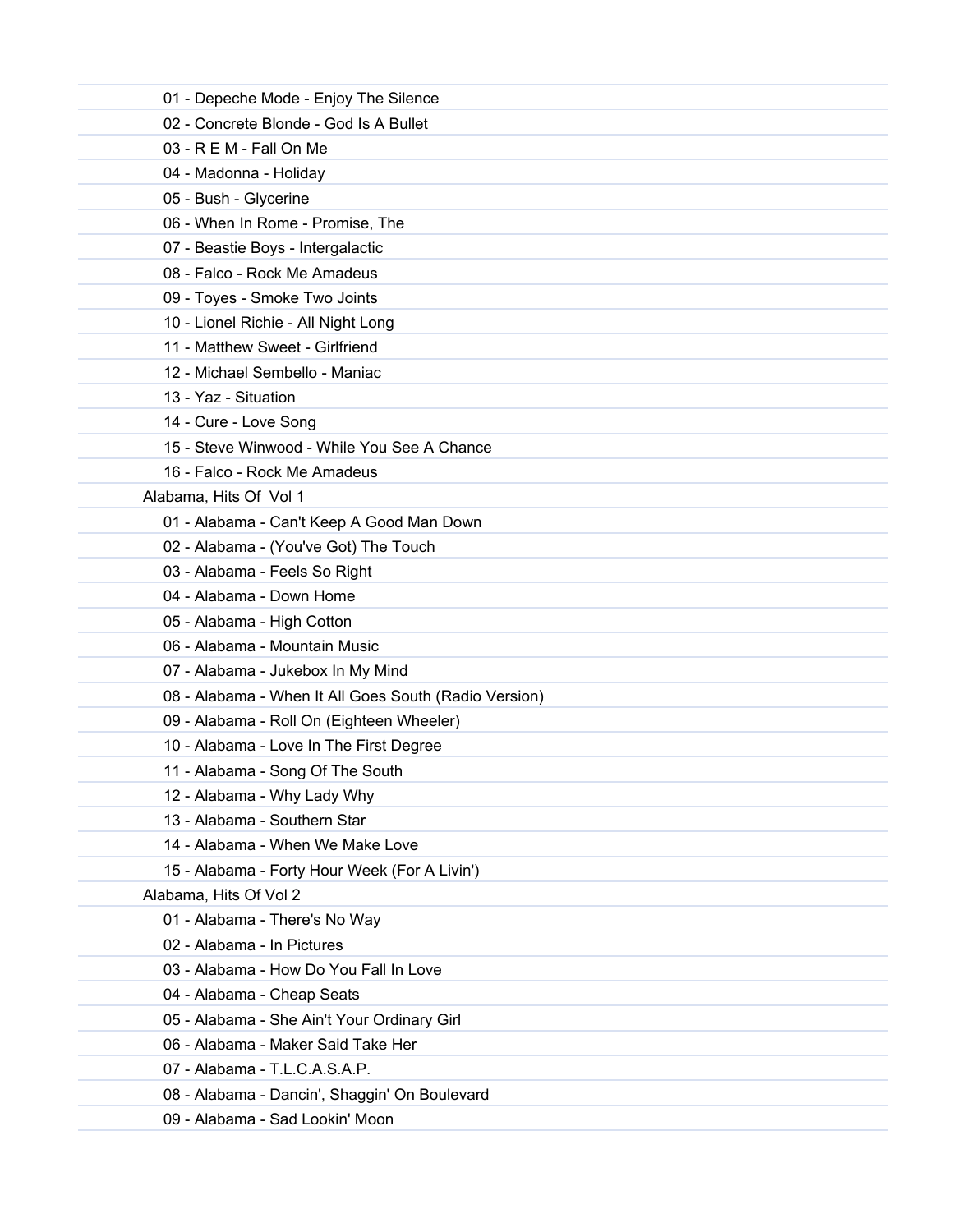| 10 - Alabama - Close Enough To Perfect              |
|-----------------------------------------------------|
| 11 - Alabama - Take A Little Trip                   |
| 12 - Alabama - Lady Down On Love                    |
| 13 - Alabama - Born Country                         |
| 14 - Alabama - Fallin' Again                        |
| 15 - Alabama - Tennessee River                      |
| All Made Up With No Place To Go                     |
| 01 - Alice Cooper - Feed My Frankenstein            |
| 02 - Kiss - Heaven's On Fire                        |
| 03 - Poison - Fallen Angel                          |
| 04 - Alice Cooper - Poison                          |
| 05 - Twisted Sister - The Price                     |
| 06 - Faster Pussycat - House Of Pain                |
| 07 - Motley Crue - Same Ol' Situation               |
| 08 - Motley Crue - Don't Go Away Mad (Just Go Away) |
| 09 - Motley Crue - Kickstart My Heart               |
| 10 - Motley Crue - Looks That Kill                  |
| 11 - Alice Cooper - Elected                         |
| 12 - Alice Cooper - You And Me                      |
| 13 - Poison - Talk Dirty To Me                      |
| 14 - Ozzy Osbourne - Bark At The Moon               |
| 15 - Poison - Your Mama Don't Dance                 |
| All Made Up With No Place To Go Vol 2               |
| 01 - Ugly Kid Joe - Cat's In The Cradle             |
| 02 - Skid Row - Wasted Time                         |
| 03 - Aerosmith - Last Child                         |
| 04 - Kiss - Forever                                 |
| 05 - Mötley Crüe - Live Wire                        |
| 06 - Krokus - Eat The Rich                          |
| 07 - Triumph - Magic Power                          |
| 08 - When I Look Into Your -                        |
| 09 - Firehouse - Eyes                               |
| 10 - Guns N' Roses - November Rain                  |
| 11 - Y&T - Mean Streak                              |
| 12 - Van Halen - Unchained                          |
| 13 - Stryper - Honestly                             |
| 14 - Mr. Big - Wild World                           |
| 15 - Guns N' Roses - Back Off Bitch                 |
| 16 - Bad English - When I See You Smile             |
| All MadeUp With No Place To Go Vol 4                |
| 01 - Don Felder - Heavy Metal (Takin, Äô A Ride)    |
| 02 - Whitesnake - Fool For Your Loving              |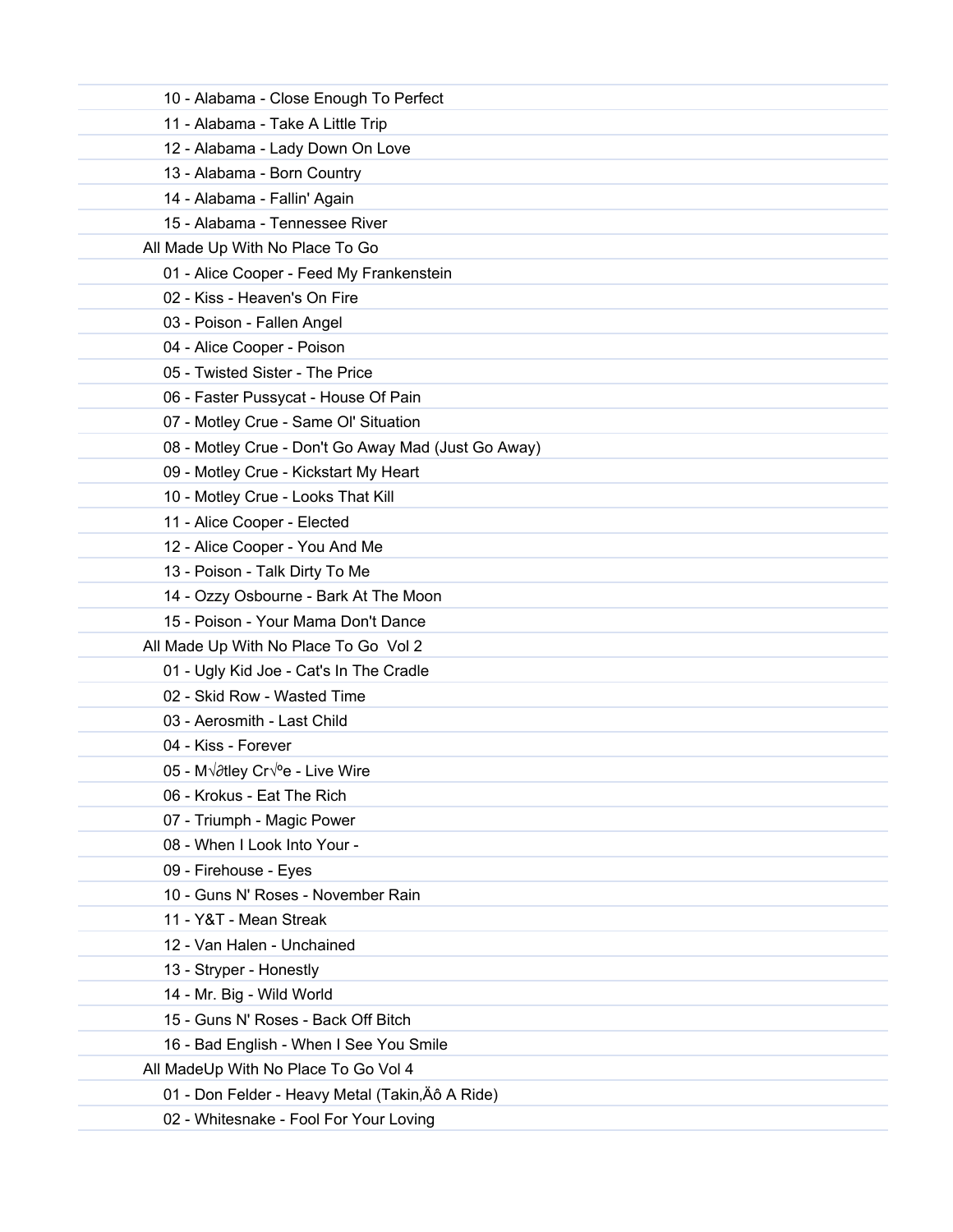| 03 - Skid Row - Monkey Business                                          |
|--------------------------------------------------------------------------|
| 04 - Twisted Sister - Burn In Hell                                       |
| 05 - Great White - Save Your Love                                        |
| 06 - Shotgun Messiah - Heartbreak Blvd.                                  |
| 07 - Van Halen - Oh Pretty Woman                                         |
| 08 - Tesla - Modern Day Cowboy                                           |
| 09 - Cinderella - Heartbreak Station                                     |
| 10 - Firehouse - Don, Äôt Treat Me Bad                                   |
| 11 - Poison - I Want Action                                              |
| 12 - Cinderella - Gypsy Road                                             |
| 13 - Extreme - Hole Hearted                                              |
| 14 - Guns N, Äô Roses - Live And Let Die                                 |
| 15 - Quiet Riot - Slick Black Cadillac                                   |
| Arena Rock Vol 1                                                         |
| 01 - Queen - Another One Bites The Dust                                  |
| 02 - Bad Company - Bad Company                                           |
| 03 - Ted Nugent - Cat Scratch Fever                                      |
| 04 - Foreigner - Cold As Ice                                             |
| 05 - Little River Band - Cool Change                                     |
| 06 - Kiss - Deuce                                                        |
| 07 - Jimi Hendrix - Fire                                                 |
| 08 - Boston - Man I'll Never Be, A                                       |
| 09 - Billy Joel - New York State Of Mind                                 |
| 10 - The Allman Brothers Band - One Way Out                              |
| 11 - Def Leppard - Rock Of Ages                                          |
| 12 - Elton John - Rocket Man                                             |
| 13 - Alice Cooper - School's Out                                         |
| 14 - The Doobie Brothers - Takin' It To The Streets                      |
| 15 - The Police - Wrapped Around Your Finger                             |
| Aretha Franklin, Hits Of Vol 1                                           |
| 01 - Aretha Franklin - Do Right Woman-Do Right Man                       |
| 02 - Aretha Franklin - Freeway Of Love                                   |
| 03 - Aretha Franklin - Day Dreaming                                      |
| 04 - Aretha Franklin - Think                                             |
| 05 - Aretha Franklin - Chain Of Fools                                    |
| 06 - Aretha Franklin - Who's Zoomin' Who                                 |
| 07 - Aretha Franklin - A Rose Is Still A Rose                            |
| 08 - Aretha Franklin - A Natural Woman (You Make Me Feel Like)           |
| 09 - George Michael & Aretha Franklin - I Knew You Were Waiting (For Me) |
| 10 - Aretha Franklin - Baby I Love You                                   |
| 11 - Aretha Franklin - Rock Steady                                       |
| 12 - Aretha Franklin - Respect                                           |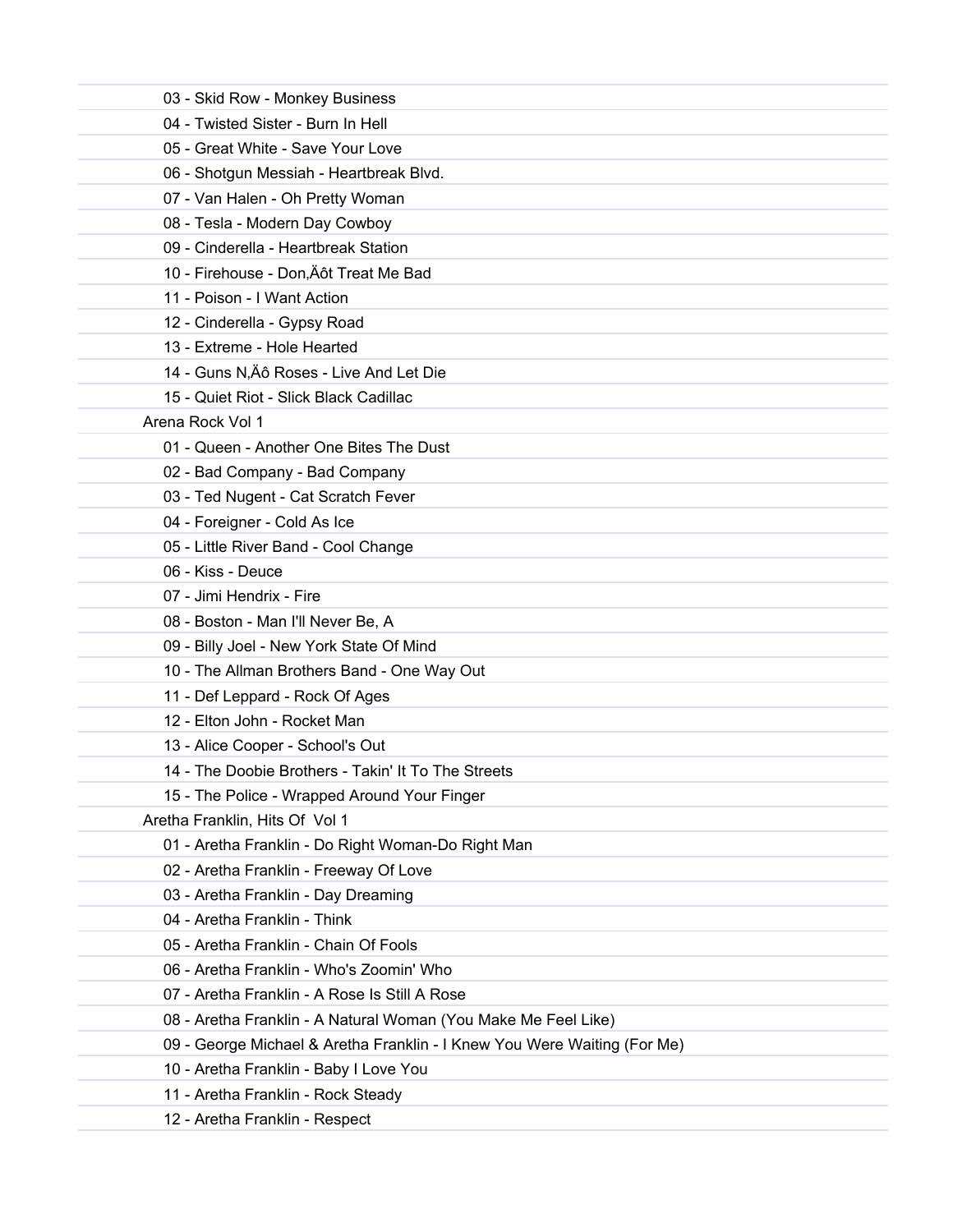| 13 - Aretha Franklin - Ain't No Way                                  |
|----------------------------------------------------------------------|
| 14 - Aretha Franklin - Dr. Feelgood                                  |
| 15 - Aretha Franklin - I Never Loved A Man (The Way That I Love You) |
| Beach Boys, Hits Of Vol 1                                            |
| 01 - Beach Boys - Wouldn, Äôt It Be Nice                             |
| 02 - Beach Boys - California Girls                                   |
| 03 - Beach Boys - Fun, Fun, Fun                                      |
| 04 - Beach Boys - Darlin, Äô                                         |
| 05 - Beach Boys - In My Room                                         |
| 06 - Beach Boys - Sail On Sailor                                     |
| 07 - Beach Boys - God Only Knows                                     |
| 08 - Beach Boys - Heroes And Villains                                |
| 09 - Beach Boys - Good Vibrations                                    |
| 10 - Beach Boys - Help Me Rhonda                                     |
| 11 - Beach Boys - I Get Around                                       |
| 12 - Beach Boys - Surfer Girl                                        |
| 13 - Beach Boys - Barbara Ann                                        |
| 14 - Beach Boys - Sloop John B                                       |
| 15 - Beach Boys - Don, Äôt Worry Baby                                |
| 16 - Beach Boys - Little Deuce Coup                                  |
| 17 - Beach Boys - 409                                                |
| <b>Beatles Movie Hits</b>                                            |
|                                                                      |
| 01 - The Beatles - I'm Happy Just To Dance With You                  |
| 02 - The Beatles - Yellow Submarine                                  |
| 03 - The Beatles - Ticket To Ride                                    |
| 04 - The Beatles - Yesterday                                         |
| 05 - The Beatles - And I Love Her                                    |
| 06 - The Beatles - You Can't Do That                                 |
| 07 - The Beatles - Hard Day's Night, A                               |
| 08 - The Beatles - You've Got To Hide Your Love Away                 |
| 09 - The Beatles - Any Time At All                                   |
| 10 - The Beatles - Tell Me Why                                       |
| 11 - The Beatles - If I Fell                                         |
| 12 - The Beatles - Help!                                             |
| 13 - The Beatles - I'll Cry Instead                                  |
| 14 - The Beatles - Can't Buy Me Love                                 |
| 15 - The Beatles - I Should Have Known Better                        |
| Beatles VS. The Rolling Stones                                       |
| 01 - The Rolling Stones - Rock And A Hard Place                      |
| 02 - The Beatles - Don't Let Me Down                                 |
| 03 - The Beatles - Drive My Car                                      |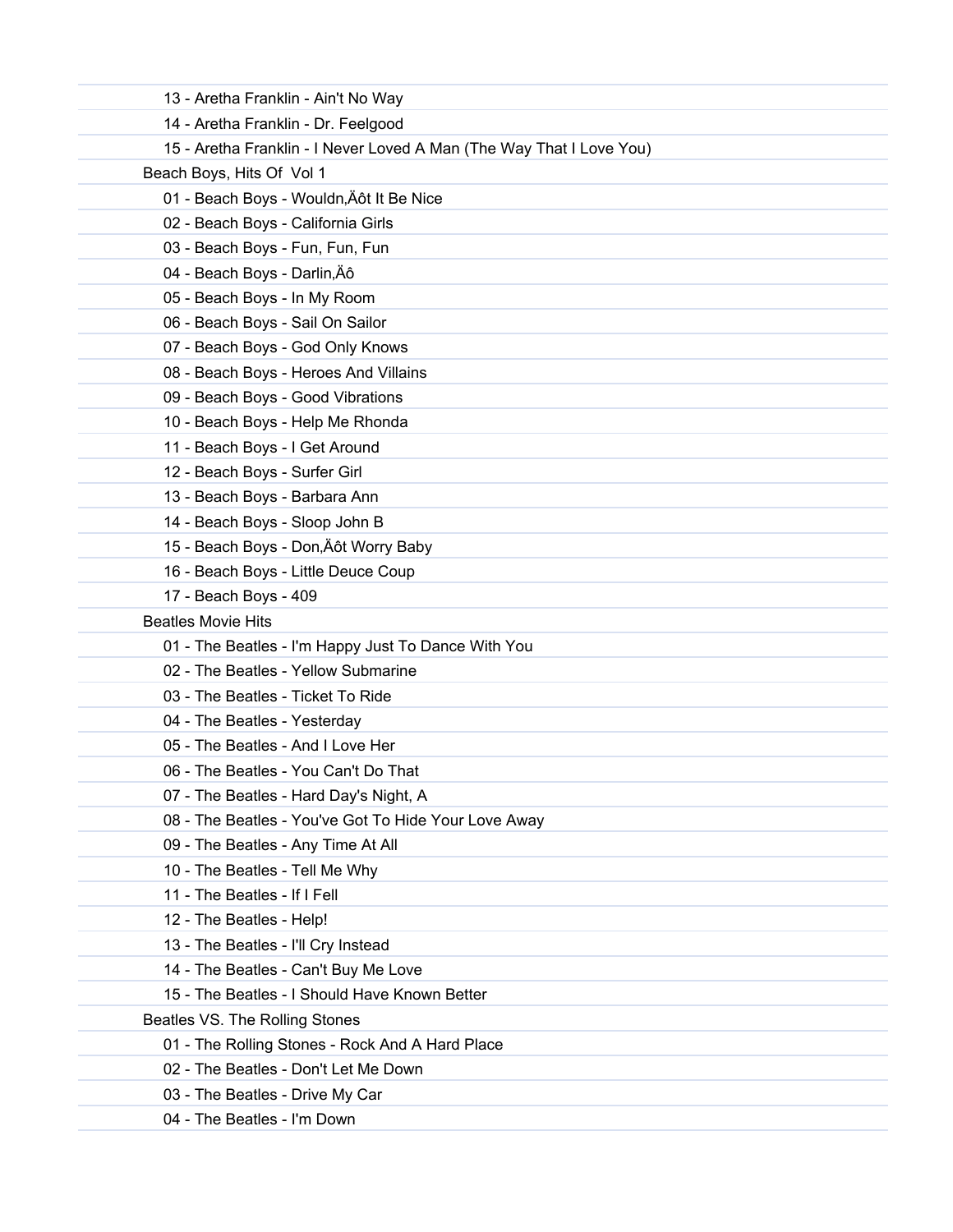| 05 - The Beatles - I'm A Loser                    |
|---------------------------------------------------|
| 06 - The Rolling Stones - She's So Cold           |
| 07 - The Beatles - It's All Too Much              |
| 08 - Doo Doo Doo Doo Doo (Heartbreaker) -         |
| 09 - The Rolling Stones - You Got Me Rocking      |
| 10 - The Beatles - Octopus's Garden               |
| 11 - The Rolling Stones - Star Star               |
| 12 - The Beatles - Rain                           |
| 13 - The Rolling Stones - Mixed Emotions          |
| 14 - The Beatles - The Night Before               |
| 15 - The Rolling Stones - Undercover Of The Night |
| Beatles, Hits Of Vol 1                            |
| 01 - The Beatles - All My Loving                  |
| 02 - The Beatles - Do You Want To Know A Secret   |
| 03 - The Beatles - Eight Days A Week              |
| 04 - The Beatles - From Me To You                 |
| 05 - The Beatles - I Feel Fine                    |
| 06 - The Beatles - I Saw Her Standing There       |
| 07 - The Beatles - I Want To Hold Your Hand       |
| 08 - The Beatles - Love Me Do                     |
| 09 - The Beatles - Please, Please Me              |
| 10 - The Beatles - PS I Love You                  |
| 11 - The Beatles - Roll Over Beethoven            |
| 12 - The Beatles - She Loves You                  |
| 13 - The Beatles - She's A Woman                  |
| 14 - The Beatles - This Boy                       |
| 15 - The Beatles - Twist And Shout                |
| Beatles, Hits Of Vol 2                            |
| 01 - The Beatles - Act Naturally                  |
| 02 - The Beatles - All You Need Is Love           |
| 03 - The Beatles - Day Tripper                    |
| 04 - The Beatles - Eleanor Rigby                  |
| 05 - The Beatles - Hello Goodbye                  |
| 06 - The Beatles - Here, There And Everywhere     |
| 07 - The Beatles - I'll Follow The Sun            |
| 08 - The Beatles - Lady Madonna                   |
| 09 - The Beatles - Michelle                       |
| 10 - The Beatles - Nowhere Man                    |
| 11 - The Beatles - Paperback Writer               |
| 12 - The Beatles - Penny Lane                     |
| 13 - The Beatles - Strawberry Fields Forever      |
| 14 - The Beatles - Taxman                         |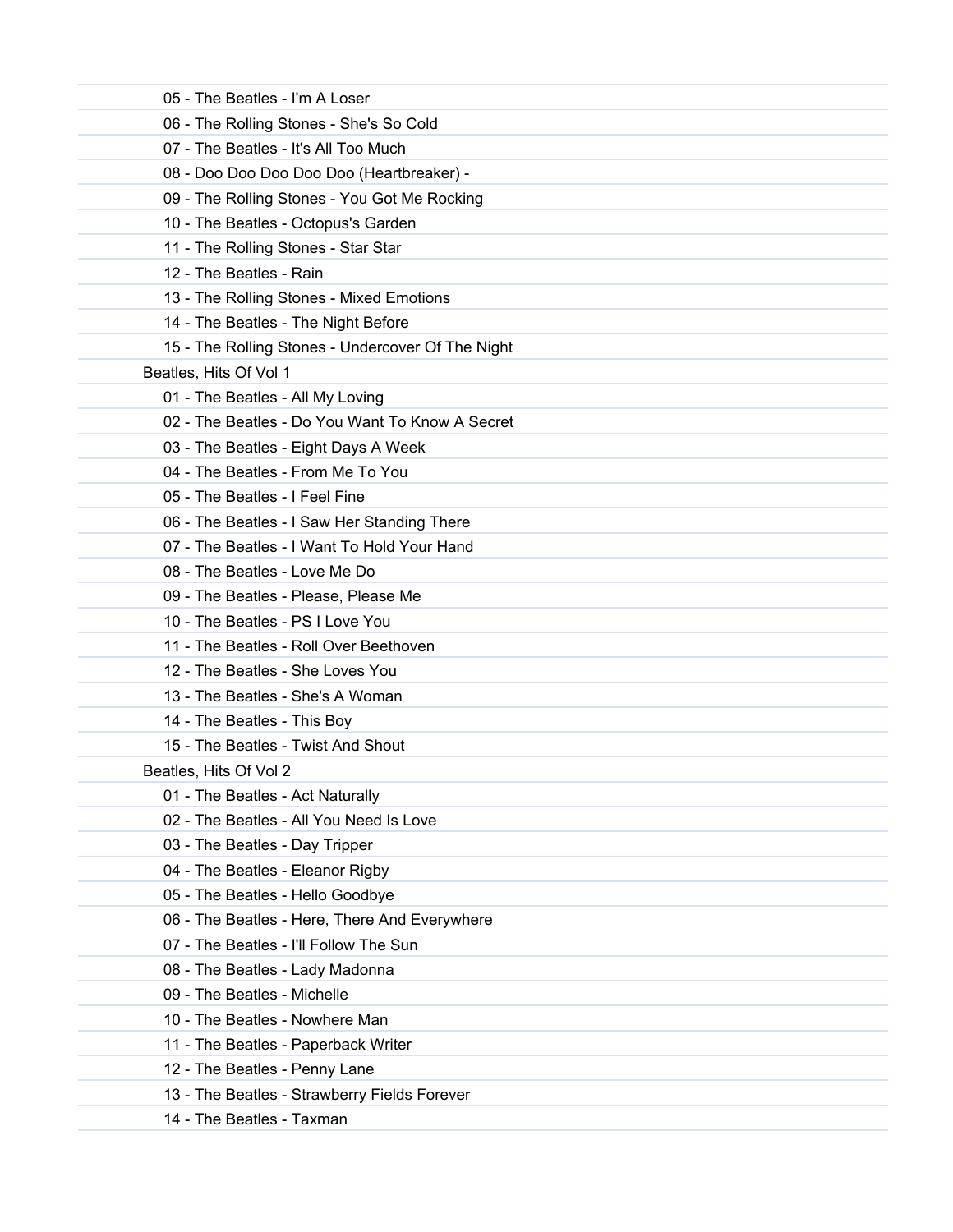| 15 - The Beatles - We Can Work It Out - Beatles, TheCan Work It Out |
|---------------------------------------------------------------------|
| Beatles, Hits Of Vol 3                                              |
| 01 - The Beatles - Back In The USSR                                 |
| 02 - The Beatles - Ballad Of John And Yoko, The                     |
| 03 - The Beatles - Come Together                                    |
| 04 - The Beatles - Get Back                                         |
| 05 - The Beatles - Here Comes The Sun                               |
| 06 - The Beatles - Hey Jude                                         |
| 07 - The Beatles - Let It Be                                        |
| 08 - The Beatles - Long And Winding Road, The                       |
| 09 - The Beatles - Ob La Di, Ob La Di                               |
| 10 - The Beatles - Revolution                                       |
| 11 - The Beatles - Rocky Raccoon                                    |
| 12 - The Beatles - Something                                        |
| 13 - The Beatles - When I'm Sixty Four                              |
| 14 - The Beatles - While My Guitar Gently Weeps                     |
| 15 - The Beatles - With A Little Help From My Friends               |
| Beatles, Hits Of Vol 4                                              |
| 01 - Beatles - Norwegian Wood (This Bird Has Flown)                 |
| 02 - Beatles - Being For The Benefit Of Mr. Kite!                   |
| 03 - Beatles - The Fool On The Hill                                 |
| 04 - Beatles - In My Life                                           |
| 05 - Beatles - Dear Prudence                                        |
| 06 - Beatles - Don't Pass Me By                                     |
| 07 - Beatles - Why Don't We Do It In The Road                       |
| 08 - Beatles - Golden Slumbers/ Carry That Weight/ The End          |
| 09 - Beatles - She's Leaving Home                                   |
| 10 - Beatles - Getting Better                                       |
| 11 - Beatles - Glass Onion                                          |
| 12 - Beatles - Blackbird                                            |
| 13 - Beatles - I've Just Seen A Face                                |
| 14 - Beatles - And Your Bird Can Sing                               |
| 15 - Beatles - The Continuing Story Of Bungalow Bill                |
| Best Female Country Hits Of 2003                                    |
| 01 - Sara Evans - Backseat Of A Greyhound Bus                       |
| 02 - Martina McBride - This One's For The Girls                     |
| 03 - Jennifer Hanson - Beautiful Goodbye                            |
| 04 - Martina McBride - Concrete Angel                               |
| 05 - Faith Hill - You're Still Here                                 |
| 06 - Dixie Chicks - White Trash Wedding                             |
| 07 - Faith Hill - When The Lights Go Down                           |
| 08 - Dixie Chicks - Travelin' Soldier (Live Version)                |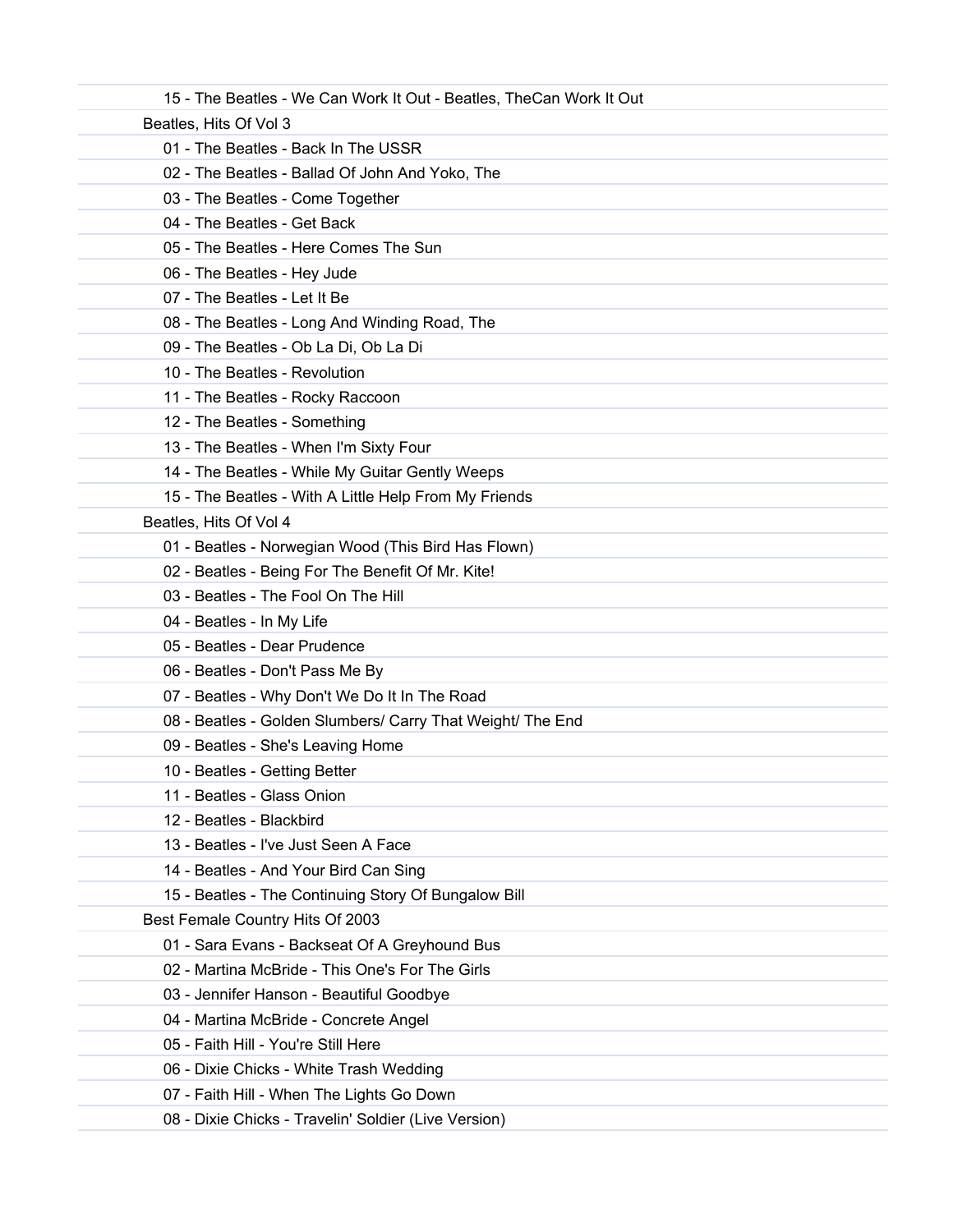| 09 - Reba McEntire - I'm Gonna Take That Mountain                   |
|---------------------------------------------------------------------|
| 10 - Wynonna - What The World Needs                                 |
| 11 - Shania Twain - Up! (Country Version)                           |
| 12 - Deana Carter - There's No Limit                                |
| 13 - Sherrié Austin - Streets Of Heaven                             |
| 14 - Jessica Andrews - There's More To Me Than You                  |
| 15 - Patty Loveless - Lovin' All Night (Radio Version)              |
| Best Female Country Hits of 2004                                    |
| 01 - Alison Krauss / James Taylor - How, Äôs The World Treating You |
| 02 - Sara Evans - Suds In The Bucket                                |
| 03 - Terri Clark - Girls Lie Too                                    |
| 04 - Martina Mcbride - How Far                                      |
| 05 - Gretchen Wilson - Redneck Woman                                |
| 06 - Julie Roberts - Break Down Here                                |
| 07 - Gretchen Wilson - Here For The Party                           |
| 08 - Shania Twain - She, Äôs Not Just A Pretty Face                 |
| 09 - Martina McBride - In My Daughter, Äôs Eyes                     |
| 10 - Brad Paisley / Alison Krauss - Whiskey Lullaby                 |
| 11 - Reba McEntire - Somebody                                       |
| 12 - Sara Evans - Perfect                                           |
| 13 - Mindy Smith - Come To Jesus                                    |
| 14 - Terri Clark - I Wanna Do It All                                |
| 15 - Shania Twain - Forever And For Always                          |
| Best Female Country Hits Of 2006                                    |
| 01 - Martina McBride - 'til I Can Make It On My Own                 |
| 02 - Dixie Chicks - Not Ready To Make Nice                          |
| 03 - Carrie Underwood - Before He Cheats                            |
| 04 - Miranda Lambert - Kerosene                                     |
| 05 - Carrie Underwood - Some Hearts                                 |
| 06 - Gretchen Wilson - One Bud Wiser                                |
| 07 - Wreckers - Leave The Pieces                                    |
| 08 - Lee Ann Womack - Twenty Years And Two Husbands Ago             |
| 09 - Trisha Yearwood - Georgia Rain (Radio Version)                 |
| 10 - Faith Hill - Sunshine And Summertime                           |
| 11 - Gretchen Wilson - California Girls                             |
| 12 - Little Big Town - Boondocks                                    |
| 13 - Sara Evans - You'll Always Be My Baby                          |
| 14 - Brad Paisley / Dolly Parton - When I Get Where I'm Going       |
| 15 - Martina McBride - Help Me Make It Through The Night            |
| Best Male Country 2005                                              |
| 01 - Bobby Pinson - Don, Äôt Ask Me How I Know                      |
| 02 - Darryl Worley - Awful Beautiful Life                           |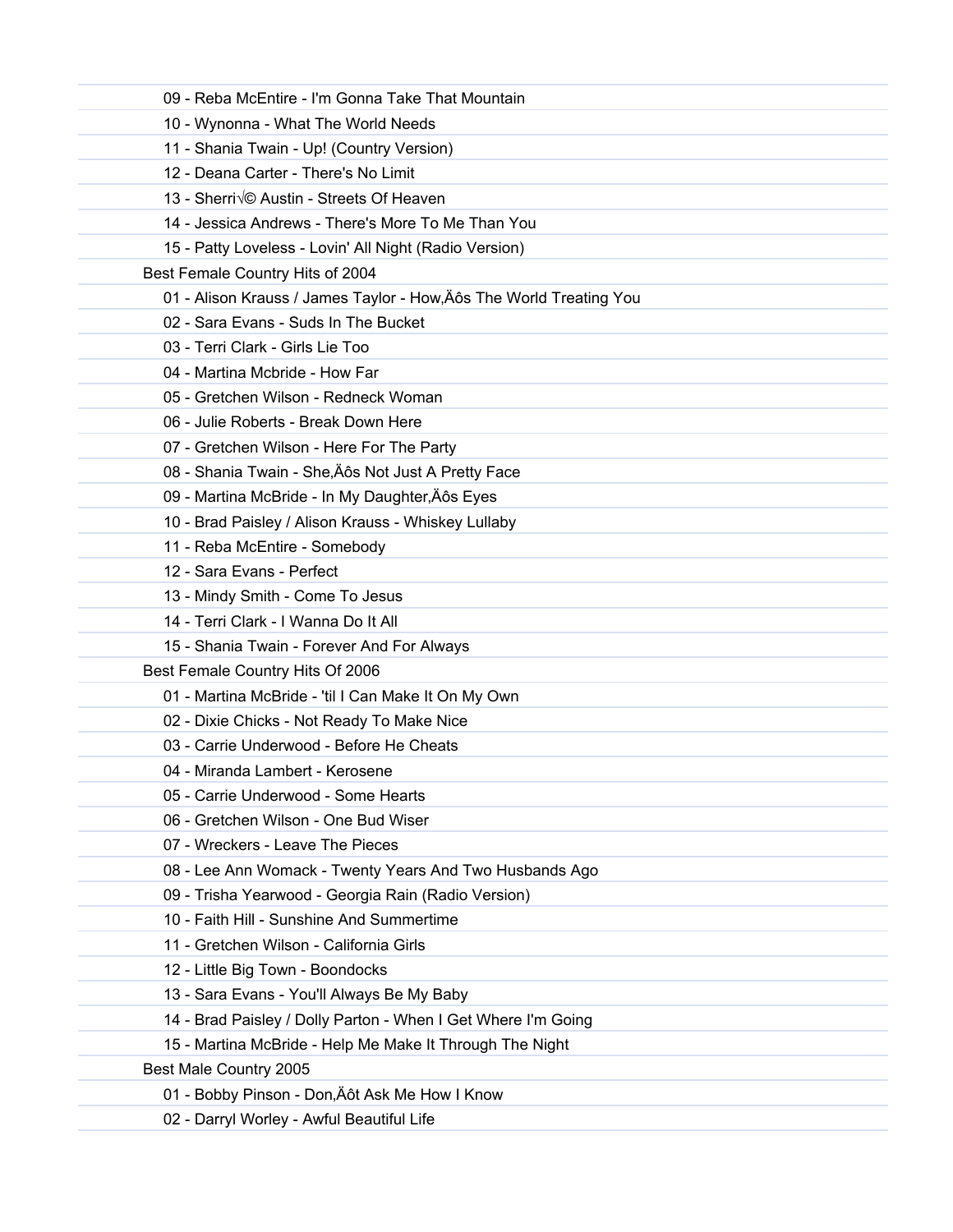| 03 - Big / Rich - Holy Water                                          |
|-----------------------------------------------------------------------|
| 04 - Brad Paisley - Alcohol                                           |
| 05 - Toby Keith - Stays In Mexico                                     |
| 06 - Kenny Chesney - Anything But Mine                                |
| 07 - Keith Urban - Making Memories Of Us                              |
| 08 - Brooks / Dunn - It, Äôs Getting Better All Time                  |
| 09 - Rascal Flatts - Bless Broken Road                                |
| 10 - Keith Anderson - Pickin, Äô Wildflowers                          |
| 11 - George Strait - I Hate Everything                                |
| 12 - Blake Shelton - Some Beach                                       |
| 13 - Toby Keith - As Good As I Once Was                               |
| 14 - Josh Gracin - Stay With Me (Brass Bed)                           |
| 15 - Gary Allan - Nothing On But Radio                                |
| Best Male Country Hits Of 2003                                        |
| 01 - Alan Jackson & Jimmy Buffett - It's Five O'clock Somewhere       |
| 02 - Randy Travis - Three Wooden Crosses                              |
| 03 - Pat Green - Wave On Wave                                         |
| 04 - Gary Allan - Man To Man                                          |
| 05 - Mark Wills - 19 Somethin'                                        |
| 06 - Joe Nichols - Brokenheartsville                                  |
| 07 - Toby Keith & Willie Nelson - Beer For My Horses                  |
| 08 - Brooks & Dunn - Red Dirt Road (Radio Version)                    |
| 09 - Darryl Worley - Have You Forgotten?                              |
| 10 - Dierks Bentley - What Was I Thinkin'                             |
| 11 - Keith Urban - Somebody Like You                                  |
| 12 - Kenny Chesney - Big Star                                         |
| 13 - Toby Keith - Who's Your Daddy?                                   |
| 14 - Tim McGraw - She's My Kind Of Rain                               |
| 15 - George Strait - She'll Leave You With A Smile                    |
| Best Male Country Hits of 2004                                        |
| 01 - Kenny Chesney / Uncle Kracker - When The Sun Goes Down           |
| 02 - Kenny Chesney - There Goes My Life                               |
| 03 - Toby Keith - I Love This Bar                                     |
| 04 - Rascal Flatts - Mayberry                                         |
| 05 - Alan Jackson - Remember When                                     |
| 06 - Keith Urban - You, Äôll Think Of Me                              |
| 07 - Tim McGraw - Live Like You Were Dying                            |
| 08 - Brooks / Dunn - You Can, Äôt Take The Honky Tonk Out Of The Girl |
| 09 - Montgomery Gentry - If You Ever Stop Loving Me                   |
| 10 - John Michael Montgomery - Letters From Home                      |
| 11 - George Strait - Cowboys Like Us                                  |
| 12 - Keith Urban - Days Go By                                         |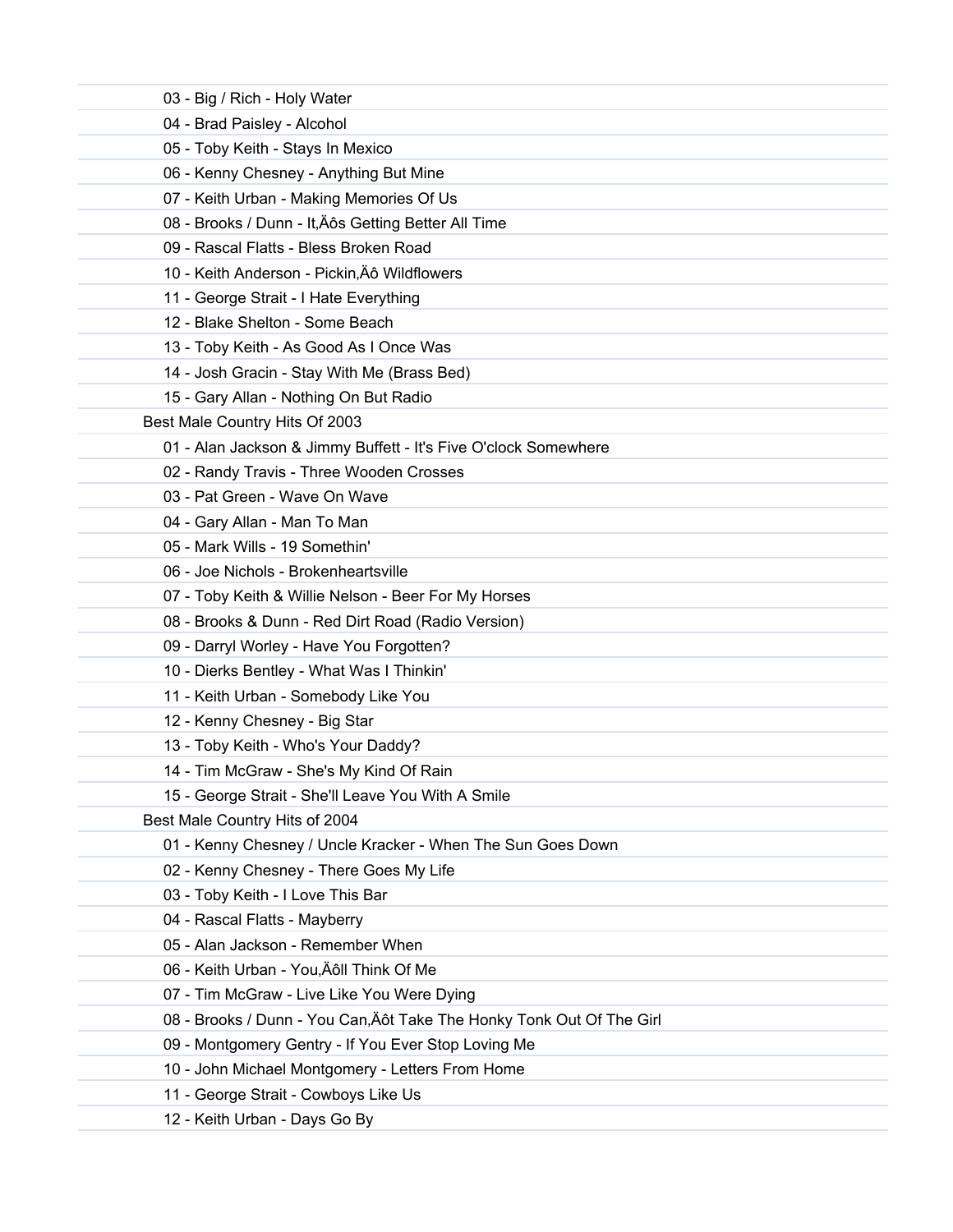| 13 - Josh Turner - Long Black Train                        |
|------------------------------------------------------------|
| 14 - Toby Keith - American Soldier                         |
| 15 - Big / Rich - Save A Horse Ride A Cowboy               |
| Best Male Country Hits Of 2006                             |
| 01 - Dierks Bentley - Settle For A Slowdown                |
| 02 - Montgomery Gentry - She Don't Tell Me To              |
| 03 - George Strait - She Let Herself Go                    |
| 04 - Brad Paisley - World, The                             |
| 05 - Heartland - I Loved Her First                         |
| 06 - Rascal Flatts - Life Is A Highway                     |
| 07 - Joe Nichols - Size Matters (Someday)                  |
| 08 - Joe Nichols - Tequila Makes Her Clothes Fall Off      |
| 09 - Kenny Chesney - Living In Fast Forward                |
| 10 - Craig Morgan - Redneck Yacht Club                     |
| 11 - Carolina Rain - Get Outta My Way                      |
| 12 - Josh Turner - Your Man                                |
| 13 - Toby Keith - Little Too Late, A                       |
| 14 - Jack Ingram - Wherever You Are                        |
| 15 - Dierks Bentley - Lot Of Leavin' Left To Do            |
| Best Of HipHop Nation 2005                                 |
| 01 - Snoop Dogg / Pharrell [pa] - Drop It Like It, Äôs Hot |
| 02 - Kanye West / Jamie Foxx [pa] - Gold Digger            |
| 03 - Frankie J. / Baby Bash - Obsession (No Es Amor)       |
| 04 - Alicia Keys / Usher - My Boo                          |
| 05 - Ciara / Missy Elliott - 1, 2 Step                     |
| 06 - Fabolous [pa] - Breathe                               |
| 07 - Game / 50 Cent [pa] - How We Do                       |
| 08 - Rihanna - Pon De Replay                               |
| 09 - 50 Cent [pa] - Disco Inferno                          |
| 10 - Pussycat Dolls / Busta Rhymes [pa] - Don, Äôt Cha     |
| 11 - Missy Elliott [pa] - Lose Control                     |
| 12 - Akon - Lonely                                         |
| 13 - N.o.r.e., Nina Sky / Daddy Yankee [pa] - Oye Mi Canto |
| 14 - Gorillaz [pa] - Feel Good Inc                         |
| Best Of Praise & Worship Vol 2                             |
| 01 - Third Day - Cry Out To Jesus                          |
| 02 - Casting Crowns - Lifesong                             |
| 03 - Chris Tomlin - How Great Is Our God                   |
| 04 - Kutless - Strong Tower                                |
| 05 - City On A Hill - God Of Wonders                       |
| 06 - Casting Crowns - If We Are The Body                   |
| 07 - Chris Tomlin - Holy Is The Lord                       |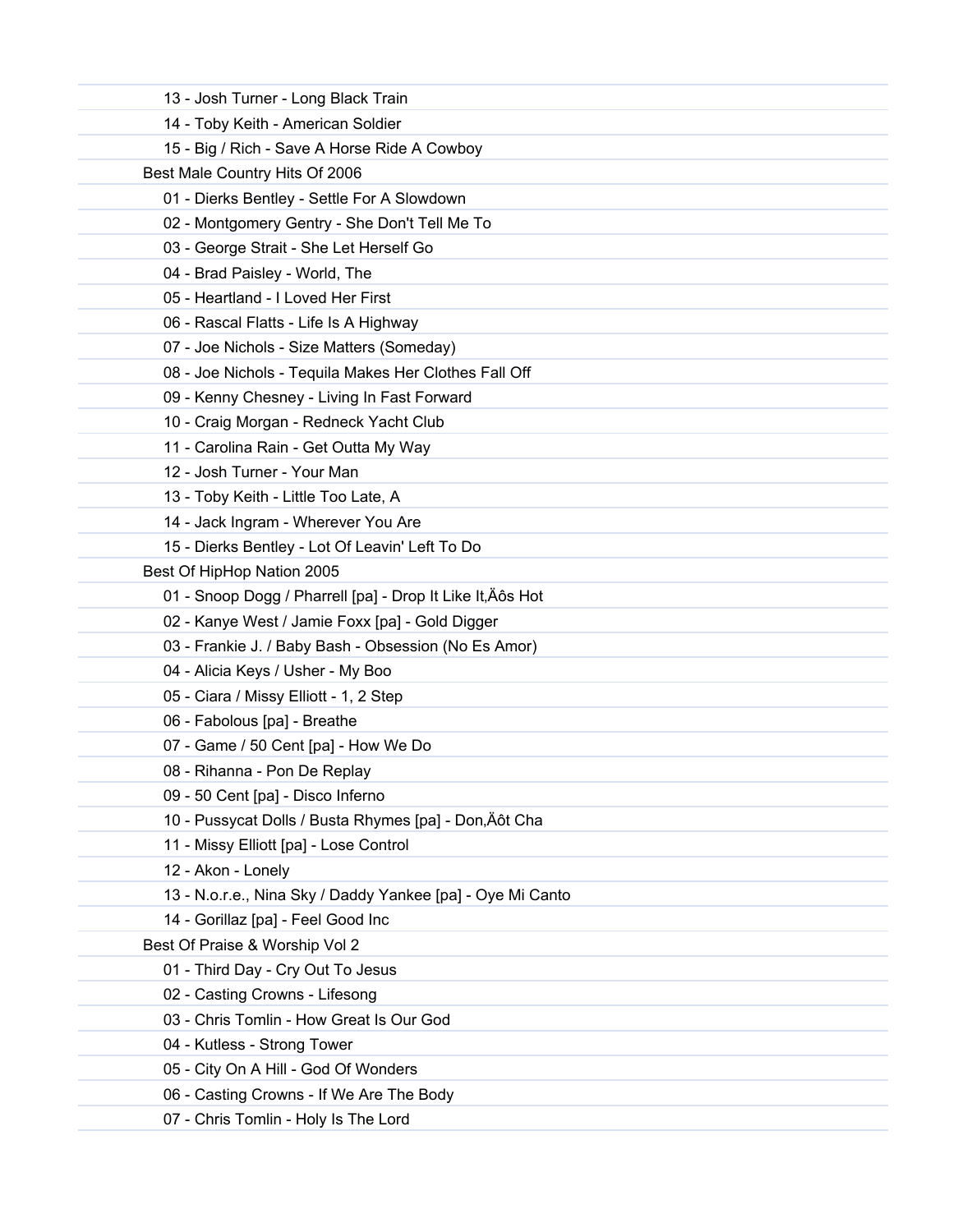| 08 - Avalon - Testify To Love                                                   |
|---------------------------------------------------------------------------------|
| 09 - Joy Williams - Hide (Radio Version)                                        |
| 10 - Jeremy Camp - This Man                                                     |
| 11 - FFH - One Of These Days                                                    |
| 12 - Sonicflood - I Want To Know You                                            |
| 13 - Afters - Beautiful Love                                                    |
| 14 - Nichole Nordeman - Brave (Radio Version)                                   |
| 15 - Big Daddy Weave / Barlow Girl - You're Worthy Of My Praise                 |
| Best of Praise and Worship Vol 1                                                |
| 01 - Phillips / Craig / Dean - Come, Now Is The Time To Worship                 |
| 02 - Third Day - You Are So Good To Me                                          |
| 03 - Crystal Lewis - My Redeemer Lives                                          |
| 04 - Point Of Grace - My God                                                    |
| 05 - Newsboys - He Reigns                                                       |
| 06 - Jeremy Camp - I Still Believe                                              |
| 07 - Mercyme - Word Of God Speak                                                |
| 08 - Paul Baloche - Open The Eyes Of My Heart                                   |
| 09 - Tree63 - Blessed Be Your Name                                              |
| 10 - Twila Paris - We Will Glorify                                              |
| 11 - Rich Mullins - Awesome God                                                 |
| 12 - Casting Crowns - Who Am I                                                  |
| 13 - Michael W. Smith - Above All                                               |
| 14 - Steven Curtis Chapman / Chris Tomlin - We Fall Down                        |
| 15 - Petra - Lord, I Lift Your Name On High                                     |
| Best Of The Hip Hop Nation 2003                                                 |
| 01 - Chingy - Right Thurr (Radio Version)                                       |
| 02 - Jay Z & Beyoncé Knowles - '03 Bonnie & Clyde                               |
| 03 - 50 Cent & Nate Dogg - 21 Questions                                         |
| 04 - Lil Jon, The Eastside Boys & Ying Yang Twins - Get Low                     |
| 05 - Beyoncé Knowles & Sean Paul - Baby Boy                                     |
| 06 - Jennifer Lopez & Ll Cool J - All I Have                                    |
| 07 - Beyoncé Knowles & Jay Z - Crazy In Love                                    |
| 08 - Busta Rhymes, Mariah Carey & Flipmode Squad - I Know What You Want (Radio) |
| 09 - Wayne Wonder - No Letting Go                                               |
| 10 - Lil' Kim & 50 Cent - Magic Stick                                           |
| 11 - 50 Cent - In Da Club                                                       |
| 12 - Sean Paul - Get Busy                                                       |
| 13 - Jennifer Lopez, Jadakiss & Styles - Jenny From The Block                   |
| 14 - Fabolous & Ashanti - Into You (Radio Version)                              |
| 15 - Nelly, P. Diddy & Murphy Lee - Shake Ya Tailfeather (Radio Version)        |
| Best of the Hip Hop Nation 2004                                                 |
| 01 - Terror Squad / Fat Joe / Remy - Lean Back                                  |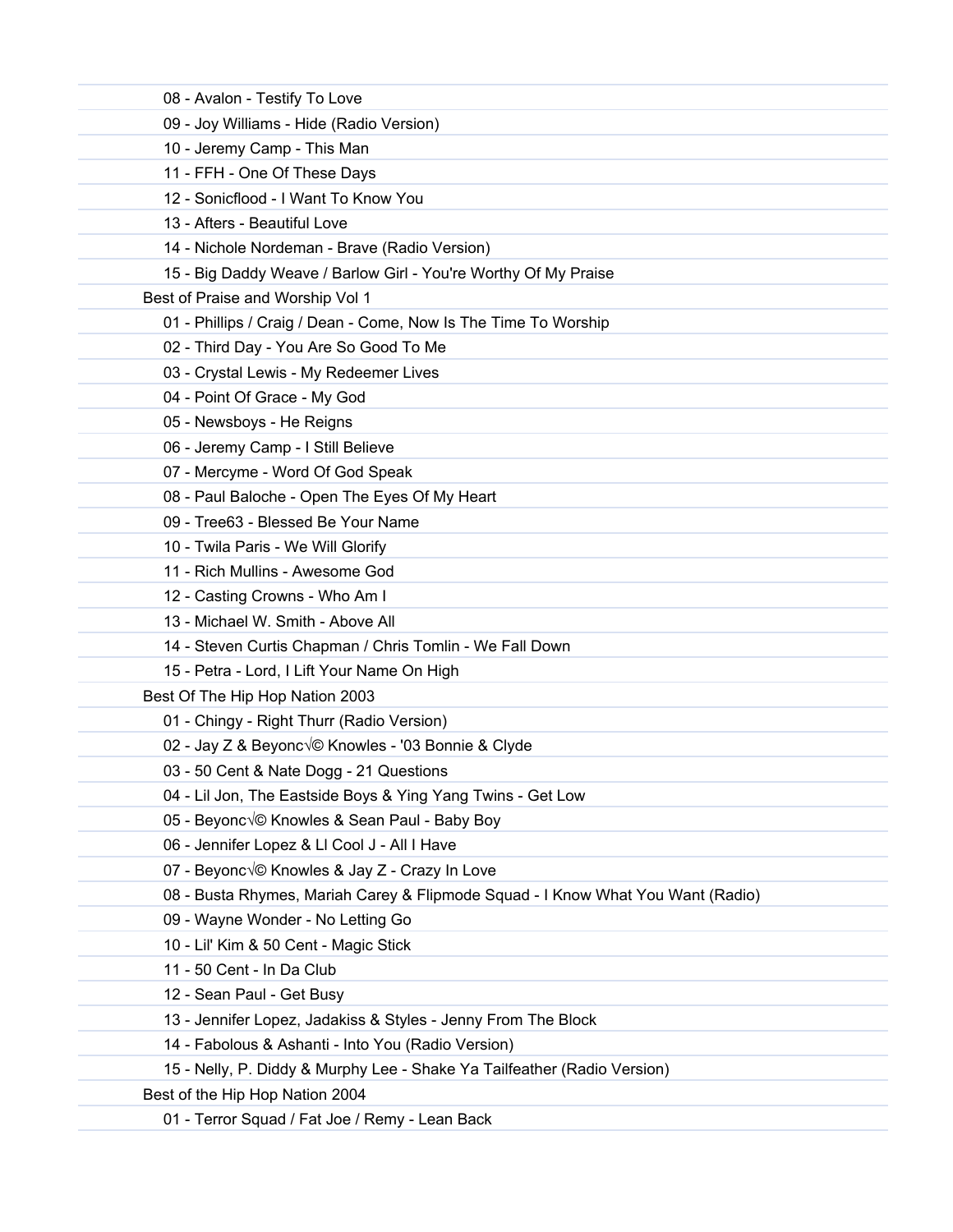| 02 - Outkast - Hey Ya                                                 |
|-----------------------------------------------------------------------|
| 03 - Beyonce Knowles - Naughty Girl                                   |
| 04 - Usher / Ludacris / Lil Jon - Yeah                                |
| 05 - Kanye West - Jesus Walks                                         |
| 06 - Alicia Keys - If I Ain, Äôt Got You                              |
| 07 - Usher - Burn                                                     |
| 08 - Alicia Keys - You Don, Äôt Know My Name                          |
| 09 - Kelis - Milkshake                                                |
| 10 - Nelly / Jaheim - My Place                                        |
| 11 - Outkast / Sleepy Brown - Way You Move, The                       |
| 12 - Jay Z - 99 Problems                                              |
| 13 - Beastie Boys - Ch-check It Out                                   |
| 14 - Beyonce Knowles - Me, Myself And I                               |
| 15 - Black Eyed Peas - Let, Äôs Get It Started                        |
| Best Of The HipHop Nation 2006                                        |
| 01 - Young Joc - It's Goin' Down (Radio Version)                      |
| 02 - Nelly Furtado / Timbaland - Promiscuous (Radio Version)          |
| 03 - T pain - I'm Sprung                                              |
| 04 - Ti - U Don't Know Me                                             |
| 05 - Dem Franchise Boyz - Lean Wit It, Rock Wit It                    |
| 06 - Alicia Keys - Unbreakable (Unplugged Version)                    |
| 07 - Mike Jones / T pain - I'm N Luv (Wit A Stripper) (Radio Version) |
| 08 - Sean Paul - Temperature (Radio Version)                          |
| 09 - Pretty Ricky - Your Body                                         |
| 10 - Daddy Yankee - Rompe (Radio Version)                             |
| 11 - Rihanna - Unfaithful                                             |
| 12 - Rick Ross - Hustlin'                                             |
| 13 - Ludacris / Jamie Foxx - Unpredictable (Radio Version)            |
| 14 - Juelz Santana - There It Go (The Whistle Song)                   |
| Best Pop / Rock 2005                                                  |
| 01 - D.H.T. - Listen To Your Heart (Unplugged Version)                |
| 02 - Kelly Clarkson - Since U Been Gone                               |
| 03 - Finger Eleven - One Thing                                        |
| 04 - Gwen Stefani / Eve - Rich Girl                                   |
| 05 - Gwen Stefani [pa] - Hollaback Girl                               |
| 06 - Gavin Degraw - I Don, Äôt Want To Be                             |
| 07 - John Legend - Ordinary People                                    |
| 08 - Killers - Somebody Told Me                                       |
| 09 - Rob Thomas - Lonely No More                                      |
| 10 - Killers - Mr. Brightside                                         |
| 11 - Kelly Clarkson - Breakaway                                       |
| 12 - 3 Doors Down - Let Me Go                                         |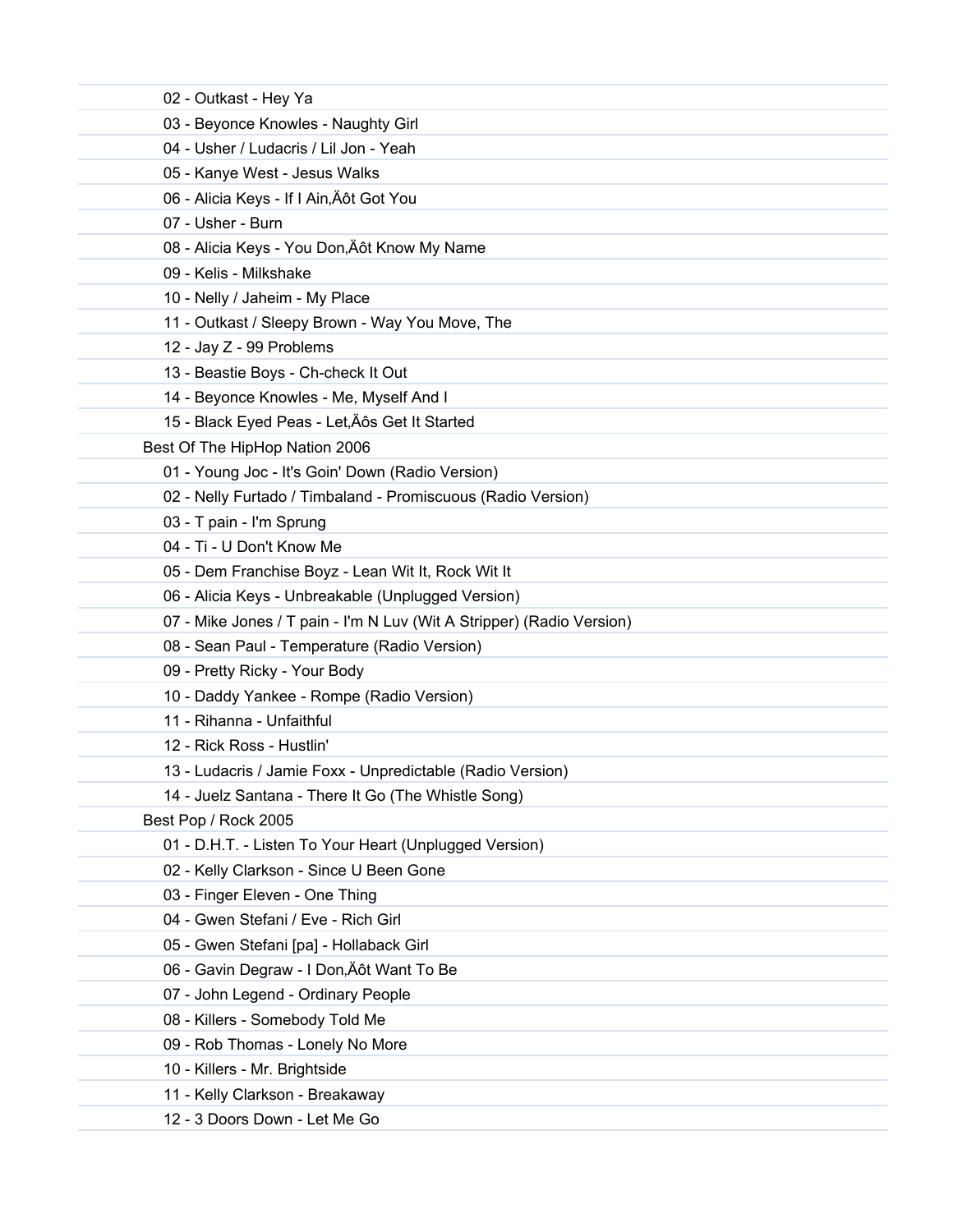| 13 - Destiny, Äôs Child - Lose My Breath                           |
|--------------------------------------------------------------------|
| 14 - Coldplay - Speed Of Sound                                     |
| 15 - Fall Out Boy - Sugar, We, Äôre Goin, Äô Down                  |
| Best Pop/Rock Hits of 2004                                         |
| 01 - Maroon5 - She Will Be Loved                                   |
| 02 - Hilary Duff - So Yesterday                                    |
| 03 - Nickelback - Someday                                          |
| 04 - Britney Spears - Toxic                                        |
| 05 - Maroon - This Love                                            |
| 06 - Hoobastank - Reason, The                                      |
| 07 - Fountains Of Wayne - Stacy, Äôs Mom                           |
| 08 - Jet - Are You Gonna Be My Girl                                |
| 09 - 3 Doors Down - Here Without You                               |
| 10 - Yellowcard - Ocean Avenue                                     |
| 11 - Ashlee Simpson - Pieces Of Me                                 |
| 12 - Los Lonely Boys - Heaven                                      |
| 13 - No Doubt - It, Äôs My Life                                    |
| 14 - Avril Lavigne - My Happy Ending                               |
| 15 - Dido - White Flag                                             |
| Best Pop/Rock Hits Of 2006                                         |
| 01 - K.t. Tunstall - Black Horse And The Cherry Tree               |
| 02 - Evanescence - Call Me When You're Sober                       |
| 03 - Ashlee Simpson - Boyfriend (Radio Version)                    |
| 04 - Pussycat Dolls - Stickwitu                                    |
| 05 - Fall Out Boy - Dance, Dance                                   |
| 06 - american Rejects - Dirty Little Secret - All                  |
| 07 - Panic! At Disco - I Write Sins Not Tragedies                  |
| 08 - Katharine McPhee - Somewhere Over The Rainbow (Radio Version) |
| 09 - Nelly Furtado / Timbaland - Promiscuous (Radio Version)       |
| 10 - Killers - When You Were Young                                 |
| 11 - Kelly Clarkson - Walk Away                                    |
| 12 - Natasha Bedingfield - Unwritten                               |
| 13 - Afi - Miss Murder                                             |
| 14 - Fray - (Cable Car) Over My Head                               |
| 15 - James Blunt - You're Beautiful (Radio Version)                |
| Billy Joel, Hits Of Vol 1                                          |
| 01 - Billy Joel - Movin' Out (Anthony's Song)                      |
| 02 - Billy Joel - She's Always A Woman                             |
| 03 - Billy Joel - Piano Man                                        |
| 04 - Billy Joel - Big Shot                                         |
| 05 - Billy Joel - Pressure                                         |
| 06 - Billy Joel - She's Got A Way                                  |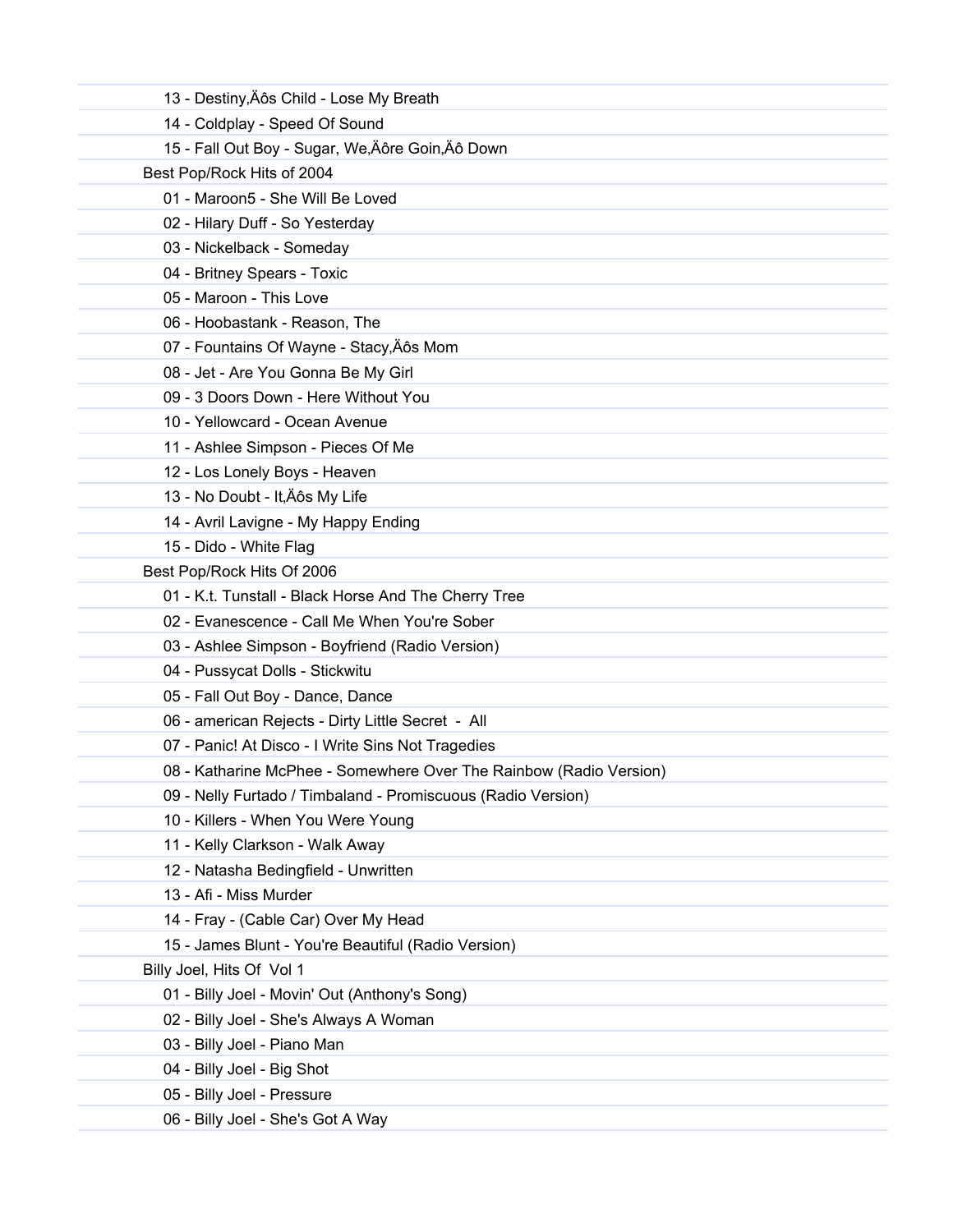| 07 - Billy Joel - Don't Ask Me Why<br>08 - Billy Joel - It's Still Rock And Roll To Me<br>09 - Billy Joel - We Didn't Start The Fire<br>10 - Billy Joel - You May Be Right<br>11 - Billy Joel - Allentown<br>12 - Billy Joel - My Life<br>13 - Billy Joel - Honesty<br>14 - Billy Joel - Just The Way You Are<br>15 - Billy Joel - Only The Good Die Young<br>Billy Joel, Hits Of Vol 2<br>01 - Billy Joel - Lullabye (Goodnight My Angel)<br>02 - Billy Joel - Keeping The Faith<br>03 - Billy Joel - All About Soul<br>04 - Billy Joel - Shameless<br>05 - Billy Joel - Uptown Girl<br>06 - Billy Joel - An Innocent Man<br>07 - Billy Joel - The River Of Dreams<br>08 - Billy Joel - Miami 2017 (Seen The Lights Go Out On Broadway)<br>09 - Billy Joel - Scenes From An Italian Restaurant<br>10 - Billy Joel - A Matter Of Trust<br>11 - Billy Joel - The Longest Time<br>12 - Billy Joel & Ray Charles - Baby Grand<br>13 - Billy Joel - This Is The Time<br>14 - Billy Joel - Tell Her About It<br>15 - Billy Joel & Tony Bennett - New York State Of Mind<br><b>Bonnie Raitt Vol.1</b><br>01 - Bonnie Raitt - Runaway<br>02 - Bonnie Raitt - Give It Up Or Let Me Go<br>03 - Bonnie & John Prine Raitt - Angel From Montgomery (Live Version)<br>04 - Bonnie Raitt - Love Me Like A Man<br>05 - Bonnie Raitt - You<br>06 - Bonnie Raitt - Thing Called Love<br>07 - Bonnie Raitt - Something To Talk About<br>08 - Bonnie Raitt - One Part Be My Lover<br>09 - Bonnie Raitt - Not The Only One<br>10 - Bonnie Raitt - Nick Of Time<br>11 - Bonnie Raitt - Love Sneakin Up On You<br>12 - Bonnie Raitt - Love Letter<br>13 - Bonnie Raitt - I Can"t Make You Love Me<br>14 - Bonnie Raitt - Have A Heart<br>15 - Bonnie Raitt - Come To Me |  |
|----------------------------------------------------------------------------------------------------------------------------------------------------------------------------------------------------------------------------------------------------------------------------------------------------------------------------------------------------------------------------------------------------------------------------------------------------------------------------------------------------------------------------------------------------------------------------------------------------------------------------------------------------------------------------------------------------------------------------------------------------------------------------------------------------------------------------------------------------------------------------------------------------------------------------------------------------------------------------------------------------------------------------------------------------------------------------------------------------------------------------------------------------------------------------------------------------------------------------------------------------------------------------------------------------------------------------------------------------------------------------------------------------------------------------------------------------------------------------------------------------------------------------------------------------------------------------------------------------------------------------------------------------------------------------------------------------------------------------------------------------|--|
|                                                                                                                                                                                                                                                                                                                                                                                                                                                                                                                                                                                                                                                                                                                                                                                                                                                                                                                                                                                                                                                                                                                                                                                                                                                                                                                                                                                                                                                                                                                                                                                                                                                                                                                                                    |  |
|                                                                                                                                                                                                                                                                                                                                                                                                                                                                                                                                                                                                                                                                                                                                                                                                                                                                                                                                                                                                                                                                                                                                                                                                                                                                                                                                                                                                                                                                                                                                                                                                                                                                                                                                                    |  |
|                                                                                                                                                                                                                                                                                                                                                                                                                                                                                                                                                                                                                                                                                                                                                                                                                                                                                                                                                                                                                                                                                                                                                                                                                                                                                                                                                                                                                                                                                                                                                                                                                                                                                                                                                    |  |
|                                                                                                                                                                                                                                                                                                                                                                                                                                                                                                                                                                                                                                                                                                                                                                                                                                                                                                                                                                                                                                                                                                                                                                                                                                                                                                                                                                                                                                                                                                                                                                                                                                                                                                                                                    |  |
|                                                                                                                                                                                                                                                                                                                                                                                                                                                                                                                                                                                                                                                                                                                                                                                                                                                                                                                                                                                                                                                                                                                                                                                                                                                                                                                                                                                                                                                                                                                                                                                                                                                                                                                                                    |  |
|                                                                                                                                                                                                                                                                                                                                                                                                                                                                                                                                                                                                                                                                                                                                                                                                                                                                                                                                                                                                                                                                                                                                                                                                                                                                                                                                                                                                                                                                                                                                                                                                                                                                                                                                                    |  |
|                                                                                                                                                                                                                                                                                                                                                                                                                                                                                                                                                                                                                                                                                                                                                                                                                                                                                                                                                                                                                                                                                                                                                                                                                                                                                                                                                                                                                                                                                                                                                                                                                                                                                                                                                    |  |
|                                                                                                                                                                                                                                                                                                                                                                                                                                                                                                                                                                                                                                                                                                                                                                                                                                                                                                                                                                                                                                                                                                                                                                                                                                                                                                                                                                                                                                                                                                                                                                                                                                                                                                                                                    |  |
|                                                                                                                                                                                                                                                                                                                                                                                                                                                                                                                                                                                                                                                                                                                                                                                                                                                                                                                                                                                                                                                                                                                                                                                                                                                                                                                                                                                                                                                                                                                                                                                                                                                                                                                                                    |  |
|                                                                                                                                                                                                                                                                                                                                                                                                                                                                                                                                                                                                                                                                                                                                                                                                                                                                                                                                                                                                                                                                                                                                                                                                                                                                                                                                                                                                                                                                                                                                                                                                                                                                                                                                                    |  |
|                                                                                                                                                                                                                                                                                                                                                                                                                                                                                                                                                                                                                                                                                                                                                                                                                                                                                                                                                                                                                                                                                                                                                                                                                                                                                                                                                                                                                                                                                                                                                                                                                                                                                                                                                    |  |
|                                                                                                                                                                                                                                                                                                                                                                                                                                                                                                                                                                                                                                                                                                                                                                                                                                                                                                                                                                                                                                                                                                                                                                                                                                                                                                                                                                                                                                                                                                                                                                                                                                                                                                                                                    |  |
|                                                                                                                                                                                                                                                                                                                                                                                                                                                                                                                                                                                                                                                                                                                                                                                                                                                                                                                                                                                                                                                                                                                                                                                                                                                                                                                                                                                                                                                                                                                                                                                                                                                                                                                                                    |  |
|                                                                                                                                                                                                                                                                                                                                                                                                                                                                                                                                                                                                                                                                                                                                                                                                                                                                                                                                                                                                                                                                                                                                                                                                                                                                                                                                                                                                                                                                                                                                                                                                                                                                                                                                                    |  |
|                                                                                                                                                                                                                                                                                                                                                                                                                                                                                                                                                                                                                                                                                                                                                                                                                                                                                                                                                                                                                                                                                                                                                                                                                                                                                                                                                                                                                                                                                                                                                                                                                                                                                                                                                    |  |
|                                                                                                                                                                                                                                                                                                                                                                                                                                                                                                                                                                                                                                                                                                                                                                                                                                                                                                                                                                                                                                                                                                                                                                                                                                                                                                                                                                                                                                                                                                                                                                                                                                                                                                                                                    |  |
|                                                                                                                                                                                                                                                                                                                                                                                                                                                                                                                                                                                                                                                                                                                                                                                                                                                                                                                                                                                                                                                                                                                                                                                                                                                                                                                                                                                                                                                                                                                                                                                                                                                                                                                                                    |  |
|                                                                                                                                                                                                                                                                                                                                                                                                                                                                                                                                                                                                                                                                                                                                                                                                                                                                                                                                                                                                                                                                                                                                                                                                                                                                                                                                                                                                                                                                                                                                                                                                                                                                                                                                                    |  |
|                                                                                                                                                                                                                                                                                                                                                                                                                                                                                                                                                                                                                                                                                                                                                                                                                                                                                                                                                                                                                                                                                                                                                                                                                                                                                                                                                                                                                                                                                                                                                                                                                                                                                                                                                    |  |
|                                                                                                                                                                                                                                                                                                                                                                                                                                                                                                                                                                                                                                                                                                                                                                                                                                                                                                                                                                                                                                                                                                                                                                                                                                                                                                                                                                                                                                                                                                                                                                                                                                                                                                                                                    |  |
|                                                                                                                                                                                                                                                                                                                                                                                                                                                                                                                                                                                                                                                                                                                                                                                                                                                                                                                                                                                                                                                                                                                                                                                                                                                                                                                                                                                                                                                                                                                                                                                                                                                                                                                                                    |  |
|                                                                                                                                                                                                                                                                                                                                                                                                                                                                                                                                                                                                                                                                                                                                                                                                                                                                                                                                                                                                                                                                                                                                                                                                                                                                                                                                                                                                                                                                                                                                                                                                                                                                                                                                                    |  |
|                                                                                                                                                                                                                                                                                                                                                                                                                                                                                                                                                                                                                                                                                                                                                                                                                                                                                                                                                                                                                                                                                                                                                                                                                                                                                                                                                                                                                                                                                                                                                                                                                                                                                                                                                    |  |
|                                                                                                                                                                                                                                                                                                                                                                                                                                                                                                                                                                                                                                                                                                                                                                                                                                                                                                                                                                                                                                                                                                                                                                                                                                                                                                                                                                                                                                                                                                                                                                                                                                                                                                                                                    |  |
|                                                                                                                                                                                                                                                                                                                                                                                                                                                                                                                                                                                                                                                                                                                                                                                                                                                                                                                                                                                                                                                                                                                                                                                                                                                                                                                                                                                                                                                                                                                                                                                                                                                                                                                                                    |  |
|                                                                                                                                                                                                                                                                                                                                                                                                                                                                                                                                                                                                                                                                                                                                                                                                                                                                                                                                                                                                                                                                                                                                                                                                                                                                                                                                                                                                                                                                                                                                                                                                                                                                                                                                                    |  |
|                                                                                                                                                                                                                                                                                                                                                                                                                                                                                                                                                                                                                                                                                                                                                                                                                                                                                                                                                                                                                                                                                                                                                                                                                                                                                                                                                                                                                                                                                                                                                                                                                                                                                                                                                    |  |
|                                                                                                                                                                                                                                                                                                                                                                                                                                                                                                                                                                                                                                                                                                                                                                                                                                                                                                                                                                                                                                                                                                                                                                                                                                                                                                                                                                                                                                                                                                                                                                                                                                                                                                                                                    |  |
|                                                                                                                                                                                                                                                                                                                                                                                                                                                                                                                                                                                                                                                                                                                                                                                                                                                                                                                                                                                                                                                                                                                                                                                                                                                                                                                                                                                                                                                                                                                                                                                                                                                                                                                                                    |  |
|                                                                                                                                                                                                                                                                                                                                                                                                                                                                                                                                                                                                                                                                                                                                                                                                                                                                                                                                                                                                                                                                                                                                                                                                                                                                                                                                                                                                                                                                                                                                                                                                                                                                                                                                                    |  |
|                                                                                                                                                                                                                                                                                                                                                                                                                                                                                                                                                                                                                                                                                                                                                                                                                                                                                                                                                                                                                                                                                                                                                                                                                                                                                                                                                                                                                                                                                                                                                                                                                                                                                                                                                    |  |
|                                                                                                                                                                                                                                                                                                                                                                                                                                                                                                                                                                                                                                                                                                                                                                                                                                                                                                                                                                                                                                                                                                                                                                                                                                                                                                                                                                                                                                                                                                                                                                                                                                                                                                                                                    |  |
|                                                                                                                                                                                                                                                                                                                                                                                                                                                                                                                                                                                                                                                                                                                                                                                                                                                                                                                                                                                                                                                                                                                                                                                                                                                                                                                                                                                                                                                                                                                                                                                                                                                                                                                                                    |  |
|                                                                                                                                                                                                                                                                                                                                                                                                                                                                                                                                                                                                                                                                                                                                                                                                                                                                                                                                                                                                                                                                                                                                                                                                                                                                                                                                                                                                                                                                                                                                                                                                                                                                                                                                                    |  |
|                                                                                                                                                                                                                                                                                                                                                                                                                                                                                                                                                                                                                                                                                                                                                                                                                                                                                                                                                                                                                                                                                                                                                                                                                                                                                                                                                                                                                                                                                                                                                                                                                                                                                                                                                    |  |
|                                                                                                                                                                                                                                                                                                                                                                                                                                                                                                                                                                                                                                                                                                                                                                                                                                                                                                                                                                                                                                                                                                                                                                                                                                                                                                                                                                                                                                                                                                                                                                                                                                                                                                                                                    |  |
|                                                                                                                                                                                                                                                                                                                                                                                                                                                                                                                                                                                                                                                                                                                                                                                                                                                                                                                                                                                                                                                                                                                                                                                                                                                                                                                                                                                                                                                                                                                                                                                                                                                                                                                                                    |  |
|                                                                                                                                                                                                                                                                                                                                                                                                                                                                                                                                                                                                                                                                                                                                                                                                                                                                                                                                                                                                                                                                                                                                                                                                                                                                                                                                                                                                                                                                                                                                                                                                                                                                                                                                                    |  |
|                                                                                                                                                                                                                                                                                                                                                                                                                                                                                                                                                                                                                                                                                                                                                                                                                                                                                                                                                                                                                                                                                                                                                                                                                                                                                                                                                                                                                                                                                                                                                                                                                                                                                                                                                    |  |
|                                                                                                                                                                                                                                                                                                                                                                                                                                                                                                                                                                                                                                                                                                                                                                                                                                                                                                                                                                                                                                                                                                                                                                                                                                                                                                                                                                                                                                                                                                                                                                                                                                                                                                                                                    |  |
|                                                                                                                                                                                                                                                                                                                                                                                                                                                                                                                                                                                                                                                                                                                                                                                                                                                                                                                                                                                                                                                                                                                                                                                                                                                                                                                                                                                                                                                                                                                                                                                                                                                                                                                                                    |  |
| Bubba and Mama Love Songs                                                                                                                                                                                                                                                                                                                                                                                                                                                                                                                                                                                                                                                                                                                                                                                                                                                                                                                                                                                                                                                                                                                                                                                                                                                                                                                                                                                                                                                                                                                                                                                                                                                                                                                          |  |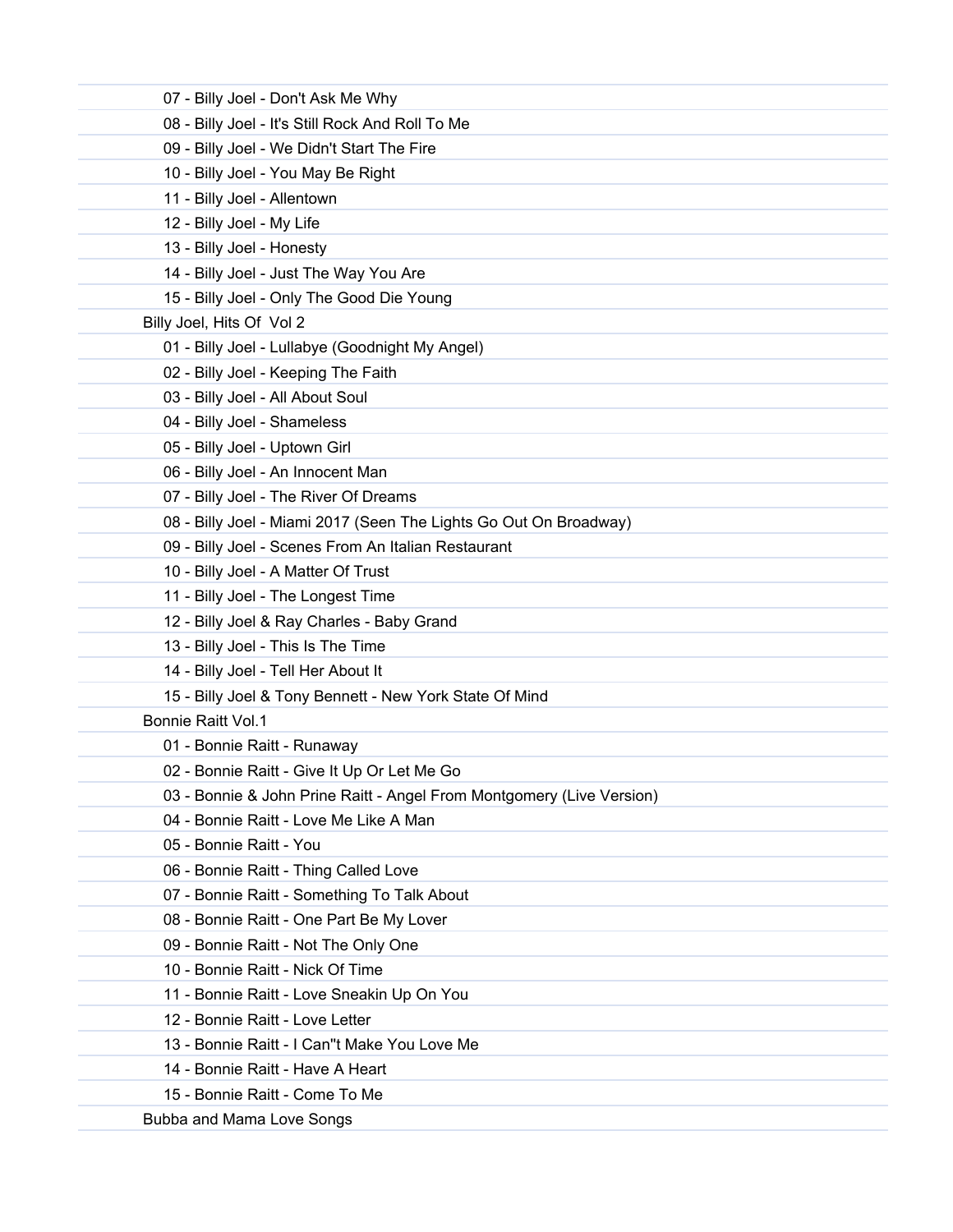| 01 - Juice Newton - The Sweetest Thing I've Ever Known     |
|------------------------------------------------------------|
| 02 - Exile - Kiss You All Over                             |
| 03 - Climax - Precious And Few                             |
| 04 - Paula & Paula - Hey Paula                             |
| 05 - Chicago - Colour My World                             |
| 06 - Firefall - You Are The Woman                          |
| 07 - Bee Gees - How Deep Is Your Love                      |
| 08 - Casinos - Then You Can Tell Me Goodbye                |
| 09 - Atlantic Starr - Secret Lovers                        |
| 10 - Thompson Twins - Hold Me Now                          |
| 11 - Sylvia - Pillow Talk                                  |
| 12 - Johnny Mathis - Chances Are                           |
| 13 - H. & J. F. Reynolds - Fallin' In Love                 |
| 14 - Frankie Valli - My Eyes Adored You                    |
| 15 - Andy Gibb - I Just Want To Be Your Everything         |
| <b>Bubba Does Disco</b>                                    |
| 01 - Anita Ward - Ring My Bell                             |
| 02 - KC & The Sunshine Band - I'm Your Boogie Man          |
| 03 - Sylvers - Boogie Fever                                |
| 04 - Sylvers - Hot Line                                    |
| 05 - Alicia Bridges - I Love The Nightlife                 |
| 06 - The Bee Gee's - Night Fever                           |
| 07 - Peaches & Herb - Shake Your Groove Thing              |
| 08 - The Bee Gee's - Stayin' Alive                         |
| 09 - The Bee Gee's - You Should Be Dancing                 |
| 10 - KC & The Sunshine Band - Get Down Tonight             |
| 11 - Maxine Nightengale - Right Back Where We Started From |
| 12 - Isley Brothers - Fight The Power                      |
| 13 - The Ohio Players - Love Rollercoaster                 |
| 14 - Yvonne Elliman - If I Can't Have You                  |
| 15 - Donna Summer - Hot Stuff                              |
| Bubba's Barn Door Is Open                                  |
| 01 - Rodney Carrington - More Of A Man                     |
| 02 - Rodney Carrington - Great To Be A Man                 |
| 03 - Rodney Carrington - Fred                              |
| 04 - Rodney Carrington - Morning Wood                      |
| 05 - Confederate Railroad - Trashy Women                   |
| 06 - Confederate Railroad - Big One                        |
| 07 - Confederate Railroad - I Hate Rap                     |
| 08 - Cledus T Judd - How Do You Milk A Cow                 |
| 09 - Cledus T Judd - Plowboy                               |
| 10 - Cledus T Judd - Cledus The Karaoke King               |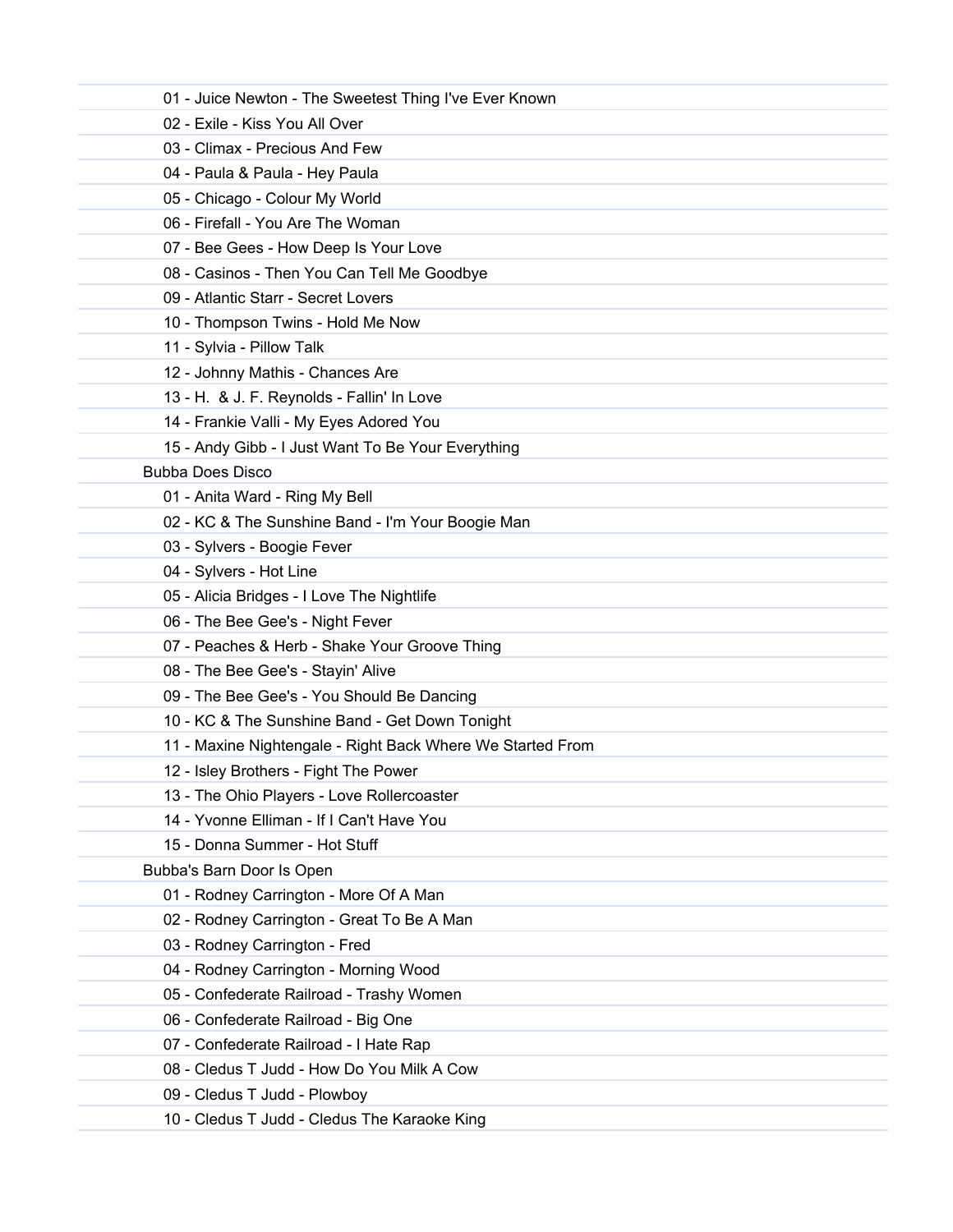| 11 - Cledus T Judd - Did I Shave My Back For This                                   |  |
|-------------------------------------------------------------------------------------|--|
| 12 - Pinkard and Bowden - Folk Music (Libyan On A Jet Plane)                        |  |
| 13 - Pinkard and Bowden - She Thinks I Steal Cars                                   |  |
| 14 - Pinkard and Bowden - Mama She's Lazy                                           |  |
| 15 - Ray Stevens - Osama Yo Mama                                                    |  |
| <b>Busted</b>                                                                       |  |
| 01 - Bob Dylan - Rainy Day Women # 12 And 35                                        |  |
| 02 - Huey Lewis & The News Noon - I Want A New Drug                                 |  |
| 03 - The Doors - Light My Fire                                                      |  |
| 04 - The Grateful Dead - Casey Jones                                                |  |
| 05 - Styx - Light Up                                                                |  |
| 06 - Ringo Starr - No No Song                                                       |  |
| 07 - Jefferson Airplane - White Rabbit                                              |  |
| 08 - The First Edition - Just Dropped In (To See What Condition My Condition Is In) |  |
| 09 - Pink Floyd - Comfortably Numb                                                  |  |
| 10 - John Prine - Illegal Smile                                                     |  |
| 11 - Steppenwolf - The Pusher                                                       |  |
| 12 - Jimi Hendrix - Purple Haze                                                     |  |
| 13 - The Byrds - Eight Miles High                                                   |  |
| 14 - Lynyrd Skynrd - The Needle And The Spoon                                       |  |
| 15 - The Beatles - Lucy In The Sky With Diamonds                                    |  |
| Can't Stop The Hip Hop (Old Skool) Vol 4                                            |  |
| 01 - LL Cool J - Going Back To Cali                                                 |  |
| 02 - Kurtis Blow - Basketball                                                       |  |
| 03 - Queen Latifah - U.N.I.T.Y.                                                     |  |
| 04 - LL Cool J - I'm Bad                                                            |  |
| 05 - Dr. Dre - Let Me Ride                                                          |  |
| 06 - D.M.C. - King Of Rock - Run                                                    |  |
| 07 - Biz Markie - Just A Friend                                                     |  |
| 08 - 2Pac - California Love (Original Version)                                      |  |
| 09 - Cypress Hill - Hits From The Bong                                              |  |
| 10 - J.J. Fad - Supersonic                                                          |  |
| 11 - D.M.C. - It's Tricky - Run                                                     |  |
| 12 - Mc Lyte - Ruffneck                                                             |  |
| 13 - Beastie Boys - She's Crafty                                                    |  |
| 14 - Digital Underground - Humpty Dance, The                                        |  |
| 15 - Whodini - Freaks Come Out At Night                                             |  |
| Celine Dion, Hits Of Vol 1                                                          |  |
| 01 - Celine Dion - Where Does My Heart Beat Now                                     |  |
| 02 - Celine Dion - Because You Loved Me                                             |  |
| 03 - Celine Dion - If You Asked Me To                                               |  |
| 04 - Barbra Streisand & Celine Dion - Tell Him                                      |  |
|                                                                                     |  |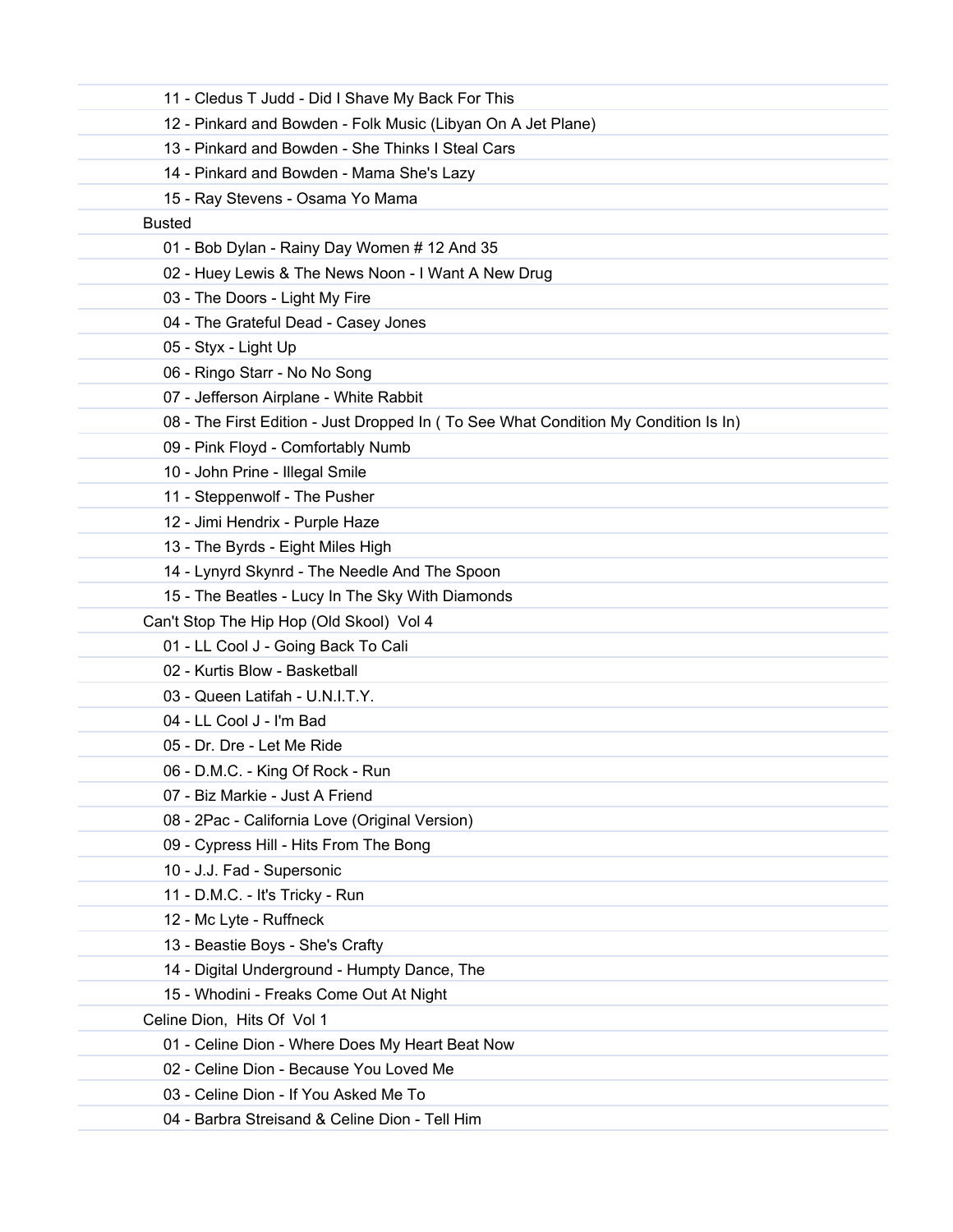| 05 - Celine Dion - Call The Man                                         |
|-------------------------------------------------------------------------|
| 06 - Celine Dion - Declaration Of Love                                  |
| 07 - Celine Dion - Colour Of My Love, The                               |
| 08 - Celine Dion - It's All Coming Back To Me Now                       |
| 09 - Celine Dion - If We Could Start Over                               |
| 10 - Celine Dion - My Heart Will Go On                                  |
| 11 - Celine Dion - All By Myself                                        |
| 12 - Celine Dion - Misled                                               |
| 13 - Celine Dion - Power Of Love, The                                   |
| 14 - Celine Dion - Water From The Moon                                  |
| 15 - Celine Dion - Love Can Move Mountains                              |
| <b>Childhood Favorites</b>                                              |
| 01 - Disney Studio Chorus - When You Wish Upon A Star                   |
| 02 - Snow White - Whistle While You Work                                |
| 03 - Pinocchio - I"ve Got No Strings                                    |
| 04 - Alison Krauss - Baby Mine                                          |
| 05 - Snow White - Heigh-ho                                              |
| 06 - Kermit Frog - Bein" Green                                          |
| 07 - Pinocchio - Give A Little Whistle                                  |
| 08 - Gregory Isaacs - When I See An Elephant Fly                        |
| 09 - Snow White - Some Day My Prince Will Come                          |
| 10 - Three Little Pigs - Who"s Afraid Of The Big Bad Wolf               |
| 11 - Wizard Of Oz - If I Only Had A Brain                               |
| 12 - Cookie Monster - C Is For Cookie                                   |
| 13 - Big Bird - Abc-def-ghi                                             |
| 14 - Oscar Grouch - I Love Trash                                        |
| 15 - Sesame Street - Sing                                               |
| 16 - Annie (movie Version) - Tomorrow                                   |
| 17 - Duckie Ernie - Rubber                                              |
| 18 - Willy Wonka And Chocolate Factory - Oompa Loompa                   |
| 19 - Willy Wonka And Chocolate Factory - Pure Imagination               |
| 20 - Annie (movie Version) - You"re Never Fully Dressed Without A Smile |
| Christmas Favorites Vol 2                                               |
| 01 - Brenda Lee - Rockin' Around The Christmas Tree                     |
| 02 - Elvis Prelsey - If Every Day Was Like Christmas                    |
| 03 - Elvis Prelsey - Blue Christmas                                     |
| 04 - Beach Boys - Little St. Nick                                       |
| 05 - Nat King Cole - The Christmas Song                                 |
| 06 - Traditional - I'll Be Home For Christmas                           |
| 07 - Charlie Pride - Christmas In My Home Town                          |
| 08 - Perry Como - Have Yourself A Merry Little Christmas                |
| 09 - Carpenters - Merry Christmas Darling                               |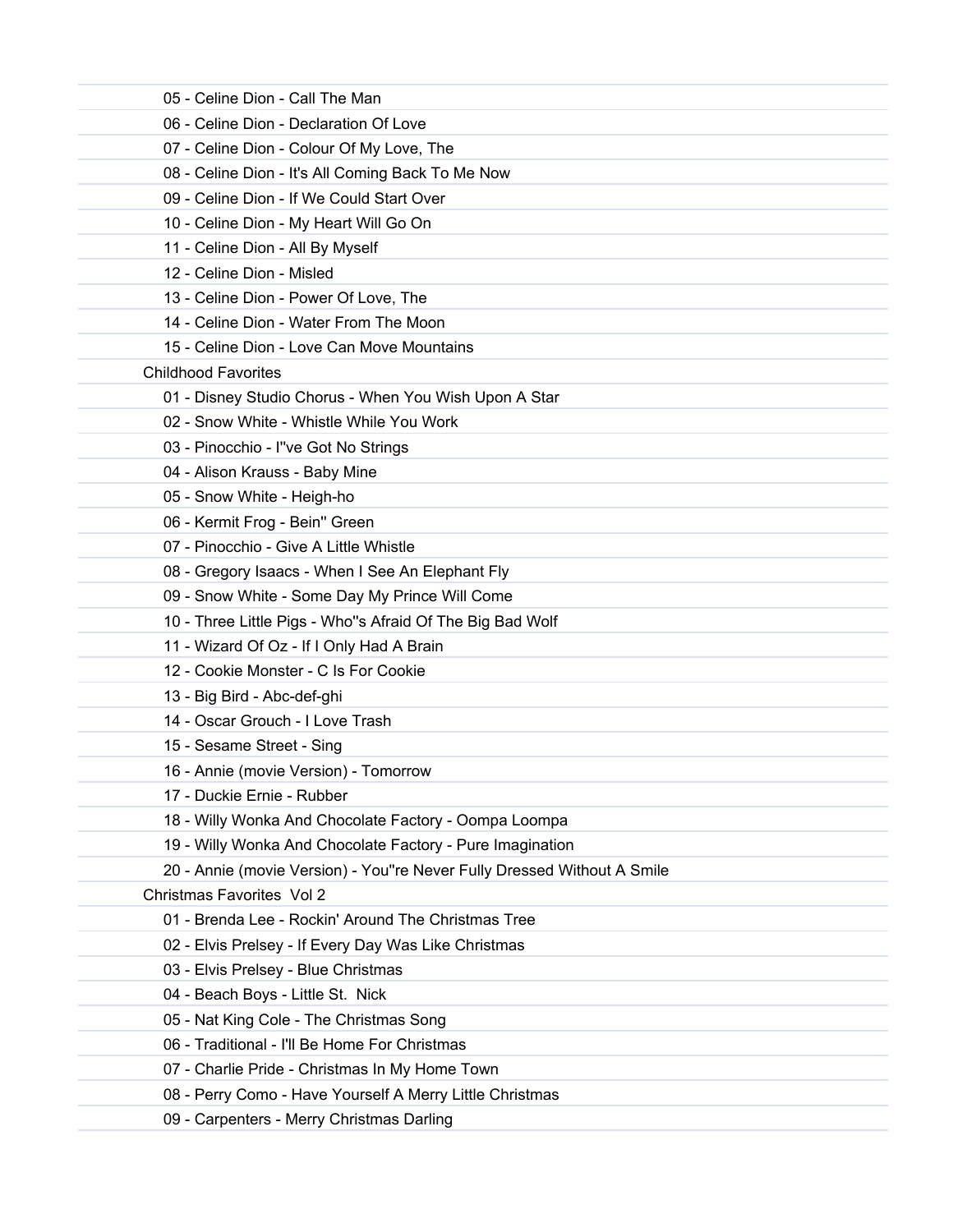| 10 - Burl Ives - A Holly Jolly Christmas                                               |
|----------------------------------------------------------------------------------------|
| 11 - Bobby Helms - Jingle Bell Rock                                                    |
| 12 - Willie Nelson - Pretty Paper                                                      |
| 13 - Bing Crosby - White Christmas                                                     |
| 14 - Buck Owens - Santa Looke A Lot Like Daddy                                         |
| 15 - Merle Haggard - If We Make It Through December                                    |
| Christmas Favorites Vol 3                                                              |
| 01 - Traditional - It's Beginning To Look A Lot Like Christmas                         |
| 02 - Gene Autry - Rudolph The Red-Nosed Reindeer                                       |
| 03 - Traditional - Jolly Old Saint Nicholas                                            |
| 04 - Traditional - Frosty The Snowman                                                  |
| 05 - Traditional - Jingle Bells                                                        |
| 06 - Traditional - Santa Claus Is Coming To Town                                       |
| 07 - Traditional - I Saw Mommy Kissing Santa Claus                                     |
| 08 - Lena Horne - Let It Snow, Let It Snow, Let It Snow                                |
| 09 - Eddy Arnold - Up On The Housetop                                                  |
| 10 - Traditional - Auld Lang Syne                                                      |
| 11 - Traditional - Silver Bells                                                        |
| 12 - Johnny Mathis - Sleigh Ride                                                       |
| 13 - Traditional - Winter Wonderland                                                   |
| 14 - Traditional - Here Comes Santa Claus                                              |
| 15 - Traditional - We Wish You A Merry Christmas                                       |
| Christmas Favorites Vol 4                                                              |
| 01 - Natalie Merchant - Children Go Where I Send Thee                                  |
| 02 - Bruce Springsteen And The E Street Band - Merry Christmas Baby                    |
| 03 - Celine Dion - Holy Night                                                          |
| 04 - TLC - Sleigh Ride                                                                 |
| 05 - Dolly Parton - Silent Night                                                       |
| 06 - Sheryl Crow - Blue Christmas                                                      |
| 07 - Faith Hill - Where Are You Christmas?                                             |
| 08 - Vanessa L. Williams - Do You Hear What I Hear (Radio Version)                     |
| 09 - Vince Gill - Let There Be Peace On Earth                                          |
| 10 - Paul McCartney - Wonderful Christmastime                                          |
| 11 - Newsong - The Christmas Shoes                                                     |
| 12 - Donny Hathaway - This Christmas                                                   |
| 13 - Bob Seger & The Silver Bullet Band - Little Drummer Boy, The                      |
| 14 - Jon Bon Jovi - Please Come Home For Christmas                                     |
| 15 - Bing Crosby & David Bowie - Peace On Earth/The Little Drummer Boy (Radio Version) |
| 16 - Kay Starr - The Man With The Bag                                                  |
| Christmas Favorites Vol 5                                                              |
| 01 - Bruce Springsteen - Santa Claus Is Comin, Äô To Town                              |
| 02 - Stevie Wonder & India.Arie - The Christmas Song                                   |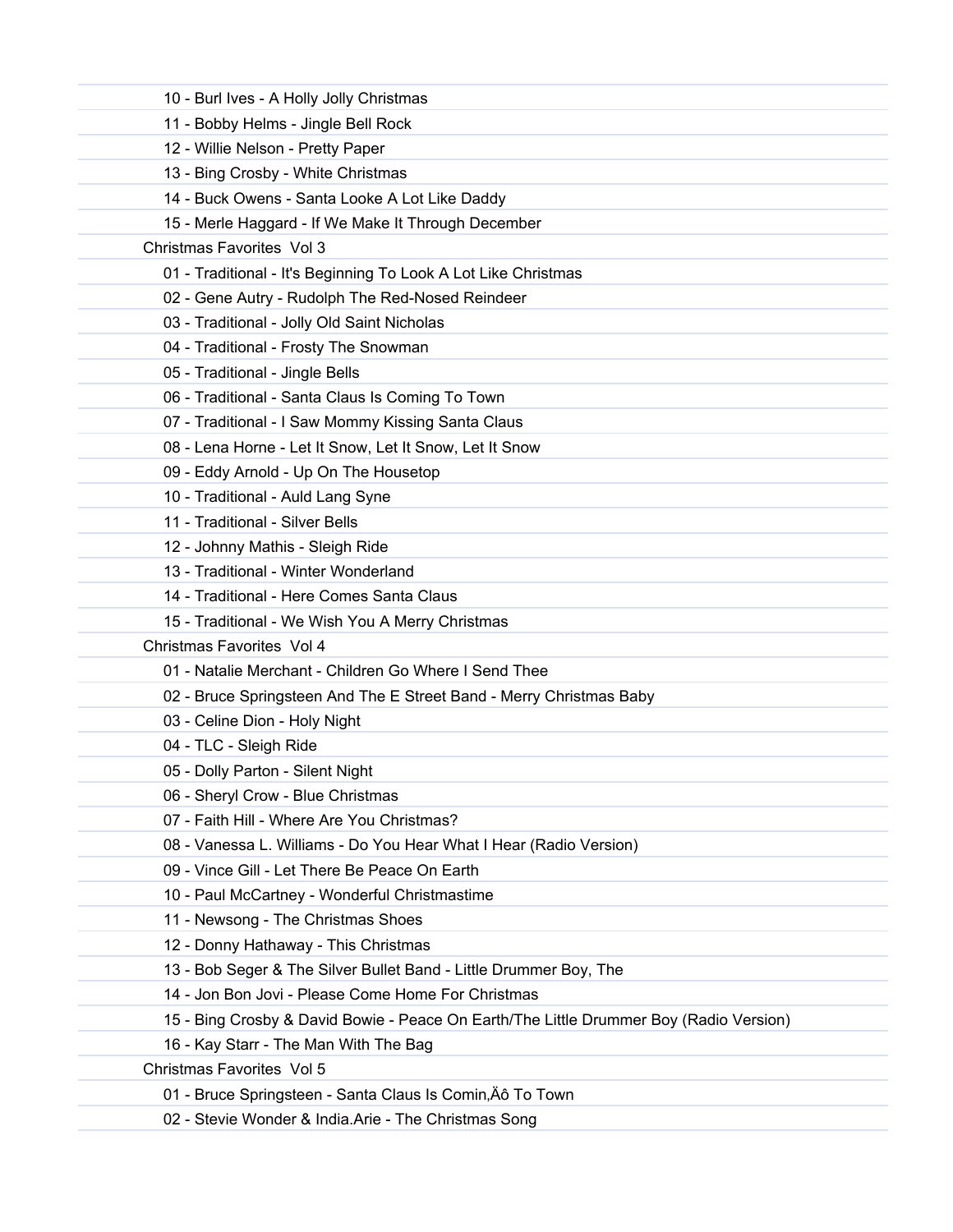| 03 - Avril Lavigne & Chantal Kreviazuk - Holy Night                          |
|------------------------------------------------------------------------------|
| 04 - Celine Dion - Ave Maria                                                 |
| 05 - Clay Aiken - The First Noel                                             |
| 06 - Chicago - White Christmas                                               |
| 07 - Sixpence None The Richer - Christmastime Is Here                        |
| 08 - John Cougar Mellencamp - I Saw Mommy Kissing Santa Claus                |
| 09 - Linda Ronstadt - I,Äôll Be Home For Christmas                           |
| 10 - Diana Ross & The Supremes - My Favorite Things                          |
| 11 - Sting - I Saw Three Ships                                               |
| 12 - The Temptations - Silent Night                                          |
| 13 - The Moody Blues - What Child Is This?                                   |
| 14 - Ray Charles & Betty Carter - Baby, It, Äôs Cold Outside                 |
| 15 - Yolanda Adams - Have Yourself A Merry Little Christmas                  |
| 16 - Harry Connick, Jr. - What Are You Doing New Year, Äôs Eve?              |
| Christmas Favorites Volume 1                                                 |
| 01 - Mariah Carey - All I Want For Christmas Is You                          |
| 02 - Band Aid - Do They Know It's Christmas                                  |
| 03 - Alabama - Christmas In Dixie                                            |
| 04 - Jose Feliciano - Feliz Navidad                                          |
| 05 - Dan Fogelberg - Same Old Lang Syne                                      |
| 06 - Elmo & Patsy - Senor Santa Claus                                        |
| 07 - John Lennon - Happy Xmas War Is Over                                    |
| 08 - Elmo & Patsy - Grandma Got Run Over By A Reindeer                       |
| 09 - Elton John - Step Into Christmas                                        |
| 10 - Tractors - Santa Claus Boogie                                           |
| 11 - Madonna - Santa Baby                                                    |
| 12 - K. Rogers & D. Parton - With Bells On                                   |
| 13 - Oak Ridge Boys - Thank God For Kids                                     |
| 14 - Dolly Parton - Hard Candy Christmas                                     |
| 15 - Eagles - Please Come Home For Christmas                                 |
| Christmas Favorites Vol 6                                                    |
| 01 - Martina McBride - Have Yourself A Merry Little Christmas                |
| 02 - Toby Keith - Night Before Christmas, The                                |
| 03 - Johnny Cash - Away In A Manger                                          |
| 04 - Garth Brooks - Gift, The                                                |
| 05 - Judds - What Child Is This                                              |
| 06 - Anne Murray - Little Drummer Boy, The                                   |
| 07 - Dwight Yoakam - Here Comes Santa Claus                                  |
| 08 - The Randy Travis - Christmas Song (Chestnuts Roasting On An Open Fire), |
| 09 - Sara Evans - O Come All Ye Faithful                                     |
| 10 - Alan Jackson - Let It Be Christmas                                      |
| 11 - Vince Gill - What Child Is This                                         |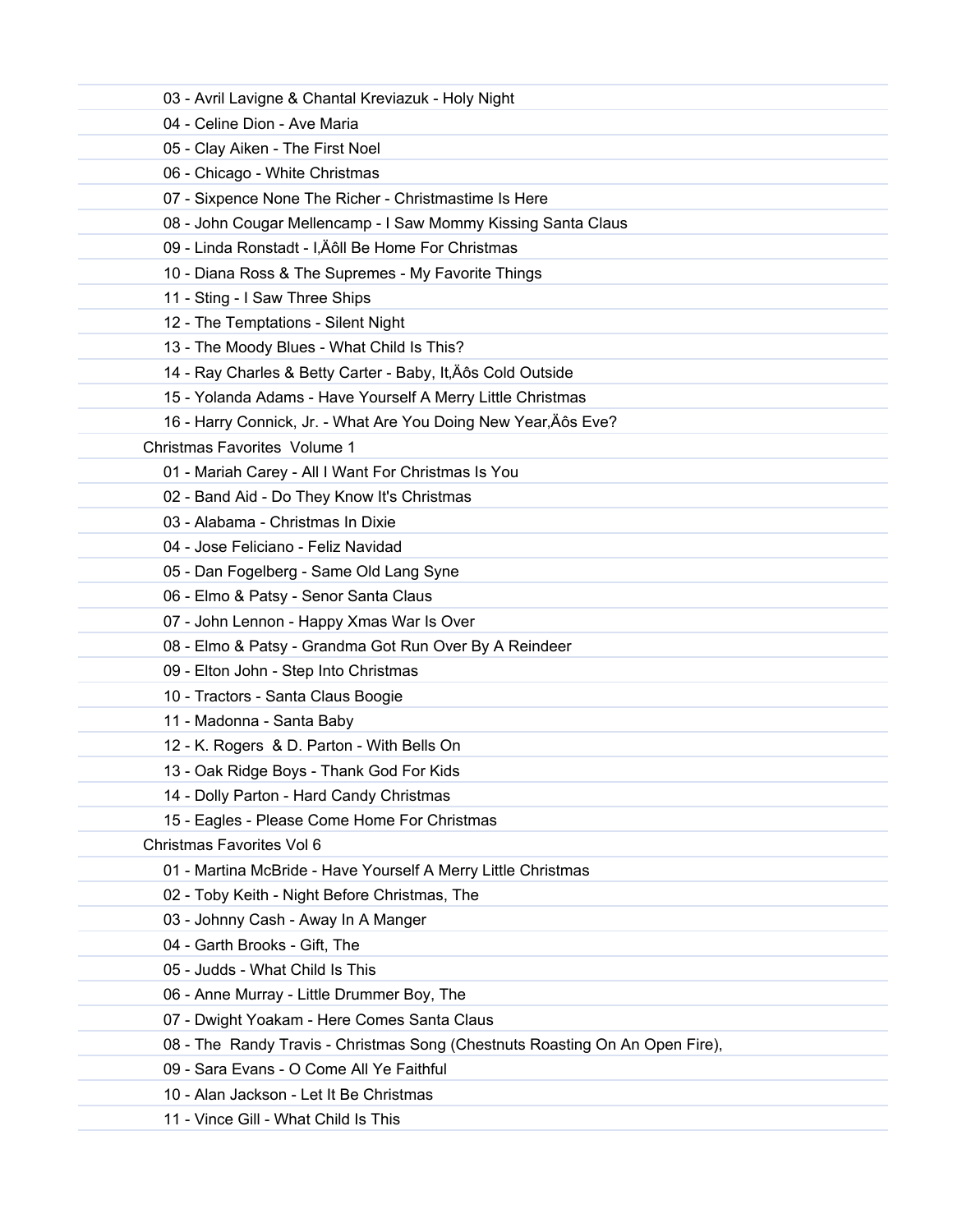| 12 - Trisha Yearwood - Sweetest Gift, The                              |
|------------------------------------------------------------------------|
| 13 - Lonestar - Winter Wonderland                                      |
| 14 - Emmylou Harris - O Little Town Of Bethlehem                       |
| 15 - Lee Ann Womack - What Are You Doing New Year's Eve                |
| Classic Broadway                                                       |
| 01 - Annie Get Your Gun - There's No Business Like Show Business       |
| 02 - Oklahoma - Oh, What A Beautiful Morning                           |
| 03 - Carousel - You'll Never Walk Alone                                |
| 04 - Man Of La Mancha - The Impossible Dream                           |
| 05 - The King And I - Getting To Know You                              |
| 06 - The Sound Of Music - Sixteen Going On Seventeen                   |
| 07 - Evita - Don't Cry For Me Argentina                                |
| 08 - My Fair Lady - Get Me To The Church On Time                       |
| 09 - South Pacific - Some Enchanted Evening                            |
| 10 - 42nd Street - We're In The Money                                  |
| 11 - Oklahoma - Oklahoma                                               |
| 12 - Dreamgirls - Dreamgirls                                           |
| 13 - The Music Man - Seventy-Six Trombones                             |
| 14 - My Fair Lady - I Could Have Danced All Night                      |
| Classic Country Vol 12                                                 |
| 01 - Charley Pride - Does My Ring Hurt Your Finger                     |
| 01 - Patsy Cline - Back In Baby's Arms                                 |
| 02 - Hank Williams - Honky Tonk Blues                                  |
| 02 - Marty Robbin - Begging To You                                     |
| 03 - Jim Reeves - I'm Gettin' Better                                   |
| 03 - Tammy Wynette - Apartment #9                                      |
| 04 - Bobby Bare - Detroit City                                         |
| 04 - Jim Reeves - I'm Gonna Change Everything                          |
| 05 - Conway Twitty - Image Of Me                                       |
| 05 - Jim Reeves - Am I Losing You                                      |
| 06 - Charley Pride - Just Between You And Me                           |
| 06 - Eddy Arnold - Bouquet Of Roses                                    |
| 07 - Bobby Bare - 500 Miles Away From Home                             |
| 07 - Marty Robbins - Just Married                                      |
| 08 - Ernest Tubb - Have You Ever Been Lonely (Have You Ever Been Blue) |
| 08 - Johnny Cash - Luther Played The Boogie                            |
| 09 - Hank Snow - Miller's Cave                                         |
| 09 - Jim Reeves - Blue Side Of Lonesome                                |
| 10 - Buck Owens - My Heart Skips A Beat                                |
| 10 - Lefty Frizzell - Mom And Dad's Waltz                              |
| 11 - Ray Price - One More Time                                         |
| 11 - Red Sovine - Teddy Bear                                           |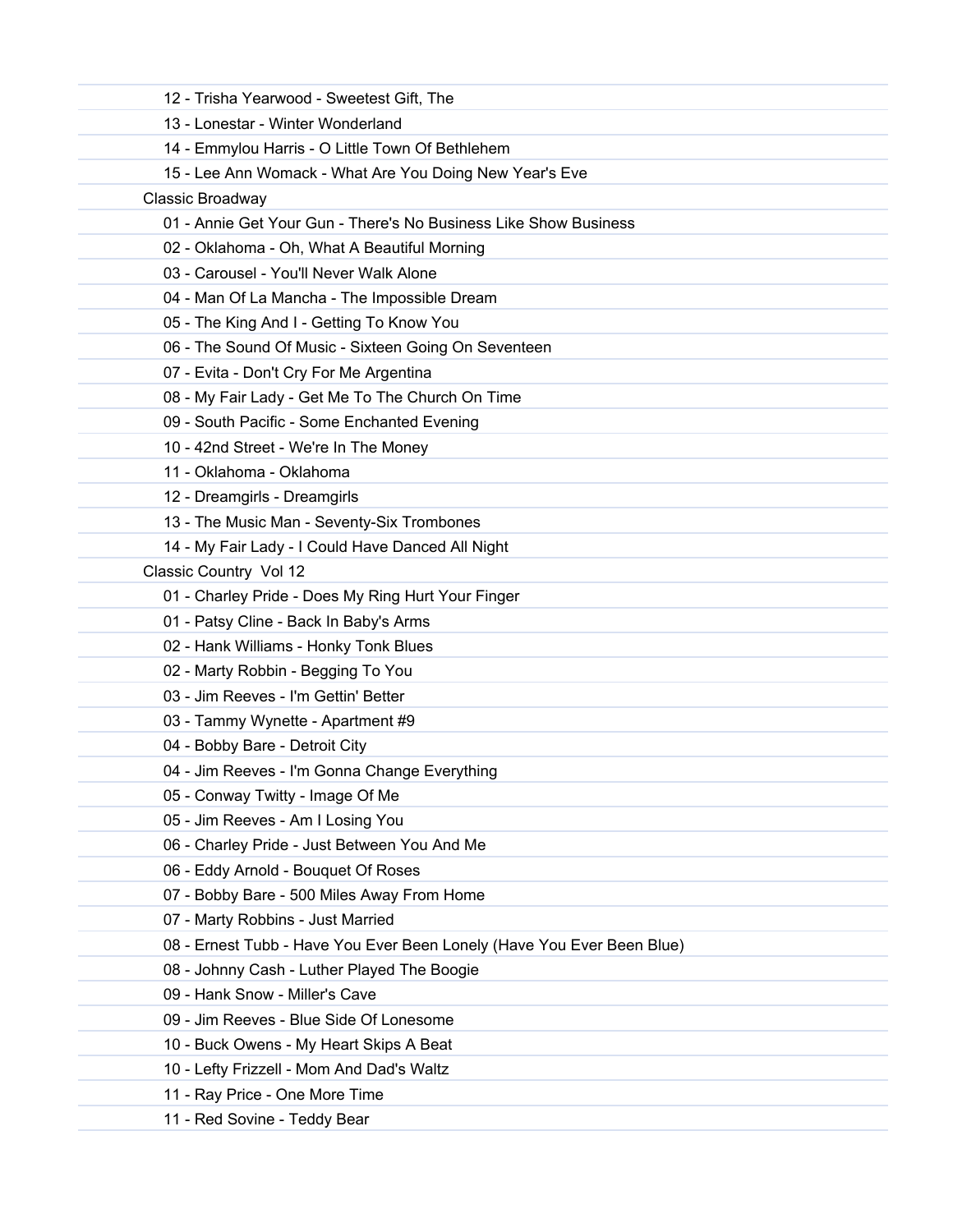| 12 - George Jones - Love Bug                                    |
|-----------------------------------------------------------------|
| 12 - Ray Price - Pride                                          |
| 13 - Conway Twitty - To See My Angel Cry                        |
| 13 - Marty Robbins - Ruby Ann                                   |
| 14 - Connie Smith - The Hurtin's All Over                       |
| 14 - David Houston - With One Exception                         |
| 15 - Carl Smith - You Are The One                               |
| 15 - Ernest Tubb - It's Been So Long Darling                    |
| Classic Country Vol 2                                           |
| 01 - Lefty Frizzell - If You've Got The Money I've Got The Time |
| 02 - Kendalls - Heaven's Just A Sin Away                        |
| 03 - Faron Young - Alone With You                               |
| 04 - Don Gibson - Blue Blue Day                                 |
| 05 - Jim Reeves - Four Walls                                    |
| 06 - Mel McDaniel - Baby's Got Her Blue Jeans On                |
| 07 - Conway Twitty - Lying Here With Linda On My Mind           |
| 08 - Eddy Arnold - I'll Hold You In My Heart                    |
| 09 - Don Williams - Lord I Hope This Day Is Good                |
| 10 - Marty Robbins - Singing The Blues                          |
| 11 - George Jones - White Lightning                             |
| 12 - Tom T. Hall - I Like Beer                                  |
| 13 - Ferlin Husky - Wings Of A Dove                             |
| 14 - Roy Acuff - Wabash Cannonball                              |
| 15 - Johnny Paycheck - I'm The Only Hell                        |
| Classic Country Vol 6                                           |
| 01 - Bill Anderson - My Life (Throw It Away If I Want To)       |
| 02 - Carl Smith - If Tears Were Pennies                         |
| 03 - Hank Locklin - Let Me Be The One                           |
| 04 - Leroy Van Dyke - Auctioneer                                |
| 05 - Marty Robbins - I'll Go On Alone                           |
| 06 - Hank Snow - I've Been Everywhere                           |
| 07 - Bobby Bare - The Streets Of Baltimore                      |
| 08 - Tex Ritter - You Two-Timed Me On Time Too Often            |
| 09 - Sons Of The Pioneers - Tumbling Tumbleweeds                |
| 10 - Hank Thompson - Rub-A-Dub-Dub                              |
| 11 - Jim Reeves - Adios Amigo                                   |
| 12 - Stonewall Jackson - Life To Go                             |
| 13 - Hank Williams - Wedding Bells                              |
| 14 - Lefty Frizzell - I Love You A Thousand Ways                |
| 15 - Ferlin Husky - Country Music Is Here To Stay               |
| Classic Country Vol 7                                           |
| 01 - Lefty Frizzell - Give Me More, More, More (Of Your Kisses) |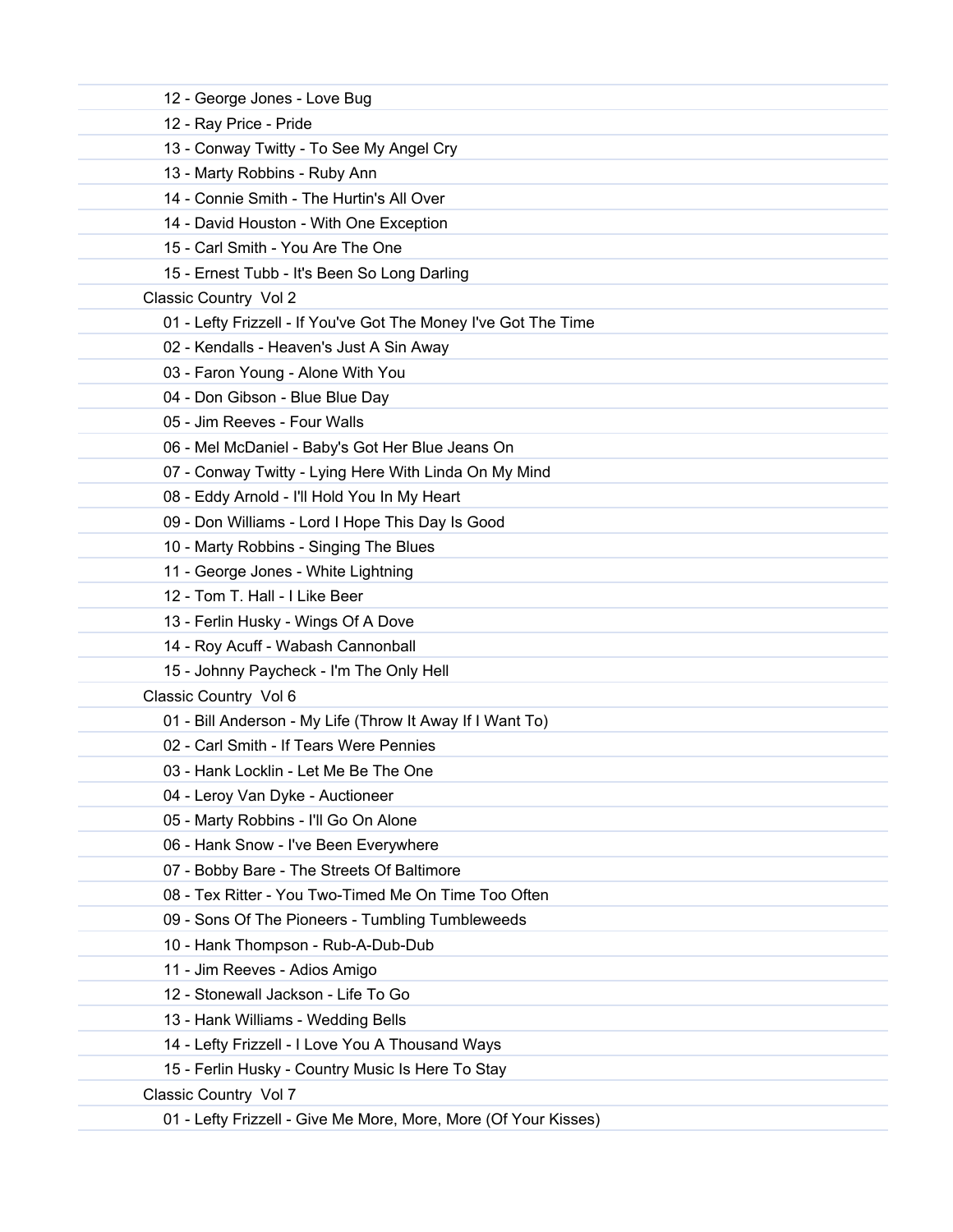| 02 - Tex Ritter - I'm Wastin' My Tears On You                          |
|------------------------------------------------------------------------|
| 03 - Don Gibson - Just One Time                                        |
| 04 - Sons Of The Pioneers - Cool Water                                 |
| 05 - Hank Snow - Rhumba Boogie, The                                    |
| 06 - Charlie Walker - Who Will Buy The Wine                            |
| 07 - Johnny Cash - Ways Of A Woman In Love, The                        |
| 08 - Ferlin Husky - I Feel Better All Over (More Than Anywhere's Else) |
| 09 - Leroy Van Dyke - If A Woman Answers (Hang Up The Phone)           |
| 10 - Gene Autry - Back In The Saddle Again                             |
| 11 - David Houston - Have A Little Faith                               |
| 12 - Jim Ed Brown - Pop A Top                                          |
| 13 - Stonewall Jackson - Why I'm Walkin'                               |
| 14 - Glen Campbell - Dreams Of The Everyday Housewife                  |
| 15 - Johnny Horton - When It's Springtime In Alaska (It's Forty Below) |
| Classic Country Vol. 1                                                 |
| 01 - JOHNNY CASH - GUESS THINGS HAPPEN THAT WAY                        |
| 02 - Patsy Cline - Blue Moon Of Kentucky                               |
| 03 - DON GIBSON - SEA OF HEARTBREAK                                    |
| 04 - GEORGE HAMILTON - ABILENE                                         |
| 05 - MARTY ROBBINS - DON"T WORRY                                       |
| 06 - CONWAY TWITTY - DESPERADO LOVE                                    |
| 07 - GENE WATSON - FOURTEEN CARAT MIND                                 |
| 08 - HANK LOCKLIN - PLEASE HELP ME I"M FALLING (IN LOVE WITH           |
| 09 - JOHN ANDERSON - STRAIGHT TEQUILA NIGHT                            |
| 10 - Patsy Cline - Faded Love                                          |
| 11 - LEE GREENWOOD - I.O.U.                                            |
| 12 - ANNE MURRAY - A LOVE SONG                                         |
| 13 - Willie Nelson - Whiskey River                                     |
| 14 - CONWAY TWITTY - TIGHT FITTIN" JEANS                               |
| 15 - GEORGE JONES - I DON"T NEED YOUR ROCKIN" CHAIR                    |
| <b>Classic Country Vol.3</b>                                           |
| 01 - George Jones - Walk Through This World With Me                    |
| 02 - Carl Butler - Don"t Let Me Cross Over                             |
| 03 - Burl Ives - Little Bitty Tear, A                                  |
| 04 - Eddy Arnold - Cattle Call, The                                    |
| 05 - Webb Pierce - I Ain"t Never                                       |
| 06 - Buck Owens - Under Your Spell Again                               |
| 07 - Sonny ames - You"re The Only World I Know J                       |
| 08 - Johnny Cash - Don"t Take Your Guns To Town                        |
| 09 - Roy Clark - Yesterday When I Was Young                            |
| 10 - Tammy Wynette - I Don"t Wanna Play House                          |
| 11 - Conway Twitty - Slow Hand                                         |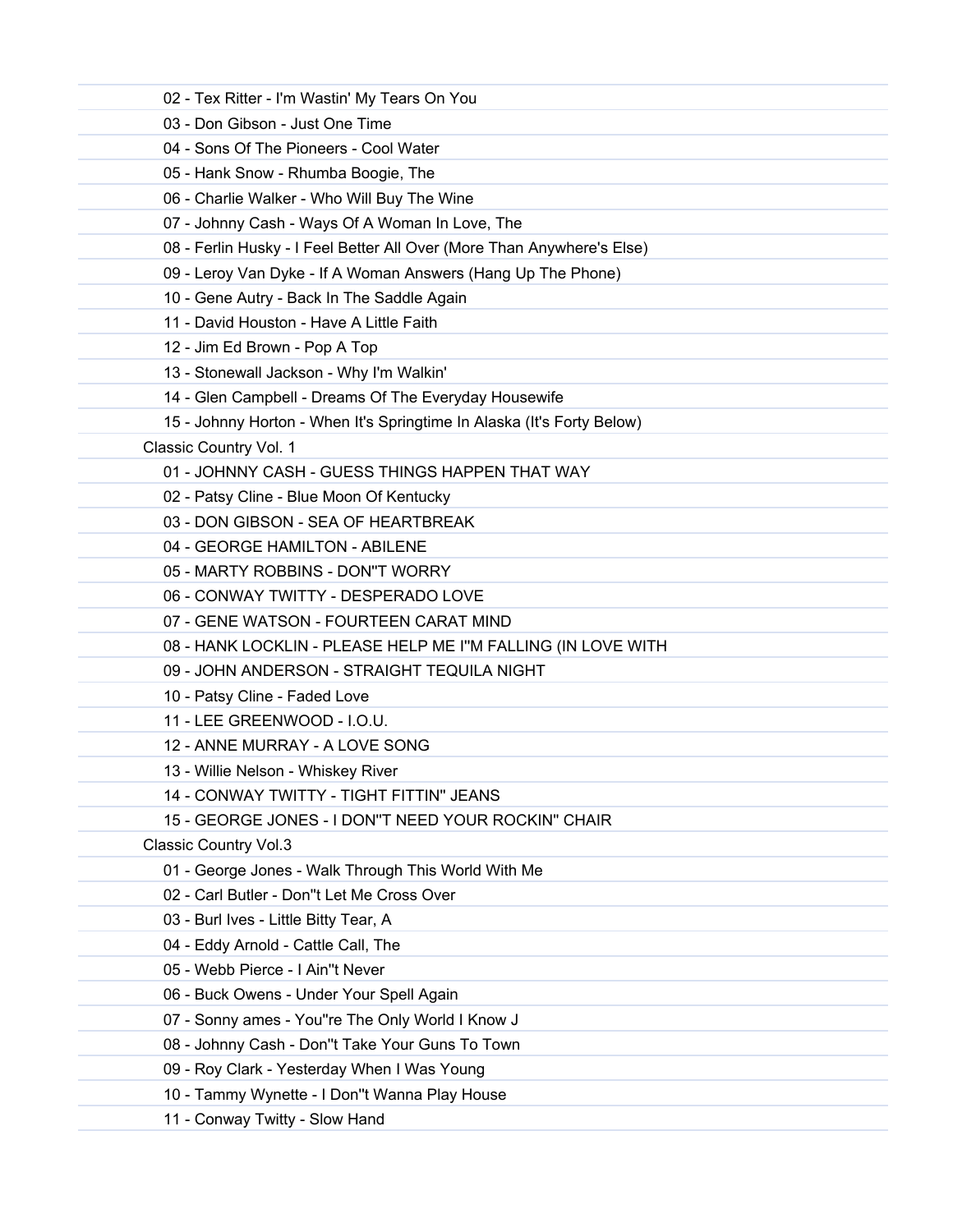| 12 - Johnny Cash & June - Jackson                               |
|-----------------------------------------------------------------|
| 13 - Moe Bandy - It"s A Cheating Situation                      |
| 14 - Ronnie Milsap - I"d Be A Legend In My Time                 |
| 15 - The Statler Brothers - Do You Know You Are My Sunshine     |
| Classic Hits Vol 1                                              |
| 01 - Gordon Lightfoot - Wreck Of The Edmund Fitzgerald, The     |
| 02 - Simon & Garfunkel - Mrs. Robinson                          |
| 03 - Cat Stevens - Moonshadow                                   |
| 04 - Simon & Garfunkel - Cecilia                                |
| 05 - Bob Seger & The Silver Bullet Band - C'est La Vie          |
| 06 - Jackson Browne - Somebody's Baby                           |
| 07 - John Cougar - Ain't Even Done With The Night               |
| 08 - Joe Jackson - Is She Really Going Out With Him?            |
| 09 - Steve Miller Band - Swingtown                              |
| 10 - Simon & Garfunkel - Boxer, The                             |
| 11 - Five Man Electrical Band - Signs                           |
| 12 - Pink Floyd - Money                                         |
| 13 - Steve Miller Band - Joker, The                             |
| 14 - Scandal - Goodbye To You                                   |
| 15 - Joan Jett & The Blackhearts - I Hate Myself For Loving You |
| Classic Rock Vol 2                                              |
| 01 - Jerry Corbetta & Sugarloaf - Don't Call Us, We'll Call You |
| 02 - Supertramp - Breakfast In America                          |
| 03 - Bad Company - Shooting Star                                |
| 04 - Eric Clapton - Let It Rain                                 |
| 05 - Humble Pie - 30 Days In The Hole                           |
| 06 - The Guess Who - Hand Me Down World                         |
| 07 - Styx - Blue Collar Man (Long Nights)                       |
| 08 - Electric Light Orchestra - Sweet Talkin' Woman             |
| 09 - Grand Funk Railroad - Mean Mistreater                      |
| 10 - Boston - Don't Look Back                                   |
| 11 - The Who - Who Are You                                      |
| 12 - Three Dog Night - Celebrate                                |
| 13 - Dr. Hook - Sylvia's Mother                                 |
| 14 - Foghat - Fool For The City                                 |
| 15 - Turner Overdrive - Roll On Down The Highway - Bachman      |
| Classic Rock Vol 4                                              |
| 01 - Eric Clapton - It's In The Way That You Use It             |
| 02 - Bob Seger - Ramblin Gamblin Man                            |
| 03 - Huey Lewis - Heart And Soul                                |
| 04 - J. Geils Band - I Do                                       |
| 05 - Billy Idol - Hot In The City                               |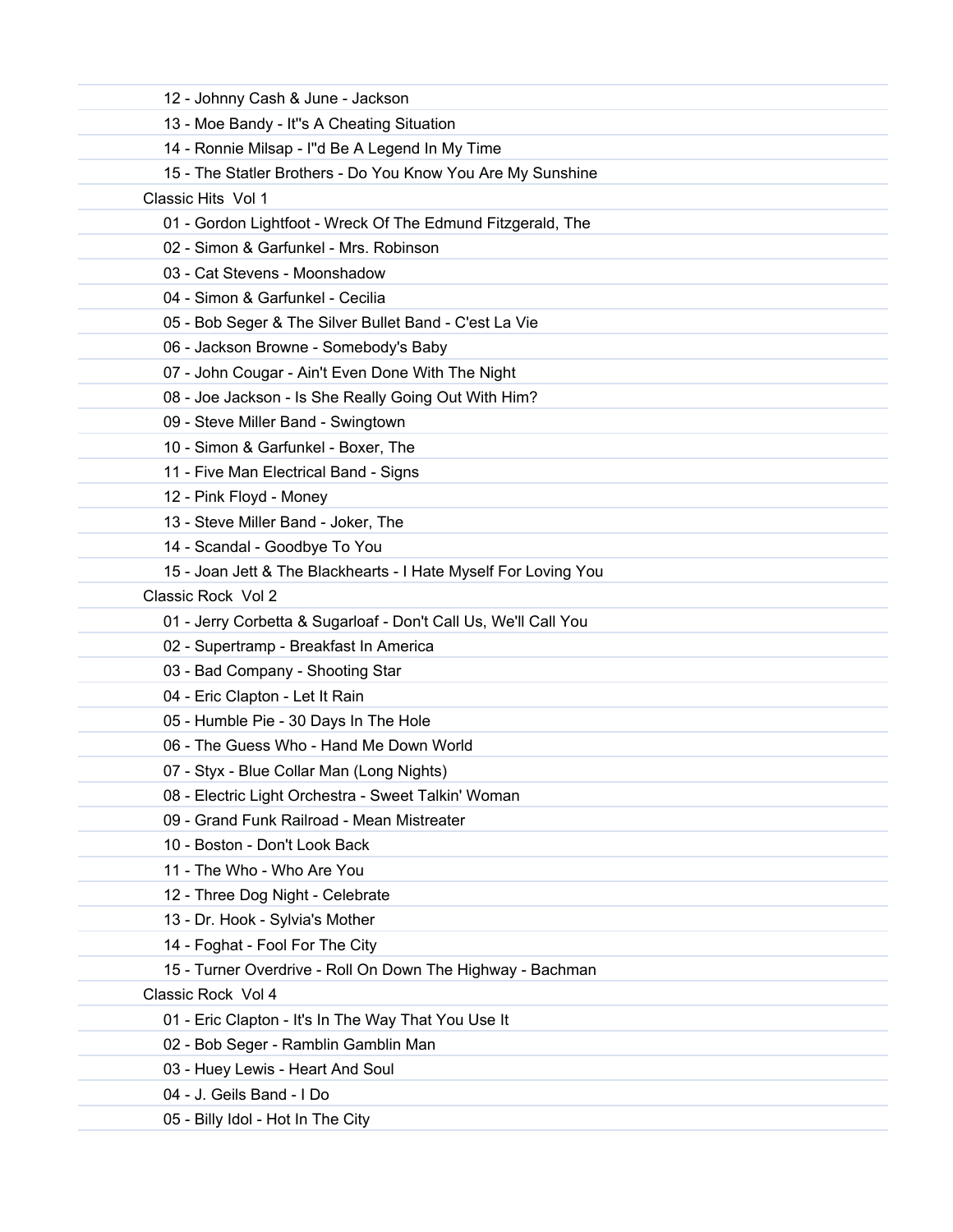| 06 - Huey Lewis - Working For A Living                         |
|----------------------------------------------------------------|
| 07 - Neil Young - Rockin In The Free World                     |
| 08 - Billy Joel - Goodnight Saigon                             |
| 09 - Fleetwood Mac - Second Hand News                          |
| 10 - Suzy & Chris Norman Quatro - Stumblin In                  |
| 11 - Electric Light Orchestra - Rockaria                       |
| 12 - U2 - Bad                                                  |
| 13 - Slade - Run Runaway                                       |
| 14 - Billy Idol - Mony Mony (Live)                             |
| 15 - Billy Joel - Downeaster (Alexa)                           |
| Classic Rock Groups Vol 2                                      |
| 01 - Jay Z & Ugk - Big Pimpin' (Radio Version)                 |
| 02 - Dr. Dre & Eminem - Forgot About Dre                       |
| 03 - Utfo - Roxanne Roxanne                                    |
| 04 - Snow - Informer                                           |
| 05 - Kurtis Blow - The Breaks                                  |
| 06 - Roxanne & Utfo - The Real Roxanne                         |
| 07 - Grandmaster & Melle Mel - White Lines (Don't Don't Do It) |
| 08 - Ll Cool J - Mama Said Knock You Out                       |
| 09 - L'trimm - Cars With The Boom                              |
| 10 - Adina Howard - Freak Like Me                              |
| 11 - Gerardo - Rico Suave                                      |
| 12 - 2pac - Changes                                            |
| 13 - Notorious B.I.G. - Hypnotize                              |
| 14 - Tip - Breathe And Stop - Q                                |
| 15 - Digable Planets - Rebirth Of Slick (Cool Like Dat)        |
| Classic Rock Groups Vol 1                                      |
| 01 - Queen - You're My Best Friend                             |
| 02 - Styx - Suite Madame Blue                                  |
| 03 - Reo Speedwagon - Don't Let Him Go                         |
| 04 - Queen - Killer Queen                                      |
| 05 - Queen - Radio Ga-Ga                                       |
| 06 - Styx - Crystal Ball                                       |
| 07 - Styx - The Grand Illusion                                 |
| 08 - Reo Speedwagon - Roll With The Changes                    |
| 09 - Reo Speedwagon - Ridin' The Storm Out                     |
| 10 - Styx - Show Me The Way                                    |
| 11 - Queen & David Bowie - Under Pressure                      |
| 12 - Styx - Lorelei                                            |
| 13 - Reo Speedwagon - In Your Letter                           |
| 14 - Queen - Somebody To Love                                  |
| 15 - Reo Speedwagon - Keep The Fire Burnin'                    |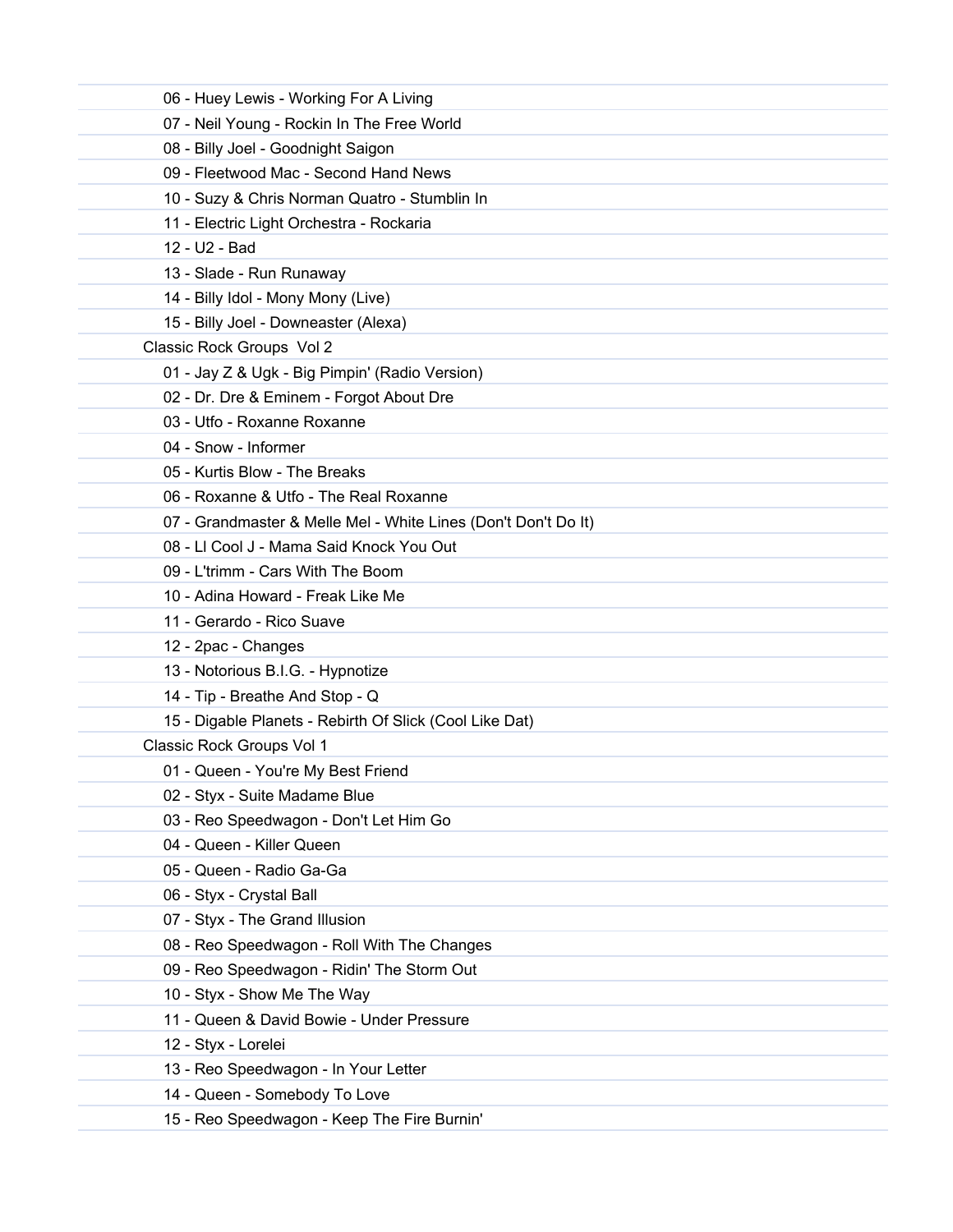| Classic Rock Vol 5                                         |
|------------------------------------------------------------|
| 01 - Bob Marley / Wailers - No Woman No Cry (Live Version) |
| 02 - Boz Scaggs - Breakdown Dead Ahead                     |
| 03 - Bad Company - Burnin' Sky                             |
| 04 - Toto - 99                                             |
| 05 - Boz Scaggs - Georgia                                  |
| 06 - Zz Top - Waitin' For The Bus                          |
| 07 - Zz Top - Jesus Just Left Chicago                      |
| 08 - Boz Scaggs - What Do You Want The Girl To Do          |
| 09 - Vanilla Fudge - You Keep Me Hangin' On                |
| 10 - Bob Dylan - Gotta Serve Somebody                      |
| 11 - Jethro Tull - Teacher                                 |
| 12 - Russ Ballard - Voices                                 |
| 13 - Social Distortion - Ball And Chain                    |
| 14 - Bad Company - Silver, Blue & Gold                     |
| 15 - Toots & Maytals - (Take Me Home) Country Roads        |
| Country Hits Vol 103                                       |
| 01 - Steve Wariner - Holes In The Floor Of Heaven          |
| 02 - The Lynns - Woman To Woman                            |
| 03 - Faith Hill - This Kiss                                |
| 04 - Trace Adkins - Big Time                               |
| 05 - Lee Ann Womack - Buckaroo                             |
| 06 - Randy Travis - Out Of My Bones                        |
| 07 - Mark Wills - I Do (Cherish You)                       |
| 08 - Faith Hill - Just To Hear You Say That You Love Me    |
| 09 - Garth Brooks - To Make You Feel My Love               |
| 10 - Lari White - Stepping Stone                           |
| 11 - Jo Dee Messina - I'm Alright                          |
| 12 - Keith Harling - Papa Bear                             |
| 13 - Lila Mccann - Almost Over You                         |
| 14 - Joe Diffie - Texas Size Heartache                     |
| 15 - Lorrie Morgan - I'm Not That Easy To Forget           |
| Country Hits Vol 110                                       |
| 01 - Shania Twain - Man! I Feel Like A Woman!              |
| 02 - Sammy Kershaw & Lorrie Morgan - Maybe Not Tonight     |
| 03 - Shedaisy - Little Good-Byes                           |
| 04 - Dixie Chicks - Let 'Er Rip                            |
| 05 - James Prosser - Life Goes On                          |
| 06 - Toby Keith - If A Man Answers                         |
| 07 - Michael Mcdonald & Kathy Mattea - Among The Missing   |
| 08 - Mark Nesler - Baby Ain't Rocking Me Right             |
| 09 - Clay Walker - She's Always Right                      |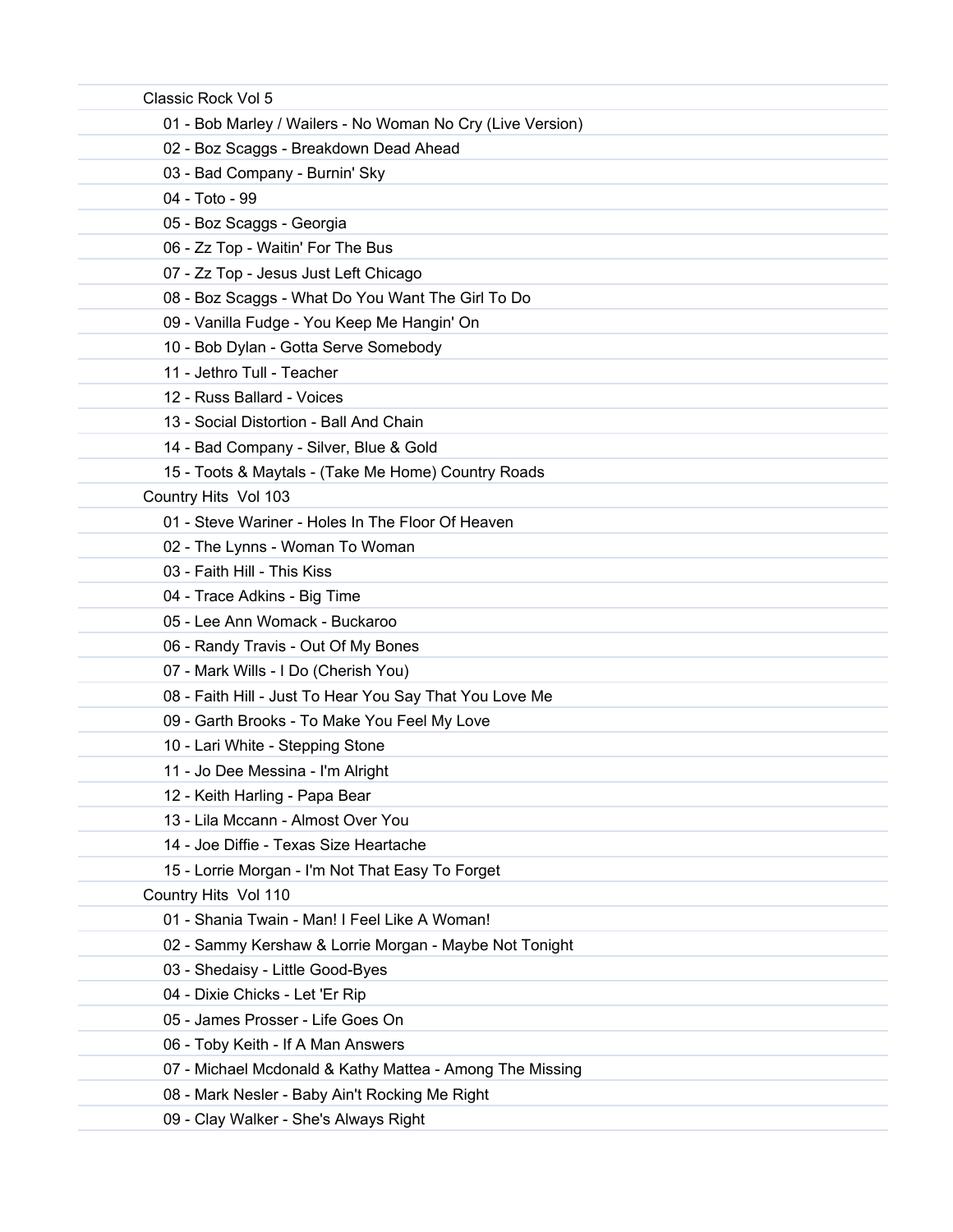| 10 - Trini Triggs - Horse To Mexico                                             |
|---------------------------------------------------------------------------------|
| 11 - Lonestar - Saturday Night                                                  |
| 12 - Steve Wariner - Two Tears                                                  |
| 13 - T. Graham Brown - Happy Ever After                                         |
| 14 - Brad Paisley - Who Needs Pictures                                          |
| 15 - Randy Travis - Stranger In My Mirror                                       |
| Country Hits Vol 152                                                            |
| 01 - Chris Cagle - Country By The Grace Of God                                  |
| 02 - Joanna Janet - Since I've Seen You Last                                    |
| 03 - Sixwire - Look At Me Now                                                   |
| 04 - Cledus T. Judd - Breath                                                    |
| 05 - Chely Wright - Horoscope                                                   |
| 06 - Diamond Rio - Beautiful Mess                                               |
| 07 - Brooks & Dunn - My Heart Is Lost To You                                    |
| 08 - Marie Sisters - Real Bad Mood (Radio Version)                              |
| 09 - Cyndi Thomson - I'm Gone (Radio Version)                                   |
| 10 - Kenny Chesney - The Good Stuff                                             |
| 11 - Jo Dee Messina - Dare To Dream                                             |
| 12 - Rebecca Lynn Howard - Forgive                                              |
| 13 - Phil Vassar - American Child                                               |
| 14 - Pinmonkey - Barbed Wire And Roses                                          |
| 15 - Tracy Byrd - Ten Rounds With Jose Cuervo                                   |
| Country Hits Vol 173                                                            |
| 01 - Brooks & Dunn - That, Äôs What It, Äôs All About (Radio Version)           |
| 02 - Alan Jackson - Too Much Of A Good Thing                                    |
| 03 - Rascal Flatts - Feels Like Today                                           |
| 04 - Trick Pony - The Bride                                                     |
| 05 - Toby Keith - Stays In Mexico                                               |
| 06 - Rachel Proctor - Where I Belong                                            |
| 07 - Jimmy Buffett & Martina Mcbride - Trip Around The Sun                      |
| 08 - The Notorious Cherry Bombs - It, Äôs Hard To Kiss The Lips At Night&Idots. |
| 09 - John Michael Montgomery - Goes Good With Beer                              |
| 10 - Joe Diffie - Tougher Than Nails                                            |
| 11 - George Strait - I Hate Everything                                          |
| 12 - Blake Shelton - Some Beach                                                 |
| 13 - Keith Urban - Days Go By                                                   |
| 14 - Diamond Rio - Can, Äôt You Tell                                            |
| 15 - Julie Roberts - Break Down Here                                            |
| Country Hits Vol 181                                                            |
| 01 - Toby Keith - You Ain't Leavin' (Thank God Are Ya)                          |
| 02 - Big & Rich - I Play Chicken With The Train - Cowboy Troy                   |
| 03 - Kenny Chesney - Be As You Are                                              |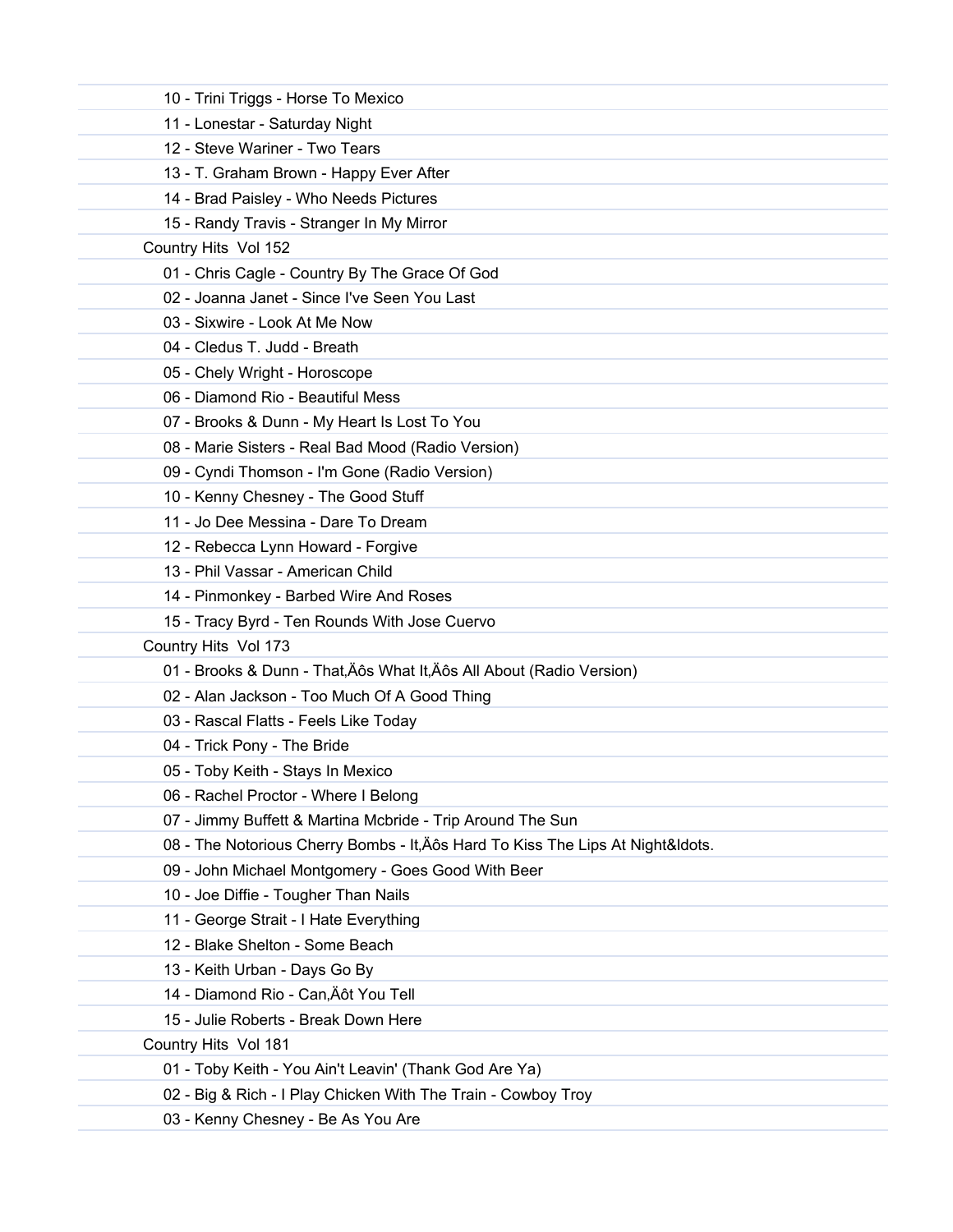| 04 - George Strait - Texas                                                   |
|------------------------------------------------------------------------------|
| 05 - Craig Morgan - Redneck Yacht Club                                       |
| 06 - Dierks Bentley - Domestic, Light and Cold                               |
| 07 - Neal McCoy - Billy's Got His Beer Goggles On                            |
| 08 - Phil Vassar - I'll Take That As A Yes (The Hot Tub Song)                |
| 09 - Hot Apple Pie - Hillbillies (Radio Version)                             |
| 10 - Jason Aldean - Hicktown (Radio Version)                                 |
| 11 - Jamie O'Neal - Somebody's Hero                                          |
| 12 - Trace Adkins - Arlington                                                |
| 13 - Bobby Pinson - Don't Ask Me How I Know                                  |
| 14 - Merle Haggard - She Ain't Hooked On Me No More - Toby Keith             |
| 15 - Joe Nichols - Tequila Makes Her Clothes Fall Off                        |
| 16 - Cowboy Troy & Big & Rich - I Play Chicken With The Train (Duet Version) |
| Country Hits Vol 21                                                          |
| 01 - Patty Loveless - Don't Toss Us Away                                     |
| 02 - McBride & The Ride - Can I Count On You                                 |
| 03 - Billy Dean - Billy The Kid                                              |
| 04 - KT Oslin - Eighties Lady                                                |
| 05 - Carlene Carter - Come On Back                                           |
| 06 - Aaron Neville - The Grand Tour                                          |
| 07 - The Judds - Change Of Heart                                             |
| 08 - Kentucky Headhunters - Walk Softly On This Heart Of Mine                |
| 09 - Little Texas - I'd Rather Miss You                                      |
| 10 - Ricky Van Shelton - Statue Of A Fool                                    |
| 11 - Radney Foster - Nobody Wins                                             |
| 12 - Lorrie Morgan - Dear Me                                                 |
| 13 - Diamond Rio - Nowhere Bound                                             |
| 14 - Shenandoah - Ghost In The House                                         |
| 15 - Doug Stone - Why Didn't I Think Of That                                 |
| Country Hits Vol 3                                                           |
| 01 - Travis Tritt - Lord Have Mercy On Working Man                           |
| 02 - John Michael Montgomery - I Love The Way You Love Me                    |
| 03 - Kenny Rogers - Through The Years                                        |
| 04 - Brooks & Dunn - Neon Moon                                               |
| 05 - Reba McEntire - Take It Back                                            |
| 06 - Collin Raye - That's My Story                                           |
| 07 - Tracy Lawrence - My Second Home                                         |
| 08 - Shenandoah - I Want To Be Loved Like That                               |
| 09 - Mary Carpenter - Down At The Twist And Shout - Chapin                   |
| 10 - Ronnie Milsap - Lost In The Fifties Tonight                             |
| 11 - Patsy Cline - I Fall To Pieces                                          |
| 12 - George Strait - I Cross My Heart                                        |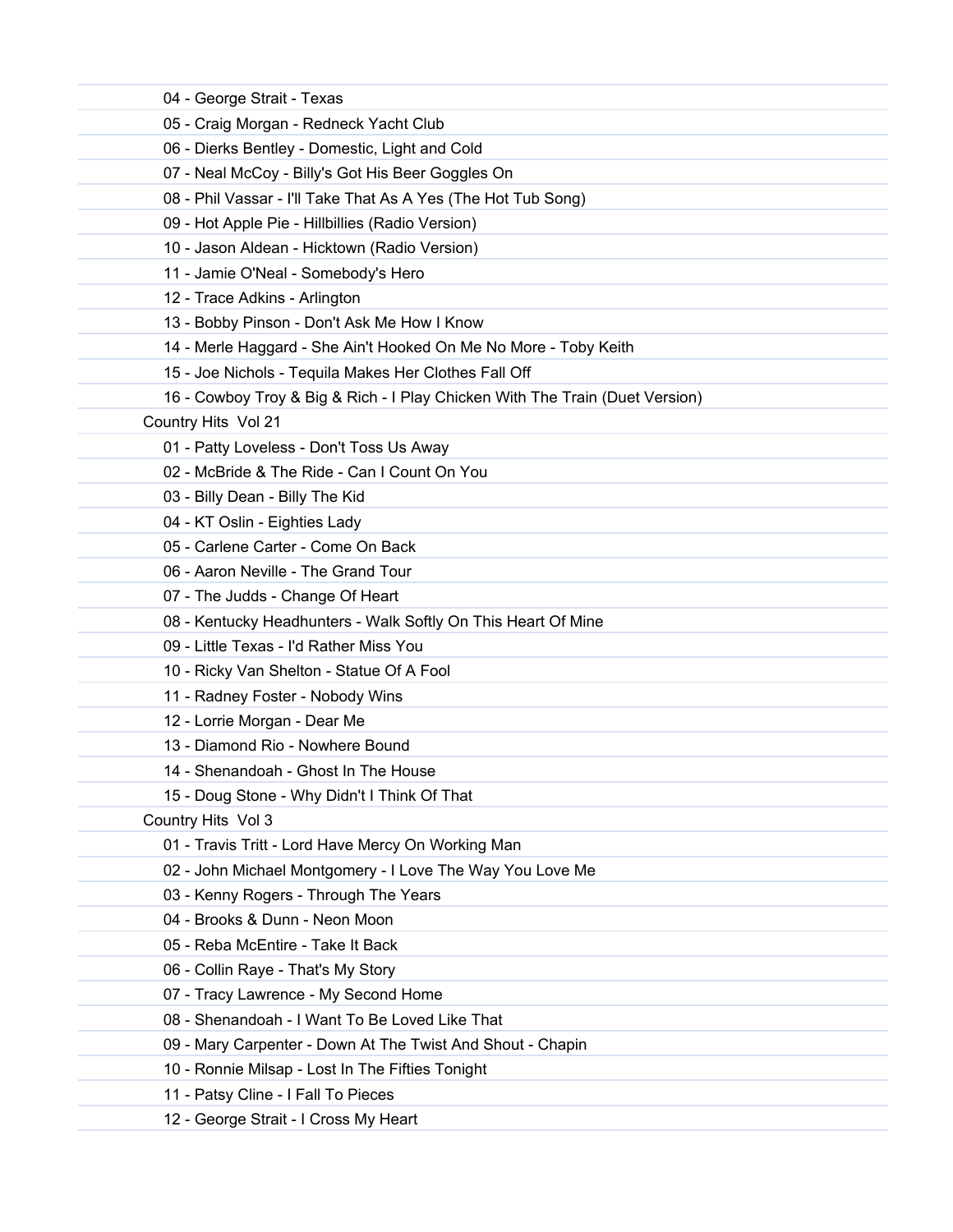| 13 - Lorrie Morgan - Something In Red                           |
|-----------------------------------------------------------------|
| 14 - Dolly Parton - I Will Always Love You                      |
| 15 - Charlie Daniels Band - The Devil Went Down To Georgia      |
| Country Hits Vol 5                                              |
| 01 - David Allan Cos - You Never Even Called Me By Name         |
| 02 - Lorrie Morgan - What Part Of No                            |
| 03 - Alan Jackson - Mercury Blues                               |
| 04 - Dolly Parton - Romeo                                       |
| 05 - Mary Carpenter - The Bug - Chapin                          |
| 06 - Pam Tillis - Let That Pony Run                             |
| 07 - K. & Easton Rogers - We've Got Tonight                     |
| 08 - Doug Stone - Jukebox With A Country Song                   |
| 09 - Billy Dean - Somewhere In My Broken Heart                  |
| 10 - Doug Supernaw - I Don't Call Him Daddy                     |
| 11 - Patsy Cline - She's Got You                                |
| 12 - George Strait - The Chair                                  |
| 13 - Collin Raye - In This Life                                 |
| 14 - Garth Brooks - Friends In Low Places                       |
| 15 - Hank Jr. & Sr. Williams - There's A Tear In My Beer        |
| Country Hits Vol 56                                             |
| 01 - Deborah Allen - All The Loving And The Hurting Too         |
| 02 - Randy Huston - Let There Be One Cowboy Left                |
| 03 - Tanya Tucker - Already Gone                                |
| 04 - Billy Ray Cyrus - Deja Blue                                |
| 05 - Trisha Yearwood - Hearts In Armor                          |
| 06 - Garth Brooks - Every Now And Then                          |
| 07 - Ricky Skaggs - From The Word Love                          |
| 08 - Lee Greenwood - I Never Thought Your Memory                |
| 09 - Collin Raye - It Could've Been So Good                     |
| 10 - Shenandoah - Janie Baker's Love Slave                      |
| 11 - Marty Stuart - Hey Baby                                    |
| 12 - Wynonna Judd - Is It Over Yet                              |
| 13 - Reba McEntire - Lighter Shade Of Blue                      |
| 14 - Ronna Reeves - Never Let Him See Me Cry                    |
| 15 - Hank Jr. William - Everything Comes Down To Money And Love |
| Country Hits Vol 72                                             |
| 01 - David Kersh - Goodnight Sweetheart                         |
| 02 - Deana Carter - Strawberry Wine                             |
| 03 - Marty Haggard - In The Afterlife                           |
| 04 - Gary Allen - Her Man                                       |
| 05 - Sammy Kershaw - Vidalia                                    |
| 06 - Thrasher Shiver - Goin', Goin', Gone                       |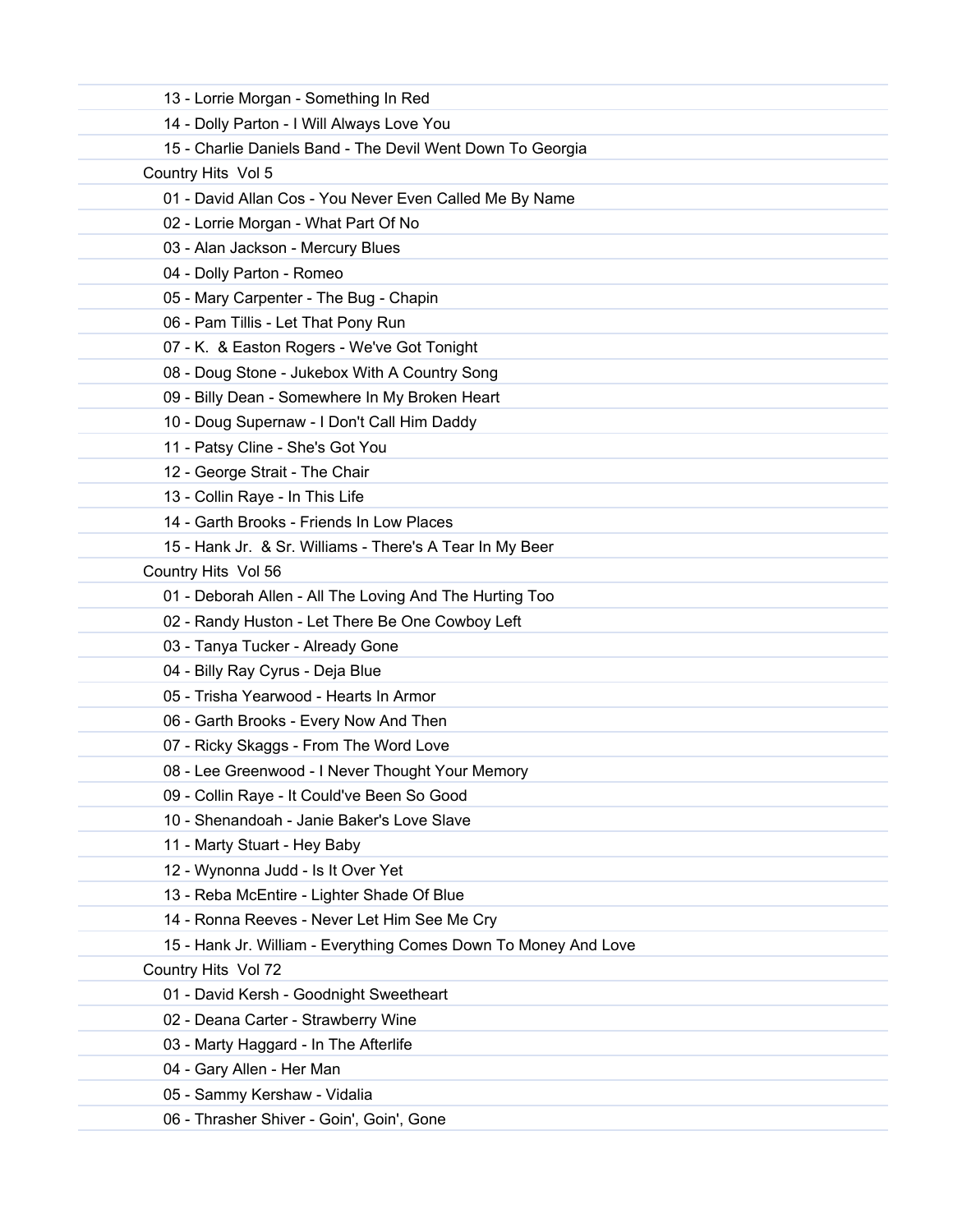| 07 - Mandy Barnett - Simple I Love You, A                                   |
|-----------------------------------------------------------------------------|
| 08 - Mila Mason - That's Enough Of That                                     |
| 09 - Jr. Hank Williams - Don Juan D'bubba                                   |
| 10 - Marty Stuart - Thanks To You                                           |
| 11 - Billy Ray Cyrus - Trail Of Tears                                       |
| 12 - Great Plains - Healin' Hands                                           |
| 13 - Martina McBride - Swingin' Doors                                       |
| 14 - Patty Loveless - Lonely Too Long                                       |
| 15 - Trace Adkins - Every Light In The House Is On                          |
| Country Hits Vol. 125                                                       |
| 01 - Neal Mccoy - Forever Works For Me (Radio Version)                      |
| 02 - Faith Hill - Bringing Out The Elvis                                    |
| 03 - Rascal Flatts - Prayin' For Daylight                                   |
| 04 - Tamara Walker - Askin' Too Much                                        |
| 05 - Steve Wariner - Faith In You                                           |
| 06 - Asleep At The Wheel - Cherokee Maiden                                  |
| 07 - Joanie Keller - Three Little Tears                                     |
| 08 - Redmon & Vale - Squeezin' The Love Outta You                           |
| 09 - Brooks & Dunn - You'll Always Be Loved By Me                           |
| 10 - Dixie Chicks - Cowboy Take Me Away                                     |
| 11 - Sonya Isaacs - On My Way To You                                        |
| 12 - Faith Hill - Breathe                                                   |
| 13 - Susan Ashton - Closer                                                  |
| 14 - Sherrie Austin - Little Bird                                           |
| 15 - Jo Dee Messina - Because You Love Me                                   |
| Country Hits Vol 171                                                        |
| 01 - Big & Rich - Save A Horse (Ride A Cowboy)                              |
| 02 - Toby Keith - Time For Me To Ride                                       |
| 03 - Reba McEntire - Somebody                                               |
| 04 - Jimmy Wayne - You Are                                                  |
| 05 - Kenny Chesney - I Go Back                                              |
| 06 - Brad Cotter - I Meant To                                               |
| 07 - Buffett, Jackson, Chesney, Black, Keith & Strait - Hey Good Lookin, Äô |
| 08 - Tim McGraw - Live Like You Were Dying                                  |
| 09 - Sara Evans - Suds In The Bucket                                        |
| 10 - Toby Keith - If I Was Jesus                                            |
| 11 - Josh Turner - What It Ain, Äôt                                         |
| 12 - Clay Walker - I Can, Äôt Sleep                                         |
| 13 - Terri Clark - Girls Lie Too                                            |
| 14 - Gretchen Wilson - Homewrecker                                          |
| 15 - Gretchen Wilson - Here For The Party                                   |
| Country Hits Vol 174                                                        |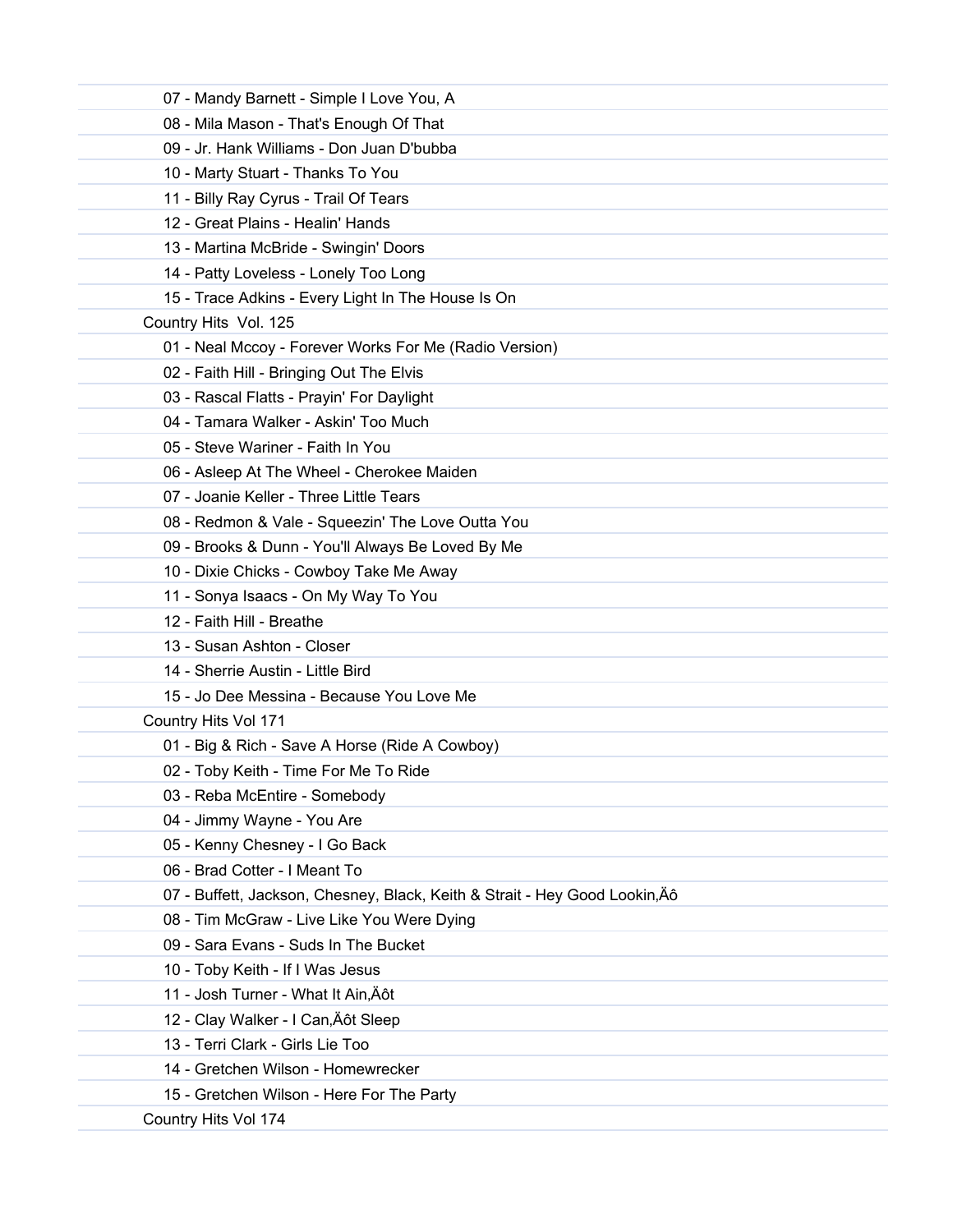| 01 - Shania Twain / Billy Currington - Party For Two   |
|--------------------------------------------------------|
| 02 - Gary Allan - Nothing On But The Radio             |
| 03 - Reba McEntire - He Gets That From Me              |
| 04 - Tim Mcgraw - Back When                            |
| 05 - Tim Mcgraw - My Old Friend                        |
| 06 - Gretchen Wilson - When It Rains                   |
| 07 - Alan Jackson - To Do What I Do                    |
| 08 - Kenny Chesney - Woman With You, The               |
| 09 - Tim McGraw - Drugs Or Jesus                       |
| 10 - Jimmy Buffett / Toby Keith - Piece Of Work        |
| 11 - Cledus T. Judd / Toby Keith - I Love Nascar       |
| 12 - Big / Rich - Holy Water                           |
| 13 - Gretchen Wilson - Pocahontas Proud                |
| 14 - Joe Diffie - If I Could Only Bring You Back       |
| 15 - Leann Rimes - Nothing About Love Makes Sense      |
| Country Hits Vol 175                                   |
| 01 - Big / Rich - Kick My Ass                          |
| 02 - Alan Jackson - Monday Morning Church              |
| 03 - Brad Paisley - Mud On The Tires                   |
| 04 - Shania Twain - Don, Äôt                           |
| 05 - Julie Roberts - Chance, The                       |
| 06 - Darryl Worley - Awful Beautiful Life              |
| 07 - Rascal Flatts - Bless The Broken Road             |
| 08 - Blaine Larsen - How Do You Get That Lonely        |
| 09 - Jamie O, Äôneal - Trying To Find Atlantis         |
| 10 - Phil Vassar - In A Real Love                      |
| 11 - Toby Keith / Krystal - Mockingbird                |
| 12 - Lonestar - Mr. Mom                                |
| 13 - Dierks Bentley - How Am I Doing                   |
| 14 - Keith Urban - You, Äôre My Better Half            |
| 15 - Sara Evans - Tonight                              |
| Country Hits Vol 176                                   |
| 01 - Brooks & Dunn - It's Getting Better All The Time  |
| 02 - Jimmy Wayne - Paper Angels                        |
| 03 - Toby Keith - Go With Her                          |
| 04 - Montgomery Gentry - Gone                          |
| 05 - Tim McGraw - Kill Myself                          |
| 06 - Josh Gracin - Nothin' To Lose                     |
| 07 - Shania Twain - I Ain't No Quitter                 |
| 08 - Martina McBride - Over The Rainbow (Live Version) |
| 09 - Shelly Fairchild - You Don't Lie Here Anymore     |
| 10 - Tim McGraw - How Bad Do You Want It               |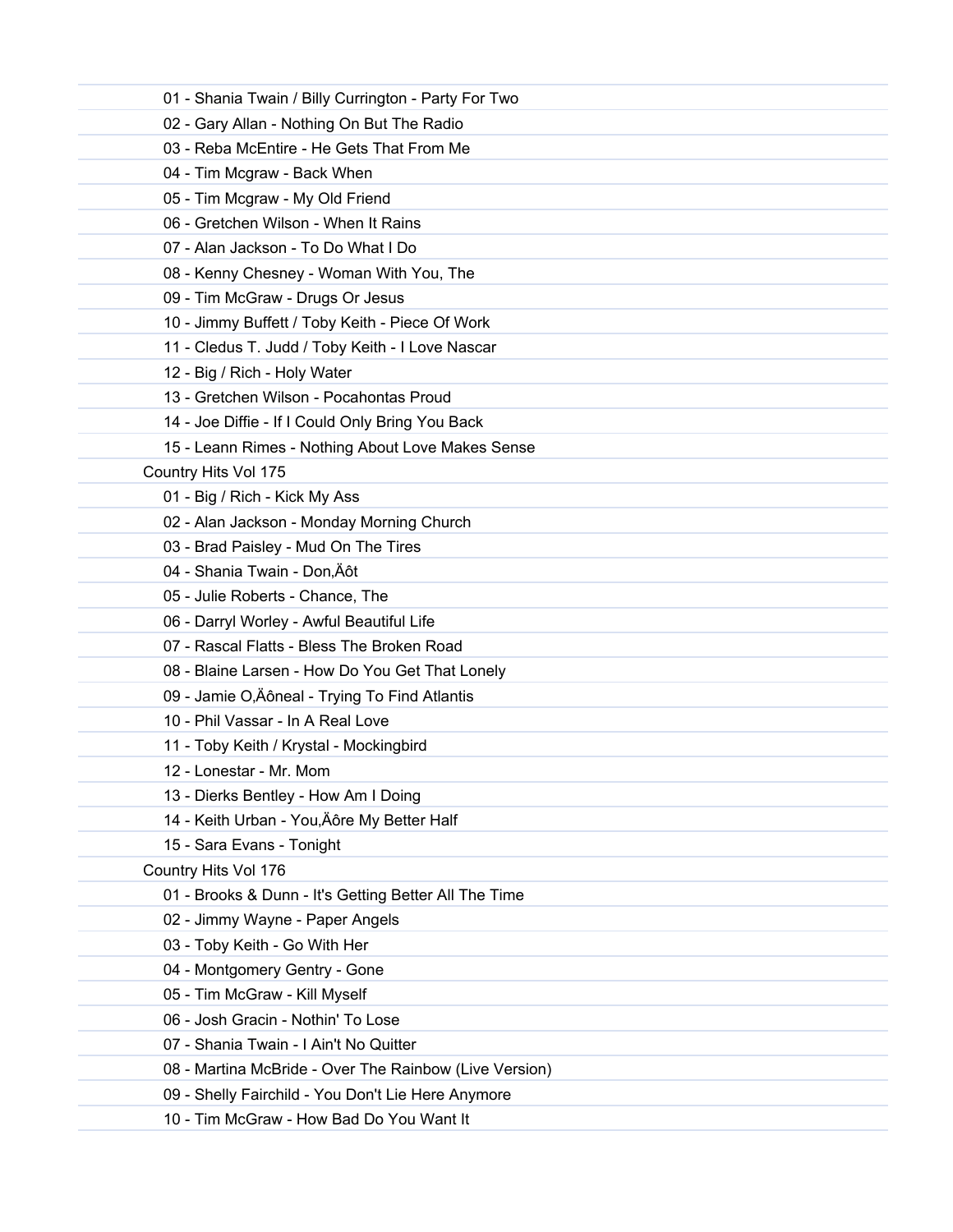| 11 - Joe Nichols - What's A Guy Gotta Do                      |  |
|---------------------------------------------------------------|--|
| 12 - Andy Griggs - If Heaven                                  |  |
| 13 - Katrina Elam - No End In Sight                           |  |
| 14 - Miranda Lambert - Me and Chasrlie Talking                |  |
| 15 - Big & Rich - Rollin' (Ballad Of Big & Rich)              |  |
| 16 - Big & Rich - Rollin (Ballad Of Big & Rich) (Rap Version) |  |
| Country Hits Vol 178                                          |  |
| 01 - Leann Rimes - Probably Wouldn, Äôt Be This Way           |  |
| 02 - Dierks Bentley - Lot Of Leaving Left To Do               |  |
| 03 - Trick Pony - It, Äôs A Heartache                         |  |
| 04 - Travis Tritt - I See Me                                  |  |
| 05 - Big / Rich - Big Time                                    |  |
| 06 - Blake Shelton - Goodbye Time                             |  |
| 07 - Kenny Chesney - Guitars And Tiki Bars                    |  |
| 08 - Craig Morgan - That, Äôs What I Love About Sunday        |  |
| 09 - Terri Clark - World Needs A Drink, The                   |  |
| 10 - Billy Dean - Let Them Be Little                          |  |
| 11 - Toby Keith - Honky Tonk U                                |  |
| 12 - George Canyon - My Name                                  |  |
| 13 - Gretchen Wilson - What Happened                          |  |
| 14 - Rebecca Lynn Howard - That, Äôs Why I Hate Pontiacs      |  |
| 15 - Darryl Worley - If Something Should Happen               |  |
| Country Hits Vol 180                                          |  |
| 01 - Toby Keith - As Good As I Once Was                       |  |
| 02 - Carrie Underwood - Inside Your Heaven                    |  |
| 03 - Faith Hill - Mississippi Girl                            |  |
| 04 - Brad Paisley - Alcohol                                   |  |
| 05 - Erika Jo - I Break Things                                |  |
| 06 - Van Zant - Help Somebody                                 |  |
| 07 - Mindy Smith - One Moment More                            |  |
| 08 - Montgomery Gentry - Something To Be Proud Of             |  |
| 09 - Brooks & Dunn - Play Something Country                   |  |
| 10 - Keith Anderson - Pickin, Äô Wildflowers                  |  |
| 11 - Kenny Chesney - Keg In The Closet                        |  |
| 12 - Blaine Larsen - The Best Man                             |  |
| 13 - Jeff Bates - Long, Slow Kisses                           |  |
| 14 - Josh Gracin - Stay With Me (Brass Bed)                   |  |
| 15 - Trisha Yearwood - Georgia Rain (Radio Version)           |  |
| Country Hits Vol 182                                          |  |
| 01 - Toby Keith - You Caught Me At A Bad Time                 |  |
| 02 - Faith Hill / Tim McGraw - Like We Never Loved At All     |  |
| 03 - Reba McEntire - You, Äôre Gonna Be                       |  |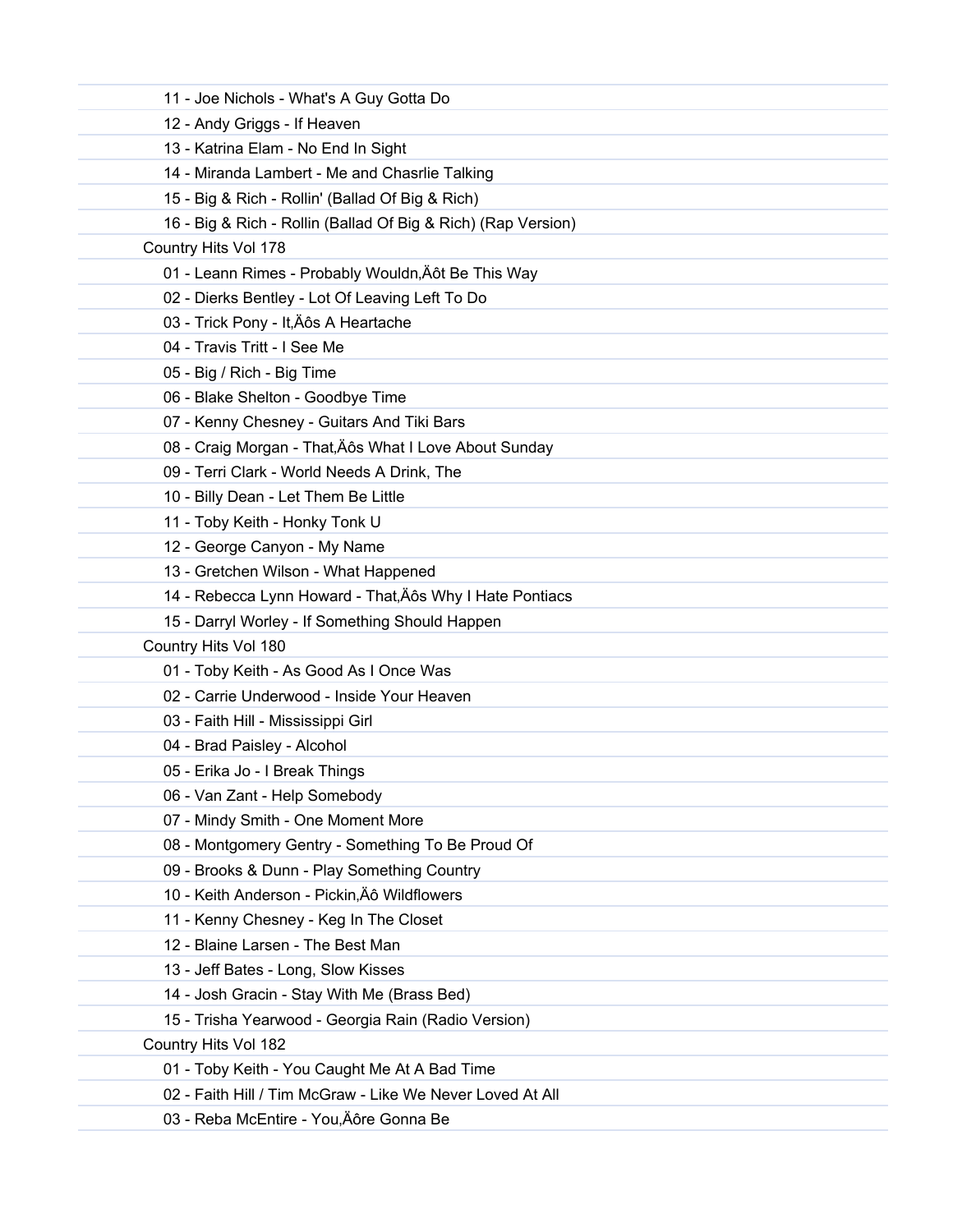| 04 - Keith Anderson - Xxl                                                    |
|------------------------------------------------------------------------------|
| 05 - Brad Paisley - Flowers                                                  |
| 06 - Toby Keith - Big Blue Note                                              |
| 07 - Faith Hill - Stealing Kisses                                            |
| 08 - Martina McBride - (I Never Promised You A) Rose Garden                  |
| 09 - George Strait - She Let Herself Go                                      |
| 10 - Gary Allan - Best I Ever Had                                            |
| 11 - Gretchen Wilson - All Jacked Up                                         |
| 12 - Alan Jackson - Usa Today                                                |
| 13 - Kenny Chesney - Who You, Äôd Be Today                                   |
| 14 - Catherine Britt / Elton John - Where We Both Say Goodbye                |
| 15 - Billy Currington - Must Be Doin, Äô Somethin, Äô Right                  |
| 16 - Catherine Britt / Elton John - Where We Both Say Goodbye (Duet Version) |
| Country Hits Vol 183                                                         |
| 01 - Gretchen Wilson - I Don, Äôt Feel Like Loving You Today                 |
| 02 - Brad Paisley & Dolly Parton - When I Get Where I, Äôm Going             |
| 03 - George Strait & Lee Ann Womack - Good News, Bad News                    |
| 04 - Rockie Lynne - Lipstick                                                 |
| 05 - Seven - Drunk Chicks                                                    |
| 06 - Faith Hill - The Lucky One                                              |
| 07 - Carrie Underwood - Jesus, Take The Wheel                                |
| 08 - George Strait - Somewhere Down In Texas                                 |
| 09 - Gretchen Wilson & Merle Haggard - Politically Uncorrect                 |
| 10 - Big & Rich - Deadwood Mountain                                          |
| 11 - Darryl Worley - Whistle Dixie                                           |
| 12 - Sara Evans - Cheatin, Äô                                                |
| 13 - Jace Everett - Bad Things                                               |
| 14 - Patty Loveless - Keep Your Distance                                     |
| 15 - Martina McBride - Help Me Make It Through The Night                     |
| Country Hits Vol 184                                                         |
| 01 - Lee Ann Womack - There, Äôs More Where That Came From                   |
| 02 - Kenny Chesney - Living In Fast Forward                                  |
| 03 - Kenny Chesney - Beer In Mexico                                          |
| 04 - Jason Aldean - Why                                                      |
| 05 - Little Big Town - Boondocks                                             |
| 06 - Carrie Underwood - Some Hearts                                          |
| 07 - Trent Tomlinson - Drunker Than Me                                       |
| 08 - Dierks Bentley - Come A Little Closer                                   |
| 09 - Montgomery Gentry - She Don, Äôt Tell Me To                             |
| 10 - Gretchen Wilson - Skoal Ring                                            |
| 11 - Keith Urban - Better Life                                               |
| 12 - Sara Evans - Bible Song                                                 |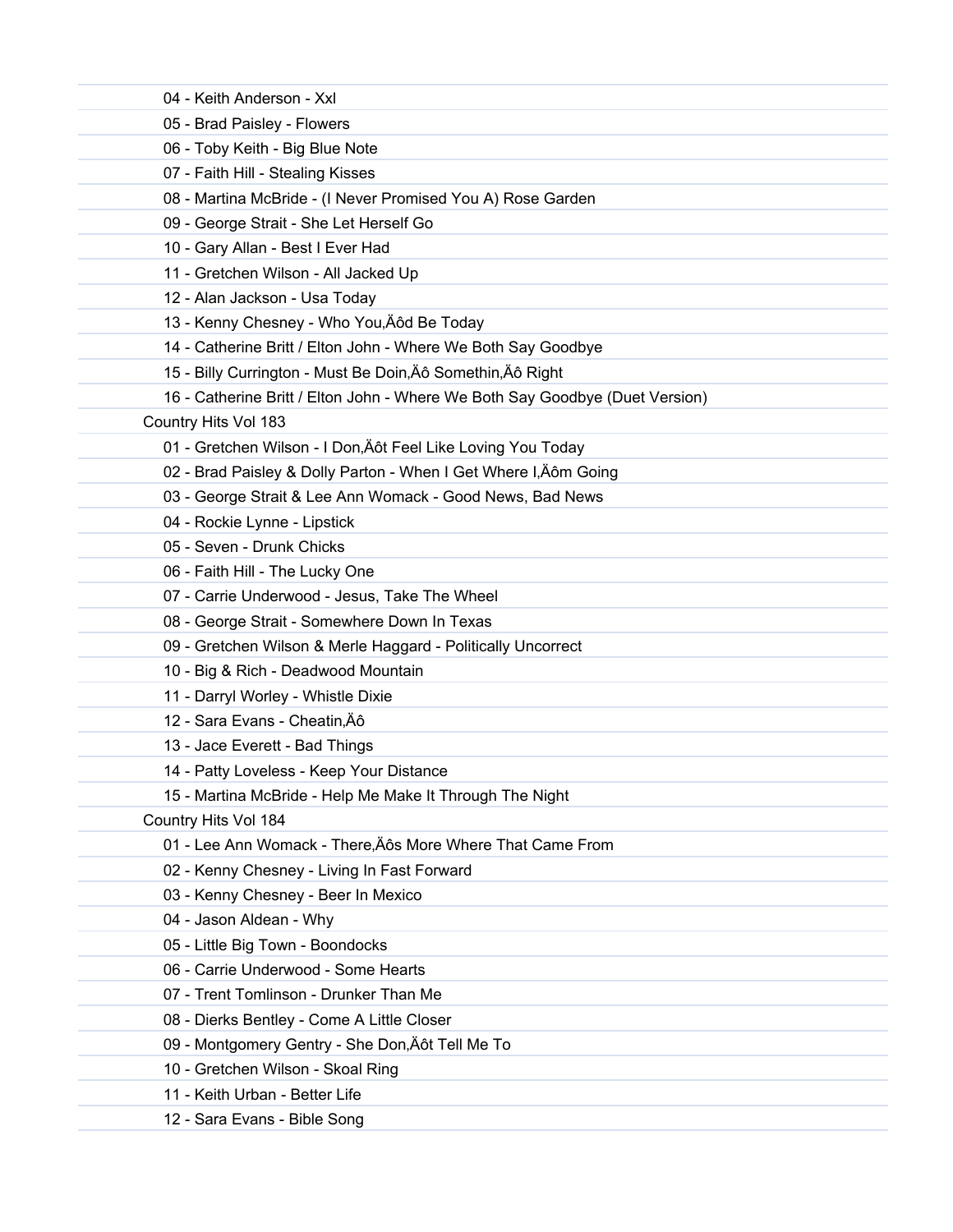| 13 - Chris Cagle - Miss Me Baby                                  |  |
|------------------------------------------------------------------|--|
| 14 - Randy Travis - Angels                                       |  |
| 15 - Lee Ann Womack - Twenty Years And Two Husbands Ago          |  |
| Country Hits Vol 187                                             |  |
| 01 - Gretchen Wilson - California Girls                          |  |
| 02 - Alison Krauss / Union Station - If I Didn't Know Any Better |  |
| 03 - Wreckers - Leave The Pieces                                 |  |
| 04 - Toby Keith - Hell No                                        |  |
| 05 - Rascal Flatts - Me And My Gang                              |  |
| 06 - Toby Keith - Little Too Late, A                             |  |
| 07 - Tim Mcgraw - I Got Friends That Do                          |  |
| 08 - Brad Paisley - World, The                                   |  |
| 09 - Julie Roberts - Men And Mascara                             |  |
| 10 - Miranda Lambert - New Strings (Radio Version)               |  |
| 11 - Garth Brooks / Trisha Yearwood - Love Will Always Win       |  |
| 12 - Trace Adkins - Swing                                        |  |
| 13 - Keith Urban - Tonight I Wanna Cry                           |  |
| 14 - Josh Turner - Would You Go With Me                          |  |
| 15 - Martina McBride - 'til I Can Make It On My Own              |  |
| Country Hits Vol 188                                             |  |
| 01 - Faith Hill - Sunshine And Summertime                        |  |
| 02 - Cowboy Crush - Hillbilly Nation                             |  |
| 03 - Bob Seger - Wait For Me                                     |  |
| 04 - Jack Ingram - Love You                                      |  |
| 05 - Toby Keith - Note To Self                                   |  |
| 06 - Julie Roberts - Girl Next Door                              |  |
| 07 - Rascal Flatts - Life Is A Highway                           |  |
| 08 - Big & Rich - th Of November (Radio Version)                 |  |
| 09 - Darryl Worley - Nothin' But A Love Thang                    |  |
| 10 - Gretchen Wilson / Blaine Larsen - Lips Of A Bottle          |  |
| 11 - Jason Aldean - Amarillo Sky                                 |  |
| 12 - Rio Grand - Kill Me Now                                     |  |
| 13 - Lost Trailers - Call Me Crazy                               |  |
| 14 - Heartland - I Loved Her First                               |  |
| 15 - Carolina Rain - Get Outta My Way                            |  |
| Country Hits Vol 189                                             |  |
| 01 - Johnny Cash - God's Gonna Cut You Down                      |  |
| 02 - Sara Evans - You'll Always Be My Baby                       |  |
| 03 - Eric Church - Two Pink Lines                                |  |
| 04 - Kenny Chesney - You Save Me                                 |  |
| 05 - Vince Gill - Reason Why, The                                |  |
| 06 - Trent Willmon - On Again Tonight                            |  |
|                                                                  |  |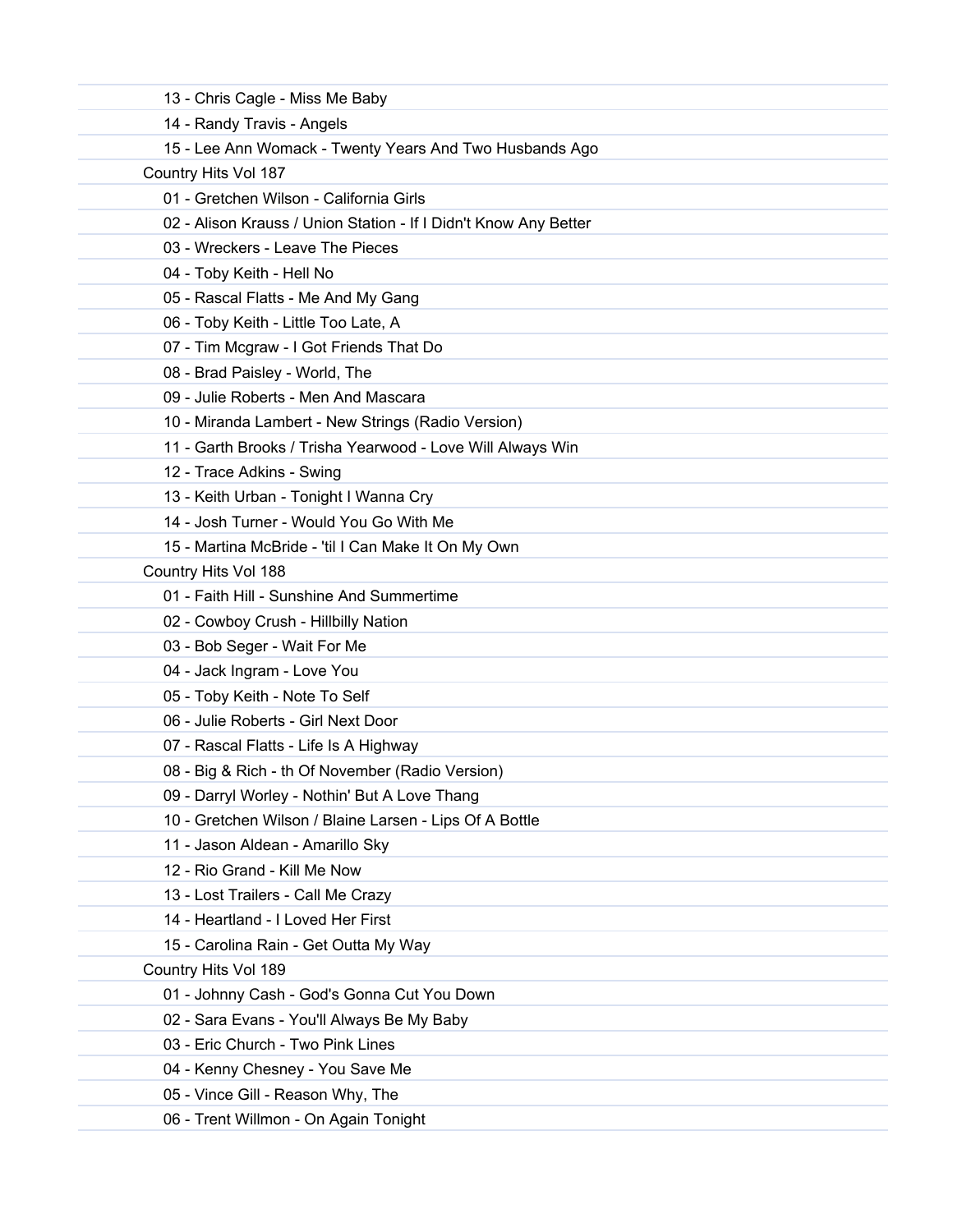| 07 - Pat Green - Feels Just Like It Should                       |
|------------------------------------------------------------------|
| 08 - Lee Ann Womack - Finding My Way Back Home                   |
| 09 - Phil Vassar - Woman In My Life, The                         |
| 10 - Toby Keith - Crash Here Tonight                             |
| 11 - Tim McGraw - My Little Girl                                 |
| 12 - Rascal Flatts - My Wish                                     |
| 13 - Gretchen Wilson - One Bud Wiser                             |
| 14 - Alan Jackson - Like Red On A Rose                           |
| 15 - Bomshel - Country Music Love Song                           |
| Country Hits Vol 190                                             |
| 01 - Keith Urban - Stupid Boy (Radio Version)                    |
| 02 - Jack Ingram - Lips Of An Angel                              |
| 03 - Josh Turner - Me And God                                    |
| 04 - Wreckers - My, Oh My                                        |
| 05 - Brooks & Dunn - Hillbilly Deluxe                            |
| 06 - Rodney Atkins - Watching You                                |
| 07 - Kellie Pickler - Red High Heels                             |
| 08 - Tim McGraw - Last Dollar (Fly Away) (Radio Version)         |
| 09 - Miranda Lambert - Crazy Ex-girlfriend                       |
| 10 - Toby Keith - Broken Bridges                                 |
| 11 - John Rich - Come To Bed                                     |
| 12 - Jason Michael Carroll - Alyssa Lies                         |
| 13 - Taylor Swift - Tim Mcgraw                                   |
| 14 - Gary Allan - Feelin' Like That, A                           |
| 15 - Alan Jackson - Woman's Love (Radio Version), A              |
| Country Hits Vol 191                                             |
| 01 - Trace Adkins - Ladies Love Country Boys                     |
| 02 - Steve Holy - Brand New Girlfriend                           |
| 03 - Terri Clark - Dirty Girl                                    |
| 04 - Rascal Flatts - Stand                                       |
| 05 - Montgomery Gentry - Lucky Man                               |
| 06 - John Mellancamp - Our Country                               |
| 07 - Keith Urban / Ronnie Dunn - Raise The Barn                  |
| 08 - Toby Keith - High Maintenance Woman (Radio Version)         |
| 09 - The Wreckers - Tennessee (Radio Version)                    |
| 10 - Little Big Town - We Go Together                            |
| 11 - Craig Morgan - Little Bit Of Life                           |
| 12 - Carrie Underwood - Wasted                                   |
| 13 - Billy Currington - Good Directions                          |
| 14 - Bucky Covington - Different World, A                        |
| 15 - Miranda Lambert - Famous In A Small Town (Radio Version), A |
| Country Hits Vol 192                                             |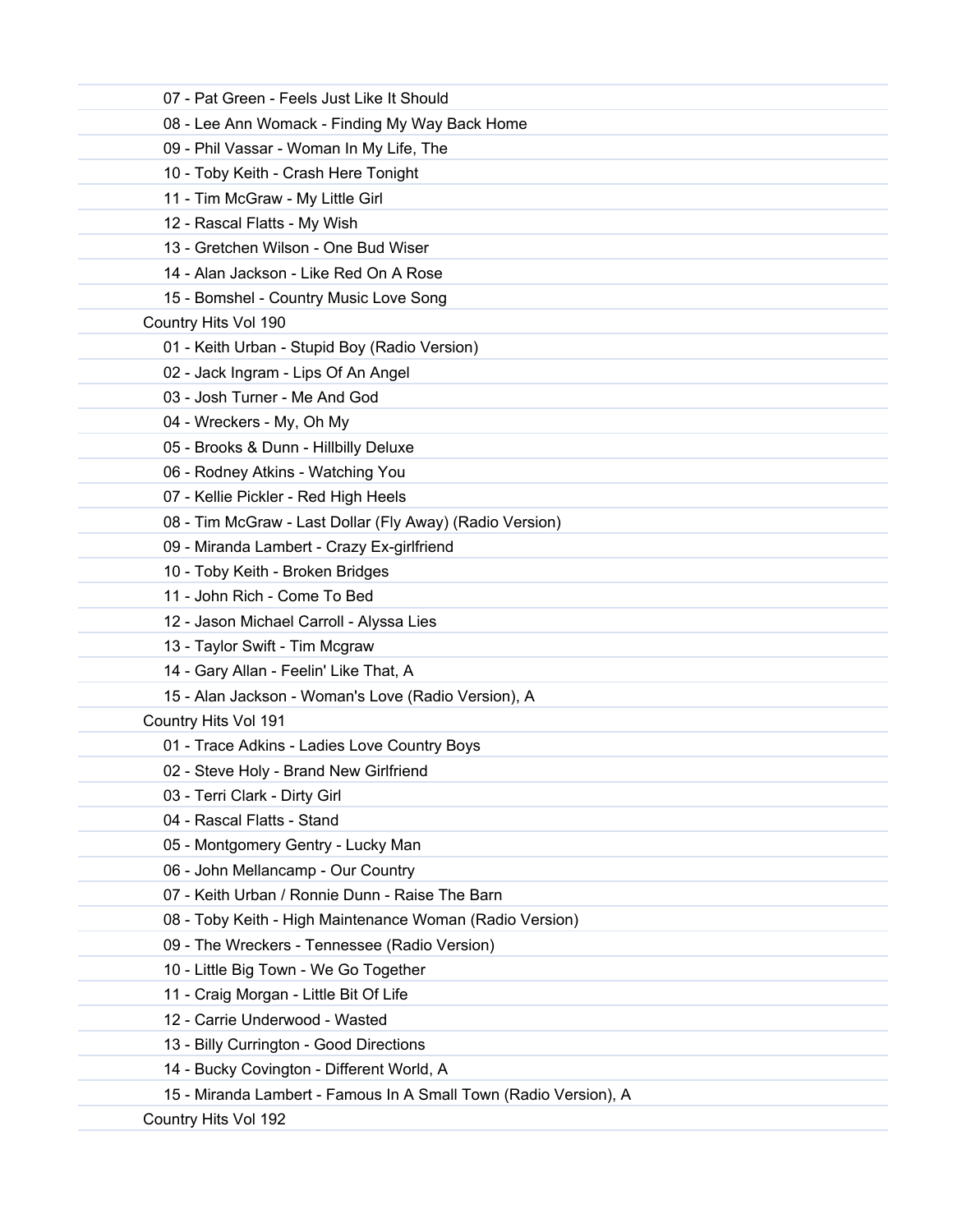| 01 - Keith Urban - I Told You So (Radio Version)                                |
|---------------------------------------------------------------------------------|
| 02 - Taylor Swift - Tears On My Guitar                                          |
| 03 - Little Big Town - Little More You, A                                       |
| 04 - Brad Paisley - Ticks                                                       |
| 05 - Jason Aldean - Johnny Cash                                                 |
| 06 - Gretchen Wilson - One Of The Boys                                          |
| 07 - Rascal Flatts - What Hurts The Most                                        |
| 08 - Big & Rich - Lost In This Moment (Radio Version)                           |
| 09 - Martina McBride - Anyway (Radio Version)                                   |
| 10 - Trent Tomlinson - One Wing In The Fire                                     |
| 11 - Little Big Town - Good As Gone                                             |
| 12 - Kellie Pickler - I Wonder                                                  |
| 13 - Jake Owen - Startin' With Me                                               |
| 14 - Brad Paisley - Time Well Wasted                                            |
| 15 - Tracy Lawrence - Find Out Who Your Friends Are                             |
| Country Hits Vol 193                                                            |
| 01 - Kenny Chesney - Never Wanted Nothing More                                  |
| 02 - Rodney Atkins - These Are My People                                        |
| 03 - Jack Ingram - Measure Of A Man                                             |
| 04 - Craig Morgan - Tough                                                       |
| 05 - Van Zant - That Scares Me                                                  |
| 06 - Toby Keith - Love Me If You Can                                            |
| 07 - George Strait - It Just Comes Natural                                      |
| 08 - Dierks Bentley - Free And Easy (Down The Road I Go)                        |
| 09 - Toby Keith - I Know She Hung The Moon                                      |
| 10 - Kelly Clarkson / Reba McEntire - Because Of You                            |
| 11 - Eric Church - Guys Like Me                                                 |
| 12 - Cole Deggs / Lonesome - I Got More                                         |
| 13 - Pat Green - Dixie Lullaby                                                  |
| 14 - Toby Keith - Big Dog Daddy                                                 |
| 15 - Rodney Carrington - Show Them To Me (Radio Version)                        |
| Country Hits Vol 194                                                            |
| 01 - Trent Tomlinson - Just Might Have Her Radio On                             |
| 02 - Laughed Until We Cried Jason Aldean -                                      |
| 03 - George Strait - Wrapped                                                    |
| 04 - Emerson Drive - Moments                                                    |
| 05 - Tim McGraw / Faith Hill - I Need You                                       |
| 06 - Trace Adkins - You're Gonna Miss This                                      |
| 07 - Luke Bryan - All My Friends Say                                            |
| 08 - Rodney Atkins - If You're Goin' Through Hell (Before The Devil Even Knows) |
| 09 - George Strait - How 'bout Them Cowgirls                                    |
| 10 - Tim McGraw - If You're Reading This                                        |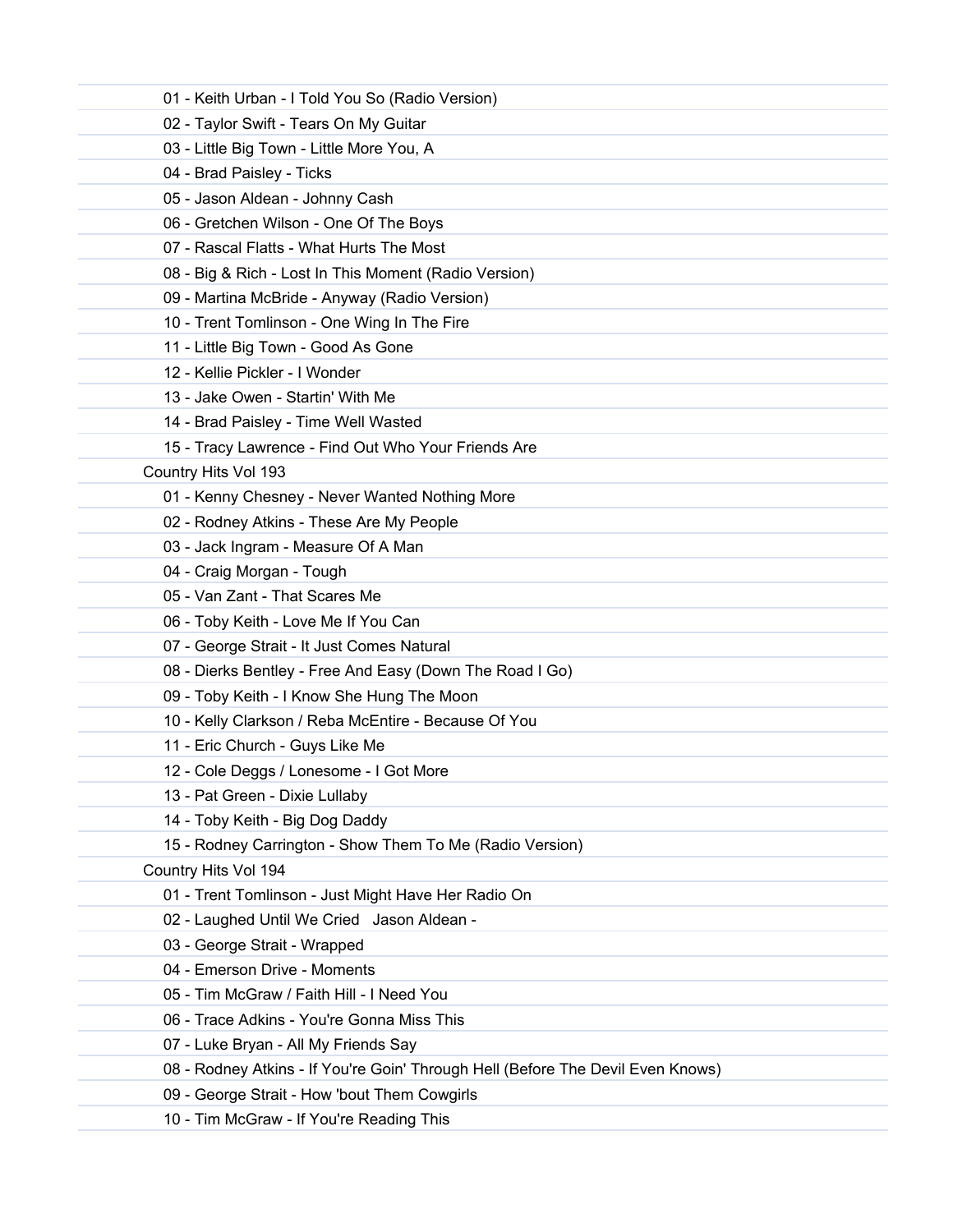| 11 - Kenny Chesney - Don't Blink                           |
|------------------------------------------------------------|
| 12 - Tim McGraw - Suspicions                               |
| 13 - Jason Michael Carroll - Livin' Our Love Song          |
| 14 - Brad Paisley - Online (Radio Version)                 |
| 15 - Alan Jackson - Small Town Southern Man                |
| Country Hits Vol 195                                       |
| 01 - Rascal Flatts - Winner At A Losing Game               |
| 02 - Joe Nichols - Another Side Of You                     |
| 03 - Brad Paisley - Letter To Me                           |
| 04 - George Strait / Kenny Chesney - Shiftwork             |
| 05 - Alison Krauss - Simple Love                           |
| 06 - Martina McBride - For These Times                     |
| 07 - Brooks & Dunn - God Must Be Busy                      |
| 08 - Rodney Atkins - Cleaning This Gun (Come On In Boy)    |
| 09 - Craig Morgan - International Harvester                |
| 10 - Miranda Lambert - Gunpowder & Lead                    |
| 11 - Gary Allan - Watching Airplanes                       |
| 12 - Keith Urban - Everybody                               |
| 13 - Kenny Chesney - Summertime                            |
| 14 - Garth Brooks - More Than A Memory                     |
| 15 - Taylor Swift - Our Song (Radio Version)               |
| Country Hits Vol 196                                       |
| 01 - Carrie Underwood - All American Girl                  |
| 02 - Carrie Underwood - Crazy Dreams                       |
| 03 - Josh Turner - Firecracker                             |
| 04 - Shelby Lynne - How Can I Be Sure                      |
| 05 - Martina McBride - How I Feel                          |
| 06 - Bucky Covington - It's Good To Be Us                  |
| 07 - Big & Rich - Loud                                     |
| 08 - LeAnn Rimes - Nothin' Better To Do                    |
| 09 - Faith Hill - Red Umbrella                             |
| 10 - Carrie Underwood - So Small                           |
| 11 - Chuck Wicks - Stealing Cinderella                     |
| 12 - Blake Shelton - The More I Drink                      |
| 13 - Dixie Chicks - The Neighbor/Dixie Chicks              |
| 14 - Montgomery Gentry - What Do You Think About That      |
| 15 - Chris Cagle - What Kind Of Gone                       |
| Country Hits Vol 197                                       |
| 01 - Kellie Pickler - Things That Never Cross A Man's Mind |
| 02 - Ashton Shepherd - Takin' Off This Pain                |
| 03 - Blake Shelton - Home                                  |
| 04 - Brad Paisley - I'm Still A Guy                        |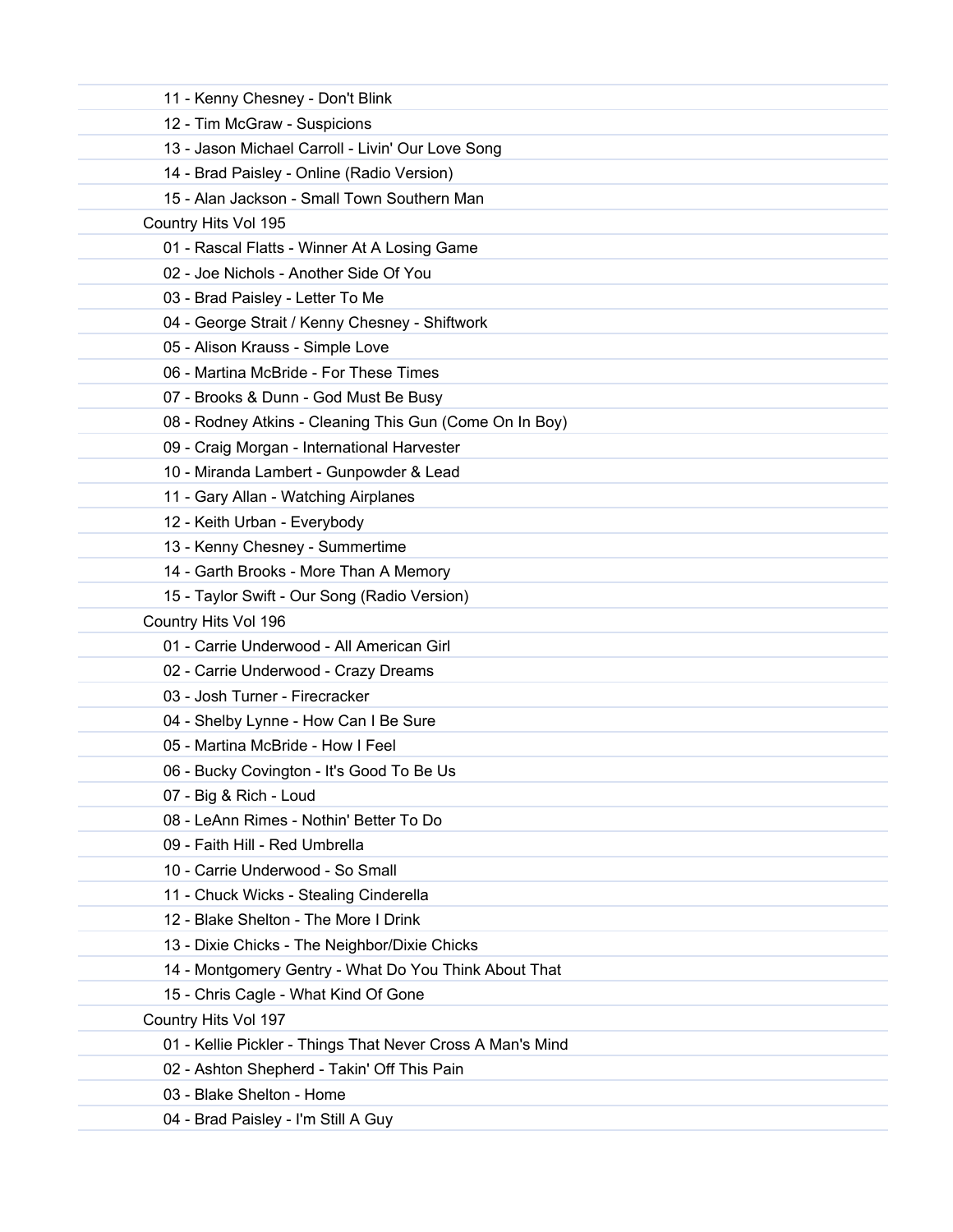|                       | 05 - Lee Brice - Happy Endings                                                                             |
|-----------------------|------------------------------------------------------------------------------------------------------------|
|                       | 06 - George Strait - I Saw God Today                                                                       |
|                       | 07 - Lady Antebellum - Love Don't Live Here                                                                |
|                       | 08 - Dierks Bentley - Trying To Stop Your Leaving                                                          |
|                       | 09 - Keith Urban - Live To Love Another Day                                                                |
|                       | 10 - Montgomery Gentry - Back When I Knew It All                                                           |
|                       | 11 - Phil Vassar - Love Is A Beautiful Thing                                                               |
|                       | 12 - Taylor Swift - Picture To Burn                                                                        |
|                       | 13 - Brooks & Dunn - Believe                                                                               |
|                       | 14 - Jake Owen - Something About A Woman                                                                   |
|                       | 15 - Alison Krauss & Robert Plant - Gone Gone Gone (Done Moved On)                                         |
| Country Jesters Vol 1 |                                                                                                            |
|                       | 01 - Blake Shelton - Some Beach                                                                            |
|                       | 02 - Toby Keith - Stays in Mexico                                                                          |
|                       | 03 - Big & Rich - Save a Horse (Ride a Cowboy)                                                             |
|                       | 04 - Brad Paisley - Celebrity (Radio Version)                                                              |
|                       | 05 - Sara Evans - Suds in the Bucket                                                                       |
|                       | 06 - Terri Clark - Girls Lie Too                                                                           |
|                       | 07 - Trace Adkins - Honky Tonk Badonkadonk                                                                 |
|                       | 08 - Brad Paisley - I'm Gonna Miss Her                                                                     |
|                       | 09 - Toby Keith - Who's Your Daddy?                                                                        |
|                       | 10 - Jo Dee Messina - My Give a Damn's Busted                                                              |
|                       | 11 - Tim McGraw - Do You Want Fries With That                                                              |
|                       | 12 - The Notorious Cherry Bombs - It's Hard to Kiss the Lips at Night that Chew Your A\$\$ Out All Day Lor |
|                       | 13 - Kenny Chesney - Big Star                                                                              |
|                       | 14 - Gretchen Wilson - Homewrecker                                                                         |
|                       | 15 - Kenny Chesney - No Shoes, No Shirt, No Problems                                                       |
|                       | Creedence Clearwater Revival, Hits Of                                                                      |
|                       | 01 - Creedence Clearwater Revival - Lookin' Out My Back Door                                               |
|                       | 02 - Creedence Clearwater Revival - Down On The Corner                                                     |
|                       | 03 - Creedence Clearwater Revival - Proud Mary                                                             |
|                       | 04 - Creedence Clearwater Revival - Susie Q                                                                |
|                       | 05 - Creedence Clearwater Revival - Green River                                                            |
|                       | 06 - Creedence Clearwater Revival - Bad Moon Rising                                                        |
|                       | 07 - Creedence Clearwater Revival - Who'll Stop The Rain                                                   |
|                       | 08 - Creedence Clearwater Revival - Have You Ever Seen The Rain?                                           |
|                       | 09 - Creedence Clearwater Revival - Up Around The Bend                                                     |
|                       | 10 - Creedence Clearwater Revival - Travelin' Band                                                         |
|                       | 11 - Creedence Clearwater Revival - Lodi                                                                   |
|                       | 12 - Creedence Clearwater Revival - Hey Tonight                                                            |
|                       | 13 - Creedence Clearwater Revival - Fortunate Son                                                          |
|                       | 14 - Creedence Clearwater Revival - Run Through The Jungle                                                 |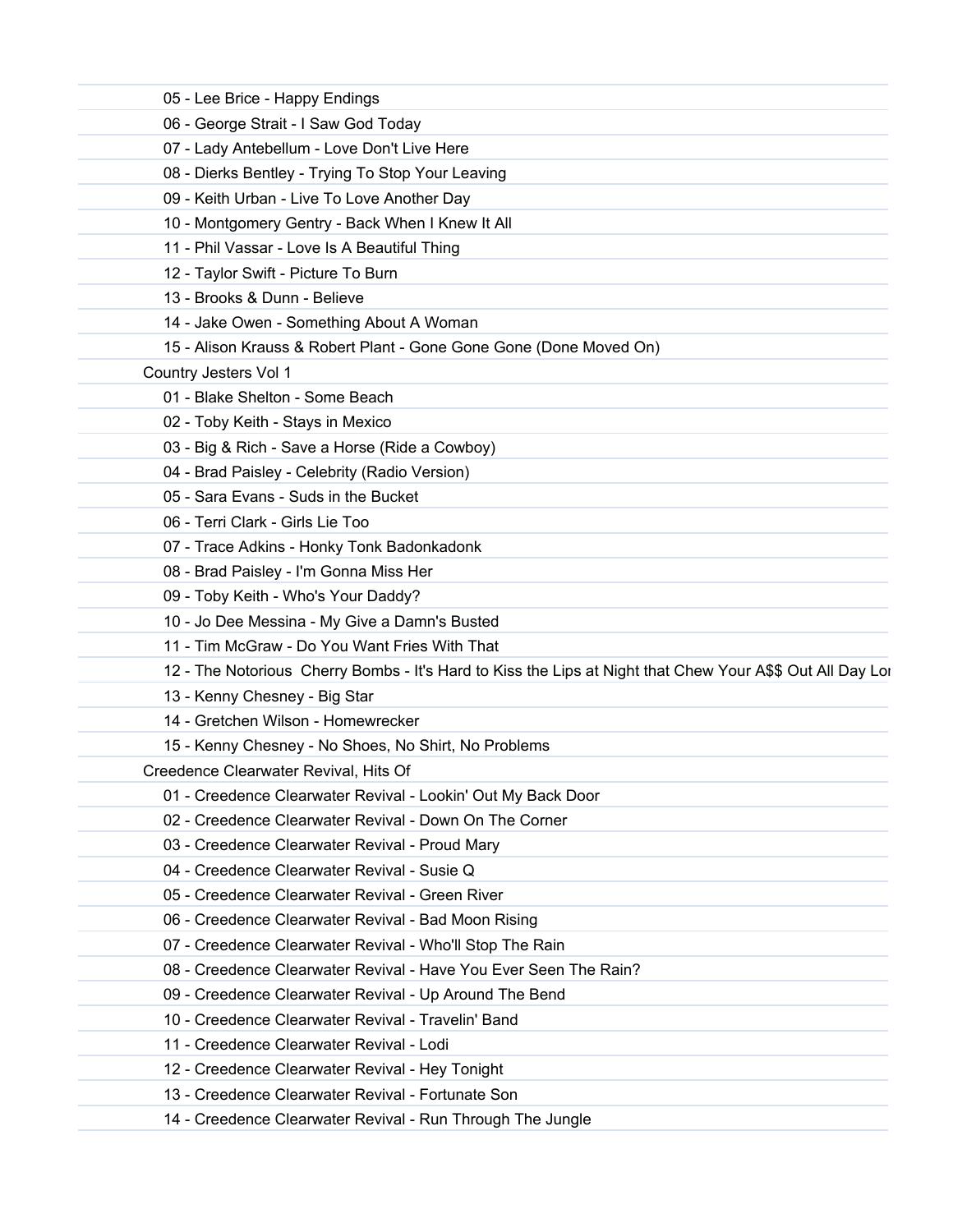| 15 - Creedence Clearwater Revival - Long As I Can See The Light       |
|-----------------------------------------------------------------------|
| Cruisin'                                                              |
| 01 - Billy Ocean - Get Outta My Dreams                                |
| 02 - Rip Chords - Hey Little Cobra                                    |
| 03 - Hondells - Little Honda                                          |
| 04 - Ides Of March - Vehicle                                          |
| 05 - Ronny & Daytonas - GTO                                           |
| 06 - Natalie Cole - Pink Cadillac                                     |
| 07 - Commander Cody - Hot Rod Lincoln                                 |
| 08 - Beach Boys - Little Deuce Coupe                                  |
| 09 - Sammy Hagar - I Can't Drive 55                                   |
| 10 - Jan & Dean - Drag City                                           |
| 11 - Beach Boys - 409                                                 |
| 12 - Smokey Robinson - Cruisin                                        |
| 13 - Rose Royce - Car Wash                                            |
| 14 - Prince - Little Red Corvette                                     |
| 15 - Jan & Dean - The Little Old Lady                                 |
| Desperado's Vol 3                                                     |
| 01 - Johnny Cash - Sunday Morning Coming Down                         |
| 02 - Don Williams - Heartbeat In The Darkness                         |
| 03 - Don Williams - Good Ole Boys Like Me                             |
| 04 - Charlie Rich - All Over Me                                       |
| 05 - Charlie Rich - I Love My Friend                                  |
| 06 - Don Williams - Come Early Morning                                |
| 07 - Don Williams - Til The Rivers All Run Dry                        |
| 08 - Johnny Cash - One On The Right Is On The Left, The               |
| 09 - Charlie Rich - There Won't Be Anymore                            |
| 10 - Johnny Cash - Ballad Of Ira Hayes, The                           |
| 11 - Charlie Rich - I Take It On Home                                 |
| 12 - Johnny Cash - Oney                                               |
| 13 - Don Williams - It Must Be Love                                   |
| 14 - Charlie Rich - Rollin' With The Flow                             |
| 15 - Johnny Cash - Ghost Riders In The Sky                            |
| Desperados Vol 2                                                      |
| 01 - Hank Williams Jr - Cajun Baby                                    |
| 02 - Mickey Gilley - City Lights                                      |
| 03 - Mickey Gilley - Don't The Girls All Get Prettier At Closing Time |
| 04 - Willie Nelson - Help Me Make It Through The Night                |
| 05 - Hank Williams Jr - Leave Them Boys Alone                         |
| 06 - Willie Nelson - Let It Be Me                                     |
| 07 - Willie Nelson - Living In The Promiseland                        |
| 08 - Willie Nelson - Nothing I Can Do About It Now                    |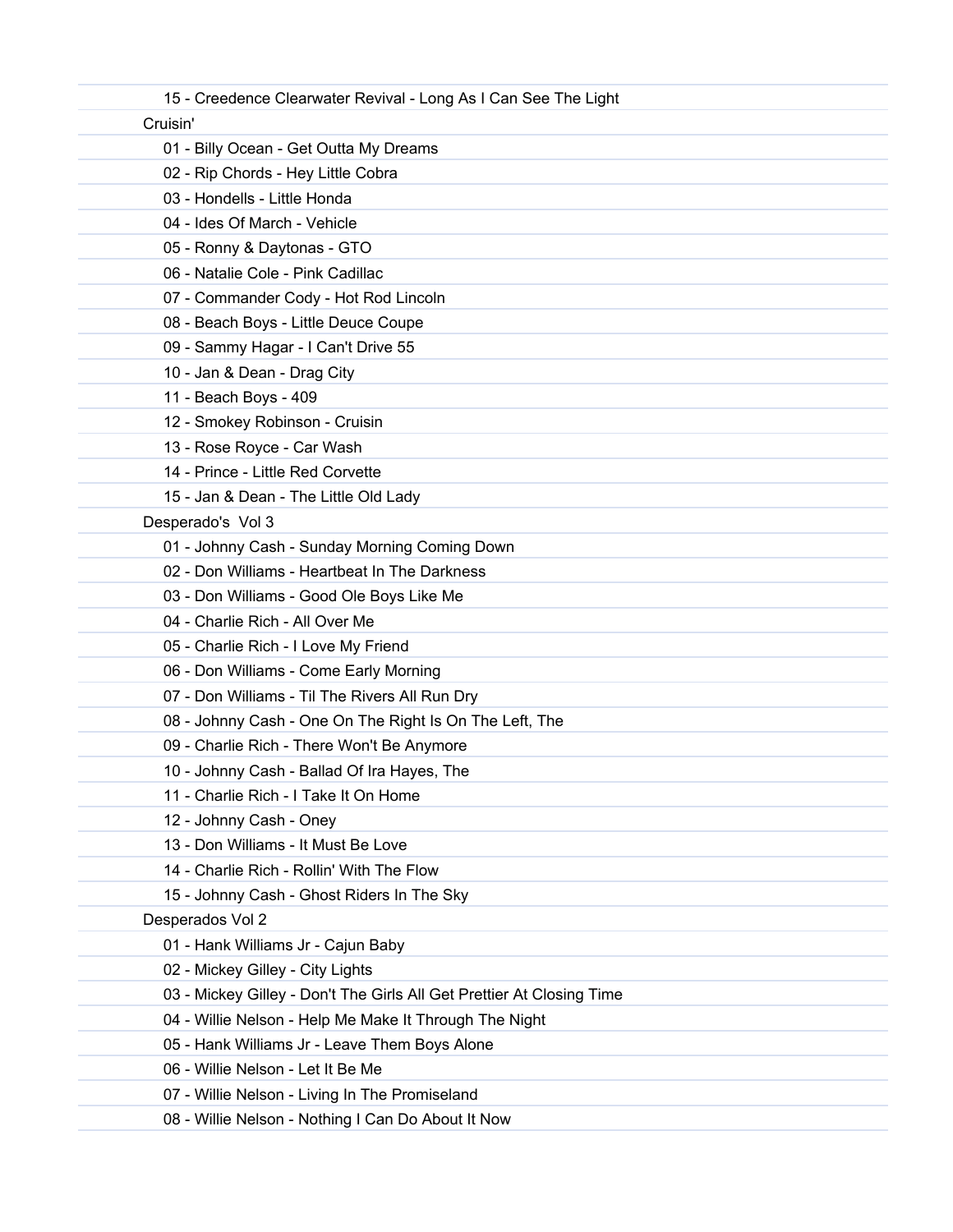| 09 - Hank Williams Jr - Old Habits                                   |
|----------------------------------------------------------------------|
| 10 - Mickey Gilley - Put Your Dreams Away                            |
| 11 - Hank Williams Jr - Queen Of My Heart                            |
| 12 - Mickey Gilley - Talk To Me                                      |
| 13 - Hank Williams Jr - Texas Women                                  |
| 14 - Willie Nelson - Uncloudy Day                                    |
| 15 - Mickey Gilley - Window Up Above                                 |
| <b>Detroit City Soul</b>                                             |
| 01 - Aretha Franklin - Border Song                                   |
| 02 - Aretha Franklin - Until You Come Back To Me                     |
| 03 - Four Tops - Standing In The Shadows Of Love                     |
| 04 - Jermaine Jackson - Let's Get Serious                            |
| 05 - Martha / Vandellas - Nowhere To Run                             |
| 06 - Marvelettes - Beechwood 4-5789                                  |
| 07 - Marvin Gaye - Inner City Blues (Make Me Wanna Holler)           |
| 08 - Marvin Gaye / Tammi Terrell - Ain't Nothing Like The Real Thing |
| 09 - Rick James / Teena Marie - Fire And Desire                      |
| 10 - Stevie Wonder - As                                              |
| 11 - Stevie Wonder - If You Really Love Me                           |
| 12 - TemPTAtions - Just My Imagination (Running Away With Me)        |
| 13 - TemPTAtions - Way You Do The Things You Do, The                 |
|                                                                      |
| 14 - TemPTAtions - Psychedelic Shack                                 |
| Elton John                                                           |
| 01 - Elton John - I DON"T WANNA GO ON WITH YOU LIKE THAT             |
| 02 - Elton John - CLUB AT THE END OF THE STREET                      |
| 03 - Elton John - TINY DANCER                                        |
| 04 - Elton John - LEVON                                              |
| 05 - Elton John - Daniel                                             |
| 06 - Elton John - SACRIFICE                                          |
| 07 - Elton John - CANDLE IN THE WIND                                 |
| 08 - Elton John - I GUESS THAT"S WHY THEY CALL IT THE BLUES          |
| 09 - Elton John - THE BITCH IS BACK                                  |
| 10 - Elton John - HEALING HANDS                                      |
| 11 - Elton John - FRIENDS                                            |
| 12 - Elton John - YOUR SONG                                          |
| 13 - Elton John - LITTLE JEANNIE                                     |
| 14 - Elton John - SAD SONGS (SAY SO MUCH)                            |
| 15 - Elton John - SORRY SEEMS TO BE THE HARDEST WORD                 |
| Elton John, Hits Of Vol 2                                            |
| 01 - Elton John - Saturday Night's Alright For Fighting              |
| 01 - They Might Be Giants - Istanbul (Not Constantinople)            |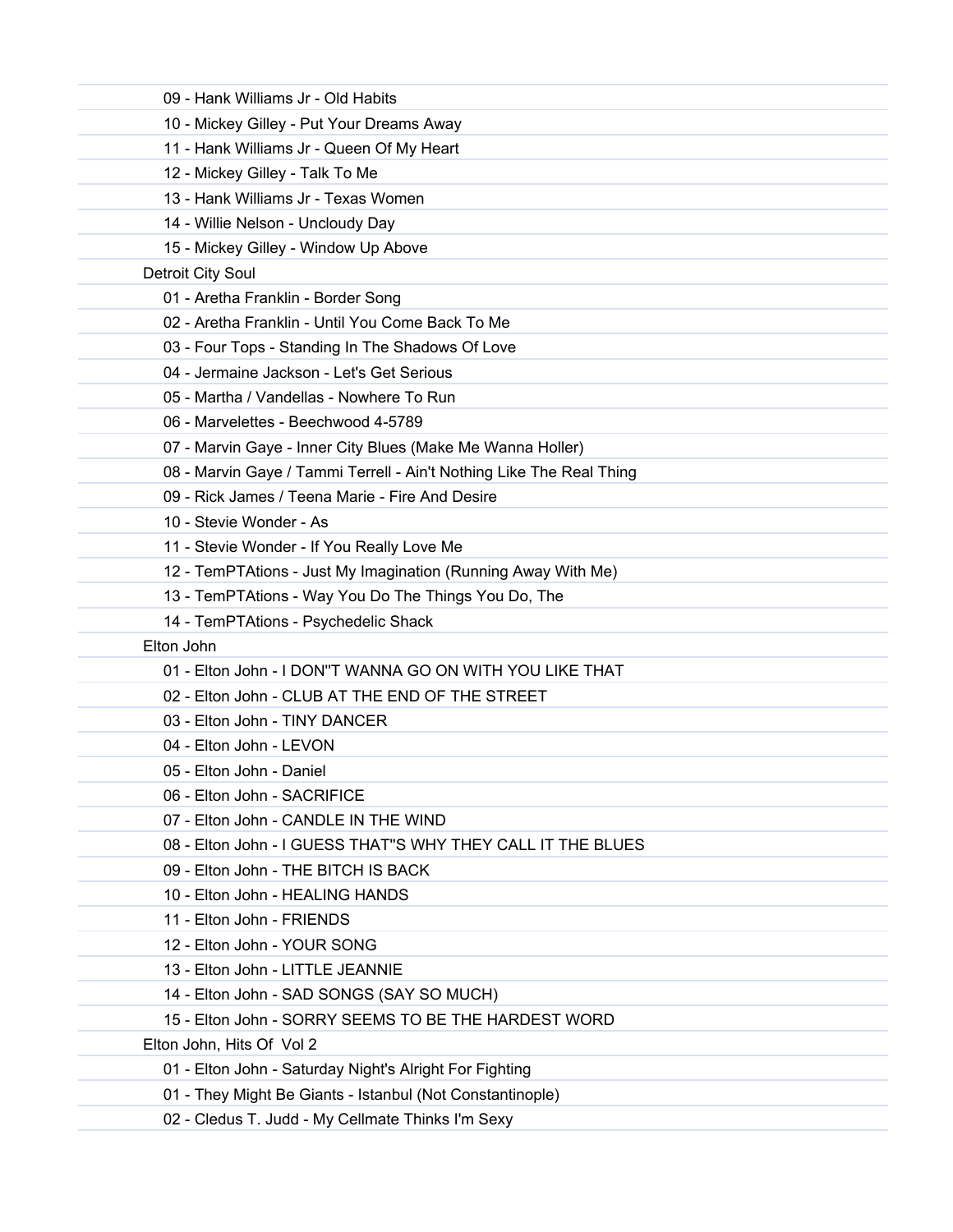| 02 - Elton John & Kiki Dee - Don't Go Breaking My Heart    |
|------------------------------------------------------------|
| 03 - Elton John - Bennie And The Jets                      |
| 03 - Ray Stevens - Mississippi Squirrel Revival            |
| 04 - Elton John - Border Song                              |
| 04 - Julie Brown - 'Cause I'm A Blonde                     |
| 05 - Elton John - Crocodile Rock                           |
| 05 - Ray Stevens - The Haircut Song                        |
| 06 - Elton John - Lucy In The Sky With Diamonds            |
| 06 - The Royal Guardsmen - Snoopy Vs. The Red Baron        |
| 07 - Elton John - Someday Out Of The Blue (Radio Version)  |
| 07 - Monty Python - Always Look On The Bright Side Of Life |
| 08 - Elton John - Someone Saved My Life Tonight            |
| 08 - Mojo Nixon - Don Henley Must Die                      |
| 09 - Elton John - Philadelphia Freedom                     |
| 09 - Jim Nesbitt - Running Bare                            |
| 10 - Elton John - I'm Still Standing                       |
| 10 - Monty Python - Galaxy Song                            |
| 11 - Elton John - Rocket Man                               |
| 11 - Jim Stafford - Cow Patti                              |
| 12 - Bobby Bare - The Winner                               |
| 12 - Elton John - Island Girl                              |
| 13 - Elton John - Take Me To The Pilot                     |
| 13 - Rodney Carrington - Dancing With A Man                |
| 14 - Elton John - Goodbye Yellow Brick Road                |
| 14 - Pinkard & Bowden - Guns Made America Great            |
| 15 - Elton John - Don't Let The Sun Go Down On Me          |
| 15 - Pinkard & Bowden - Help Me Make It Through The Yard   |
| Elvis Presley, Hits Of Vol 3                               |
| 01 - Elvis Presley - Hard Headed Woman                     |
| 02 - Elvis Presley - Always On My Mind                     |
| 03 - Elvis Presley - Fool Such As I, A                     |
| 04 - Elvis Presley - Don't                                 |
| 05 - Elvis Presley - Memories                              |
| 06 - Elvis Presley - Loving You                            |
| 07 - Elvis Presley - Treat Me Nice                         |
| 08 - Elvis Presley - You Don't Have To Say You Love Me     |
| 09 - Elvis Presley - Viva Las Vegas                        |
| 10 - Elvis Presley - My Way (Live)                         |
| 11 - Elvis Presley - One Night                             |
| 12 - Elvis Presley - Trouble                               |
| 13 - Elvis Presley - G. I. Blues                           |
| 14 - Elvis Presley - Big Hunk O' Love, A                   |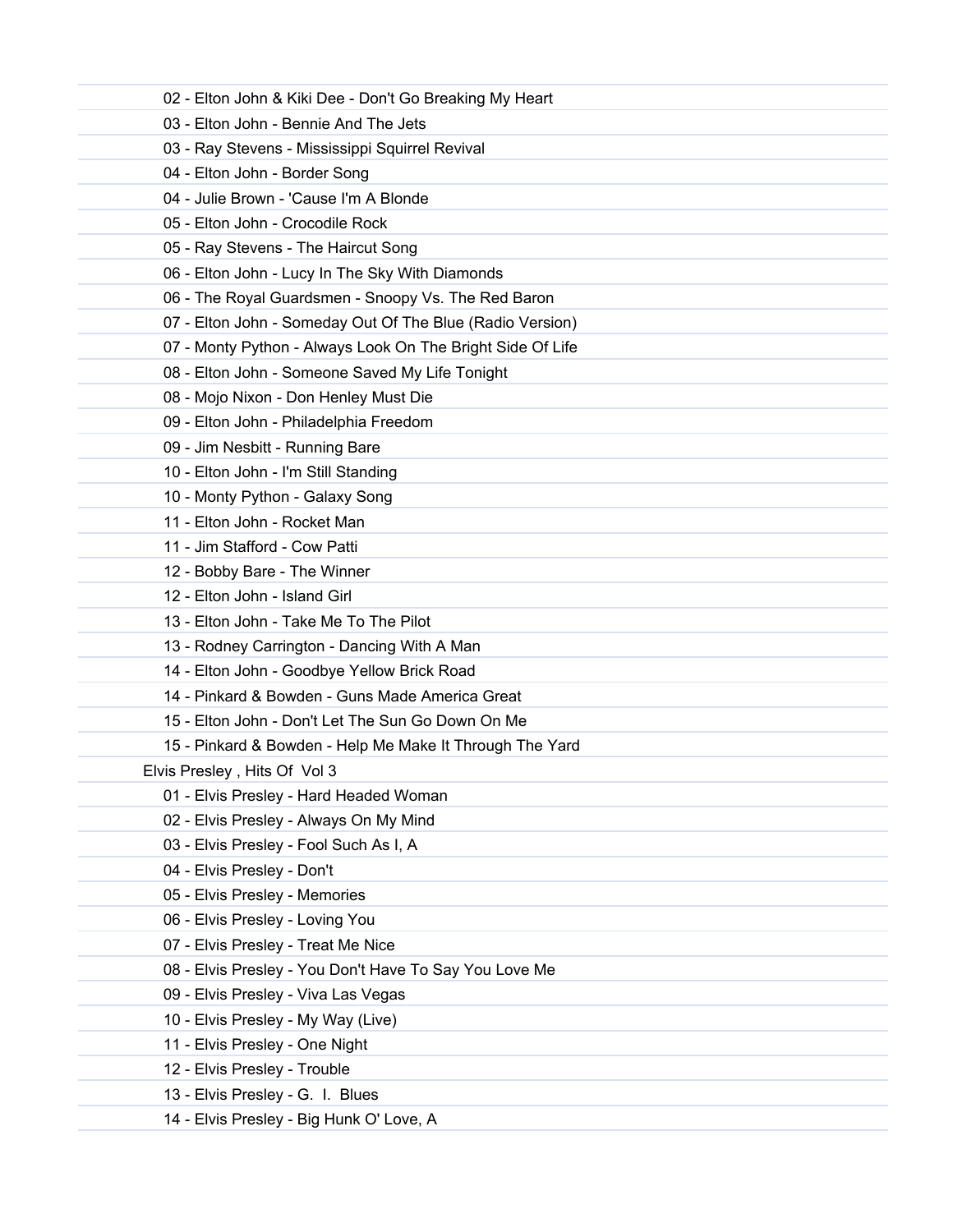| 15 - Elvis Presley - Crying In The Chapel                |
|----------------------------------------------------------|
| Elvis Presley Gospel Favorites Vol 1                     |
| 01 - Elvis Presley - You'll Never Walk Alone             |
| 02 - Elvis Presley - How Great Thou Art                  |
| 03 - Elvis Presley - Peace In The Valley                 |
| 04 - Elvis Presley - I Believe                           |
| 05 - Elvis Presley - Amazing Grace                       |
| 06 - Elvis Presley - Lead Me, Guide Me                   |
| 07 - Elvis Presley - Crying In The Chapel                |
| 08 - Elvis Presley - Where Could I Go But To The Lord    |
| 09 - Elvis Presley - Swing Down Sweet Chariot            |
| 10 - Elvis Presley - Joshua Fit The Battle               |
| 11 - Elvis Presley - Known Only To Him                   |
| 12 - Elvis Presley - Whom Am I                           |
| 13 - Elvis Presley - His Hand In Mine                    |
| 14 - Elvis Presley - Working On The Building             |
| 15 - Elvis Presley - Take My Hand, Precious Lord         |
| Elvis Presley, Hits Of Vol 1                             |
| 01 - Elvis Presley - American Trilogy                    |
| 02 - Elvis Presley - Devil In Disguise                   |
| 03 - Elvis Presley - Burning Love                        |
| 04 - Elvis Presley - Too Much                            |
| 05 - Elvis Presley - In The Ghetto (Viscious Circle)     |
| 06 - Elvis Presley - Don't Be Cruel                      |
| 07 - Elvis Presley - Suspicious Minds                    |
| 08 - Elvis Presley - Wear My Ring Around My Neck         |
| 09 - Elvis Presley - It's Now Or Never                   |
| 10 - Elvis Presley - Love Me Tender                      |
| 11 - Elvis Presley - Love Me                             |
| 12 - Elvis Presley - Teddy Bear                          |
| 13 - Elvis Presley - All Shook Up                        |
| 14 - Elvis Presley - Return To Sender                    |
| 15 - Elvis Presley - The Wonder Of You                   |
| Elvis Presley, Hits Of Vol 2                             |
| 01 - Elvis Presley - I Want You, I Need You, I Love You  |
| 02 - Elvis Presley - Good Luck Charm                     |
| 03 - Elvis Presley - Don't Cry Daddy                     |
| 04 - Elvis Presley - Hound Dog                           |
| 05 - Elvis Presley - Stuck On You                        |
| 06 - Elvis Presley - If I Can Dream                      |
| 07 - Elvis Presley - Are You Lonesome, Tonight?          |
| 08 - Elvis Presley - You're So Square, Baby I Don't Care |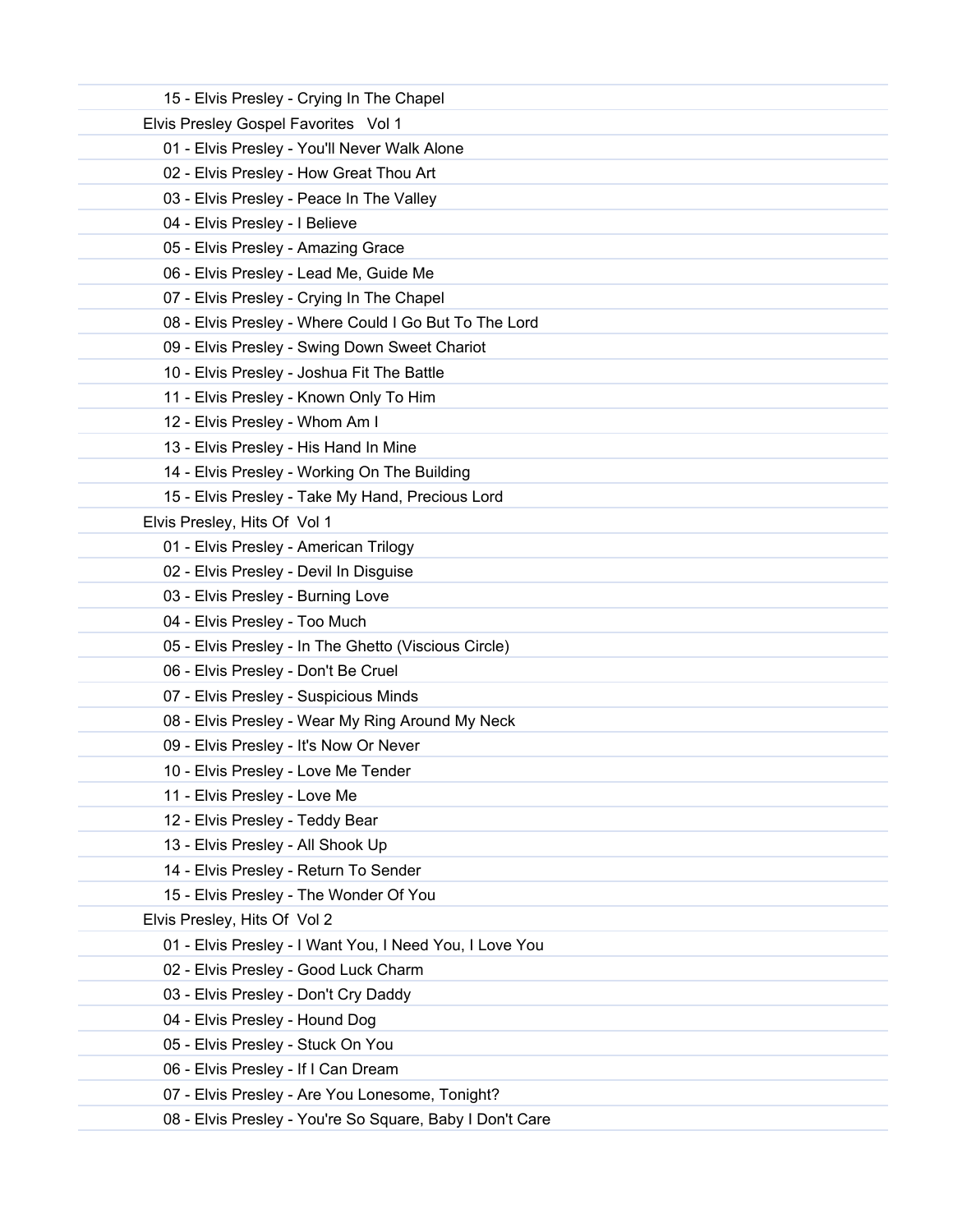| 09 - Elvis Presley - Can't Help Falling In Love                      |
|----------------------------------------------------------------------|
| 10 - Elvis Presley - Jailhouse Rock                                  |
| 11 - Elvis Presley - Little Sister                                   |
| 12 - Elvis Presley - Moody Blue                                      |
| 13 - Elvis Presley - Kentucky Rain                                   |
| 14 - Elvis Presley - Heartbreak Hotel                                |
| 15 - Elvis Presley - Marie's The Name Of His Latest Flame            |
| Eric Clapton, Hits Of Vol 1                                          |
| 01 - Eric Clapton - It, Äôs In The Way That You Use It               |
| 02 - Eric Clapton - Before You Accuse Me                             |
| 03 - Eric Clapton - Change The World                                 |
| 04 - Eric Clapton - Cocaine                                          |
| 05 - Eric Clapton - Let It Rain                                      |
| 06 - Eric Clapton - Lay Down Sally                                   |
| 07 - Eric Clapton - Motherless Child                                 |
| 08 - Cream - Sunshine Of Your Love-                                  |
| 09 - Bell Bottom Blues Derek / Dominos -                             |
| 10 - Eric Clapton - I Shot The Sheriff                               |
| 11 - Eric Clapton - My Father, Äôs Eyes                              |
| 12 - Cream - White Room                                              |
| 13 - Cream - Crossroads                                              |
| 14 - Eric Clapton - Running On Faith                                 |
| 15 - Eric Clapton - After Midnight (Original Version)                |
| Faith Hill, Hits Of Vol 1                                            |
| 01 - Tim McGraw & Faith Hill - Just To Hear You Say That You Love Me |
| 02 - Faith Hill - If My Heart Had Wings                              |
| 03 - Faith Hill - This Kiss                                          |
| 04 - Faith Hill - Cry                                                |
| 05 - Faith Hill - Wild One                                           |
| 06 - Faith Hill - There You'll Be                                    |
| 07 - Faith Hill - It Matters To Me                                   |
| 08 - Faith Hill - When The Lights Go Down                            |
| 09 - Faith Hill - The Secret Of Life                                 |
| 10 - Faith Hill - Piece Of My Heart                                  |
| 11 - Faith Hill & Tim McGraw - Let's Make Love                       |
| 12 - Faith Hill - Breathe                                            |
| 13 - Faith Hill - Let Me Let Go                                      |
| 14 - Faith Hill - The Way You Love Me                                |
| 15 - Faith Hill - There Will Come A Day                              |
| Favorite Country Duets Vol 1                                         |
| 01 - Patsy Cline & Jim Reeves - Have You Ever Been Lonely            |
| 02 - Kenny Rogers & Dottie West - Everytime Two Fools Collide        |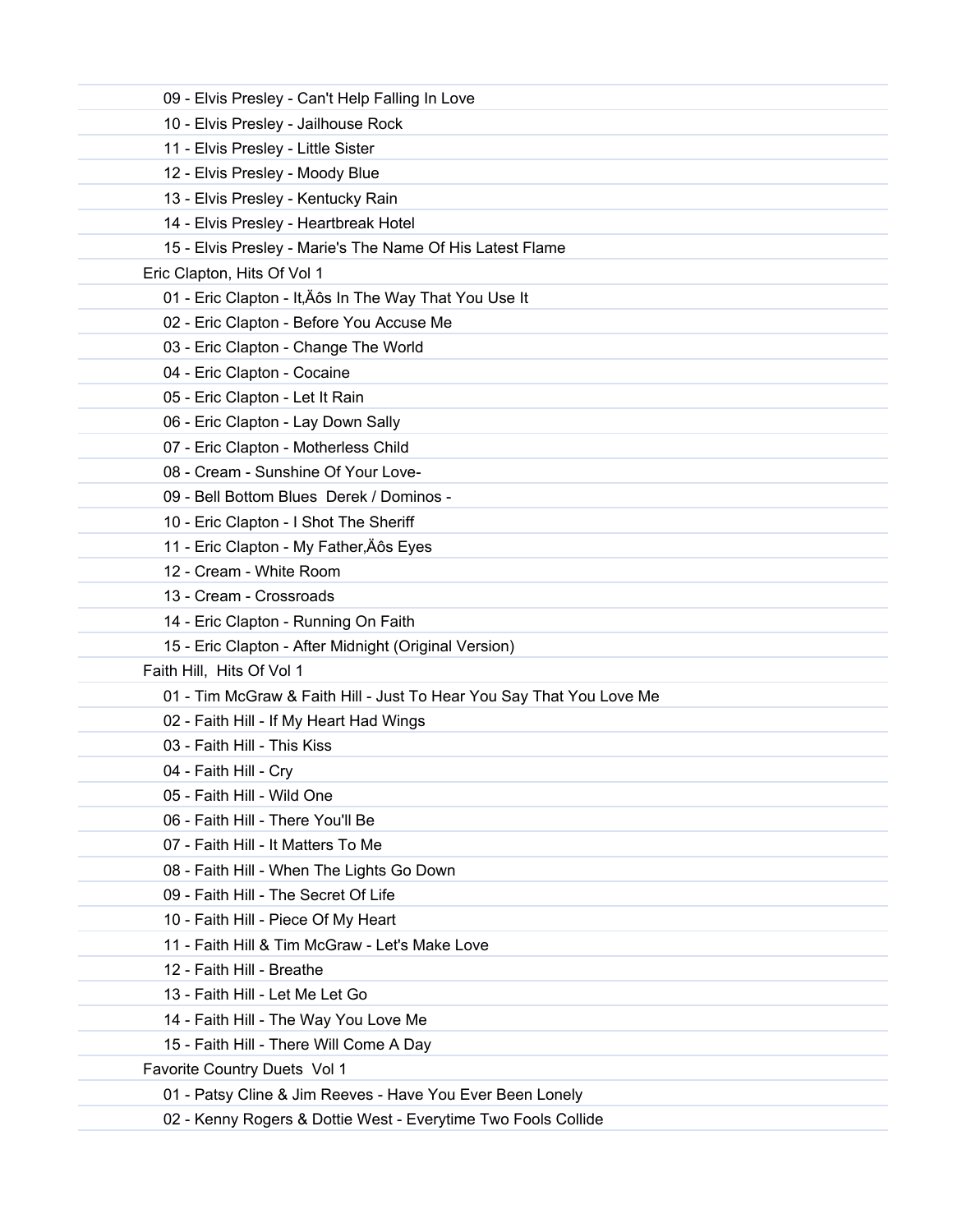| 03 - Kenny Rogers & Dolly PartonL - Islands In The Stream                   |  |
|-----------------------------------------------------------------------------|--|
| 04 - Dolly Parton & Ricky Van Shelton - Rockin' Years                       |  |
| 05 - Reba McEntire & Vince Gill - The Heart Won't Lie                       |  |
| 06 - Lorrie Morgan & Keith Whitley - Till A Tear Becomes A Rose             |  |
| 07 - Kenny Rogers & Kim Carnes - Don't Fall In Love With A Dreamer          |  |
| 08 - Trisha Yearwood & Garth Brooks - Like We Never Had A Broken Heart      |  |
| 09 - Kathy Mattea & Tim O'Brien - The Battle Hymn Of Love                   |  |
| 10 - Eddie Rabbitt & Crystal Gayle - You And I                              |  |
| 11 - Barbara Mandrell & Lee Greenwood - To Me                               |  |
| 12 - Lee Greenwood & Suzy Bogguss - Hopelessly Yours                        |  |
| 13 - Marie Osmond & Dan Seals - Meet Me In Montana                          |  |
| 14 - Dolly Parton & Collin Raye - Whenever Forever Comes                    |  |
| 15 - David Frizzell & Shelley West - You're The Reason God Made Oklahoma    |  |
| Favorite Country Duets Vol 2                                                |  |
| 01 - Conway Twitty & Loretta Lynn - After The Fire Is Gone                  |  |
| 02 - Kenny Rogers & Dottie West - Anyone Who Isn't Me Tonight               |  |
| 03 - Eddie Rabbitt & Juice Newton - Both To Each Other                      |  |
| 04 - Willie Nelson & Dolly Parton - Everything's Beautiful In Its Own Way   |  |
| 05 - TG Sheppard & Karen Brooks - Faking Love                               |  |
| 06 - Loretta Lynn & Conway Twitty - Feelings                                |  |
| 07 - Tennessee Ernie Ford & Kay Starr - I'll Never Be Free                  |  |
| 08 - George Jones & Tammy Wynette - If God Met You                          |  |
| 09 - Dolly Parton & Porter Wagoner - Just Someone I Used To Know            |  |
| 10 - Conway Twitty & Loretta Lynn - Louisiana Woman, Mississippi Man        |  |
| 11 - Charly McClain & Mickey Gilley - Paradise Tonight                      |  |
| 12 - Kenny Rogers & Dottie West - 'Til I Can Make It On My Own              |  |
| 13 - Kenny Rogers & West Dottie - Together Again                            |  |
| 14 - George Jones & Tammy Wynette - Two Story House                         |  |
| 15 - George Jones & Tammy Wynette - We're Gonna Hold On                     |  |
| Female Country Classics Vol 1                                               |  |
| 01 - Loretta Lynn - Your Squaw Is On The Warpath                            |  |
| 02 - Kitty Wells - Mommy For A Day                                          |  |
| 03 - Kitty Wells - You Don't Hear                                           |  |
| 04 - Kitty Wells - Password                                                 |  |
| 05 - Loretta Lynn - Rated X                                                 |  |
| 06 - Loretta Lynn - One's On The Way                                        |  |
| 07 - Kitty Wells - Will Your Lawyer Talk To God                             |  |
| 08 - Loretta Lynn - Somebody Somewhere Don't Know What He's Missing Tonight |  |
| 09 - Tammy Wynette - Take Me To Your World                                  |  |
| 10 - Tammy Wynette - I'll See Him Through                                   |  |
| 11 - Tammy Wynette - Till I Get It Right                                    |  |
| 12 - Tammy Wynette - Singing My Song                                        |  |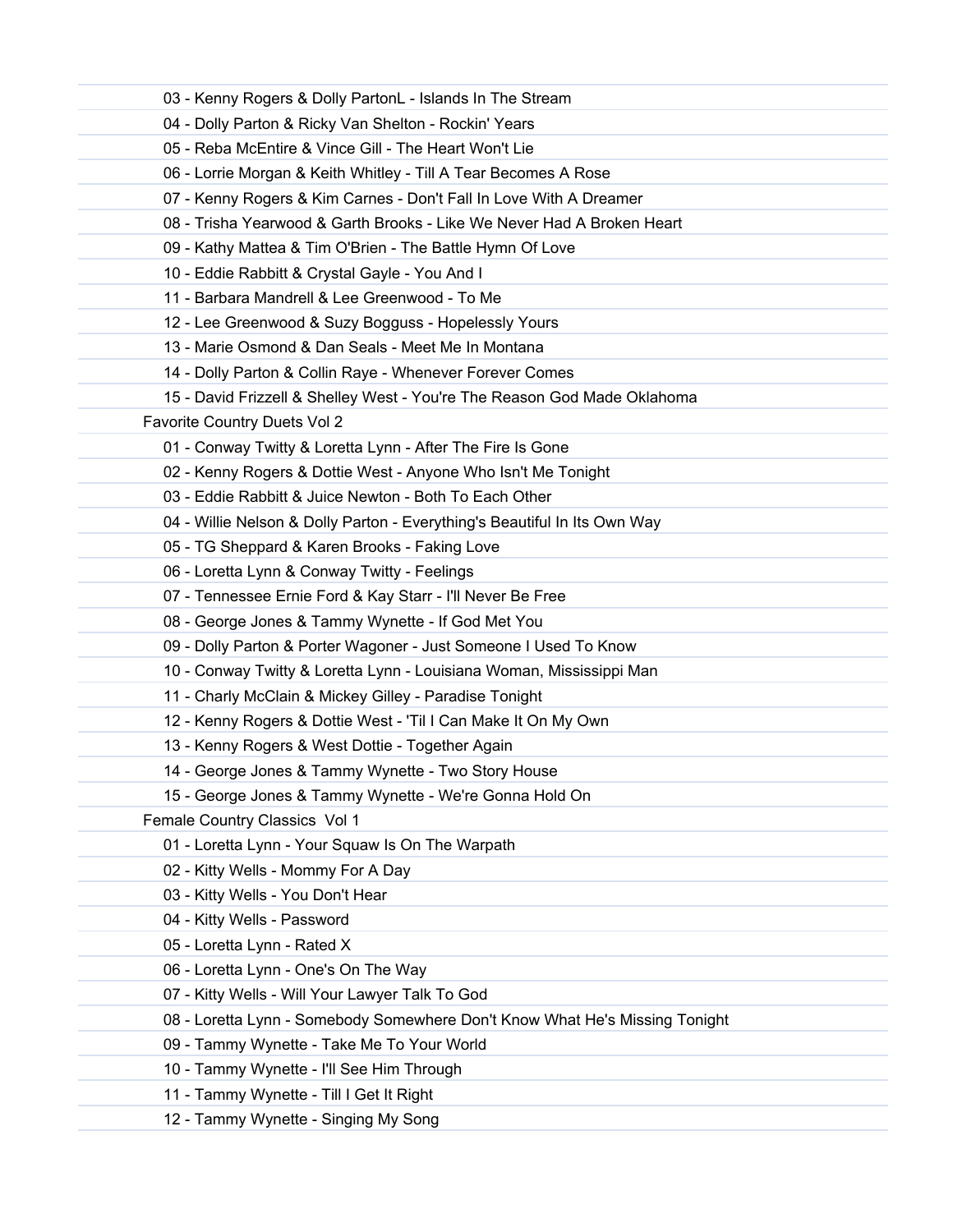| 13 - Kitty Wells - Heartbreak, U. S. A.               |
|-------------------------------------------------------|
| 14 - Tammy Wynette - My Man (Understands)             |
| 15 - Loretta Lynn - When The Tingle Becomes A Chill   |
| Female Hits Of The 90's                               |
| 01 - Sophie B. Hawkins - Damn I Wish I Was Your Lover |
| 02 - Sarah McLachlan - I Will Remember You            |
| 03 - Joan Osborne - One Of Us                         |
| 04 - Meredith Brooks - Bitch                          |
| 05 - Natalie Merchant - Wonder                        |
| 06 - Melissa Etheridge - I'm The Only One             |
| 07 - Melissa Etheridge - Come To My Window            |
| 08 - Paula Cole - Where Have All The Cowboys Gone?    |
| 09 - Sheryl Crow - My Favorite Mistake                |
| 10 - Indigo Girls - Closer To Fine                    |
| 11 - Fiona Apple - Criminal                           |
| 12 - Natalie Imbruglia - Torn                         |
| 13 - No Doubt - Don't Speak                           |
| 14 - Lisa Loeb & Nine Stories - Stay (I Missed You)   |
| 15 - Jewel - Who Will Save Your Soul                  |
| Fleetwood Mac, Hits Of Vol 1                          |
| 01 - Fleetwood Mac - Go Your Own Way                  |
| 02 - Fleetwood Mac - Don't Stop                       |
| 03 - Fleetwood Mac - Oh Daddy                         |
| 04 - Fleetwood Mac - Dreams                           |
| 05 - Fleetwood Mac - Landslide                        |
| 06 - Fleetwood Mac - Little Lies                      |
| 07 - Fleetwood Mac - Over My Head                     |
| 08 - Fleetwood Mac - You Make Loving Fun              |
| 09 - Fleetwood Mac - Gold Dust Woman                  |
| 10 - Fleetwood Mac - Rhiannon                         |
| 11 - Fleetwood Mac - Hold Me                          |
| 12 - Fleetwood Mac - Sara                             |
| 13 - Fleetwood Mac - The Chain                        |
| 14 - Fleetwood Mac - Say You Love Me                  |
| 15 - Fleetwood Mac - Second Hand News                 |
| Found Classics Vol 2                                  |
| 01 - Melissa Manchester - Midnight Blue               |
| 02 - Kansas - Carry On Wayward Son                    |
| 03 - Player - Baby Come Back                          |
| 04 - Three Dog Night - Shambala                       |
| 05 - Carly Simon - Anticipation                       |
| 06 - Journey - Who's Crying Now                       |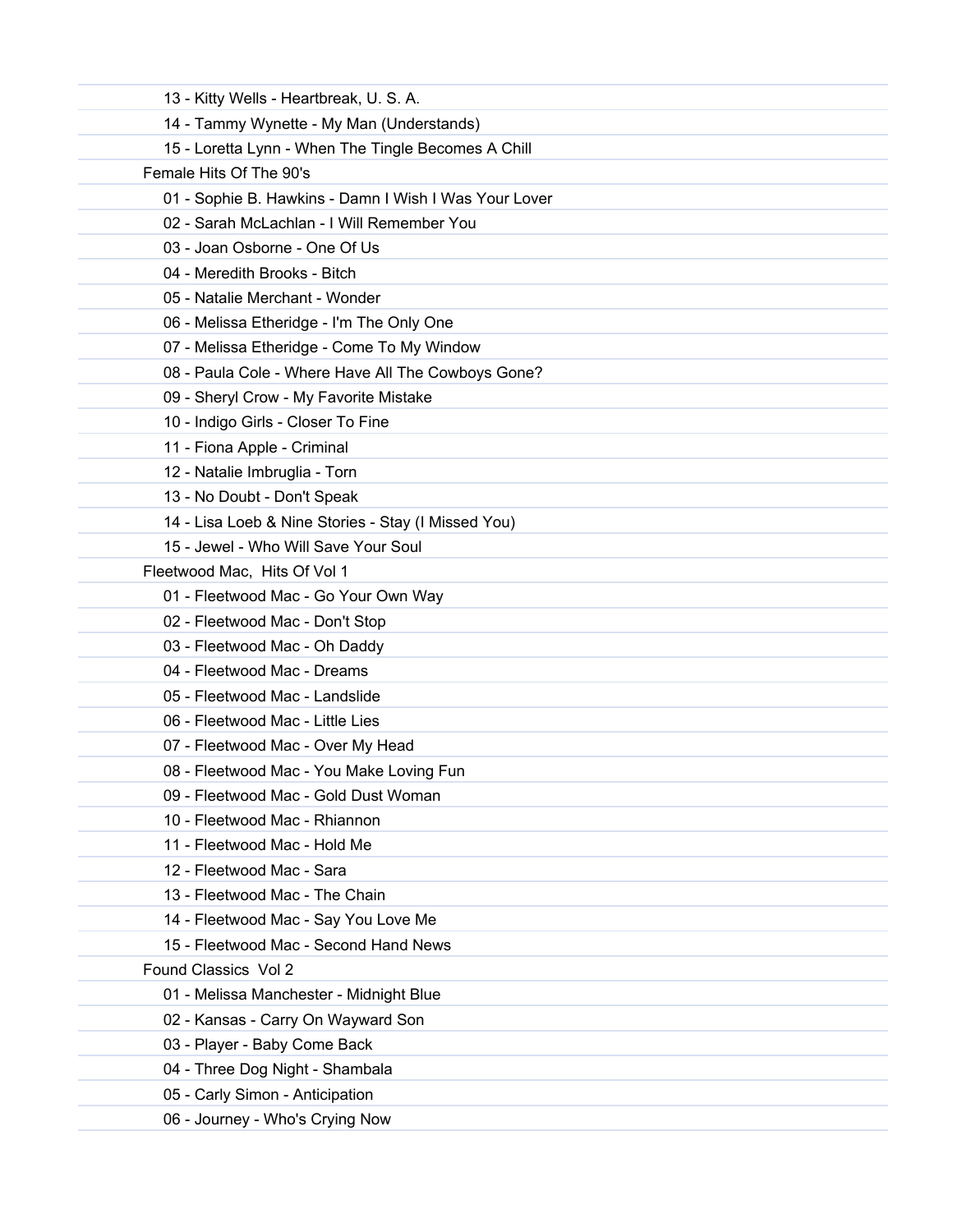| 07 - Rufus - Tell Me Something Good                       |
|-----------------------------------------------------------|
| 08 - Diana Ross - Do You Know Where You're Going To       |
| 09 - America - Ventura Highway                            |
| 10 - Grass Roots - Temptation Eyes                        |
| 11 - Gary Wright - Love Is Alive                          |
| 12 - War - The Cisco Kid                                  |
| 13 - Matthew Wilder - Break My Stride                     |
| 14 - Glno Vanneli - I Just Wanna Stop                     |
| 15 - KC & Sunshine Band - Shake Shake Shake               |
| Frank Sinatra, Hits Of Vol 1                              |
| 01 - Frank Sinatra - It Was A Very Good Year              |
| 02 - Frank Sinatra - The Lady Is A Tramp                  |
| 03 - Frank Sinatra & Nancy Sinatra - Somethin' Stupid     |
| 04 - Frank Sinatra - That's Life                          |
| 05 - Frank Sinatra - Witchcraft                           |
| 06 - Frank Sinatra - Embraceable You                      |
| 07 - Frank Sinatra - My Funny Valentine                   |
| 08 - Frank Sinatra - I've Got You Under My Skin           |
| 09 - Frank Sinatra - New York, New York                   |
| 10 - Frank Sinatra - Love And Marriage                    |
| 11 - Frank Sinatra - My Kind Of Town                      |
| 12 - Frank Sinatra - My Way                               |
| 13 - Frank Sinatra - Summer Wind                          |
| 14 - Frank Sinatra - Fly Me To The Moon                   |
| 15 - Frank Sinatra - Strangers In The Night               |
| George Strait, Hits Of Vol 2                              |
| 01 - George Strait - Let's Fall To Pieces Together        |
| 02 - George Strait - The Chill Of An Early Fall           |
| 03 - George Strait - Ace In The Hole                      |
| 04 - George Strait - Lovebug                              |
| 05 - George Strait - Check Yes Or No                      |
| 06 - George Strait - Fool Hearted Memory                  |
| 07 - George Strait - Famous Last Words                    |
| 08 - George Strait - What's Goin On In Your Mind          |
| 09 - George Strait - Today My World Slipped Away          |
| 10 - George Strait - So Much Like My Dad                  |
| 11 - George Strait - Fireman                              |
| 12 - George Strait - Go On                                |
| 13 - George Strait - Best Day                             |
| 14 - George Strait - One Night At A Time                  |
| 15 - George Strait - You Can't Make A Heart Love Somebody |
| George Strait, Hits Of Vol 3                              |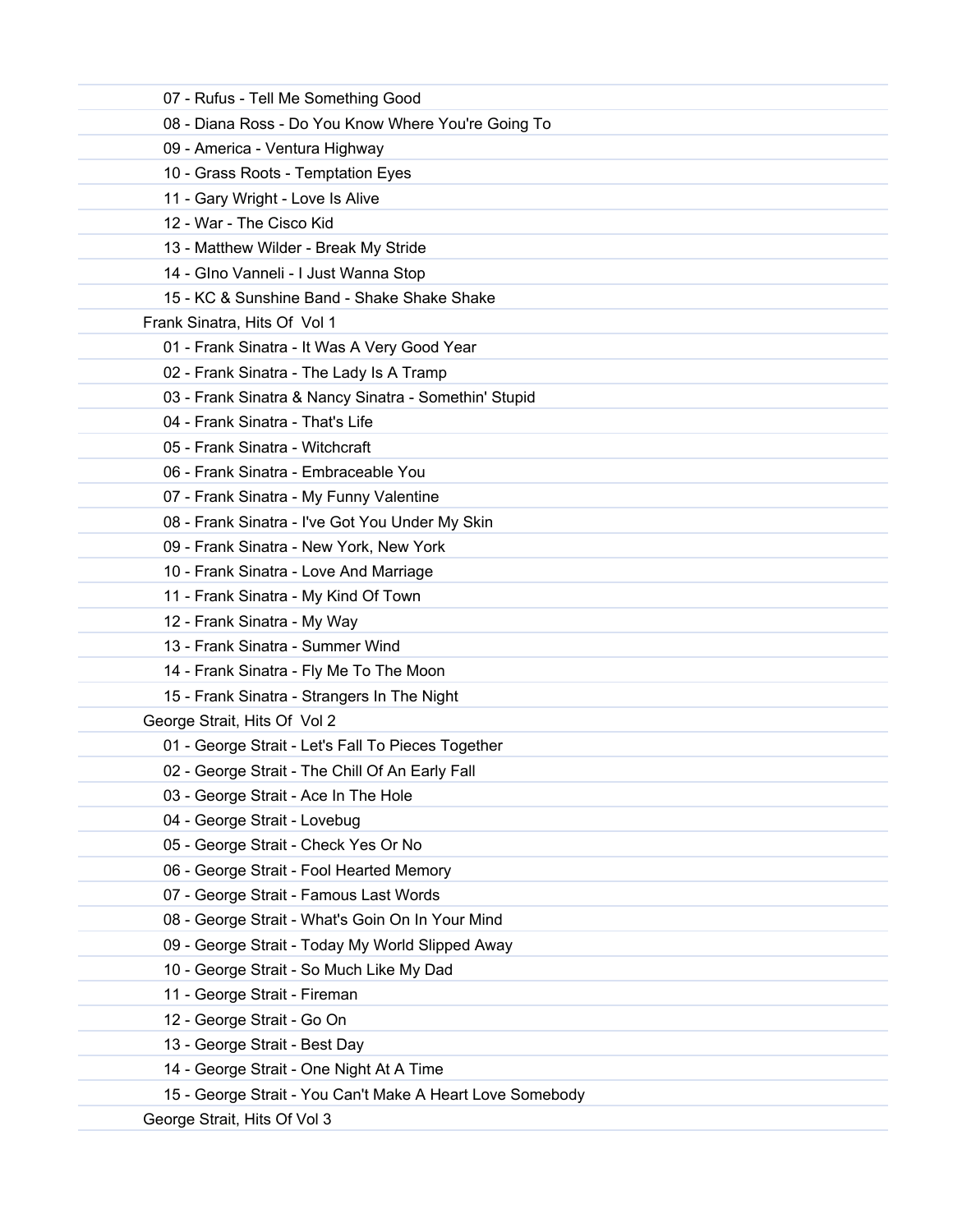| 01 - George Strait - Baby's Gotten Good At Goodbye                         |  |
|----------------------------------------------------------------------------|--|
| 02 - George Strait - You Look So Good In Love                              |  |
| 03 - George Strait - Right Or Wrong                                        |  |
| 04 - George Strait - Heartland                                             |  |
| 05 - George Strait - Amarillo By Morning                                   |  |
| 06 - Love Without End, Amen -                                              |  |
| 07 - George Strait - You Know Me Better Than That                          |  |
| 08 - George Strait - Does Fort Worth Ever Cross Your Mind                  |  |
| 09 - George Strait - All My Ex's Live In Texas                             |  |
| 10 - George Strait - I Cross My Heart                                      |  |
| 11 - George Strait - Am In Blue                                            |  |
| 12 - George Strait - If I Know Me                                          |  |
| 13 - George Strait - A Fire I Can't Put Out                                |  |
| 14 - George Strait - Carrying Your Love With Me                            |  |
| 15 - George Strait - I've Come To Expect It From You                       |  |
| Grease, Hits Of                                                            |  |
| 01 - Olivia Newton John - Summer Nights                                    |  |
| 02 - Olivia Newton John - Hopelessly Devoted To You                        |  |
| 03 - John Travolta / Olivia Newton John - You, Äôre The One That I Want    |  |
| 04 - John Travolta - Sandy                                                 |  |
| 05 - Frankie Avalon - Beauty School Dropout                                |  |
| 06 - Stockard Channing - Look At Me, I, Äôm Sandra Dee                     |  |
| 07 - John Travolta - Greased Lightning (Clean Version)                     |  |
| 08 - Cindy Bullens - It, Äôs Raining On Prom Night                         |  |
| 09 - Sha na na - Those Magic Changes                                       |  |
| 10 - Sha na na - Born To Hand Jive                                         |  |
| 11 - Cindy Bullens - Freddy My Love                                        |  |
| 12 - Louis St. Louis - Rock , Äòn, Äô Roll Party Queen                     |  |
| 13 - Stockard Channing - There Are Worse Things I Could Do                 |  |
| 14 - Olivia Newton John - Look At Me, I, Äôm Sandra Dee (Reprise)          |  |
| 15 - John Travolta / Olivia Newton John - We Go Together                   |  |
| Great American Songbook Vol 1                                              |  |
| 01 - Dean Martin - Innamorata (Sweetheart)                                 |  |
| 02 - Sting - My One And Only Love                                          |  |
| 03 - Cab Calloway - Minnie The Moocher                                     |  |
| 04 - Billie Holiday - Strange Fruit                                        |  |
| 05 - Harry Connick, Jr. - It Had To Be You                                 |  |
| 06 - Norah Jones - Nearness Of You, The                                    |  |
| 07 - Louis Prima / Keely Smith - That Old Black Magic                      |  |
| 08 - Rod Stewart / Cher - Bewitched, Bothered & Bewildered                 |  |
| 09 - Barbra Streisand - I, Äôm In The Mood For Love                        |  |
| 10 - Linda Ronstadt / Nelson Riddle Orchestra - I, Äôve Got A Crush On You |  |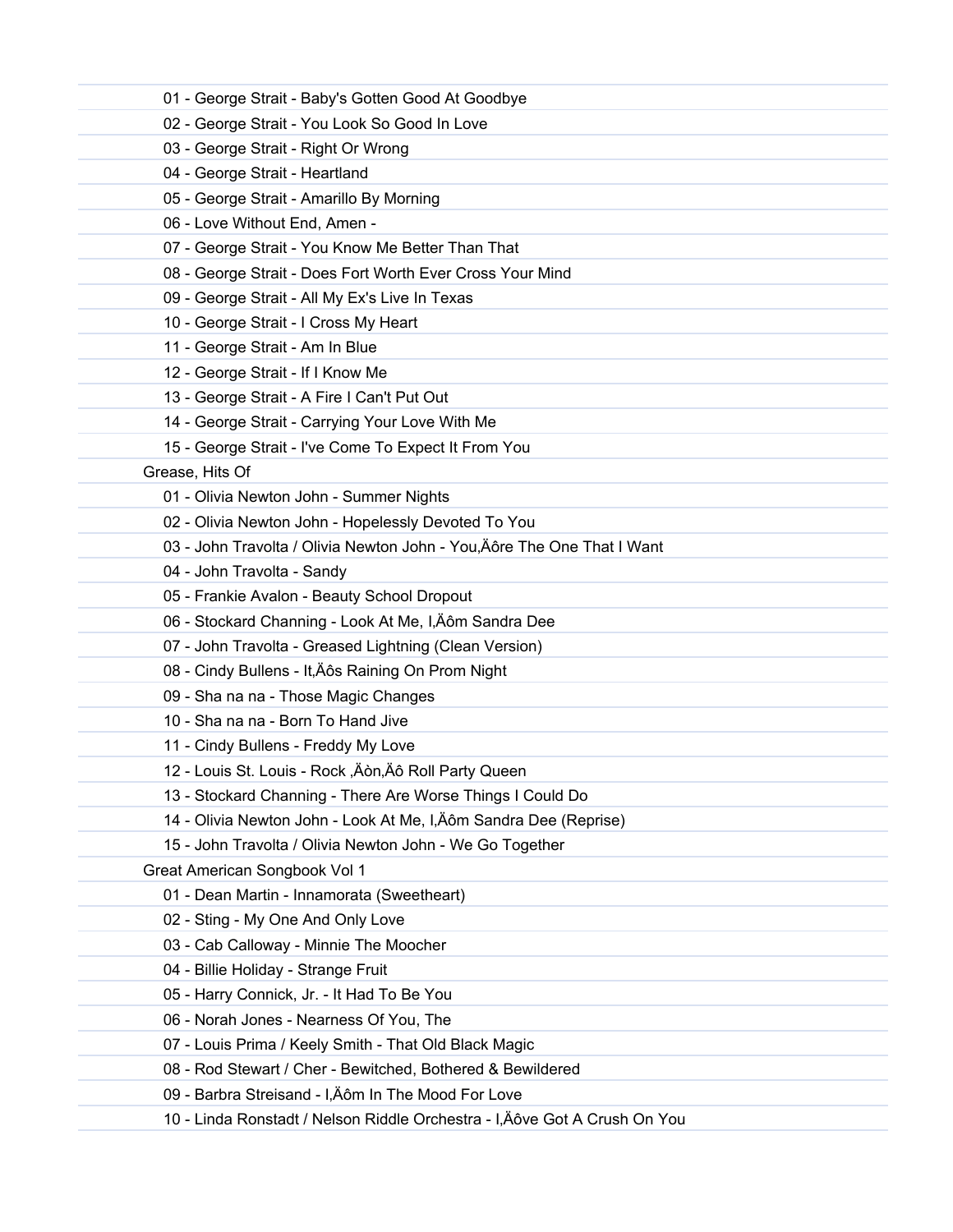| 11 - Michael Buble - Come Fly With Me                        |
|--------------------------------------------------------------|
| 12 - Frank Sinatra - Luck Be A Lady                          |
| 13 - Al Martino - I Have But One Heart                       |
| 14 - Ray Charles - Drown In My Own Tears                     |
| 15 - Tony Bennett - Shadow Of Your Smile, The                |
| Great Male Standards Vol 1                                   |
| 01 - Tony Bennett - I Left My Heart In San Francisco         |
| 02 - Eddy Arnold - Make The World Go Away                    |
| 03 - Frank Sinatra - New York New York                       |
| 04 - Morris Albert - Feelings                                |
| 05 - Englebert Humperdinck - Release Me                      |
| 06 - Nat King Cole - Ramblin Rose                            |
| 07 - Perry Como - Catch A Falling Star                       |
| 08 - Andy Wiliams - Cant Get Used To Loving You              |
| 09 - Ray Charles - I Cant Stop Loving You                    |
| 10 - Englebert Humperdinck - After The Lovin                 |
| 11 - Frank Sinatra - My Way                                  |
| 12 - Andy Wiliams - Moon River                               |
| 13 - Frank Sinatra - Summer Wind                             |
| 14 - Dean Martin - Everybody Loves Somebody                  |
| 15 - Paul Anka - Put Your Head On My Shoulder                |
| Gretchen Wilson, Hits Of Vol 1                               |
| 01 - Gretchen Wilson - When I Think About Cheatin'           |
| 02 - Gretchen Wilson - Pocahontas Proud                      |
| 03 - Gretchen Wilson - Raining On Me                         |
| 04 - Gretchen Wilson - Skoal Ring                            |
| 05 - Gretchen Wilson - When It Rains                         |
| 06 - Gretchen Wilson - One Bud Wiser                         |
| 07 - Gretchen Wilson - Redneck Woman                         |
| 08 - Gretchen Wilson - I Don't Feel Like Loving You Today    |
| 09 - Gretchen Wilson - Here For The Party                    |
| 10 - Gretchen Wilson - Homewrecker                           |
| 11 - Gretchen Wilson - All Jacked Up                         |
| 12 - Gretchen Wilson - Full Time Job                         |
| 13 - Gretchen Wilson - Holdin' You                           |
| 14 - Gretchen Wilson - California Girls                      |
| 15 - Gretchen Wilson - Good Morning Heartache                |
| Gwen Stefani And No Doubt, Hits Of Vol 1                     |
| 01 - No Doubt / Lady Saw - Underneath It All (Radio Version) |
| 02 - Gwen Stefani - Hollaback Girl                           |
| 03 - Gwen Stefani - Excuse Me Mr.                            |
| 04 - Gwen Stefani - New                                      |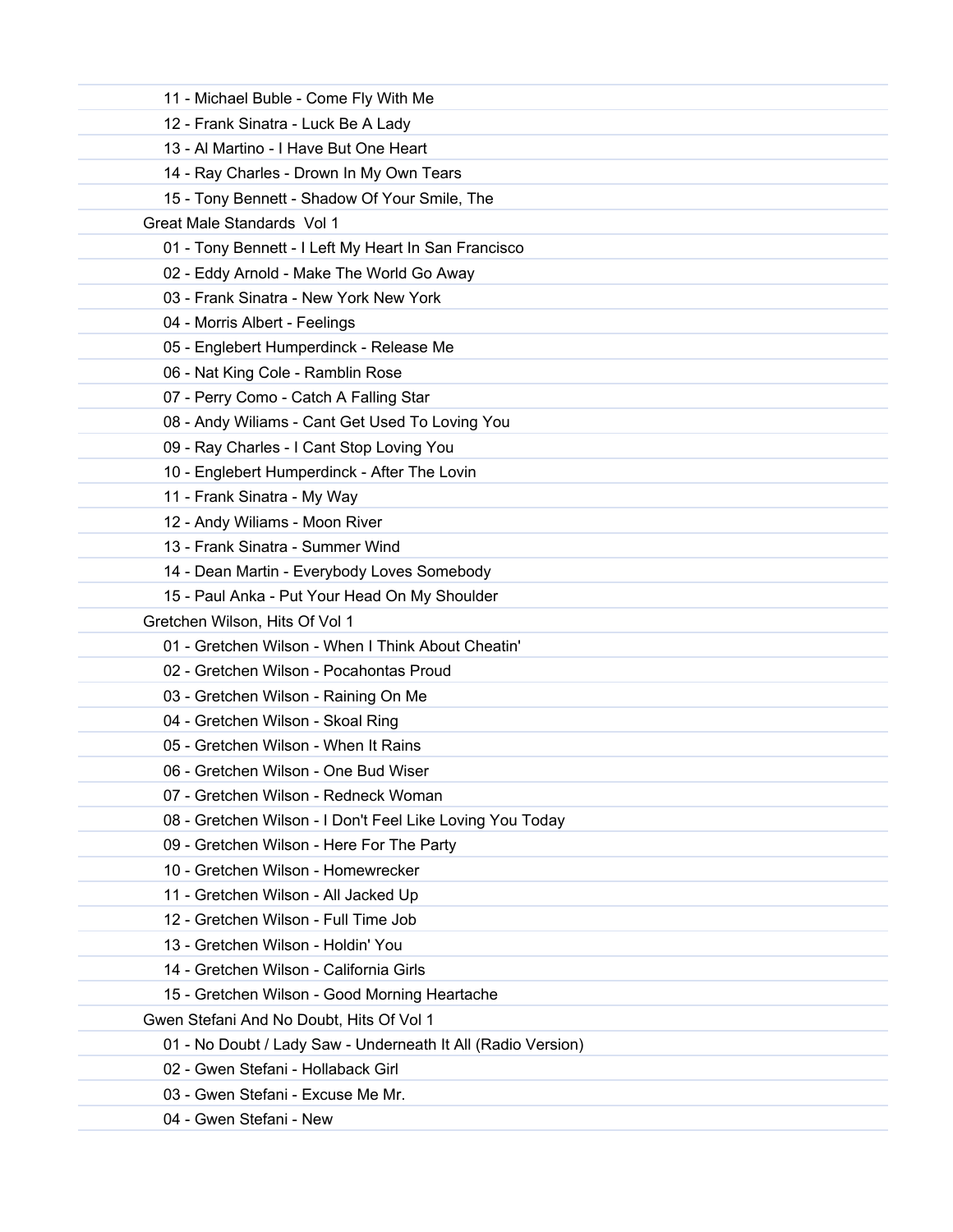| 05 - Gwen Stefani - Just A Girl                             |
|-------------------------------------------------------------|
| 06 - Gwen Stefani - Don, Äôt Speak                          |
| 07 - Gwen Stefani - Spiderwebs                              |
| 08 - Gwen Stefani - Ex-girlfriend                           |
| 09 - Gwen Stefani - Hella Good                              |
| 10 - Gwen Stefani - Bathwater                               |
| 11 - No Doubt / Bounty Killer - Hey Baby                    |
| 12 - Gwen Stefani - Running                                 |
| 13 - Gwen Stefani / Eve - Rich Girl                         |
| 14 - Gwen Stefani - It, Äôs My Life                         |
| 15 - Life Gwen Stefani - Simple Kind Of                     |
| Halloween Hits Vol 1                                        |
| 01 - Alice Cooper - Welcome To My Nightmare                 |
| 02 - Creedence Clearwater Revival - I Put A Spell On You    |
| 03 - Oingo Boingo - Dead Man's Party                        |
| 04 - Bobby Boris Pickett & The Crypt Kickers - Monster Mash |
| 05 - The Five Blobs - The Blob                              |
| 06 - M.C. Hammer - Addams Groove                            |
| 07 - Sheb Wooley - Purple People Eater                      |
| 08 - Lewis Lee - Attack Of The Killer Tomatoes!             |
| 09 - Vic Mizzy - The Addams Family                          |
| 10 - Michael Jackson - Thriller                             |
| 11 - Ray Parker, Jr. - Ghostbusters                         |
| 12 - David Seville - Witch Doctor                           |
| 13 - Jumpin' Gene Simmons - Haunted House                   |
| 14 - Warren Zevon - Werewolves Of London                    |
| 15 - - Halloween Sound Effects (Bonus Track)                |
| 16 - - The Twilight Zone                                    |
| Headbanger's Hits Vol 1                                     |
| 01 - Megadeth - Symphony Of Destruction                     |
| 02 - Metallica - Enter Sandman                              |
| 03 - AC/DC - Back In Black                                  |
| 04 - Black Sabbath - Iron Man                               |
| 05 - Def Leppard - Photograph                               |
| 06 - Iron Maiden - Run To The Hills                         |
| 07 - Guns N' Roses - Sweet Child O'Mine                     |
| 08 - Judas Priest - You've Got Another Thing Comin'         |
| 09 - Dokken - Burning Like A Flame                          |
| 10 - Queensryche - Silent Lucidity                          |
| 11 - Motley Crue - Dr. Feelgood                             |
| 12 - Skid Row - 18 And Life                                 |
| 13 - Ozzy Osbourne - Crazy Train                            |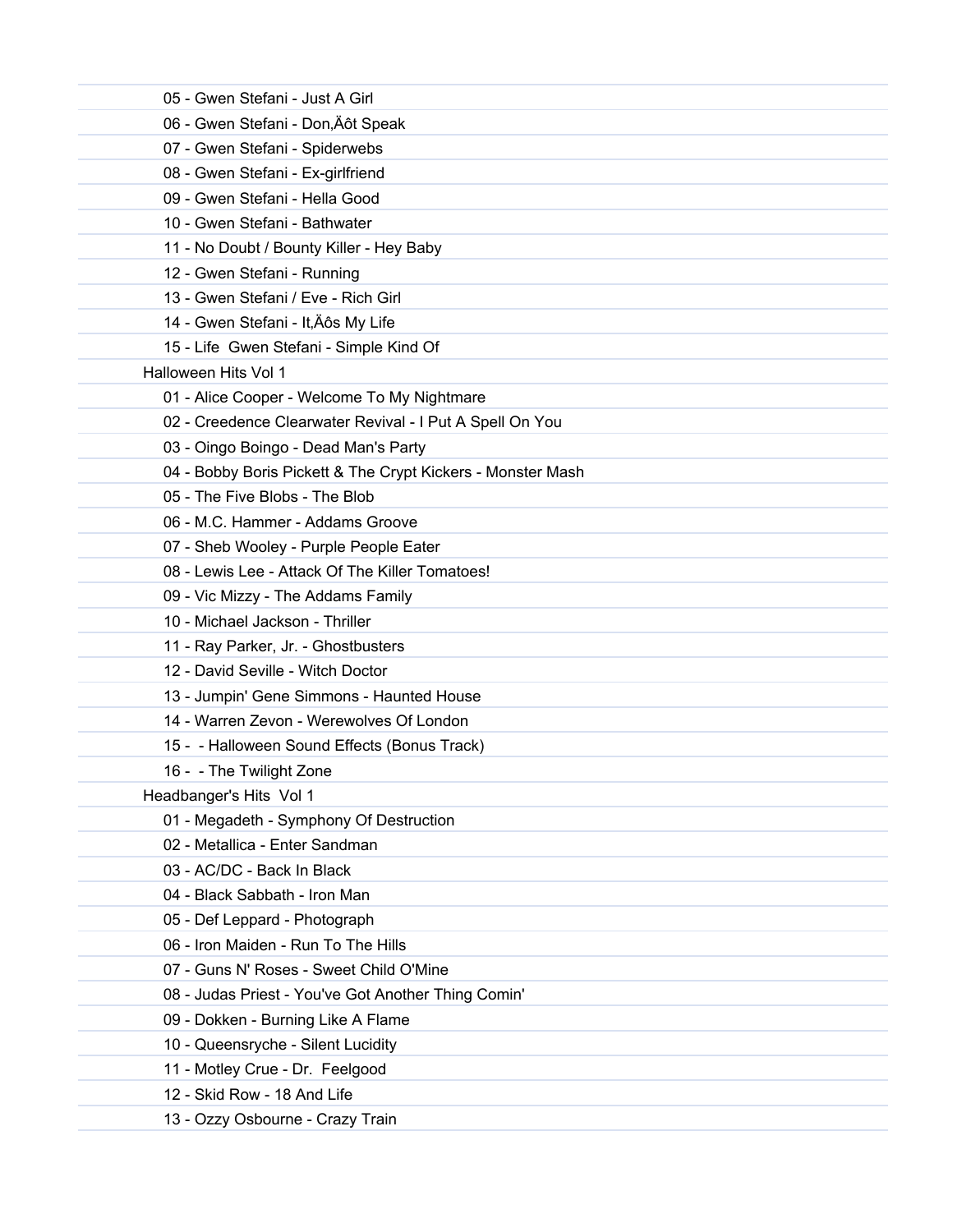| 14 - Quiet Riot - Cum On Feel The Noize                    |
|------------------------------------------------------------|
| 15 - Scorpions - Rock You Like A Hurricane                 |
| Headbanger's Hits Vol 10                                   |
| 01 - Queensryche - I Don't Believe In Love                 |
| 02 - Ufo - Doctor, Doctor                                  |
| 03 - Ted Nugent - Wango Tango                              |
| 04 - Ratt - Way Cool Jr.                                   |
| 05 - Accept - Balls To The Wall                            |
| 06 - Montrose - Bad Motor Scooter                          |
| 07 - Twisted Sister - We're Not Gonna Take It              |
| 08 - Guns N' Roses - Paradise City                         |
| 09 - Coney Hatch - Monkey Bars                             |
| 10 - Iron Maiden - The Trooper                             |
| 11 - Motley Crue - Wild Side                               |
| 12 - Y&T - Rescue Me                                       |
| 13 - Black Sabbath - Sweet Leaf                            |
| 14 - Ozzy Osbourne - Mr. Crowley                           |
| 15 - Wasp - I Wanna Be Somebody                            |
| Headbanger's Hits Vol 12                                   |
| 01 - Rainbow - Man On The Silver Mountain                  |
| 02 - Judas Priest - Turbo Lover                            |
| 03 - Ugly Kid Joe - Neighbor                               |
| 04 - AC/DC - Ride On                                       |
| 05 - King's X - Summerland                                 |
| 06 - Black Sabbath - Heaven And Hell                       |
| 07 - Pantera - Cowboys From Hell                           |
| 08 - Metallica - No Leaf Clover (Live Version)             |
| 09 - Led Zeppelin - How Many More Times                    |
| 10 - Kiss - I Love It Loud                                 |
| 11 - Megadeth - Angry Again                                |
| 12 - Guns N' Roses - My Michelle                           |
| 13 - Anthrax - Got The Time                                |
| 14 - Yngwie Malmsteen - Heaven Tonight                     |
| 15 - White Zombie - More Human Than Human                  |
| Headbanger's Hits Vol 3                                    |
| 01 - Cinderella - Don't Know What You Got (Till It's Gone) |
| 02 - Krokus - Screaming In The Night                       |
| 03 - Scorpions - Still Loving You                          |
| 04 - Europe - Carrie                                       |
| 05 - Heart - Dog & Butterfly                               |
| 06 - L. Ford & O. Osbourne - Close My Eyes Forever         |
| 07 - Poison - Something To Believe In                      |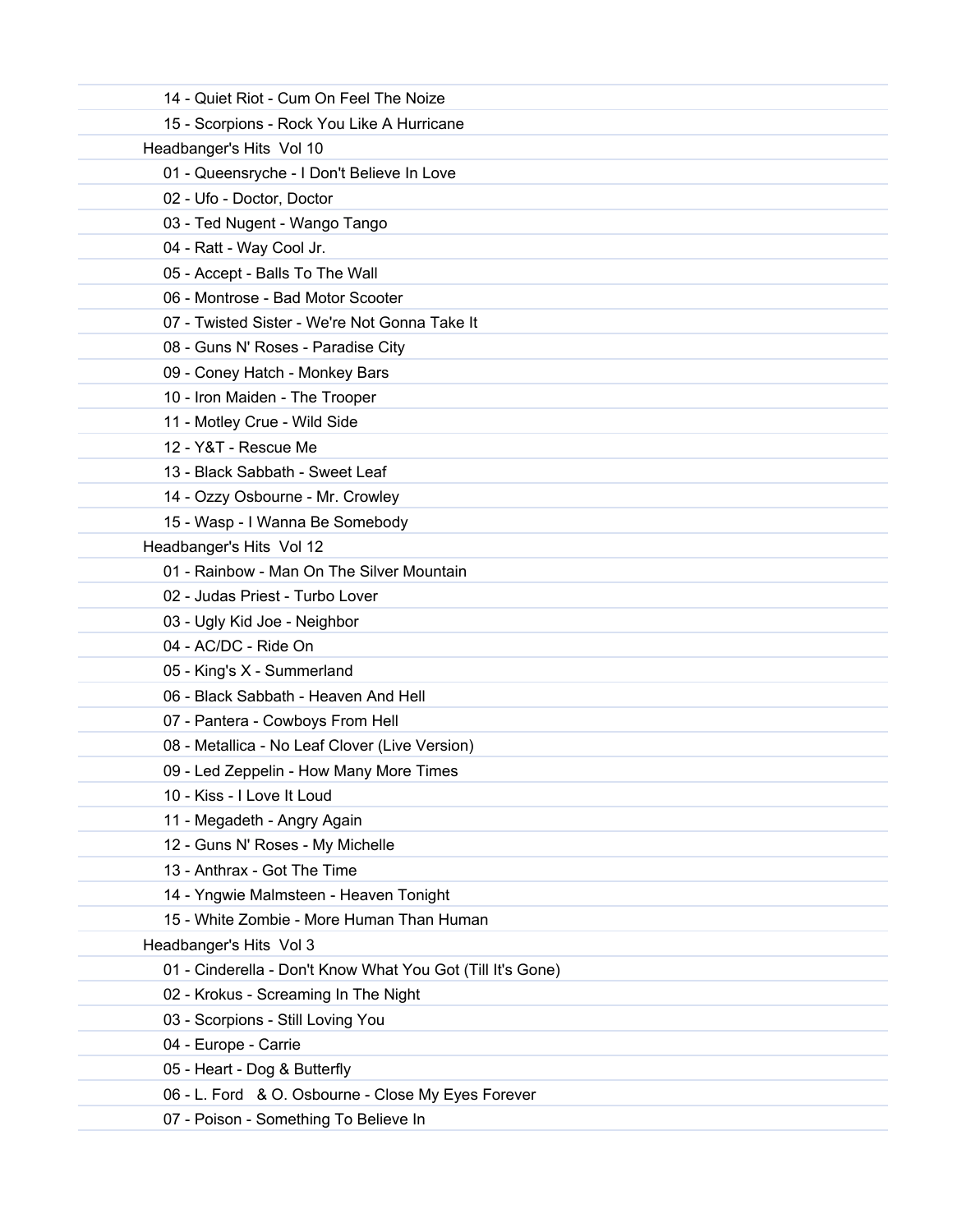| 08 - Nelson - Can't Live Without Your Love And Affection |
|----------------------------------------------------------|
| 09 - White Lion - When The Children Cry                  |
| 10 - Motley Crue - Home Sweet Home                       |
| 11 - Warrant - I Saw Red                                 |
| 12 - Winger - Miles Away                                 |
| 13 - Slaughter - Fly To The Angels                       |
| 14 - Led Zeppelin - Stairway To Heaven                   |
| 15 - Steelheart - I'll Never Let You Go (Angel Eyes)     |
| Headbanger's Hits Vol 6                                  |
| 01 - Motley Crue - Shout At The Devil                    |
| 02 - Guns N' Roses - Mr. Brownstone                      |
| 03 - Ronnie James Dio - Holy Diver                       |
| 04 - Def Leppard - Foolin'                               |
| 05 - Warrant - Cherry Pie                                |
| 06 - Cinderella - Nobody's Fool                          |
| 07 - Ozzy Osbourne - Shot In The Dark                    |
| 08 - Night Ranger - Don't Tell Me You Love Me            |
| 09 - Judas Priest - Breaking The Law                     |
| 10 - Quiet Riot - Metal Health                           |
| 11 - Bon Jovi - Runaway                                  |
| 12 - Aldo Nova - Fantasy                                 |
| 13 - Poison - Unskinny Bop                               |
| 14 - Scorpions - Still Loving You                        |
| 15 - Kiss - Shout It Out Loud                            |
| Headbanger's Hits Vol 7                                  |
| 01 - Poison - I Won't Forget You                         |
| 02 - Triumph - Lay It On The Line                        |
| 03 - Whitesnake - Slow An' Easy                          |
| 04 - Great White - Rock Me                               |
| 05 - Winger - Seventeen                                  |
| 06 - Tesla - What You Give                               |
| 07 - John Parr - Naughty Naughty                         |
| 08 - Motley Crue - Too Young To Fall In Love             |
| 09 - Y&T - Summertime Girls                              |
| 10 - Dokken - In My Dreams                               |
| 11 - Kiss - Lick It Up                                   |
| 12 - Donnie Iris - Ah! Leah!                             |
| 13 - Warrant - Down Boys                                 |
| 14 - Guns N' Roses - Don't Cry (Original)                |
| 15 - Kix - Don't Close Your Eyes                         |
| Headbanger's Hits Vol 9                                  |
| 01 - From Hair"" - What A Piece Of Work Is Man           |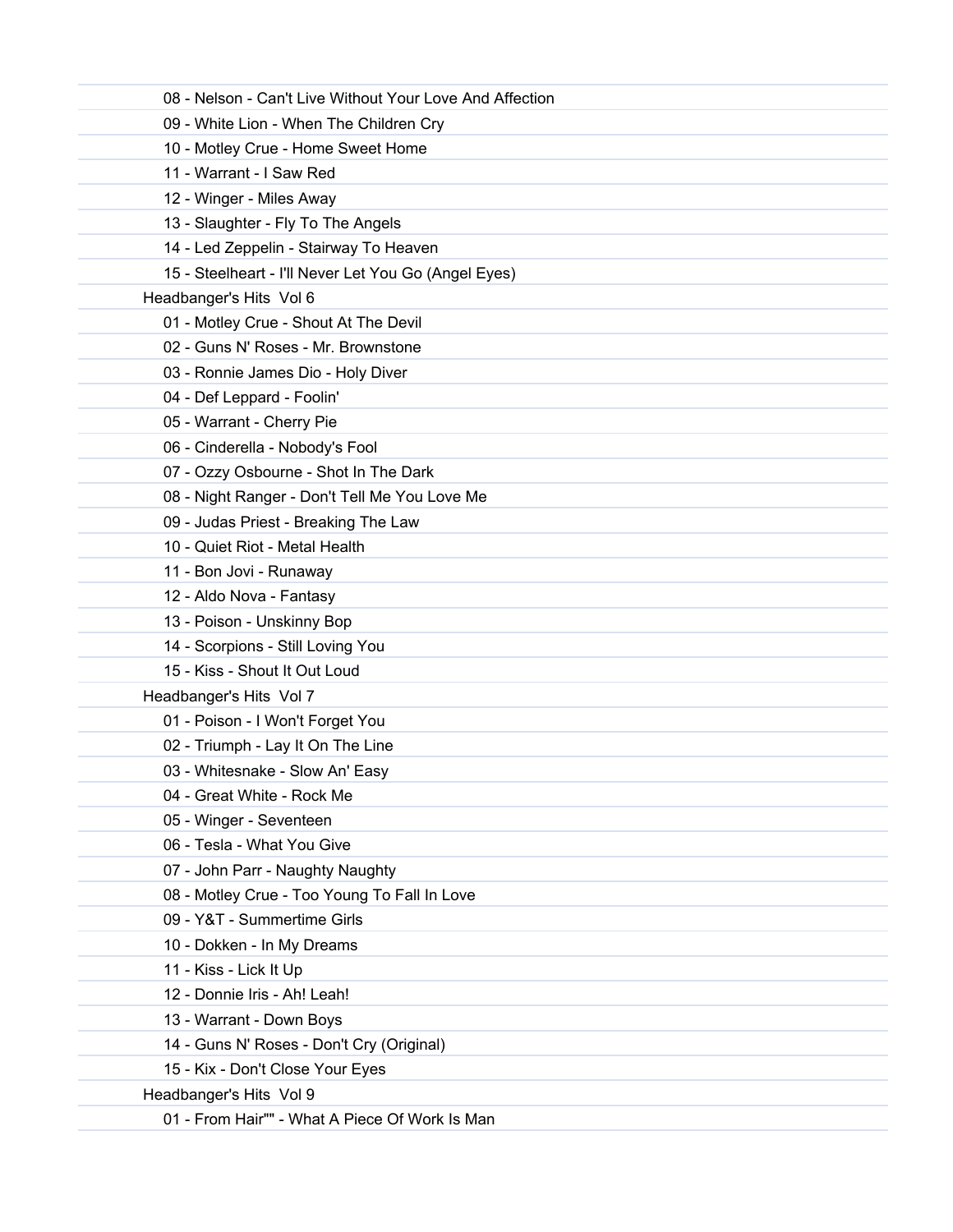| 01 - Led Zeppelin - Whole Lotta Love                        |
|-------------------------------------------------------------|
| 02 - From Hair"" - Ain't Got No (Reprise)                   |
| 02 - Metallica - The Unforgiven                             |
| 03 - From Hair"" - Ain't Got No                             |
| 03 - Queensryche - Empire                                   |
| 04 - Black Sabbath - N.I.B.                                 |
| 04 - From Hair"" - Aquarius                                 |
| 05 - From Hair"" - Hair                                     |
| 05 - Megadeth - Peace Sells                                 |
| 06 - From Hair"" - Donna                                    |
| 06 - Slayer - Seasons In The Abyss                          |
| 07 - From Hair"" - I Got Life                               |
| 07 - Guns N' Roses - Welcome To The Jungle                  |
| 08 - Deep Purple - Perfect Strangers                        |
| 08 - From Hair"" - Where Do I Go?                           |
| 09 - From Hair"" - Easy To Be Hard                          |
| 09 - Jackyl - The Lumberjack                                |
| 10 - From Hair"" - Manchester England                       |
| 10 - Pantera - I'm Broken                                   |
| 11 - AC/DC - T.N.T.                                         |
| 11 - From Hair"" - The Flesh Failures (Let The Sunshine In) |
| 12 - From Hair"" - My Conviction                            |
| 12 - Kiss - Love Gun                                        |
| 13 - From Hair"" - Frank Mills                              |
| 13 - Iron Maiden - Aces High                                |
| 14 - Dokken - Breaking The Chains                           |
| 14 - From Hair"" - Black Boys                               |
| 15 - From Hair"" - Sodomy                                   |
| 15 - Judas Priest - Hell Bent For Leather                   |
| 16 - From Hair"" - Air                                      |
| 17 - From Hair"" - White Boys                               |
| 18 - From Hair"" - Going Down                               |
| 19 - From Hair"" - I Believe In Love                        |
| 20 - From Hair"" - Good Morning Starshine                   |
| 21 - From Hair"" - Manchester England (Reprise)             |
| Headbanger's Hits Vol 11                                    |
| 01 - Deep Purple - Knocking At Your Back Door               |
| 02 - Ozzy Osbourne - Over The Mountain                      |
| 03 - Dio - Last In Line, The                                |
| 04 - Scorpions - Zoo, The                                   |
| 05 - Motörhead - Ace Of Spades                              |
| 06 - Queensryche - Queen Of The Reich                       |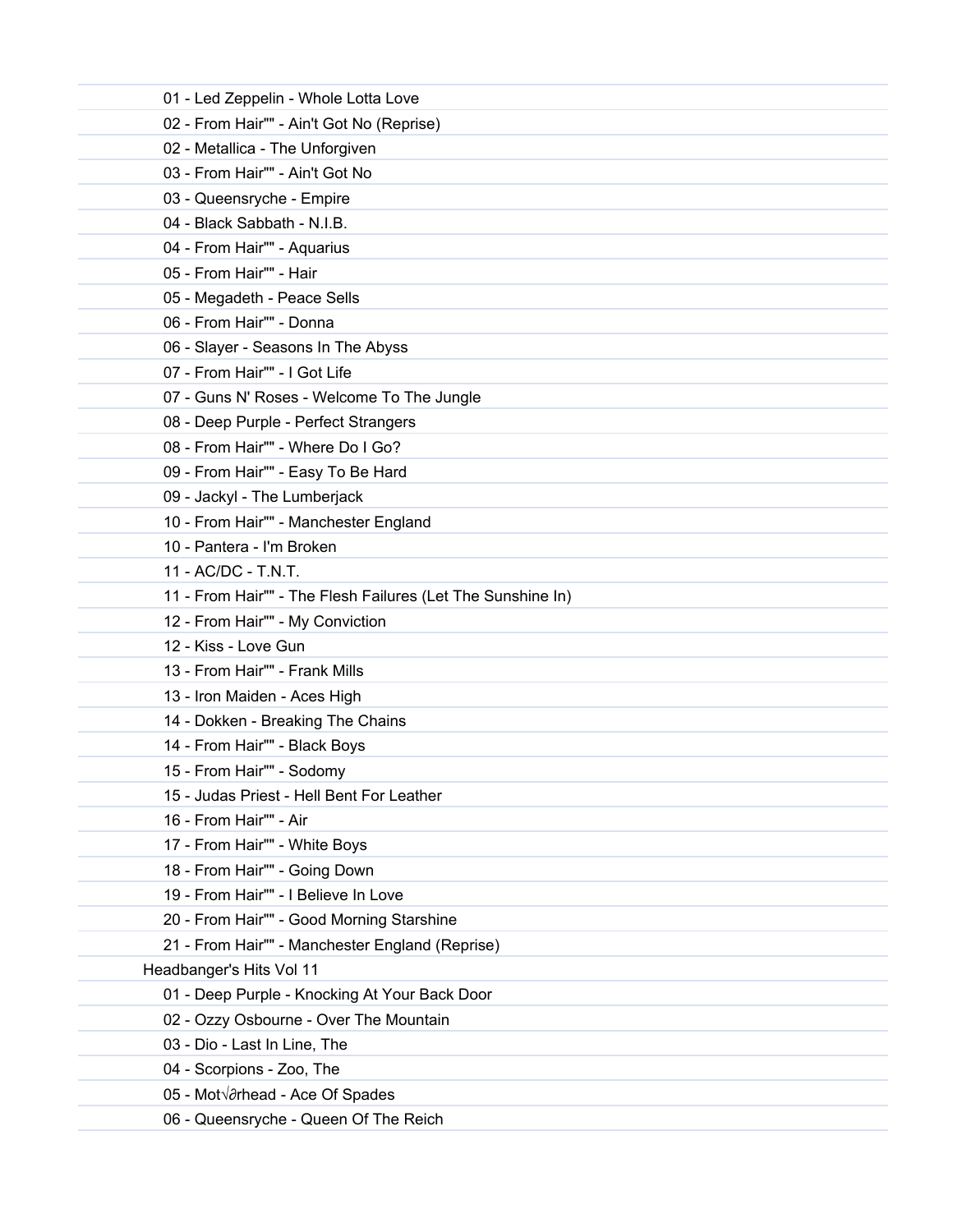| 07 - Bon Jovi - Lay Your Hands On Me                                       |  |
|----------------------------------------------------------------------------|--|
| 08 - Judas Priest - The Green Manalishi (With The Two-Pronged Crown)       |  |
| 09 - Rammstein - Du Hast (English Version)                                 |  |
| 10 - Filter - Hey Man, Nice Shot                                           |  |
| 11 - Bulletboys - Smooth Up In Ya                                          |  |
| 12 - Metallica - Fade To Black                                             |  |
| 13 - Black Sabbath - Mob Rules, The                                        |  |
| 14 - Guns N' Roses - Used To Love Her                                      |  |
| 15 - Cult - She Sells Sanctuary                                            |  |
| Headbanger's Hits Vol 13                                                   |  |
| 01 - Guns N, Äô Roses - Knockin, Äô On Heaven, Äôs Door                    |  |
| 02 - Faith No More - Falling To Pieces                                     |  |
| 03 - Scorpions - Big City Nights                                           |  |
| 04 - Anthrax - Antisocial                                                  |  |
| 05 - King, Äôs X - Over My Head                                            |  |
| 06 - Metallica - Seek & Destroy                                            |  |
| 07 - Metallica - The Memory Remains                                        |  |
| 08 - AC/DC - It,Äôs A Long Way To The Top (If You Wanna Rock ,ÄòN,Äô Roll) |  |
| 09 - W.A.S.P. - Animal (F### Like A Beast)                                 |  |
| 10 - Black Sabbath - Neon Knights                                          |  |
| 11 - Rainbow - Stone Cold                                                  |  |
| 12 - AC/DC - Problem Child                                                 |  |
| 13 - Dio - Don, Äôt Talk To Strangers                                      |  |
| 14 - Ozzy Osbourne - You Can, Äôt Kill Rock And Roll                       |  |
| Headbanger's Hits Vol 4                                                    |  |
| 01 - Night Ranger - When You Close Your Eyes                               |  |
| 02 - Mr. Big - Just Take My Heart                                          |  |
| 03 - Damn Yankees - High Enough                                            |  |
| 04 - Tesla - Love Song                                                     |  |
| 05 - Vandenburg - Burning Heart                                            |  |
| 06 - Scorpions - Wind Of Change                                            |  |
| 07 - Ozzy Osbourne - Mama I'm Coming Home                                  |  |
| 08 - Def Leppard - Bringin' On The Heartbreak                              |  |
| 09 - L.A. Guns - The Ballad Of Jayne                                       |  |
| 10 - Skid Row - I Remember You                                             |  |
| 11 - Dokken - Alone Again                                                  |  |
| 12 - Boston - Amanda                                                       |  |
| 13 - Whitesnake - Is This Love                                             |  |
| 14 - Motley Crue - Without You                                             |  |
| 15 - Warrant - Sometimes She Cries                                         |  |
| Headbanger's Hits Vol.15                                                   |  |
| 01 - Alias - More Than Words Can Say                                       |  |
|                                                                            |  |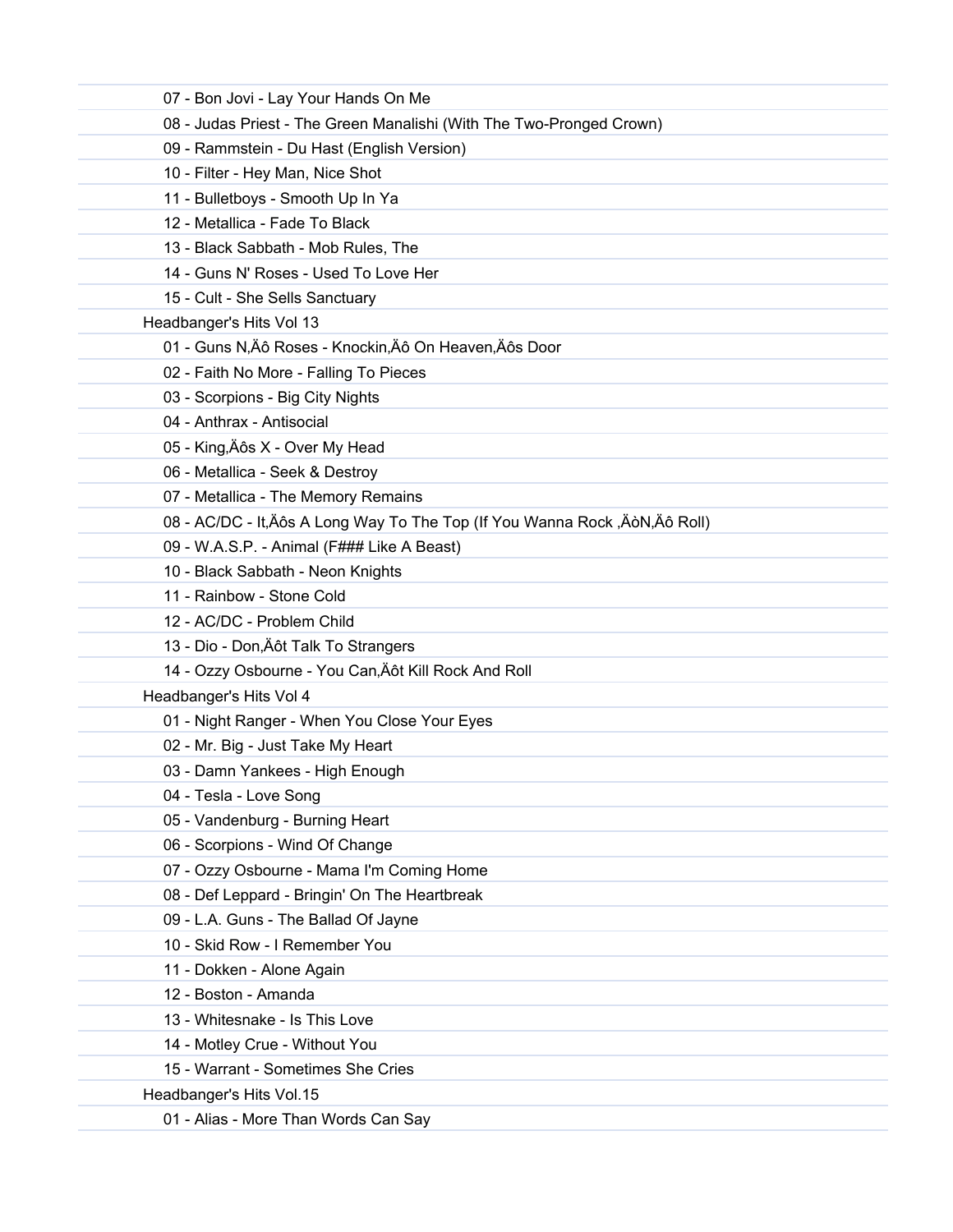| 02 - Black Sabbath - Children Of The Grave             |
|--------------------------------------------------------|
| 03 - Deep Purple - Space Truckin"                      |
| 04 - Def Leppard - Women                               |
| 05 - Dokken - Unchain The Night                        |
| 06 - Helmet - Unsung                                   |
| 07 - Judas Priest - Hellion / Electric Eye             |
| 08 - Judas Priest - Screaming For Vengeance            |
| 09 - Kiss - God Gave Rock "N" Roll To You II           |
| 10 - Manson, Marilyn - Sweet Dreams (Are Made Of This) |
| 11 - Osbourne, Ozzy - Road To Nowhere                  |
| 12 - Osbourne, Ozzy - I Don"t Wanna Stop               |
| 13 - Pantera - Cemetery Gates                          |
| 14 - Now Quiet Riot - Mama Weer All Crazee             |
| 15 - Roth, David Lee - California Girls                |
| Headbanger's Vol.7                                     |
| 01 - Poison - Won"t Forget You                         |
| 02 - Triumph - Lay It On The Line                      |
| 03 - Whitesnake - Slow An" Easy                        |
| 04 - Great White - Rock Me                             |
| 05 - Winger - Seventeen                                |
| 06 - Tesla - What You Give                             |
| 07 - John Parr - Naughty Naughty                       |
| 08 - Motley Crue - Too Young To Fall In Love           |
| 09 - Y&T - Summertime Girls                            |
| 10 - Dokken - In My Dreams                             |
| 11 - Kiss - Lick It Up                                 |
| 12 - Donnie Iris - Ah! Leah!                           |
| 13 - Warrant - Down Boys                               |
| 14 - Guns N' Roses - Don"t Cry (original)              |
| 15 - Kix - Don"t Close Your Eyes                       |
| Headbangers Hits Vol 15                                |
| 01 - Judas Priest - Screaming For Vengeance            |
| 02 - Dokken - Unchain The Night                        |
| 03 - Deep Purple - Space Truckin'                      |
| 04 - Helmet - Unsung                                   |
| 05 - David Lee Roth - California Girls                 |
| 06 - Pantera - Cemetary Gates                          |
| 06 - Pantera - Cemetery Gates                          |
| 07 - Alias - More Than Words Can Say                   |
| 08 - Kiss - God Gave Rock 'n' Roll To You li           |
| 08 - Kiss - God Save Rock 'N Roll To You II            |
| 09 - Quiet Riot - Mama Weer All Crazee Now             |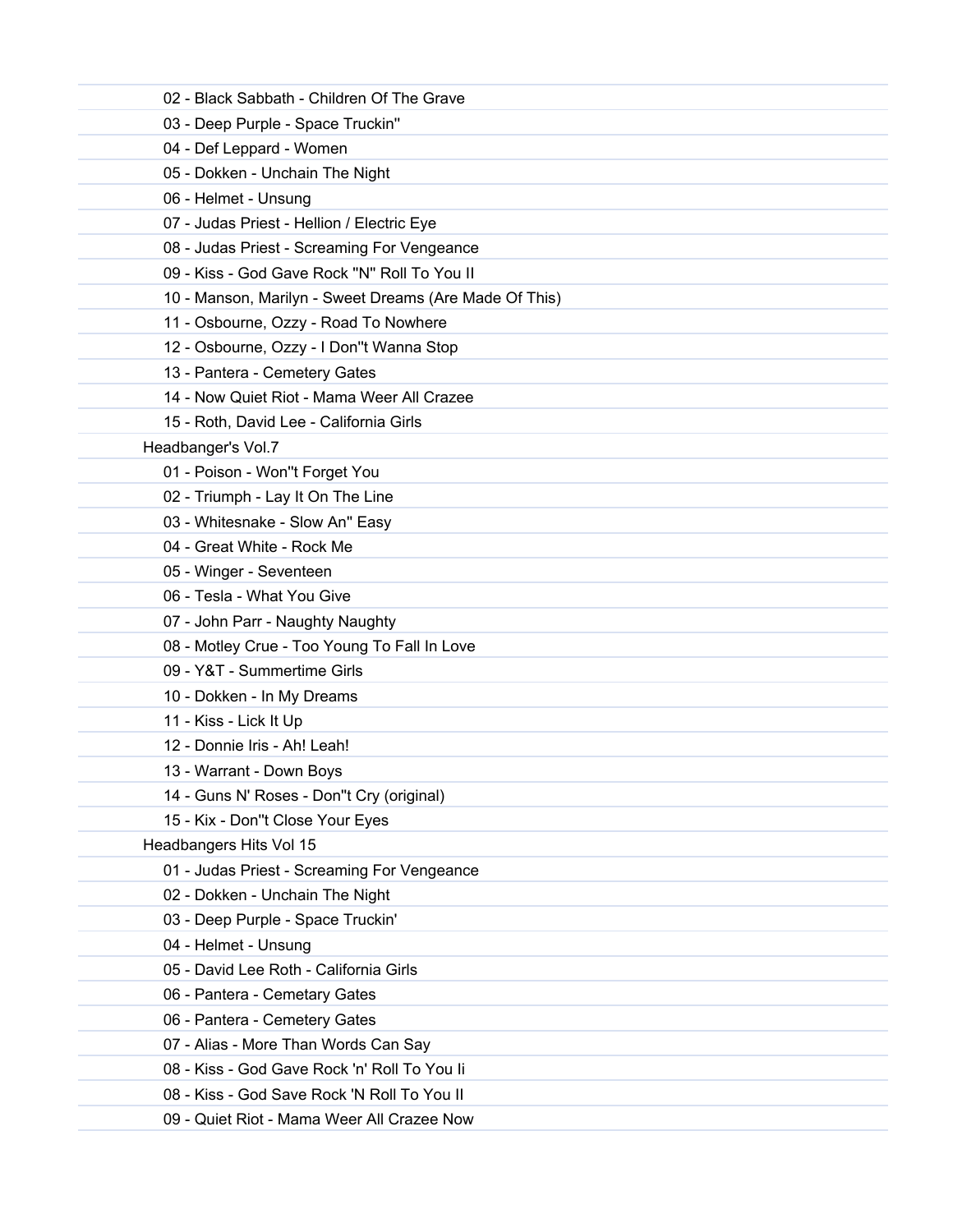| 10 - Judas Priest - Hellion/electric Eye, The                      |
|--------------------------------------------------------------------|
| 10 - Judas Priest - The Hellion/Electric Eye                       |
| 11 - Ozzy Osbourne - Road To Nowhere                               |
| 12 - Def Leppard - Women                                           |
| 13 - Ozzy Osbourne - I Don't Wanna Stop                            |
| 14 - Black Sabbath - Children Of The Grave                         |
| 15 - Marilyn Manson - Sweet Dreams (Are Made Of This)              |
| Here Comes The Funk Vol 2                                          |
| 01 - James Brown - I Got You (I Feel Good)                         |
| 02 - James Brown - Living In America                               |
| 03 - Rick James - Super Freak                                      |
| 04 - War - Low Rider                                               |
| 05 - War - The Cisco Kid                                           |
| 06 - Earth, Wind & Fire - Boogie Wonderland                        |
| 07 - James Brown - Papa's Got A Brand New Bag Part 1               |
| 08 - The Gap Band - You Dropped A Bomb On Me                       |
| 09 - The Gap Band - Early In The Morning                           |
| 10 - Ohio Players - Fire                                           |
| 11 - Cameo - Word Up                                               |
| 12 - Rose Royce - Car Wash                                         |
| 13 - Emotions - Best Of My Love                                    |
| 14 - Ohio Players - Love Rollercoaster                             |
| 15 - Rufus - Tell Me Something Good                                |
| Here Comes The Funk!                                               |
| 01 - Heatwave - Boogie Nights                                      |
| 02 - The Commodores - Brick House                                  |
| 03 - Average White Band - Cut The Cake                             |
| 04 - The Sly & Family Stone - Dance To The Music                   |
| 05 - Brick - Dusic                                                 |
| 06 - Con Funk Shun - Ffun                                          |
| 07 - Parliament - Give Up The Funk Tear The Roof Off The Sucker    |
| 08 - Stevie Wonder - I Wish                                        |
| 09 - Funkadelic - One Nation Under A Groove                        |
| 10 - James Brown - Papa Don't Take No Mess                         |
| 11 - Wild Cherry - Play That Funky Music                           |
| 12 - Wind & Fire Earth - Serpentine Fire                           |
| 13 - The Kays - Shake Your Rump To The Funk - Bar                  |
| 14 - Curtis Mayfield - Superfly                                    |
| 15 - Tower Of Power - What Is Hip                                  |
| History Of Crosby, Stills, Nash & Young<br>Released April 12, 2001 |
| 01 - Crosby, Stills & Nash - Just A Song Before I Go               |
| 02 - Crosby, Stills & Nash - Marrakesh Express                     |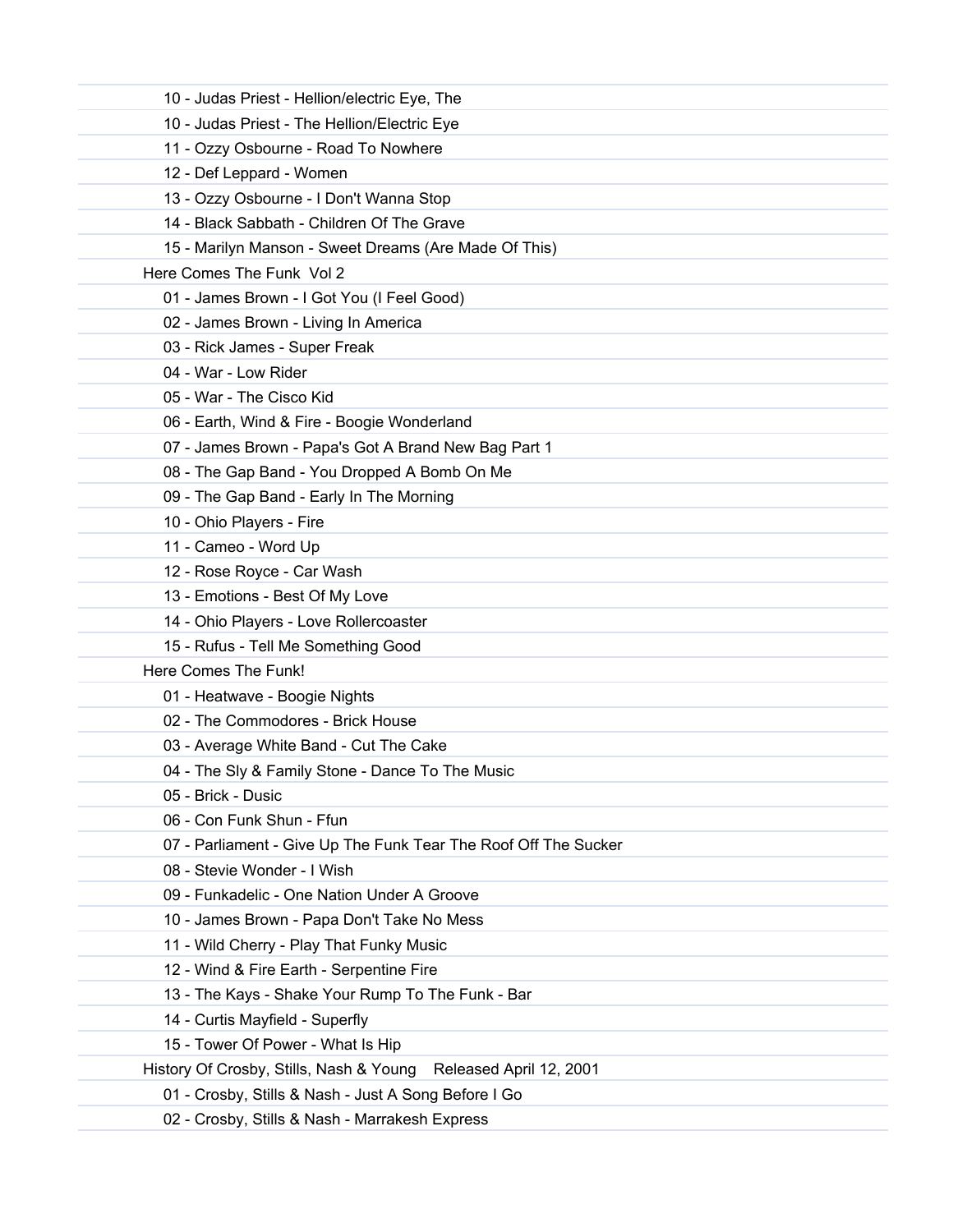| 03 - Crosby, Stills & Nash - Wooden Ships               |
|---------------------------------------------------------|
| 04 - Crosby, Stills, Nash & Young - Our House           |
| 05 - Woodstock - Woodstock                              |
| 06 - Woodstock - Suite: Judy Blue Eyes                  |
| 07 - Stephen Stills - Love The One You're With          |
| 08 - Buffalo Springfield - For What It's Worth          |
| 09 - Crosby, Stills & Nash - Long Time Gone             |
| 10 - Neil Young - Old Man                               |
| 11 - Crosby, Stills, Nash & Young - Ohio                |
| 12 - The Hollies - Carrie-Anne                          |
| 13 - Neil Young - Heart Of Gold                         |
| 14 - The Byrds - Eight Miles High                       |
| 15 - Crosby, Stills, Nash & Young - Teach Your Children |
| Hits Of The 80's Vol 3                                  |
| 01 - Nik Kershaw - Wouldn't It Be Good                  |
| 02 - Thompson Twins - Doctor Doctor                     |
| 03 - Scritti Politti - Perfect Way                      |
| 04 - Pet Shop Boys - It's A Sin                         |
| 05 - Oingo Boingo - Weird Science                       |
| 06 - Cure - A Letter To Elise                           |
| 07 - Squeeze - Pulling Mussels                          |
| 08 - Dream Academy - Life In A Northern Town            |
| 09 - Smiths - How Soon Is Now                           |
| 10 - Joe Jackson - Look Sharp                           |
| 11 - Joe Jackson - Steppin Out                          |
| 12 - Clash - Train In Vain                              |
| 13 - Clash - London Calling                             |
| 14 - Abc - Look Of Love (Part One)                      |
| 15 - Elvis Costello - Watcing The Detectives            |
| Hits of 2008 Vol 1                                      |
| 01 - Keith Urban - You Look Good In My Shirt            |
| 02 - Brooks & Dunn / Coldplay - Put A Girl In It        |
| 03 - Alan Jackson - Good Time                           |
| 04 - The Lost Trailers - Holler Back                    |
| 05 - Idina Menzel - Brave                               |
| 06 - Chris Cornell - Billie Jean                        |
| 07 - Katy Perry - I Kissed A Girl                       |
| 08 - Taylor Swift - Should've Said No                   |
| 09 - Death Cab For Cutie - I Will Possess Your Heart    |
| 10 - Kenny Chesney - Better As A Memory                 |
| 11 - Disturbed - Inside The Fire                        |
| 12 - Coldplay - Viva La Vida                            |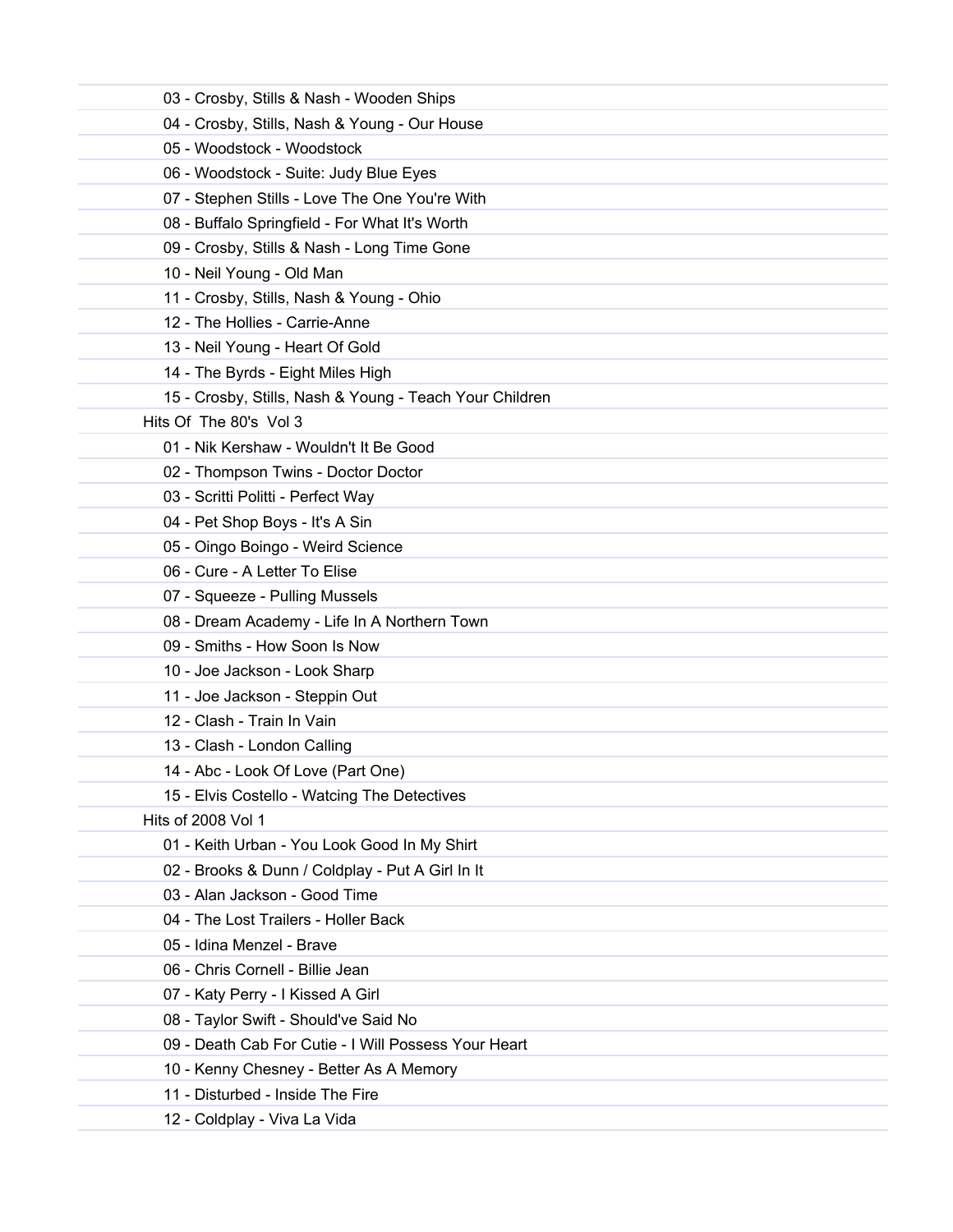| 13 - The Offspring - Hammerhead                                          |
|--------------------------------------------------------------------------|
| 14 - Leona Lewis - Bleeding Love                                         |
| 15 - Weezer - Pork And Beans                                             |
| Hits of 2008 Vol 2                                                       |
| 01 - Maroon5 & Rihanna - If I Never See Your Face Again                  |
| 02 - Paramore - Crush Crush Crush                                        |
| 03 - Nelly Furtado - In God's Hands                                      |
| 04 - Michael Buble - Lost                                                |
| 05 - Keyshia Cole - I Remember                                           |
| 06 - Mattafix - Big City Life                                            |
| 07 - The-Dream - I Luv Your Girl                                         |
| 08 - Radiohead - House Of Cards                                          |
| 09 - Sean Kingston - Take You There                                      |
| 10 - Buckcherry - Crazy Bitch                                            |
| 11 - J. Holiday - Suffocate                                              |
| 12 - Metro Station - Shake It                                            |
| 13 - Coldplay - Lost!                                                    |
| 14 - Shinedown - Devour                                                  |
| 15 - Lupe Fiasco & Matthew Santos - Superstar                            |
| Hits Of 80's Vol 1                                                       |
| 01 - Re Flex - The Politics Of Dancing                                   |
| 02 - Bronski Beat - Smalltown Boy                                        |
| 03 - 52's - Rock Lobster - The B                                         |
| 04 - Baltimora - Tarzan Boy                                              |
| 05 - Thomas Dolby - Hyperactive!                                         |
| 06 - Devo - Through Being Cool                                           |
| 07 - XTC - The Mayor Of Simpleton                                        |
| 08 - Thompson Twins - Lay Your Hands On Me                               |
| 09 - Alphaville - Forever Young                                          |
| 10 - Talking Heads - Psycho Killer                                       |
| 11 - Arcadia - Election Day                                              |
| 12 - Thompson Twins - Lies                                               |
| 13 - Talking Heads - Wild Wild Life                                      |
| 14 - Depeche Mode - Just Can't Get Enough                                |
| 15 - Pet Shop Boys - Opportunities (Let's Make Lots Of Money)            |
| Hits of Alison Krauss Vol 1                                              |
| 01 - Shenandoah / Alison Krauss - Somewhere In The Vicinity Of The Heart |
| 02 - Alison Krauss / Union Station - Find My Way Back To My Heart        |
| 03 - Alison Krauss - Every Time You Say Goodbye                          |
| 04 - Alison Krauss - New Fool                                            |
| 05 - Alison Krauss - Baby Mine                                           |
| 06 - Alison Krauss / Union Station - Oh, Atlanta                         |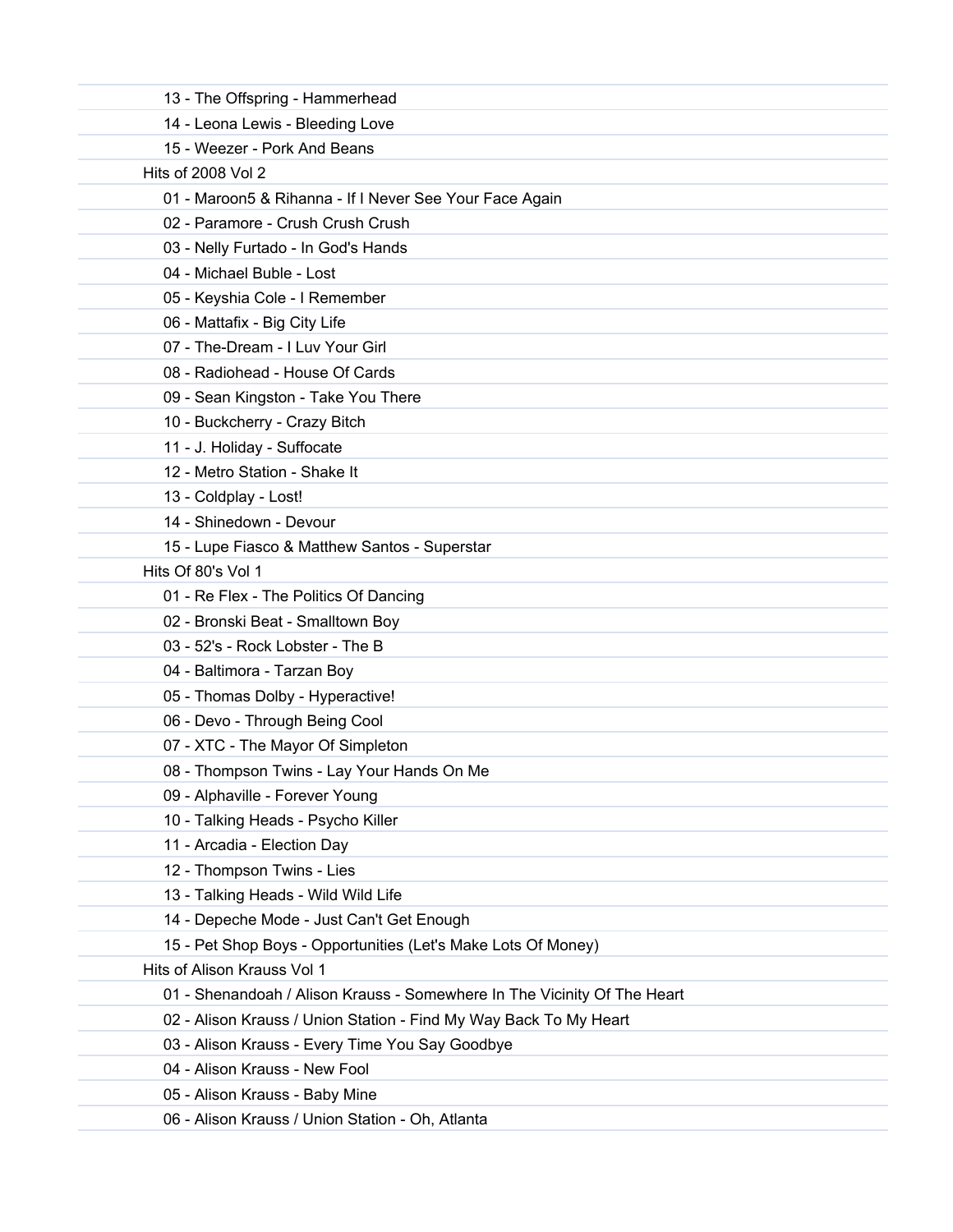| 07 - Alison Krauss - Maybe (Radio Version)                          |  |
|---------------------------------------------------------------------|--|
| 08 - Alison Krauss / Union Station - When You Say Nothing At All    |  |
| 09 - Brad Paisley / Alison Krauss - Whiskey Lullaby                 |  |
| 10 - Alison Krauss - Forget About It                                |  |
| 11 - Alison Krauss / Union Station - Two Highways                   |  |
| 12 - Alison Krauss / Union Station - Restless                       |  |
| 13 - Alison Krauss / Union Station - Lucky One, The                 |  |
| 14 - Alison Krauss / Union Station - Let Me Touch You For A While   |  |
| 15 - Alison Krauss / James Taylor - How's The World Treating You    |  |
| Hits Of Allan Jackson Vol. 1 Released Apr 24, 2003                  |  |
| 01 - Alan Jackson - I'd Love You All Over Again                     |  |
| 02 - Alan Jackson - Where I Come From                               |  |
| 03 - Alan Jackson - Chattahoochee                                   |  |
| 04 - Alan Jackson - Gone Crazy                                      |  |
| 05 - Alan Jackson - Gone Country                                    |  |
| 06 - Alan Jackson - Summertime Blues                                |  |
| 07 - Alan Jackson - Drive (For Daddy Gene)                          |  |
| 08 - Alan Jackson - Where Were You (When The World Stopped Turning) |  |
| 09 - Alan Jackson - Don't Rock The Jukebox                          |  |
| 10 - Alan Jackson - It Must Be Love                                 |  |
| 11 - Alan Jackson - Livin' On Love                                  |  |
| 12 - Alan Jackson - Little Bitty                                    |  |
| 13 - Alan Jackson - Www.Memory                                      |  |
| 14 - Alan Jackson - Tall, Tall Trees                                |  |
| 15 - Alan Jackson - She's Got The Rhythm (And I Got The Blues)      |  |
| Hits Of Def Leppard Vol. 1                                          |  |
| 01 - Def Leppard - Pour Some Sugar On Me                            |  |
| 02 - Def Leppard - Two Steps Behind                                 |  |
| 03 - Def Leppard - Armageddon It                                    |  |
| 04 - Def Leppard - Foolin, Äô                                       |  |
| 05 - Def Leppard - Love Bites                                       |  |
| 06 - Def Leppard - Photograph                                       |  |
| 07 - Def Leppard - Rock Of Ages                                     |  |
| 08 - Def Leppard - When Love And Hate Collide                       |  |
| 09 - Def Leppard - Too Late For Love                                |  |
| 10 - Def Leppard - Promises                                         |  |
| 11 - Def Leppard - Rocket                                           |  |
| 12 - Def Leppard - Animal                                           |  |
| 13 - Def Leppard - Hysteria                                         |  |
| 14 - Def Leppard - Let, Äôs Get Rocked                              |  |
| 15 - Def Leppard - Bringin, Äô On The Heartbreak                    |  |
| Hits Of The 80's Vol 2                                              |  |
|                                                                     |  |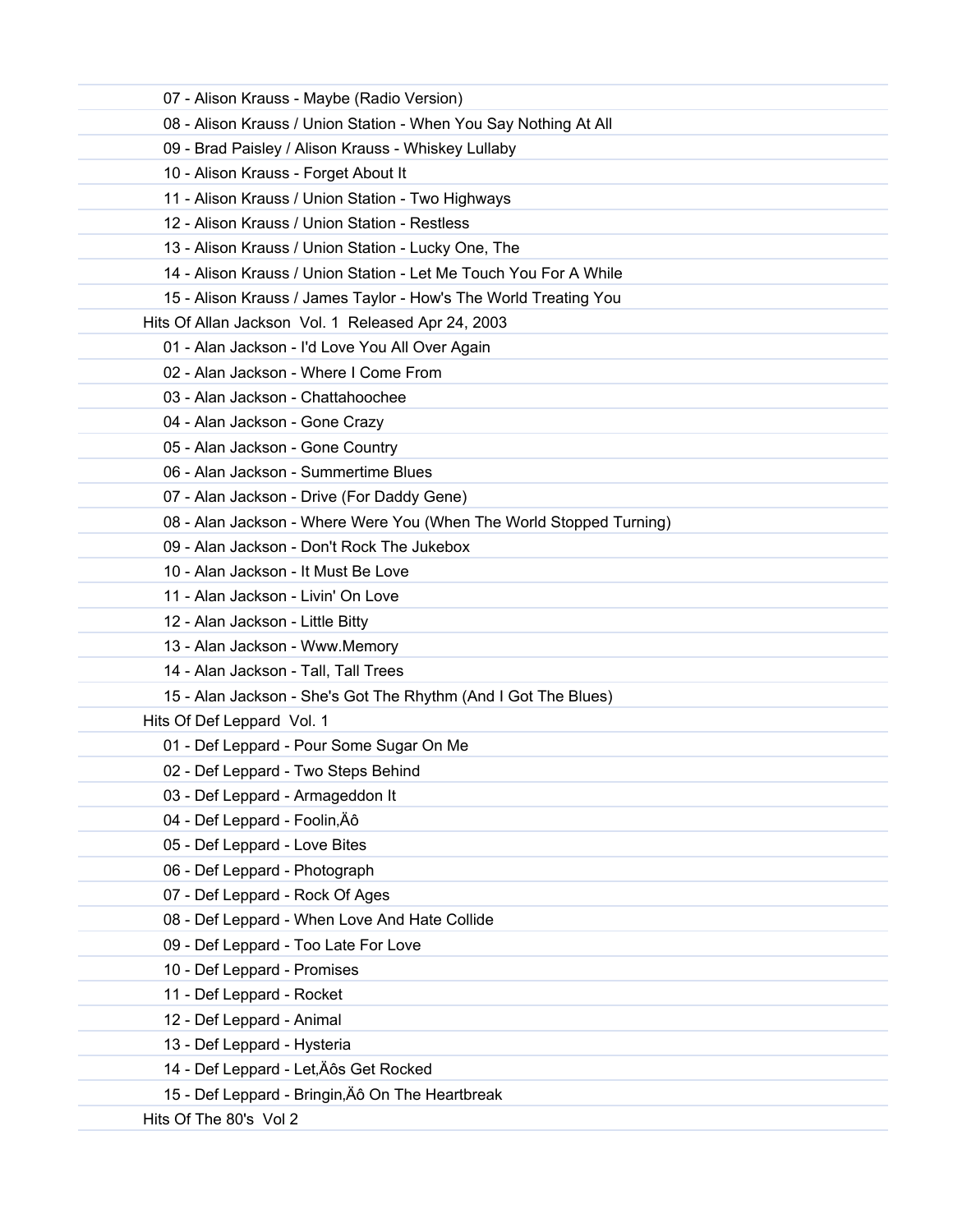| 01 - Thomas Dolby - She Blinded Me With Science                                        |
|----------------------------------------------------------------------------------------|
| 02 - Murray Head - One Night In Bangkok                                                |
| 03 - Human League - Don't You Want Me                                                  |
| 04 - Talk Talk - Talk Talk                                                             |
| 05 - M - Pop Mizik                                                                     |
| 06 - Police - Synchronicity li                                                         |
| 07 - Flock Of Seagulls - I Ran (So Far Away)                                           |
| 08 - Dead Or Alive - You Spin Me Round (Like A Record)                                 |
| 09 - Kate Bush - Running Up That Hill                                                  |
| 10 - Cure - Fascination Street                                                         |
| 11 - Men Without Hats - Safety Dance                                                   |
| 12 - Love And Rockets - So Alive                                                       |
| 13 - Depeche Mode - Policy Of Truth                                                    |
| 14 - Depeche Mode - People Are People                                                  |
| 15 - Fixx - One Thing Leads To Another                                                 |
| Hits Of The 90's Vol 3                                                                 |
| 01 - Tom Petty And The Heartbreakers - Mary Jane's Last Dance                          |
| 02 - Barenaked Ladies - If I Had \$1000000                                             |
| 03 - Robin S - Show Me Love                                                            |
| 04 - Vanilla Ice - Ice Ice Baby                                                        |
| 05 - The Presidents Of The Usa - Kitty                                                 |
| 06 - The Black Crowes - Hard To Handle                                                 |
| 07 - R.E.M. - Shiny Happy People                                                       |
| 08 - Annie Lennox - Walking On Broken Glass                                            |
| 09 - Joe Cocker - When The Night Comes                                                 |
| 10 - Lite - Groove Is In The Heart - Deee                                              |
| 11 - Emf - Unbelievable                                                                |
| 12 - Maxi Priest - Close To You                                                        |
| 13 - Tori Amos - Cornflake Girl                                                        |
| 14 - Digital Underground - Humpty Dance                                                |
| 15 - Jesus Jones - Right Here, Right Now                                               |
| Hits Of The 90's Vol 5                                                                 |
| 01 - Metallica - Nothing Else Matters                                                  |
| 02 - Weezer - Say It Ain't So                                                          |
| 03 - The Breeders - Cannonball                                                         |
| 04 - The Murmurs - You Suck                                                            |
| 05 - Van Halen - Right Now                                                             |
| 06 - John Mellencamp - Get A Leg Up                                                    |
| 07 - Filter - Hey Man Nice Shot                                                        |
| 08 - George Thorogood & The Destroyers - If You Don't Start Drinkin' (I'm Gonna Leave) |
| 09 - Tori Amos - Precious Things                                                       |
| 10 - Bush - Everything Zen                                                             |
|                                                                                        |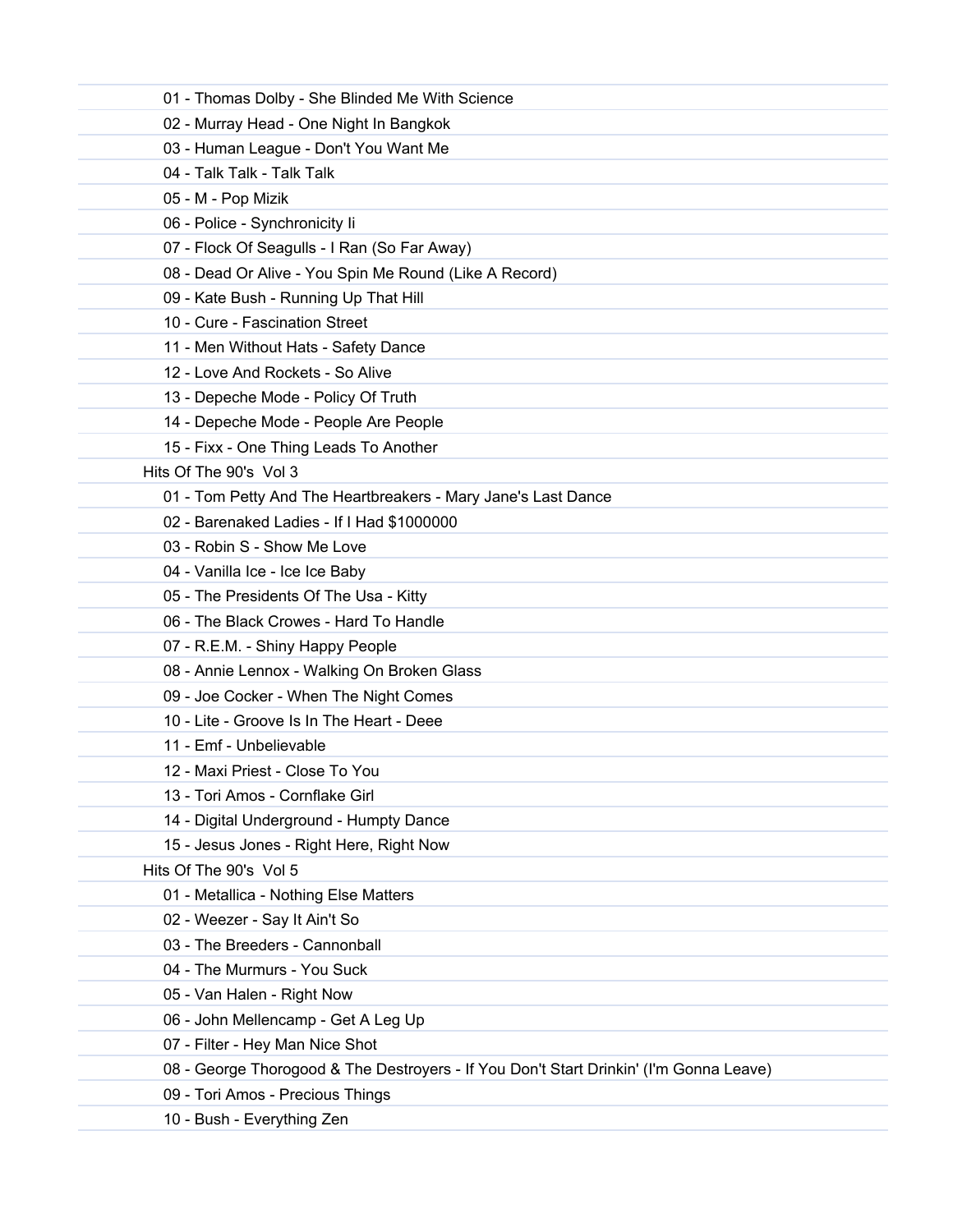| 11 - George Michael - Too Funky                   |
|---------------------------------------------------|
| 12 - Jonny Lang - Lie To Me                       |
| 13 - Barenaked Ladies - Brian Wilson              |
| 14 - The Offspring - Come Out And Play            |
| 15 - The Flaming Lips - She Don't Use Jelly       |
| Hits Of The 90, Äôs Vol 1                         |
| 01 - Spin Doctors - Little Miss Can't Be Wrong    |
| 02 - Jon Bon Jovi - Blaze Of Glory                |
| 03 - Bobby Brown - Good Enough                    |
| 04 - Ce Ce Peniston - Finally                     |
| 05 - Dna & Suzanne Vega - Tom's Diner             |
| 06 - The Black Crows - She Talks To Angels        |
| 07 - Del Amitri - Always The Last To Know         |
| 08 - Cheap Trick - Can't Stop Fallin' Into Love   |
| 09 - Lisa Stansfield - All Around The World       |
| 10 - Tom Petty & The Heartbreakers - Free Falling |
| 11 - Red Hot Chili Peppers - Give It Away         |
| 12 - Veruca Salt - Seether                        |
| 13 - The Offspring - Self Esteem                  |
| 14 - Billy Idol - Cradle Of Love                  |
| 15 - Lenny Kravitz - It Ain't Over 'Til It's Over |
| Hits Of The 90s Vol 4                             |
| 01 - Metallica - Hero Of The Day                  |
| 02 - Brother Cane - Got No Shame                  |
| 03 - Blur - Song 2                                |
| 04 - Collective Soul - Gel                        |
| 05 - Tori Amos - God                              |
| 06 - Danzig - Mother                              |
| 07 - Genesis - I Can't Dance                      |
| 08 - Corrs - On My Father's Wings                 |
| 09 - Inxs - Suicide Blonde                        |
| 10 - Soho - Hippychick                            |
| 11 - Black Crows - Remedy, The                    |
| 12 - Candlebox - You                              |
| 13 - Rem - Drive                                  |
| 14 - Paula Cole - Feeling Love                    |
| 15 - Possum Kingdom Toadies -                     |
| Hits Of Who Vol.1                                 |
| 01 - Who, The - Won't Get Folled Again            |
| 02 - Who, The - Who Are You                       |
| 03 - Who, The - Magic Bus                         |
| 04 - Who, The - I'm Free                          |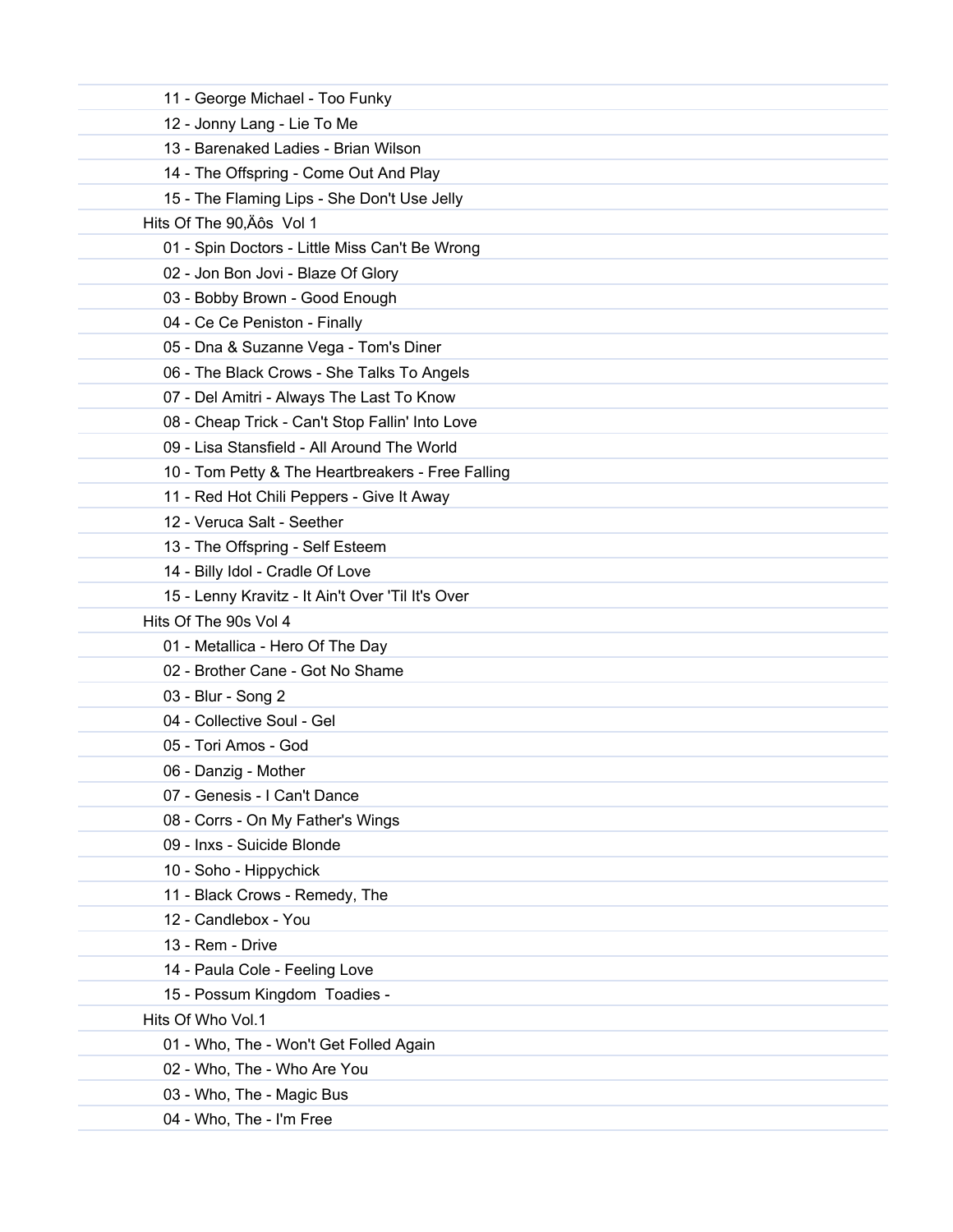| 05 - Who, The - Squeeze Box                                      |
|------------------------------------------------------------------|
| 06 - Who, The - My Generation                                    |
| 07 - Who, The - I Can See For Miles                              |
| 08 - Who, The - We're Not Gonna Take It                          |
| 09 - Who, The - Love Reign O'er Me                               |
| 10 - Who, The - I Can't Explain                                  |
| 11 - Who, The - Seeker, The                                      |
| 12 - Who, The - Bargain                                          |
| 13 - Who, The - Baba O'Riley                                     |
| 14 - Who, The - Pinball Wizard                                   |
| 15 - Who, The - Behind Blue Eyes                                 |
| Huey Lewis, Hits Of Vol 1                                        |
| 01 - Huey Lewis - But It's Alright                               |
| 02 - Huey Lewis - Walking On A Thin Line                         |
| 03 - Huey Lewis - I Want A New Drug                              |
| 04 - Huey Lewis - If This Is It                                  |
| 05 - Huey Lewis - Workin For A Livin                             |
| 06 - Huey Lewis - Some Kind Of Wonderful                         |
| 07 - Huey Lewis - Power Of Love                                  |
| 08 - Huey Lewis - Cruisin                                        |
| 09 - Huey Lewis - Jacobs Ladder                                  |
| 10 - Huey Lewis - Feeling Alright                                |
| 11 - Huey Lewis - Hip To Be Square                               |
| 12 - Huey Lewis - Stuck With You                                 |
| 13 - Huey Lewis - Do You Believe In Love                         |
| 14 - Huey Lewis - Heart Of Rock N Roll                           |
| 15 - Huey Lewis - Heart And Soul                                 |
| Irish Songs Vol 1                                                |
| 01 - Traditional - I'll Take You Home Again, Kathleen            |
| 02 - Tony Malone And The Rapparees - Wearin' Of The Green        |
| 03 - The Irish Rovers - Whiskey In The Jar                       |
| 04 - Jerry Piper - Galway Bay                                    |
| 05 - Paddy Noonan And His Grand Band - McNamara's Band           |
| 06 - The Dubliners - Black Velvet Band                           |
| 07 - The Dubliners - Seven Drunken Nights                        |
| 08 - Ann Breen - Too-Ra-Loo-Ra-Loo-Ral (That's An Irish Lullaby) |
| 09 - Traditional - Molly Malone (Cockles & Mussels)              |
| 10 - Traditional - When Irish Eyes Are Smiling                   |
| 11 - Traditional - The Wild Rover                                |
| 12 - Traditional - Danny Boy                                     |
| 13 - Traditional - The Unicorn                                   |
| 14 - Traditional - My Wild Irish Rose                            |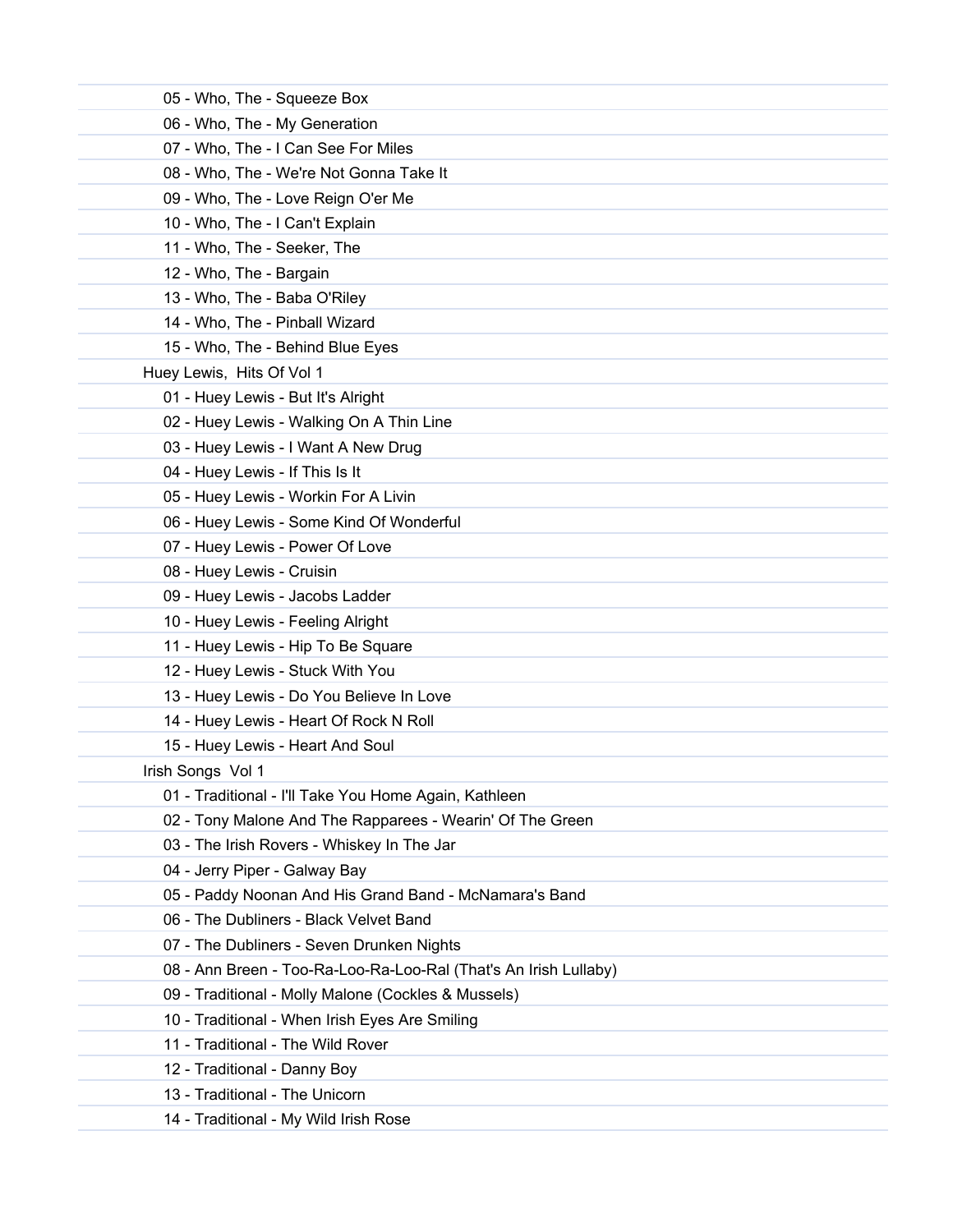| 15 - Traditional - The Orange And The Green              |
|----------------------------------------------------------|
| 16 - Van Morrison - One Irish Rover                      |
| 17 - Traditional - Goodnight Irene                       |
| James Taylor, Hits Of Vol 1                              |
| 01 - James Taylor - Don't Let Me Be Lonely Tonight       |
| 02 - James Taylor - Carolina In My Mind                  |
| 03 - James Taylor - Country Road                         |
| 04 - James Taylor - Copperline                           |
| 05 - James Taylor - Fire And Rain                        |
| 06 - James Taylor & J.D. Souther - Her Town Too          |
| 07 - James Taylor - Shower The People                    |
| 08 - James Taylor - How Sweet It Is (To Be Loved By You) |
| 09 - James Taylor - You've Got A Friend                  |
| 10 - James Taylor - Sweet Baby James                     |
| 11 - Carly Simon & James Taylor - Mockingbird            |
| 12 - James Taylor - Mexico                               |
| 13 - James Taylor - Handy Man                            |
| 14 - James Taylor - Your Smiling Face                    |
| 15 - James Taylor - Steamroller (Live Version)           |
| <b>Jewish Favorites</b>                                  |
| 01 - - Haveinu Shalom Aleichem                           |
| 02 - - Shalom Aleichem                                   |
| 03 - - Adon Olam                                         |
| 04 - - Tzena                                             |
| 05 - - Hatikva                                           |
| 06 - - Halleluya                                         |
| 07 - - Hanukah Medley                                    |
| 08 - - Jerushalayim Shekzahav                            |
| 09 - - Oif'n Pripitchok                                  |
| 10 - - Obe Shalom                                        |
| 11 - - Al Kol Eleh                                       |
| 12 - - Dayenu                                            |
| 13 - - Siman Tov                                         |
| 14 - - Havah Nagilah                                     |
| 15 - - Rojenkis Mit Mandlin                              |
| John Mellencamp, Hits Of Vol 1                           |
| 01 - The Police - Every Little Thing She Does Is Magic   |
| 02 - Sting - Fortress Around Your Heart                  |
| 03 - The Police - Don't Stand So Close To Me             |
| 04 - Sting - Fields Of Gold                              |
| 05 - The Police - Roxanne                                |
| 06 - The Police - King Of Pain                           |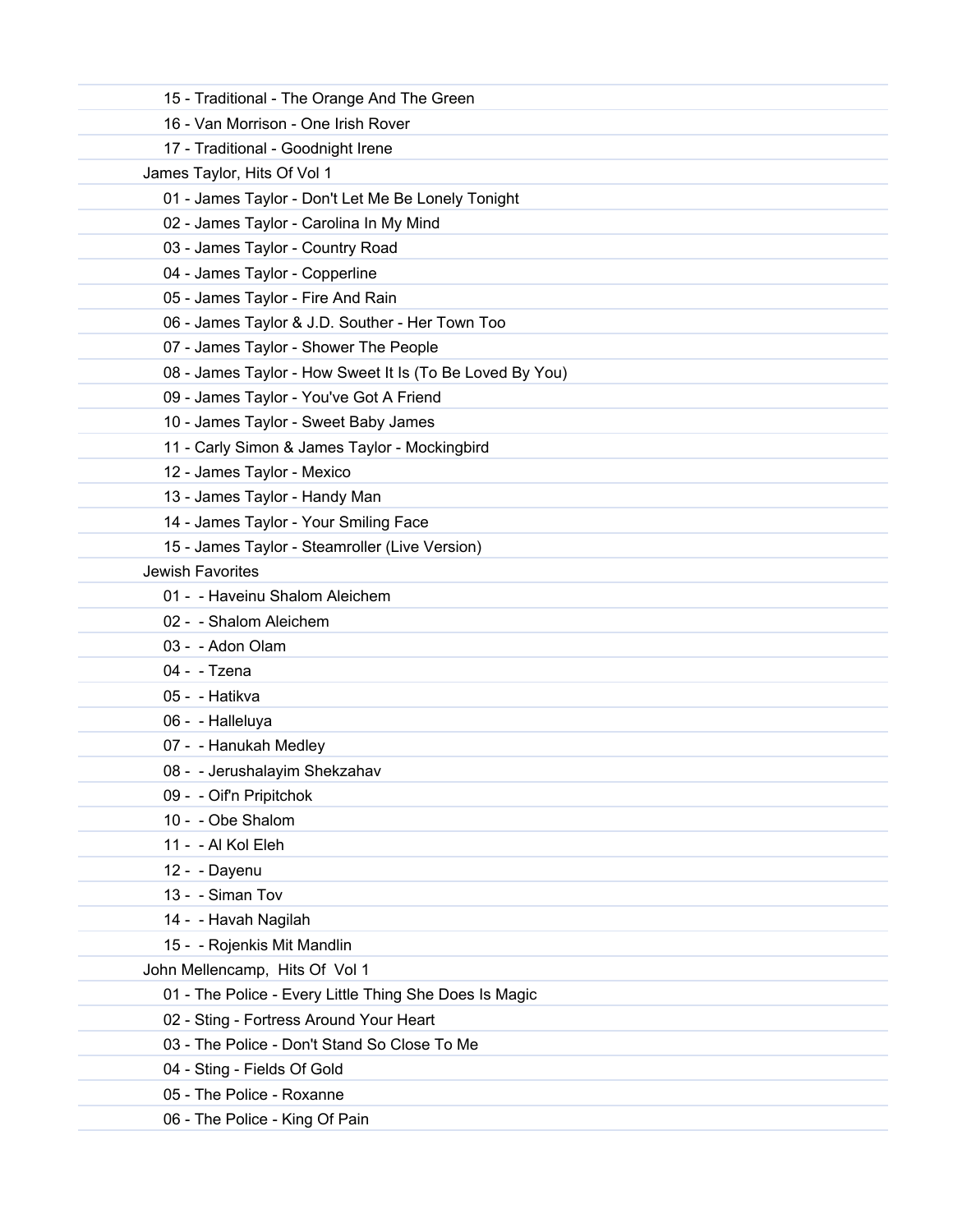| 07 - Sting - If I Ever Lose My Faith In You     |
|-------------------------------------------------|
| 08 - Sting - If You Love Somebody Set Them Free |
| 09 - Sting - Brand New Day (Radio Version)      |
| 10 - The Police - De Do Do Do, De Da Da Da      |
| 11 - Sting - We'll Be Together                  |
| 12 - Sting - All This Time                      |
| 13 - The Police - Every Breath You Take         |
| 14 - Sting - Let Your Soul Be Your Pilot        |
| 15 - The Police - Wrapped Around Your Finger    |
| Johnny Cash Vol.1                               |
| 01 - Johnny Cash - Ballad Of A Teenage Queen    |
| 02 - Johnny Cash - Folsom Prison Blues          |
| 03 - Johnny Cash - Daddy Sang Bass              |
| 04 - Johnny Cash - Man In Black                 |
| 05 - Johnny Cash - Boy Named Sue                |
| 06 - Johnny Cash - Give My Love To Rose         |
| 07 - Johnny Cash - Orange Blossom Special       |
| 08 - Johnny Cash - Don"t Take Your Guns To Town |
| 09 - Johnny Cash - Sunday Morning Coming Down   |
| 10 - Johnny Cash - Ballad Of Ira Hayes          |
| 11 - Johnny Cash - I Walk The Line              |
| 12 - Johnny Cash - Hurt                         |
| 13 - Johnny Cash - Ring Of Fire                 |
| 14 - Johnny Cash - Understand Your Man          |
| 15 - Johnny Cash - Guess Things Happen That Way |
| Johnny Cash, Hits Of Vol 1                      |
| 01 - Johnny Cash - Ballad Of A Teenage Queen    |
| 02 - Johnny Cash - Folsom Prison Blues          |
| 03 - Johnny Cash - Daddy Sang Bass              |
| 04 - Johnny Cash - Man In Black                 |
| 05 - Johnny Cash - A Boy Named Sue              |
| 06 - Johnny Cash - Give My Love To Rose         |
| 07 - Johnny Cash - Orange Blossom Special       |
| 08 - Johnny Cash - Don't Take Your Guns To Town |
| 09 - Johnny Cash - Sunday Morning Coming Down   |
| 10 - Johnny Cash - The Ballad Of Ira Hayes      |
| 11 - Johnny Cash - I Walk The Line              |
| 12 - Johnny Cash - Hurt                         |
| 13 - Johnny Cash - Ring Of Fire                 |
| 14 - Johnny Cash - Understand Your Man          |
| 15 - Johnny Cash - Guess Things Happen That Way |
| Journey, Hits Of Vol 1                          |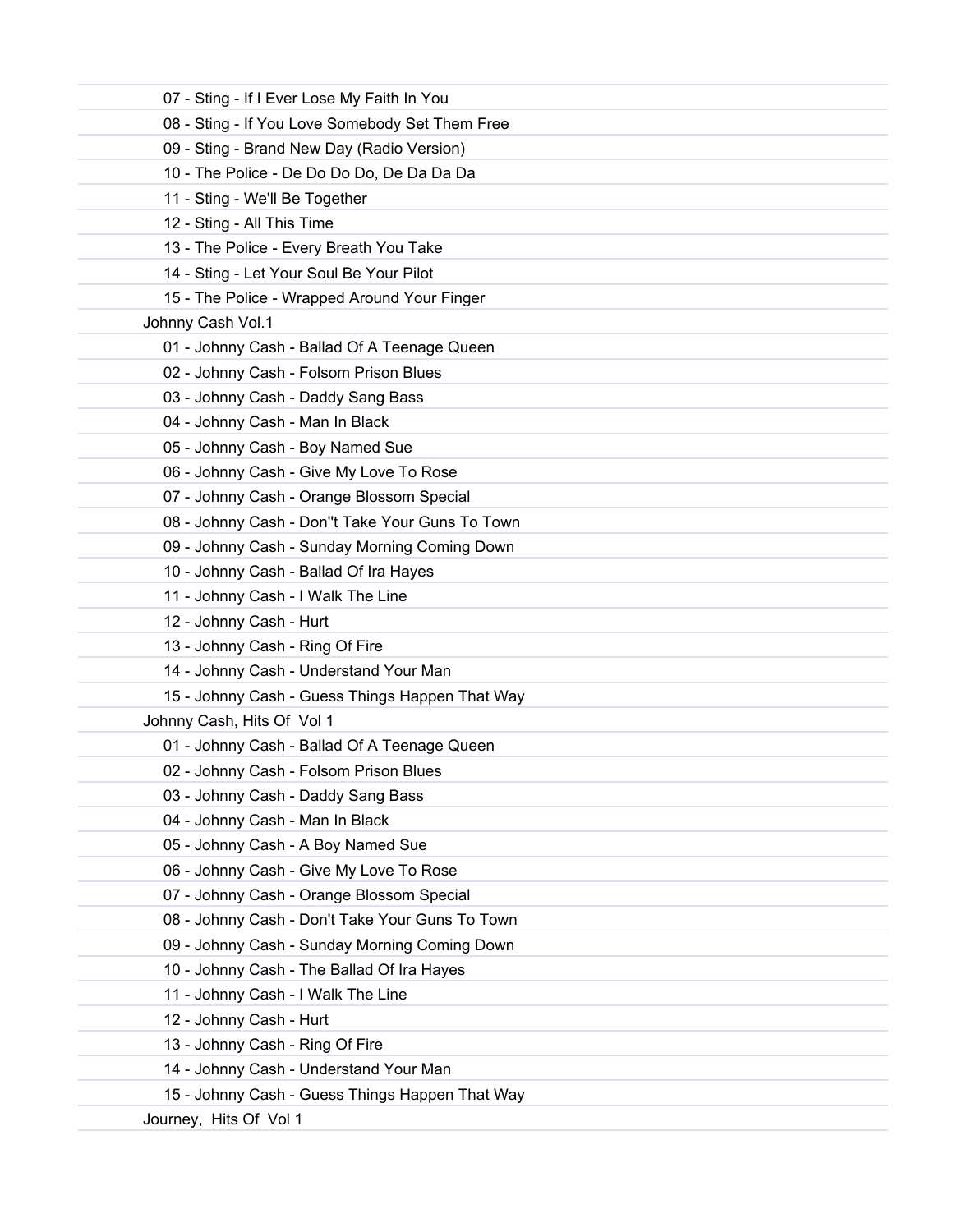| 01 - Journey - Lovin', Touchin', Squeezin'           |
|------------------------------------------------------|
| 02 - Journey - Wheel In The Sky                      |
| 03 - Journey - Faithfully                            |
| 04 - Journey - Lights                                |
| 05 - Journey - Open Arms                             |
| 06 - Journey - Who's Crying Now                      |
| 07 - Journey - When You Love A Woman                 |
| 08 - Journey - Separate Ways (Worlds Apart)          |
| 09 - Journey - Any Way You Want It                   |
| 10 - Journey - Don't Stop Believin'                  |
| 11 - Journey - Only The Young                        |
| 12 - Journey - Suzanne                               |
| 13 - Journey - Girl Can't Help It                    |
| 14 - Journey - Be Good To Yourself                   |
| 15 - Journey - I'll Be Alright Without You           |
| Kiss Vs AC/DC                                        |
| 01 - AC/DC - For Those About To Rock (We Salute You) |
| 02 - AC/DC - Whole Lotta Rosie                       |
| 03 - AC/DC - Who Made Who                            |
| 04 - AC/DC - Sin City                                |
| 05 - AC/DC - Sink The Pink                           |
| 06 - AC/DC - Girls Got Rhythm                        |
| 07 - AC/DC - Rock N Roll Ain't Noise Pollution       |
| 08 - Kiss - God Of Thunder                           |
| 09 - Kiss - Christine Sixteen                        |
| 10 - Kiss - Love Gun                                 |
| 11 - Kiss - Domino                                   |
| 12 - Kiss - Cold Gin                                 |
| 13 - Kiss - Firehouse                                |
| 14 - Kiss - Calling Dr. Love                         |
| 15 - Kiss - I Was Made For Loving You                |
| KISS, Hits Of Vol 1                                  |
| 01 - KISS - Detroit Rock City                        |
| 02 - KISS - Christine Sixteen                        |
| 03 - KISS - God Of Thunder                           |
| 04 - KISS - Deuce                                    |
| 05 - KISS - Domino                                   |
| 06 - KISS - Forever                                  |
| 07 - KISS - Calling Dr. Love                         |
| 08 - KISS - I Was Made For Loving You                |
| 09 - KISS - Shout It Out Loud                        |
| 10 - KISS - Lick It Up                               |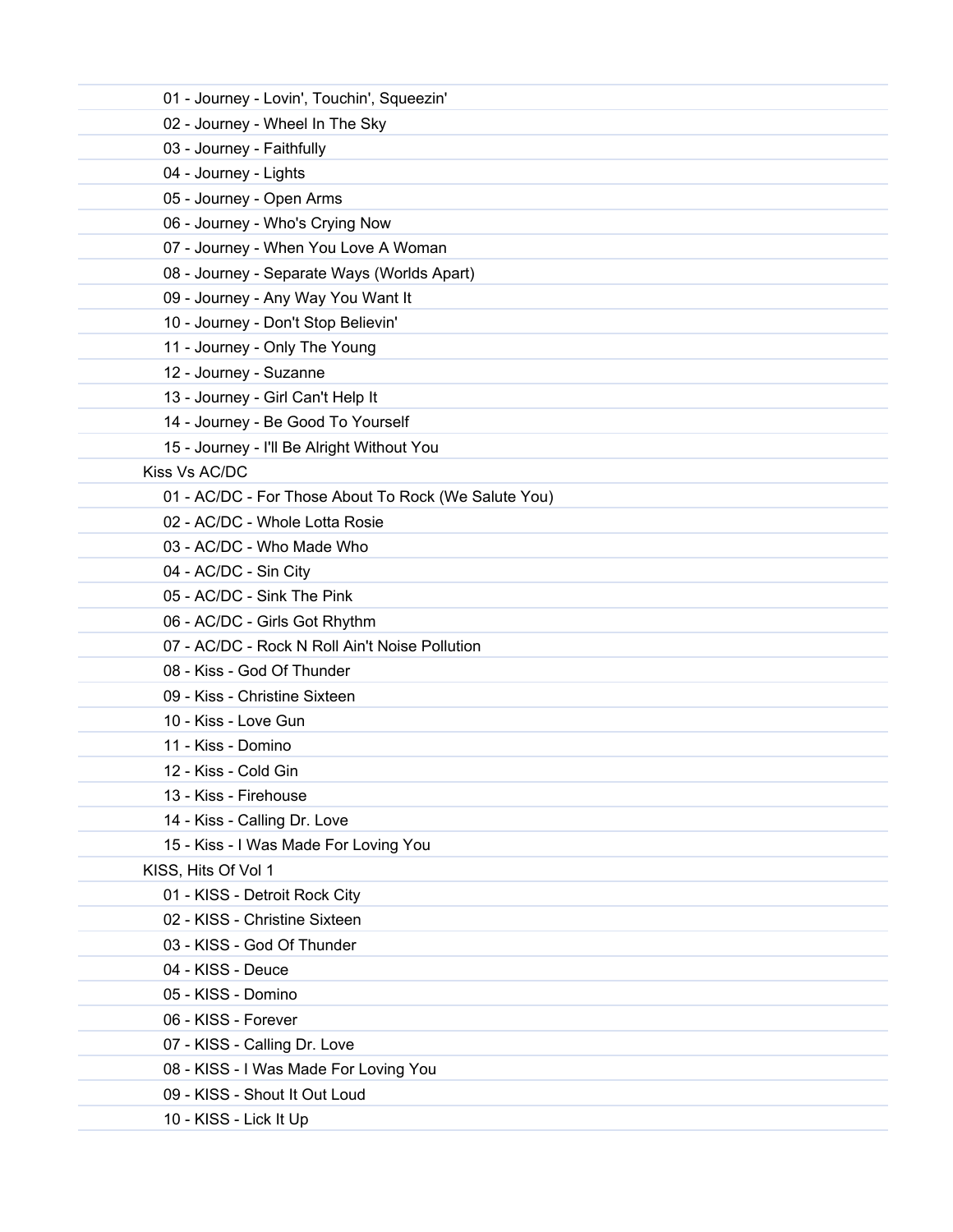| 11 - KISS - Cold Gin                                  |
|-------------------------------------------------------|
| 12 - KISS - Beth                                      |
| 13 - KISS - Strutter                                  |
| 14 - KISS - Heaven's On Fire                          |
| 15 - KISS - Rock & Roll All Nite                      |
| Leann Rimes, Hits Of Vol 1                            |
| 01 - Leann Rimes - One Way Ticket (Because I Can)     |
| 02 - Leann Rimes - Ten Thousand Angels Cried          |
| 03 - Leann Rimes - You Light Up My Life               |
| 04 - Leann Rimes - Blue                               |
| 05 - Leann Rimes - How Do I Live                      |
| 06 - Leann Rimes - Unchained Melody                   |
| 07 - Leann Rimes - Light In Your Eyes, The            |
| 08 - Leann Rimes - I Want To Be A Cowboy's Sweetheart |
| 09 - Leann Rimes - Clinging To A Saving Hand          |
| 10 - LeAnn Rimes - On The Side Of Angels              |
| 11 - Leann Rimes - Commitment                         |
| 12 - Leann Rimes - Hurt Me                            |
| 13 - Leann Rimes - God Bless America                  |
| 14 - Leann Rimes - Looking Through Your Eyes          |
| 15 - LeAnn Rimes - I Know Who Holds Tomorrow          |
| Led Zeppelin, Hits Of Vol 1                           |
| 01 - Led Zeppelin - Communication Breakdown           |
| 02 - Led Zeppelin - Stairway To Heaven                |
| 03 - Led Zeppelin - Immigrant Song                    |
| 04 - Led Zeppelin - Rock And Roll                     |
| 05 - Led Zeppelin - Ocean, The                        |
| 06 - Led Zeppelin - Heartbreaker                      |
| 07 - Led Zeppelin - Misty Mountain Hop                |
| 08 - Led Zeppelin - What Is And What Should Never Be  |
| 09 - Led Zeppelin - Babe, I'm Gonna Leave You         |
| 10 - Led Zeppelin - Going To California               |
| 11 - Led Zeppelin - Ramble On                         |
| 12 - Led Zeppelin - Black Dog                         |
| 13 - Led Zeppelin - D'yer Mak'er                      |
| 14 - Led Zeppelin - Good Times Bad Times              |
| 15 - Led Zeppelin - Over The Hills And Far Away       |
| Led Zepplin, Hits Of Vol 2                            |
| 01 - Led Zeppelin - When The Levee Breaks             |
| 02 - Led Zeppelin - Dancing Days                      |
| 03 - Led Zeppelin - Thank You                         |
| 04 - Led Zeppelin - Kashmir                           |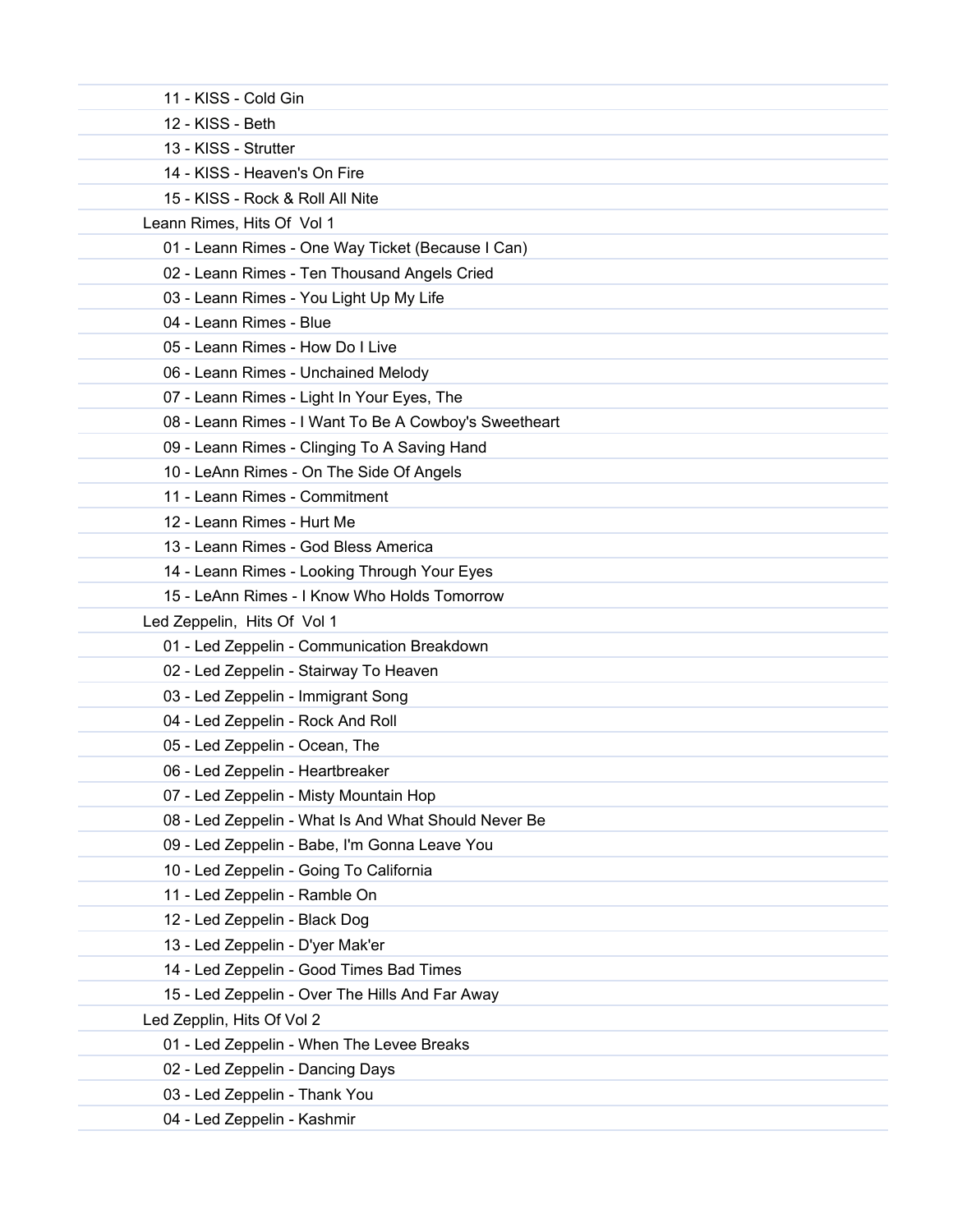| 05 - Led Zeppelin - Custard Pie                                  |
|------------------------------------------------------------------|
| 06 - Led Zeppelin - Bring It On Home                             |
| 07 - Led Zeppelin - Hey Hey What Can I Do                        |
| 08 - Led Zeppelin - Living Loving Maid (She's Just A Woman)      |
| 09 - Led Zeppelin - Houses Of The Holy                           |
| 10 - Led Zeppelin - Whole Lotta Love                             |
| 11 - Led Zeppelin - Out On The Tiles                             |
| 12 - Led Zeppelin - All My Love                                  |
| 13 - Led Zeppelin - The Crunge                                   |
| 14 - Led Zeppelin - Celebration Day                              |
| 15 - Led Zeppelin - Your Time Is Gonna Come                      |
| Legends Of Blues Vol 1                                           |
| 01 - James Brown - It's A Man's Man's World                      |
| 02 - Albert King - Born Under A Bad Sign                         |
| 03 - Koko Taylor - Wang Dang Doodle                              |
| 04 - Robert Cray - Smoking Gun                                   |
| 05 - Allman Bros. - Statesboro Blues                             |
| 06 - Muddy Waters - Got My Mojo Workin'                          |
| 07 - Jimmy Witherspoon - Ain't Nobody's Business                 |
| 08 - Derek / Dominos - Nobody Knows You When You're Down And Out |
| 09 - Willie Dixon - Little Red Rooster, The                      |
| 10 - Stevie Ray Vaughn - Pride And Joy                           |
| 11 - Jimmy Hendrix - Red House                                   |
| 12 - John Lee Hooker - Boom Boom                                 |
| 13 - BB King - Why I Sing The Blues                              |
| 14 - T Bone Walker - Call It Stormy Monday                       |
| 15 - Willie Dixon - I'm Your Hoochie Coochie Man                 |
| Legends Of The Blues Vol 2                                       |
| 01 - Howlin' Wolf - Smokestack Lightning                         |
| 02 - James Taylor - Steamroller (Live)                           |
| 03 - James Brown - Please, Please, Please                        |
| 04 - B.B. King - The Thrill Is Gone                              |
| 05 - B.B. King - Caldonia                                        |
| 06 - Willie Dixon - You Shook Me                                 |
| 07 - Muddy Waters - Rollin' & Tumblin'                           |
| 08 - Gary Moore - Still Got The Blues                            |
| 09 - Gloria Hardiman - Meet Me With Your Black Drawers On        |
| 10 - Sonny Boy Williamson - Bring It On Home                     |
| 11 - Johnny Winter - Mojo Boogie                                 |
| 12 - James Brown - I'll Go Crazy                                 |
| 13 - Slim Harpo - I'm A King Bee                                 |
| 14 - Eric Clapton - Before You Accuse Me                         |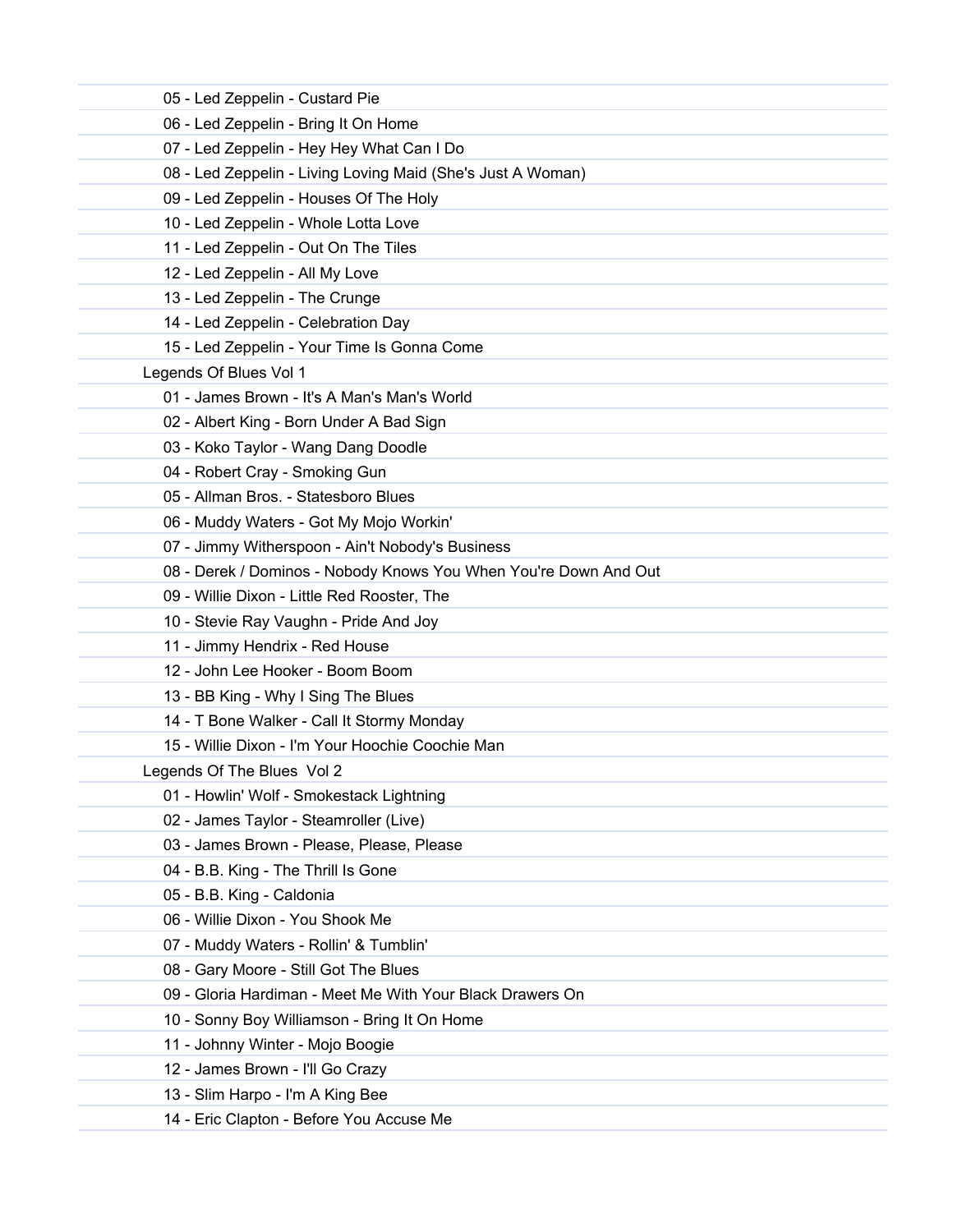| 15 - B.B. King - Paying The Cost To Be The Boss              |
|--------------------------------------------------------------|
| Legends Of The Blues Vol 3                                   |
| 01 - The Allman Brothers Band - It's Not My Cross To Bear    |
| 02 - Stevie Ray Vaughan - The Sky Is Crying                  |
| 03 - Susan Tedeschi - It Hurt So Bad                         |
| 04 - Cream - Crossroads                                      |
| 05 - B.B. King - Rock Me Baby                                |
| 06 - Bonnie Raitt - Love Me Like A Man                       |
| 07 - Led Zeppelin - I Can't Quit You Baby                    |
| 08 - Etta James - I Just Want To Make Love To You            |
| 09 - Jeff Beck - I Ain't Superstitious                       |
| 10 - Susan Tedeschi - Rock Me Right                          |
| 11 - Stevie Ray Vaughan - Texas Flood                        |
| 12 - Muddy Waters - Mannish Boy                              |
| 13 - The Allman Brothers Band - One Way Out                  |
| 14 - Junior Wells - Messin' With The Kid                     |
| 15 - Little Milton - Grits Ain't Groceries                   |
| Legends Of The Blues Vol 4                                   |
| 01 - Bonnie Raitt - Give It Up Or Let Me Go                  |
| 02 - Canned Heat - Let's Work Together                       |
| 03 - Lavern Baker - Jim Dandy                                |
| 04 - Bonnie Raitt - Guilty                                   |
| 05 - The Doors - Back Door Man                               |
| 06 - Creedence Clearwater Revival - TheMidnight Special      |
| 07 - B.B. King & Eric Clapton - Riding With The King         |
| 08 - The Blues Brothers - Sweet Home Chicago (Radio Version) |
| 09 - Muddy Waters - Baby, Please Don't Go                    |
| 10 - Etta James - I'd Rather Go Blind                        |
| 11 - Elmore James - Dust My Broom                            |
| 12 - Pat Benatar - True Love                                 |
| 13 - Lynyrd Skynyrd - Call Me The Breeze                     |
| 14 - Canned Heat - On The Road Again                         |
| 15 - Van Morrison - Good Morning Little Schoolgirl           |
| 16 - Robert Johnson - Sweet Home Chicago                     |
| Legends of the Blues Vol 5                                   |
| 01 - Robert Cray / Shemekia Copeland - I Pity The Fool       |
| 02 - Tina Turner - Fool In Love, A                           |
| 03 - Albert Collins - I Ain, Äôt Drunk                       |
| 04 - Sonny Boy Williamson - Help Me                          |
| 05 - "Äúbig Mama, Äù Thornton - Hound Dog                    |
| 06 - Susan Tedeschi - Just Won, Äôt Burn                     |
| 07 - Ray Charles - Let, Äôs Go Get Stoned                    |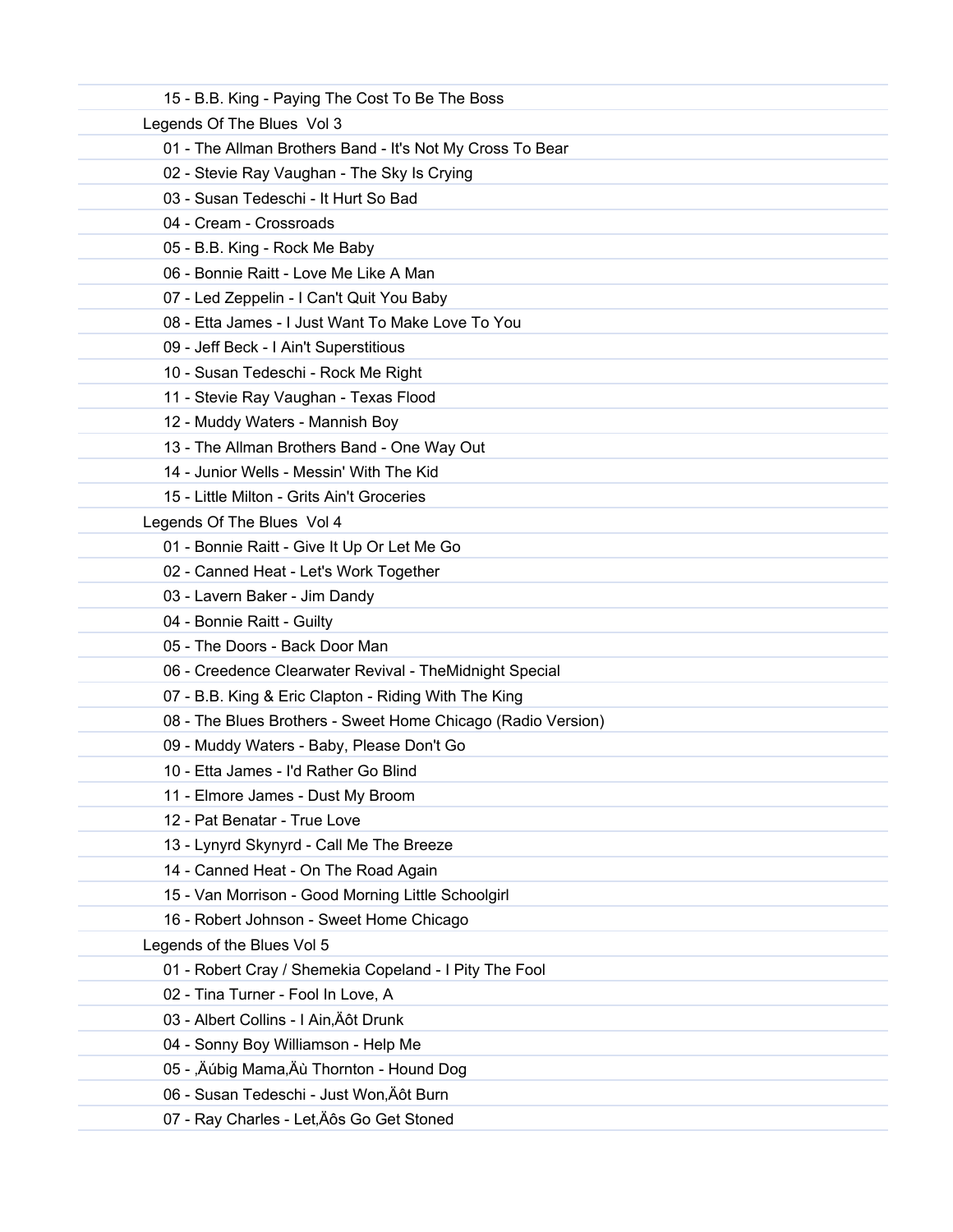| 08 - Aerosmith - Baby, Please Don, Äôt Go                    |
|--------------------------------------------------------------|
| 09 - Albert Collins - Master Charge                          |
| 10 - Paul Butterfield Blues Band - Mystery Train             |
| 11 - Robert Cray - Smoking Gun                               |
| 12 - Howlin Wolf - Spoonful                                  |
| 13 - Jimmy Reed - Big Boss Man                               |
| 14 - Janis Joplin - One Good Man                             |
| 15 - The Blues B.b. King - Every Day I Have                  |
| Legends Of The Blues Vol 6                                   |
| 01 - Stevie Ray Vaughan - Couldn, Äôt Stand The Weather      |
| 02 - Canned Heat - Going Up The Country                      |
| 03 - Eric Clapton - I, Äôm Tore Down                         |
| 04 - Bo Diddley - I, Äôm A Man                               |
| 05 - Animals - Boom Boom                                     |
| 06 - Susan Tedeschi - It Hurts Me Too                        |
| 07 - Rolling Stones - Little Red Rooster                     |
| 08 - J. Geils Band - (Ain, Äôt Nothin, Äô But A) House Party |
| 09 - J. Geils Band - First I Look At The Purse               |
| 10 - Eric Clapton - Motherless Children                      |
| 11 - Cream - I, Äôm So Glad                                  |
| 12 - Etta James - Tell Mama                                  |
| 13 - Janis Joplin - Move Over                                |
| 14 - George Thorogood / Destroyers - Move It On Over         |
| 15 - Buddy Guy - Damn Right, I, Äôve Got The Blues           |
| Linda Ronstadt, Hits Of Vol 1                                |
| 01 - James Ingram, Linda Ronstadt - Somewhere Out There      |
| 02 - Linda Ronstadt - That'll Be The Day                     |
| 03 - Linda Ronstadt - You're No Good                         |
| 04 - Linda Ronstadt - It's So Easy                           |
| 05 - Linda Ronstadt - Just One Look                          |
| 06 - Linda Ronstadt - Ooh Baby Baby                          |
| 07 - Linda Ronstadt - Poor Poor Pitiful Me                   |
| 08 - Linda Ronstadt - Someone To Lay Down Beside Me          |
| 09 - Linda Ronstadt - How Do I Make You                      |
| 10 - Linda Ronstadt - Tracks Of My Tears                     |
| 11 - Linda Ronstadt - Heat Wave                              |
| 12 - Aaron Neville, Linda Ronstadt - All My Life             |
| 13 - Linda Ronstadt, Stone Poneys - Different Drum           |
| 14 - Linda Ronstadt - When Will I Be Loved                   |
| 15 - Linda Ronstadt - When You Wish Upon A Star              |
| Lynyrd Skynyrd, Hits Of                                      |
| 01 - Lynyrd Skynyrd - The Ballad Of Curtis Loew              |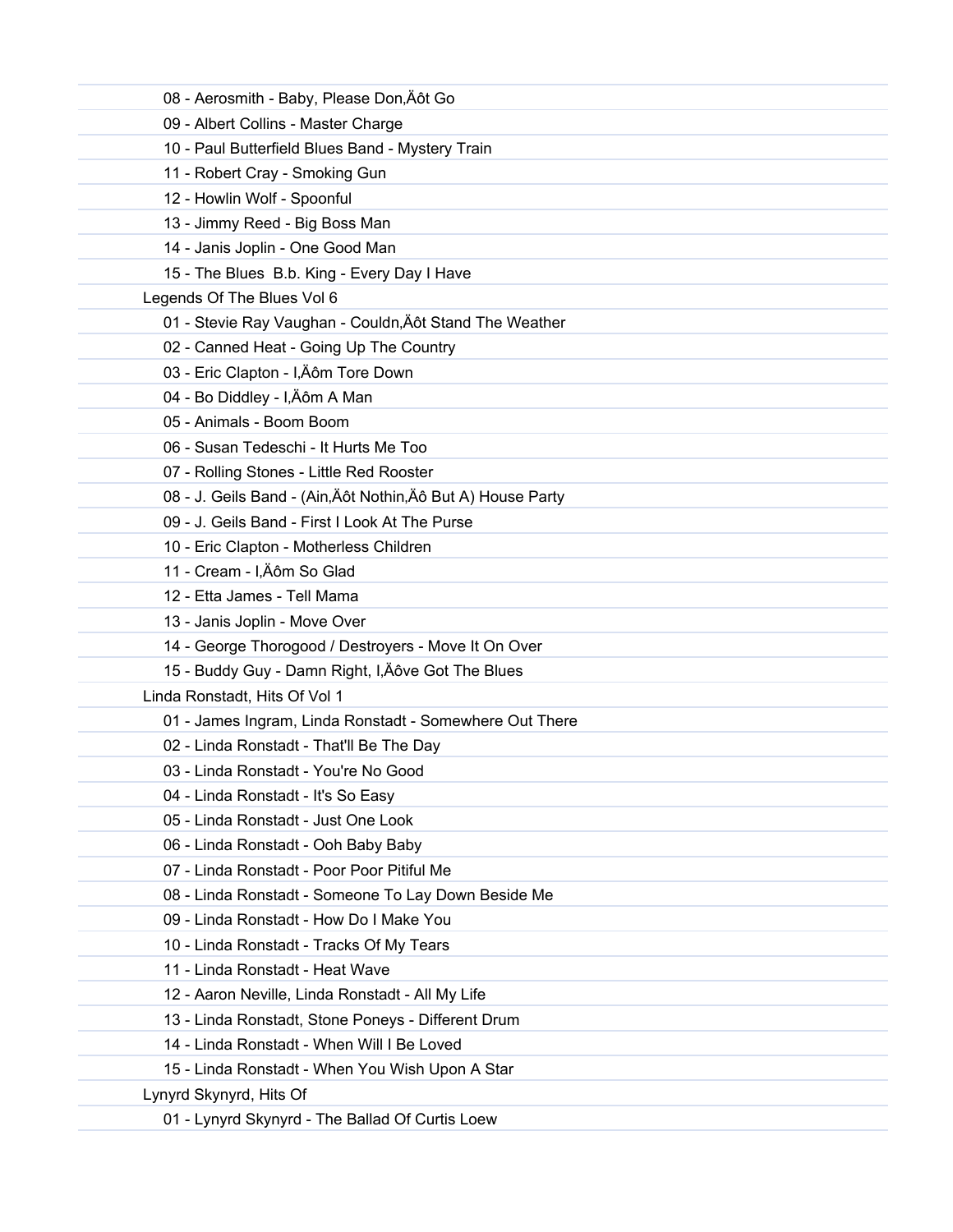| 02 - Lynyrd Skynyrd - Call Me The Breeze                   |
|------------------------------------------------------------|
| 03 - Lynyrd Skynyrd - Working For M.C.A.                   |
| 04 - Lynyrd Skynyrd - That Smell                           |
| 05 - Lynyrd Skynyrd - Poison Whiskey                       |
| 06 - Lynyrd Skynyrd - You Got That Right                   |
| 07 - Lynyrd Skynyrd - Gimme Back My Bullets                |
| 08 - Lynyrd Skynyrd - Don't Ask Me No Questions            |
| 09 - Lynyrd Skynyrd - Saturday Night Special               |
| 10 - Lynyrd Skynyrd - Sweet Home Alabama                   |
| 11 - Lynyrd Skynyrd - Swamp Music                          |
| 12 - Lynyrd Skynyrd - Freebird                             |
| 13 - Lynyrd Skynyrd - What's Your Name                     |
| 14 - Lynyrd Skynyrd - Gimme Three Steps                    |
| 15 - Lynyrd Skynyrd - The Needle And The Spoon             |
| Madonna, Hits Of Vol 1                                     |
| 01 - Madonna - Into The Groove                             |
| 02 - Madonna - Crazy For You                               |
| 03 - Madonna - Like A Virgin                               |
| 04 - Madonna - Music                                       |
| 05 - Madonna - Take A Bow                                  |
| 06 - Madonna - I'll Remember                               |
| 07 - Madonna - Who's That Girl                             |
| 08 - Madonna - This Used To Be My Playground               |
| 09 - Madonna - Papa Don't Preach                           |
| 10 - Madonna - Material Girl                               |
| 11 - Madonna - Lucky Star                                  |
| 12 - Madonna - Vogue                                       |
| 13 - Madonna - Borderline                                  |
| 14 - Madonna - Don't Tell Me (Radio Version)               |
| 15 - Madonna - Open Your Heart                             |
| Mama As Nasty As She Wants To Be                           |
| 01 - P. Lekakes - Boom Boom Let's Go Back To My Room       |
| 02 - Kean Wilson - Peter The Meter Reader                  |
| 03 - Rick James - Give It To Me Baby                       |
| 04 - Sheena Easton - Sugar Walls                           |
| 05 - Doors - Back Door Man                                 |
| 06 - Tubes - Don't Touch Me There                          |
| 07 - Gleaming Spires - Are You Ready For The Sex Girls     |
| 08 - J. & Blackhearts Jett - Do You Wanna Touch Me Oh Yeah |
| 09 - 100 Proof Aged In Soul - Somebody's Been Sleeping     |
| 10 - Samantha Fox - I Wanna Have Some Fun                  |
| 11 - Madonna - Hanky Panky                                 |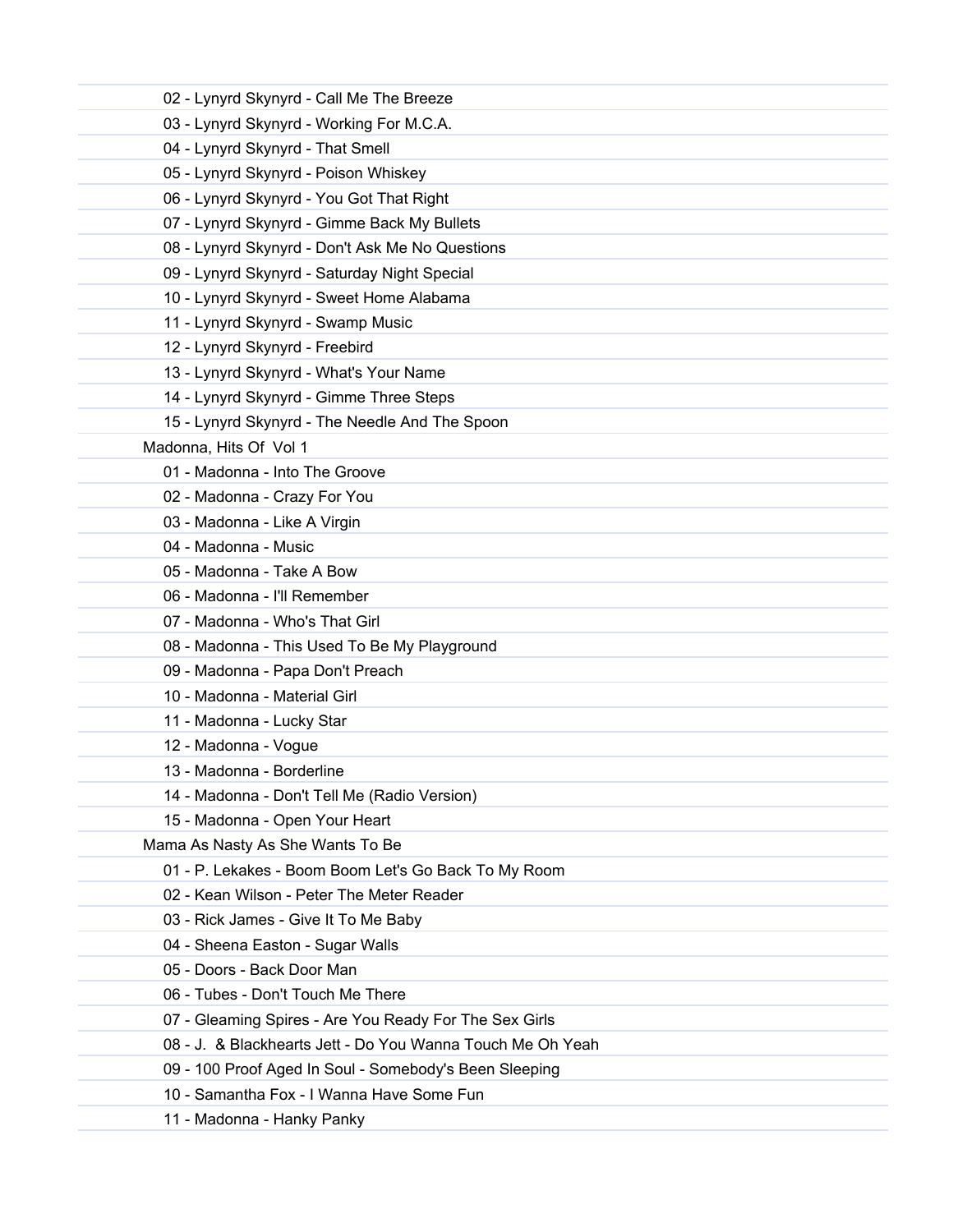| 12 - Prince - Cream                                           |
|---------------------------------------------------------------|
| 13 - Johnny Taylor - Who's Making Love                        |
| 14 - Waitresses - I Know What Boys Like                       |
| 15 - Jery Jeff Walker - Up Against The Wall You Redneck       |
| Mama With A Blue Dress On                                     |
| 01 - Chef"" - Chocolate Salty Balls (P.S. I Love You)         |
| 02 - Primus - Wynona's Big Brown Beaver                       |
| 03 - Prince And The Revolution - Darling Nikki                |
| 04 - Violent Femmes - Add It Up                               |
| 05 - Nine Inch Nails - Closer                                 |
| 06 - Vainty 6 - Nasty Girl                                    |
| 07 - The 2 Live Crew - Me So Horny                            |
| 08 - Red Peters - Blow Me (You Hardly Even Know Me)           |
| 09 - Red Peters - How's Your Whole  Family?                   |
| 10 - George Michael - I Want Your Sex                         |
| 11 - AC/DC - Big Balls                                        |
| 12 - Bell Biv Devoe - Do Me!                                  |
| 13 - Connie Vannett - The Pussycat Song                       |
| 14 - Samantha Fox - Touch Me (I Want Your Body)               |
| 15 - Adam Sandler - What The Hell Happened To Me?             |
| Mama's Back                                                   |
| 01 - 20 Fingers - Short Dick Man                              |
| 02 - Aerosmith - Love In An Elevator                          |
| 03 - Billy Squier - The Stroke                                |
| 04 - Bob Seger & The Silver Bullet Band - Horizontal Bop, The |
| 05 - Color Me Badd - I Wanna Sex You Up                       |
| 06 - Deadeye Dick - New Age Girl                              |
| 07 - Frank Zappa - Dinah-Moe Humm                             |
| 08 - Ini Kamoze - Here Comes The Hotstepper                   |
| 09 - Lou Reed - Walk On The Wild Side                         |
| 10 - Queen - Fat Bottomed Girls                               |
| 11 - Salt "N Pepa - Rush It                                   |
| 12 - The Doors - Touch Me                                     |
| 13 - The Raspberries - Go All The Way                         |
| 14 - The Who - Squeeze Box                                    |
| 15 - Zz Top - Tush                                            |
| Mariah Carey, Hits Of Vol 1                                   |
| 01 - Mariah Carey - Always Be My Baby                         |
| 02 - Mariah Carey - Dreamlover                                |
| 03 - Mariah Carey - Emotions                                  |
| 04 - Mariah Carey - Hero                                      |
| 05 - Mariah Carey - Butterfly                                 |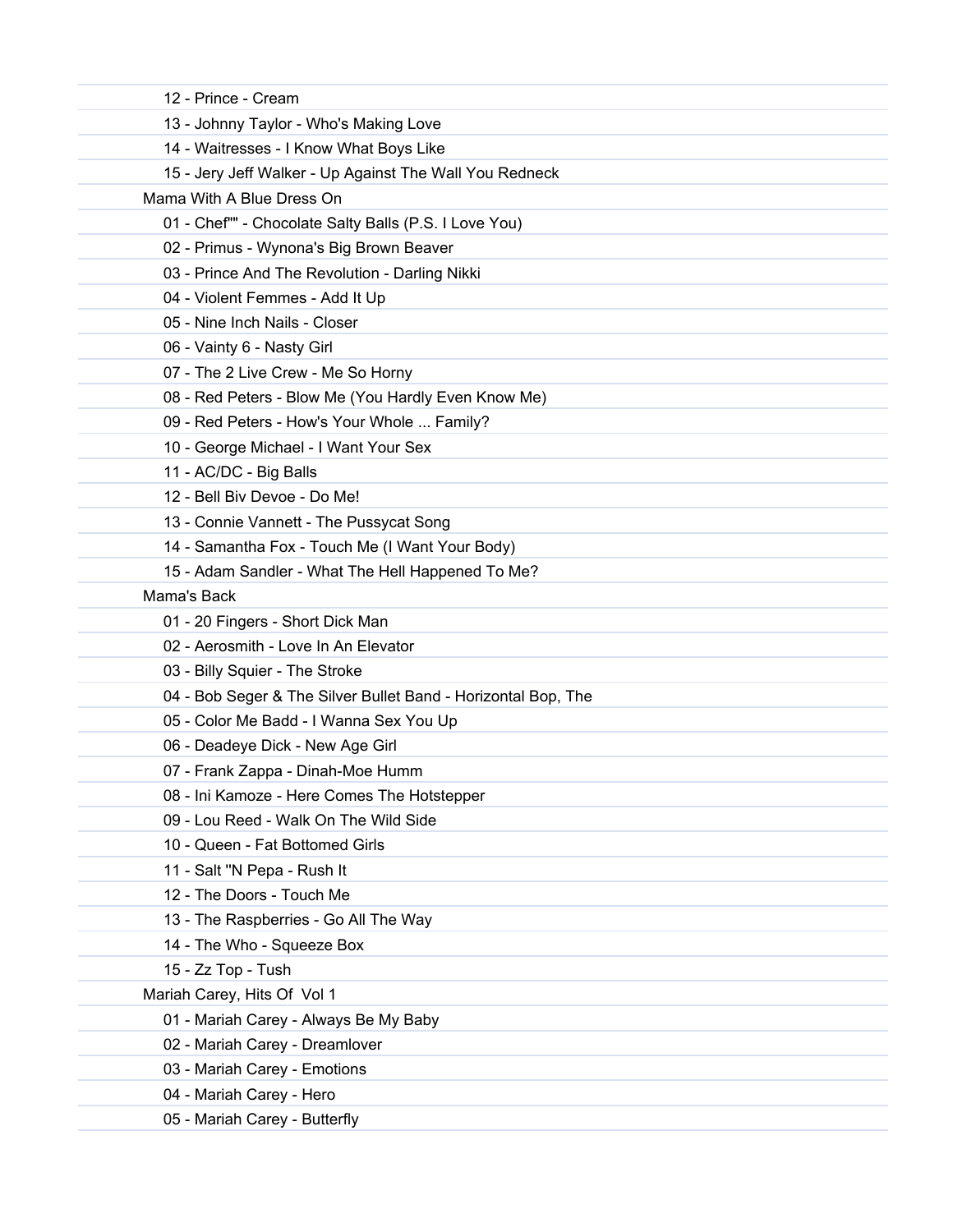| 06 - Mariah Carey - Can't Let Go                                            |
|-----------------------------------------------------------------------------|
| 07 - Mariah Carey - Make It Happen                                          |
| 08 - Mariah Carey - Anytime You Need A Friend                               |
| 09 - Mariah Carey - Love Takes Time                                         |
| 10 - Mariah Carey - Without You                                             |
| 11 - Mariah Carey - Forever                                                 |
| 12 - Mariah Carey - My All                                                  |
| 13 - Mariah Carey - Fantasy                                                 |
| 14 - Mariah Carey & Boyz li Men - One Sweet Day                             |
| 15 - Mariah Carey - Never Forget You                                        |
| Martina McBride, Hits Of Vol 1                                              |
| 01 - Martina McBride - My Baby Loves Me                                     |
| 02 - Martina McBride - There You Are                                        |
| 03 - Jim Brickman & Martina McBride - Valentine                             |
| 04 - Martina McBride - I Love You                                           |
| 05 - Martina McBride - Cheap Whiskey                                        |
| 06 - Martina McBride - Independence Day                                     |
| 07 - Martina McBride - When God-Fearin' Women Get The Blues (Radio Version) |
| 08 - Martina McBride - Where Would You Be                                   |
| 09 - Martina McBride - Concrete Angel                                       |
| 10 - Martina McBride - Wild Angels                                          |
| 11 - Martina McBride - Life #9                                              |
| 12 - Martina McBride - Wrong Again                                          |
| 13 - Martina McBride - A Broken Wing                                        |
| 14 - Martina McBride - Love's The Only House (Radio Version)                |
| Metallica, Hits Of Vol 1                                                    |
| 01 - Metallica - For Whom The Bell Tolls                                    |
| 02 - Metallica - Enter Sandman                                              |
| 03 - Metallica - I Disappear                                                |
| 04 - Metallica - Fuel                                                       |
| 05 - Metallica - Sad But True                                               |
| 06 - Metallica - Until It Sleeps                                            |
| 07 - Metallica - Master Of Puppets                                          |
| 08 - Metallica - No Leaf Clover (Live Version)                              |
| 09 - Metallica - Nothing Else Matters                                       |
| 10 - Metallica - The Unforgiven                                             |
| 11 - Metallica - Turn The Page                                              |
| 12 - Metallica - Hero Of The Day                                            |
| 13 - Metallica - Whiskey In The Jar                                         |
| Movie Madness Vol 2                                                         |
| 01 - Bob Dylan - Knockin' On Heaven's Door                                  |
| 02 - The Cult - Love Removal Machine                                        |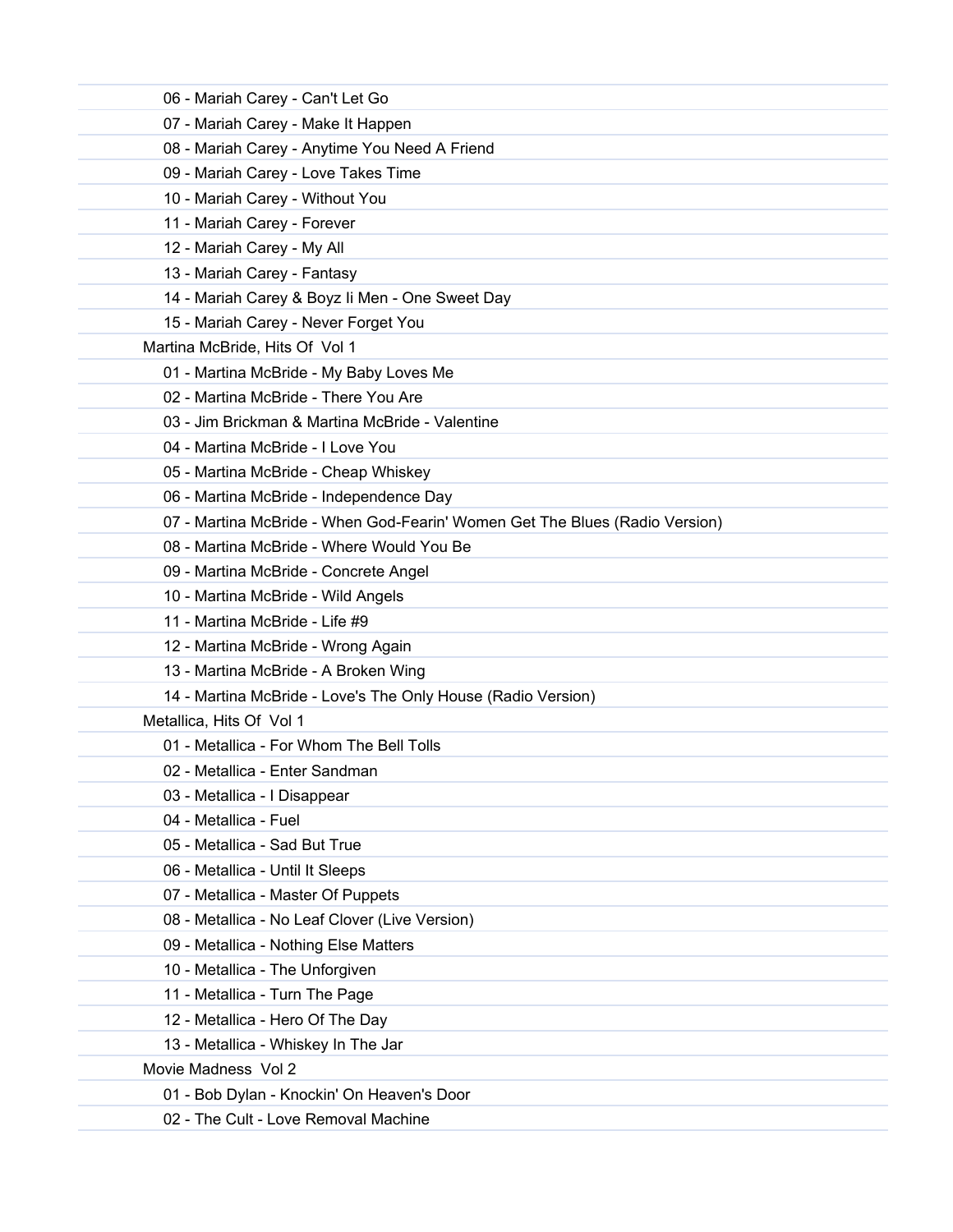| 03 - Steel Dragon - Blood Pollution                                  |  |
|----------------------------------------------------------------------|--|
| 04 - Blue Öyster Cult - Godzilla                                     |  |
| 05 - Evanescence - Bring Me To Life                                  |  |
| 06 - Jane Siberry - Calling All Angels                               |  |
| 07 - Nicole Kidman - Sparkling Diamonds                              |  |
| 08 - Israel Kamakawiwo'ole - Over The Rainbow/What A Wonderful World |  |
| 09 - Joey Ramone - What A Wonderful World                            |  |
| 10 - Lillix - What I Like About You                                  |  |
| 11 - Radiohead - Creep (Radio Version)                               |  |
| 12 - Rufus Wainwright - Hallelujah                                   |  |
| 13 - Steel Dragon - We All Die Young                                 |  |
| 14 - Van Morrison - Someone Like You                                 |  |
| 15 - Bob Dylan - Shelter From The Storm                              |  |
| 16 - Evanescence & Paul Mccoy - Bring Me To Life (Duet Version)      |  |
| 17 - Jane Siberry & K.D. Lang - Calling All Angels (Duet Version)    |  |
| Neil Diamond, Hits Of Vol 1                                          |  |
| 01 - Neil Diamond - I'm Glad You'Re Here With Me Tonight             |  |
| 02 - Neil Diamond - Cracklin' Rose                                   |  |
| 03 - Neil Diamond - Holly Holy                                       |  |
| 04 - Neil Diamond - Play Me                                          |  |
| 05 - Neil Diamond - Shilo                                            |  |
| 06 - Neil Diamond - Heartlight                                       |  |
| 07 - Neil Diamond - Song Sung Blue                                   |  |
| 08 - Neil Diamond - Brother Love's Traveling Salvation Show          |  |
| 09 - Neil Diamond - Kentucky Woman                                   |  |
| 10 - Neil Diamond - Cherry, Cherry                                   |  |
| 11 - Neil Diamond - Red Red Wine                                     |  |
| 12 - Neil Diamond - Hello Again                                      |  |
| 13 - Neil Diamond - Solitary Man                                     |  |
| 14 - Neil Diamond - September Morn'                                  |  |
| 15 - Neil Diamond - Girl, You'll Be A Woman                          |  |
| New Wave Hits Vol 01                                                 |  |
| 01 - Greg Kihn Band - The Breakup Song                               |  |
| 02 - Vapors - Turning Japanese                                       |  |
| 03 - Wall Of Voodoo - Mexican Radio                                  |  |
| 04 - Kajagoogoo - Too Shy                                            |  |
| 05 - Haircut One Hundred - Love Plus One                             |  |
| 06 - Gabriel, Peter - Shock The Monkey                               |  |
| 07 - REM - Radio Free Europe                                         |  |
| 08 - Information Society - What's On Your Mind                       |  |
| 09 - Naked Eyes - Promises, Promises                                 |  |
| 10 - Bowie, David - Young Americans                                  |  |
|                                                                      |  |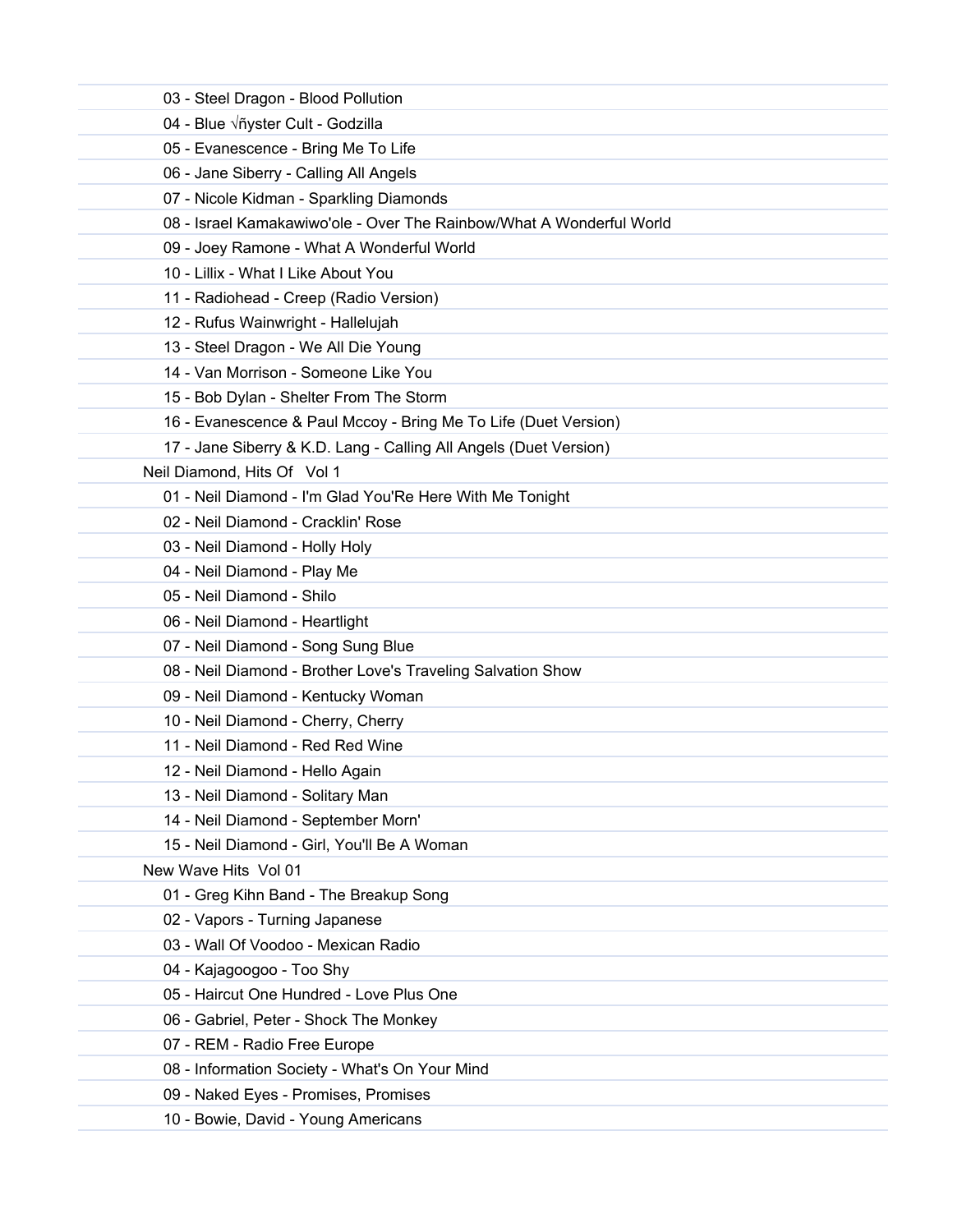| 11 - Dead Milkmen - Punk Rock Girl                      |
|---------------------------------------------------------|
| 12 - Fixx - Red Skies                                   |
| 13 - Depeche Mode - Personal Jesus                      |
| 14 - Ramones - I Wanna Be Sedated                       |
| 15 - Talking Heads - Life During Wartime                |
| New Wave Hits Vol 2                                     |
| 01 - Josie Cotton - Johnny, Are You Queer               |
| 02 - Romeo Void - Never Say Never                       |
| 03 - After The Fire - Der Kommissar                     |
| 04 - Gary Numan - Cars                                  |
| 05 - Talk Talk - Talk Talk                              |
| 06 - Total Cleo - I Eat Cannibals                       |
| 07 - Elvis Costello - Accidents Will Happen             |
| 08 - Icicle Works - Whisper To A Scream (Birds Fly)     |
| 09 - Boys Don't Cry - I Wanna Be A Cowboy               |
| 10 - Psychedelic Furs - Love My Way                     |
| 11 - Madness - Our House                                |
| 12 - Berlin - The Metro                                 |
| 13 - 52's - Private Idaho - B                           |
| 14 - Big Country - In A Big Country                     |
| 15 - Buggles - Video Killed The Radio Star              |
| New Wave Hits Vol 3                                     |
| 01 - Missing Persons - Destination Unknown              |
| 02 - Squeeze - Black Coffee In Bed                      |
| 03 - Felony - Fanatic, The                              |
| 04 - Violent Femmes - Kiss Off                          |
| 05 - Split Enz - I Got You                              |
| 06 - Duran Duran - Girls On Film                        |
| 07 - The Church - Under The Milky Way                   |
| 08 - Bananarama - Shy Boy (Don't It Make You Feel Good) |
| 09 - Bow Wow Wow - Do You Wanna Hold Me?                |
| 10 - The Boomtown Rats - I Don't Like Mondays           |
| 11 - Orchestral Manoeuvres In The Dark - If You Leave   |
| 12 - Tears For Fears - Change                           |
| 13 - Men At Work - It's A Mistake                       |
| 14 - Josie Cotton - He Could Be The One                 |
| 15 - Adam Ant - Desperate But Not Serious               |
| Nickelback, Hits Of Vol 1                               |
| 01 - Nickleback - How You Remind Me                     |
| 02 - Nickleback - If Everyone Cared                     |
| 03 - Nickleback - Never Again                           |
| 04 - Nickleback - Too Bad                               |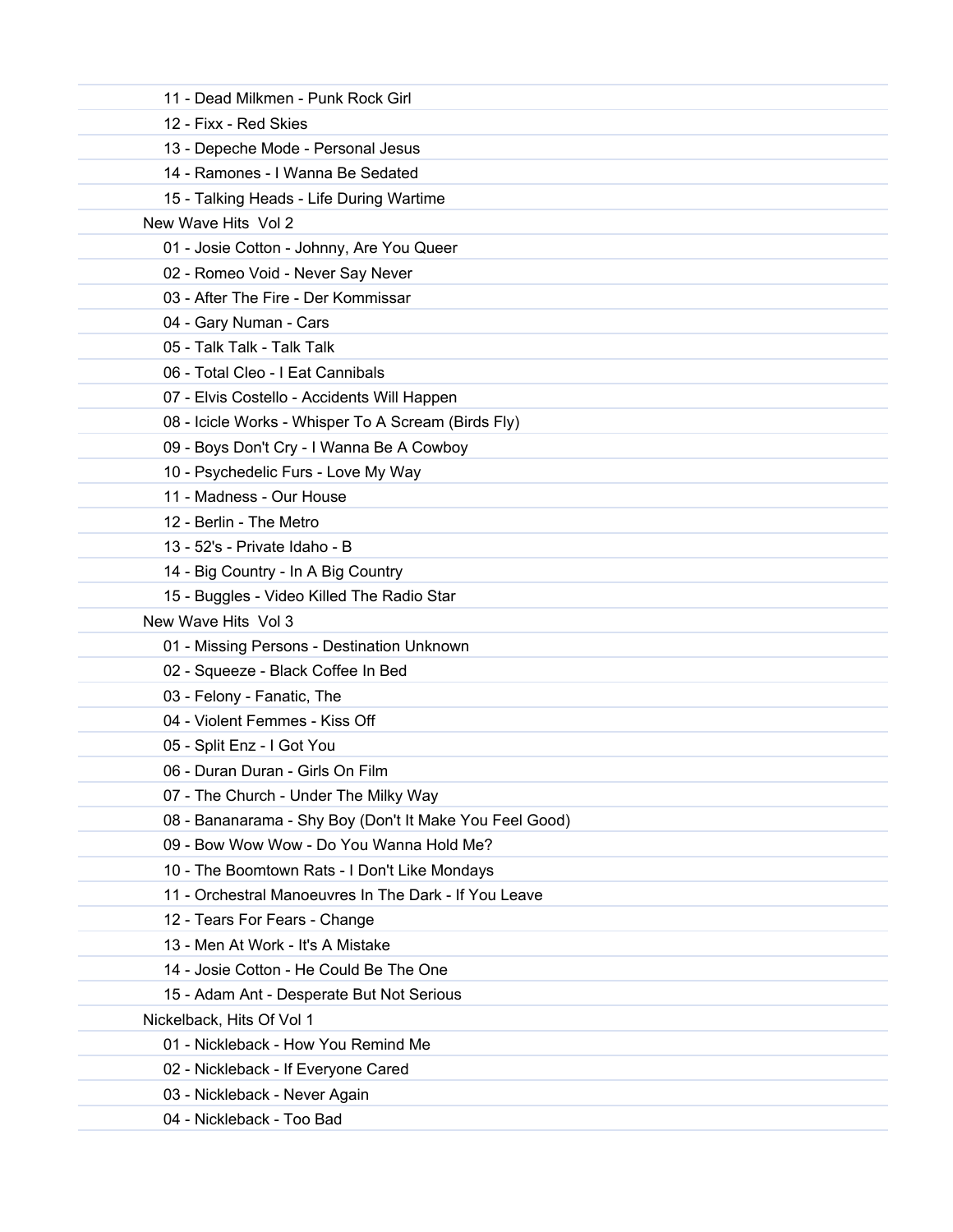| 05 - Nickleback - Rockstar                      |
|-------------------------------------------------|
| 06 - Nickleback - Savin' Me                     |
| 07 - Nickleback - Leader Of Men                 |
| 08 - Nickleback - Feelin' Way Too Damn Good     |
| 09 - Nickleback - Woke Up This Morning          |
| 10 - Nickleback - Figured You Out               |
| 11 - Nickleback - Far Away                      |
| 12 - Josey Scott - Hero / Chad Kroeger          |
| 13 - Nickleback - Animals                       |
| 14 - Nickleback - Someday                       |
| 15 - Nickleback - Photograph (Radio Version)    |
| No Men Allowed Vol 2                            |
| 01 - Pretenders - Back On The Chain Gang        |
| 02 - Fleetwood Mac - Say You Love Me            |
| 03 - Pat Benatar - Heartbreaker                 |
| 04 - Donna Summer - Bad Girls                   |
| 05 - Heart - Even It Up                         |
| 06 - Scandal - The Warrior                      |
| 07 - Nena - 99 Red Balloons                     |
| 08 - Blondie - One Way Or Another               |
| 09 - Eurythmics - Would I Lie To You            |
| 10 - Bangles - Manic Monday                     |
| 11 - Laura Branigan - Gloria                    |
| 12 - Lita Ford - Kiss Me Deadly                 |
| 13 - Belinda Carlisle - Mad About You           |
| 14 - Go Go's - Our Lips Are Sealed              |
| 15 - Melissa Etheridge - Bring Me Some Water    |
| No Men Allowed Vol 3                            |
| 01 - Jordan, Sass - You Don't Have To Remind Me |
| 02 - Mother's Finest - Truth'll Set You Free    |
| 03 - Blondie - Call Me                          |
| 04 - Missing Persons - Words                    |
| 05 - Stacey Q - Two Of Hearts                   |
| 06 - Bellamy Brothers - No More Words           |
| 07 - Ronstadt, Linda - How Do I Make You        |
| 08 - Pretenders - Don't Get Me Wrong            |
| 09 - Etheridge, Melissa - Similar Features      |
| 10 - Benatar, Pat - You Better Run              |
| 11 - Concrete Blonde - Joey                     |
| 12 - Marie, Teena - Lovergirl                   |
| 13 - Heart - Dreamboat Annie                    |
| 14 - Motels - Suddenly Last Summer              |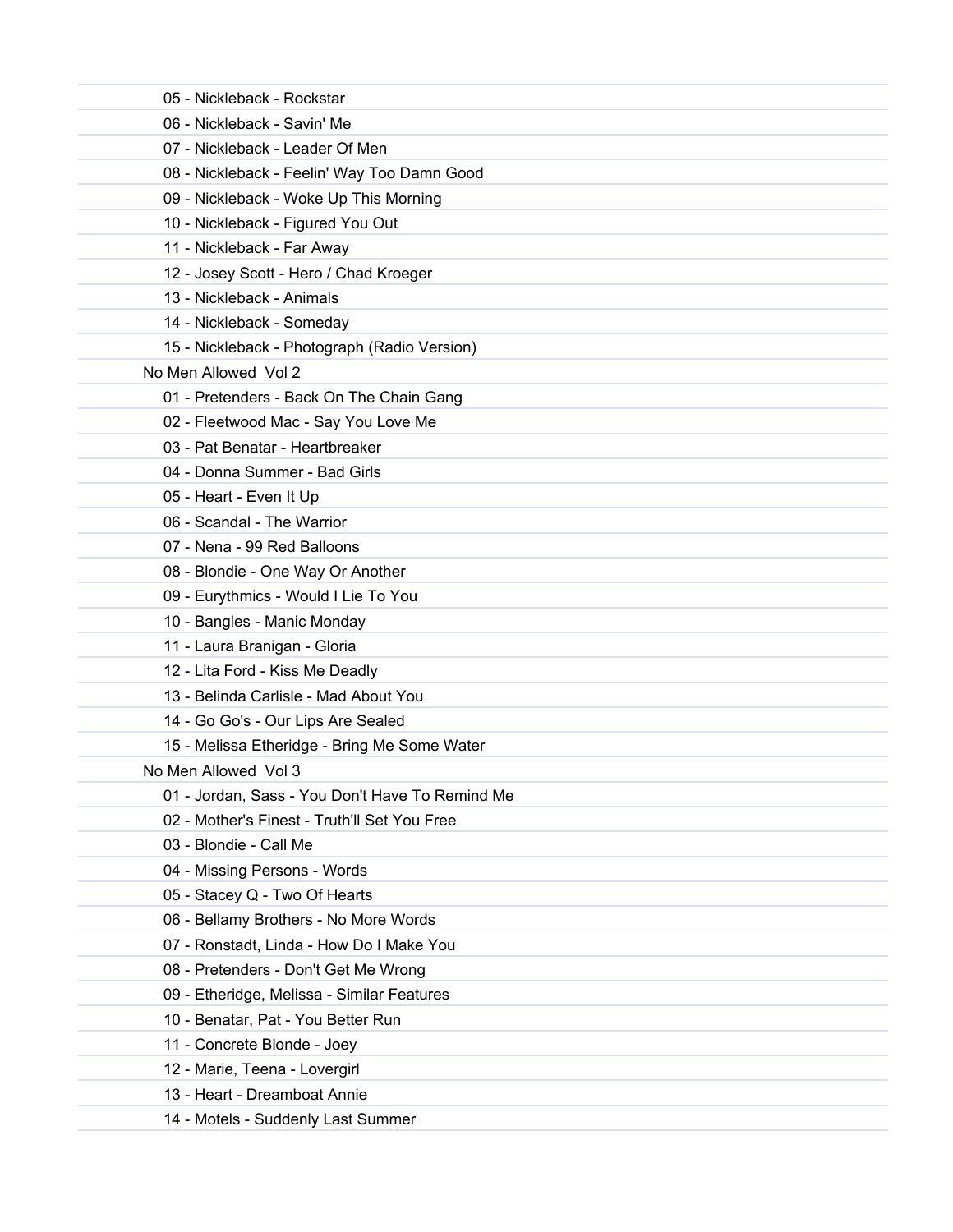| 15 - Chapman, Tracy - Talkin' 'Bout A Revolution         |
|----------------------------------------------------------|
| Ozzy Osbourne & Black Sabbath Vol 1                      |
| 01 - Ozzy Osbourne - Mama, I'm Coming Home               |
| 02 - Ozzy Osbourne - Shot In The Dark                    |
| 03 - Ozzy Osbourne - No More Tears                       |
| 04 - Black Sabbath - N.I.B.                              |
| 05 - Black Sabbath - Paranoid                            |
| 06 - Ozzy Osbourne - Crazy Train                         |
| 07 - Ozzy Osbourne - Flying High Again                   |
| 08 - Lita Ford & Ozzy Osbourne - Close My Eyes Forever   |
| 09 - Ozzy Osbourne - Bark At The Moon                    |
| 10 - Black Sabbath - The Mob Rules                       |
| 11 - Black Sabbath - Iron Man                            |
| 12 - Black Sabbath - War Pigs                            |
| 13 - Black Sabbath - Sweet Leaf                          |
| 14 - Ozzy Osbourne - Over The Mountain                   |
| Party Songs Vol 1                                        |
| 01 - Meatloaf - Paradise By The Dashboard Lights         |
| 02 - Stray Cats - Stray Cat Strut                        |
| 03 - Sister Sledge - We Are Family                       |
| 04 - Traditional - Rocky Top                             |
| 05 - Otis & Knights Day - Shout                          |
| 06 - Jimmy Buffett - Margaritaville                      |
| 07 - Madonna - Into The Groove                           |
| 08 - James Brown - I Got You                             |
| 09 - Bob Seger - Old Time Rock And Roll                  |
| 10 - Grand Funk Railroad - The Loco-Motion               |
| 11 - Chubby Checker - The Twist                          |
| 12 - Van Halen - Jump                                    |
| 13 - 52s - Love Shack - B                                |
| 14 - Steppenwolf - Born To Be Wild                       |
| 15 - Romantics - What I Like About You                   |
| Party Songs Vol.4                                        |
| 01 - Righteous Brothers - You"ve Lost That Lovin Feeling |
| 02 - Jimmy Buffett - Another Saturday Night              |
| 03 - Michael Jackson - Wanna Be Startin Something        |
| 04 - Rod Stewart - Having A Party                        |
| 05 - David Naughton - Makin It                           |
| 06 - Jacksons - Shake Your Body                          |
| 07 - Martha Reeves - Heatwave                            |
| 08 - Wham - Wake Me Up Before You Go Go                  |
| 09 - Michael Jackson - Rock With You                     |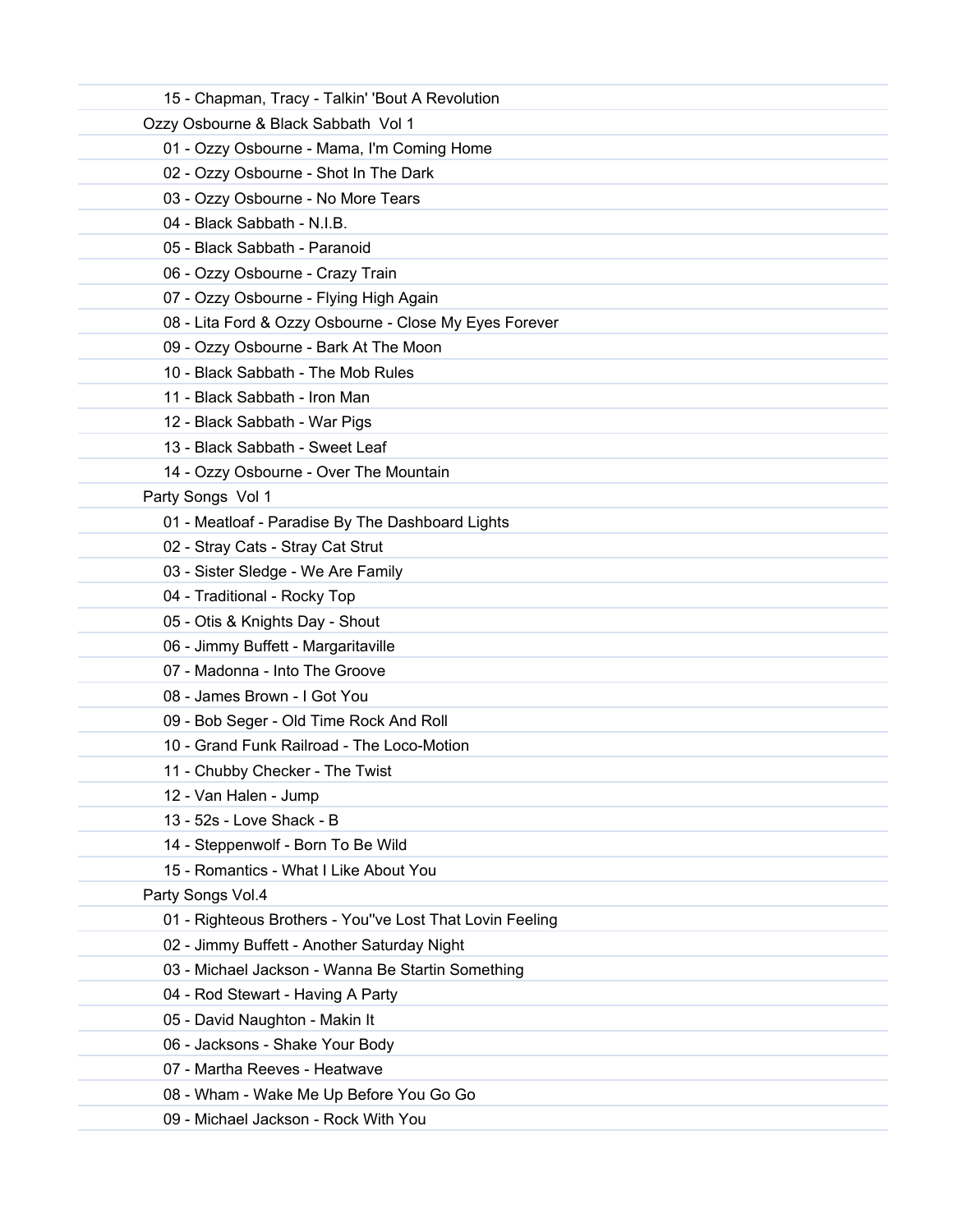| 10 - Michael Jackson - P.Y.T.                             |
|-----------------------------------------------------------|
| 11 - Arthur Conley - Sweet Soul Music                     |
| 12 - Funkstar Delux & Grace Jones - Pull Up To The Bumper |
| 13 - Michael Jackson - Don"t Stop Til You Get Enough      |
| 14 - Temptations - I"m Losing You                         |
| Pat Benetar, Hits Of Vol 1                                |
| 01 - Pat Benetar - Love Is A Battlefield                  |
| 02 - Pat Benetar - Fire And Ice                           |
| 03 - Pat Benetar - All Fired Up                           |
| 04 - Pat Benetar - True Love                              |
| 05 - Pat Benetar - Invincible                             |
| 06 - Pat Benetar - Heartbreaker                           |
| 07 - Pat Benetar - Hell Is For Children                   |
| 08 - Pat Benetar - Hit Me With Your Best Shot             |
| 09 - Pat Benetar - Promises In The Dark                   |
| 10 - Pat Benetar - Sex As A Weapon                        |
| 11 - Pat Benetar - Treat Me Right                         |
| 12 - Pat Benetar - We Belong                              |
| 13 - Pat Benetar - You Better Run                         |
| 14 - Pat Benetar - We Live For Love                       |
| 15 - Pat Benetar - Shadows Of The Night                   |
| Paul McCartney, Hits Of Vol 1                             |
| 01 - Paul McCartney / Wings - Band On The Run             |
| 02 - Paul McCartney - With A Little Luck                  |
| 03 - Paul Mccartney - Silly Love Songs                    |
| 04 - Paul Mccartney - My Love                             |
| 05 - Paul McCartney - Maybe I'm Amazed                    |
| 06 - Paul McCartney - Uncle Albert/admiral Halsey         |
| 07 - Paul McCartney - Live And Let Die                    |
| 08 - Paul McCartney / Wings - Listen To What The Man Said |
| 09 - Paul McCartney - Another Day                         |
| 10 - Paul Mccartney - Jet                                 |
| 11 - Paul McCartney / Wings - Let Me Roll It              |
| 12 - Paul McCartney - Let 'em In                          |
| 13 - Paul McCartney - Goodnight Tonight                   |
| 14 - Paul McCartney - Coming Up (Live Version)            |
| 15 - Paul McCartney - Junior's Farm                       |
| Pop Hits Vol 1                                            |
| 01 - Aaron Neville - Don't Fall Apart On Me Tonight       |
| 02 - Eagles - Peaceful Easy Feeling                       |
| 03 - Van Morrison - Brown Eyed Girl                       |
| 04 - B. Adams - All For Love                              |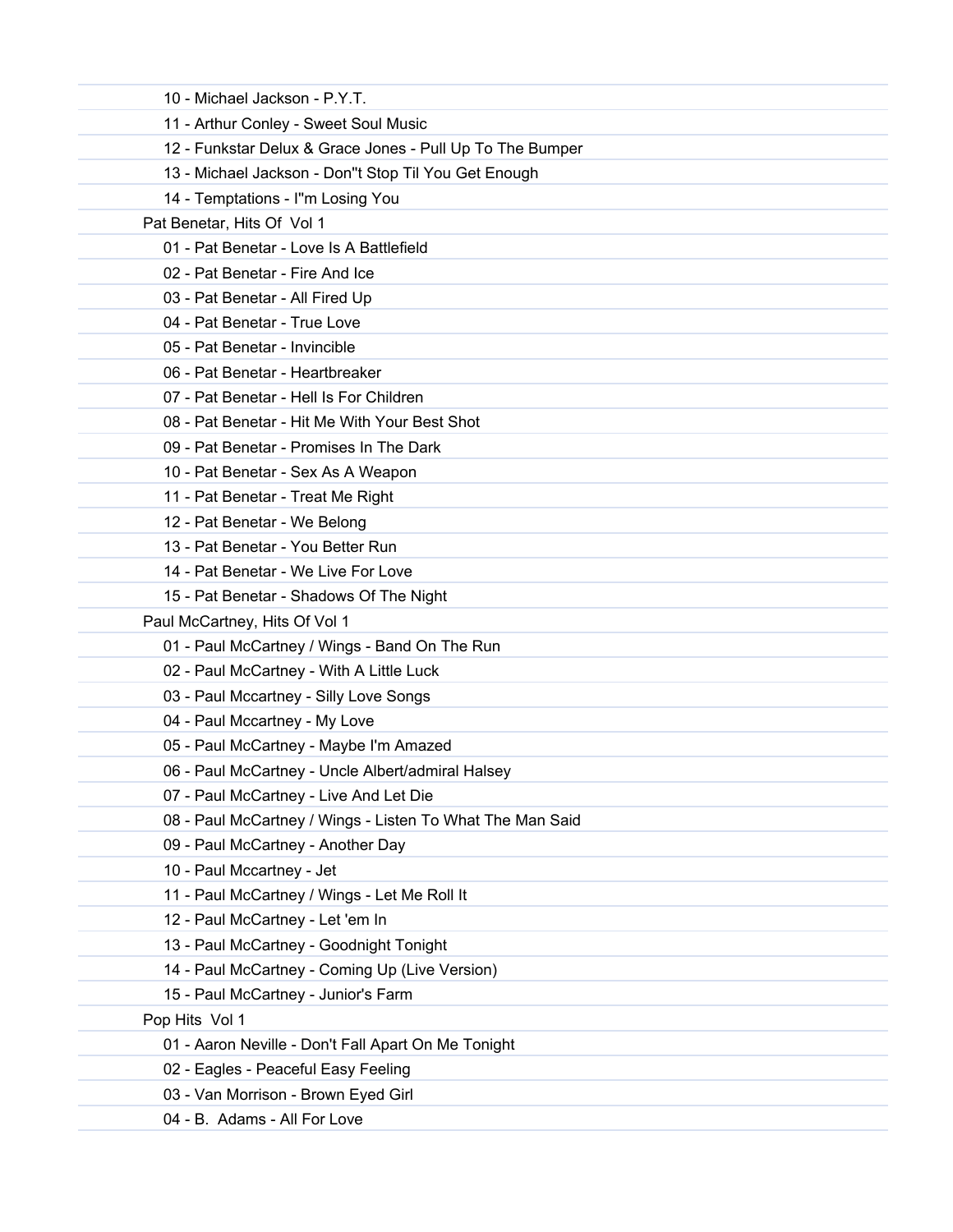| 05 - Rod Stewart - Maggie May                                        |
|----------------------------------------------------------------------|
| 06 - Nat King & Cole Cole - Unforgettable                            |
| 07 - Eric Clapton - Wonderful Tonight                                |
| 08 - Vanessa Williams - Save The Best For Last                       |
| 09 - P. & Henley Smyth - Sometimes Love Just Ain't Enough            |
| 10 - Police - Every Breathe You Take                                 |
| 11 - REM - Losing My Religion                                        |
| 12 - Soul Asylum - Runaway Train                                     |
| 13 - Tony! Toni! Tone! - If I Had No Loot                            |
| 14 - Ace Of Base - All That She Wants                                |
| 15 - Bonnie Raitt - I Can't Make You Love Me                         |
| Pop Hits Vol 140                                                     |
| 01 - The Corrs & Bono - When The Stars Go Blue                       |
| 02 - Josh Groban - To Where You Are                                  |
| 03 - Sheryl Crow & Don Henley - It's So Easy                         |
| 04 - Chad Kroeger & Josey Scott - Hero                               |
| 05 - Mandy Moore - Only Hope                                         |
| 06 - John Mayer - No Such Thing                                      |
| 07 - Nicole Kidman - One Day I'll Fly Away                           |
| 08 - Moby - We Are All Made Of Stars (Radio Version)                 |
| 09 - Our Lady Peace - Somewhere Out There                            |
| 10 - Creed - One Last Breath                                         |
| 11 - Korn - Here To Stay                                             |
| 12 - Staind - Epiphany                                               |
| 13 - Marc Anthony - I Need You                                       |
| 14 - Pink - Just Like A Pill                                         |
| 15 - Dashboard Confessional - Screaming Infidelities (Radio Version) |
| Pop Hits Vol 164                                                     |
| 01 - Stacie Orrico - (There's Gotta Be) More To Life                 |
| 02 - Robert Randolph & The Family Band - I Need More Love            |
| 03 - Clay Aiken - Invisible                                          |
| 04 - Sarah McLachlan - Fallen                                        |
| 05 - John Mayer - Clarity                                            |
| 06 - Fuel - Falls On Me                                              |
| 07 - Nickelback - Figured You Out                                    |
| 08 - Nelly Furtado - Powerless (Say What You Want) (Radio Version)   |
| 09 - Sheryl Crow - The First Cut Is The Deepest                      |
| 10 - Outkast - Hey Ya! (Radio Version)                               |
| 11 - Howie Day - Perfect Time Of Day                                 |
| 12 - Pink - Trouble                                                  |
| 13 - Josh Kelley - Amazing                                           |
| 14 - A Perfect Circle - Weak And Powerless                           |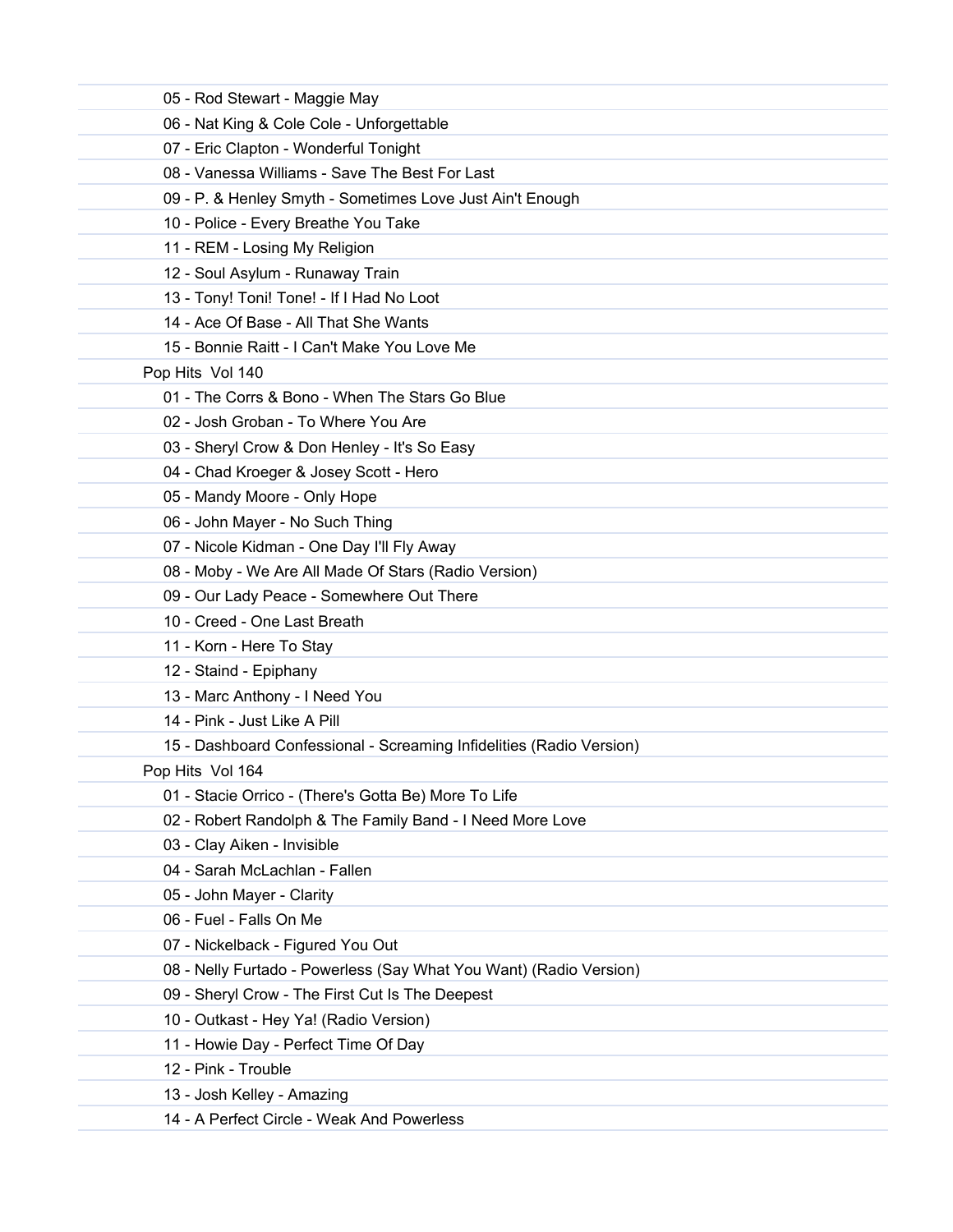| 15 - Josh Groban - You Raise Me Up (Radio Version)                                 |
|------------------------------------------------------------------------------------|
| Pop Hits Vol 182                                                                   |
| 01 - D.H.T. - Listen To Your Heart (Unplugged Version)                             |
| 02 - Natasha Bedingfield - These Words                                             |
| 03 - Joss Stone - You Had Me                                                       |
| 04 - Beck - E-Pro                                                                  |
| 05 - Gwen Stefani - Cool                                                           |
| 06 - Missy Elliott - Lose Control                                                  |
| 07 - Rihanna - Pon De Replay (Radio Version)                                       |
| 08 - Alanis Morissette - Hand In My Pocket (Acoustic Version)                      |
| 09 - Kanye West - Gold Digger (Radio Version)                                      |
| 10 - Eagles - One Day at a Time                                                    |
| 11 - The All American Rejects - Dirty Little Secret                                |
| 12 - Beck - Girl                                                                   |
| 13 - Seether - Remedy                                                              |
| 14 - The White Stripes - Blue Orchid                                               |
| 15 - The Killers - All These Things That I've Done                                 |
| Pop Hits Vol 185 [PA]                                                              |
| 01 - Santana & Michelle Branch & The Wreckers - I, Äôm Feeling You (Radio Version) |
| 02 - Fi - The Geeks Get The Girls - American Hi                                    |
| 03 - Fall Out Boy - Dance, Dance                                                   |
| 04 - Ashlee Simpson - L.O.V.E.                                                     |
| 05 - Ricky Martin & Daddy Yankee - Drop It On Me                                   |
| 06 - Liz Phair - Everything To Me                                                  |
| 07 - Ashlee Simpson - Boyfriend (Radio Version)                                    |
| 08 - D4L [PA] - Laffy Taffy (Radio Version)                                        |
| 09 - Switchfoot - Stars (Radio Version)                                            |
| 10 - Ciara - Pick Up The Phone                                                     |
| 11 - Liz Phair - Count On My Love                                                  |
| 12 - Pussycat Dolls - Stickwitu                                                    |
| 13 - The Bravery - Unconditional                                                   |
| 14 - Hilary Duff - Beat Of My Heart                                                |
| 15 - Juelz Santana - There It Go! (The Whistle Song)                               |
| Pop Hits Vol 5                                                                     |
| 01 - Gin Blossoms - Found Out About You                                            |
| 02 - Belly - Feed The Tree                                                         |
| 03 - Alice In Chains - No Excuses                                                  |
| 04 - Beck - Loser                                                                  |
| 05 - Blind Melon - No Rain                                                         |
| 06 - Counting Crows - Mr. Jones                                                    |
| 07 - Nirvana - All Apologies                                                       |
| 08 - Indigo Girls - I Dont Wanna Talk About It                                     |
|                                                                                    |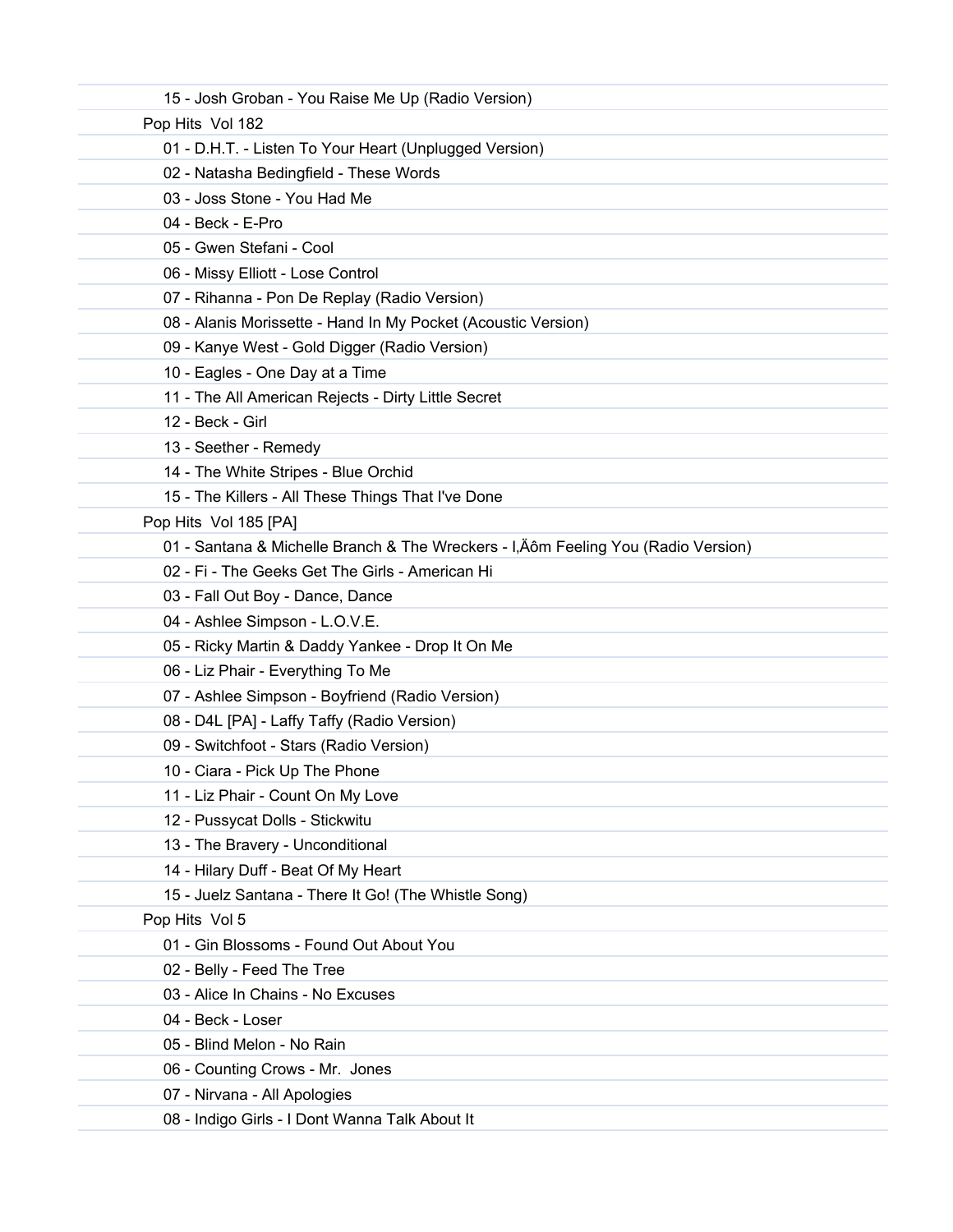| 09 - Red Hot Chili Peppers - Soul To Squeeze                    |
|-----------------------------------------------------------------|
| 10 - Nirvana - Come As You Are                                  |
| 11 - Concrete Blonde - Heal It Up                               |
| 12 - Smashing Pumpkins - Disarm                                 |
| 13 - Spin Doctors - Two Princes                                 |
| 14 - REM - Man On The Moon                                      |
| 15 - Toad The Wet Sprocket - Walk On The Ocean                  |
| Pop Hits Vol 67                                                 |
| 01 - Better Than Ezra - Desperately Wanting                     |
| 02 - 311 - All Mixed Up                                         |
| 03 - Fiona Apple - Criminal                                     |
| 04 - Aerosmith - Pink                                           |
| 05 - Matchbox 20 - Push                                         |
| 06 - Sublime - What I Got                                       |
| 07 - Sneaker Pimps - 6 Underground                              |
| 08 - Mighty Mighty Bosstones, The - Impression That I Get, The  |
| 09 - Sammy Hagar - Little White Lie                             |
| 10 - Cake - Distance, The                                       |
| 11 - Offspring, The - Gone Away                                 |
| 12 - Garbage - #1 Crush                                         |
| 13 - Alisha's Attic - I Am, I Feel                              |
| 14 - Aerosmith - Hole In My Soul                                |
| 15 - Jon Bon Jovi - Midnight In Chelsea                         |
| Pop Hits Vol 89                                                 |
| 01 - Madonna - Nothing Really Matters                           |
| 02 - Whitney Houston/Faith Evans/Kelly Price - Heartbreak Hotel |
| 03 - Jim Brickman & Michael W. Smith - Love Of My Life          |
| 04 - Matchbox 20 - Back 2 Good                                  |
| 05 - Collective Soul - Heavy                                    |
| 06 - Tlc - No Scrubs                                            |
| 07 - Boyz li Men - I Will Get There                             |
| 08 - Paul Anka & Celine Dion - It's Hard To Say Goodbye         |
| 09 - Shawn Mullins - Shimmer                                    |
| 10 - Blondie - Maria                                            |
| 11 - Jesse Powell - You                                         |
| 12 - Goo Goo Dolls - Dizzy                                      |
| 13 - Lauryn Hill - Ex-Factor                                    |
| 14 - Eminem - My Name Is                                        |
| 15 - 98 Degrees - The Hardest Thing                             |
| Pop Hits Vol. 100                                               |
| 01 - Fiona Apple - Fast As You Can (Radio Version)              |
| 02 - Jessica Simpson - I Wanna Love You Forever                 |
|                                                                 |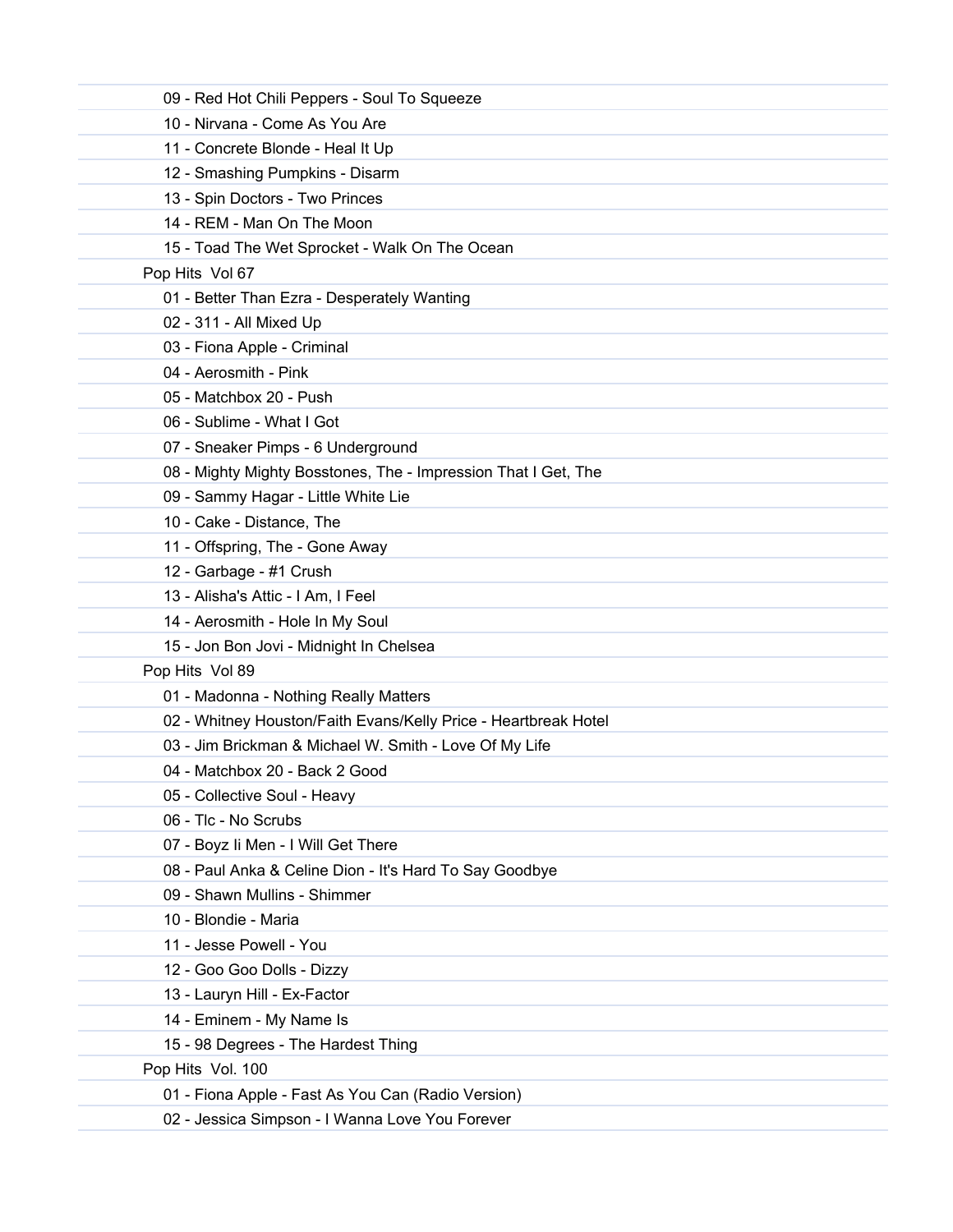| 03 - Celine Dion - That's The Way It Is                           |
|-------------------------------------------------------------------|
| 04 - Enrique Iglesias - Rhythm Divine                             |
| 05 - Will Smith & K Ci - Will 2k                                  |
| 06 - Counting Crows - Hanginaround                                |
| 07 - Mariah Carey, Joe & 98 Degrees - Thank God I Found You       |
| 08 - Jewel - What's Simple Is True (Radio Version)                |
| 09 - Christina Aguilera - What A Girl Wants (Radio Version)       |
| 10 - Whitney Houston - I Learned From The Best                    |
| 11 - 'Nsync - Somewhere Someday                                   |
| 12 - Marcy Playground - It's Saturday                             |
| 13 - Tonic - Knock Down Walls                                     |
| 14 - Stroke9 - Little Black Backpack                              |
| 15 - R.E.M. - The Great Beyond (Radio Version)                    |
| Pop Hits Vol. 186 [PA]                                            |
| 01 - The Darkness [PA] - One Way Ticket (Radio Version)           |
| 02 - Alanis Morissette - Crazy (James Michael Mix)                |
| 03 - Rent (Movie Version) - Seasons Of Love                       |
| 04 - Coldplay - Talk                                              |
| 05 - Disturbed - Stricken                                         |
| 06 - Beyoncé & Slim Thug - Check On It                            |
| 07 - Daddy Yankee - Rompe (Radio Version)                         |
| 08 - D4I [PA] - Betcha Can, Äôt Do It Like Me                     |
| 09 - Korn [PA] - Twisted Transistor                               |
| 10 - Kelly Clarkson - Because Of You                              |
| 11 - Natasha Bedingfield - Unwritten                              |
| 12 - Shinedown - Save Me                                          |
| 13 - Avenged Sevenfold - Bat Country                              |
| 14 - James Blunt - You, Äôre Beautiful (Radio Version)            |
| 15 - Rihanna - If It, Äôs Lovin, Äô That You Want (Radio Version) |
| Pop Hits Vol 136                                                  |
| 01 - Brandy - What About Us?                                      |
| 02 - Train - She's On Fire                                        |
| 03 - Kid Rock - Lonely Road Of Faith                              |
| 04 - No Doubt - Hella Good                                        |
| 05 - Aaliyah - More Than A Woman                                  |
| 06 - B2K - Uh Huh                                                 |
| 07 - Kylie Minogue - Can't Get You Out Of My Head                 |
| 08 - Elton John - This Train Don't Stop There Anymore             |
| 09 - Blu Cantrell - Till I'm Gone                                 |
| 10 - Lenny Kravitz - Stillness Of Heart                           |
| 11 - Enrique Iglesias - Escape                                    |
| 12 - Brian Mcknight - Still                                       |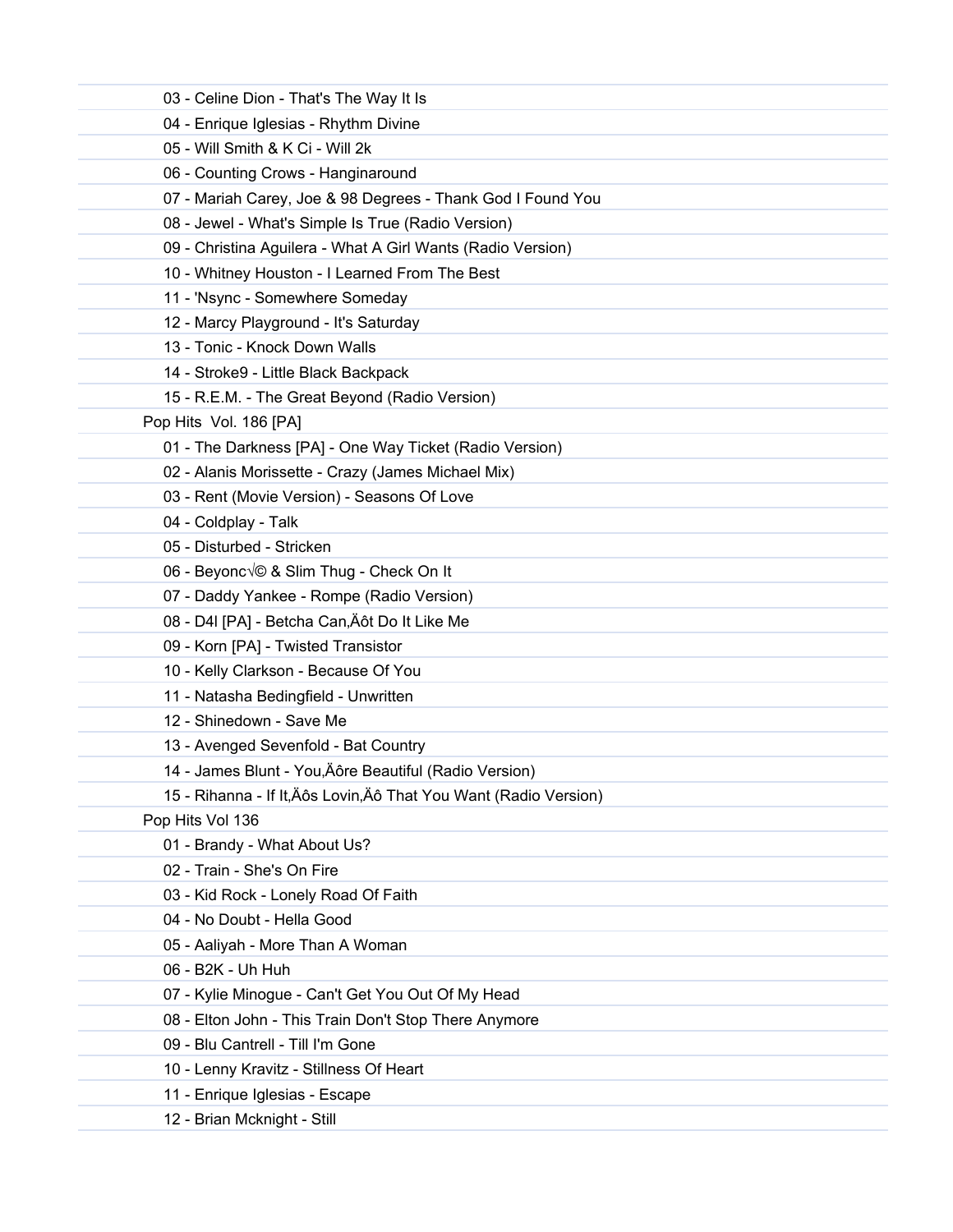| 13 - Sugar Ray - Ours                                    |
|----------------------------------------------------------|
| 14 - Britney Spears - Overprotected                      |
| 15 - Cher - A Song For The Lonely (This Is)              |
| Pop Hits Vol 178                                         |
| 01 - Saliva - Survival Of The Sickest                    |
| 02 - Judas Priest - Revolution                           |
| 03 - Papa Roach - Scars                                  |
| 04 - Fabolous / Mike Shorey - Baby                       |
| 05 - Daddy Yankee - Gasolina                             |
| 06 - Jennifer Lopez - Get Right                          |
| 07 - Motley Crue - If I Die Tomorrow                     |
| 08 - Jojo - Not That Kinda Girl                          |
| 09 - Good Charlotte - I Just Wanna Live                  |
| 10 - Shinedown - Burning Bright                          |
| 11 - Jimmy Eat World - Work                              |
| 12 - Three Days Grace - Home                             |
| 13 - Fantasia - Truth Is                                 |
| 14 - T I - Bring Em Out                                  |
| 15 - Trick Daddy, Ludacris / Cee lo - Sugar (Gimme Some) |
| Pop Hits Vol 179                                         |
| 01 - Frankie J. / Baby Bash - Obsession (No Es Amor)     |
| 02 - Ludacris - Number One Spot                          |
| 03 - Tina Turner - Open Arms                             |
| 04 - Will Smith - Switch                                 |
| 05 - Billy Idol - Scream                                 |
| 06 - Howie Day - Collide                                 |
| 07 - Natalie - Goin, Äô Crazy                            |
| 08 - Anna Nalick - Breathe (2am)                         |
| 09 - Game / 50 Cent - Hate It Or Love It                 |
| 10 - Caesars - Jerk It Out                               |
| 11 - Bowling For Soup - Almost                           |
| 12 - Faith Evans - Again                                 |
| 13 - Lifehouse - You And Me                              |
| 14 - Xzibit - Best Of Things                             |
| 15 - Akon - Lonely                                       |
| Pop Hits Vol 181                                         |
| 01 - Tracy Bonham - Something Beautiful (Radio Version)  |
| 02 - Hot Hot Heat - Middle Of Nowhere                    |
| 03 - The Mars Volta - The Widow                          |
| 04 - System Of A Down - B.Y.O.B.                         |
| 05 - Joss Stone - Right To Be Wrong                      |
| 06 - Carrie Underwood - Inside Your Heaven               |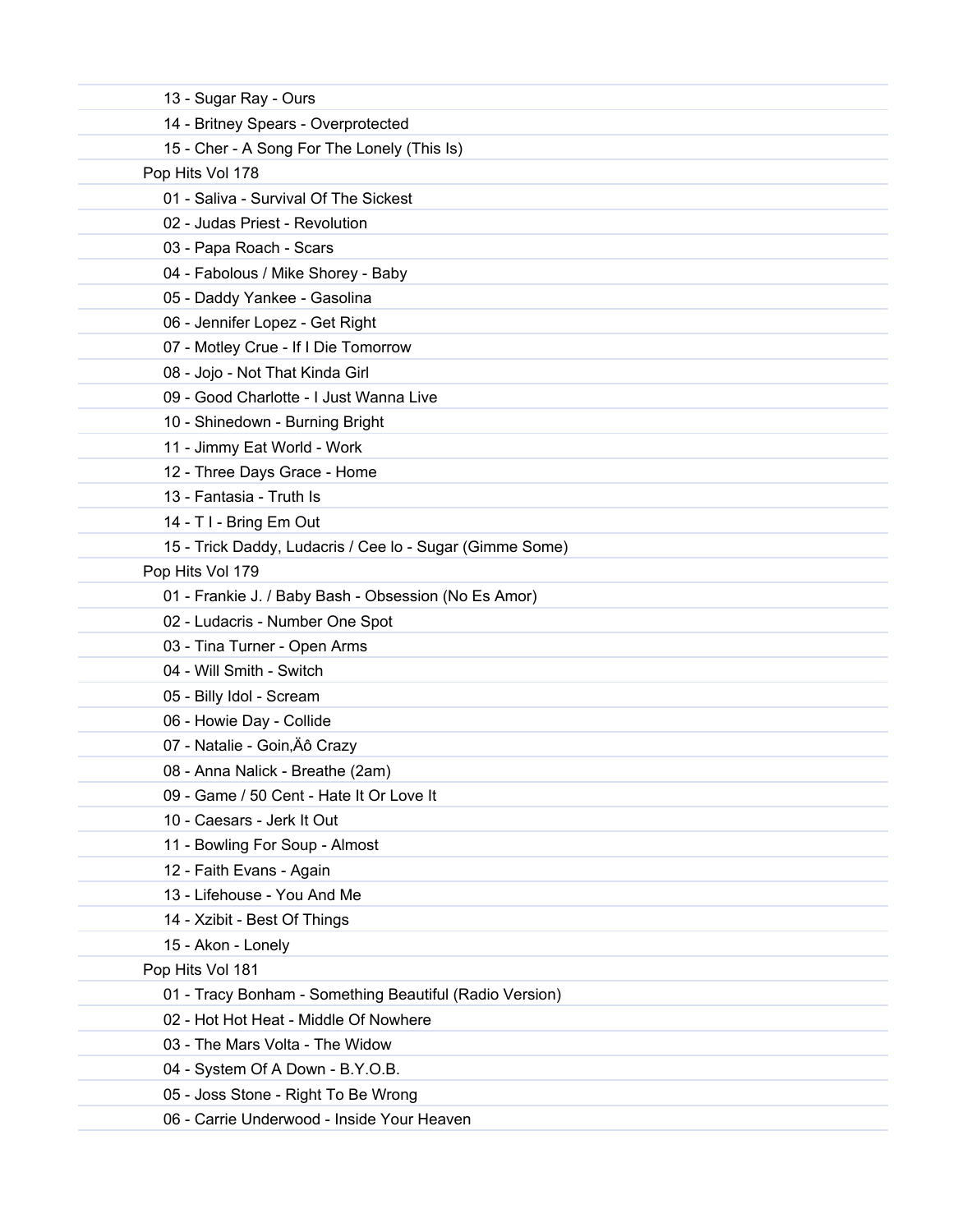| 07 - Mudvayne - Happy? (Radio Version)                                      |  |
|-----------------------------------------------------------------------------|--|
| 08 - Simple Plan - Untitled (How Can This Happen To Me?)                    |  |
| 09 - Fall Out Boy - Sugar, We, Äôre Goin, Äô Down                           |  |
| 10 - Snoop Dogg, Charlie Wilson & Justin Timberlake - Signs (Radio Version) |  |
| 11 - Backstreet Boys - Incomplete                                           |  |
| 12 - Gavin Degraw - Chariot                                                 |  |
| 13 - 112 - U Already Know                                                   |  |
| 14 - Pussycat Dolls & Busta Rhymes - Don, Äôt Cha (Radio Version)           |  |
| 15 - Gorillaz - Feel Good Inc (Radio Version)                               |  |
| 16 - Coldplay - Til Kingdom Come                                            |  |
| Pop Hits Vol 183                                                            |  |
| 01 - 50 Cent / Mobb Deep [pa] - Outta Control (Remix Version)               |  |
| 02 - Hawthorne Heights - Ohio Is For Lovers                                 |  |
| 03 - Doors Down - Live For Today                                            |  |
| 04 - Coldplay - Fix You                                                     |  |
| 05 - Lyfe Jennings - Must Be Nice                                           |  |
| 06 - Game / 50 Cent [pa] - Hate It Or Love It                               |  |
| 07 - Djay [Pa] - Whoop That Trick                                           |  |
| 08 - Nickelback - Photograph                                                |  |
| 09 - 311 - Don, Äôt Tread On Me                                             |  |
| 10 - Jason Mraz - Wordplay                                                  |  |
| 11 - Hilary Duff - Wake Up                                                  |  |
| 12 - Bobby Valentino - Tell Me                                              |  |
| 13 - Click Five - Just Girl                                                 |  |
| 14 - Damian Jr. Gong Marley - Welcome To Jamrock                            |  |
| 15 - Black Eyed Peas[pa] - My Humps                                         |  |
| Pop Hits Vol 184                                                            |  |
| 01 - Paul McCartney / U2 - Sgt. Pepper, Äôs Lonely Hearts Club Band         |  |
| 02 - Alicia Keys - Unbreakable (Unplugged Version)                          |  |
| 03 - Franz Ferdinand - Do You Want To                                       |  |
| 04 - Michael Buble - Home                                                   |  |
| 05 - Staind - Right Here                                                    |  |
| 06 - Goo Goo Dolls - Better Days                                            |  |
| 07 - N.o.r.e., Nina Sky / Daddy Yankee [pa] - Oye Mi Canto                  |  |
| 08 - Sean Paul [pa] - We Be Burnin, Äô                                      |  |
| 09 - Pretty Ricky - Your Body                                               |  |
| 10 - David Banner [pa] - Play                                               |  |
| 11 - Mariah Carey - Shake It Off                                            |  |
| 12 - Black Eyed Peas [pa] - Don, Äôt Lie                                    |  |
| 13 - T pain - I, Äôm Sprung                                                 |  |
| 14 - White Stripes - My Doorbell                                            |  |
| 15 - Black Eyed Peas - Don't Phunk With My Heart                            |  |
|                                                                             |  |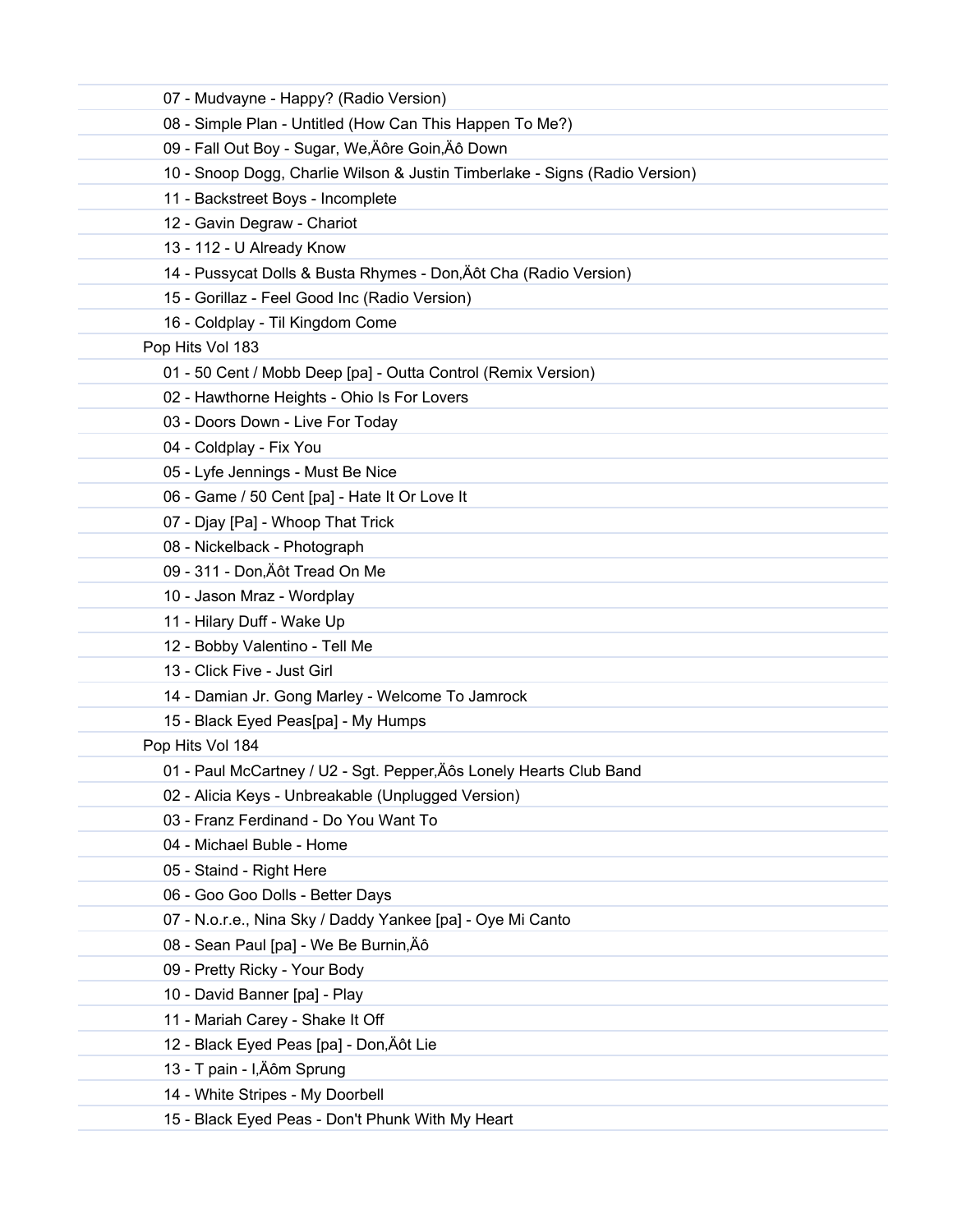| Pop Hits Vol 187 (Adult)                                              |
|-----------------------------------------------------------------------|
| 01 - Doa Foo Fighters -                                               |
| 02 - Matisyahu - King Without A Crown                                 |
| 03 - Jamie Foxx / Ludacris - Unpredictable (Radio Version)            |
| 04 - Yellowcard - Lights And Sounds                                   |
| 05 - Antigone Rising - Don't Look Back                                |
| 06 - Kelly Clarkson - Walk Away                                       |
| 07 - Nelly / Paul Wall - Grillz                                       |
| 08 - Carrie Underwood - Some Hearts                                   |
| 09 - Ne yo - So Sick (Radio Version)                                  |
| 10 - Nickelback (adult) - Animals                                     |
| 11 - T pain / Mike Jones - I'm N Luv (Wit A Stripper) (Radio Version) |
| 12 - R. Kelly - Slow Wind                                             |
| 13 - Franz Ferdinand - Fallen, The                                    |
| 14 - Click Five - Catch Your Wave                                     |
| 15 - Relient K - Who I Am Hates Who I've Been (Radio Version)         |
| Pop Hits Vol 188                                                      |
| 01 - Aqualung - Brighter Than Sunshine                                |
| 02 - Shinedown - I Dare You                                           |
| 03 - Evans Blue - Cold (But I'm Still Here)                           |
| 04 - Arctic Monkeys - I Bet You Look Good On Dancefloor               |
| 05 - All American Rejects - Move Along                                |
| 06 - 10 Years - Wasteland                                             |
| 07 - Fray - (Cable Car) Over My Head                                  |
| 08 - Him - Wings Of A Butterfly                                       |
| 09 - Hinder - Get Stoned                                              |
| 10 - Foo Fighters - No Way Back                                       |
| 11 - Coldplay - Hardest Part                                          |
| 12 - Saving Jane - Girl Next Door                                     |
| 13 - Nickelback - Savin' Me                                           |
| 14 - Hoobastank - If I Were You                                       |
| Pop Hits Vol 189 [Parental Advisory]                                  |
| 01 - Depeche Mode - Precious                                          |
| 02 - Brad Paisley / Dolly Parton - When I Get Where I'm Going         |
| 03 - Cascada - Everytime We Touch                                     |
|                                                                       |
| 04 - Willie Nelson - You Don't Know Me                                |
| 05 - Bird York - In Deep                                              |
| 06 - Franchise Boyz - Lean Wit It, Rock Wit It Dem                    |
| 07 - Teddy Geiger - For You I Will (Confidence)                       |
| 08 - Pink - Stupid Girls                                              |
| 09 - Goldfrapp - Ooh La La                                            |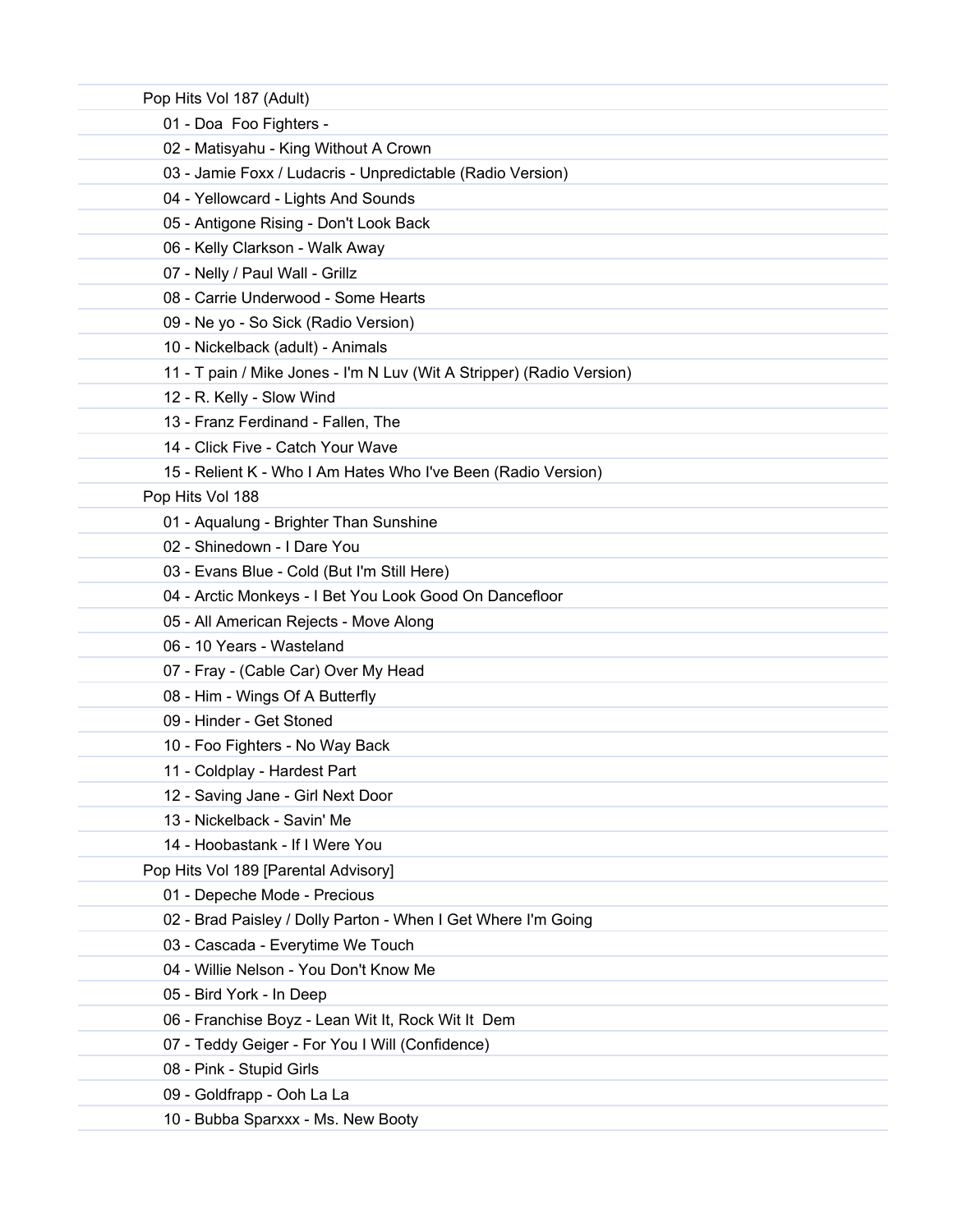| 11 - Daniel Powter - Bad Day                                              |
|---------------------------------------------------------------------------|
| 12 - Willie Nelson - Cowboys Are Frequently Secretly (Fond Of Each Other) |
| 13 - K.t. Tunstall - Black Horse And Cherry Tree                          |
| 14 - Nick Lachey - What's Left Of Me                                      |
| Pop Hits Vol 190                                                          |
| 01 - Sean Paul - Temperature (Radio Version)                              |
| 02 - Chris Rice - When Did You Fall                                       |
| 03 - The Afters - Beautiful Love                                          |
| 04 - Godsmack - Speak                                                     |
| 05 - Nickelback - Rockstar                                                |
| 06 - Rihanna - Unfaithful                                                 |
| 07 - Goo Goo Dolls - Stay With You                                        |
| 08 - Yellowcard - Rough Landing, Holly (Radio Version)                    |
| 09 - Michael Buble - Save The Last Dance For Me                           |
| 10 - Bo Bice - Real Thing, The                                            |
| 11 - Hoobastank - Inside Of You                                           |
| 12 - Blue October - Hate Me*                                              |
| 13 - Ashley Parker Angel - Let U Go                                       |
| 14 - Panic! At The Disco - I Write Sins Not Tragedies*                    |
| 15 - Barry Manilow - Love Is A Many Splendored Thing                      |
| Pop Hits Vol 192                                                          |
| 01 - Evanescence - Call Me When You're Sober                              |
| 02 - Fray - How To Save A Life                                            |
| 03 - Bob Seger - Wait For Me                                              |
| 04 - Five For Fighting - Riddle, The                                      |
| 05 - Hinder - Lips Of An Angel                                            |
| 06 - Wreckers - Leave The Pieces                                          |
| 07 - Killers - When You Were Young                                        |
| 08 - Scissor Sisters - I Don't Feel Like Dancin' (Radio Version)          |
| 09 - Faith Hill - Sunshine And Summertime                                 |
| 10 - Rascal Flatts - Life Is A Highway                                    |
| 11 - Heartland - I Loved Her First                                        |
| 12 - Rick Ross - Hustlin'                                                 |
| 13 - Head Automatica - Graduation Day                                     |
| 14 - Johnny Cash - God's Gonna Cut You Down                               |
| 15 - Young Joc - It's Goin' Down (Radio Version)                          |
| Pop Hits Vol 193                                                          |
| 01 - U2 - Saints Are Coming, The                                          |
| 02 - K.t. Tunstall - Suddenly I See                                       |
| 03 - Nelly Furtado - Say It Right                                         |
| 04 - Ciara - Promise                                                      |
| 05 - Wreckers - My, Oh My                                                 |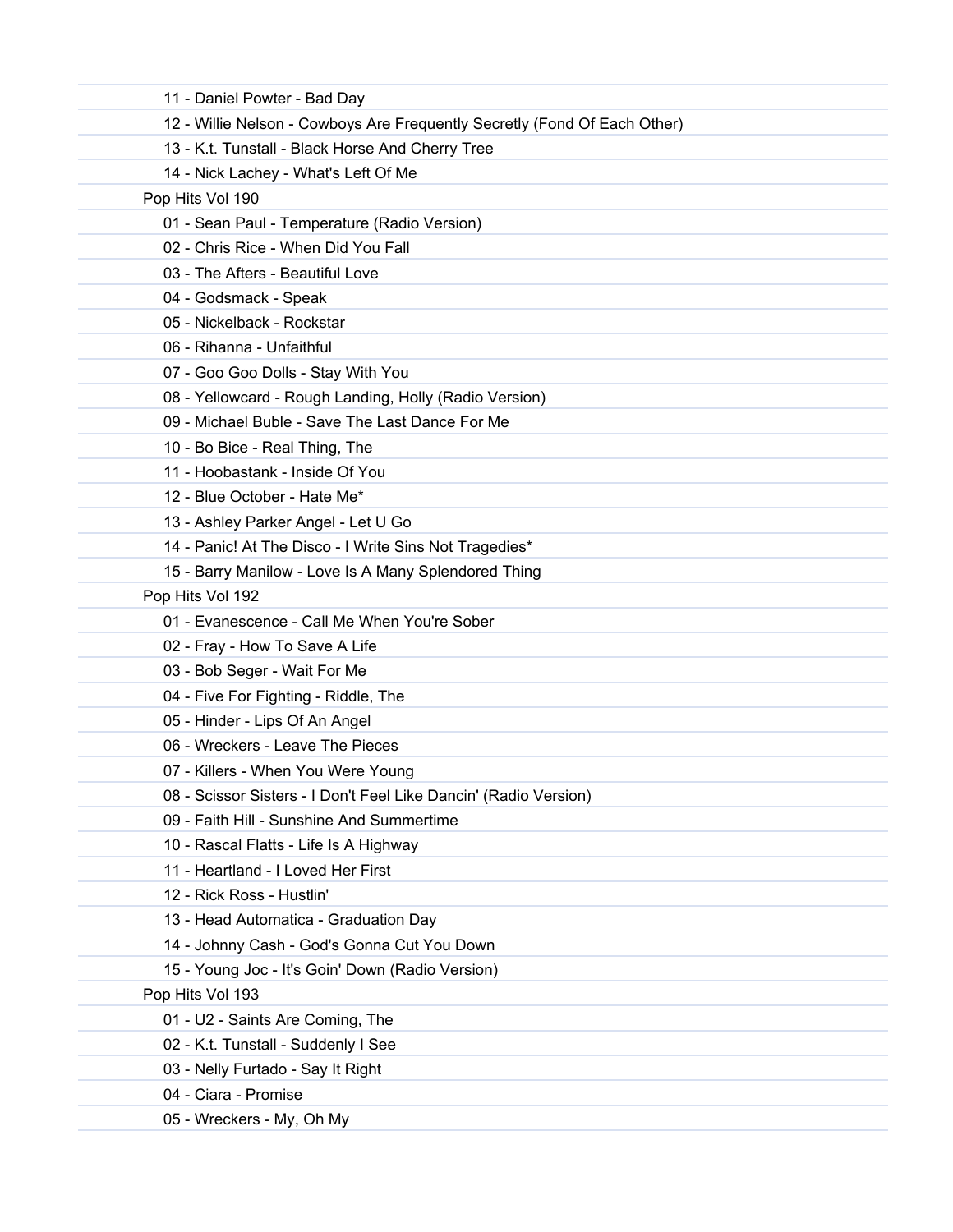| 06 - Beyonce - Irreplaceable                                                                    |
|-------------------------------------------------------------------------------------------------|
| 07 - All american Rejects - It Ends Tonight                                                     |
| 08 - Panic! At Disco - Only Difference Between Martyrdom And Suicide Is Press Coverage, The     |
| 09 - Mat Kearney - Nothing Left To Lose                                                         |
| 10 - Nickelback - Far Away                                                                      |
| 11 - Regina Spektor - Fidelity                                                                  |
| 12 - Three Days Grace - Pain                                                                    |
| 13 - Augustana - Boston                                                                         |
| 14 - Disturbed - Land Of Confusion                                                              |
| 15 - Fall Out Boy - This Ain't A Scene, It's An Arms Race                                       |
| Pop Hits Vol 194                                                                                |
| 01 - Jennifer Hudson - And I Am Telling You I'm Not Going                                       |
| 02 - Gym Class Heroes - Cupid's Chokehold                                                       |
| 03 - John Mellancamp - Our Country                                                              |
| 04 - Evanescence - Lithium                                                                      |
| 05 - The Fray - Look After You                                                                  |
| 06 - Avril Lavigne - Keep Holding On                                                            |
| 07 - Nickelback - If Everyone Cared                                                             |
| 08 - Panic! At The Disco - Lying Is The Most Fun A Girl Can Have Without Taking Her Clothes Off |
| 09 - Hinder - Better Than Me (Radio Version)                                                    |
| 10 - Daughtry - It's Not Over (Radio Version)                                                   |
| 11 - Avril Lavigne - Girlfriend (Radio Version)                                                 |
| 12 - Daughtry - Home                                                                            |
| 13 - Red Jumpsuit Apparatus - Face Down                                                         |
| 14 - Pink - U & Ur Hand (Radio Version)                                                         |
| 15 - Korn / Amy Lee - Freak On A Leash (Unplugged Version)                                      |
| Pop Hits Vol 195                                                                                |
| 01 - Amy Winehouse - You Know I'm No Good                                                       |
| 02 - Mims - This Is Why I'm Hot                                                                 |
| 03 - Lily Allen - Smile                                                                         |
| 04 - Muse - Starlight                                                                           |
| 05 - Army Of Anyone - Goodbye                                                                   |
| 06 - Fall Out Boy - Thnks Fr Th Mmrs                                                            |
| 07 - My Chemical Romance - Welcome To The Black Parade (Radio Version)                          |
| 08 - Rob Thomas - Streetcorner Symphony                                                         |
| 09 - Maroon5 - Makes Me Wonder                                                                  |
| 10 - Ciara, Chamillionaire - Get Up                                                             |
| 11 - Gnarls Barkley - Crazy                                                                     |
| 12 - 30 Seconds To Mars - Kill, The                                                             |
| 13 - Brandi Carlile - Story, The                                                                |
| 14 - Stone Sour - Through Glass (Radio Version)                                                 |
| Pop Hits Vol 196                                                                                |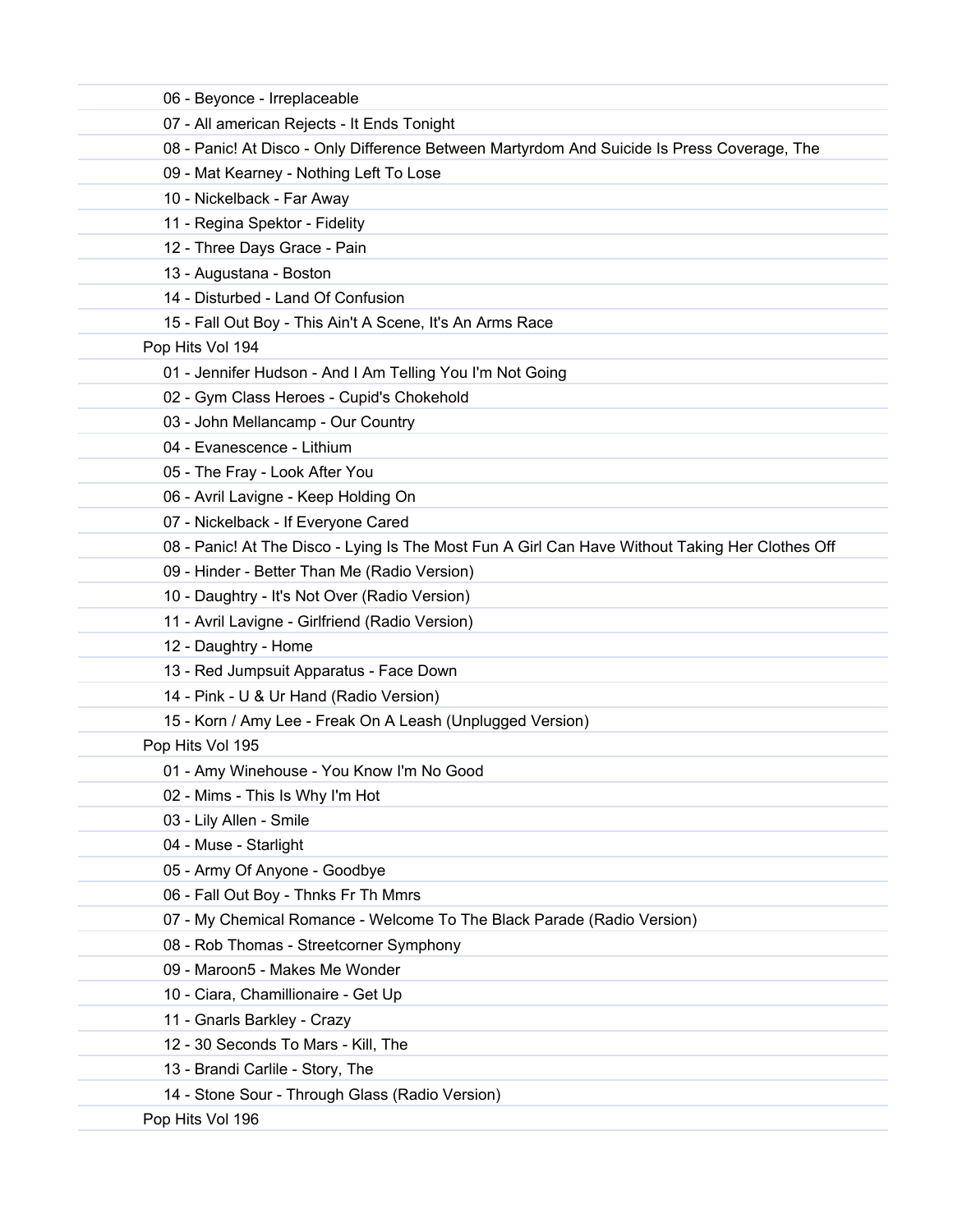| 01 - Plain White T's - Hey There Delilah                                                       |
|------------------------------------------------------------------------------------------------|
| 02 - Jibbs - Chain Hang Low                                                                    |
| 03 - White Stripes - Icky Thump                                                                |
| 04 - Amy Winehouse - Rehab                                                                     |
| 05 - Sean Kingston - Beautiful Girls                                                           |
| 06 - Robin Thicke - Lost Without U                                                             |
| 07 - Norah Jones - Thinking About You                                                          |
| 08 - Fergie - Big Girls Don't Cry (Personal) (Radio Version)                                   |
| 09 - Kelly Clarkson - Never Again (Radio Version)                                              |
| 10 - Da Shop Boyz - Party Like A Rock Star                                                     |
| 11 - Corinne Bailey Rae - Put Your Records On                                                  |
| 12 - Rihanna - Umbrella Jay Z,                                                                 |
| 13 - Green Day - Working Class Hero                                                            |
| 14 - Used - Bird & The Worm, The                                                               |
| 15 - T.i. - Big Things Poppin' (Do It)                                                         |
| Pop Hits Vol 198                                                                               |
| 01 - Zac Efron - Ladies Choice (Radio Version)                                                 |
| 02 - Flogging Molly - Drunken Lullabies                                                        |
| 03 - Snow Patrol - Chasing Cars                                                                |
| 04 - Lily Allen - Ldn                                                                          |
| 05 - Dropkick Murphys - Tessie                                                                 |
| 06 - Faith Hill / Tim McGraw - I Need You                                                      |
| 07 - Steven Curtis Chapman / Mac Powell / Brian Littrell / Mark Hall - By His Wounds           |
| 08 - Enrique Iglesias - Do You Know (The Ping Pong Song)                                       |
| 09 - Robin Thicke - Can U Believe (Radio Version)                                              |
|                                                                                                |
| 10 - Aaron Shust - My Savior My God                                                            |
| 11 - Mika - Grace Kelly                                                                        |
| 12 - Feist - 1234                                                                              |
| 13 - Emerson Drive - Moments                                                                   |
| 14 - Glen Hansard / Marketa Irglova - Falling Slowly                                           |
| 15 - Keith Urban - Once In A Lifetime                                                          |
| Pop Hits Vol 199                                                                               |
| 01 - Alicia Keys - Like You'll Never See Me Again                                              |
| 02 - Foo Fighters - Long Road To Ruin                                                          |
| 03 - Chad Kroeger / Santana - Into The Night                                                   |
| 04 - pain / Chris Brown - Kiss Kiss - T                                                        |
| 05 - Timbaland / Onerepublic - Apologize                                                       |
| 06 - Paramore - Misery Business                                                                |
| 07 - James Blunt - 193 (Radio Version)                                                         |
| 08 - White Stripes - You Don't Know What Love Is (You Just Do As You're Told)                  |
| 09 - Billy Talent - Try Honesty (Radio Version)<br>10 - Rihanna / Ne yo - Hate That I Love You |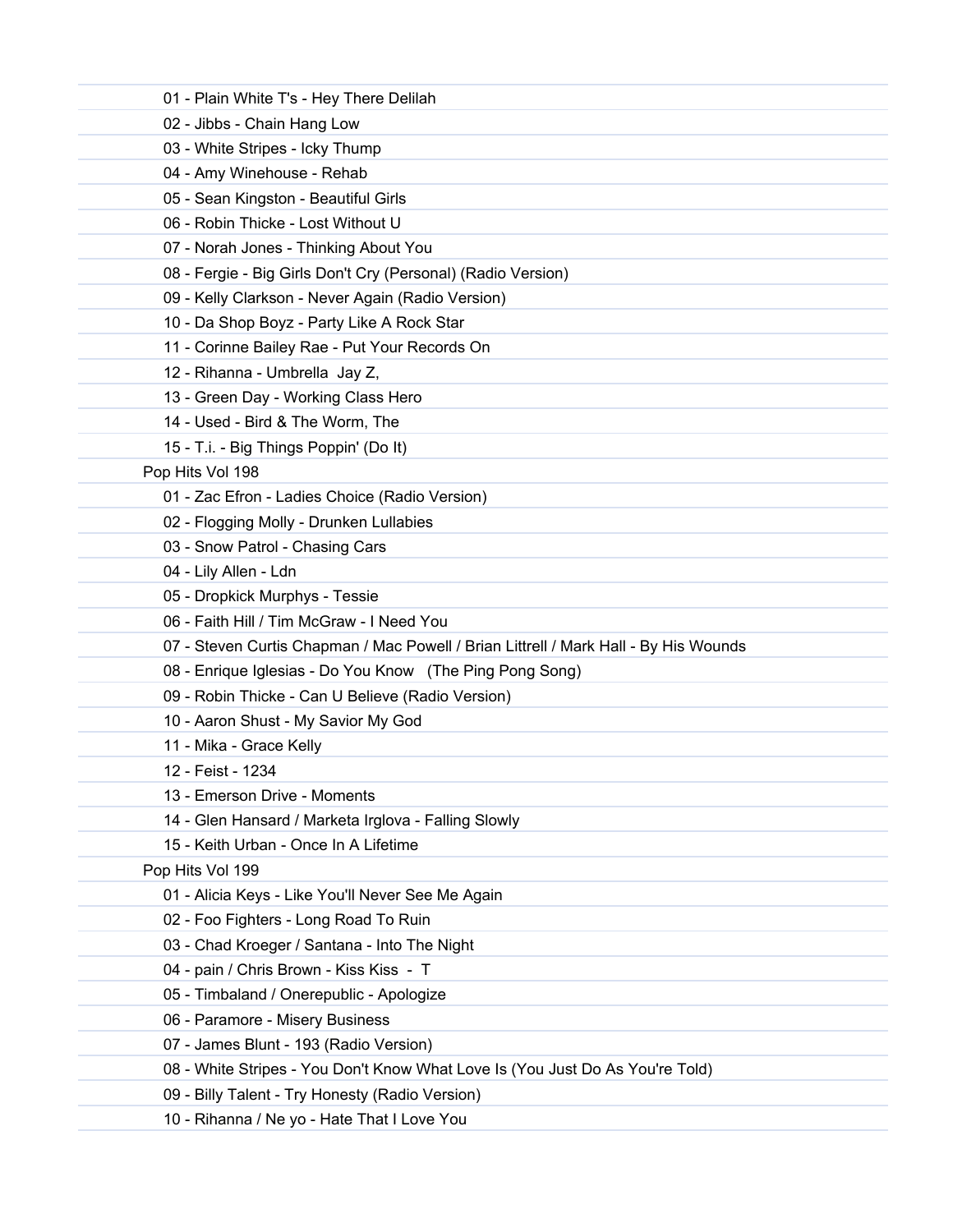| 11 - Daughtry - Feels Like Tonight                                 |
|--------------------------------------------------------------------|
| 12 - Fergie - Clumsy                                               |
| 13 - Pink - Who Knew                                               |
| 14 - K.t. Tunstall - Little Favours                                |
| 15 - Mat Kearney - Breathe In Breathe Out                          |
| Pop Hits Vol 200                                                   |
| 01 - Akon / T pain - Bartender (Radio Version)                     |
| 02 - Soulja Boy Tell 'em - Crank That                              |
| 03 - Incubus - Anna Molly                                          |
| 04 - K.t. Tunstall - Hold On                                       |
| 05 - Lifehouse - First Time                                        |
| 06 - John Legend - Save Room                                       |
| 07 - Mika - Relax, Take It Easy                                    |
| 08 - Robert Plant / Alison Krauss - Gone Gone Gone (Done Moved On) |
| 09 - Black Eyed Peas - Pump It (Radio Version)                     |
| 10 - Foo Fighters - Pretender, The                                 |
| 11 - Michael Buble - Everything                                    |
| 12 - Avril Lavigne - Hot                                           |
| 13 - Eddie VeDDEr - Hard Sun                                       |
| 14 - Silverchair - Straight Lines                                  |
| 15 - Akon - Don't Matter                                           |
| Pop Hits Vol 201                                                   |
| 01 - Hurricane Chris - A Bay Bay (Radio Version)                   |
| 02 - Sugababes - About You Now (Radio Version)                     |
| 03 - Flyleaf - All Around Me                                       |
| 04 - Jimmy Eat World - Big Casino                                  |
| 05 - Korn - Coming Undone                                          |
| 06 - Pat Monaghan - Her Eyes                                       |
| 07 - Matchbox Twenty - How Far We've Come                          |
| 08 - Band Of Horses - Is There A Ghost                             |
| 09 - Ingrid Michaelson - Keep Breathing                            |
| 10 - David Guestta & Chris Willis - Love Is Gone                   |
| 11 - Alicia Keys - No One                                          |
| 12 - The Last Goodnight - Pictures of You                          |
| 13 - Robbie Seay Band - Rise                                       |
| 14 - Celine Dion - Taking Chances                                  |
| 15 - Ingrid Michaelson - The Way I Am                              |
| Pop Hits Vol 202                                                   |
| 01 - Avenged Sevenfold - Almost Easy (Radio Version)               |
| 02 - Rise Against - The Good Left Undone                           |
|                                                                    |
| 03 - Angels & Airwaves - Everything's Magic                        |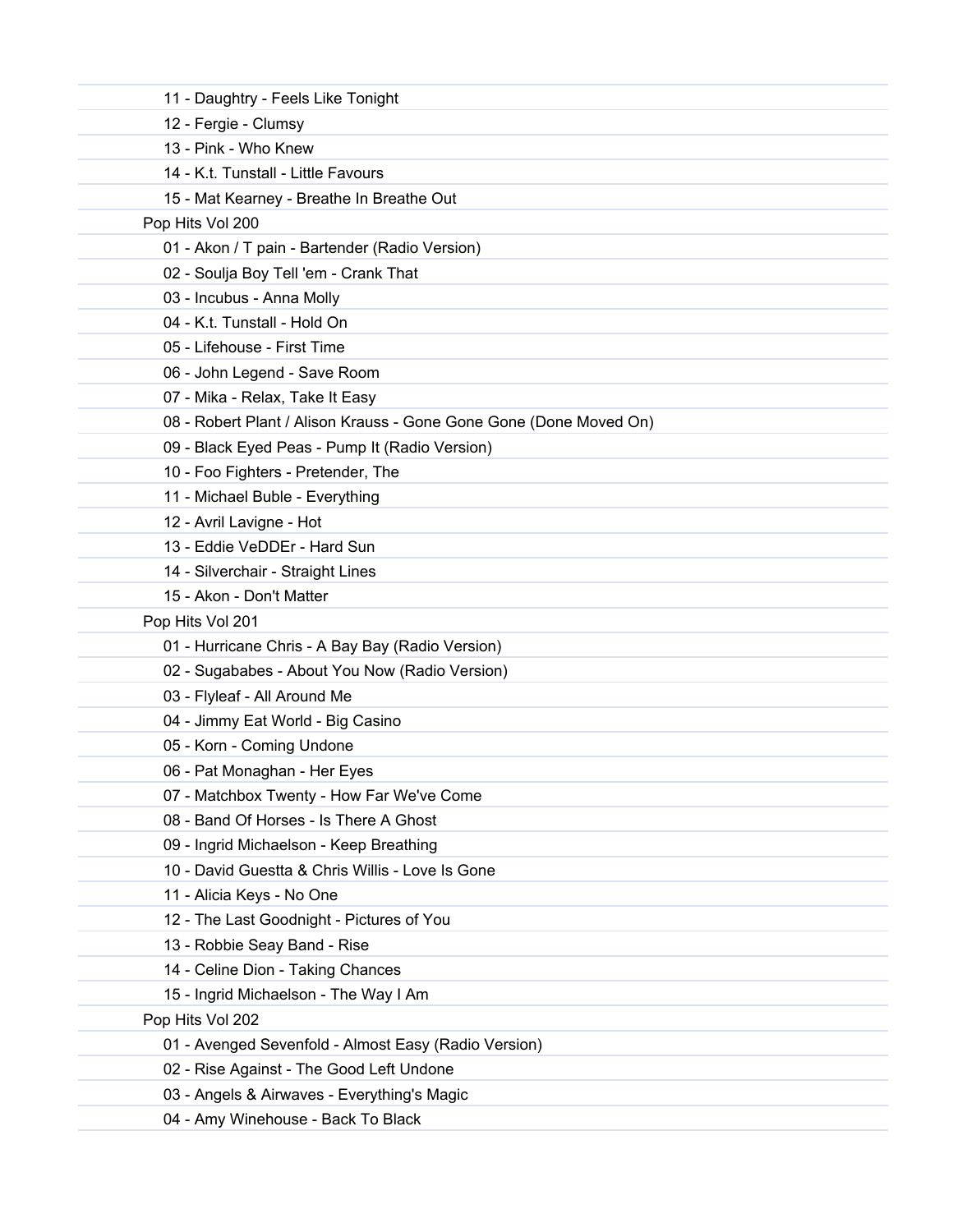| 05 - Boys Like Girls - Hero/Heroine                                                             |
|-------------------------------------------------------------------------------------------------|
| 06 - Duffy - Mercy                                                                              |
| 07 - Britney Spears - Piece Of Me                                                               |
| 08 - Elliot Yamin - Wait For You                                                                |
| 09 - Kate Nash - Foundations (Radio Version)                                                    |
| 10 - Lenny Kravitz - I'll Be Waiting                                                            |
| 11 - Kimberly Locke - Band Of Gold                                                              |
| 12 - Fergie - Finally                                                                           |
| 13 - Sia - Day Too Soon                                                                         |
| 14 - Timbaland & Keri Hilson - The Way I Are                                                    |
| 15 - Cascada - What Hurts The Most (Radio Version)                                              |
| Pop Hits Vol.191                                                                                |
| 01 - The Angels & Airwaves - Adventure (Radio Version)                                          |
| 02 - Keane - Is It Any Wonder                                                                   |
| 03 - Los Lonely Boys - Diamonds                                                                 |
| 04 - Wolfmother - Woman                                                                         |
| 05 - Afi - Miss Murder                                                                          |
| 06 - Nicole Sponberg - Crazy In Love                                                            |
| 07 - Three Days Grace - Animal I Have Become                                                    |
| 08 - Katharine McPhee - Somewhere Over The Rainbow (Radio Version)                              |
| 09 - Nelly Furtado / Timbaland - Promiscuous (Radio Version)                                    |
| 10 - Melua / Katie - Just Like Heaven                                                           |
| 11 - Lucas Prata - And She Said                                                                 |
| 12 - Cassie - Me & U                                                                            |
| 13 - Confessional - Don"t Wait Dashboard                                                        |
| 14 - Taking Back Sunday - Makedamnsure                                                          |
| 15 - Flyleaf - I"m So Sick (Radio Version)                                                      |
| Pop Hits Vol.194                                                                                |
| 01 - Jennifer Hudson - And I Am Telling You I''m Not Going                                      |
| 02 - Heroes - Cupid"s Chokehold Gym Class                                                       |
| 03 - John Mellancamp 4 Lithium Evanescence - Our Country                                        |
| 04 - The Fray - Look After You                                                                  |
| 05 - Avril Lavigne - Keep Holding On                                                            |
| 06 - Nickelback - If Everyone Cared                                                             |
| 07 - At The Disco - Lying Is The Most Fun A Girl Can Have Without Taking Her Clothes Off Panic! |
| 08 - Hinder - Better Than Me (Radio Version)                                                    |
| 09 - Daughtry - It"s Not Over (Radio Version)                                                   |
| 10 - Avril Lavigne - Girlfriend (Radio Version)                                                 |
| 11 - Daughtry - Home                                                                            |
| 12 - Jumpsuit Apparatus - Face Down Red                                                         |
| 13 - Pink - U & Ur Hand (Radio Version)                                                         |
| 14 - Korn / Amy Lee - Freak On A Leash (Unplugged Version)                                      |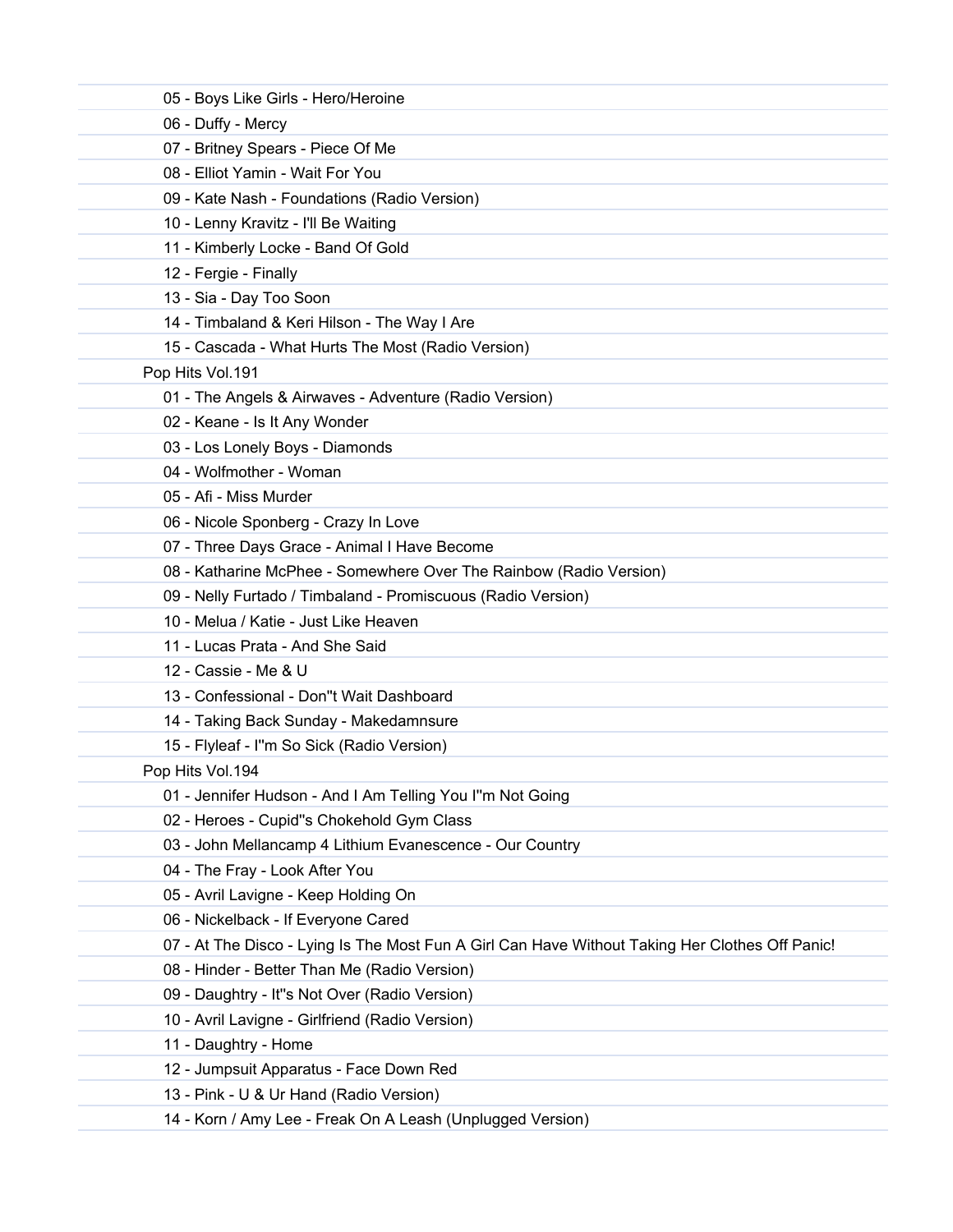| Pop Hits Vol.197                                                   |
|--------------------------------------------------------------------|
| 01 - Brown, Chris - Run It                                         |
| 02 - Chamillionaire - Ridin' (Radio Version)                       |
| 03 - Chevelle - I Get It                                           |
| 04 - Fergie - London Briddge (Radio Version)                       |
| 05 - Lavigne, Avril - When You're Gone                             |
| 06 - Lopez, Jennifer - Do It Well                                  |
| 07 - Ludacris & Pharrell - Moneymaker                              |
| 08 - Osbourne, Ozzie - I Don't Wanna Stop                          |
| 09 - Snoop Dogg & Akon - I Wanna Love You                          |
| 10 - Spears, Britney - Gimme More (Radio Version)                  |
| 11 - Stefani, Gwen - Wind It Up                                    |
| 12 - Stefani, Gwen & Akon - Sweet Escape, The (Radio Version)      |
| 13 - Three Day Grace - Never Too Late                              |
| 14 - Timbaaland, Nelly Furtado & Justin Timberlake - Give It To Me |
| 15 - West, Kanye - Stronger(Radio Version)                         |
| Pop Hits Vol.203                                                   |
| 01 - ROBERT PLANT/ALISON KRAUSS - PLEASE READ THE LETTER           |
| 02 - MATT NATHANSON - COME ON GET HIGHER                           |
| 03 - GAVIN DEGRAW - IN LOVE WITH A GIRL                            |
| 04 - NE-YO - MISS INDEPENDENT                                      |
| 05 - ONEREPUBLIC - STOP AND STARE                                  |
| 06 - KATY PERRY - HOT N' COLD                                      |
| 07 - LADY GAGA / COLBY O'DONIS - JUST DANCE                        |
| 08 - PINK - SO WHAT                                                |
| 09 - ADELE - CHASING PAVEMENTS                                     |
| 10 - PUSSYCAT DOLLS - WHEN I GROW UP, THE                          |
| 11 - KANYE WEST - LOVE LOCKDOWN                                    |
| 12 - M.I.A. - PAPER AIRPLANES                                      |
| 13 - FLO-RIDA - LOW                                                |
| 14 - BRITNEY SPEARS - WOMANIZER                                    |
| 15 - USHER & YOUNG JEEZY - LOVE IN THIS CLUB                       |
| Pop Vol 180                                                        |
| 01 - Britney Spears - Do Somethin                                  |
| 02 - 3 Doors Down - Behind Those Eyes                              |
| 03 - Gwen Stefani - Hollaback Girl                                 |
| 04 - Ciara & Ludacris - Oh                                         |
| 05 - Rob Thomas - Lonely No More                                   |
| 06 - Melissa & Joss Stone Etheridge - Cry Baby / Piece Of My Heart |
| 07 - Hot Hot Heat - Goodnight Goodnight                            |
| 08 - Jet - Look What You've Done                                   |
| 09 - T.I. - U Don't Know Me                                        |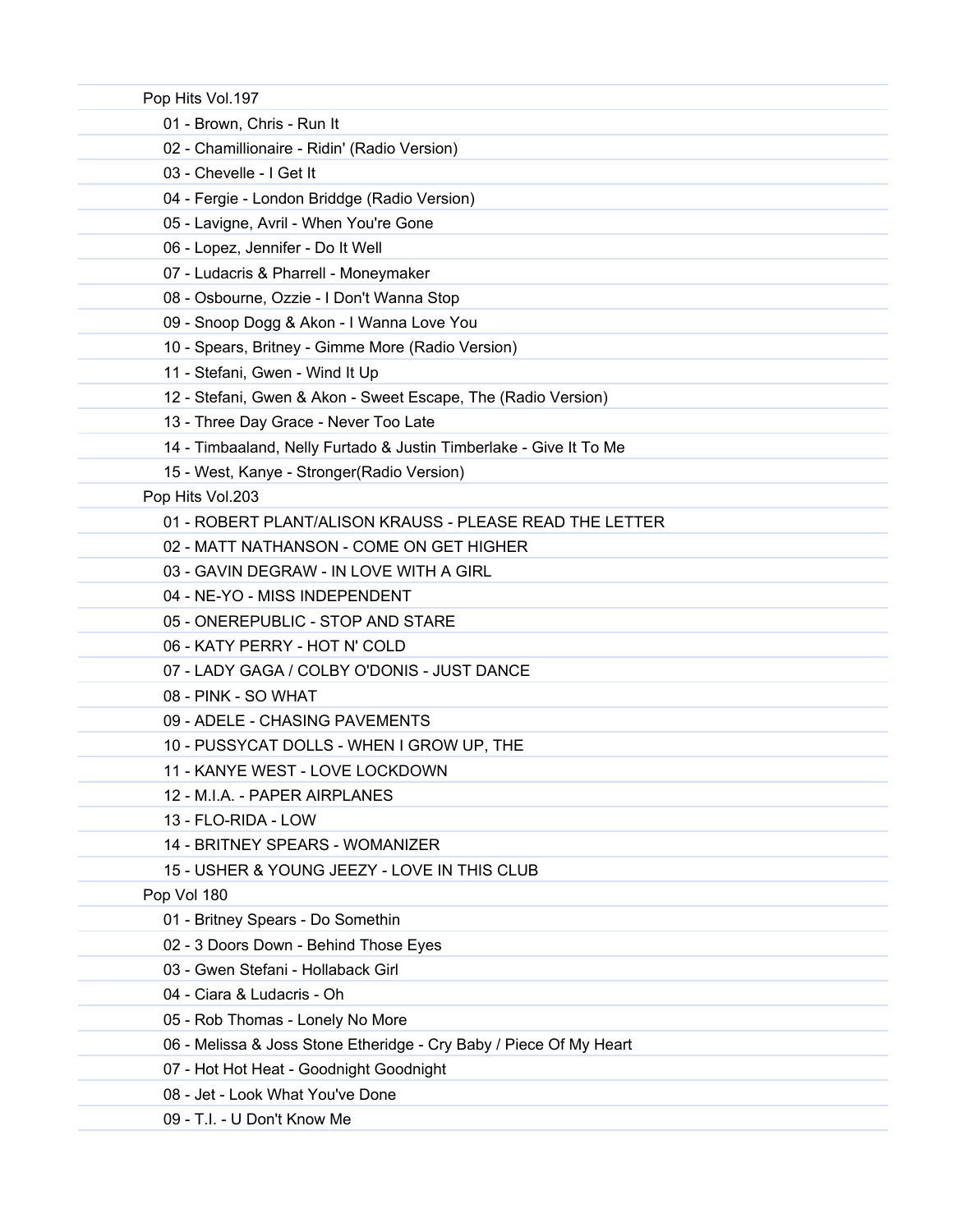| 10 - Valentino - Slow Down                         |
|----------------------------------------------------|
| 11 - avril Lavigne - He Wasn't                     |
| 12 - Destiny's Child - Girl                        |
| 13 - My Chemical Romance - Helena                  |
| 14 - Coldplay - Speed Of Sound                     |
| 15 - Kelly Clarkson - Behind These Hazel Eyes      |
| Prince & Friends Vol 2                             |
| 01 - Sinead O'Connor - Nothing Compares 2 U        |
| 02 - Chaka Khan - I Feel For You                   |
| 03 - Sheena Easton - Sugar Walls                   |
| 04 - Prince - Cream                                |
| 05 - The Time - The Bird                           |
| 06 - Vanity 6 - Nasty Girl                         |
| 07 - Sheila E. - The Glamorous Life                |
| 08 - Prince - The Most Beautiful Girl In The World |
| 09 - Prince - Little Red Corvette                  |
| 10 - The Time - Jungle Love                        |
| 11 - Prince - Delirious                            |
| 12 - Prince - Kiss                                 |
| 13 - Prince - Do Me, Baby                          |
| 14 - Prince - Raspberry Beret                      |
| 15 - Prince - I Wanna Be Your Lover                |
| Prince & Friends, Hits Of Vol 1                    |
| 01 - Prince - Pussy Control                        |
| 02 - Prince - Baby I'm A Star                      |
| 03 - Prince - Gett Off                             |
| 04 - Sheilia E - A Love Bizarre                    |
| 05 - Prince & Sheena Easton - U Got The Look       |
| 06 - Prince - Beautiful Ones                       |
| 07 - Prince - Sign O The Times                     |
| 08 - Prince - Take Me With U                       |
| 09 - Apollonia 6 - Sex Shooter                     |
| 10 - Prince - Seven                                |
| 11 - Tom Jones - Kiss                              |
| 12 - Prince - Pop Life                             |
| 13 - Prince - Erotic City                          |
| 14 - Prince - Diamonds And Pearls                  |
| 15 - Prince - Sexy Mf                              |
| Queen, Hits Of Vol 1                               |
| 01 - Queen - Tie Your Mother Down                  |
| 02 - Queen - Fat Bottomed Girls                    |
| 03 - Queen - Bohemian Rhapsody                     |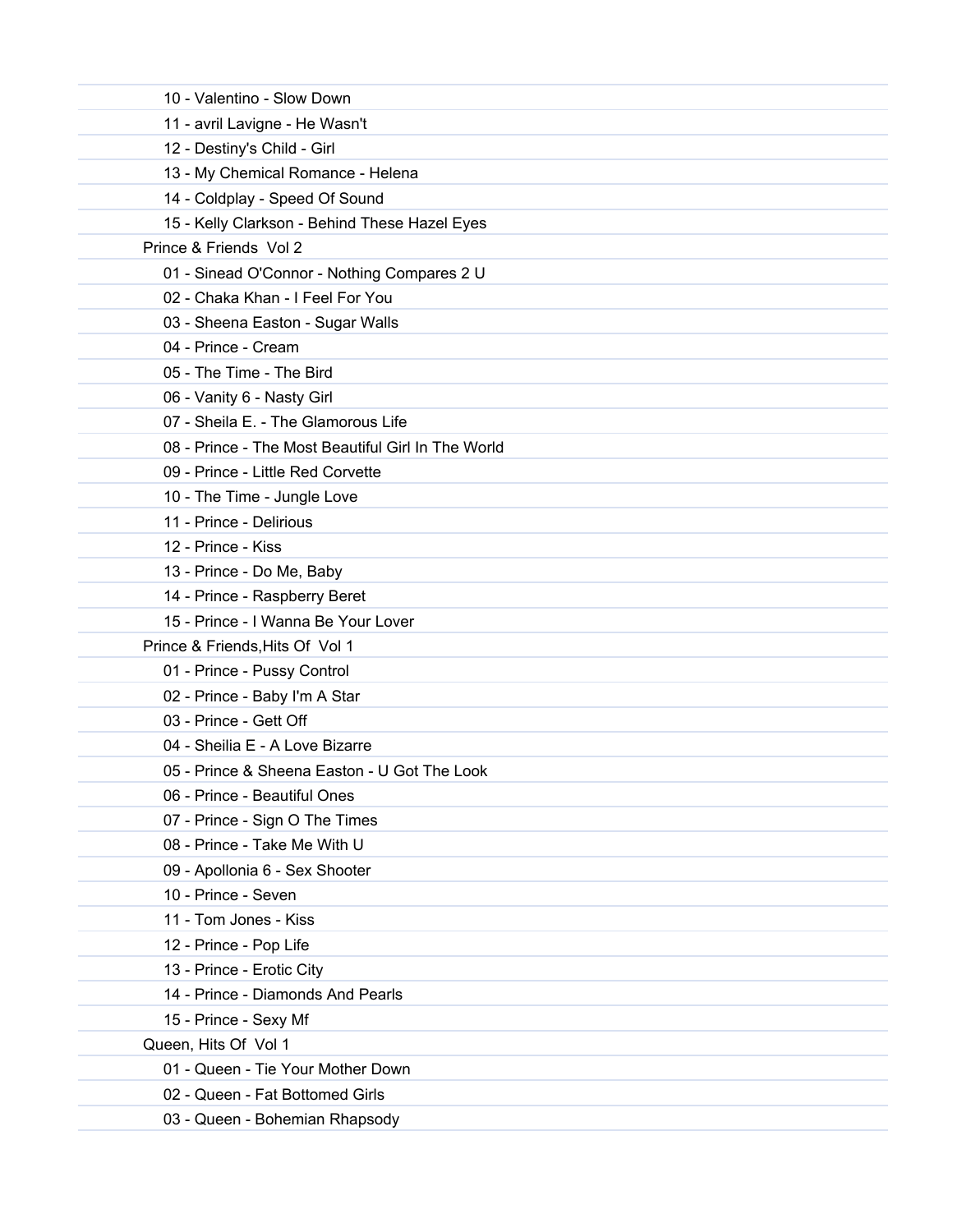| 04 - Queen - Radio Ga-Ga                                   |
|------------------------------------------------------------|
| 05 - Queen - Killer Queen                                  |
| 06 - Queen - Stone Cold Crazy                              |
| 07 - Queen - You're My Best Friend                         |
| 08 - Queen - We Will Rock You/We Are The Champions         |
| 09 - Queen - Crazy Little Thing Called Love                |
| 10 - Queen - Somebody To Love                              |
| 11 - Queen - Bicycle Race                                  |
| 12 - Queen - Now I'm Here                                  |
| 13 - Queen - Play The Game                                 |
| 14 - Queen - Keep Yourself Alive                           |
| 15 - Queen - Another One Bites The Dust                    |
| Queensryche Vs Rush                                        |
| 01 - Queensryche - Jet City Woman                          |
| 02 - Rush - Limelight                                      |
| 03 - Queensryche - Silent Lucidity                         |
| 04 - Rush - Tom Sawyer                                     |
| 05 - Queensryche - Another Rainy Night Without You         |
| 06 - Rush - Fly By Night                                   |
| 07 - Queensryche - Take Hold Of The Flame                  |
| 08 - Rush - The Spirit Of Radio                            |
| 09 - Queensryche - Della Brown                             |
| 10 - Rush - Freewill                                       |
| 11 - Rush - Red Barchetta                                  |
| 12 - Rush - Closer To The Heart                            |
| 13 - Queensryche - Eyes Of A Stranger                      |
| 14 - Rush - New World Man                                  |
| 15 - Queensryche - I Don't Believe In Love                 |
| R & B Hits Vol 4                                           |
| 01 - Klymaxx - Meeting In The Ladies Room                  |
| 02 - Anita Baker - Whatever It Takes                       |
| 03 - Meli'sa Morgan - Do Me Baby                           |
| 04 - Deniece Williams - Silly                              |
| 05 - Erykah Badu - Appletree                               |
| 06 - Pepa - Do You Want Me - Salt-N                        |
| 07 - Jill Scott - Gettin' In The Way                       |
| 08 - Pepa - None Of Your Business (Radio Version) - Salt-N |
| 09 - Ann Nesby - I'm Still Wearing Your Name               |
| 10 - Pebbles - Girlfriend                                  |
| 11 - Erykah Badu - Tyrone (Live)                           |
| 12 - Anita Baker - Angel                                   |
| 13 - The Brand New Heavies - Never Stop                    |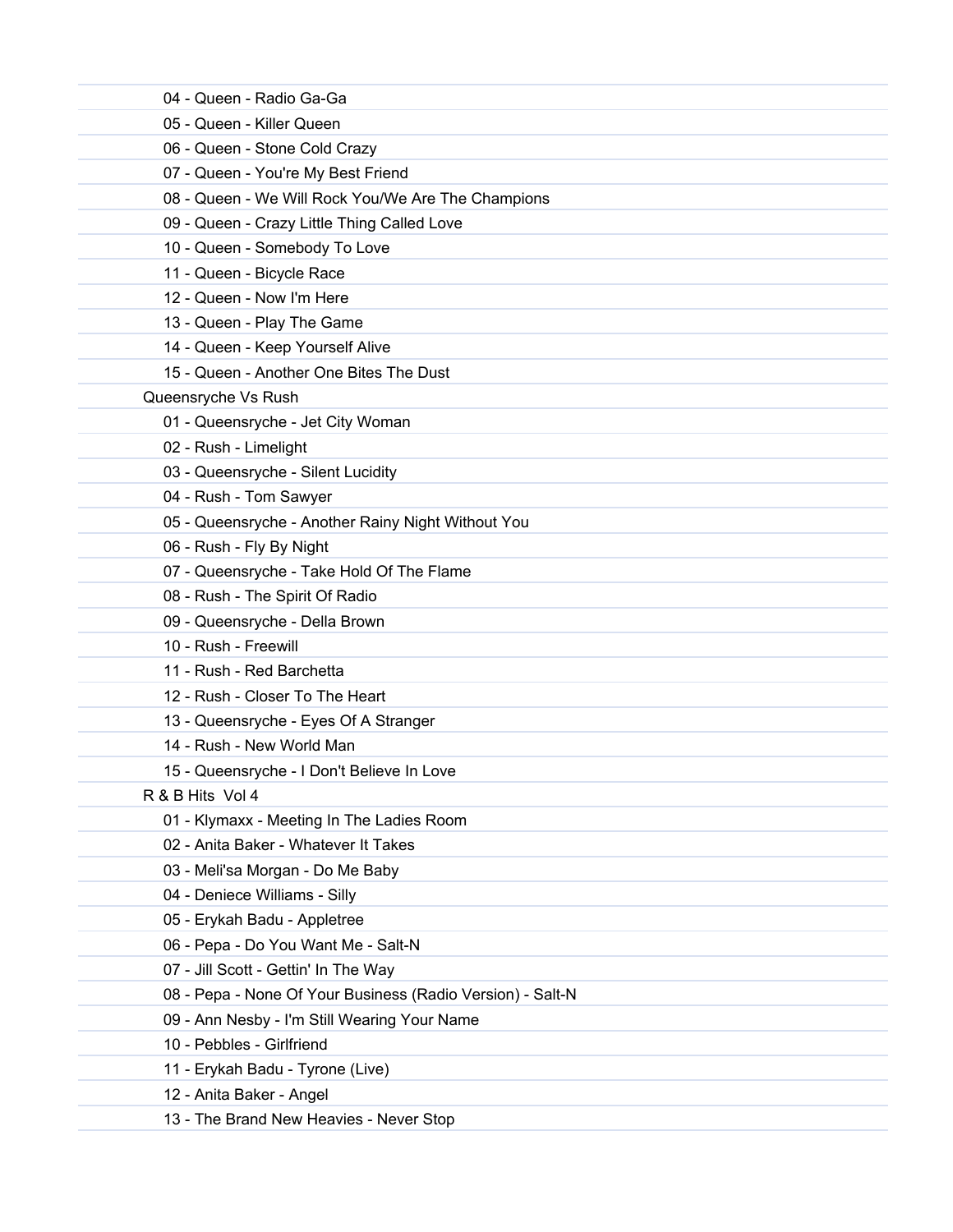| 14 - Miki Howard - Ain't Nobody Like You                       |
|----------------------------------------------------------------|
| 15 - Stacy Lattisaw - Love On A Two Way Street                 |
| R & B Hits Vol 7                                               |
| 01 - Stevie Wonder - Living For The City (Radio Version)       |
| 02 - Rockwell - Somebody's Watching Me                         |
| 03 - TLC - Ain't 2 Proud 2 Beg                                 |
| 04 - Oran Juice" Jones" - The Rain                             |
| 05 - Aretha Franklin - Rock Steady                             |
| 06 - TLC - Baby-Baby-Baby                                      |
| 07 - The Miracles - Love Machine - Pt. 1                       |
| 08 - Jermaine Stewart - We Don't Have To Take Our Clothes Off  |
| 09 - The Jimmy Castor Bunch - Bertha Butt Boogie - Part 1, The |
| 10 - Shalamar - Dancing In The Sheets                          |
| 11 - James Ingram - One Hundred Ways                           |
| 12 - L.T.D. - Love Ballad                                      |
| 13 - Stevie Wonder - Superstition                              |
| 14 - Brothers Johnson - Strawberry Letter #23                  |
| 15 - The S.O.S. Band - Take Your Time (Do It Right) Part 1     |
| R & B Hits Vol 2                                               |
| 01 - Jackson 5 - Never Can Say Goodbye                         |
| 02 - Stylistics - You Are Everything                           |
| 03 - KC & Sunshine Band - Please Don't Go                      |
| 04 - Debarge - All This Love                                   |
| 05 - Moore, Dorothy - Misty Blue                               |
| 06 - Stevie Wonder - Higher Ground                             |
| 07 - Summer, Donna - Love To Love You Baby                     |
| 08 - Tavares - Heaven Must Be Missing An Angel                 |
| 09 - Undisputed Truth - Smiling Faces Sometimes                |
| 10 - O'jays - Use Ta Be My Girl                                |
| 11 - Ray Parker, Jr. - Jamie                                   |
| 12 - Cole, Natalie - Our Love                                  |
| 13 - Betty Wright - Clean Up Woman                             |
| 14 - Johnnie Taylor - Cheaper To Keep Her                      |
| 15 - Three Degrees - When Will I See You Again                 |
| R & B Hits Vol 3                                               |
| 01 - Natalie Cole - This Will Be (An Everlasting Love)         |
| 02 - Sade - Hang On To Your Love                               |
| 03 - Freddie Jackson - Love Me Down                            |
| 04 - Rose Royce - Ooh Boy                                      |
| 05 - Teddy Pendergrass - Love T.K.O.                           |
| 06 - Prince - Controversy                                      |
| 07 - Anita Baker - Same Ole Love                               |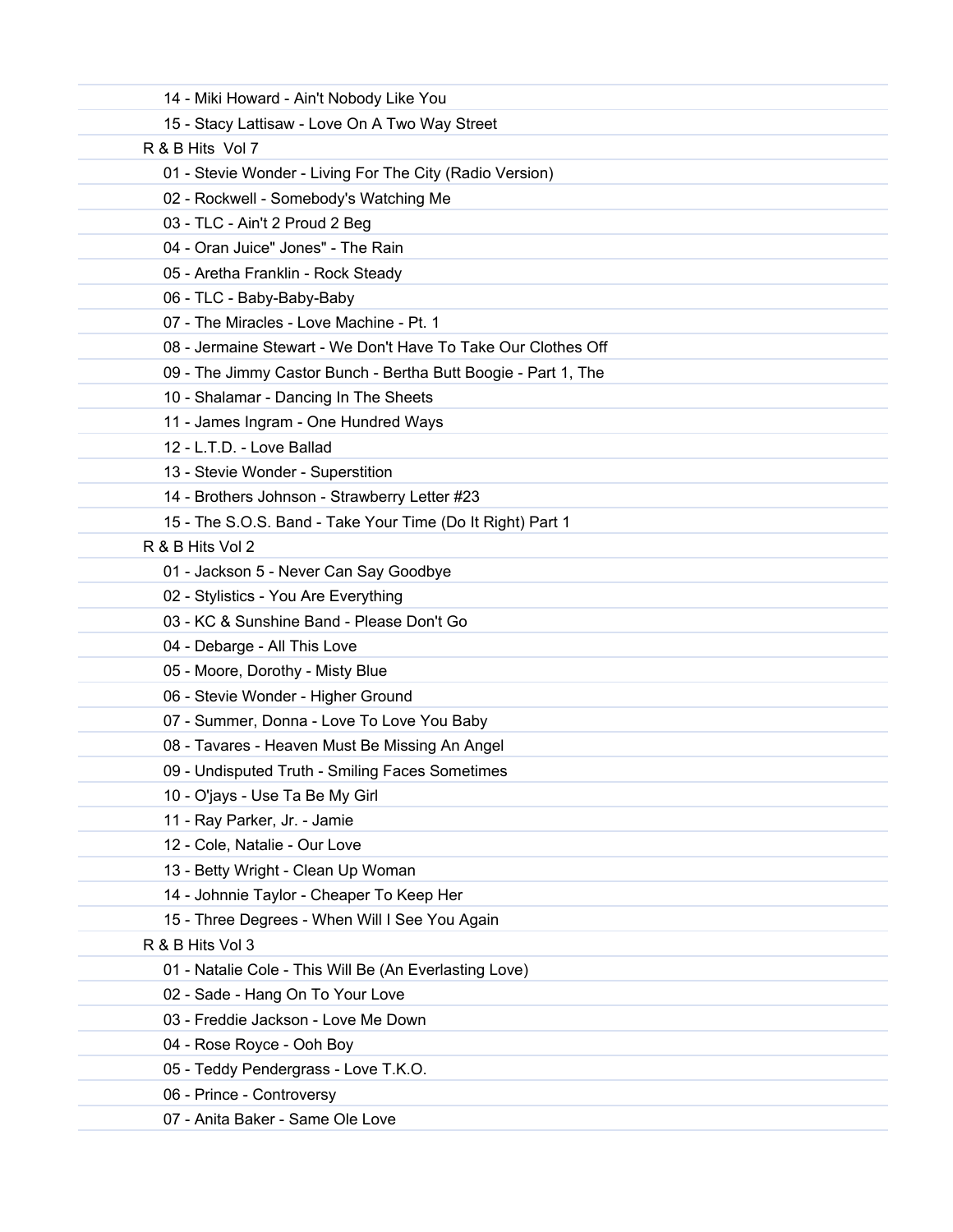| 08 - Spinners - They Just Can't Stop It" The (Games People Play)" |
|-------------------------------------------------------------------|
| 09 - Patti Labelle - Love, Need And Want You                      |
| 10 - Bobby Brown - Every Little Step                              |
| 11 - Champaign - How 'Bout Us                                     |
| 12 - Jody Watley - Real Love                                      |
| 13 - Evelyn Champagne" King" - Love Come Down                     |
| 14 - The Stylistics - You Make Me Feel Brand New                  |
| 15 - L.T.D. - (Every Time I Turn Around) Back In Love Again       |
| R&B Hits Vol 8                                                    |
| 01 - TemPTAtions - I Can, Äôt Get Next To You                     |
| 02 - Tower Of Power - So Very Hard To Go                          |
| 03 - Lou Rawls - Natural Man, A                                   |
| 04 - Edwin Starr - 25 Miles                                       |
| 05 - TemPTAtions - Cloud Nine                                     |
| 06 - Diana Ross / Supremes - Reflections                          |
| 07 - Stevie Wonder - My Cherie Amour                              |
| 08 - David Ruffin - Walk Away From Love                           |
| 09 - Al Green - For The Good Times                                |
| 10 - Stevie Wonder - Ribbon In The Sky                            |
| 11 - Stevie Wonder - Lately                                       |
| 12 - Edwin Starr - War                                            |
| 13 - 5 Stairsteps - O-o-h Child                                   |
| 14 - Mariah Carey / Trey Lorenz - I, Äôll Be There                |
| 15 - Jimmy Ruffin - What Becomes Of The Brokenhearted             |
| R&B Hits Vol 9                                                    |
| 01 - Shalamar - The Second Time Around                            |
| 02 - Otis Redding - Try A Little Tenderness                       |
| 03 - Isaac Hayes - Walk On By                                     |
| 04 - Blue Magic - Sideshow                                        |
| 05 - Wilson Pickett - I'm In Love                                 |
| 06 - James Brown - Hot Pants, Pt. 1                               |
| 07 - Lites - Have You Seen Her - The Chi                          |
| 08 - Wilson Pickett - Don't Let The Green Grass Fool You          |
| 09 - Earth, Wind & Fire - After The Love Has Gone                 |
| 10 - Brook Benton - Rainy Night In Georgia                        |
| 11 - Heatwave - The Groove Line                                   |
| 12 - Ray Charles - A Song For You                                 |
| 13 - Otis Redding - Shake                                         |
| 14 - New Edition - Candy Girl                                     |
| 15 - Kays - Freakshow On The Dancefloor - The Bar                 |
| Rascal Flatts, Hits Of Vol 1                                      |
| 01 - Rascal Flatts - Bless The Broken Road                        |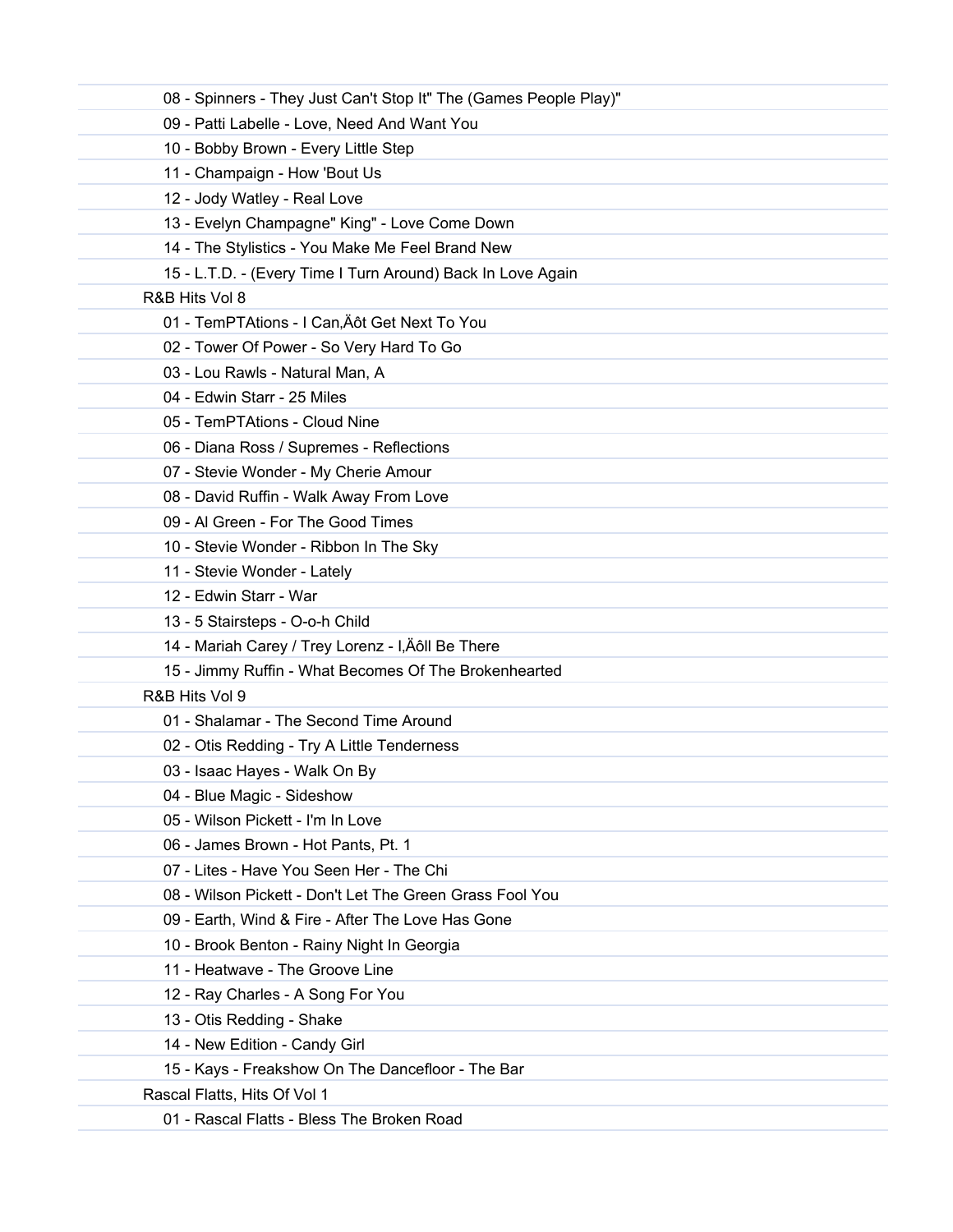| 02 - Rascal Flatts - Prayin, Äô For Daylight                          |
|-----------------------------------------------------------------------|
| 03 - Rascal Flatts - These Days                                       |
| 04 - Rascal Flatts - Stand                                            |
| 05 - Rascal Flatts - My Wish                                          |
| 06 - Rascal Flatts - Mayberry                                         |
| 07 - Rascal Flatts - I,Äôm Movin,Äô On                                |
| 08 - Rascal Flatts - While You Loved Me                               |
| 09 - Rascal Flatts - Love You Out Loud                                |
| 10 - Rascal Flatts - Life Is A Highway                                |
| 11 - Rascal Flatts - I Melt                                           |
| 12 - Rascal Flatts - Skin                                             |
| 13 - Rascal Flatts - Feels Like Today                                 |
| 14 - Rascal Flatts - Me And My Gang                                   |
| 15 - Rascal Flatts - What Hurts The Most                              |
| Reba McEntire, Hits Of Vol 1                                          |
| 01 - Reba McEntire - You Lie                                          |
| 02 - Reba McEntire - The Greatest Man I Never Knew                    |
| 03 - Reba McEntire - Somebody                                         |
| 04 - Reba McEntire - He Gets That From Me                             |
| 05 - Reba McEntire / Linda Davis - Does He Love You                   |
| 06 - Reba McEntire - What If                                          |
| 07 - Reba McEntire - I'm A Survivor                                   |
| 08 - Reba McEntire - The Last One To Know                             |
| 09 - Vince Gill / Reba McEntire - The Heart Won't Lie                 |
| 10 - Reba McEntire - How Blue                                         |
| 11 - Reba McEntire - Whoever's In New England                         |
| 12 - Reba McEntire - You're The First Time I've Thought About Leaving |
| 13 - Reba McEntire - The Heart Is A Lonely Hunter                     |
| 14 - Reba McEntire - The Fear Of Being Alone                          |
| 15 - Reba McEntire - Fancy                                            |
| Reggae Hits                                                           |
| 01 - Third World - Now That We Found Love                             |
| 02 - Bob Marley & The Wailers - No Woman, No Cry                      |
| 03 - Shaggy - Boombastic                                              |
| 04 - Bob Marley - Jammin'                                             |
| 05 - Bob Marley - Stir It Up                                          |
| 06 - Peter Tosh - Legalize It                                         |
| 07 - Steel Pulse - Reggae Fever                                       |
| 08 - Inner Circle - Sweat (A La La La La Long)                        |
| 09 - Bob Marley - Three Little Birds                                  |
| 10 - Bob Marley - Buffalo Soldier                                     |
| 11 - Jimmy Cliff - We All Are One                                     |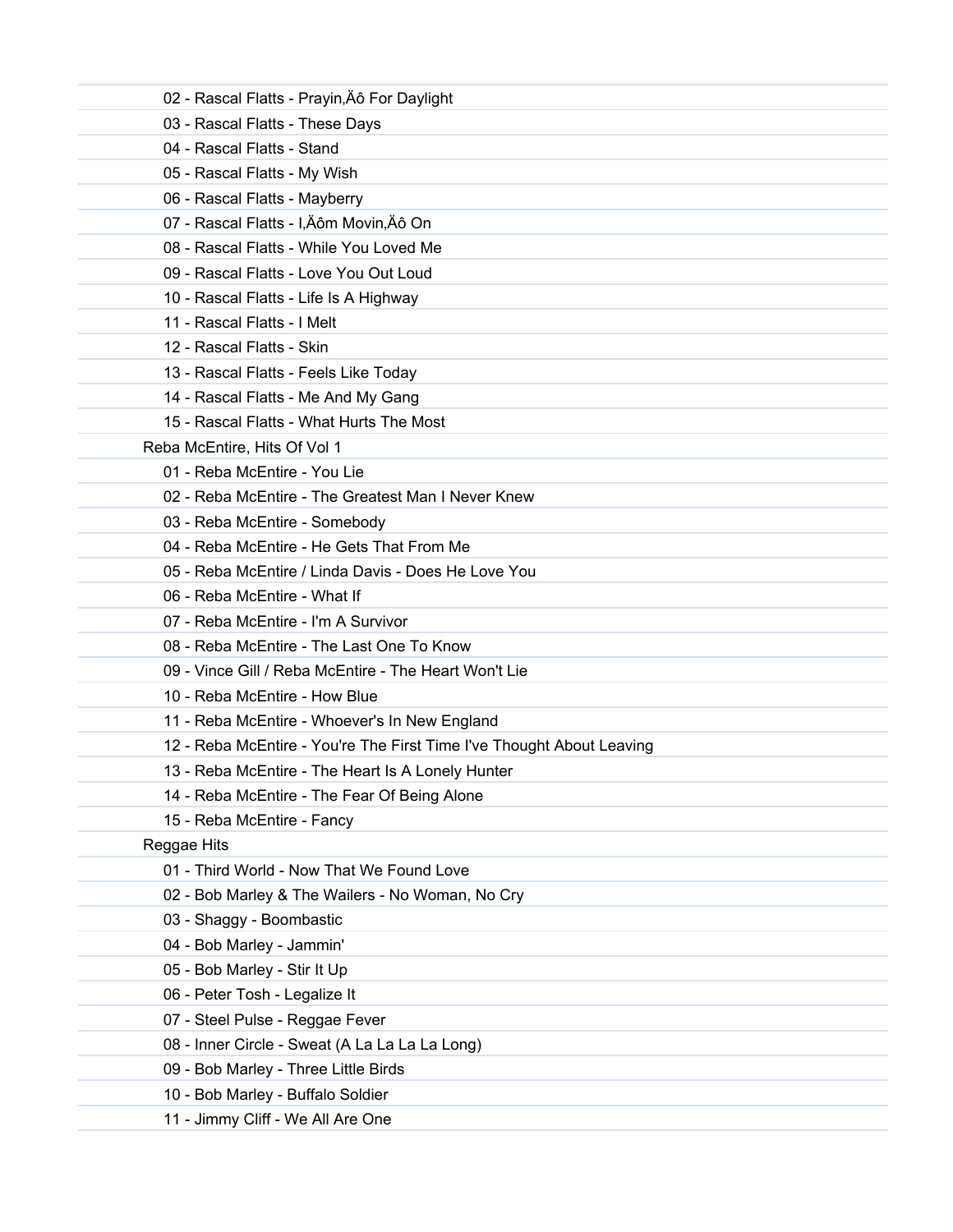| 12 - Aswad - Shine                                                               |
|----------------------------------------------------------------------------------|
| 13 - Ziggy Marley - Small People                                                 |
| 14 - Ziggy Marley - Tomorrow People                                              |
| 15 - Bob Marley - Lively Up Yourself                                             |
| Reggae Hits Vol 2 [Parental Advisory]                                            |
| 01 - Bob Marley & Wailers - Redemption Song (Acoustic Version)                   |
| 02 - Bob Marley & Wailers - Could You Be Loved                                   |
| 03 - Johnny Nash - I Can See Clearly Now                                         |
| 04 - Damian jr. Gong" Marley" - Welcome To Jamrock                               |
| 05 - Matisyahu - King Without A Crown                                            |
| 06 - Bob Marley / Wailers - Get Up Stand Up                                      |
| 07 - Musical Youth - Pass Dutchie                                                |
| 08 - Jimmy Cliff - Harder They Come                                              |
| 09 - Peter Tosh - Stepping Razor                                                 |
| 10 - Sublime - Badfish                                                           |
| 11 - Johnny Nash - Hold Me Tight                                                 |
| 12 - Little Steven / Disciples Of Soul - I Am A Patriot                          |
| 13 - Toots & Maytals - Pressure Drop                                             |
| 14 - Jimmy Cliff - Many Rivers To Cross                                          |
| 15 - Bob Marley / Wailers - Is This Love                                         |
| 16 - Bob Marley / Wailers - I Shot Sheriff                                       |
| Reggaeton & Dancehall Hits (Adult)                                               |
| 01 - Don Omar - Dile                                                             |
| 02 - Daddy Yankee - Brugal (Remix)                                               |
| 03 - N.o.r.e. / Nina Sky / Daddy Yankee (adult) - Oye Mi Canto (Radio Version)   |
| 04 - Sean Paul - Gimme The Light                                                 |
| 05 - Baby Ranks / Daddy Yankee / Tony Tun Tun / Hector El Bambino - Mayor Que Yo |
| 06 - Daddy Yankee - Gasolina                                                     |
| 07 - Zion Y Lennox - Yo Voy                                                      |
| 08 - Daddy Yankee - Lo Que Paso, Paso                                            |
| 09 - Trebol Clan / Hector Y Tito / Lunytunes - No Le Temas A El                  |
| 10 - Vico C - Emboscada                                                          |
| 11 - Ricky Martin / Daddy Yankee - Drop It On Me                                 |
| 12 - Shaggy - Oh Carolina                                                        |
| 13 - Sean Paul - Like Glue                                                       |
| 14 - Tego Calderon - Metele Sazon                                                |
| 15 - Ivy Queen - Papi Te Quiero                                                  |
| Rod Stewart, Hits Of Vol 1                                                       |
| 01 - Rod Stewart - Have I Told You Lately                                        |
| 02 - Rod Stewart - Downtown Train                                                |
| 03 - Rod Stewart - Forever Young                                                 |
| 04 - Rod Stewart - Hot Legs                                                      |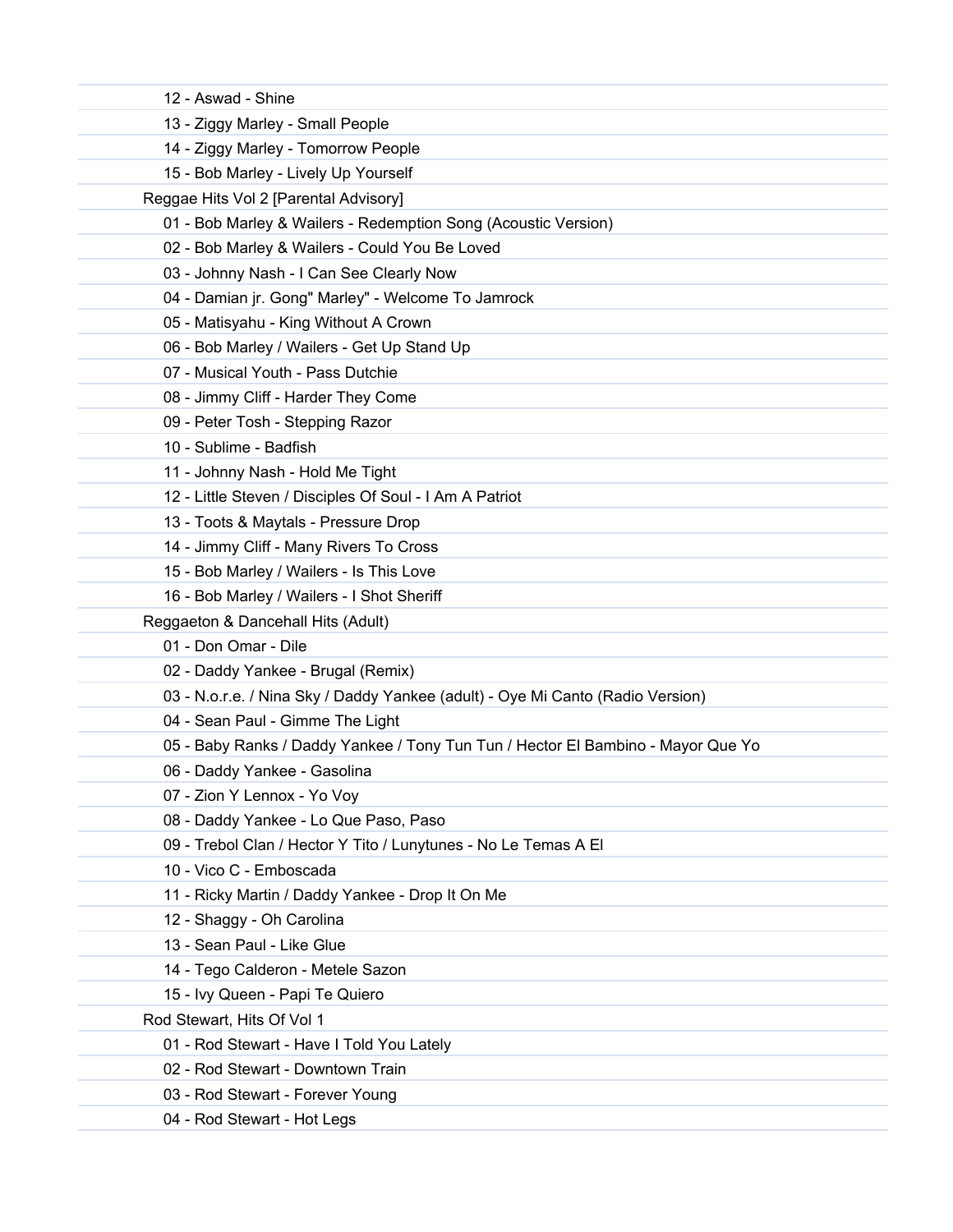| 05 - Rod Stewart - Infatuation                               |
|--------------------------------------------------------------|
| 06 - Rod Stewart - Da Ya Think I'm Sexy?                     |
| 07 - Rod Stewart - Tonight's The Night (Gonna Be Alright)    |
| 08 - Rod Stewart - Every Picture Tells A Story               |
| 09 - Rod Stewart - Reason To Believe                         |
| 10 - Rod Stewart - Maggie May                                |
| 11 - Rod Stewart - Ooh La La                                 |
| 12 - Rod Stewart - You Wear It Well                          |
| 13 - Rod Stewart - You're In My Heart                        |
| 14 - Rod Stewart - This Old Heart Of Mine                    |
| 15 - Rod Stewart - The First Cut Is The Deepest              |
| Rolling Stones Vol.2                                         |
| 01 - Rolling Stones - (I Can"t Get No) Satisfaction          |
| 02 - Rolling Stones - Get Off Of My Cloud                    |
| 03 - Rolling Stones - Ruby Tuesday                           |
| 04 - Rolling Stones - Paint It Black                         |
| 05 - Rolling Stones - Under My Thumb                         |
| 06 - Rolling Stones - Street Fighting Man                    |
| 07 - Rolling Stones - Honky Tonk Woman                       |
| 08 - Rolling Stones - You Can"t Always Get What You Want     |
| 09 - Rolling Stones - Sympathy For The Devil                 |
| 10 - Rolling Stones - Jumping Jack Flash                     |
| 11 - Rolling Stones - Gimme Shelter                          |
| 12 - Rolling Stones - Brown Sugar                            |
| 13 - Rolling Stones - Wild Horses                            |
| 14 - Rolling Stones - The Last Time                          |
| 15 - Rolling Stones - Let"s Spend The Night Together         |
| Rolling Stones, Hits Of Vol 1                                |
| 01 - Rolling Stones - Ain't Too Proud To Beg                 |
| 02 - Rolling Stones - Tumbling Dice                          |
| 03 - Rolling Stones - Start Me Up                            |
| 04 - Rolling Stones - Angie                                  |
| 05 - Rolling Stones - Miss You                               |
| 06 - Rolling Stones - Shattered                              |
| 07 - Rolling Stones - Beast Of Burden                        |
| 08 - Rolling Stones - It's Only Rock 'N Roll (But I Like It) |
| 09 - Rolling Stones - Dance Little Sister                    |
| 10 - Rolling Stones - Not Fade Away                          |
| 11 - Rolling Stones - Fool To Cry                            |
| 12 - Rolling Stones - Happy                                  |
| 13 - Rolling Stones - Some Girls                             |
| 14 - Rolling Stones - Rip This Joint                         |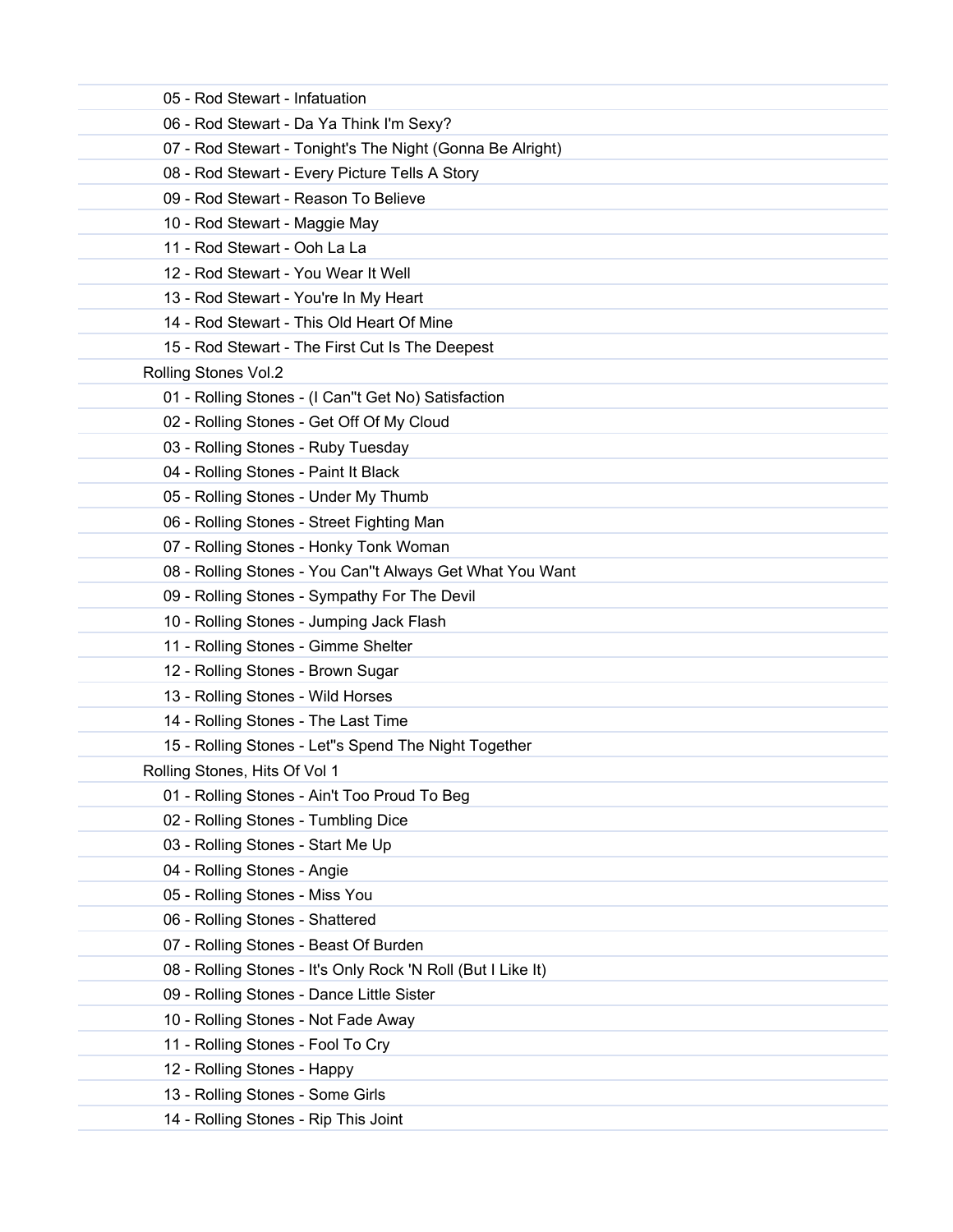| 15 - Rolling Stones - Waiting On A Friend                                      |
|--------------------------------------------------------------------------------|
| Sam Cooke Vol.1                                                                |
| 01 - Sam Cooke - Bring It On Home To Me                                        |
| 02 - Sam Cooke - Chain Gang                                                    |
| 03 - Sam Cooke - Good Times                                                    |
| 04 - Sam Cooke - Having A Party                                                |
| 05 - Sam Cooke - Another Saturday Night                                        |
| 06 - Sam Cooke - Everybody Loves To Cha Cha Cha                                |
| 07 - Sam Cooke - Meet Me At Mary's Place                                       |
| 08 - Sam Cooke - Send Me Some Lovin'                                           |
| 09 - Sam Cooke - Only Sixteen                                                  |
| 10 - Sam Cooke - Soothe Me                                                     |
| 11 - Sam Cooke - You Send Me                                                   |
| 12 - Sam Cooke - Wonderful World                                               |
| 13 - Sam Cooke - Twistin' The Night Away                                       |
| Sara Evans, Hits Of Vol 1                                                      |
| 01 - Warren Brothers / Sara Evans - That's The Beat Of A Heart (Radio Version) |
| 02 - Sara Evans - No Place That Far                                            |
| 03 - Sara Evans - Cryin' Game                                                  |
| 04 - Sara Evans - I Could Not Ask For More (Radio Version)                     |
| 05 - Sara Evans - Born To Fly (Radio Version)                                  |
| 06 - Sara Evans - Perfect                                                      |
| 07 - Sara Evans - Tonight (Radio Version)                                      |
| 08 - Sara Evans - Shame About That                                             |
| 09 - Sara Evans - Suds In The Bucket                                           |
| 10 - Sara Evans - Backseat Of A Greyhound Bus                                  |
| 11 - Sara Evans - Three Chords And The Truth                                   |
| 12 - Sara Evans - Saints & Angels (Radio Version)                              |
| 13 - Sara Evans - Real Fine Place To Start, A                                  |
| 14 - Sara Evans - Bible Song                                                   |
| 15 - Sara Evans - Cheatin'                                                     |
| Sentimental Journeys Vol 1                                                     |
| 01 - Dick Haymes - It Might As Well Be Spring                                  |
| 02 - Kay Starr - Wheel Of Fortune                                              |
| 03 - Tony Martin - I Get Ideas                                                 |
| 04 - Mel Torme - Again                                                         |
| 05 - Johnnie Ray - Cry                                                         |
| 06 - Bing Crosby - Far Away Places                                             |
| 07 - Rosemary Clooney - Come On A My House                                     |
| 08 - Johnny Merger - Ac-Cent-Tchu-Ate The Positive                             |
| 09 - Kay Kyser - Jingle Jangle Jingle                                          |
| 10 - L. & Ford Paul - How High The Moon                                        |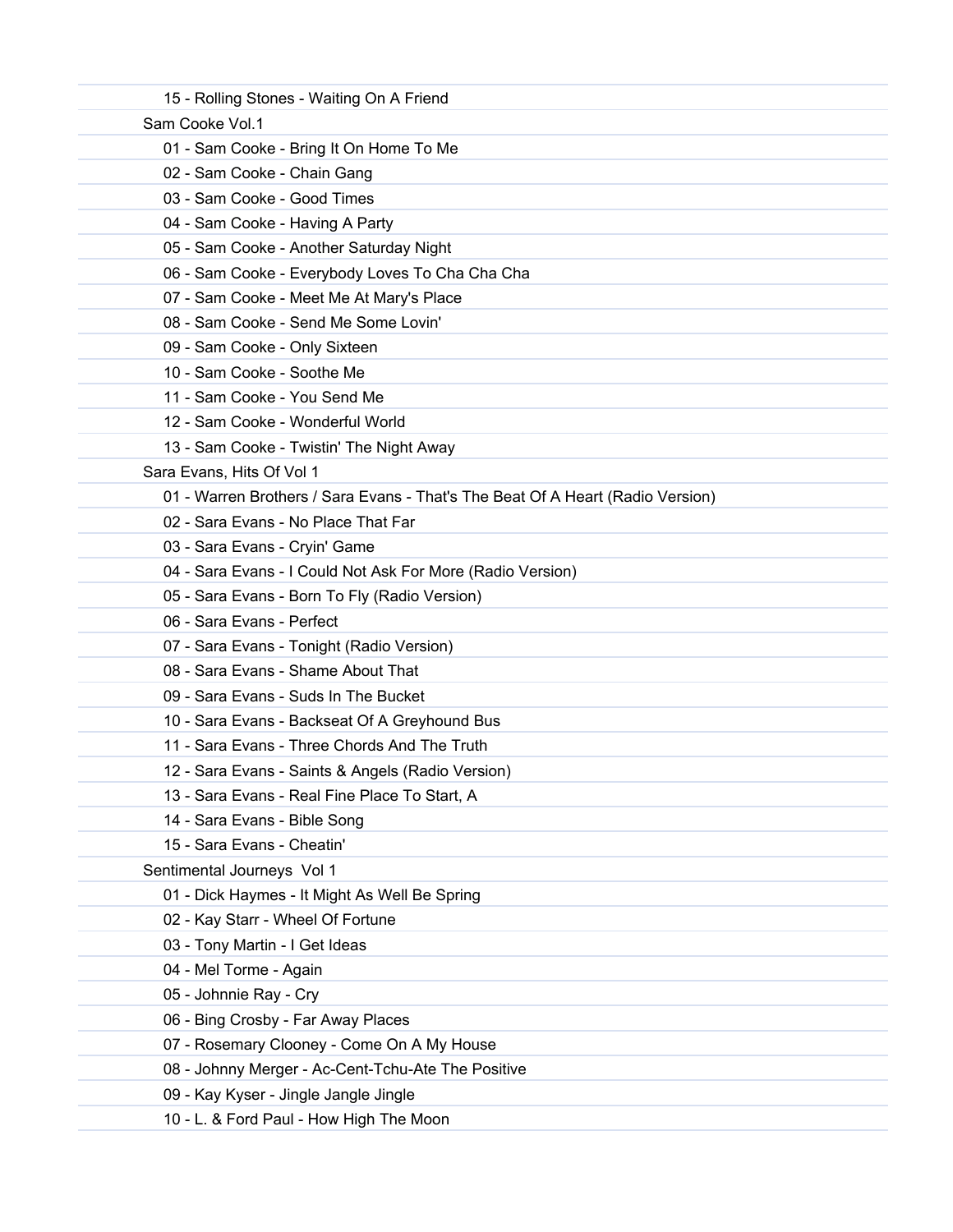| 11 - Al Martino - Here In My Heart                                   |
|----------------------------------------------------------------------|
| 12 - Peggy Lee - Fever                                               |
| 13 - Pied Pipers - Mairzy Doats                                      |
| 14 - Teresa Brewer - Music! Music! Music!                            |
| 15 - Vaughn Monroe - There! I'e Said It Again                        |
| Shania Twain, Hits Of Vol 1                                          |
| 01 - Shania Twain - Home Ain't Where His Heart Is (Anymore)          |
| 02 - Shania Twain - Woman In Me (Needs The Man In You), The          |
| 03 - Shania Twain - Love Gets Me Every Time                          |
| 04 - Shania Twain - You're Still The One                             |
| 05 - Shania Twain - Any Man Of Mine                                  |
| 06 - Shania Twain - God Bless The Child                              |
| 07 - Shania Twain - Dance With The One That Brought You              |
| 08 - Shania Twain - If You're Not In It For Love I'm Outta Here      |
| 09 - Shania Twain - Don't Be Stupid (You Know I Love You)            |
| 10 - Shania Twain - Is There Life After Love                         |
| 11 - Shania Twain - From This Moment On - Shania Twain & Bryan White |
| 12 - Shania Twain - Honey, I'm Home                                  |
| 13 - Shania Twain - You Win My Love                                  |
| 14 - Shania Twain - No One Needs To Know                             |
| 15 - Shania Twain - Whose Bed Have Your Boots Been Under             |
| Sheryl Crow, Hits Of Vol 1                                           |
| 01 - Sheryl Crow - Steve McQueen (Radio Version)                     |
| 02 - Sheryl Crow - My Favorite Mistake                               |
| 03 - Sheryl Crow - All I Wanna Do                                    |
| 04 - Sheryl Crow - A Change                                          |
| 05 - Sheryl Crow - Can't Cry Anymore                                 |
| 06 - Sheryl Crow - Anything But Down                                 |
| 07 - Sheryl Crow - If It Makes You Happy                             |
| 08 - Sheryl Crow - Soak Up The Sun (Radio Version)                   |
| 09 - Sheryl Crow - Everyday Is A Winding Road                        |
| 10 - Sheryl Crow - Leaving Las Vegas                                 |
| 11 - Sheryl Crow - Strong Enough                                     |
| 12 - Sheryl Crow - Picture - Sheryl Crow & Kid Rock                  |
| 13 - Sheryl Crow - The Difficult Kind                                |
| 14 - Sheryl Crow - Sweet Child O' Mine                               |
| 15 - Sheryl Crow - There Goes The Neighborhood                       |
|                                                                      |
| Shut Up And Dance Vol 2                                              |
| 01 - Alice Deejay - Better Off Alone (Radio Edit)                    |
| 02 - Frankie Smith - Double Dutch Bus                                |
| 03 - Chubb Rock - Treat, ÄòEm Right                                  |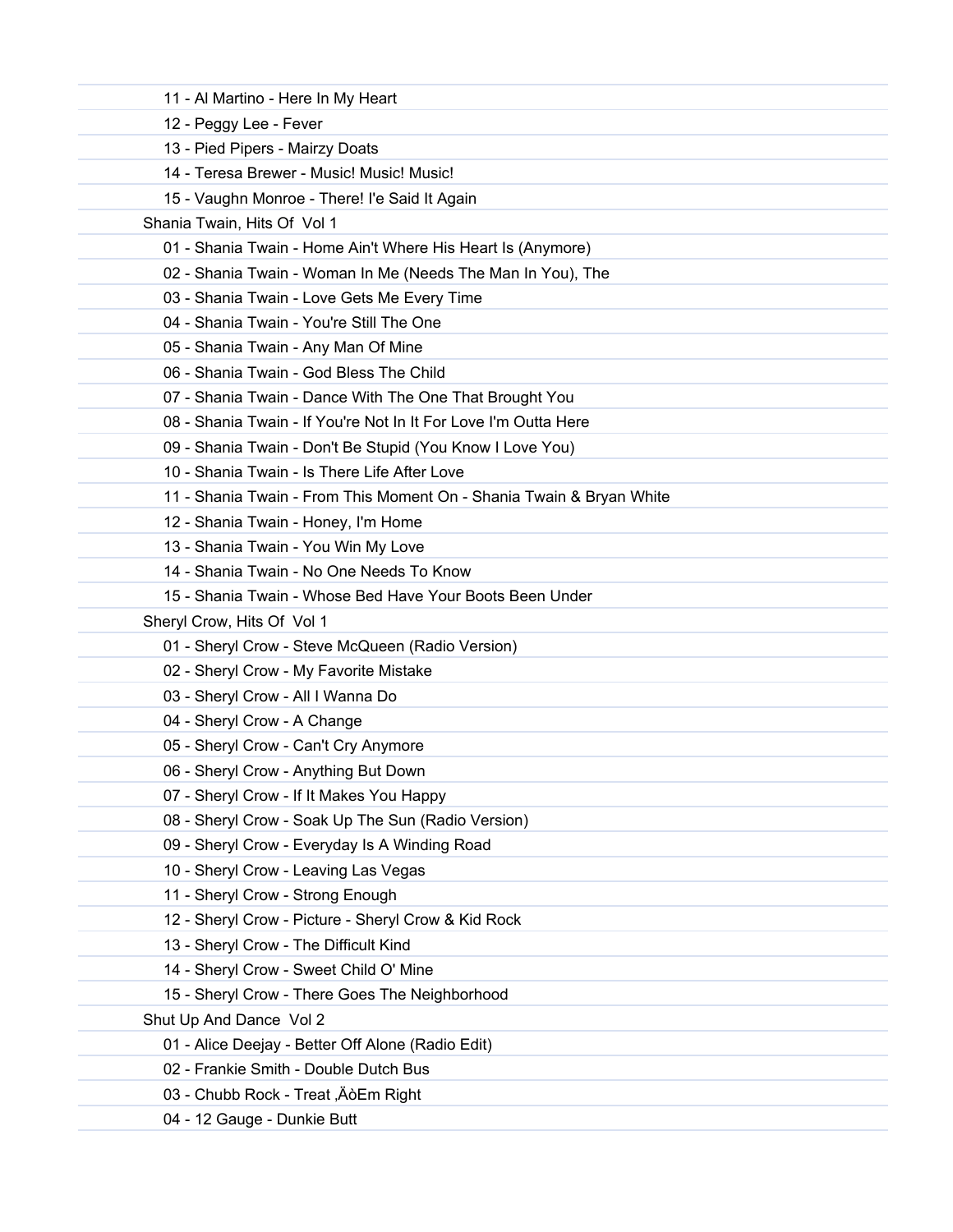| 05 - Duice - Dazzey Dukes                                             |  |
|-----------------------------------------------------------------------|--|
| 06 - Snap - Rhythm Is A Dancer                                        |  |
| 07 - M/A/R/R/S - Pump Up The Volume                                   |  |
| 08 - Elvis Vs. Jxl - A Little Less Conversation (Radio Version)       |  |
| 09 - Ozn - Aeiou (And Sometimes Y) - Ebn                              |  |
| 10 - Corona - Rhythm Of The Night                                     |  |
| 11 - Haddaway - What Is Love                                          |  |
| 12 - Snap - The Power                                                 |  |
| 13 - Rob Base - It Takes Two                                          |  |
| 14 - C & C Music Factory - Gonna Make You Sweat                       |  |
| 15 - Dj Kool - Let Me Clear My Throat (Radio Version)                 |  |
| Shut Up And Dance Vol 1 Released Apr, 2002                            |  |
| 01 - Lite - Groove Is In The Heart - Deee                             |  |
| 02 - Technotronic - Pump Up The Jam                                   |  |
| 03 - Robin S - Show Me Love                                           |  |
| 04 - Ce Ce Peniston - Finally                                         |  |
| 05 - La Bouche - Be My Lover                                          |  |
| 06 - Marky Mark / Funky Bunch - Good Vibrations                       |  |
| 07 - Shannon - Let The Music Play                                     |  |
| 08 - Ini Kamoze - Here Comes The Hotstepper                           |  |
| 09 - Quad City Dj's - C'mon N' Ride It (The Train)                    |  |
| 10 - No Mercy - Where Do You Go                                       |  |
| 11 - Real Mccoy - Another Night                                       |  |
| 12 - Pepa - Push It - Salt-N                                          |  |
| 13 - Z Rock - Joy And Pain - Rob Base / D.J. E                        |  |
| 14 - 20 Fingers - Short D##K Man                                      |  |
| 15 - Montell Jordan - This Is How We Do It                            |  |
| Silly SingAlong Songs Vol 1                                           |  |
| 01 - Napoleon XIV - They're Coming To Take Me Away, Ha-Haaa!          |  |
| 02 - Benny Bell - Shaving Cream                                       |  |
| 03 - Larry Verne - Mr. Custer                                         |  |
| 04 - Steve Martin & The Toot Uncommons - King Tut                     |  |
| 05 - The Playmates - Beep Beep                                        |  |
| 06 - Barnes & Barnes - Fish Heads                                     |  |
| 07 - Little Anthony & The Imperials - Shimmy Shimmy Koko Bop          |  |
| 08 - Allan Sherman - Hello Muddah, Hello Faddah! (A Letter From Camp) |  |
| 09 - Julie Brown - Homecoming Queen's Got A Gun                       |  |
| 10 - Larry Groce - Junk Food Junkie                                   |  |
| 11 - They Might Be Giants - Particle Man                              |  |
| 12 - Harry Nilsson - Coconut                                          |  |
| 13 - The Trashmen - Surfin' Bird                                      |  |
| 14 - Clarence 'Frog Man' Henry - Ain't Got No Home                    |  |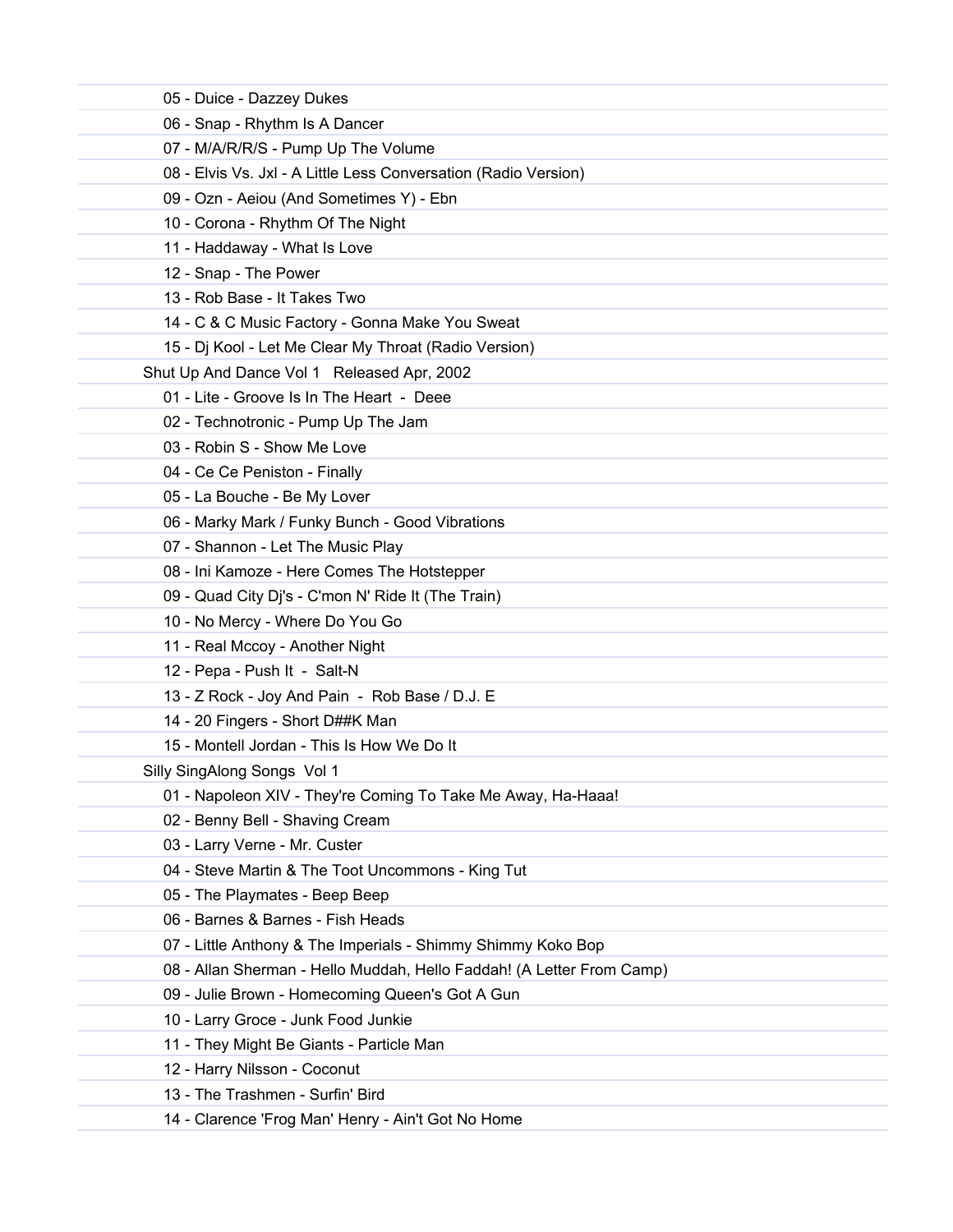| 15 - Tiny Tim - Tip-Toe Thru' The Tulips With Me                 |
|------------------------------------------------------------------|
| Silly SingAlong Songs Vol 3                                      |
| 01 - The Nails - 88 Lines About 44 Women                         |
| 02 - Allan Sherman - Crazy Downtown                              |
| 03 - Spinal Tap - Big Bottom                                     |
| 04 - Kip Addotta - Wet Dream                                     |
| 05 - Weird Al" Yankovic" - Amish Paradise                        |
| 06 - Tom Lehrer - Masochism Tango, The                           |
| 07 - Camper Van Beethoven - Take The Skinheads Bowling           |
| 08 - Coasters, The - Along Came Jones                            |
| 09 - C.W. Mccall - Wolf Creek Pass                               |
| 10 - Jim Stafford - My Girl Bill                                 |
| 11 - Bobby Bare - Jogger, The                                    |
| 12 - Monty Python - Lumberjack Song                              |
| 13 - Rick Dees & His Cast Of Idiots - Disco Duck (Part 1)        |
| 14 - Tom Lehrer - Poisoning Pigeons In The Park                  |
| 15 - Caviar - Tangerine Speedo (Radio Version)                   |
| Smooth Grooves Vol 1                                             |
| 01 - Prince - Do Me, Baby                                        |
| 02 - Cynda Williams - Harlem Blues                               |
| 03 - Stephanie Mills - I Feel Good All Over                      |
| 04 - Rose Royce - I'm Going Down                                 |
| 05 - Regina Belle - If I Could                                   |
| 06 - Luther Vandross - If Only For One Night                     |
| 07 - Patti LaBelle - If Only You Knew                            |
| 08 - The Commodores - Just To Be Close To You                    |
| 09 - Ready For The World - Love You Down                         |
| 10 - Johnny Gill - My, My, My                                    |
| 11 - Freddie Jackson - Nice N' Slow                              |
| 12 - Sade - Paradise                                             |
| 13 - Force MD's - Tender Love                                    |
| 14 - Debra Laws - Very Special                                   |
| 15 - Anita Baker - You Bring Me Joy                              |
| Songs To Make Your Mama Blush                                    |
| 01 - Rodney Carrington - Letter To My P#n#s                      |
| 02 - The Bloodhound Gang - Fire Water Burn                       |
| 03 - Adam Sandler - At A Medium Pace                             |
| 04 - Denis Leary - A##hole                                       |
| 05 - The Bob & Tom Band - Buzz, Buzz (The Vibrator Song)         |
| 06 - King Missile - Detachable P#n#s                             |
| 07 - Red Peters - You Promised The Moon (But I Preferred Uranus) |
| 08 - The 2 Live Crew - We Want Some P###y!                       |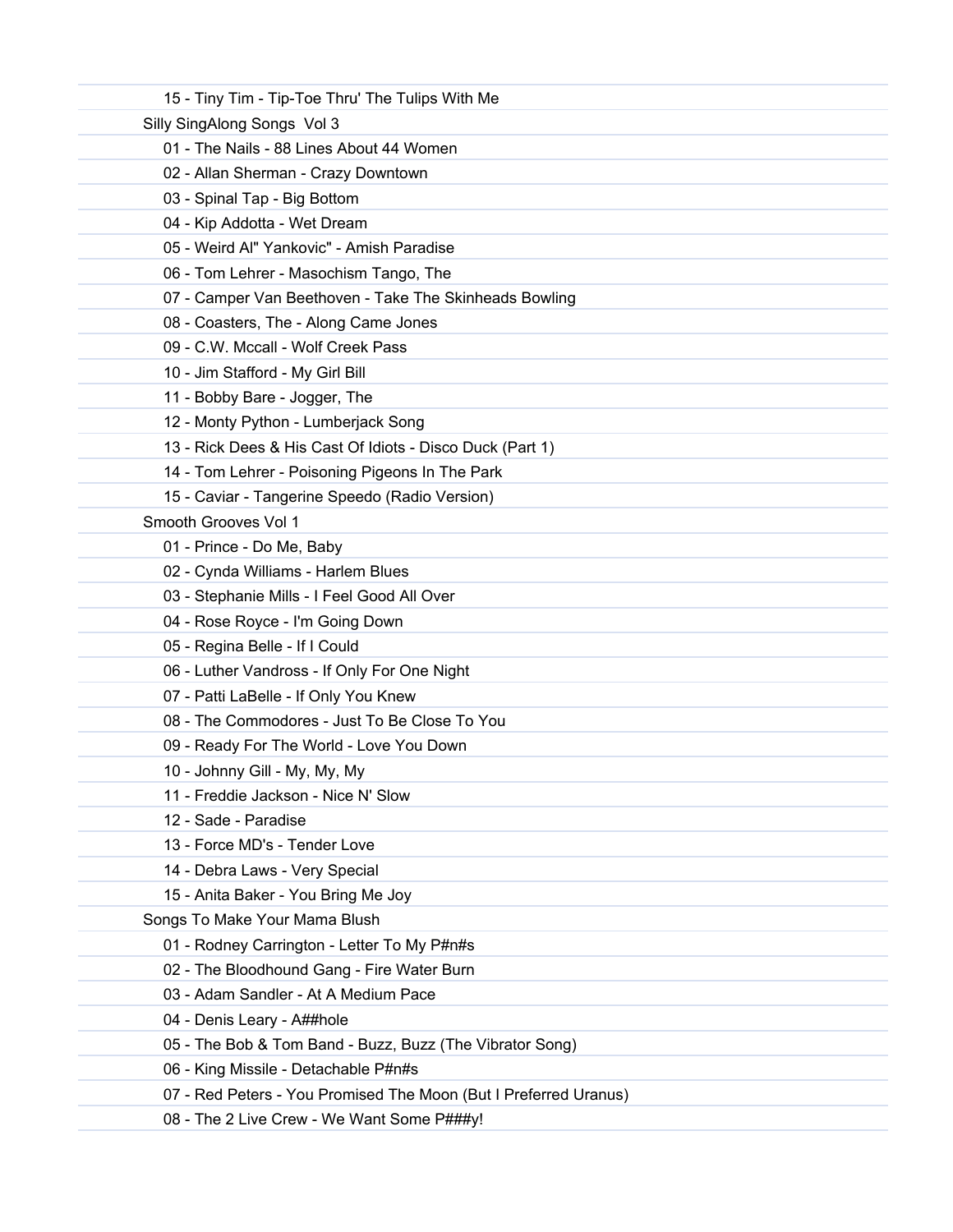| 09 - Monty Python - Sit On My Face                                               |  |
|----------------------------------------------------------------------------------|--|
| 10 - Adam Sandler - Ode To My Car                                                |  |
| 11 - 2 Live Crew - Doo Wah Diddy                                                 |  |
| 12 - Red Hot Chili Peppers - Sir Psycho Sexy                                     |  |
| 13 - Lil' Kim & Sisqo - How Many Licks?                                          |  |
| 14 - Dead Kennedys - Too Drunk To F###                                           |  |
| 15 - Barry Martin - Hummers In Heaven                                            |  |
| Songs To Make Your Mama Blush Vol 2                                              |  |
| 01 - Spinal Tap - Sex Farm                                                       |  |
| 02 - Da Vinci, Äôs Notebook - Enormous Penis                                     |  |
| 03 - The Bob & Tom Band - Blow Me A Kiss                                         |  |
| 04 - Buckner & Garcia - Pac-Man Fever                                            |  |
| 05 - Rolf Harris - Tie Me A Kangaroo Down, Sport                                 |  |
| 06 - Red Peters - Ballad Of A Dog Named Stains                                   |  |
| 07 - Kevin ,ÄúBloody,Äù Wilson - Kev,Äôs Courtin,Äô Song                         |  |
| 08 - Bloodhound Gang - A Lap Dance Is So Much Better When The Stripper Is Crying |  |
| 09 - Freddie Blassie - Pencil Neck Geek                                          |  |
| 10 - Weird Al Yankovic - Ebay Tribute                                            |  |
| 11 - Ben Folds Five - Song For The Dumped                                        |  |
| 12 - Cheech & Chong - Earache My Eye                                             |  |
| 13 - The Bob & Tom Show - Prisoner Of Love                                       |  |
| 14 - Tenacious D - F### Her Gently                                               |  |
| Songs Your Mother Wouldn't Let You Sing                                          |  |
| 01 - Volume 1 - You Sing                                                         |  |
| 02 - Jimmy Buffet - Why Dont We Get Drunk                                        |  |
| 03 - lot - Baby Got Back - Sir Mix-a                                             |  |
| 04 - Ray Stevens - The Streak                                                    |  |
| 05 - August & The Sour Of The Moment Band - I-95 Song                            |  |
| 06 - Gary Lee & Showdown - Rodeo Song                                            |  |
| 07 - Meri Wilson - Telephone Man                                                 |  |
| 08 - Tone Loc - Funky Cold Medina                                                |  |
| 09 - Aerosmith - Big Ten Inch Record                                             |  |
| 10 - Clarence Carter - Kiss You All Over                                         |  |
| 11 - Chuck Berry - My Ding-A-Ling                                                |  |
| 12 - Kyper - Tic-Tac-Toe                                                         |  |
| 13 - Clarence Carter - Strokin                                                   |  |
| 14 - E.U. - Da Butt                                                              |  |
| 15 - Divinyls - I Touch Myself                                                   |  |
| 16 - Salt N Pepa - Lets Talk About Sex                                           |  |
| Southern Fried Rock                                                              |  |
| 01 - Outlaws - There Goes Another Love Song                                      |  |
| 02 - Lynyrd Skynyrd - Sweet Home Alabama                                         |  |
|                                                                                  |  |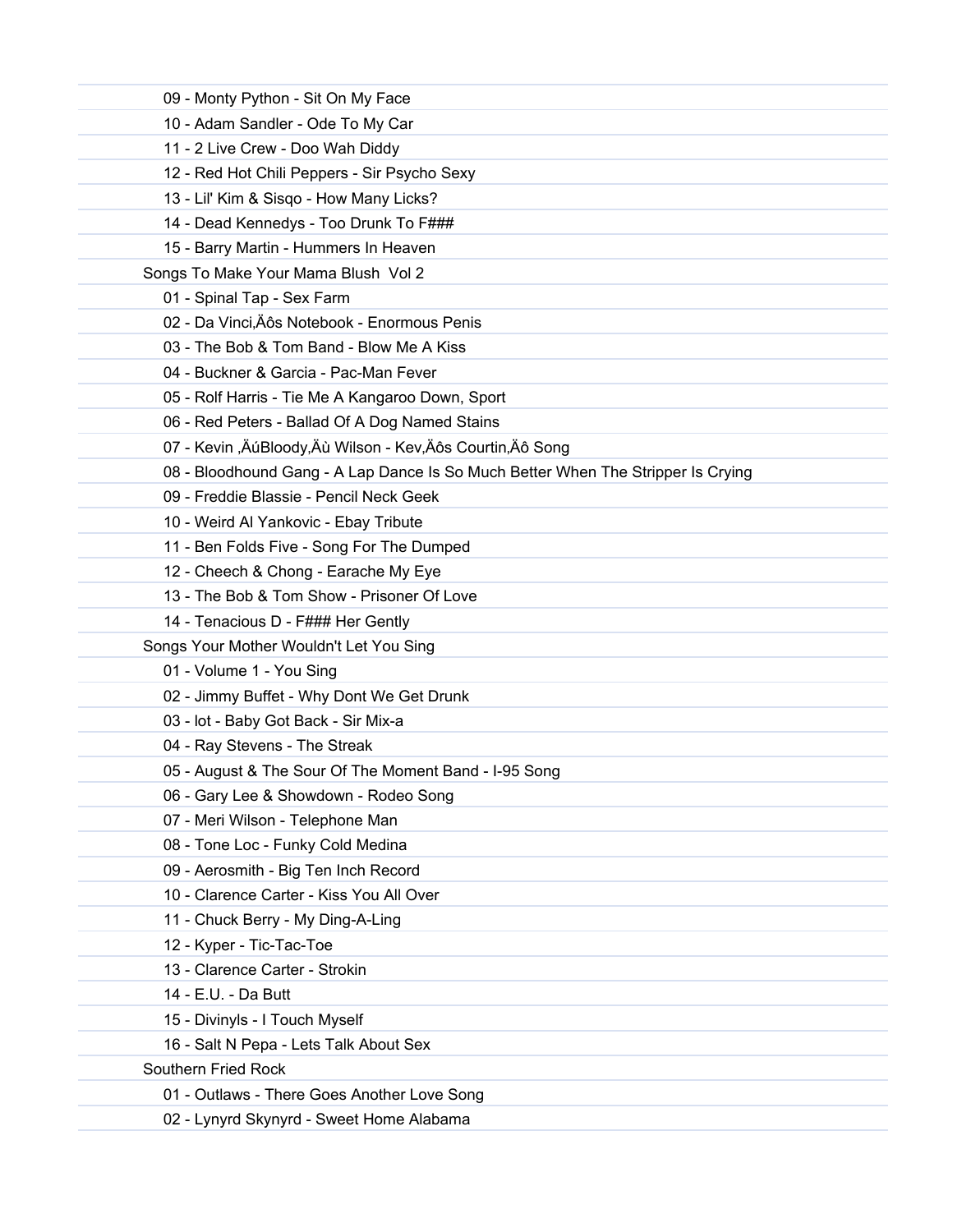| 03 - Allman Brothers Band - Ramblin' Man                    |  |
|-------------------------------------------------------------|--|
| 04 - Lynyrd Skynyrd - Free Bird                             |  |
| 05 - Allman Brothers Band - Whipping Post                   |  |
| 06 - 38 Special - Hold On Loosely                           |  |
| 07 - Marshall Tucker Band - Heard It In A Love Song         |  |
| 08 - Lynyrd Skynyrd - What's Your Name                      |  |
| 09 - 38 Special - Caught Up In You                          |  |
| 10 - Blackfoot - Train Train                                |  |
| 11 - Ozark Mountain Daredevils - Jackie Blue                |  |
| 12 - Charlie Daniels Band - Uneasy Rider                    |  |
| 13 - Wet Willie - Keep On Smilin'                           |  |
| 14 - Allman Brothers Band - No One To Run With              |  |
| 15 - Ozark Mountain Daredevils - If You Wanna Get To Heaven |  |
| Southern Fried Rock Vol 2                                   |  |
| 01 - Charlie Daniels Band - Long Haired Country Boy         |  |
| 02 - Allman Brothers Band, The - Midnight Rider             |  |
| 03 - Marshall Tucker Band, The - Can't You See              |  |
| 04 - Black Oak Arkansas - Jim Dandy                         |  |
| 05 - Atlanta Rhythm Section - So Into You                   |  |
| 06 - Little Feat - Dixie Chicken                            |  |
| 07 - Steve Miller Band - Take The Money And Run             |  |
| 08 - Elvin Bishop - Fooled Around And Fell In Love          |  |
| 09 - Molly Hatchet - Flirtin' With Disaster                 |  |
| 10 - Black Crowes, The - Good Friday                        |  |
| 11 - Little Feat - Oh Atlanta                               |  |
| 12 - Pure Prairie League - Amie                             |  |
| 13 - Zz Top - Tush                                          |  |
| 14 - Charlie Daniels Band - South's Gonna Do It Again, The  |  |
| 15 - Charlie Daniels Band - Devil Went Down To Georgia, The |  |
| Southern Fried Rock Vol 4                                   |  |
| 01 - The Allman Brothers Band - Ain't Wastin' Time No More  |  |
| 02 - The Allman Brothers Band - Blue Sky (Radio Version)    |  |
| 03 - ZZ Top - I'm Bad, I'm Nationwide                       |  |
| 04 - The Allman Brothers Band - Southbound                  |  |
| 05 - Molly Hatchet - Satisfied Man                          |  |
| 06 - The Black Crowes - Seeing Things                       |  |
| 07 - ZZ Top - Pearl Necklace                                |  |
| 08 - Outlaws - (Ghost) Riders In The Sky                    |  |
| 09 - ZZ Top - Tube Snake Boogie                             |  |
| 10 - .38 Special - Teacher, Teacher                         |  |
| 11 - Lynyrd Skynyrd - Simple Man                            |  |
| 12 - Atlanta Rhythm Section - Doraville                     |  |
|                                                             |  |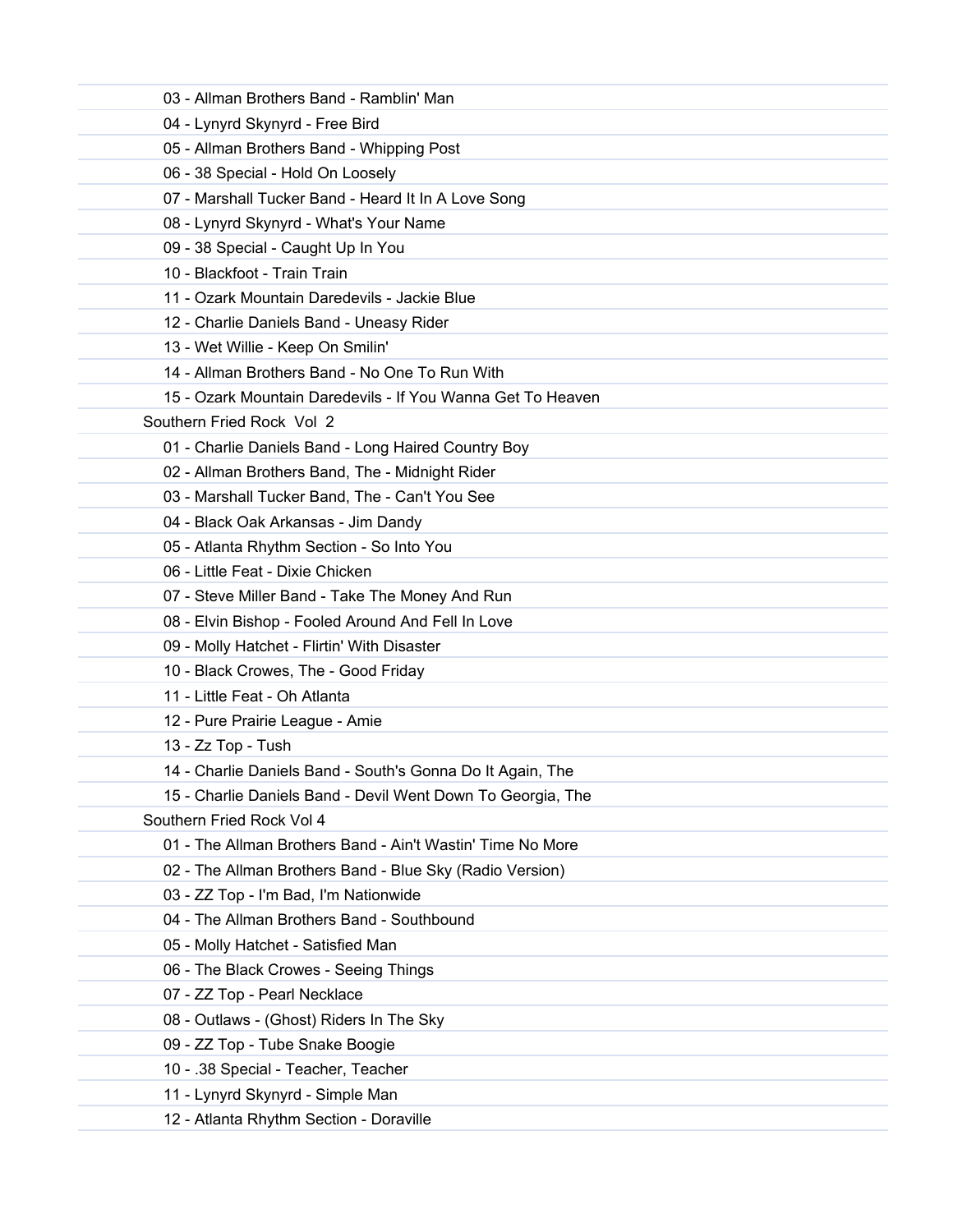| 13 - Gregg Allman - Midnight Rider                          |
|-------------------------------------------------------------|
| 14 - Johnny Van Zant - Brickyard Road                       |
| 15 - The Marshall Tucker Band - Last Of The Singing Cowboys |
| Stevie Wonder, Hits Of Vol 1                                |
| 01 - Stevie Wonder - You Are The Sunshine Of My Life        |
| 02 - Stevie Wonder - I Just Called To Say I Love You        |
| 03 - Stevie Wonder - Sir Duke                               |
| 04 - Stevie Wonder - I Wish                                 |
| 05 - Stevie Wonder - Superstition                           |
| 06 - Stevie Wonder - My Cherie Amour                        |
| 07 - Stevie Wonder - Master Blaster (Jammin, Äô)            |
| 08 - Stevie Wonder - Signed, Sealed, Delivered I,Äôm Yours  |
| 09 - Stevie Wonder - Uptight (Everything, Äôs Alright)      |
| 10 - Stevie Wonder - Boogie On Reggae Woman                 |
| 11 - Stevie Wonder - For Once In My Life                    |
| 12 - Stevie Wonder - Higher Ground                          |
| 13 - Stevie Wonder - Happy Birthday                         |
| 14 - Stevie Wonder - Don, Äôt You Worry, Äòbout A Thing     |
| 15 - Stevie Wonder - Living For The City                    |
| Sting & The Police, Hits Of Vol 1                           |
| 01 - Foreigner - Feels Like The First Time                  |
| 02 - Boston - More Than A Feeling                           |
| 03 - Kansas - Dust In The Wind                              |
| 04 - Foreigner - Urgent                                     |
| 05 - Boston - Long Time                                     |
| 06 - Foreigner - Hot Blooded                                |
| 07 - Kansas - Carry On Wayward Son                          |
| 08 - Foreigner - Waiting For A Girl Like You                |
| 09 - Kansas - Point Of Know Return                          |
| 10 - Boston - Rock & Roll Band                              |
| 11 - Foreigner - Cold As Ice                                |
| 12 - Boston - Amanda                                        |
| 13 - Boston - Don't Look Back                               |
| 14 - Kansas - Fight Fire With Fire                          |
| 15 - Kansas - Play The Game Tonight                         |
| Storytellers Vol 2                                          |
| 01 - Elvis Costello - (The Angels Wanna Wear My) Red Shoes  |
| 02 - Steve Earle - Copperhead Road                          |
| 03 - Steve Earle - Feel Alright                             |
| 04 - Johnny Cash - Hurt                                     |
| 05 - R.E.M. - Stand                                         |
| 06 - Bonnie Raitt - Runaway                                 |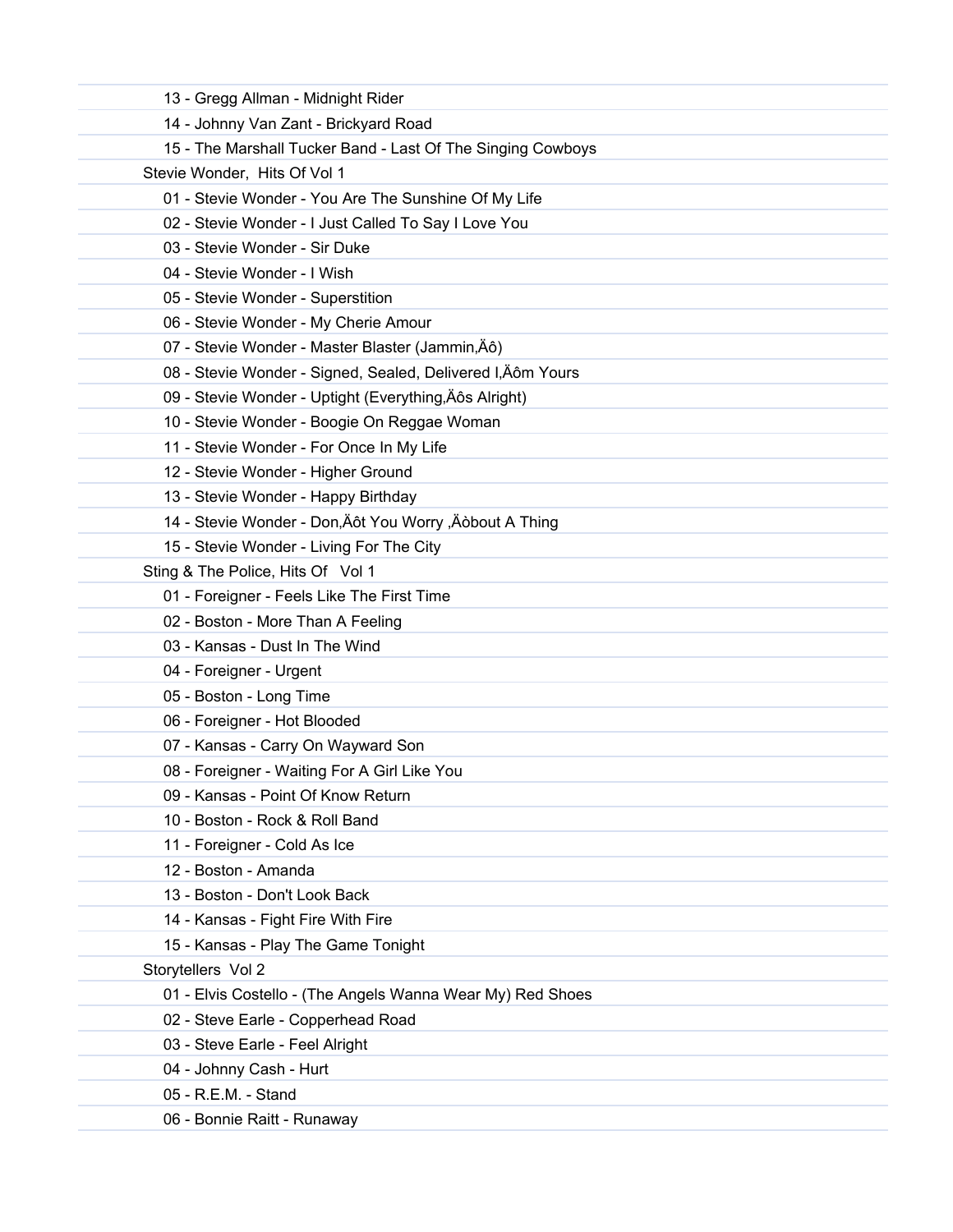| 07 - Mary Chapin Carpenter, Sheryl Crow & Emmylou Harris - Flesh And Blood |
|----------------------------------------------------------------------------|
| 08 - Michael McDonald - I Keep Forgettin' (Every Time You're Near)         |
| 09 - Warren Zevon - Lawyers, Guns And Money                                |
| 10 - Butthole Surfers - Pepper (Radio Version)                             |
| 11 - Annie Lennox - Waiting In Vain                                        |
| 12 - James - Laid                                                          |
| 13 - Warren Zevon - Excitable Boy                                          |
| 14 - Bob Dylan - Forever Young                                             |
| 15 - Nirvana - Come As You Are (Unplugged Version)                         |
| Storytellers Vol 3                                                         |
| 01 - Billy Joel - The Ballad Of Billy The Kid                              |
| 02 - Warren Zevon - Keep Me In Your Heart                                  |
| 03 - The Beach Boys - Darlin'                                              |
| 04 - Crosby, Stills, Nash & Young - 4 + 20                                 |
| 05 - Sublime - Date Rape                                                   |
| 06 - Steve Earle - Guitar Town                                             |
| 07 - Nirvana - Where Did You Sleep Last Night                              |
| 08 - The Hollies - Look Through Any Window                                 |
| 09 - The Mamas & The Papas - Words Of Love                                 |
| 10 - Sponge - Plowed                                                       |
| 11 - Tesla - Signs                                                         |
| 12 - The Black Crowes - Soul Singing                                       |
| 13 - Indigo Girls - Galileo                                                |
| 14 - Linda Ronstadt - Mohammed's Radio                                     |
| 15 - Spanky And Our Gang - Sunday Will Never Be The Same                   |
| 16 - Indigo Girls - Galileo (Duet Version)                                 |
| Teen Tragedies And Other Love Songs Vol 1 Released Jan 23, 2003            |
| 01 - Bee Gees - I've Gotta Get A Message To You                            |
| 02 - Gene Pitney - I'm Gonna Be Strong                                     |
| 03 - Dickey Lee - Patches                                                  |
| 04 - The Cuff Links - Tracy                                                |
| 05 - Freddie Scott - Cry To Me                                             |
| 06 - Billy Stewart - Summertime                                            |
| 07 - Dion - Lonely Teenager                                                |
| 08 - Gene Pitney - Twenty Four Hours From Tulsa                            |
| 09 - Bee Gees - To Love Somebody                                           |
| 10 - Roy Orbison - It's Over                                               |
| 11 - Bobby Goldsboro - Honey                                               |
| 12 - Bobby Hebb - Sunny                                                    |
| 13 - Andy Williams - Lonely Street                                         |
| 14 - Ricky Nelson - A Wonder Like You                                      |
| 15 - Dickey Lee - Laurie (Strange Things Happen)                           |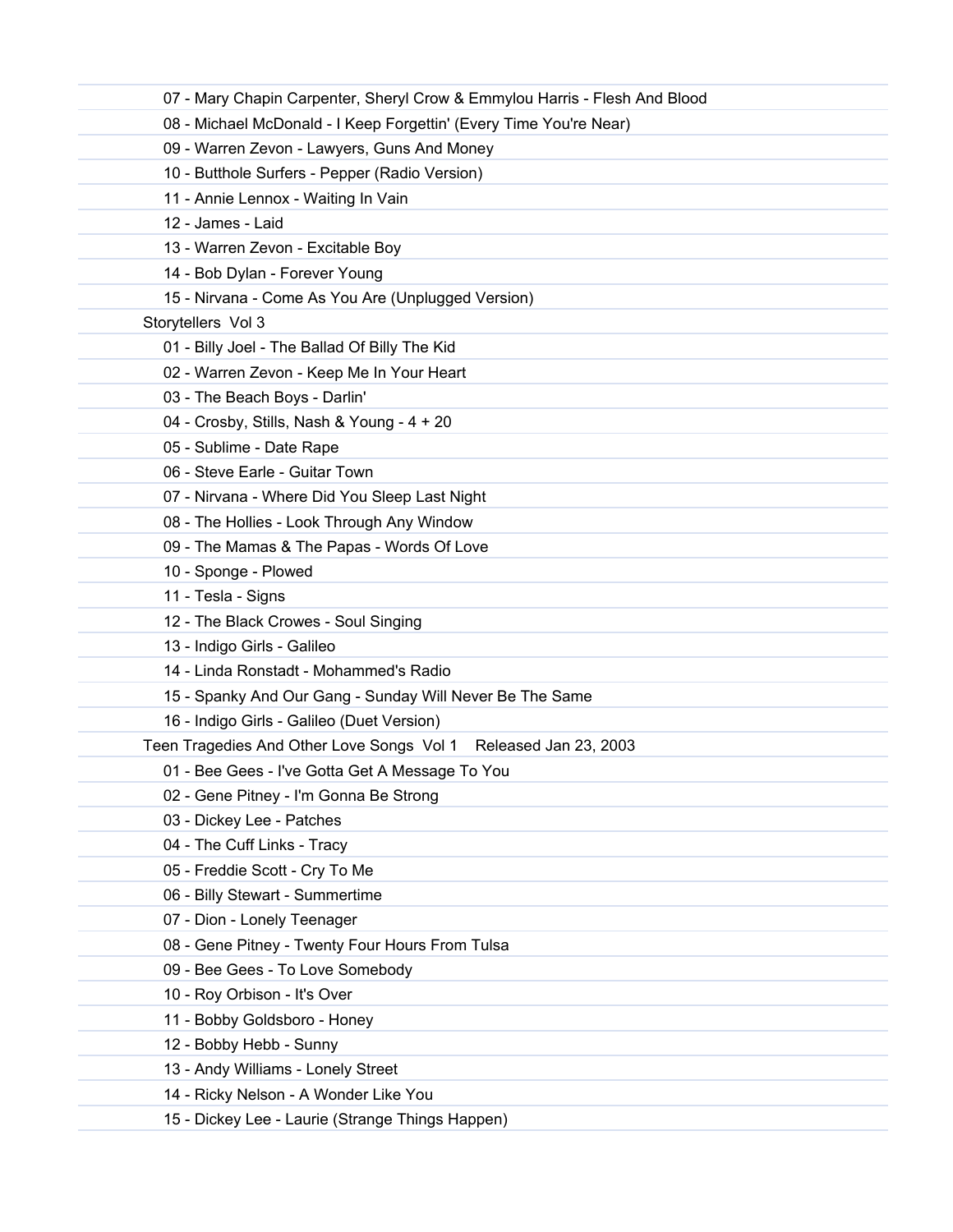| 16 - The Shangri Las - Leader Of The Pack                       |
|-----------------------------------------------------------------|
| The Grass Is Blue Vol 1                                         |
| 01 - Nitty Gritty Dirt Band - Will The Circle Be Unbroken       |
| 02 - Bill Monroe & His Bluegrass Boys - Blue Moon Of Kentucky   |
| 03 - Ricky Skaggs - Uncle Pen                                   |
| 04 - The Dillards - Dooley                                      |
| 05 - Del Mccoury - Rain & Snow                                  |
| 06 - Dolly Parton - Little Sparrow                              |
| 07 - Bill Monroe - Nine Pound Hammer                            |
| 08 - Soggy Bottom Boys - I Am A Man Of Constant Sorrow          |
| 09 - Dolly Parton - Travelin' Prayer                            |
| 10 - Country Gentlemen - Fox On The Run                         |
| 11 - Alison & Gillian Welch Krauss - I'll Fly Away              |
| 12 - Dixie Chicks & Ricky Skaggs - Walk Softly                  |
| 13 - Nitty Gritty Dirt Band - I Saw The Light                   |
| 14 - Jd & The New South Crowe - Old Home Place                  |
| 15 - Vince Gill - High Lonesome Sound                           |
| The Grass Is Blue Vol 2                                         |
| 01 - Patty Loveless - Soul Of Constant Sorrow                   |
| 02 - Nickel Creek - The Lighthouse's Tale                       |
| 03 - Vince Gill - The Key To Life                               |
| 04 - Pure Prairie League - Amie                                 |
| 05 - Garth Brooks - Callin' Baton Rouge                         |
| 06 - Garth Brooks - Don't Cross The River                       |
| 07 - Nickel Creek - When You Come Back Down                     |
| 08 - Lee Ann Womack - Does My Ring Burn Your Finger             |
| 09 - Patty Loveless - The Boys Are Back In Town                 |
| 10 - Dolly Parton - Seven Bridges Road                          |
| 11 - Trio - High Sierra                                         |
| 12 - Dolly Parton - Shine                                       |
| 13 - Alison Krauss & Union Station - Two Highways               |
| 14 - The Soggy Bottom Boys - In The Jailhouse Now               |
| 15 - Patty Loveless & Travis Tritt - Out Of Control Raging Fire |
| 16 - Alison Krauss - Down To The River To Pray                  |
| The Who, Hits Of Vol 1                                          |
| 01 - Who - Won't Get Fooled Again                               |
| 02 - Who - Pinball Wizard                                       |
| 03 - Who - My Generation                                        |
| 04 - Who - I Can See For Miles                                  |
| 05 - Who - Magic Bus                                            |
| 06 - Who - I Can't Explain                                      |
| 07 - Who - Behind Blue Eyes                                     |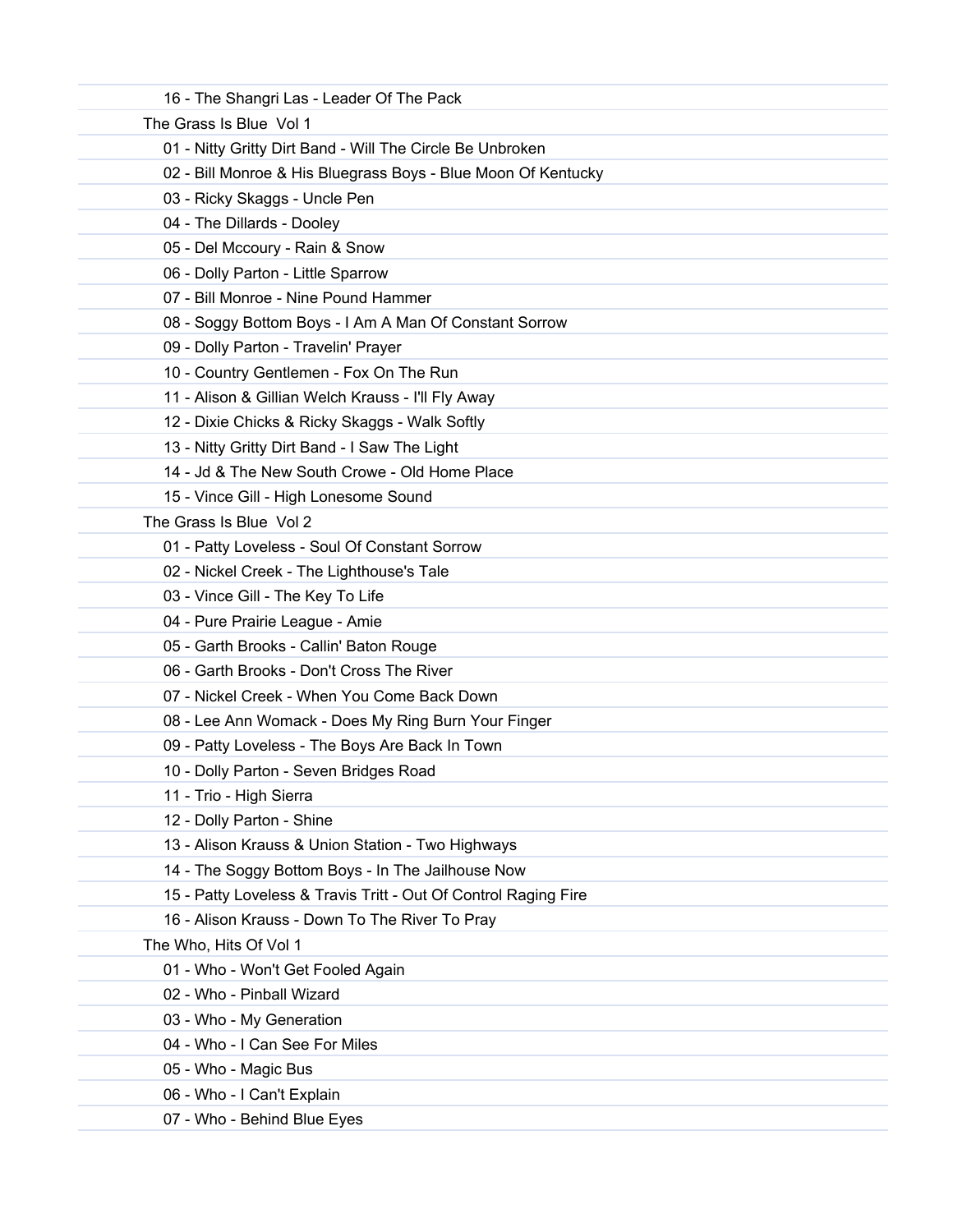| 08 - Who - We're Not Gonna Take It                |
|---------------------------------------------------|
| 09 - Who - Seeker, The                            |
| 10 - Who - I'm Free                               |
| 11 - Who - Love Reign O'er Me                     |
| 12 - Who - Baba O'riley                           |
| 13 - Who - Bargain                                |
| Tim McGraw, Hits Of Vol 1                         |
| 01 - Tim McGraw - My Next Thirty Years            |
| 02 - Tim McGraw - I Like It, I Love It            |
| 03 - Tim McGraw - My Best Friend                  |
| 04 - Tim McGraw - Red Ragtop                      |
| 05 - Tim McGraw - Indian Outlaw                   |
| 06 - Tim Mcgraw - Real Good Man                   |
| 07 - Tim McGraw - The Cowboy In Me                |
| 08 - Tim McGraw - She, Äôs My Kind Of Rain        |
| 09 - Tim McGraw - Something Like That             |
| 10 - Tim McGraw - Don, Äôt Take The Girl          |
| 11 - Tim McGraw - One Of These Days               |
| 12 - Tim McGraw & Faith Hill - It, Äôs Your Love  |
| 13 - Tim McGraw & Faith Hill - Angry All The Time |
| 14 - Tim McGraw - Just To See You Smile           |
| 15 - Tim McGraw - Grown Men Don, Äôt Cry          |
| Timeless Pop Vol 1                                |
| 01 - Gale Garnett - We'll Sing In The Sunshine    |
| 02 - Bobby Lewis - Tossin' And Turnin'            |
| 03 - O'Kaysions - Girl Watcher                    |
| 04 - Rascals - Groovin'                           |
| 05 - Little Richard - Tutti Frutti                |
| 06 - Spencer Davis Group - Gimme Some Lovin'      |
| 07 - Steppenwolf - Magic Carpet Ride              |
| 08 - Steam - Na Na Hey Hey Kiss Him Goodbye       |
| 09 - Sam & Dave - Hold On, I'm Coming             |
| 10 - Joe South - Games People Play                |
| 11 - Aaron Neville - Tell It Like It Is           |
| 12 - Buddy Holly & The Crickets - Oh, Boy!        |
| 13 - Jefferson Airplane - Somebody To Love        |
| 14 - Kinks - You Really Got Me                    |
| 15 - Jewel Akens - Birds And The Bees, The        |
| Timeless Pop Vol 2                                |
| 01 - Carole King - I Feel The Earth Move          |
| 02 - Bill Wither - Ain't No Sunshine              |
| 03 - Jim Croce - I Got A Name                     |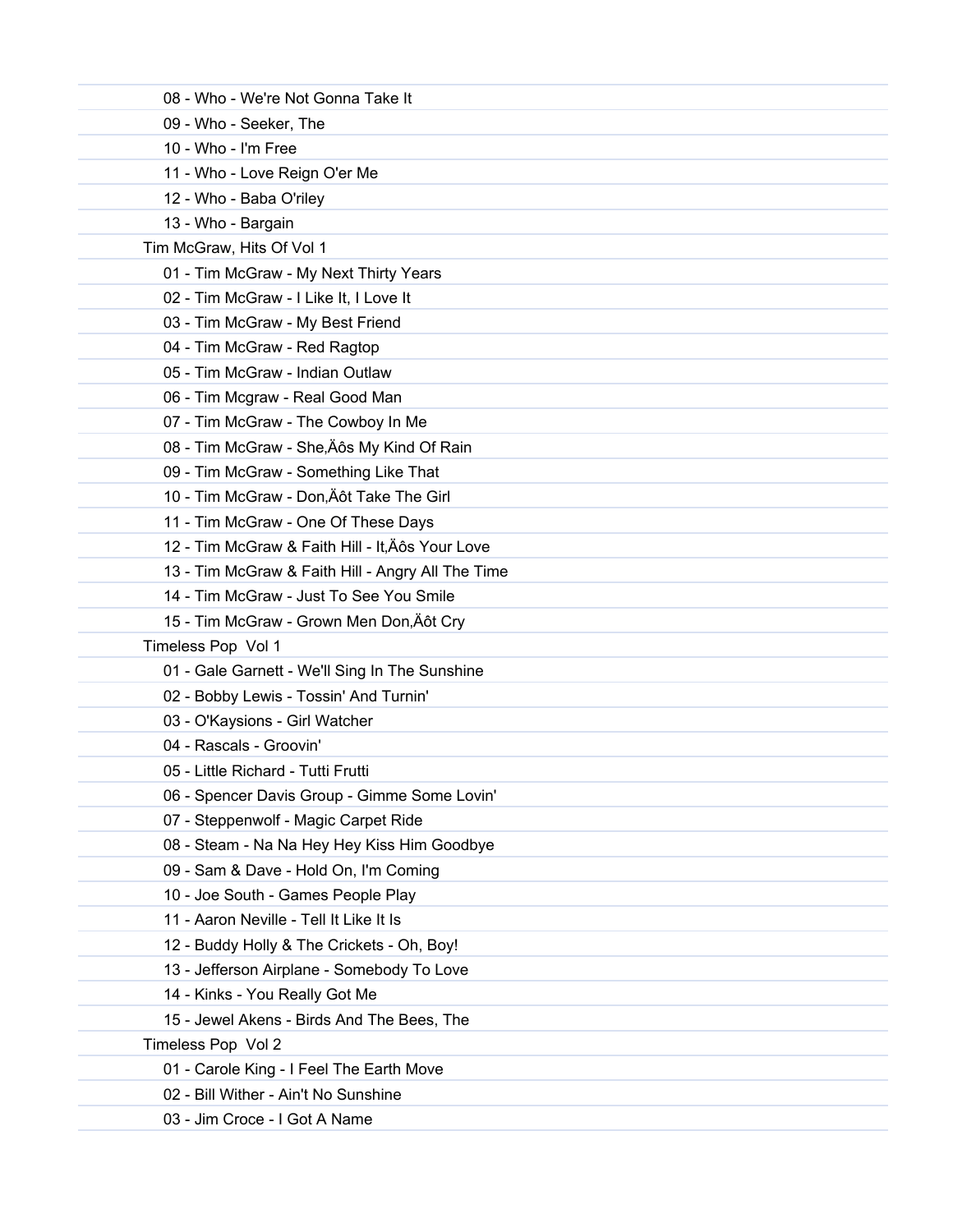| 04 - Robert John - Sad Eyes                                                |  |
|----------------------------------------------------------------------------|--|
| 05 - Lites - Oh Girl - Chi                                                 |  |
| 06 - Allman Brothers Band - Midnight Rider                                 |  |
| 07 - Bread - Make It With You                                              |  |
| 08 - J. F. England Dan & Coley - I'D Really Love To See You Tonight        |  |
| 09 - Eric Clapton - After Midnight                                         |  |
| 10 - Little Feat - Dixie Chicken                                           |  |
| 11 - Spandau Ballet - TRUE                                                 |  |
| 12 - Michael Jackson - Beat It                                             |  |
| 13 - J. Geils Band - Centerfold                                            |  |
| 14 - Moody Blues - Nights In White Satin                                   |  |
| 15 - Foreigner - I Want To Know What Love Is                               |  |
| Toby Keith, Hits Of Vol 1                                                  |  |
| 01 - Toby Keith - How Do You Like Me Now?!                                 |  |
| 02 - Toby Keith - He Ain't Worth Missing                                   |  |
| 03 - Toby Keith - Getcha Some                                              |  |
| 04 - Toby Keith - Me Too                                                   |  |
| 05 - Toby Keith - I Wanna Talk About Me                                    |  |
| 06 - Toby Keith - Wish I Didn't Know Now                                   |  |
| 07 - Toby Keith - I'm Just Talkin' About Tonight                           |  |
| 08 - Toby Keith - Courtesy Of The Red, White And Blue (The Angry American) |  |
| 09 - Toby Keith - Should've Been A Cowboy                                  |  |
| 10 - Toby Keith - Who's Your Daddy?                                        |  |
| 11 - Toby Keith - We Were In Love                                          |  |
| 12 - Toby Keith - My List                                                  |  |
| 13 - Toby Keith - You Ain't Much Fun                                       |  |
| 14 - Toby Keith - You Shouldn't Kiss Me Like This                          |  |
| 15 - Toby Keith - A Little Less Talk And A Lot More Action                 |  |
| Toby Keith, Hits Of Vol 2                                                  |  |
| 01 - Toby Keith - As Good As I Once Was                                    |  |
| 02 - Toby Keith / Willie Nelson - Beer For My Horses                       |  |
| 03 - Toby Keith - Little Too Late, A                                       |  |
| 04 - Toby Keith - Big Blue Note                                            |  |
| 05 - Toby Keith - I Love This bar                                          |  |
| 06 - Toby Keith - American Soldier                                         |  |
| 07 - Toby Keith / Scotty Emerick - Weed With Willie                        |  |
| 08 - Toby Keith - Get Drunk And Be Somebody                                |  |
| 09 - Toby Keith - Rock You Baby                                            |  |
| 10 - Toby Keith - Stays In Mexico                                          |  |
| 11 - Toby Keith - Dream Walkin'                                            |  |
| 12 - Toby Keith / Krystal - Mockingbird                                    |  |
| 13 - Toby Keith - Whiskey Girl                                             |  |
|                                                                            |  |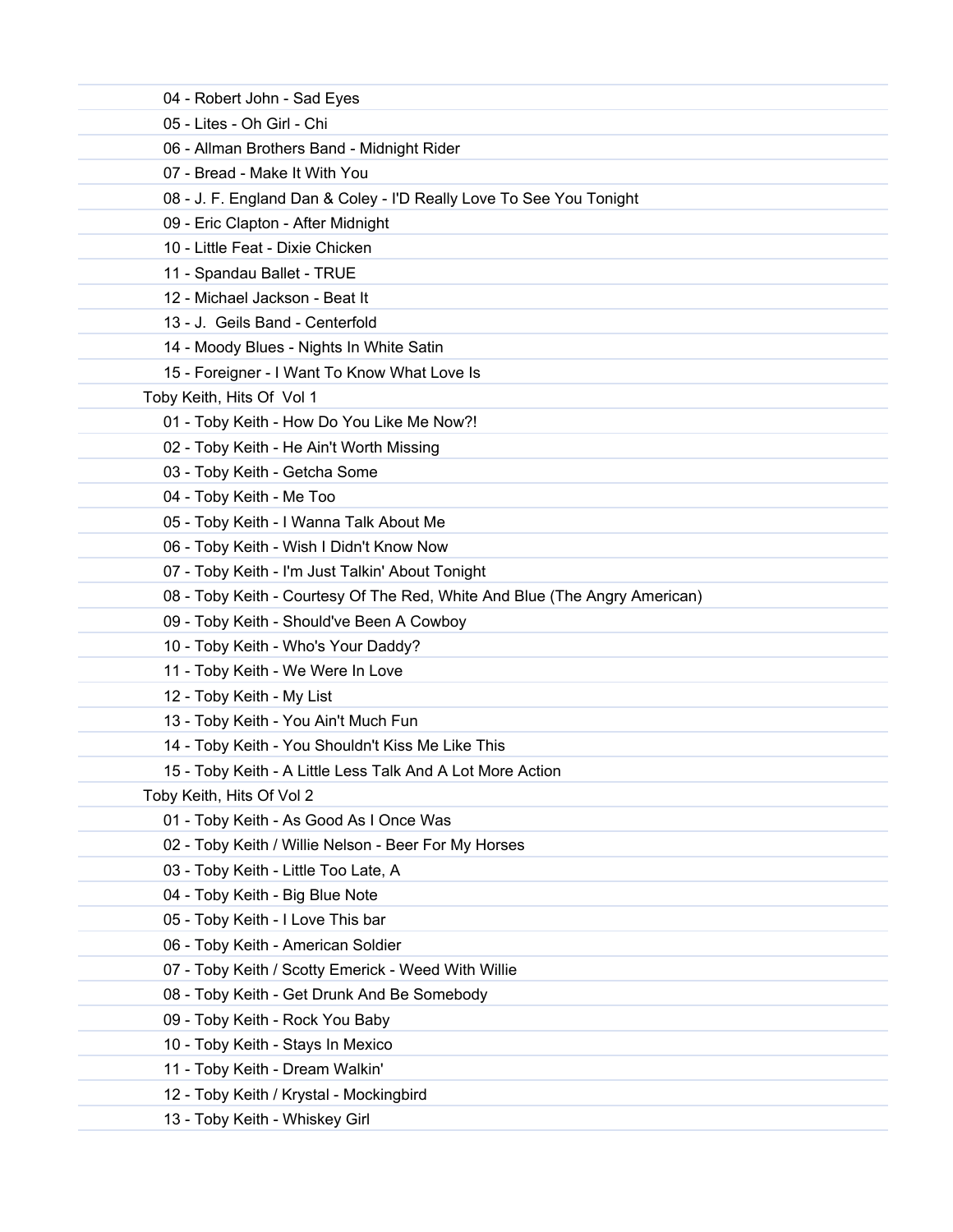| 14 - Toby Keith - Honky Tonk U                                                           |
|------------------------------------------------------------------------------------------|
| 15 - Toby Keith - Country Comes To Town                                                  |
| Twisted Holiday Hits Vol 2                                                               |
| 01 - Red Peters - Holy S###, It's Christmas!                                             |
| 02 - Run D.M.C. - Christmas In Hollis                                                    |
| 03 - The Royal Guardsmen - Snoopy's Christmas                                            |
| 04 - Clarence Carter - Back Door Santa                                                   |
| 05 - The Waitresses - Christmas Wrapping                                                 |
| 06 - Mr. Bob Francis - That Swingin' Manger                                              |
| 07 - Weird Al" Yankovic" - The Night Santa Went Crazy                                    |
| 08 - The Little Stinkers - I Farted On Santa's Lap (Now Christmas Is Gonna Stink For Me) |
| 09 - Bob & Doug McKenzie - The Twelve Days Of Christmas                                  |
| 10 - Louis Armstrong - Zat You Santa Claus                                               |
| 11 - Bob Rivers & Twisted Radio - I Am Santa Claus                                       |
| 12 - Eartha Kitt - Santa Baby                                                            |
| 13 - The Little People - O' White Christmas                                              |
| 14 - Jeff Foxworthy - Redneck 12 Days Of Christmas                                       |
| 15 - Lou Monte - Dominick The Donkey (The Italian Christmas Donkey)                      |
| 16 - Rodney Carrington - Who Put The D### On The Snowman?                                |
| Twisted Holiday Hits Vol 3                                                               |
| 01 - Bob Rivers - The Twelve Pains Of Christmas                                          |
| 02 - South Park - Merry F****** Christmas                                                |
| 03 - Adam Sandler - The Chanukah Song                                                    |
| 04 - The Brian Setzer Orchestra - Jingle Bells                                           |
| 05 - Kevin Bloody Wilson - Ho Ho F****** Ho                                              |
| 06 - The Kinks - Father Christmas                                                        |
| 07 - Year Without A Santa Claus - Heat Miser/Snow Miser                                  |
| 08 - Kenny Chesney - All I Want For Christmas Is A Real Good Tan                         |
| 09 - Bob Rivers - What If Eminem Did Jingle Bells?                                       |
| 10 - Kevin Bloody Wilson - Santa, Äôs F***** Roadies                                     |
| 11 - Jimmy Buffett - Christmas Island                                                    |
| 12 - Bob Rivers - Wreck The Malls                                                        |
| 13 - Chicago - Jolly Old St. Nicholas                                                    |
| 14 - The Brian Setzer Orchestra - Boogie Woogie Santa Claus                              |
| 15 - Red Peters - You Ain, Äôt Gettin, Äô S*** For Christmas!                            |
| Van Morrison, Hits Of Vol 1                                                              |
| 01 - Them - Baby Please Don't Go                                                         |
| 02 - Van Morrison - Moondance                                                            |
| 03 - Them - Gloria                                                                       |
| 04 - Van Morrison - Domino                                                               |
| 05 - Van Morrison - Crazy Love                                                           |
| 06 - Them - Here Comes The Night                                                         |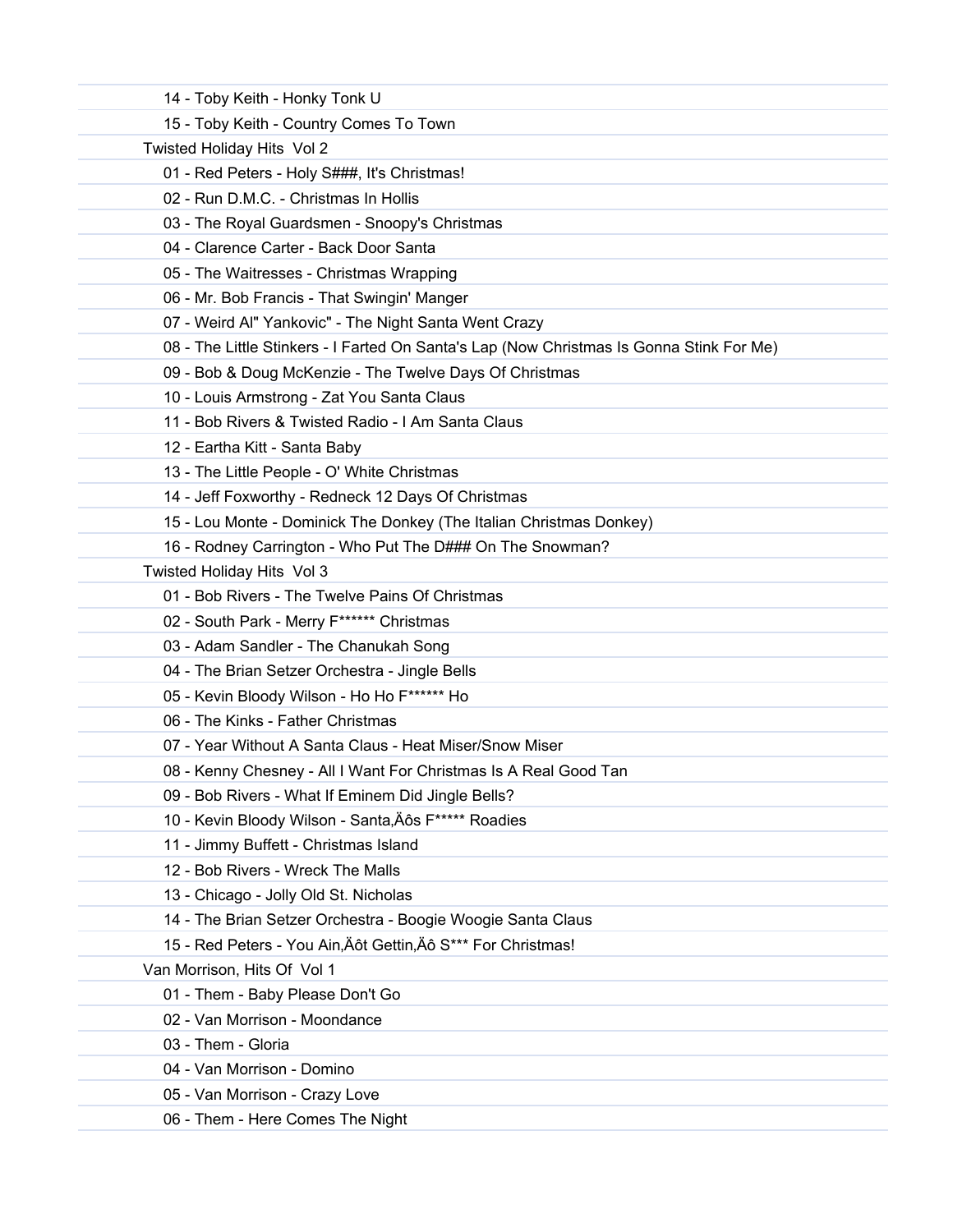| 07 - Van Morrison - Jackie Wilson Said (I'm In Heaven When You Smile)            |
|----------------------------------------------------------------------------------|
| 08 - Van Morrison - Have I Told You Lately                                       |
| 09 - Van Morrison - And It Stoned Me                                             |
| 10 - Van Morrison - Wavelength                                                   |
| 11 - Van Morrison - Caravan                                                      |
| 12 - Van Morrison - Wild Night                                                   |
| 13 - Van Morrison - Warm Love                                                    |
| 14 - Van Morrison - Tupelo Honey                                                 |
| 15 - Van Morrison - Into The Mystic                                              |
| Voices Carry Vol 1                                                               |
| 01 - The Temptations - My Girl (A Capella Version)                               |
| 02 - James Taylor - That Lonesome Road                                           |
| 03 - Billy Joel - Longest Time, The                                              |
| 04 - Manhattan Transfer - Operator                                               |
| 05 - The Persuasions - People Get Ready                                          |
| 06 - Eagles - Seven Bridges Road                                                 |
| 07 - James Taylor - Traffic Jam (Live Version)                                   |
| 08 - Boyz li Men - In The Still Of The Nite (I, Äôll Remember)                   |
| 09 - Meat Loaf - Couldn, Äôt Have Said It Better                                 |
| 10 - Crosby, Stills, Nash & Young - Find The Cost Of Freedom                     |
| 11 - Bobby Mcferrin - Don, Äôt Worry Be Happy                                    |
| 12 - Barry Manilow - One Voice                                                   |
| 13 - Huey Lewis And The News - It, Äôs Alright                                   |
| 14 - Crosby, Stills, Nash & Young - Helplessly Hoping                            |
| 15 - Boyz li Men - It, Äôs So Hard To Say Goodbye To Yesterday                   |
| 16 - Crosby, Stills, Nash & Young - Helplessly Hoping (No Vocals Version)        |
| 17 - Crosby, Stills, Nash & Young - Find The Cost Of Freedom (No Vocals Version) |
| Why Don't We Get Drunk and Sing                                                  |
| 01 - - Cheeseburger In Paradise                                                  |
| 02 - - A Pirate Looks At Forty                                                   |
| 03 - - Boat Drinks                                                               |
| 04 - - Fins                                                                      |
| 05 - - Margaritaville                                                            |
| 06 - - Grapefruit Juicy Fruit                                                    |
| 07 - - Another Saturday Night                                                    |
| 08 - - Changes In Latitudes, Changes In Attitudes                                |
| 09 - - Son Of A Son Of A Sailor                                                  |
| 10 - - Pencil Thin Mustache                                                      |
| 11 - - Volcano                                                                   |
| 12 - - Come Monday                                                               |
| 13 - - He Went To Paris                                                          |
| 14 - - Why Don't We Get Drunk                                                    |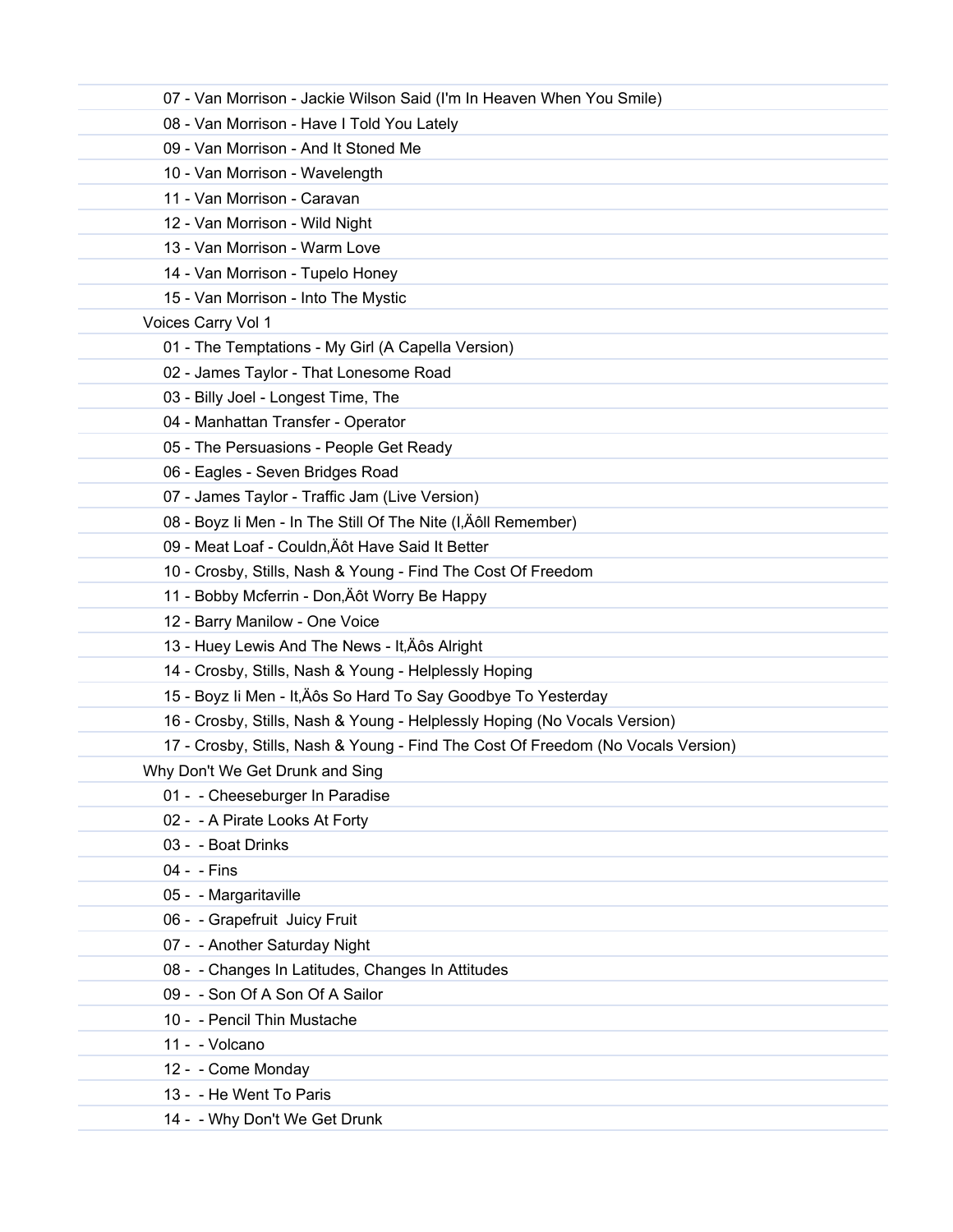| 15 - - Livingston Saturday Night                                                             |
|----------------------------------------------------------------------------------------------|
| Willie Nelson, Hits Of Vol 1                                                                 |
| 01 - Willie Nelson - Angel Flying Too Close To The Ground                                    |
| 02 - Willie Nelson - Blue Eyes Crying In The Rain                                            |
| 03 - Willie Nelson - Always On My Mind                                                       |
| 04 - Willie Nelson - All Of Me                                                               |
| 05 - Willie Nelson - On The Road Again                                                       |
| 06 - Willie Nelson / Ray Charles - Seven Spanish Angels                                      |
| 07 - Willie Nelson / Julio Iglesias - To All The Girls I, Äôve Loved Before                  |
| 08 - Willie Nelson / Waylon Jennings - Mammas Don, Äôt Let Your Babies Grow Up To Be Cowboys |
| 09 - Willie Nelson - Help Me Make It Through The Night                                       |
| 10 - Willie Nelson / Waylon Jennings - Good Hearted Woman                                    |
| 11 - Willie Nelson - Beer For My Horses Toby Keith /                                         |
| 12 - Willie Nelson - Blue Skies                                                              |
| 13 - Willie Nelson - Whiskey River                                                           |
| 14 - Willie Nelson / Lee Ann Womack - Mendocino County Line                                  |
| 15 - Willie Nelson - My Heroes Have Always Been Cowboys                                      |
| Yesterday's Pop Vol 8                                                                        |
| 01 - Soul II Soul - Back To Life                                                             |
| 02 - H. & Bluenotes Melvin - If You Don't Know Me By Now                                     |
| 03 - A Taste Of Honey - Boogie Oogie Oogie                                                   |
| 04 - Pointer Sisters - Neutron Dance                                                         |
| 05 - Manhattans - Shining Star                                                               |
| 06 - Tina Turner - Better Be Good To Me                                                      |
| 07 - Commodores - Lady                                                                       |
| 08 - Stevie Wonder - Signed Sealed Delivered I'm Yours                                       |
| 09 - Temptations - Papa Was A Rollin' Stone                                                  |
| 10 - George McCrae - Rock Your Baby                                                          |
| 11 - Ready For The World - Oh Shelia                                                         |
| 12 - D. & Spinners Warwick - Then Came You                                                   |
| 13 - Brenda Russell - Piano In The Dark                                                      |
| 14 - Manhattans - Kiss And Say Goodbye                                                       |
| 15 - Bobby Caldwell - What You Won't Do For Love                                             |
| Yesterday's Sentiments Vol 1                                                                 |
| 01 - T. Jones - I'll Never Fall In Love Again                                                |
| 02 - Dinah Shore - Blues In The Night                                                        |
| 03 - Kay Starr - Side By Side                                                                |
| 04 - Frank Sinatra - High Hopes                                                              |
| 05 - Doris Day - Secret Love                                                                 |
| 06 - Dean Martin - That's Amore                                                              |
| 07 - Perry Como - It's Impossible                                                            |
| 08 - Frank Sinatra - Someone To Watch Over Me                                                |
|                                                                                              |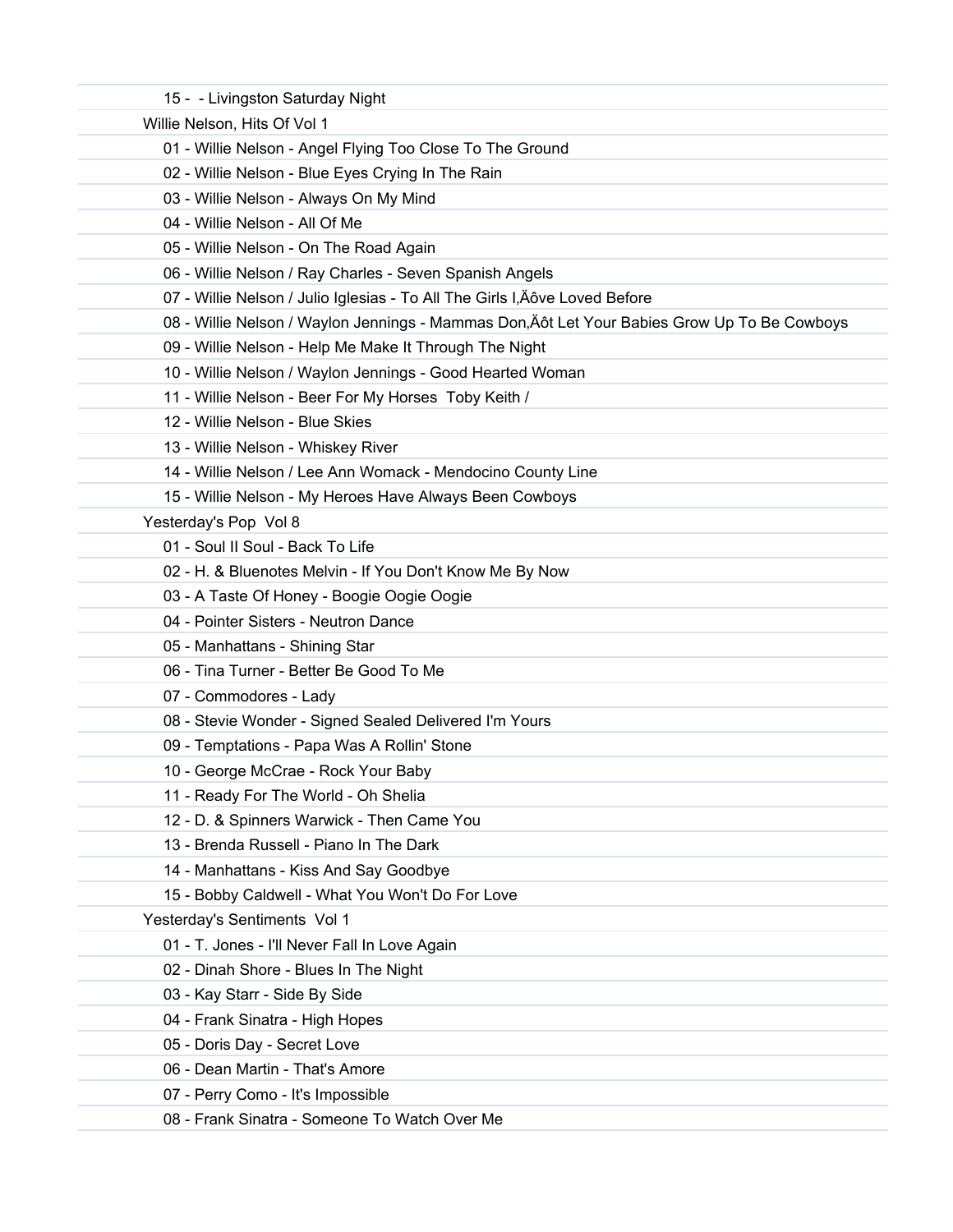| 09 - Bing Crosby - Deep In The Heart Of Texas                      |
|--------------------------------------------------------------------|
| 10 - Julie London - Cry Me A River                                 |
| 11 - Al Martino - Spanish Eyes                                     |
| 12 - Pat Boone - Moody River                                       |
| 13 - Four Aces - Heart And Soul                                    |
| 14 - Judy Garland - When You're Smiling                            |
| 15 - Nat King Cole - For Sentimental Reasons                       |
| Yesterdays Pop Vol 4                                               |
| 01 - Saigon Kick - Love Is On The Way                              |
| 02 - Extreme - More Than Words                                     |
| 03 - Mnirvana - Heart Shaped Box                                   |
| 04 - Mr. Big - To Be With You                                      |
| 05 - Bon Jovi - Bed Of Roses                                       |
| 06 - REM - Everybody Hurts                                         |
| 07 - Meatloaf - I'd Do Anything For Love                           |
| 08 - Tom Cochrane - Life Is A Highway                              |
| 09 - Duran Duran - Ordinary World                                  |
| 10 - Toad The Wet Sprocket - Fall Down                             |
| 11 - Cry Of Love - Peace Pipe                                      |
| 12 - Def Leppard - Two Steps Behind                                |
| 13 - Cure - Friday I'm In Love                                     |
| 14 - Traffic - Here Comes A Man                                    |
| (blank)                                                            |
| 01 - Foreigner - With Heaven On Our Side                           |
| 01 - George Strait - I Just Want To Dance With You                 |
| 02 - Gary Wright - Don't Try To Own Me                             |
| 02 - Reba Mcentire & Brooks & Dunn - If You See Him/If You See Her |
| 03 - Barbara Streisand - For All We Know                           |
| 03 - Dixie Chicks - There's Your Trouble                           |
| 04 - Dwight Yoakum - Things Change                                 |
| 04 - Marc Cohn - Paper Walls                                       |
| 05 - Bobby Caldwell - Love Lite                                    |
| 05 - Martina Mcbride - Happy Girl                                  |
| 06 - Anita Cochran - Will You Be Here                              |
| 06 - Firehouse - Hold The Dream                                    |
| 07 - Carroll King - Now And Forever                                |
| 07 - Linda Davis - I Wanna Remember This                           |
| 08 - Crosby Stills & Nash - Only Waiting For You                   |
| 08 - Wade Hayes - When The Wrong One Loves You Right               |
| 09 - Cyndi Lauper - Who Let In The Rain                            |
| 09 - Trisha Yearwood - There Goes My Baby                          |
| 10 - Elton John - Runaway Train                                    |